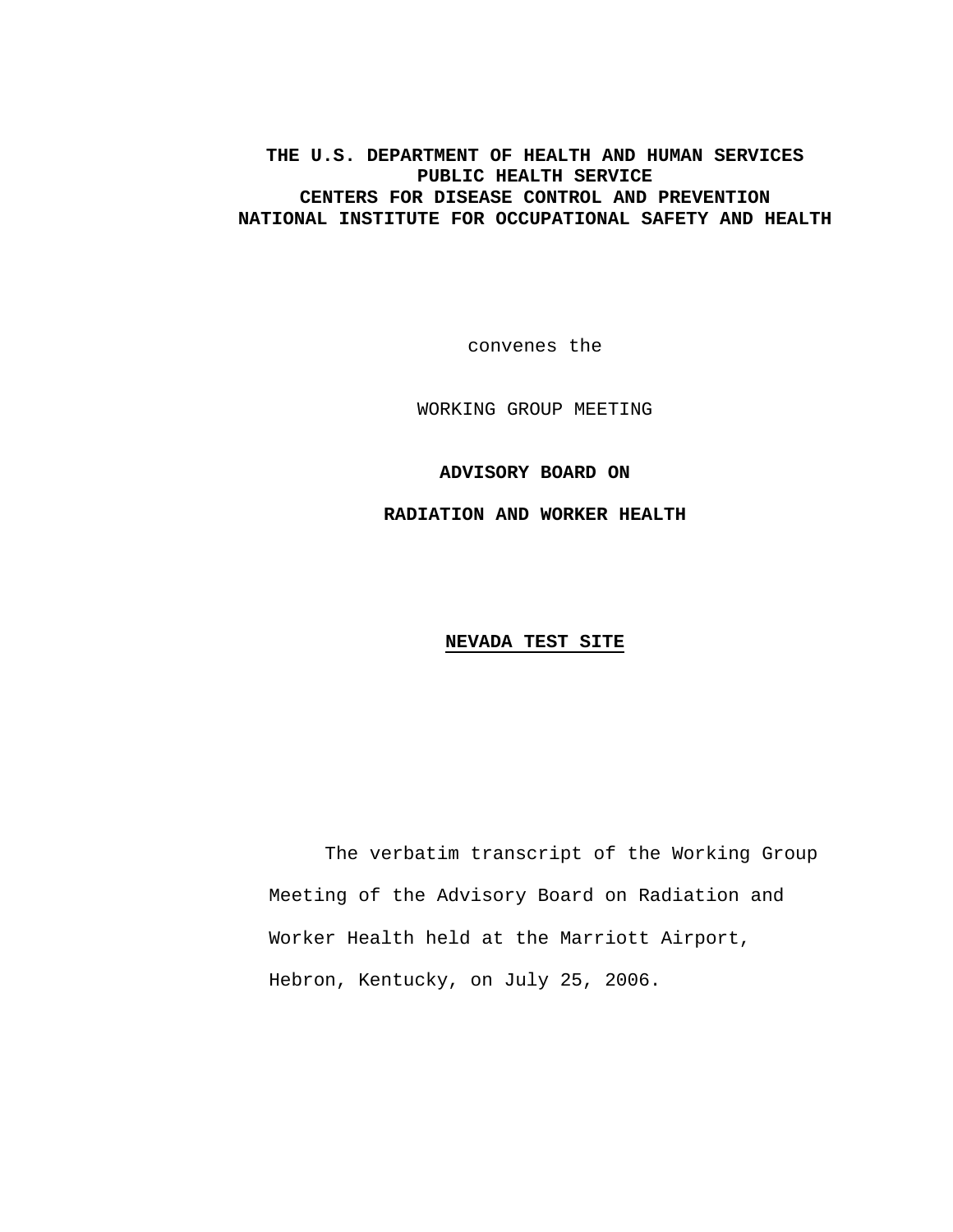| CONTENTS<br>July 25, 2006<br>6<br>WELCOME AND OPENING COMMENTS<br>DR. LEWIS WADE, DFO<br>15<br>INTRODUCTION BY MR. PRESLEY, CHAIR<br>23<br>INCOMPLETE RADIONUCLIDE LISTS<br>41<br>EARLY REACTOR TEST RE-ENTRY PERSONNEL<br>64<br>ATMOSPHERIC TEST PERIOD<br>69<br>ORONASAL BREATHING<br>83<br>RESUSPENSION MODEL/FACTOR<br>RESUSPENSION DOSES TO MONITORED WORKERS 130<br>1967 EXTERNAL DOSE DATA<br>136<br>EXTERNAL DOSE DATA '68 TO '76<br>144<br>147<br>PRE-1963 EXTERNAL ENVIRONMENTAL DOSE<br>CORRECTION FACTORS<br>150<br>176<br>RADON DOSES IN G-TUNNEL<br>186<br>I-131 VENTING<br>187<br>INTERNAL DOSE FOR PRE-'67<br>189<br><b>BLAST WAVE</b><br>USE OF PHOTON DOSE<br>189<br>190<br>INGESTION DOSES<br>POST-1971 TUNNEL RE-ENTRY WORKERS<br>199<br>PRE-1966 BETA DOSE<br>199<br>206<br>NON-USE OF BADGES<br>206<br>EXTREMITY DOSIMETRY<br>210<br>NEUTRON DOSES | 2 |
|--------------------------------------------------------------------------------------------------------------------------------------------------------------------------------------------------------------------------------------------------------------------------------------------------------------------------------------------------------------------------------------------------------------------------------------------------------------------------------------------------------------------------------------------------------------------------------------------------------------------------------------------------------------------------------------------------------------------------------------------------------------------------------------------------------------------------------------------------------------------------|---|
|                                                                                                                                                                                                                                                                                                                                                                                                                                                                                                                                                                                                                                                                                                                                                                                                                                                                          |   |
|                                                                                                                                                                                                                                                                                                                                                                                                                                                                                                                                                                                                                                                                                                                                                                                                                                                                          |   |
|                                                                                                                                                                                                                                                                                                                                                                                                                                                                                                                                                                                                                                                                                                                                                                                                                                                                          |   |
|                                                                                                                                                                                                                                                                                                                                                                                                                                                                                                                                                                                                                                                                                                                                                                                                                                                                          |   |
|                                                                                                                                                                                                                                                                                                                                                                                                                                                                                                                                                                                                                                                                                                                                                                                                                                                                          |   |
|                                                                                                                                                                                                                                                                                                                                                                                                                                                                                                                                                                                                                                                                                                                                                                                                                                                                          |   |
|                                                                                                                                                                                                                                                                                                                                                                                                                                                                                                                                                                                                                                                                                                                                                                                                                                                                          |   |
|                                                                                                                                                                                                                                                                                                                                                                                                                                                                                                                                                                                                                                                                                                                                                                                                                                                                          |   |
|                                                                                                                                                                                                                                                                                                                                                                                                                                                                                                                                                                                                                                                                                                                                                                                                                                                                          |   |
|                                                                                                                                                                                                                                                                                                                                                                                                                                                                                                                                                                                                                                                                                                                                                                                                                                                                          |   |
|                                                                                                                                                                                                                                                                                                                                                                                                                                                                                                                                                                                                                                                                                                                                                                                                                                                                          |   |
|                                                                                                                                                                                                                                                                                                                                                                                                                                                                                                                                                                                                                                                                                                                                                                                                                                                                          |   |
|                                                                                                                                                                                                                                                                                                                                                                                                                                                                                                                                                                                                                                                                                                                                                                                                                                                                          |   |
|                                                                                                                                                                                                                                                                                                                                                                                                                                                                                                                                                                                                                                                                                                                                                                                                                                                                          |   |
|                                                                                                                                                                                                                                                                                                                                                                                                                                                                                                                                                                                                                                                                                                                                                                                                                                                                          |   |
|                                                                                                                                                                                                                                                                                                                                                                                                                                                                                                                                                                                                                                                                                                                                                                                                                                                                          |   |
|                                                                                                                                                                                                                                                                                                                                                                                                                                                                                                                                                                                                                                                                                                                                                                                                                                                                          |   |
|                                                                                                                                                                                                                                                                                                                                                                                                                                                                                                                                                                                                                                                                                                                                                                                                                                                                          |   |
|                                                                                                                                                                                                                                                                                                                                                                                                                                                                                                                                                                                                                                                                                                                                                                                                                                                                          |   |
|                                                                                                                                                                                                                                                                                                                                                                                                                                                                                                                                                                                                                                                                                                                                                                                                                                                                          |   |
|                                                                                                                                                                                                                                                                                                                                                                                                                                                                                                                                                                                                                                                                                                                                                                                                                                                                          |   |
|                                                                                                                                                                                                                                                                                                                                                                                                                                                                                                                                                                                                                                                                                                                                                                                                                                                                          |   |
|                                                                                                                                                                                                                                                                                                                                                                                                                                                                                                                                                                                                                                                                                                                                                                                                                                                                          |   |
|                                                                                                                                                                                                                                                                                                                                                                                                                                                                                                                                                                                                                                                                                                                                                                                                                                                                          |   |
|                                                                                                                                                                                                                                                                                                                                                                                                                                                                                                                                                                                                                                                                                                                                                                                                                                                                          |   |
| 217<br>SOIL DATA                                                                                                                                                                                                                                                                                                                                                                                                                                                                                                                                                                                                                                                                                                                                                                                                                                                         |   |
| 221<br>HIGH-FIRED OXIDES                                                                                                                                                                                                                                                                                                                                                                                                                                                                                                                                                                                                                                                                                                                                                                                                                                                 |   |
| 225<br>SITE EXPERT INTERVIEWS                                                                                                                                                                                                                                                                                                                                                                                                                                                                                                                                                                                                                                                                                                                                                                                                                                            |   |
| COURT REPORTER'S CERTIFICATE<br>249                                                                                                                                                                                                                                                                                                                                                                                                                                                                                                                                                                                                                                                                                                                                                                                                                                      |   |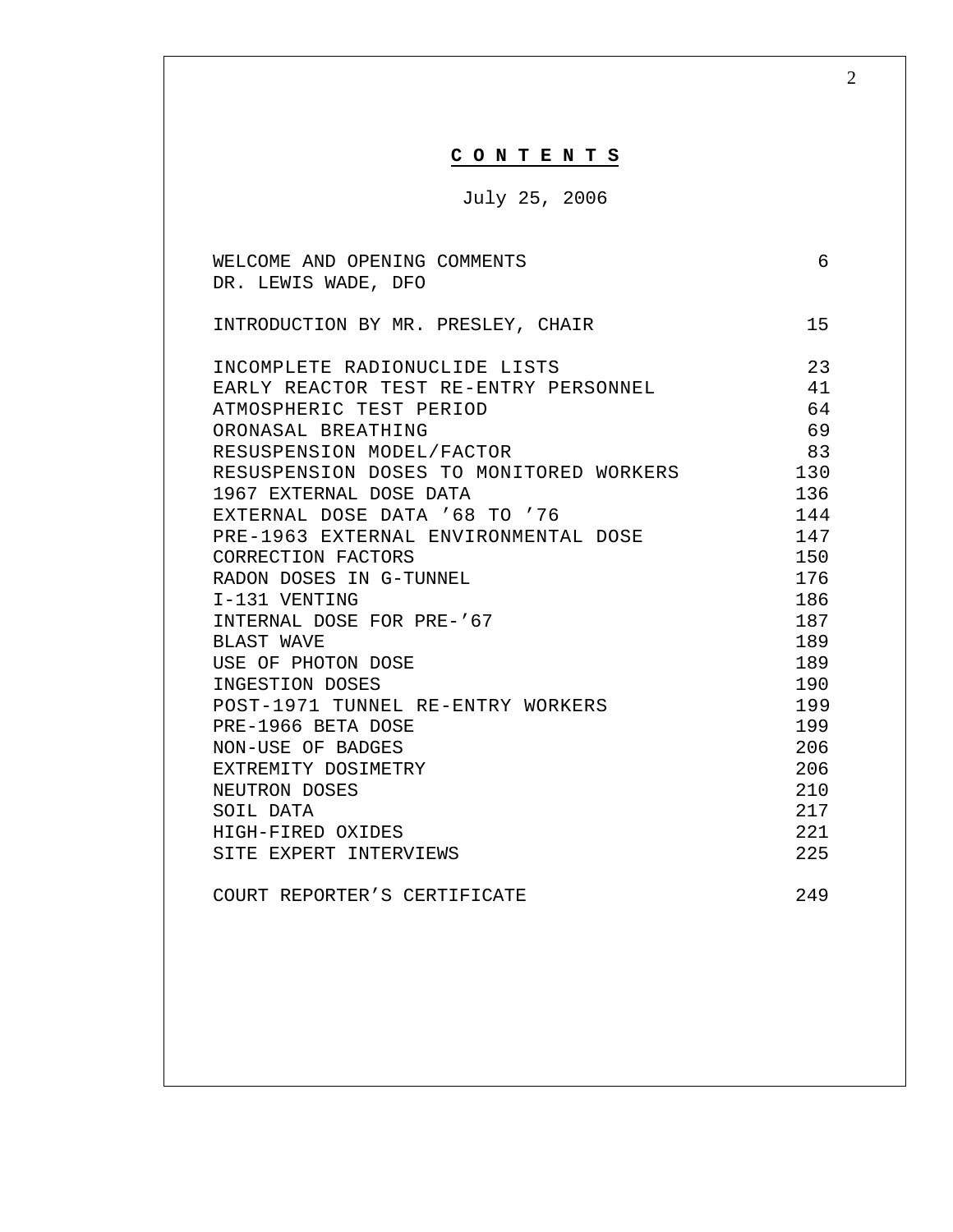#### **TRANSCRIPT LEGEND**

The following transcript contains quoted material. Such material is reproduced as read or spoken.

In the following transcript: a dash (--) indicates an unintentional or purposeful interruption of a sentence. An ellipsis (. . .) indicates halting speech or an unfinished sentence in dialogue or omission(s) of word(s) when reading written material.

-- (sic) denotes an incorrect usage or pronunciation of a word which is transcribed in its original form as reported.

-- (phonetically) indicates a phonetic spelling of the word if no confirmation of the correct spelling is available.

-- "uh-huh" represents an affirmative response, and "uh-uh" represents a negative response.

-- "\*" denotes a spelling based on phonetics, without reference available.

-- (inaudible)/ signifies speaker failure, usually failure to use a microphone.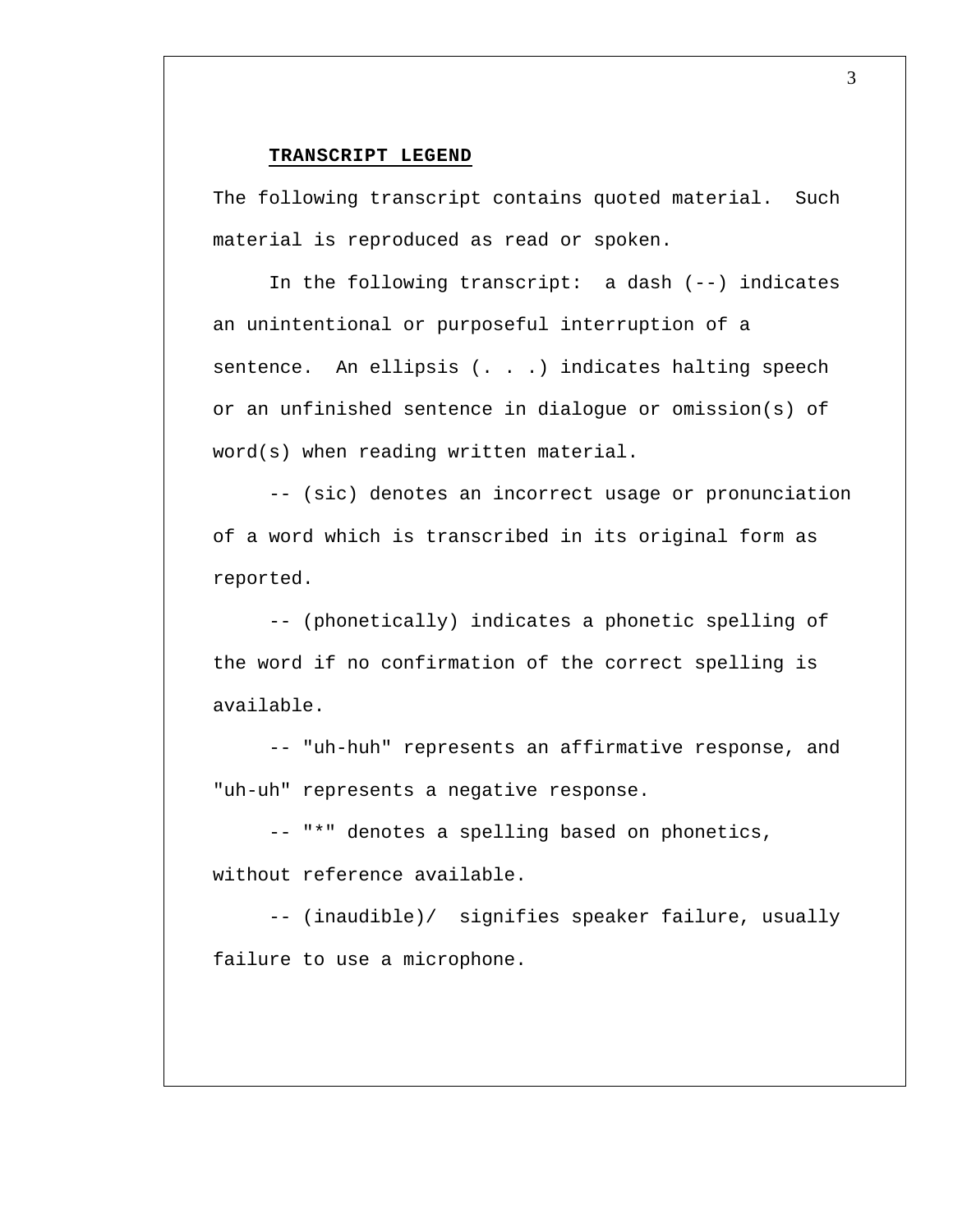| PARTICIPANTS<br>(By Group, in Alphabetical Order)<br>BOARD MEMBERS<br>EXECUTIVE SECRETARY<br>WADE, Lewis, Ph.D.<br>Senior Science Advisor<br>National Institute for Occupational Safety and Health<br>Centers for Disease Control and Prevention<br>Washington, DC<br>MEMBERSHIP<br>CLAWSON, Bradley<br>Senior Operator, Nuclear Fuel Handling<br>Idaho National Engineering & Environmental Laboratory<br>MUNN, Wanda I.<br>Senior Nuclear Engineer (Retired)<br>Richland, Washington<br>PRESLEY, Robert W.<br>Special Projects Engineer<br>BWXT Y12 National Security Complex<br>Clinton, Tennessee<br>ROESSLER, Genevieve S., Ph.D.<br>Professor Emeritus<br>University of Florida<br>Elysian, Minnesota | 4 |
|-------------------------------------------------------------------------------------------------------------------------------------------------------------------------------------------------------------------------------------------------------------------------------------------------------------------------------------------------------------------------------------------------------------------------------------------------------------------------------------------------------------------------------------------------------------------------------------------------------------------------------------------------------------------------------------------------------------|---|
|                                                                                                                                                                                                                                                                                                                                                                                                                                                                                                                                                                                                                                                                                                             |   |
|                                                                                                                                                                                                                                                                                                                                                                                                                                                                                                                                                                                                                                                                                                             |   |
|                                                                                                                                                                                                                                                                                                                                                                                                                                                                                                                                                                                                                                                                                                             |   |
|                                                                                                                                                                                                                                                                                                                                                                                                                                                                                                                                                                                                                                                                                                             |   |
|                                                                                                                                                                                                                                                                                                                                                                                                                                                                                                                                                                                                                                                                                                             |   |
|                                                                                                                                                                                                                                                                                                                                                                                                                                                                                                                                                                                                                                                                                                             |   |
|                                                                                                                                                                                                                                                                                                                                                                                                                                                                                                                                                                                                                                                                                                             |   |
|                                                                                                                                                                                                                                                                                                                                                                                                                                                                                                                                                                                                                                                                                                             |   |
|                                                                                                                                                                                                                                                                                                                                                                                                                                                                                                                                                                                                                                                                                                             |   |
|                                                                                                                                                                                                                                                                                                                                                                                                                                                                                                                                                                                                                                                                                                             |   |
|                                                                                                                                                                                                                                                                                                                                                                                                                                                                                                                                                                                                                                                                                                             |   |
|                                                                                                                                                                                                                                                                                                                                                                                                                                                                                                                                                                                                                                                                                                             |   |

1 2 3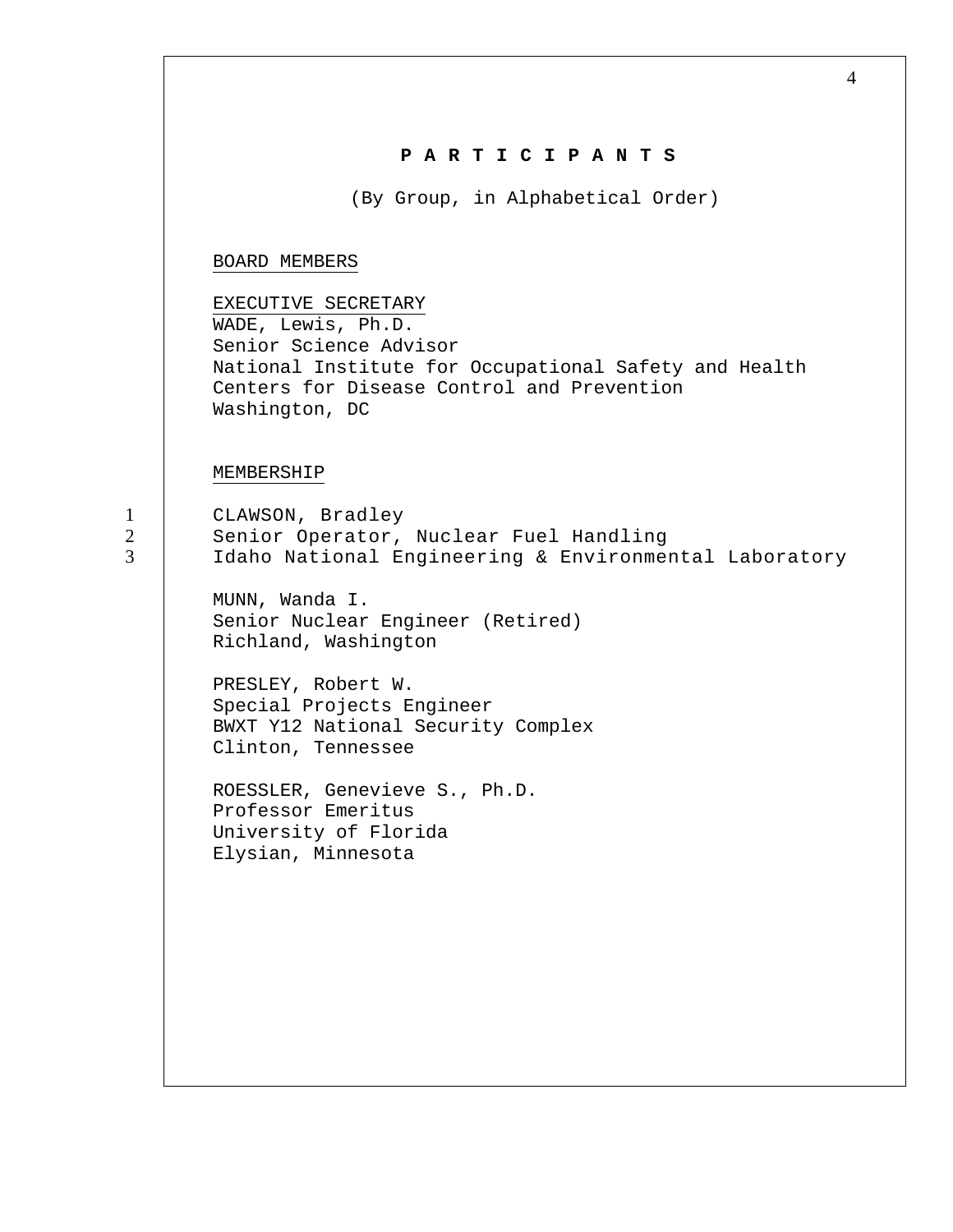#### PARTICIPANTS

ANIGSTEIN, ROBERT, SC&A BRACKETT, LIZ, ORAUT CHANG, CHIA-CHIA, HHS HINNEFELD, STUART, NIOSH HOWELL, EMILY, HHS MAKHIJANI, ARJUN, SC&A MAURO, JOHN, SC&A MCFEE, MATT, ORAUT ROLFES, MARK, NIOSH ROLLINS, GENE, DMA SCHUBERT, SANDI, SEN. REID THOMAS, ELISE, ORAUT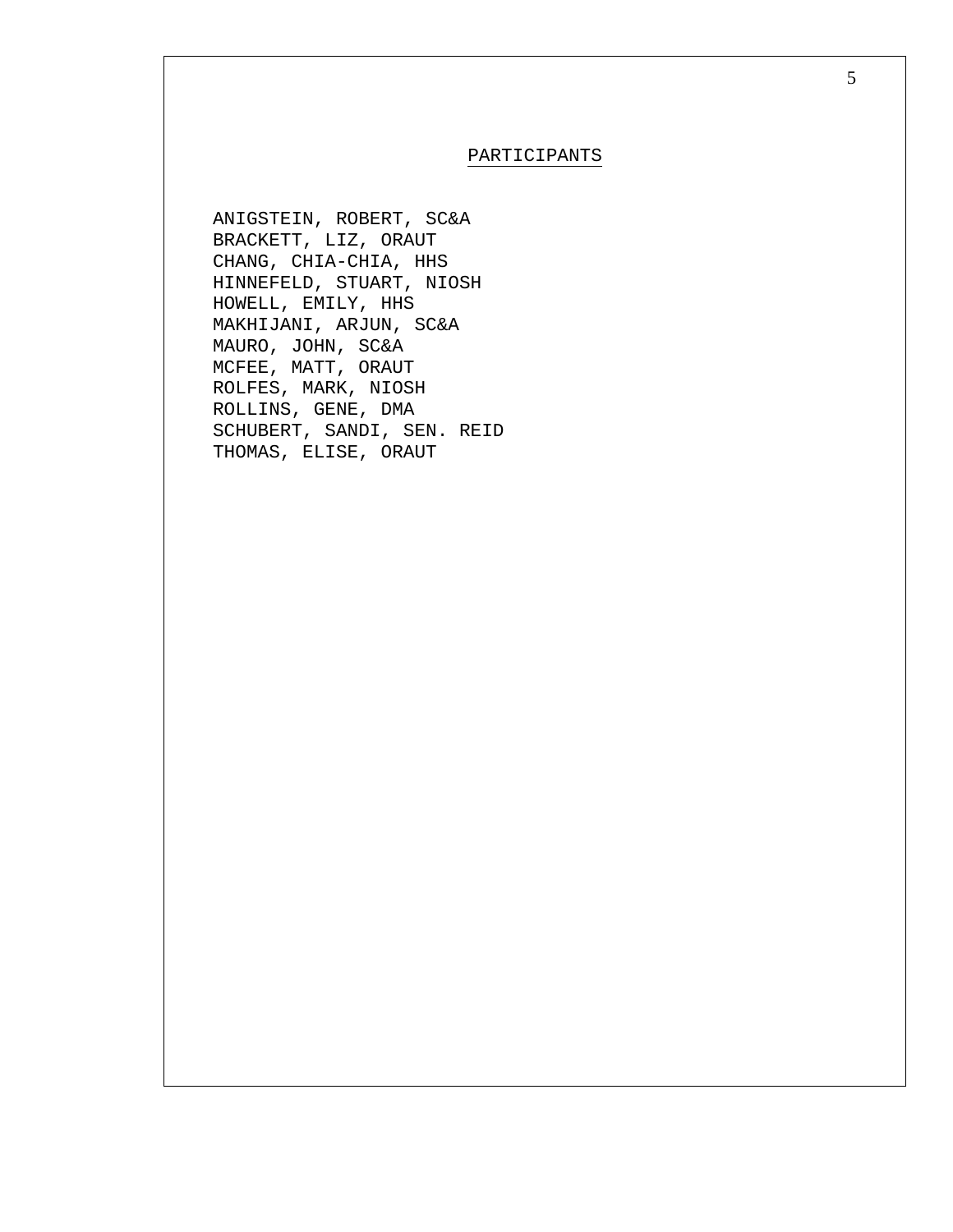# **P R O C E E D I N G S**

(10:00 a.m.)

# **WELCOME AND OPENING COMMENTS DR. LEWIS WADE, DFO**

| $\mathbf{1}$   | DR. WADE: Good morning, everyone. This is Lew Wade. |
|----------------|-----------------------------------------------------|
| $\overline{2}$ | I'm the Designated Federal Official for the         |
| 3              | Advisory Board, and I'd like to welcome you all     |
| $\overline{4}$ | to this working group meeting of the Advisory       |
| 5              | Board. This is a working group that's ably          |
| 6              | chaired by Robert Presley, has as its members       |
| $\tau$         | Brad Clawson, Wanda Munn and Gen Roessler. And      |
| 8              | this working group is focusing upon issues          |
| 9              | related to the Nevada Test Site site profile        |
| 10             | and the review of that document by the Board.       |
| 11             | Before I make some opening comments, I'd like       |
| 12             | to go around the table here and identify            |
| 13             | everyone who's here, and then I'd like to have      |
| 14             | members of the federal government who are on        |
| 15             | the line, other Board members, if there are         |
| 16             | representatives of SC&A on the line I'd like        |
| 17             | them to identify themselves, then anyone else       |
| 18             | who's on the line who would like to identify        |
| 19             | themself, that would be fine. And please, as        |
| 20             | we go through our deliberations, anyone on the      |
|                |                                                     |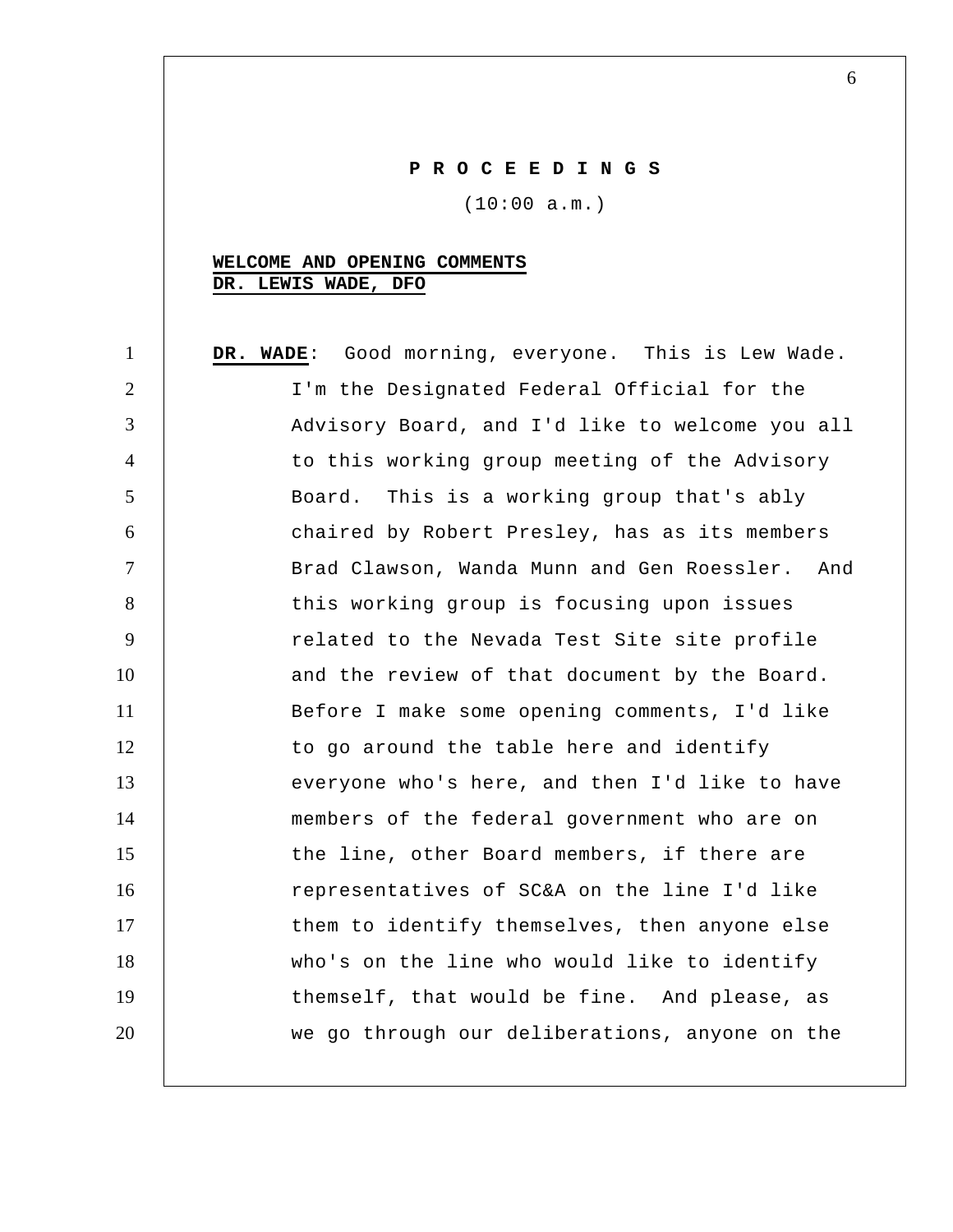| $\mathbf{1}$   | line, if you have trouble hearing us at any     |
|----------------|-------------------------------------------------|
| $\overline{2}$ | point, please just shout out. You know,         |
| 3              | positioning the microphones and maintaining a   |
| $\overline{4}$ | high volume is something we'll focus on, but    |
| 5              | please don't let us go too far without          |
| 6              | reminding us that we need to make some          |
| $\tau$         | adjustment.                                     |
| 8              | Again, this is Lewis Wade. I work for NIOSH.    |
| 9              | MR. PRESLEY: Robert Presley, Board member.      |
| 10             | DR. ROESSLER: Gen Roessler, Board member.       |
| 11             | MR. ROLFES: Mark Rolfes, NIOSH.                 |
| 12             | MS. MUNN: Wanda Munn, Board member.             |
| 13             | MR. HINNEFELD: Stu Hinnefeld with NIOSH.        |
| 14             | MR. ROLLINS: Gene Rollins, DMA, subcontractor   |
| 15             | for NIOSH.                                      |
| 16             | MS. BRACKETT: Liz Brackett, ORAU team.          |
| 17             | MR. MCFEE: Matt McFee, ORAU team.               |
| 18             | DR. MAURO: John Mauro, Sanford Cohen &          |
| 19             | Associates.                                     |
| 20             | DR. MAKHIJANI: Arjun Makhijani, SC&A.           |
| 21             | DR. WADE: And Brad Clawson, a member of the     |
| 22             | Board, has just stepped away from the table.    |
| 23             | Brad will be with us in a moment.               |
| 24             | Might I have other members of the NIOSH or ORAU |
| 25             | family introduce themselves? On the tel-- on    |
|                |                                                 |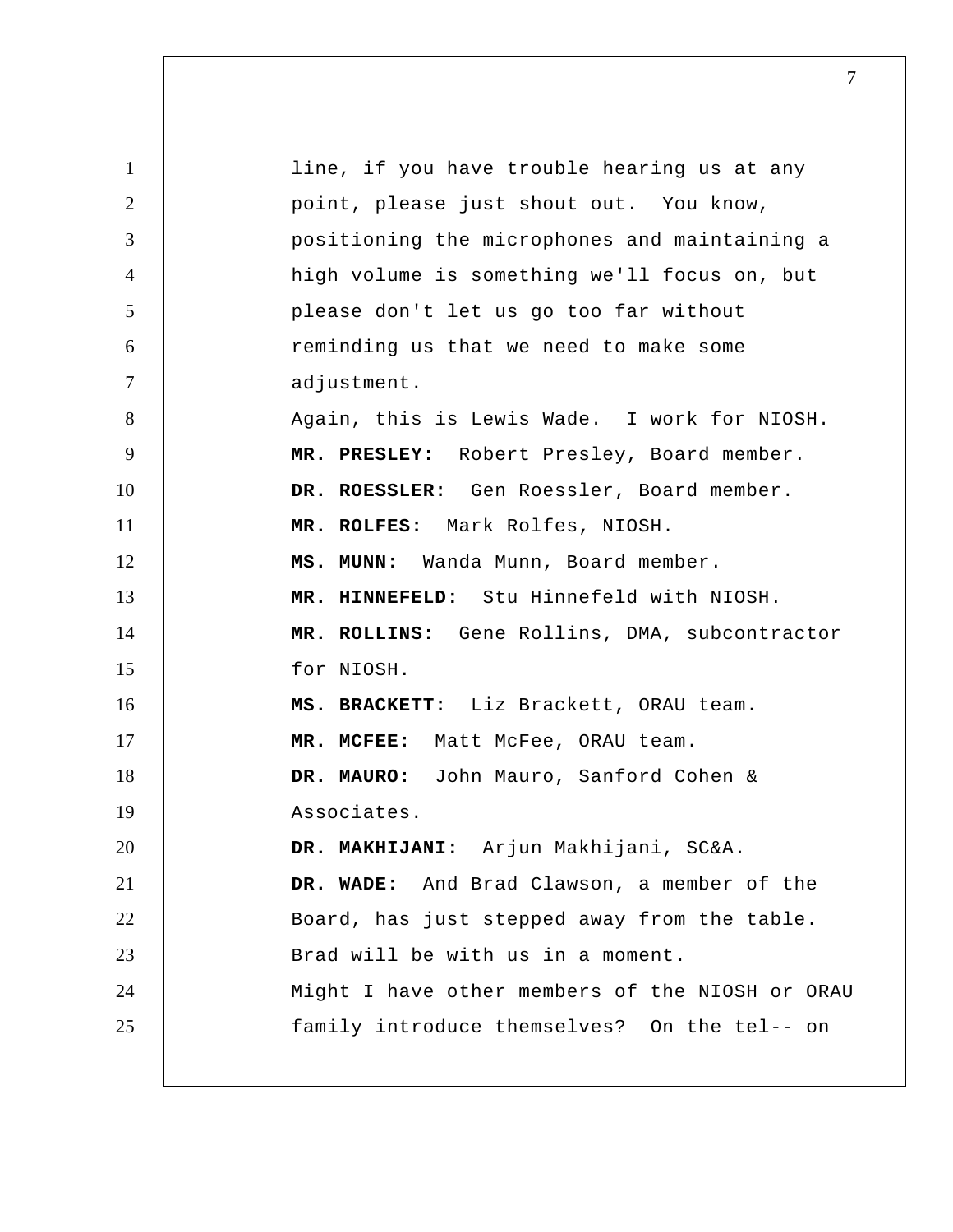1 2 3 4 5 6 7 8 9 10 11 12 13 14 15 16 17 18 19 20 21 22 23 24 25 the telephone line.  **MS. THOMAS:** This is Elise Thomas and I'm with the ORAU team.  **DR. WADE:** Okay. How about other Board members who are on the line? (No responses) Members of the SC&A team? (No responses) Any other SC&A members on the line? (No responses) Are there other federal employees that are on the line participating in this as part of their work? (No responses) Okay, I assume that there'll be others that'll join us through the course of the call. Again, as a working group we cannot have a quorum of the Board present; otherwise it becomes an official Board deliberation and, by my count, we do not have a quorum of the Board present so I think we're in good shape to continue. Let me make some -- some opening comments. We will, once I finish my opening comments, go around and have Board members, NIOSH/ORAU team members and SC&A members identify whether or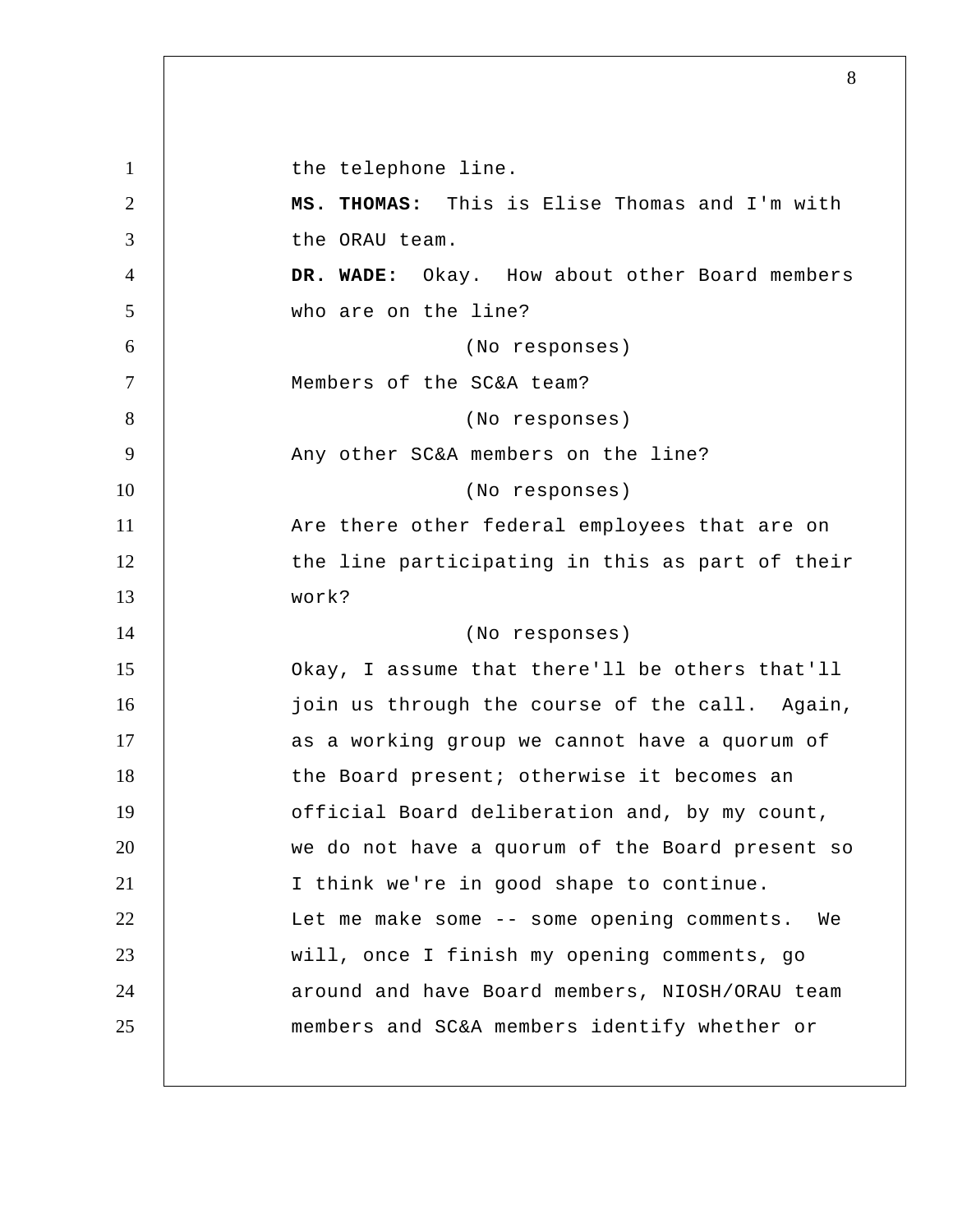1 2 3 4 5 6 7 8 9 10 11 12 13 14 15 16 17 18 19 20 21 22 23 24 25 not they have any conflict with regard to the Nevada Test Site. As you know, the Board's procedures with regard to conflict of interest, if there is someone who's conflicted -- a Board member conflicted relative to a particular site, they can participate in discussions concerning that site but they cannot make motions or vote. With regard to ORAU, NIOSH and SC&A, we would want anyone with a conflict to disclose that conflict before we have our discussion so that everyone can realize the nature of the conflict and can factor that in as they would like to their consideration of the words spoken by the person with the conflict. Again, this is a deliberation -- a meeting to discuss the Nevada Test Site. I thought I'd just give you a little bit of context of what's going on with regard to the Nevada Test Site overall. At the last Board meeting the Board took action on a petition that NIOSH had generated. This is an 83.14 petition for the Nevada Test Site that, as my notes show, went from 1951 to '62. The Board recommended approval. The Secretary has acted consistent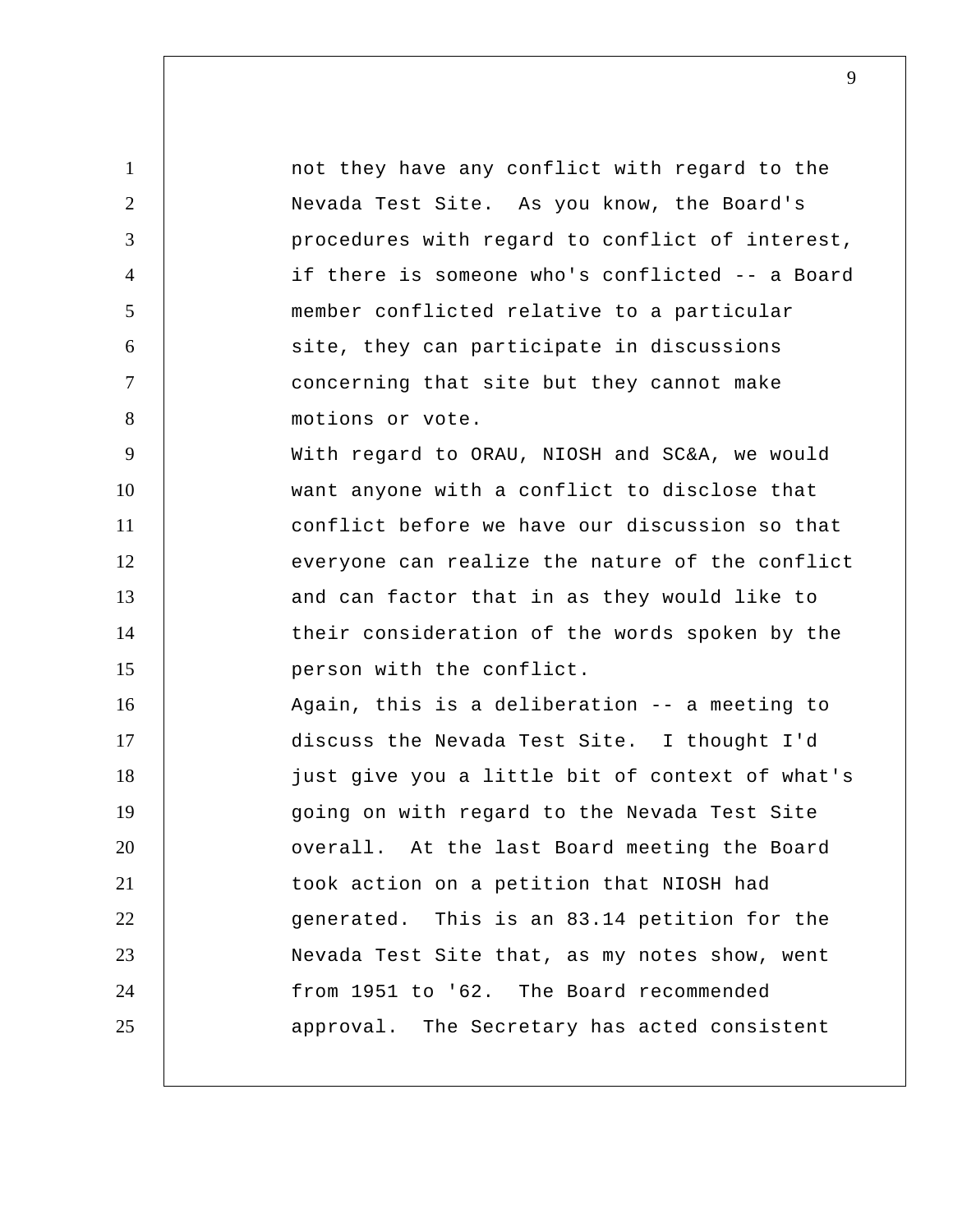| $\mathbf{1}$   | with the Board's recommendation. The            |
|----------------|-------------------------------------------------|
| $\overline{2}$ | Secretary's recommendation is before Congress,  |
| 3              | and I think the 30 days runs out, if I'm not    |
| $\overline{4}$ | mistaken, the 26th of July. I can't imagine     |
| 5              | that the class will not be added to the cohort, |
| 6              | but again, it hasn't happened yet. I think      |
| $\tau$         | we're just days away from that.                 |
| 8              | If you recall, there was an open issue that     |
| 9              | surrounded that petition that the Board still   |
| 10             | is deliberating upon, and that is -- the        |
| 11             | petition dealt with the 250 days as criteria    |
| 12             | for -- for a membership in the class. We have   |
| 13             | heard from the Department of Labor that they're |
| 14             | prepared to do the arithmetic that would say    |
| 15             | 250 days at the Nevada Test Site quite possibly |
| 16             | means 250 divided by three because there were   |
| 17             | people who lived at the Test Site. So I think   |
| 18             | that issue has been resolved.                   |
| 19             | The Board still is looking into the issue of    |
| 20             | whether it should be something less than that,  |
| 21             | 250 days divided by three, should it be         |
| 22             | presence or should it be something between      |
| 23             | presence and some number, and that issue        |
| 24             | remains to be discussed. The Board has a        |
| 25             | working group chaired by Dr. Melius that is     |
|                |                                                 |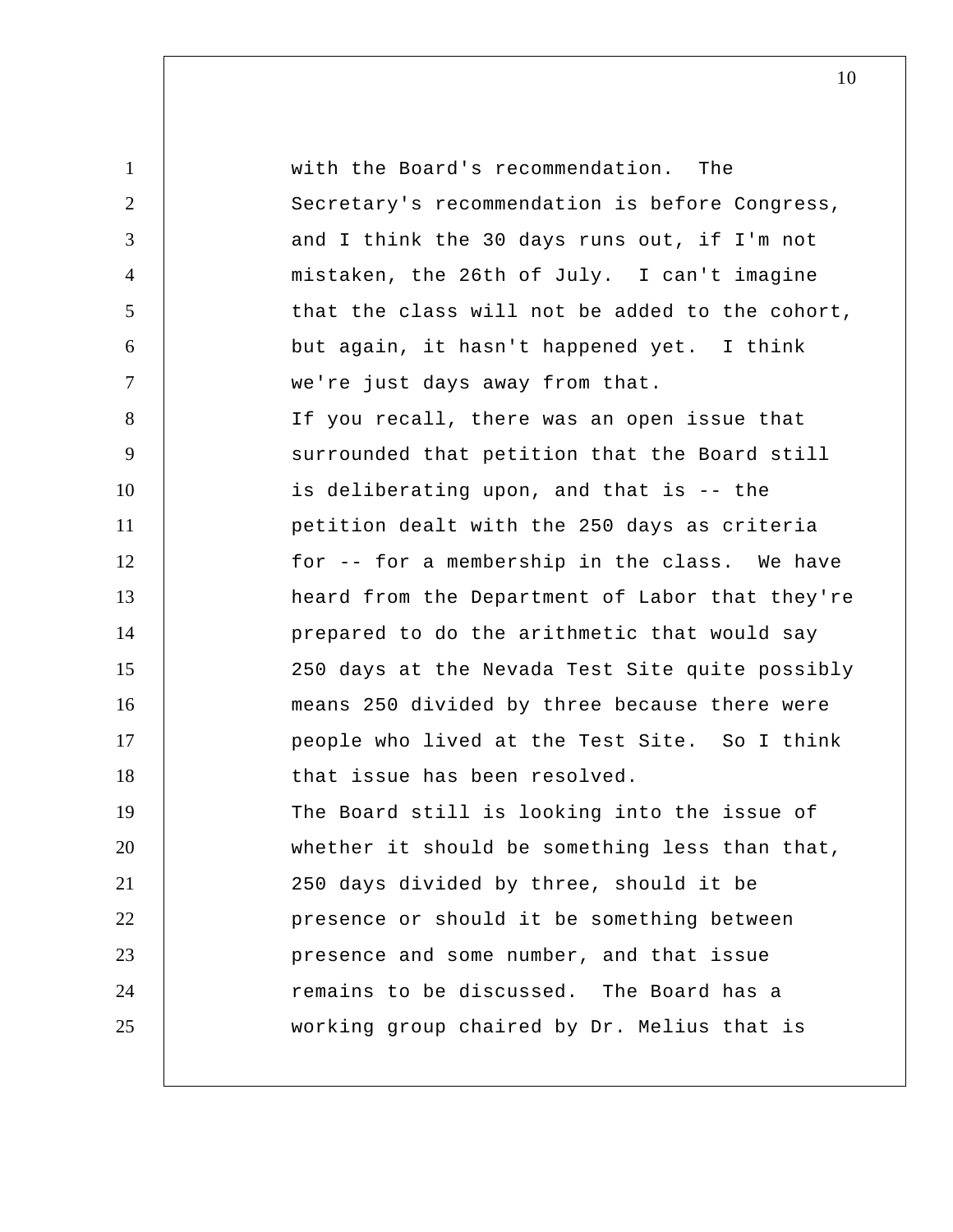1 2 3 4 5 6 7 8 9 10 11 12 13 14 15 16 17 18 19 20 21 22 23 24 25 the working group chaired by Robert Presley. I slated to look at that issue. That working group is supposed to work in close harmony with don't believe that working group has held any discussions to this point. I was told by Stu Hinnefeld this morning that NIOSH is just in receipt of another SEC petition -- this is a petitioner filed petition. It has not qualified. It is in the process of being reviewed. I assume it deals with a period later than the '51 to '62 petition that the -- the Congress is to act upon this week. Another issue related to Nevada Test Site is several Board meetings ago SC&A informed us that a part of their corporation had taken on some contract work to do dose reconstructions for DTRA, and this created an issue of a potential conflict of interest with regard to SEC petitions or dose reconstructions or site profiles. And we were -- we were keeping SC&A from any work with regard to the Nevada Test Site and Pacific Proving Grounds until those issues were resolved. The short of it is, the issues have now been resolved.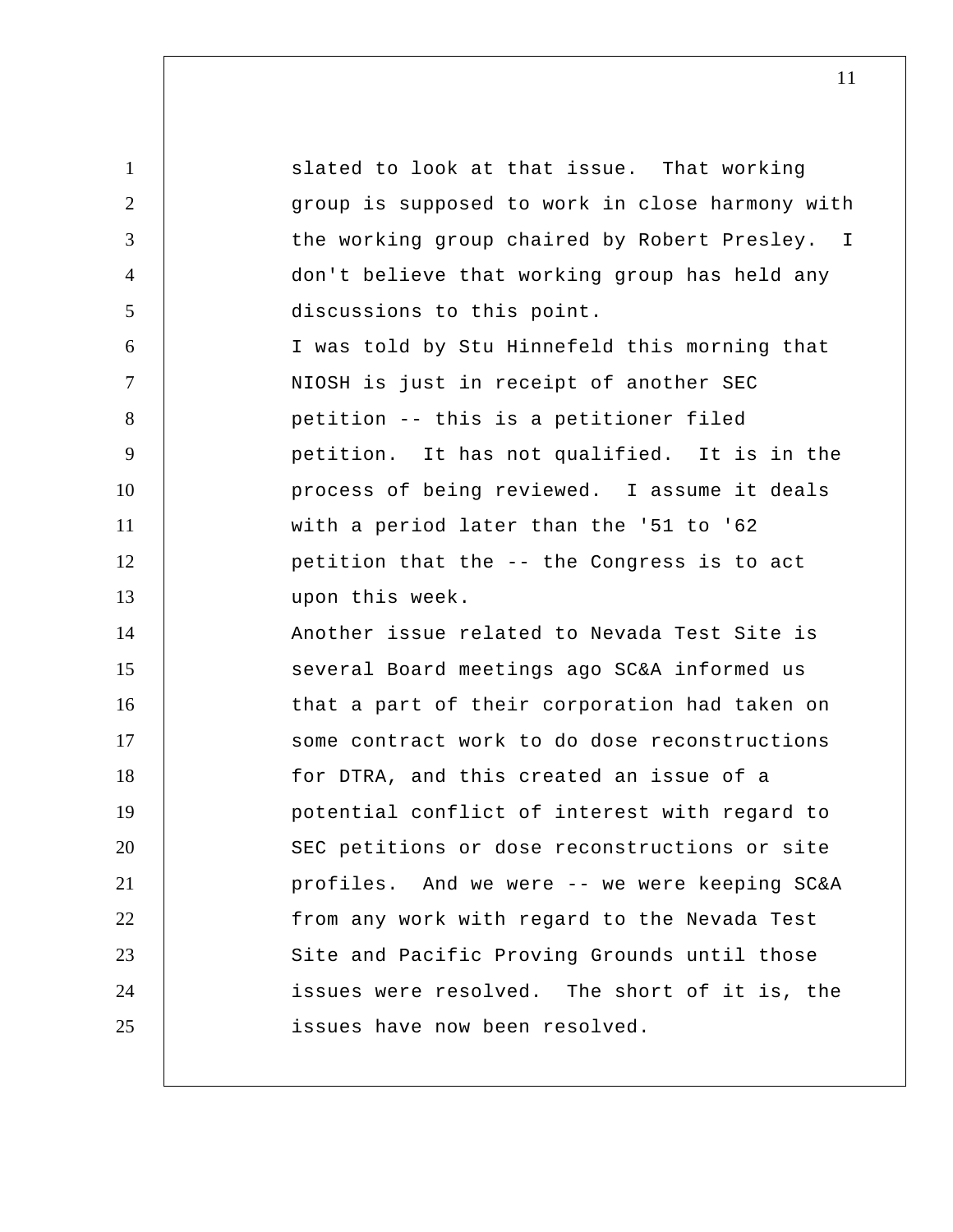| 1              | The -- the middle of it is that the contracting |
|----------------|-------------------------------------------------|
| $\overline{2}$ | officer, David Staudt, asked SC&A to make       |
| 3              | certain proposals. SC&A made a number of        |
| $\overline{4}$ | proposals. David found a proposal that SC&A     |
| 5              | made to construct a firewall between the        |
| 6              | aspects of their business acceptable. SC&A has  |
| $\tau$         | implemented that to the satisfaction of the     |
| 8              | contracting officer and now SC&A is not         |
| 9              | conflicted in the eyes of the government.       |
| 10             | The Board could have a different view of that   |
| 11             | when the Board meets in August or September,    |
| 12             | but right now the contracting officer has given |
| 13             | SC&A freedom to participate in this meeting,    |
| 14             | and therefore SC&A is with us at the table.     |
| 15             | I don't think I have any more notes to speak    |
| 16             | to. Sorry about that long introduction. What    |
| 17             | I'd do now is I'd ask any Board member who's on |
| 18             | the line or present at the room that has a      |
| 19             | conflict with regard to the Nevada Test Site to |
| 20             | so identify themselves.                         |
| 21             | (No responses)                                  |
| 22             | Okay. Hearing none, John Mauro for SC&A?        |
| 23             | DR. MAURO: I have no conflict.                  |
| 24             | DR. WADE: Is anyone from SC&A on the line now?  |
| 25             | DR. ANIGSTEIN: Yes, Robert Anigstein.           |
|                |                                                 |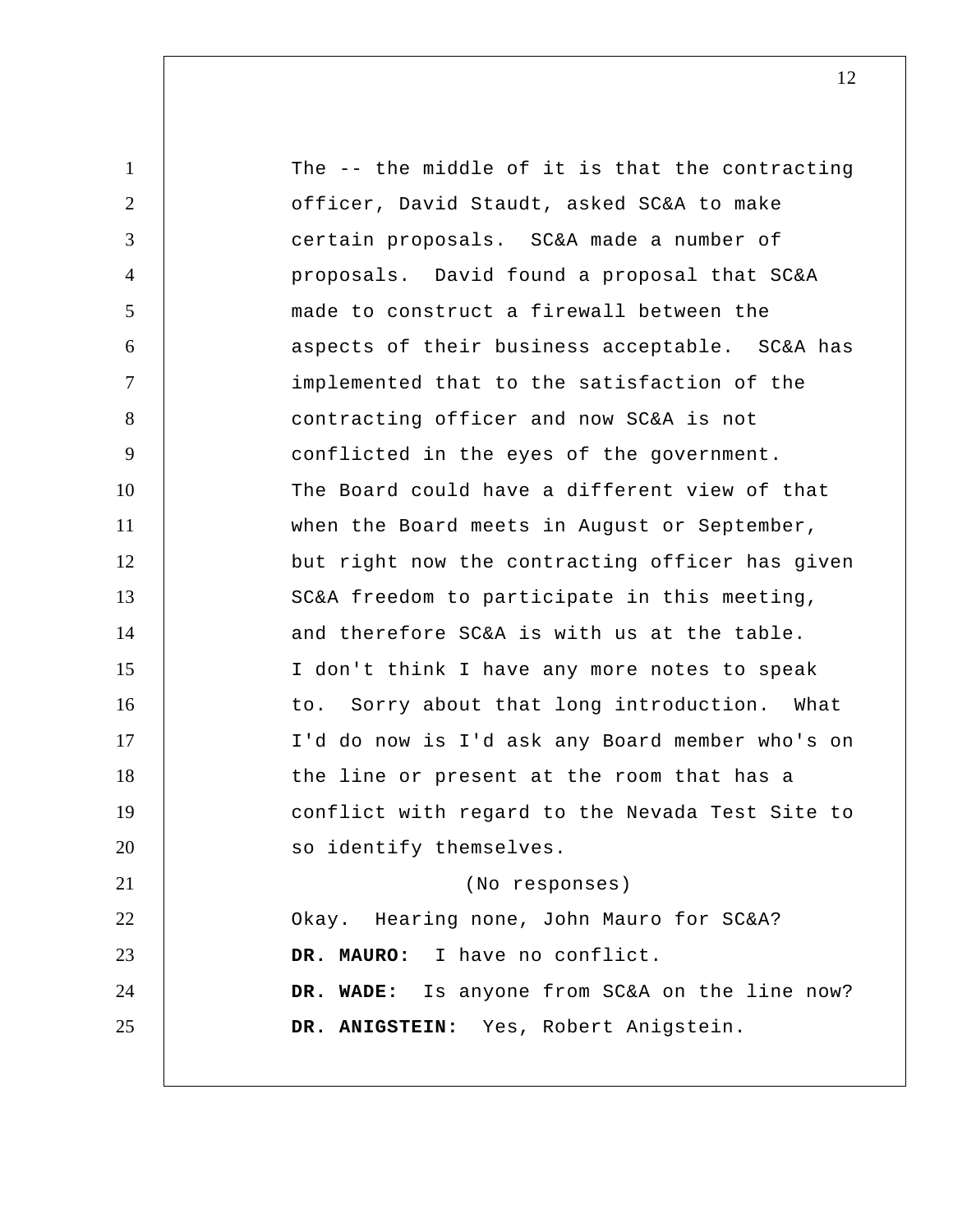| $\mathbf{1}$   | DR. WADE: Okay. Robert, are you conflicted      |
|----------------|-------------------------------------------------|
| $\overline{2}$ | with regard to the Nevada Test Site?            |
| 3              | DR. ANIGSTEIN: Say again?                       |
| $\overline{4}$ | DR. WADE: Do you have a conflict of interest    |
| 5              | with regard to the Nevada Test --               |
| 6              | DR. ANIGSTEIN: No, I do not.                    |
| $\tau$         | DR. WADE: Okay. Anyone else from SC&A on the    |
| 8              | line?                                           |
| 9              | (No responses)                                  |
| 10             | Stu, could you lead us through any disclosures  |
| 11             | that need to be made for ORAU or NIOSH?         |
| 12             | MR. HINNEFELD: Right. Neither Mark nor I from   |
| 13             | NIOSH have a conflict at the Nevada Test Site.  |
| 14             | But from the contractor personnel present, Gene |
| 15             | Rollins is not conflicted at the Nevada Test    |
| 16             | Site. Liz and Matt, who are not personally      |
| 17             | conflicted but there is a corporate conflict    |
| 18             | $with$ $-$                                      |
| 19             | MS. BRACKETT: I was involved with recent --     |
| 20             | MR. HINNEFELD: Oh, okay, so Liz is personally   |
| 21             | conflicted. Matt is organizationally            |
| 22             | conflicted. MJW has done work for -- at Nevada  |
| 23             | Test Site, so the corporation MJW is            |
| 24             | conflicted. Liz participated in that and is     |
| 25             | personally conflicted. Matt is not personally   |
|                |                                                 |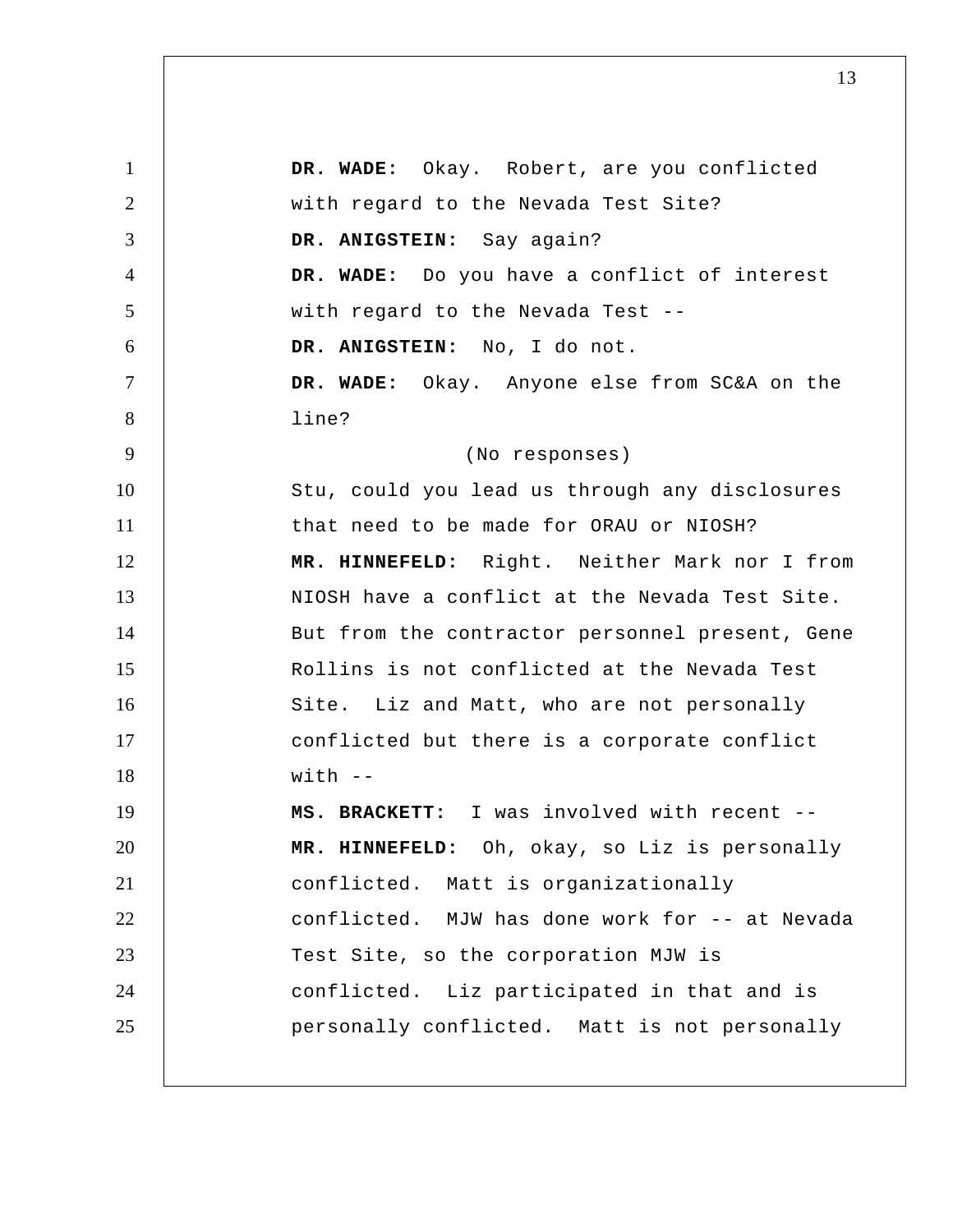conflicted.

| $\overline{2}$ | DR. WADE: Liz, could you tell us just briefly   |
|----------------|-------------------------------------------------|
| 3              | as to your involvement?                         |
| $\overline{4}$ | MS. BRACKETT: I reviewed their technical basis  |
| 5              | document for internal dosimetry and I was       |
| 6              | involved in $--$ I don't recall, I $--$ I $--$  |
| $\tau$         | THE COURT REPORTER: Could you speak up,         |
| 8              | please?                                         |
| 9              | MS. BRACKETT: Sorry, I have a cold. I can't     |
| 10             | speak very loud right now. -- and I did one or  |
| 11             | two dose assessments for them.                  |
| 12             | DR. WADE: Anyone else on the line from NIOSH    |
| 13             | or ORAU that has a conflict?                    |
| 14             | (No responses)                                  |
| 15             | Okay. The last thing I'll bore you with in      |
| 16             | terms of my words are that, if you recall, at   |
| 17             | the last Board meeting Professor Lynn Anspaugh  |
|                |                                                 |
| 18             | with the University of Utah made comments to    |
| 19             | the group. I've been in contact with Professor  |
| 20             | Anspaugh and he very much wanted to participate |
| 21             | in this call. But on Sunday I received an e-    |
| 22             | mail that I'll read to you from the Professor.  |
| 23             | It says (reading) Dear Dr. Wade, as discussed   |
| 24             | with you previously, it was my plan to be on    |
| 25             | the conference call tomorrow. Now however I     |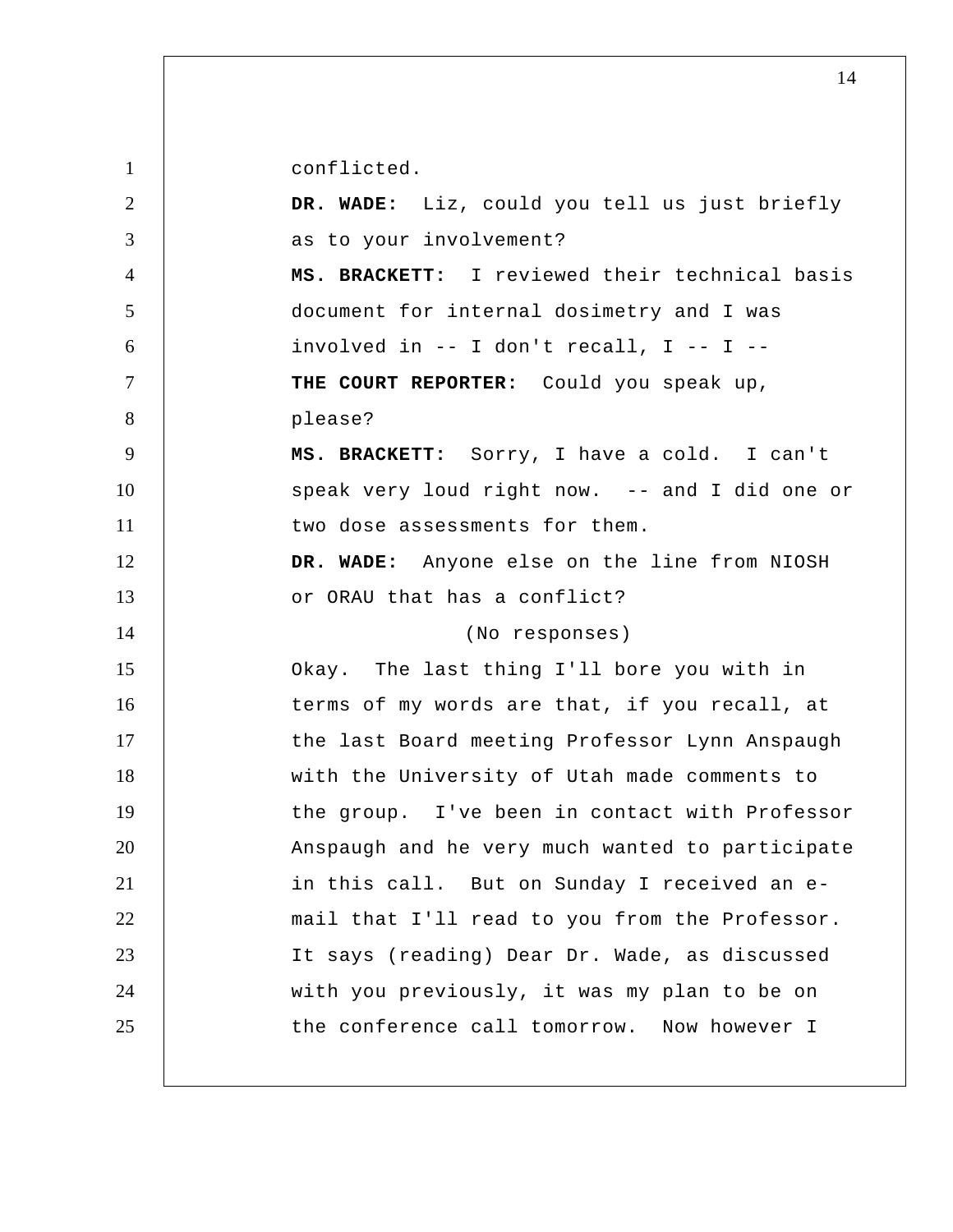| $\mathbf{1}$   | will be driving in the boondocks of Utah so I   |
|----------------|-------------------------------------------------|
| $\overline{2}$ | will not -- it will not be possible. I          |
| 3              | continue to have a keen interest in the Nevada  |
| $\overline{4}$ | Test Site dose reconstructions, et cetera, and  |
| 5              | I do not think that the current site profile    |
| 6              | adequately captures the nature of the           |
| $\tau$         | activities and the potential for episodic       |
| 8              | exposures. Regards, Lynn Anspaugh.              |
| 9              | I'll read that last part again -- let me find   |
| 10             | it. (Reading) I continue to have a keen         |
| 11             | interest in the Nevada Test Site dose           |
| 12             | reconstructions, et cetera, and I don't think   |
| 13             | the current site profile adequately captures    |
| 14             | the nature of the activities and the potential  |
| 15             | for episodic exposures.                         |
| 16             | I only read that because, again, the Board and  |
| 17             | the working group has always felt it better to  |
| 18             | be informed by the opinions of anyone who might |
| 19             | have them. That's the Professor's opinion and   |
| 20             | now it's on the record.                         |
| 21             | That ends my long introduction. Robert, it's    |
| 22             | all up to you.                                  |
| 23             | INTRODUCTION BY MR. PRESLEY, CHAIR              |
| 24             | MR. PRESLEY: Lew, thank you very much. What I   |
| 25             | thought we'd do today is start through these -- |
|                |                                                 |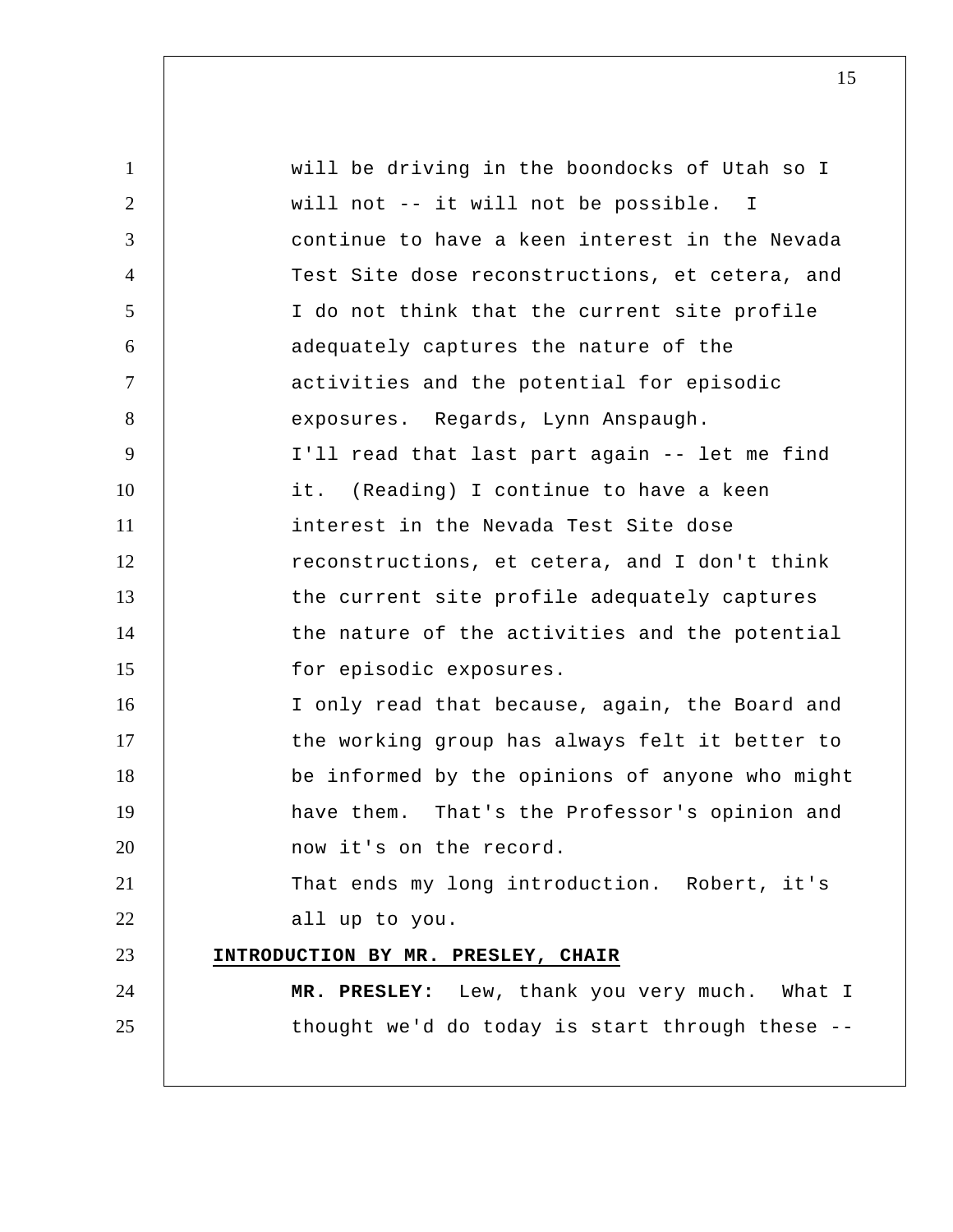1 2 3 4 5 6 7 8 9 10 11 12 13 14 15 16 17 18 19 20 21 22 23 24 25 start through the comments first. I'm not one to make a long matrix. We agreed to comments. If SC&A would like to comment first and then NIOSH, what we'll do is go off of NIOSH's document. John, if you've got a comment, you want to go first, and then Mark, and go through NIOSH's comments. **DR. MAURO:** Yes. John Mauro, I'll be very brief. First of all, I appreciate the package that was put together. It was extremely helpful. I went through it and my first impression -- and I'd like Arjun also to weigh in -- is that it looks like that we're pretty close. That is, by and large, out of the many issues that are -- I didn't really get a count -- that the developing -- the -- between the fact that the -- the SEC petition is pending for the pre-19-- 1962 and earlier, that resolves a lot of the concerns that we raised earlier. Except I believe for skin dose and prostate cancer, the other cancers. I think we -- I think we -- we do need to discuss what the implications of that is for the time period covered by the SEC. For the time period following 1962, my sense is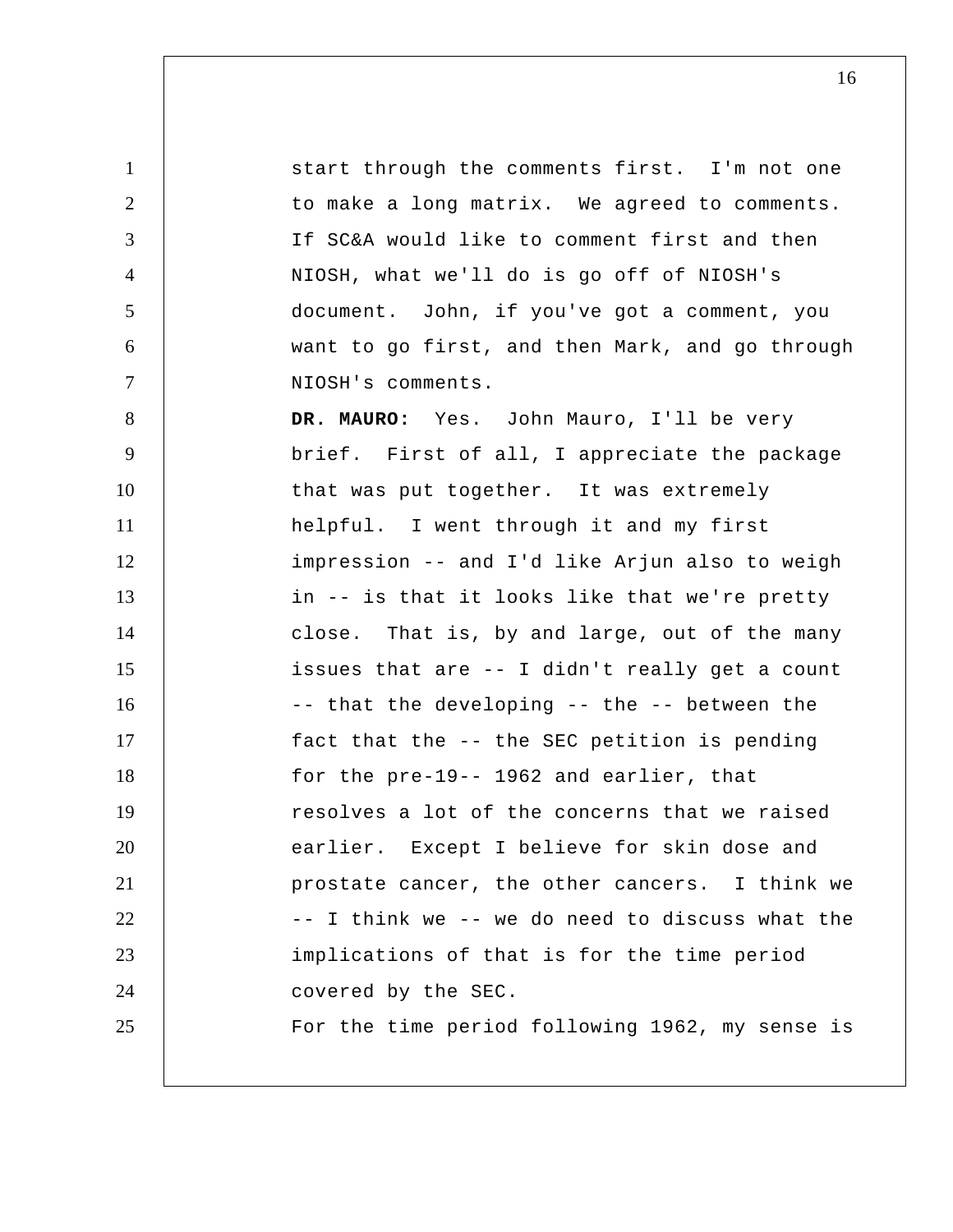1 2 3 4 5 6 7 8 9 10 11 12 13 14 15 16 17 18 19 20 21 22 23 24 25 that two issues have struck me as -- as areas where we do need to have some discussion and perhaps some protracted discussion. That has to do with one of the issues Dr. Anspaugh had raised related to mainly reconstructing the doses from deposited radioactivity on the ground to workers, using the data that currently is available, with the special consideration of a resuspension of particulate material, perhaps the episodic venting of radionuclides from underground testing, and the -- so those two sort of struck me as areas that it looks like we're a little fuzzy on on how in fact they will be dealt with. We -- we do have some questions regarding that. And the other area that Arjun actually reminded me of was that -- a result of the interviews with Mr. Brady and others having to do with some questions on data reliability. So I guess in a nutshell, that sort of captures my sensibilities regarding where we are on this site profile. And Arjun, please, if you have anything you'd like to add...  **DR. MAKHIJANI:** No, there are -- those are --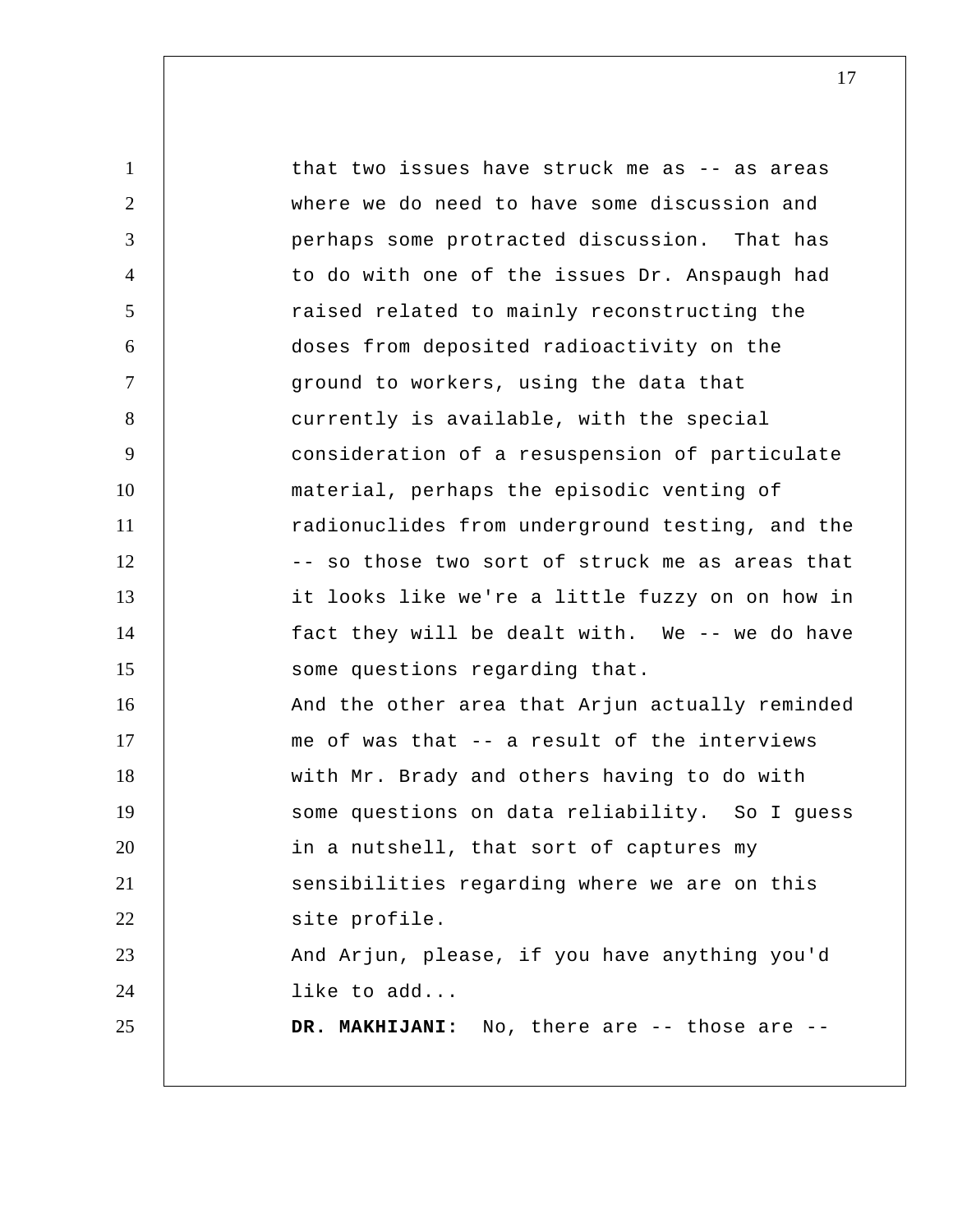1 2 3 4 5 6 7 8 9 10 11 12 13 14 15 16 17 18 19 20 21 22 23 24 25 those are the big ones, I think. There are a number of smaller issues, like beta dosimetry until 1966. But a large number of the areas where -- where NIOSH has said that they're going to revise the TBD or have a new procedure or look at the Naval Radiological Defense Lab literature and come up with a method - essentially, for -- so far as we're concerned, the issue is resolved until we see the new procedure and if the Board wants us to review that new procedure. There -- there are a few -- few items outstanding.  **MR. ROLFES:** All right. Well, I'd like to thank Gene Rollins, as well. The credit goes to him and his team members. They put this together and I was merely the go-between, so I guess what we can do is go ahead and, if you would like to identify your comment and we can identify our response, and then we can open it up for discussion if necessary.  **DR. MAKHIJANI:** Would you like me to go down the list one by one 'cause I kind of made a little table as to where we're basically saying, for now, resolved until -- or resolved or some outstanding issue. Would you like me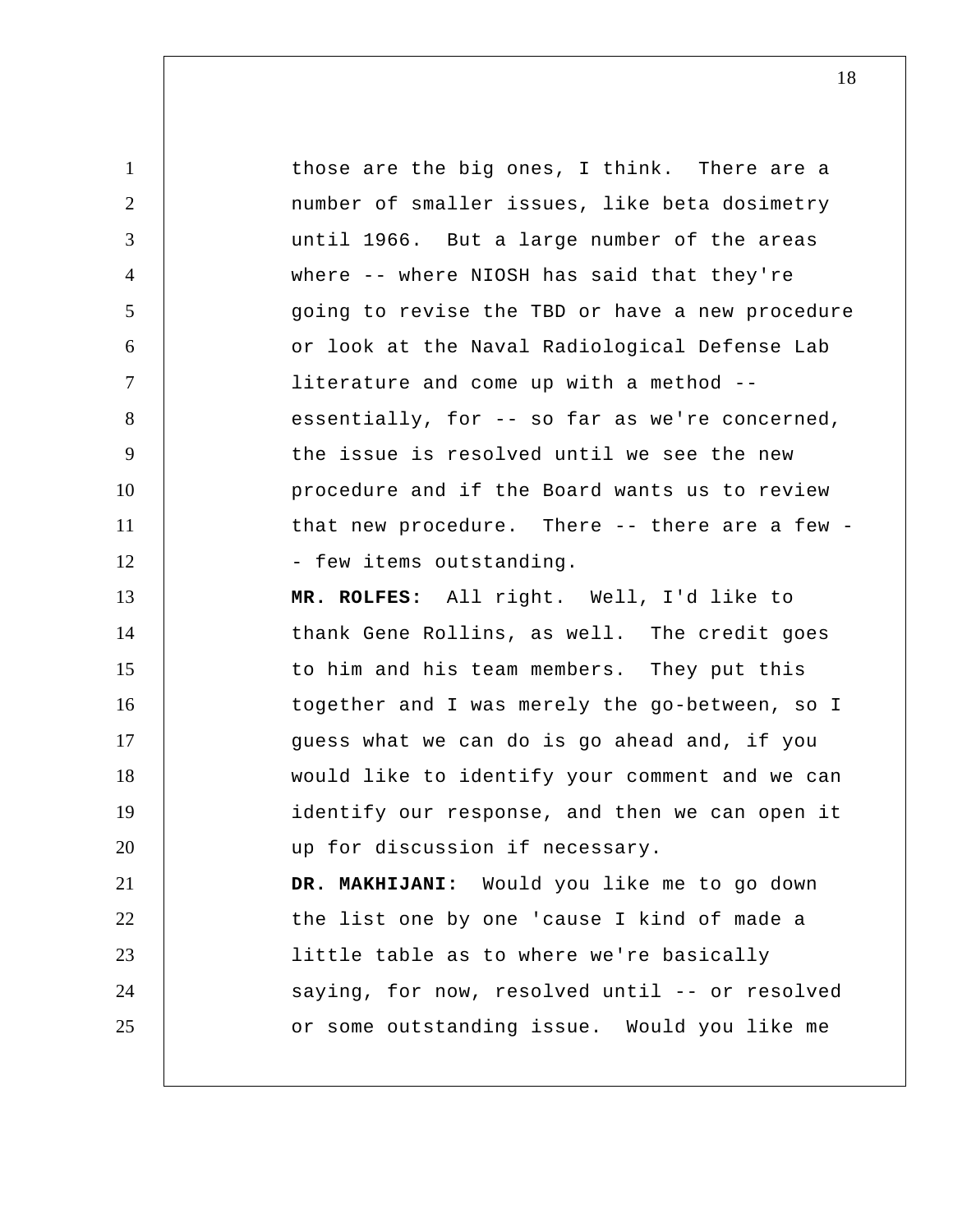to do that?

1

2 3 4 5 6 7 8 9 10 11 12 13 14 15 16 17 18 19 20 21 22 23 24 25  **MR. PRESLEY:** What I -- what I would love to do is when we have an issue today that is complete, that we mark that issue complete and we don't go back and revisit it unless somebody's got something that's dire wrong with it. I'd like to get as much done as we possibly can. **DR. MAURO:** Procedurally, one of the things we've been talking about is -- as you know, we work off a six-step process and right now we are in step six in terms of issue resolution. One of the things we're not quite sure of is whether or not you folks would be asking for a seventh step, that being once the -- right now there are commitments made. Basically yes, we're going to revise the TBD to reflect X, Y and Z. At some point in the process the TBD or a TIB will be issued to address an issue. By the way, this is a recurring theme. This is happening with Bethlehem Steel and others. Whether or not once that is done and the new material is now on the web, in place and is functional, whether or not there -- you envision that there will be a step -- I guess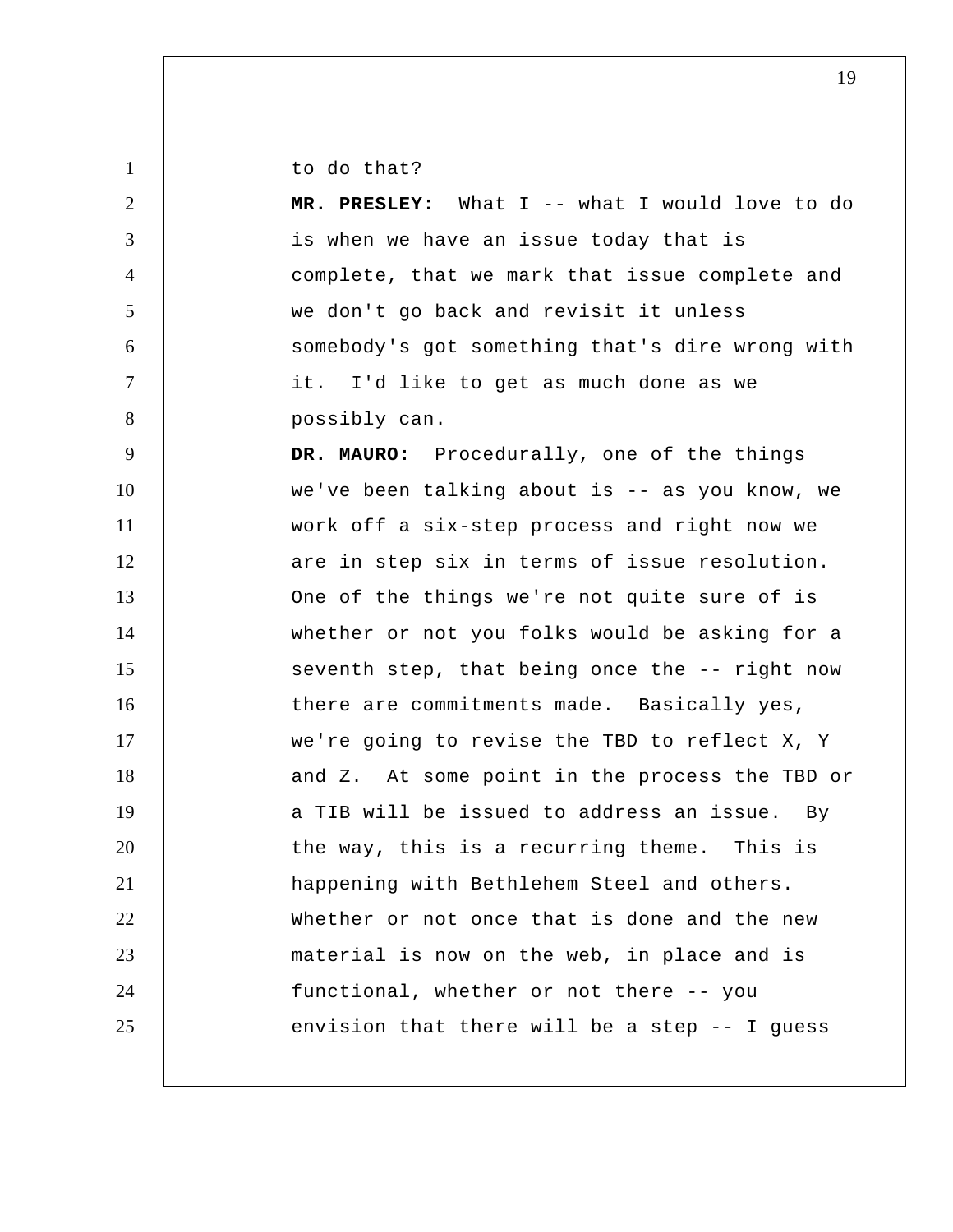1 2 3 4 5 6 7 8 9 10 11 12 13 14 15 16 17 18 19 20 21 22 23 24 25 it's a judgment call once it happens -- a step involved -- okay, yes, that in fact does meet the intent of our concerns; or yes, it looks like the issue has in fact -- now can be closed out. So in other words, some of those -- where do we -- at what point do we close out an issue, when the commitment is made to address an issue and we all agree with the basic strategy and principle upon which that issue resolution is to be implemented, or until it is in fact implemented?  **MS. MUNN:** This is Wanda. I thought that was one of the issues that we were dealing with in the other working group, also, the -- the issue of when is done done. And I -- the concern that we had been expressing in that other group was that, to our -- to the best of our knowledge, NIOSH did not have a specific process or a specific person who tracked outstanding issues and when they were complete. Now whether that's been resolved since our last other working group meeting, I don't know. But does -- does anyone here --  **DR. WADE:** I can speak to that. I can speak to it generically and then specifically I think as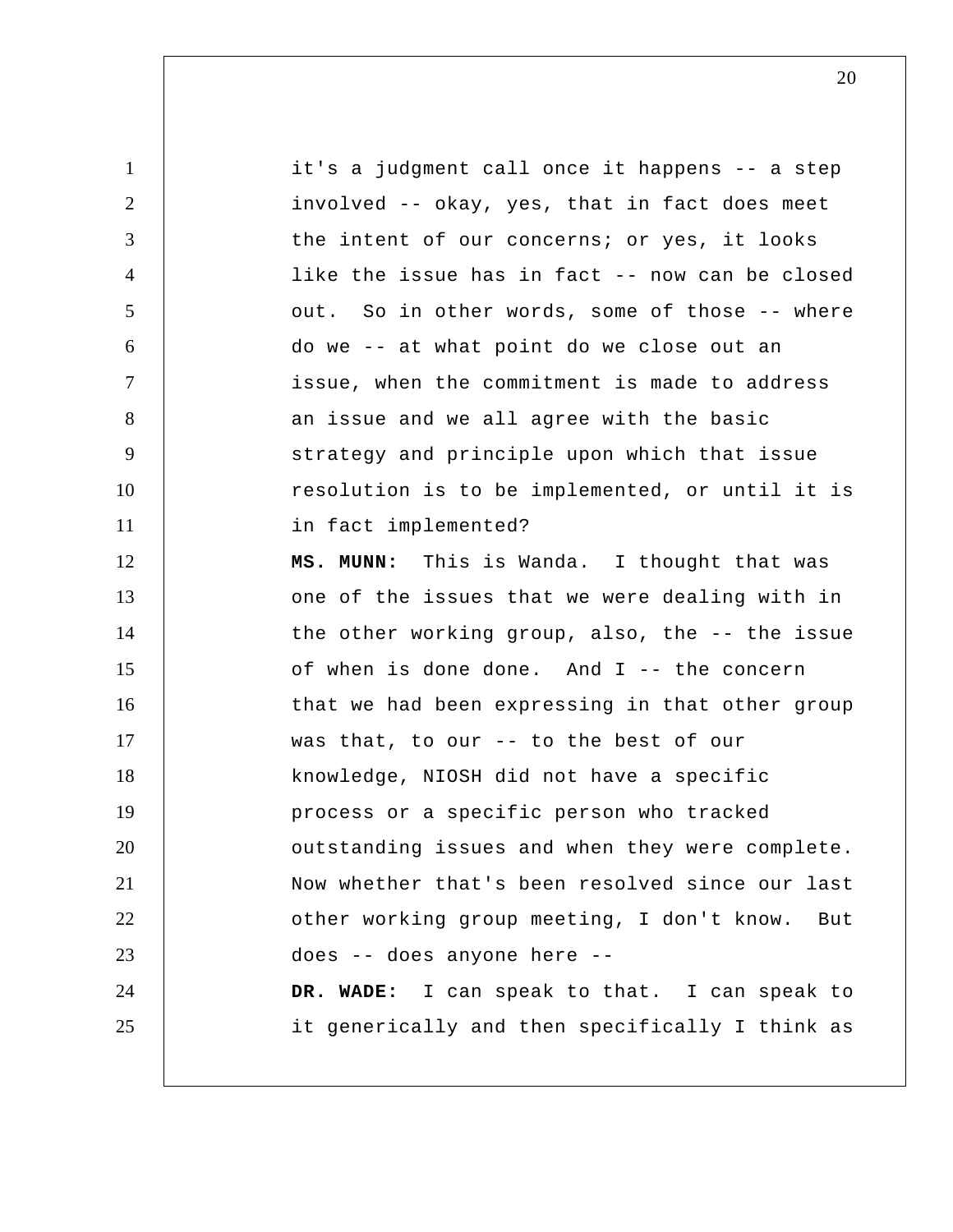1 2 3 4 5 6 7 8 9 10 11 12 13 14 15 16 17 18 19 20 21 22 23 24 25 well, if we take Bethlehem Steel as an example. I think that there is a six-step process and then John defines a seventh step. I think in the Bethlehem Steel case NIOSH is reporting to the Board on a regular basis the closing out of issues. And I think then it falls to the Board to decide if it accepts NIOSH proposal or -- or NIOSH's statement, or if it wants SC&A to look into an issue again.  **MS. MUNN:** That was my understanding, was that step seven, as I understood John to define it just now, was a Board action, not an SCA action.  **DR. WADE:** But it could be -- it could be --  **MS. MUNN:** That was my understanding from the other working group.  **DR. WADE:** That's my understanding from --  **MS. MUNN:** Whether we accept that here as being our definition in this group is another thing.  **DR. WADE:** But it doesn't preclude the Board, though, saying to SC&A that this is a very complex -- **MS. MUNN:** No.  **DR. WADE:** -- issue, could you look into it and report back to us --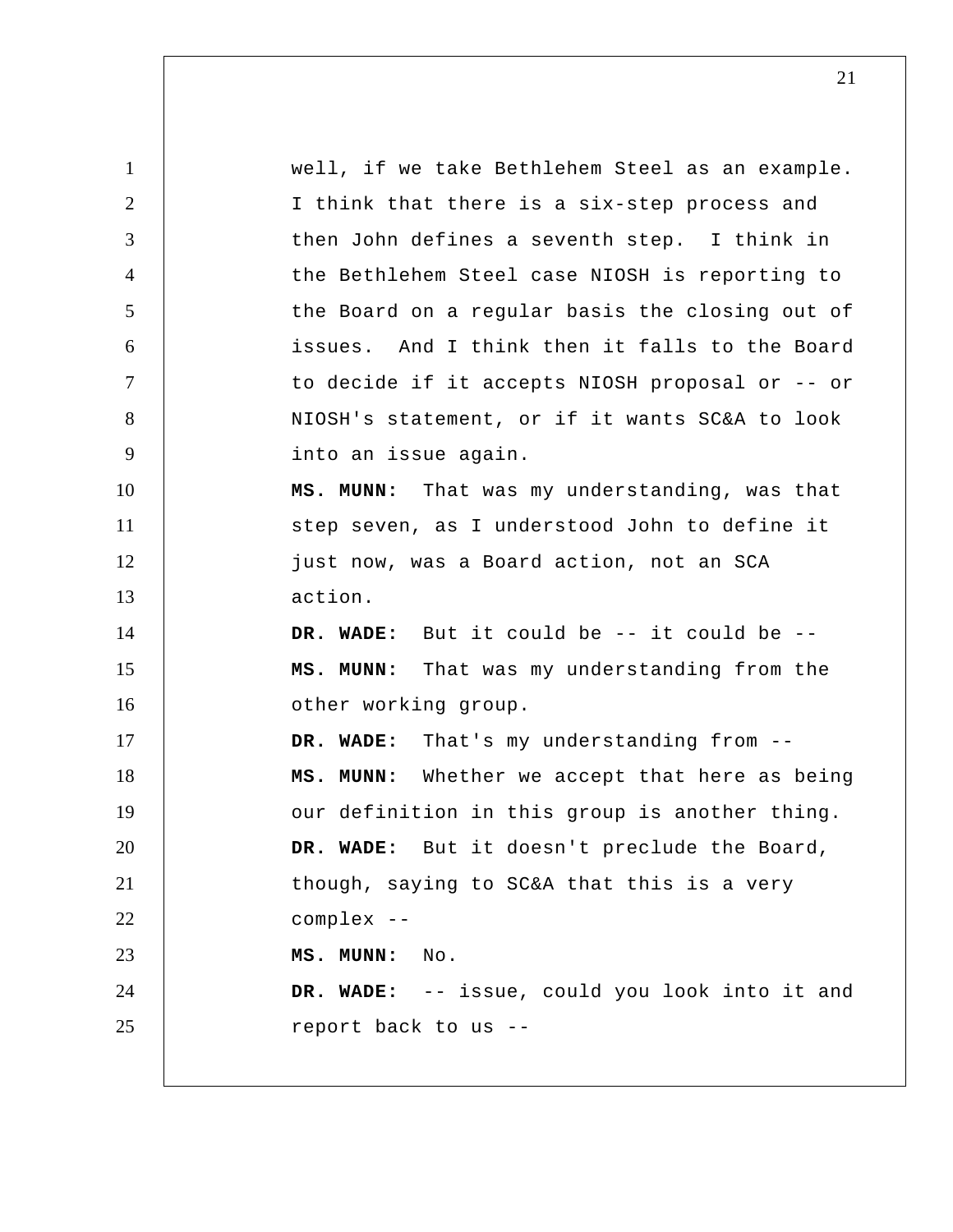**MS. MUNN:** Yeah.

| $\overline{2}$ | DR. WADE: -- so I think at the end of the six-  |
|----------------|-------------------------------------------------|
| 3              | step process the Board sits with the            |
| $\overline{4}$ | information and has to decide the final word.   |
| 5              | It could well, you know, extend the process by  |
| 6              | going to SC&A.                                  |
| $\tau$         | MS. MUNN: And -- and my understanding was that  |
| 8              | the Board wanted to see from NIOSH a            |
| 9              | prescriptive method for identifying this        |
| 10             | outstanding item, this outst-- that you said    |
| 11             | you'll do this; when do we know that it's done. |
| 12             | DR. WADE: Right, and I think NIOSH is           |
| 13             | intending to follow up with the matrix carried  |
| 14             | out to the extent that items fall away and then |
| 15             | there's these precious few left, and then NIOSH |
| 16             | will bring that to the Board and when it's all  |
| 17             | done the Board can decide whether it accepts it |
| 18             | or wants some further issue looked at.          |
| 19             | MS. MUNN: Yeah.                                 |
| 20             | DR. WADE: Robert, is that your understanding?   |
| 21             | MR. PRESLEY: That's my understanding.           |
| 22             | DR. WADE: Thank you, Robert.                    |
| 23             | MR. PRESLEY: I like that. Do you want me to     |
| 24             | read the comments to start with, or --          |
| 25             | MR. ROLFES: Either way, that'd be fine -- you   |
|                |                                                 |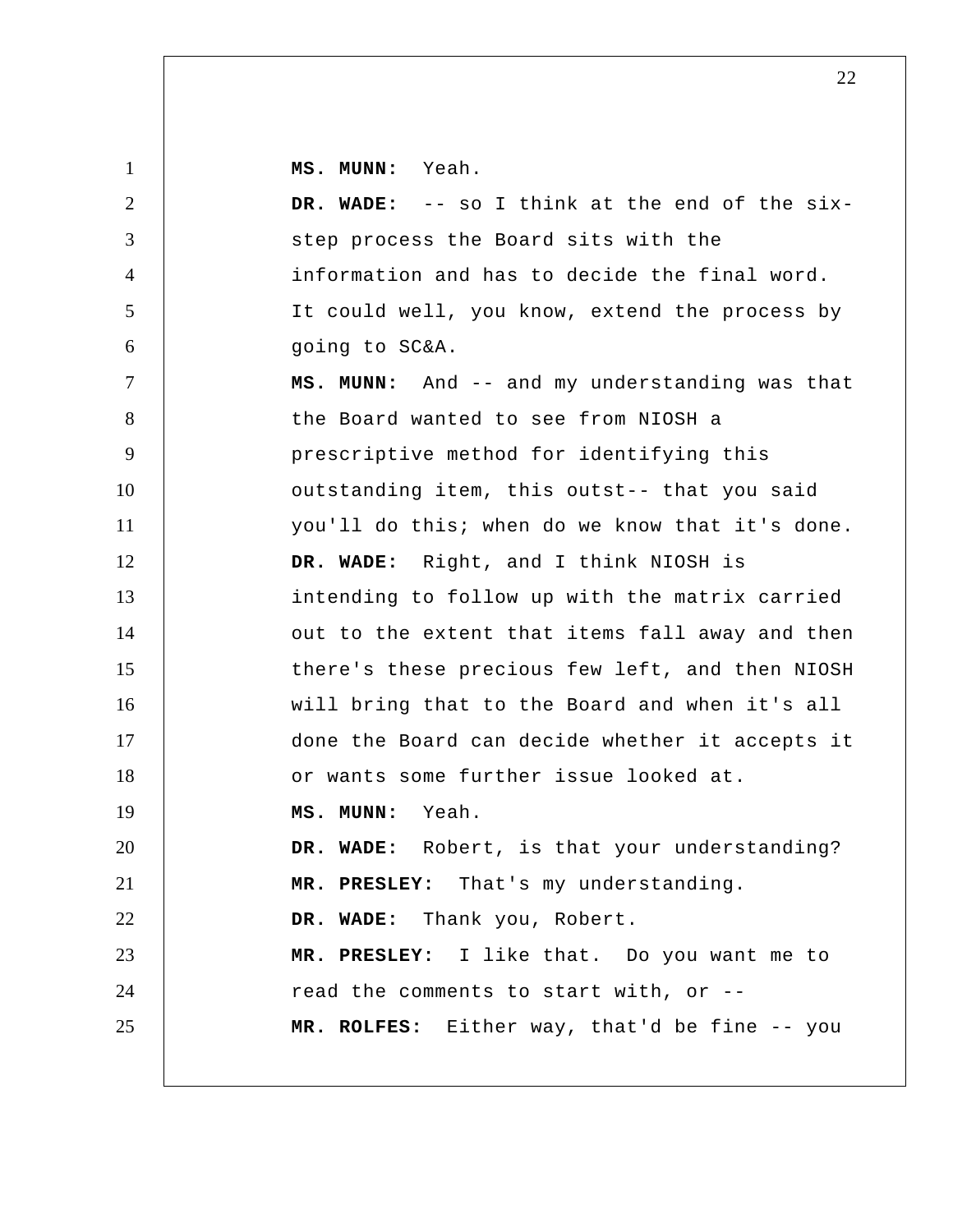| $\mathbf{1}$   | or -- or John or Gene.                         |
|----------------|------------------------------------------------|
| 2              | MR. PRESLEY: Have you got -- you've got --     |
| 3              | you've got it. Why don't -- why don't you read |
| $\overline{4}$ | the comments.                                  |
| 5              | DR. WADE: Could I just make one other comment, |
| 6              | just to complete the record? The Board has --  |
| $\tau$         | really gives the latitude to the Chair of the  |
| 8              | working group as to -- you know, when to make  |
| 9              | that call or -- or the Chair of the working    |
| 10             | group can well work with me to assign SC&A     |
| 11             | further tasks, so each Chair of the working    |
| 12             | group will be able to exercise that            |
| 13             | prerogative, as well as the Board as a whole   |
| 14             | when it meets.                                 |
| 15             | Okay. Sorry.                                   |
| 16             | INCOMPLETE RADIONUCLIDE LISTS                  |
| 17             | DR. MAKHIJANI: These comments are from the     |
| 18             | matrix that SC&A prepared and which was a      |
|                |                                                |

19 20 21 22 23 24 25 summary of our site profile review, and I think submitted to the Board and NIOSH in January of 2006. And the first comment is some radionuclide lists are not complete. This is especially important for atmospheric testing and for early re-entry workers. And then NIOSH broke it down to four -- four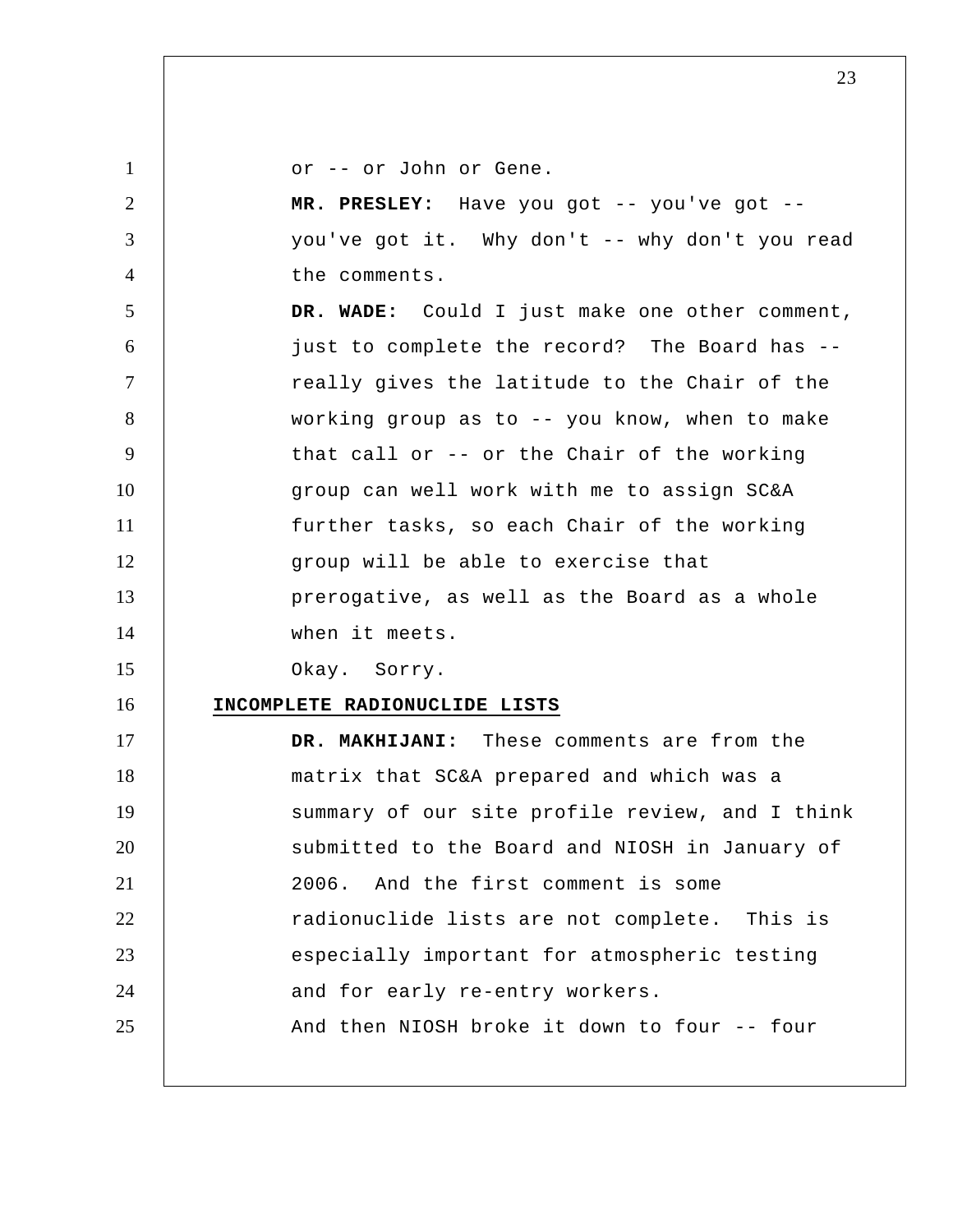1 2 3 4 5 6 7 8 9 10 11 12 13 14 15 16 17 18 19 20 21 22 23 24 25 categories. Mr. Presley, should I just go through the four categories?  **MR. PRESLEY:** Yes, please.  **DR. MAKHIJANI:** In -- in the first category, which could more broadly relate to atmospheric testing and re-entry workers, NIOSH agreed that it's going to revise the table of radionuclides so that it would be more complete and republish it. So this is one of those items where NIOSH will take an action and the Board could decide whether it wants further review. For now, so far as we're concerned, NIOSH's response is fine. We think it needs to be revised and NIOSH agrees. The second response of NIOSH is there's a problem table that needed adjustment, Table 2 8, and they're going to remove that from the TBD, which is fine with us 'cause it was somewhat duplicative anyway and did not show time dependence, where the other tables do show time dependence, which are more complete. And then the third and fourth responses related to atmospheric testing workers, which have been rendered moot by the SEC recommendation of the Board and of NIOSH.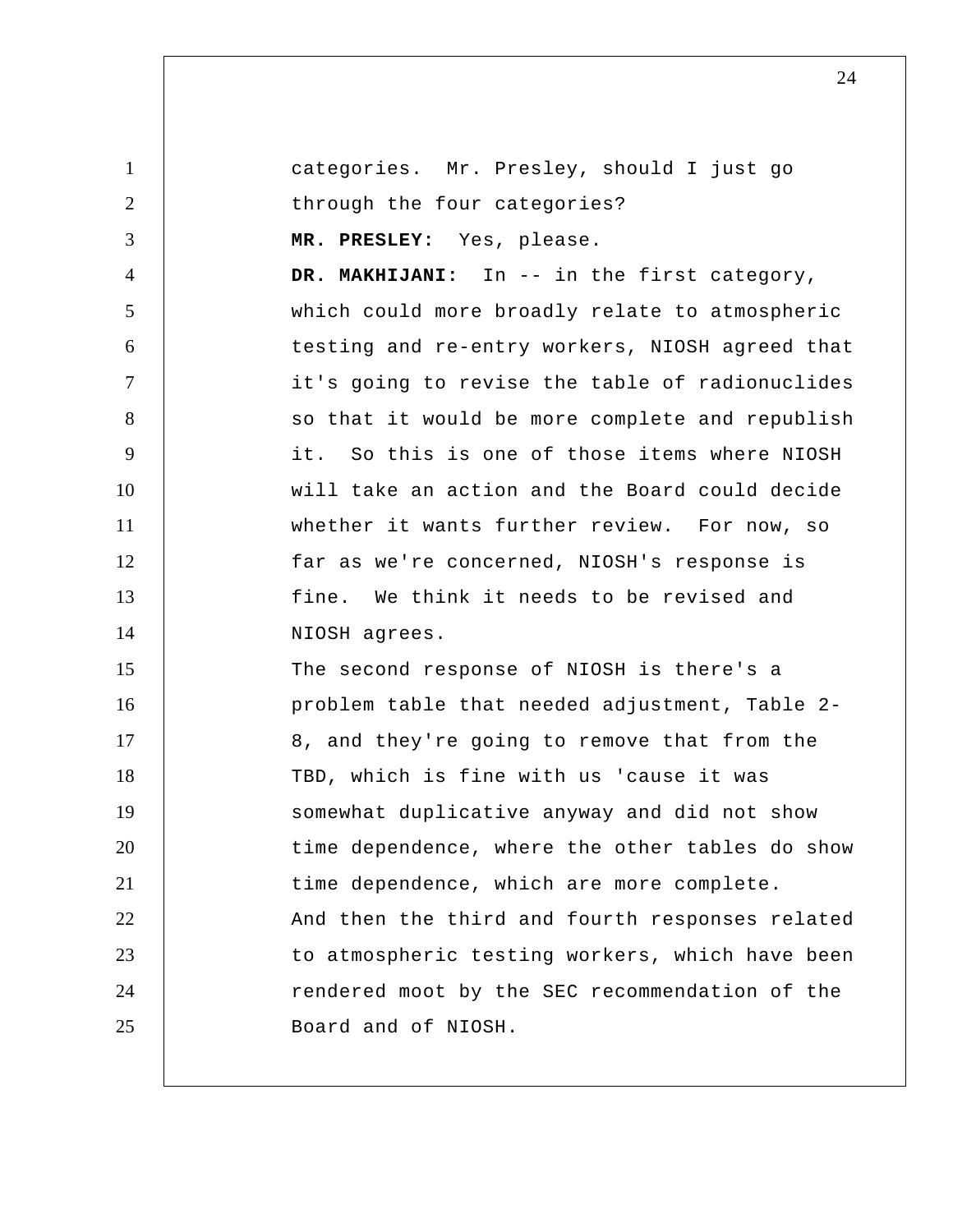1 2 3 4 5 6 7 8 9 10 11 12 13 14 15 16 17 18 19 20 21 22 23 24 25 So I think the summary of the first comment is basically we agree with the way that NIOSH has decided to deal with it. There's one pending action item for NIOSH.  **DR. WADE:** Arjun, could I ask a question? It's really never my role to ask technical questions, but just sort of as the gatekeeper for the Board, I did mention that we have this issue of the 250 days or presence left for the Board to consider. Does 1c in any way impact upon that?  **DR. MAKHIJANI:** Yes, Dr. Wade, some of the radionuclide issues that are involved in this table involve very short-lived radionuclides, so the amount of dose highly dependent on time of tunnel re-entry, for example, or for atmospheric testing workers, when exactly they went in because there are some -- some radionuclides that have half-lives of hours or a few days, and it's -- it's in relation to those that there are some important questions.  **DR. WADE:** Okay. Thank you.  **MS. MUNN:** And that raises a question for me. Are our -- are the personnel records adequate for us to be able to determine who actually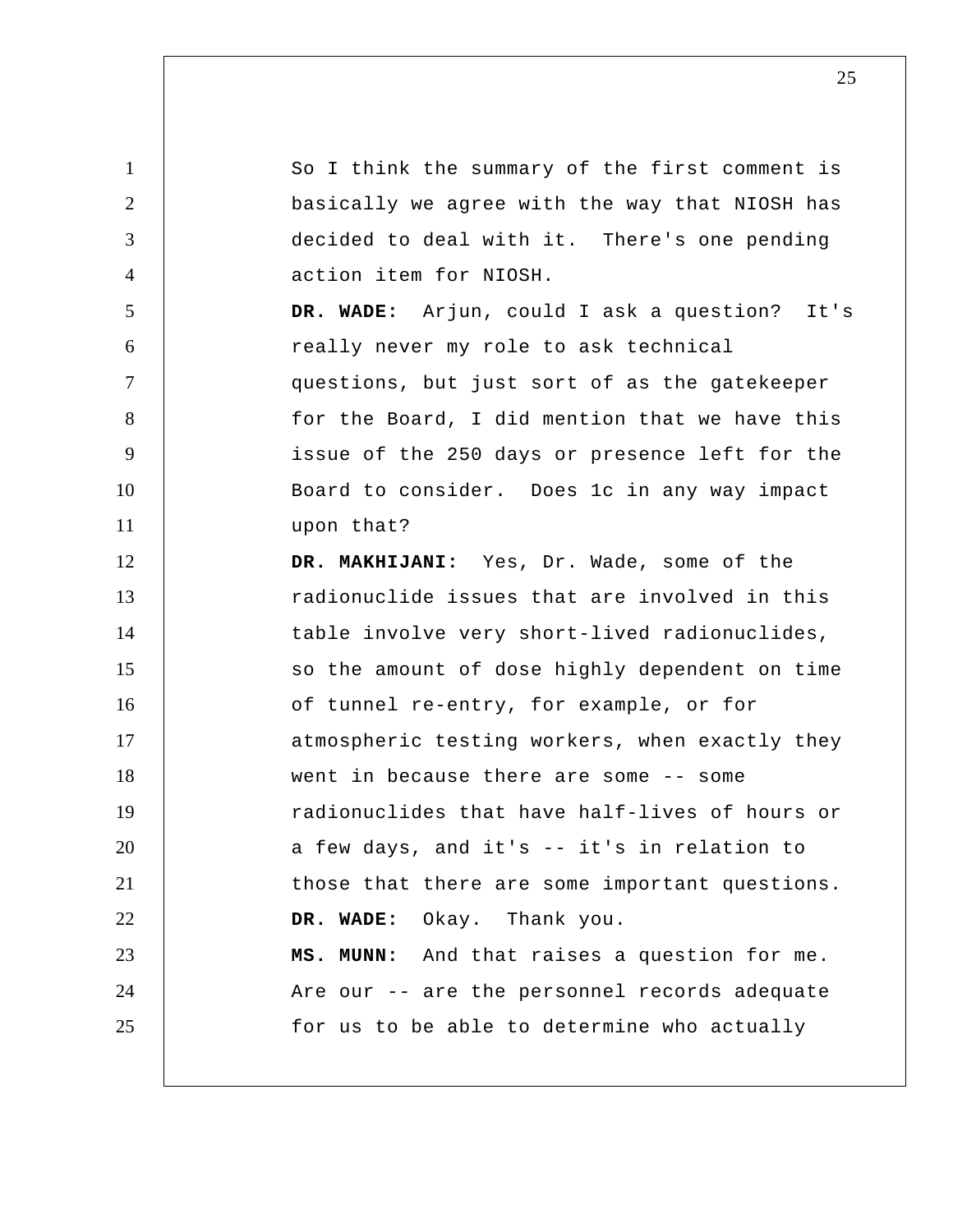1 2 3 4 5 6 7 8 9 10 11 12 13 14 15 16 17 18 19 20 21 22 23 24 25 went in when? Can -- can we do that?  **DR. MAKHIJANI:** Ms. Munn, I have -- I have not looked at personnel records --  **MR. ROLFES:** I can answer that. Yes, they are.  **DR. MAKHIJANI:** -- in that much detail. Perhaps --  **MS. MUNN:** They're -- they're -- **MR. ROLFES:** They keep logs of all re-entries.  **MS. MUNN:** I know that they did, but I wasn't sure whether we could identify by employee. We can. **MS. BRACKETT:** I knew they had information.  **MS. MUNN:** Good, that helps so that we don't have to wonder whether this individual was or was not involved in re-entry. Yeah. **DR. ROESSLER:** So back to the second comment, that table that's been removed is not -- not a useful table, it was -- **DR. MAKHIJANI:** Well --**DR. ROESSLER:** -- duplicative and...  **DR. MAKHIJANI:** Yeah, well, I'd have to go back to the TBD, but I think that this table did not -- did not show any time dependence at all, so -- in my opinion -- from the kinds of issues that we're discussing in terms of dose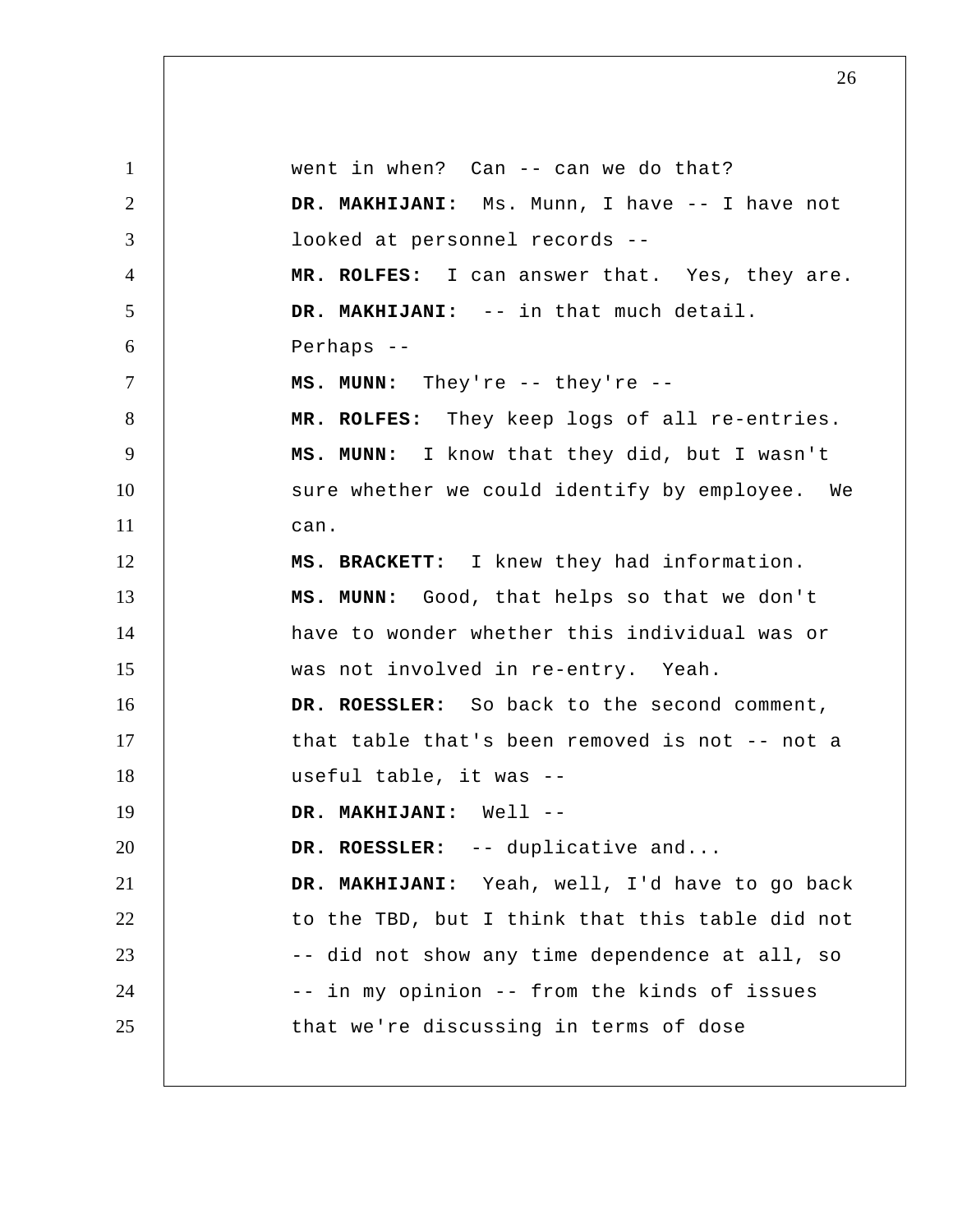1 2 3 4 5 6 7 8 9 10 11 12 13 14 15 16 17 18 19 20 21 22 23 24 25 reconstruction, not a useful table. If there's a consolidated table that shows time dependence of all radionuclides that are involved, then that will be a good point for dose reconstruction and not be confusing and having too many tables of the same thing. **DR. ROESSLER:** Okay. Thanks.  **DR. MAKHIJANI:** So I'm okay with that. **DR. ROESSLER:** Okay.  **MR. PRESLEY:** I had one comment on 1b (sic) myself about -- where it says concentrations should be estimated by hour for the first day and by day after that. Where do we -- huh? **DR. MAURO:** Yes, you're correct, that was further comments, not the main body.  **DR. MAKHIJANI:** Oh, that's 1c, you mean.  **MR. PRESLEY:** Right -- no, 1b. **DR. ROESSLER:** 1c.  **DR. MAKHIJANI:** 1c. **DR. ROESSLER:** It's right under -- **MR. PRESLEY:** I'm sorry.  **DR. MAKHIJANI:** Yeah.  **MR. PRESLEY:** Yeah, yeah, I'm sorry, it is 1c. Do you mean there that -- that the first day you would do dose reconstructions on something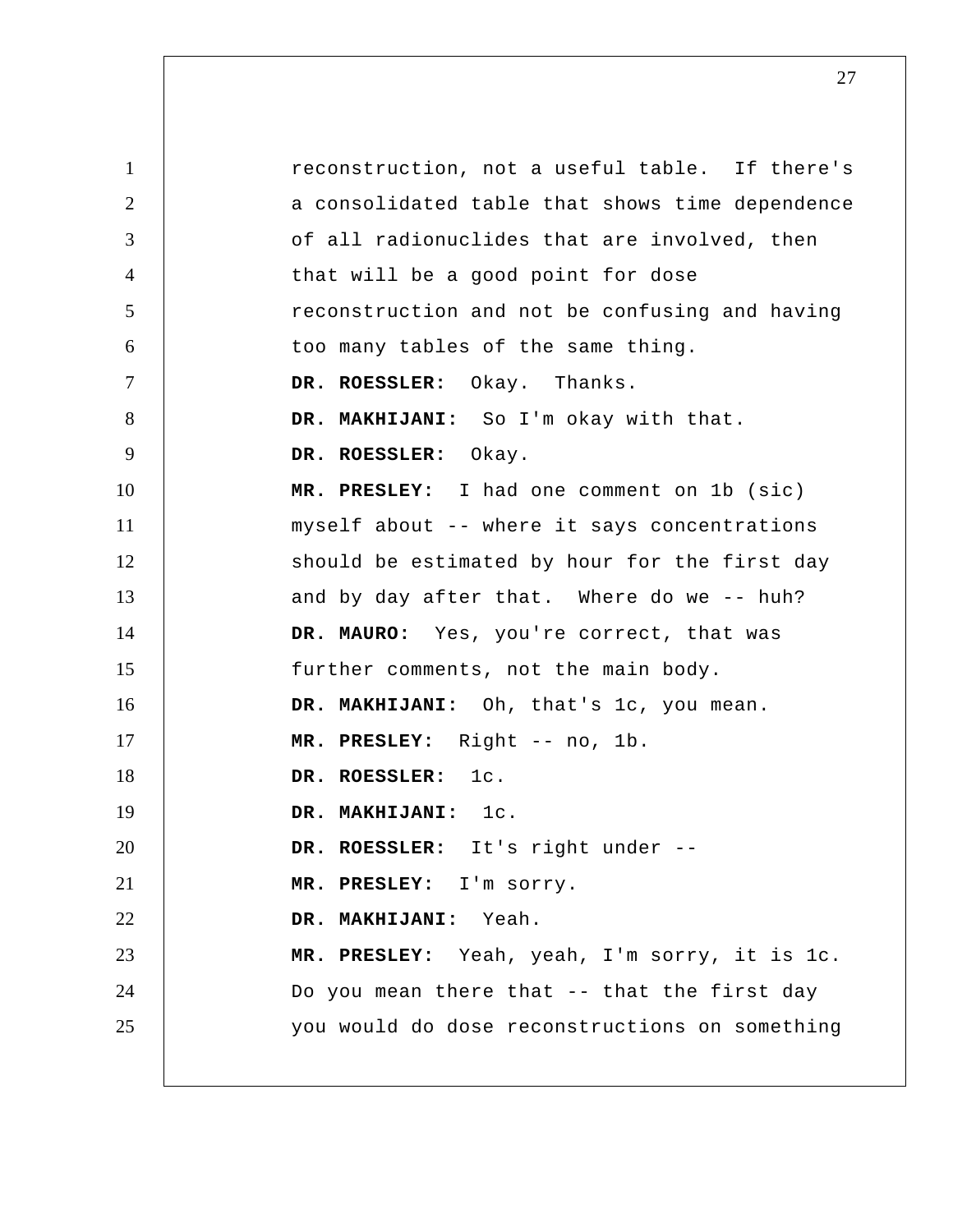1 2 3 4 5 6 7 8 9 10 11 12 13 14 15 16 17 18 19 20 21 22 23 24 25 by the hour and then by the day thereafter?  **DR. MAKHIJANI:** Well, if there were people who went in on the same day or in -- after one or two days you would have to do that because as you see from -- even from the table that's published up above, Table 1, neptunium halflife, 2.36 days; sodium-24, 15 hours -- so for very early re-entry workers you do have to know the time. I think it -- it will make a pretty big difference.  **MR. PRESLEY:** Okay. It's just that I don't know how you're going to say that  $-$ - you know, if they start at 6:00 o'clock in the morning, if they went in at 7:00 o'clock or whether they went in at 9:00 o'clock, I don't think the records out there are going to be anywhere near that good.  **MR. HINNEFELD:** Well, Bob, I'd just offer -- in a situation like that, we -- we had to do that.  **MR. PRESLEY:** Okay. All right.  **MR. HINNEFELD:** If we had -- if we had to do that, we would probably take a maximum level on that first day. You know, when -- when did they -- **MR. PRESLEY:** Okay.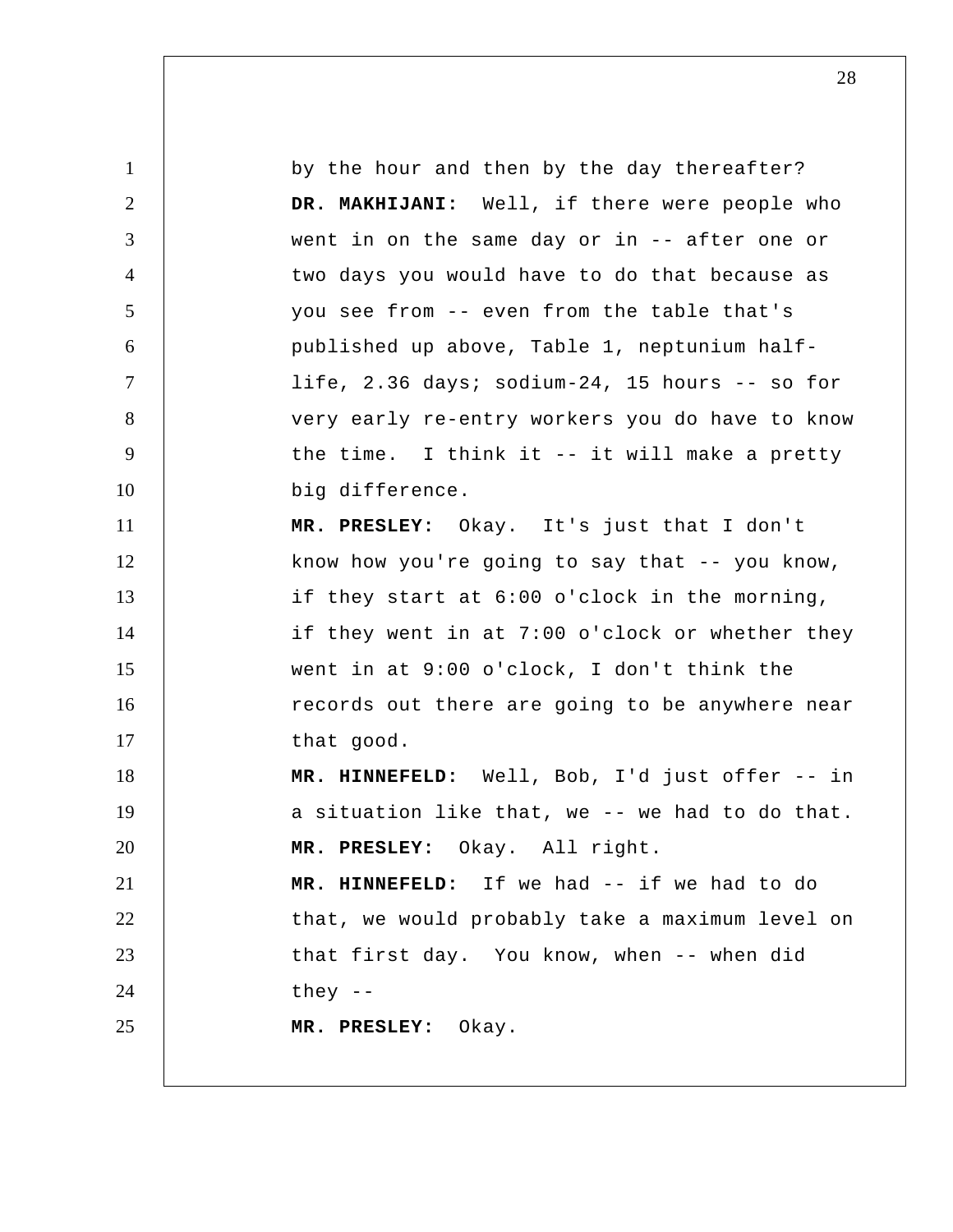1 2 3 4 5 6 7 8 9 10 11 12 13 14 15 16 17 18 19 20 21 22 23 24 25  **MR. HINNEFELD:** -- enter, what was the earliest entry, and then we would probably not decay it over the course of that day.  **MR. PRESLEY:** All right.  **MR. HINNEFELD:** I mean just as a practical matter of the dose reconstruction --  **MR. PRESLEY:** Okay.  **MR. HINNEFELD:** -- we'd take the highest level and that would be the first day, and then we would work -- worry day by day thereafter if we had to do that. But that's pretty tedious for a dose reconstruction. We would try -- we would try to come up with a bounding approach that would essentially bound the person's intake from his entry, rather than try to do an hour by hour evaluation.  **MR. PRESLEY:** That's great. Thank you.  **DR. MAKHIJANI:** And we would agree with that. When you're trying to do an accurate job, it would be impossible. But in the context of a compensation program I think you can come up with something.  **MR. PRESLEY:** All right. Does anybody have any other -- other comments about comment 1?  **DR. MAKHIJANI:** The only other thing I'd like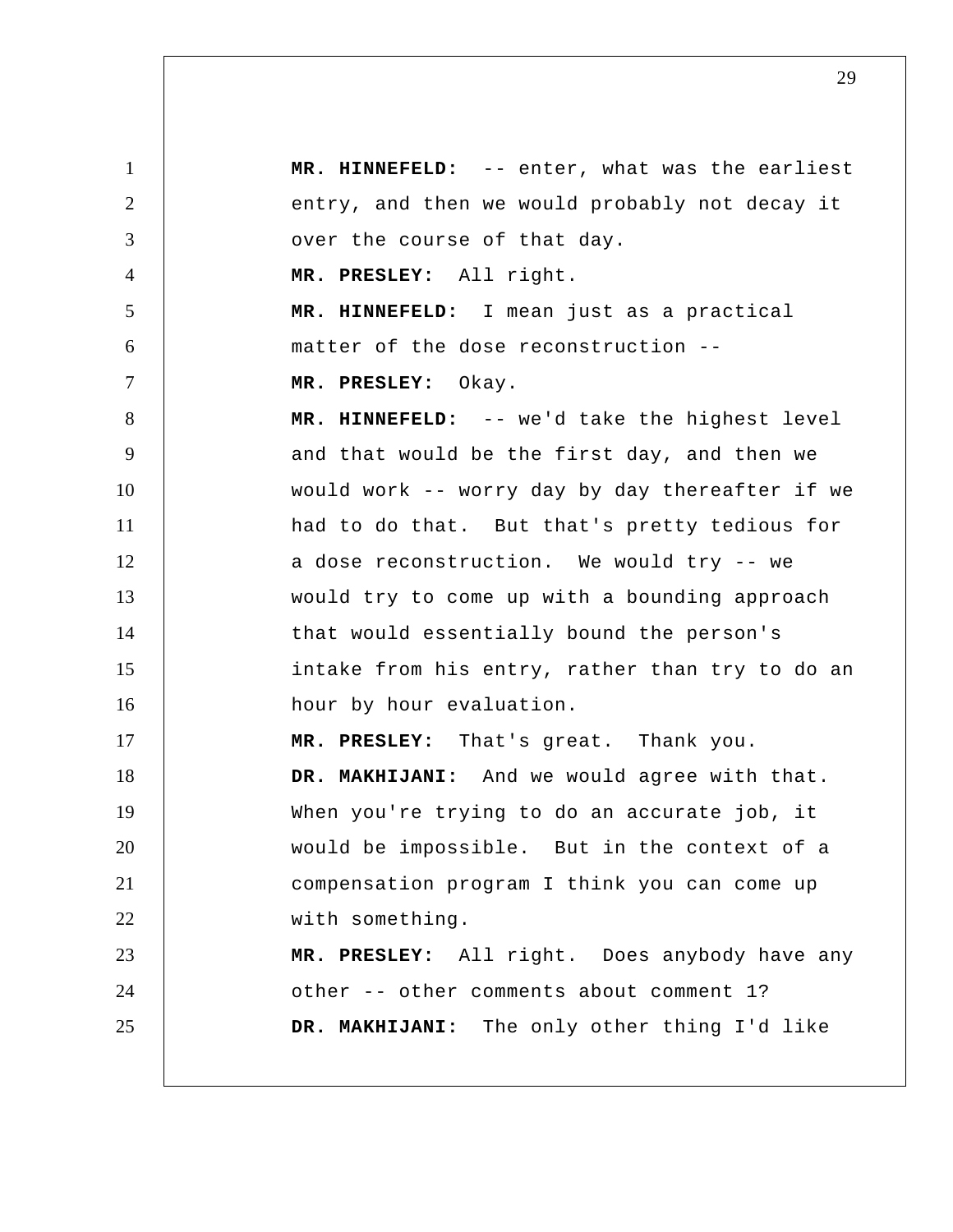1 2 3 4 5 6 7 8 9 10 11 12 13 14 15 16 17 18 19 20 21 22 23 24 25 to note is in 1b where that table is being removed, there are some issues that'll be covered under environmental dose, so that's part of the reason it's okay to remove that, and then pick up whatever part of that discussion is under -- under the resuspension question.  **MR. PRESLEY:** 1b then we want to note that we do have some comments coming on that. **DR. MAURO:** Could I bring in a -- I guess a different facet of this discussion in light of the SEC. In effect what I'm hearing is we're really talking about the -- the period that's currently covered by the SEC, that is the - this would be aboveground testing. It would be during the time period of '51 to '62, and the concern, I presume -- please correct me if I'm incorrect -- it would be that there were some folks who were asked to go forward shortly after the test, maybe within a matter of hours to days. Now as I understand it, what we're really saying here is -- I guess a couple of things. One -- well, first of all, by and large, for most cancers we're not going to be confronted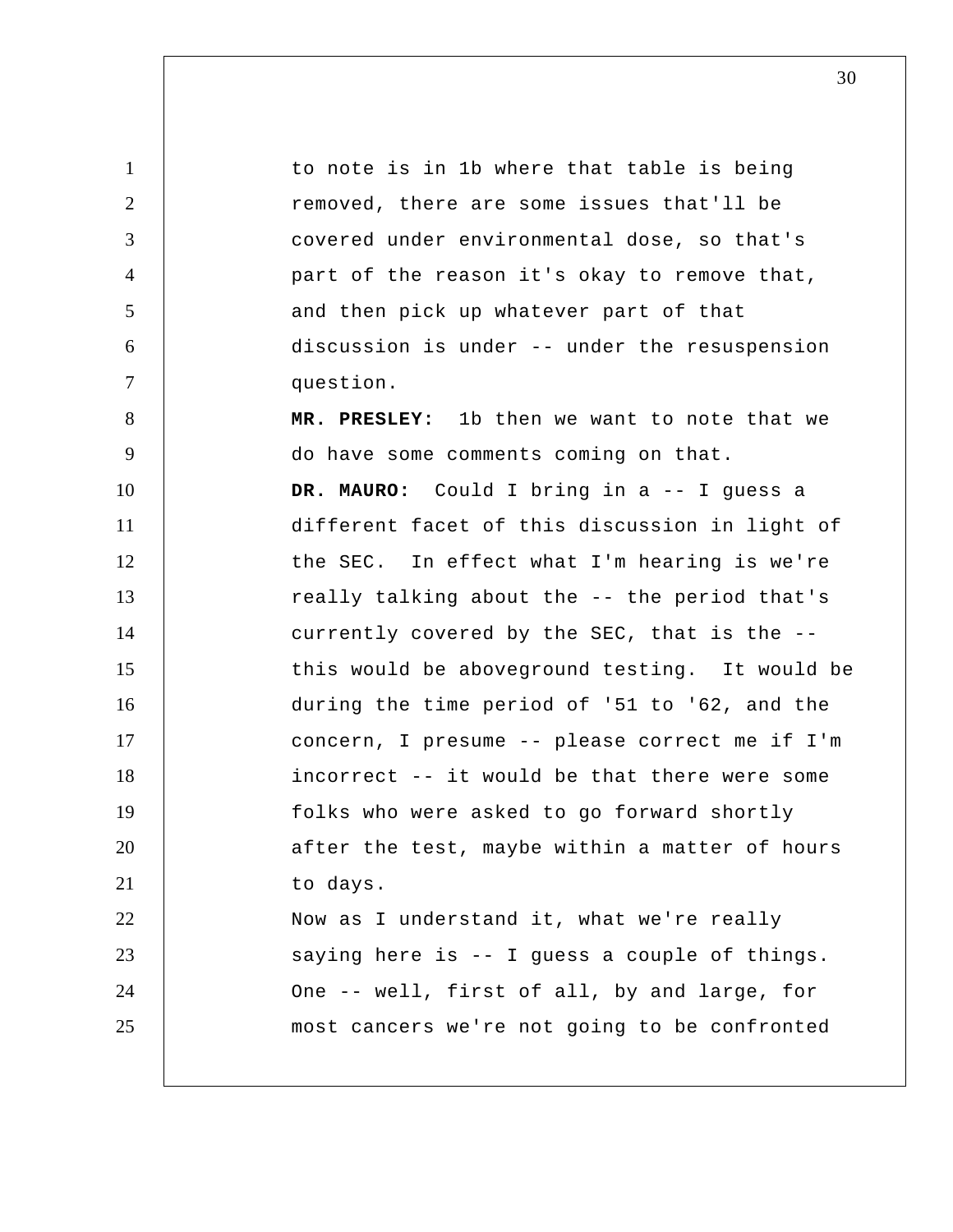1 2 3 4 5 6 7 8 9 10 11 12 13 14 15 16 17 18 19 20 21 22 23 24 25 for cancer such as prostate and skin cancer. I with that issue because most cancers will be compensated, but we will be confronted with it guess my question is to what -- in fact, this struck me as -- as the conversation started. To what extent are we going to engage that question as part of the site profile? Because I believe a lot of the responses that came back here had this -- well, really we feel that this is -- yes, we understand the issue, but we don't really need to engage the issue because of the pending SEC. But then I see that the responses in the summary are silent on well, what about the cancers that are not covered under the SEC. To what extent do we want to engage that issue as part of this working group, or is this something that's more appropriate -- I mean I guess it is part of a dose reconstruction. It's not part of the SEC, so it does really fall within our area of responsibility, and I don't think we've really engaged that.  **MR. HINNEFELD:** Well, I can speak to the issue. In fact, I -- I spoke to the Board about this issue at the last meeting. Our approach has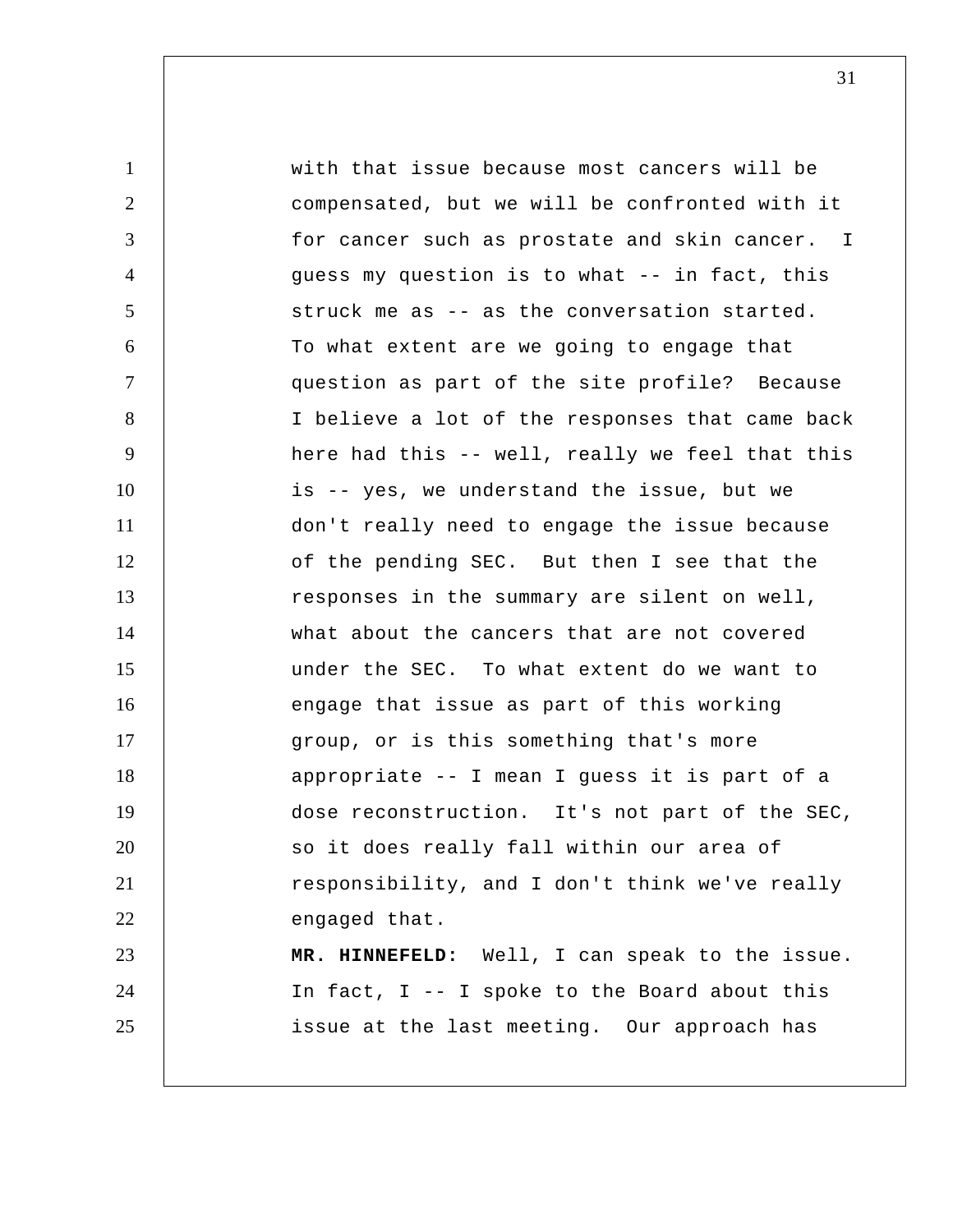1 2 3 4 5 6 7 8 9 10 11 12 13 14 15 16 17 18 19 20 21 22 23 24 25 been that a finding of infeasibility, like the infeasible -- the infeasible part of the dose at Nevada Test Site before '63 was internal dose. **DR. MAURO:** Yes.  **MR. HINNEFELD:** It's not feasible to reconstruct. And since it's not feasible to reconstruct the internal dose, we don't think it's feasible to reconstruct it for any organ and so the prostate cancers or other nonspecified cancers we say -- we just write what we call a partial dose reconstruction and say that we have reconstructed what we can reconstruct, and this is all we can do. And then that's what we send to the claimant, and if it's -- it doesn't reach 50 percent, it doesn't reach 50 percent and the person doesn't have the compensation remedy. **DR. MAURO:** But then let's say we move on to the other cancers, we'll talk -- let's talk - talk skin, which will be external, and internal, which will be prostate, two different examples, where the reconstruction of the external dose plays on both.  **MR. HINNEFELD:** Yes.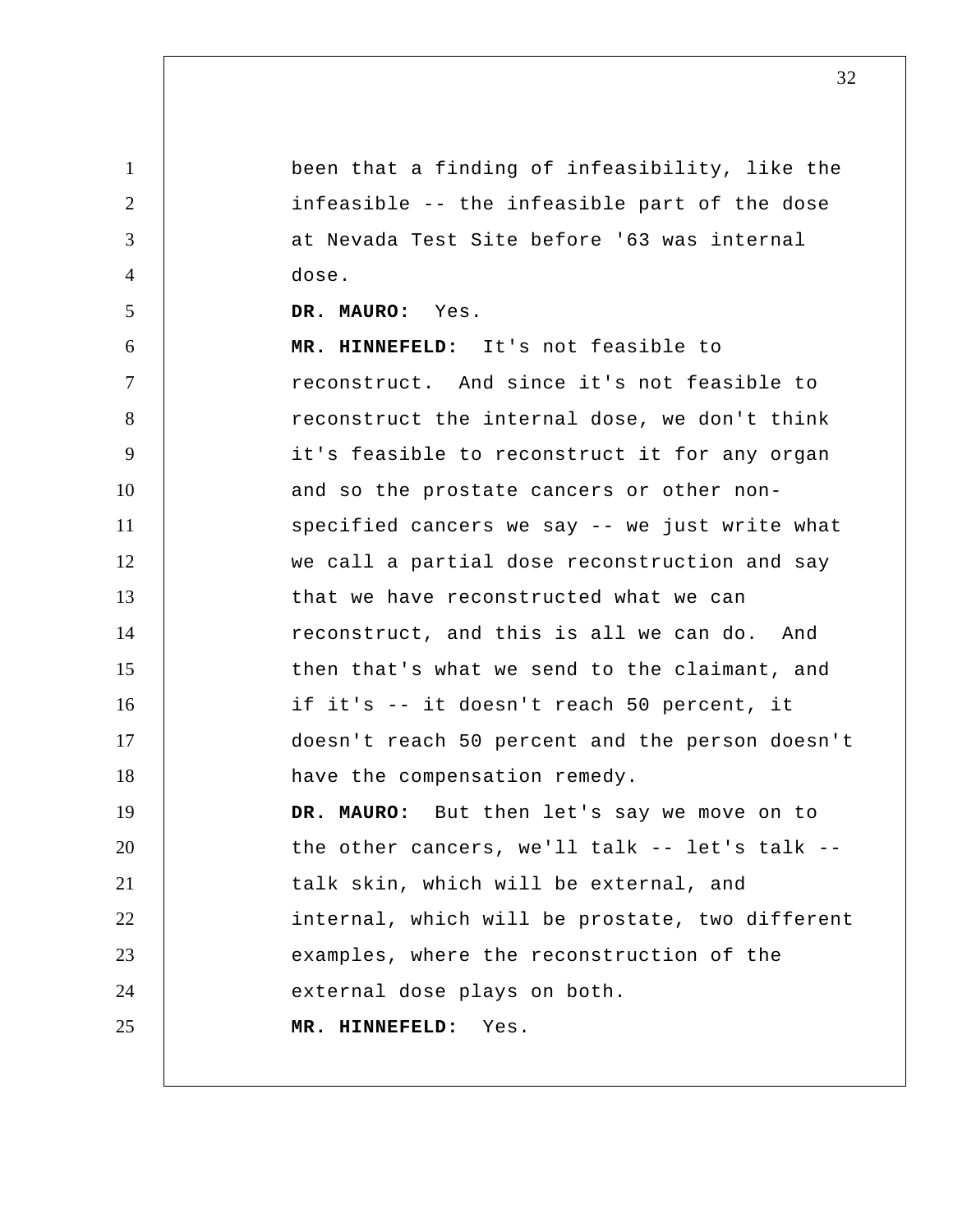1 2 3 4 5 6 7 8 9 10 11 12 13 14 15 16 17 18 19 20 21 22 23 24 25 **DR. MAURO:** And -- and how we would deal with such issues as the early mix of radionuclides, the resuspension, the direct fallout -- I mean -- in other words, I think that the current version of the TBD -- and please correct me if I'm wrong, I did read it again, you know, in preparation for this meeting, but -- is silent on how we're going to recon-- can we or how are we going to reconstruct a dose to the skin and the prostate gland during the -- the SEC period.  **MR. HINNEFELD:** That's correct. It is silent on that. **DR. MAURO:** That -- now it is silent on that.  **MR. HINNEFELD:** It is silent on that point. **DR. MAURO:** Okay. And is that a matter that we need to embrace as part of this working group?  **MS. MUNN:** I'd really like to see us put that to bed once and for all, because it's going to come up in every single SEC petition that we have. And I -- I have mixed emotions on it when I think about it, personally, and  $I - - I$ don't think the Board has been clear as to how they view it. I'm not even sure that folks who aren't on a working group looking at one of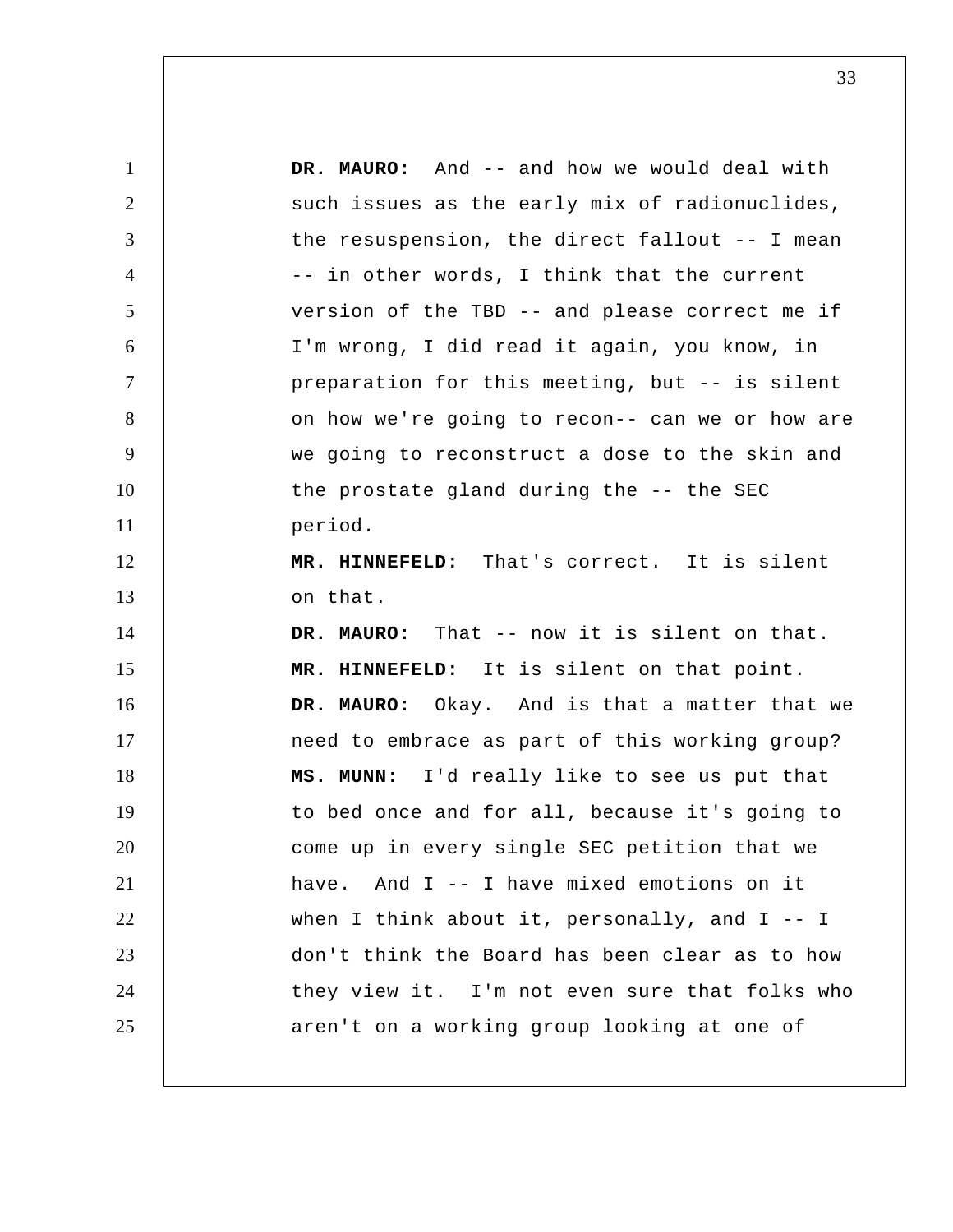| $\mathbf{1}$   | these SECs has recognized that this -- it       |
|----------------|-------------------------------------------------|
| $\overline{2}$ | bothers me to say we're not going to look at    |
| 3              | this now because it's not an SEC issue. Well,   |
| $\overline{4}$ | if it's still an issue, then when do we look at |
| 5              | it and how do we address it?                    |
| 6              | DR. MAURO: Is this a site profile issue.        |
| $\tau$         | MS. MUNN: Yeah, is this a site profile issue.   |
| 8              | MR. HINNEFELD: Well, to the extent that this    |
| 9              | issue relates to the external dose              |
| 10             | reconstruction, if this is necessary for        |
| 11             | external dose reconstruction, then we need a    |
| 12             | resolution of it.                               |
| 13             | MS. MUNN: Yeah.                                 |
| 14             | MR. HINNEFELD: Okay. This kind of -- it's       |
| 15             | kind of couched, though $-$ I mean the $-$ the  |
| 16             | radionuclide inventory and depend -- if it      |
| 17             | depends on the monitoring regime and there are  |
| 18             | other external dose issues that we're going to  |
| 19             | later on, but the -- the radionuclide mixture   |
| 20             | is normally conceived of as an internal dose    |
| 21             | issue because you don't know what the person    |
| 22             | ingested or swallowed if you don't know their   |
| 23             | radionuclide inventory, whereas if the person   |
| 24             | was monitored --                                |
| 25             | DR. MAURO:<br>Yes.                              |
|                |                                                 |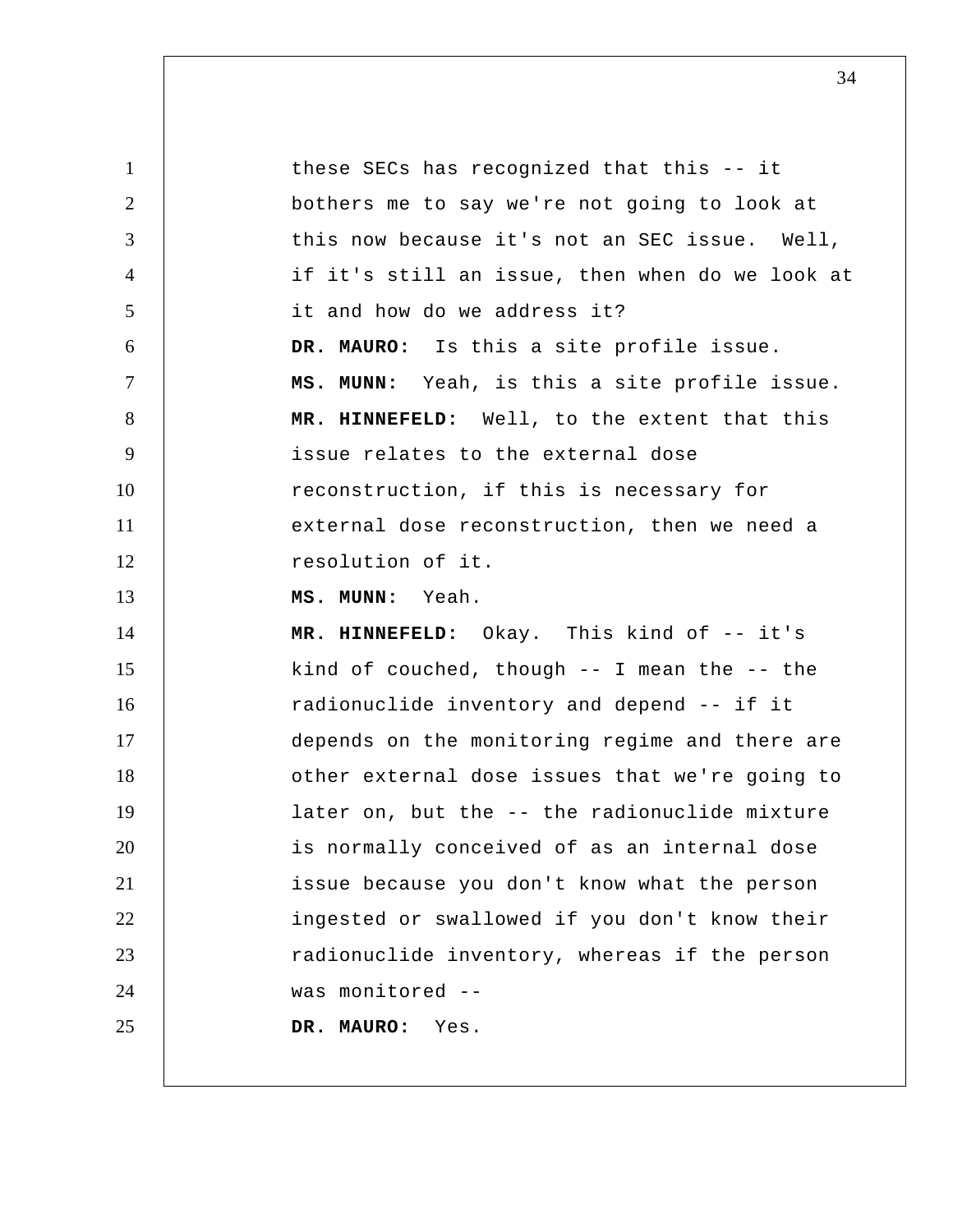1 2 3 4 5 6 7 8 9 10 11 12 13 14 15 16 17 18 19 20 21 22 23 24 25  **MR. HINNEFELD:** -- and you know, if they were with a badge and putting aside all the shortcomings of badge monitoring, but they were monitored for external exposure, which everyone was after about 1957 -- **DR. MAURO:** Okay.  **MR. HINNEFELD:** -- then you have an exposure record for external exposure. **DR. MAURO:** Okay.  **MR. HINNEFELD:** So the way it's couched, it's kind of -- it's brought up as an internal dose -- you know, it's -- it's dismissed as an in- as an issue from an internal dose component standpoint. To the extent that it relates - if it relates -- to the external dose to these people, then we would have to resolve it and - and we would try to -- certainly try to arrive at a technique to do external dose reconstruction for those people because, you know, if you can't do internal and external's all you've got left, and you can't do that either, you've left another -- another population of people out of potential compensation. **DR. MAURO:** And I guess that goes toward my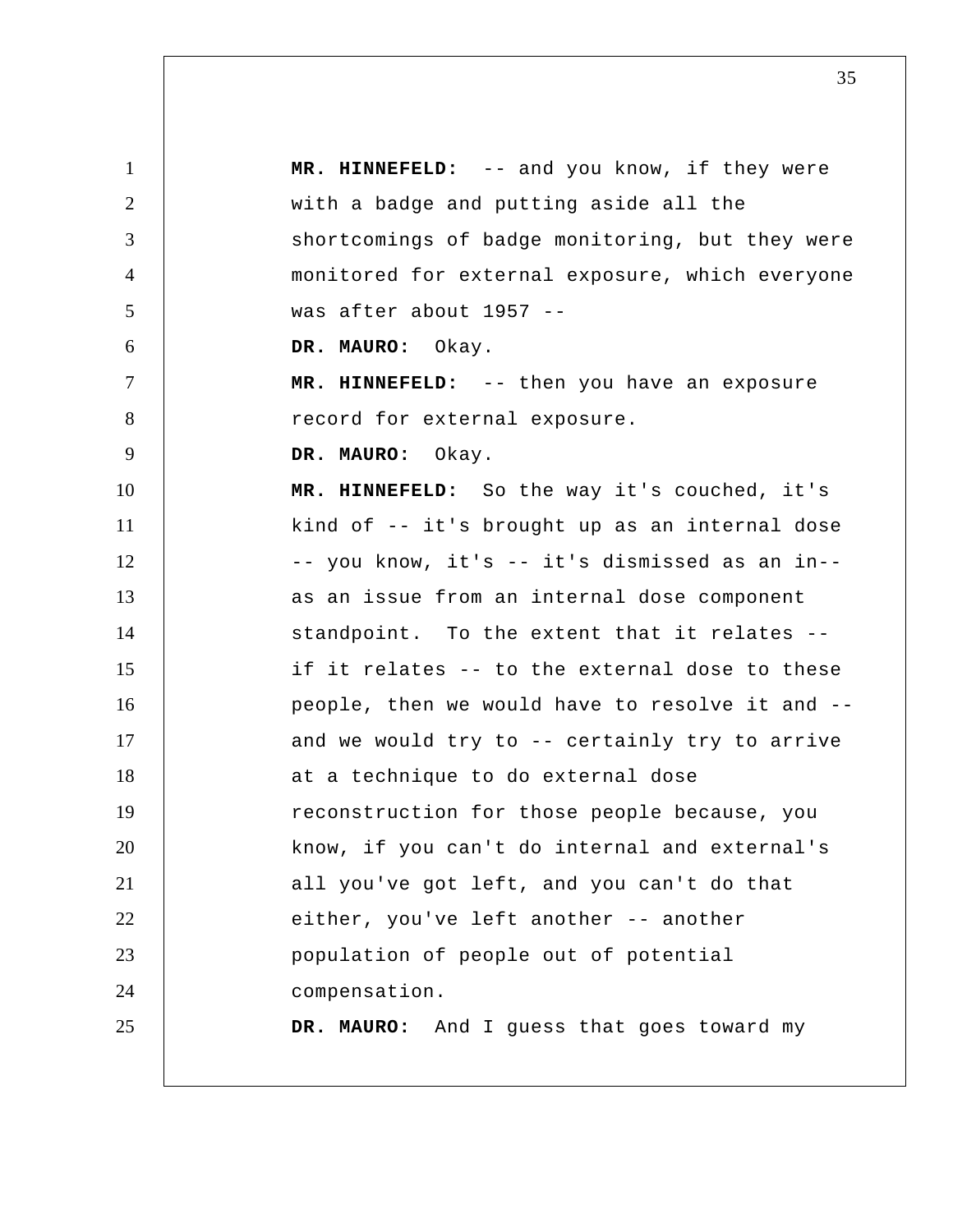1 2 3 4 5 6 7 8 9 10 11 12 13 14 15 16 17 18 19 20 21 22 23 24 25 question. Right now do we -- do you feel that we have a site profile that provides the guidance to the dose reconstructor to deal with just that issue, the external dose early years, skin -- well, the external dose?  **MR. HINNEFELD:** Well, absent issues we're going to talk about today -- **DR. MAURO:** Yes.  **MR. HINNEFELD:** -- I certainly think we do from the monitoring period forward. Now if you get back before the time when everybody was monitored, I don't know specifically if I can say that. I'm not familiar enough with either NTS or the site profile, to be completely frank, so I don't really know today. But it certainly has to be part of what we resolve as we move forward, is do we have a technique for external dose reconstruction throughout the period, or if -- you know, and try to arrive at one. I mean realistically, we should really be working very hard to try to arrive at one in this pre-'63 period because we -- we do -there's no advantage to anyone by saying well, it's not feasible to reconstruct external dose before '63. That's no advantage to anyone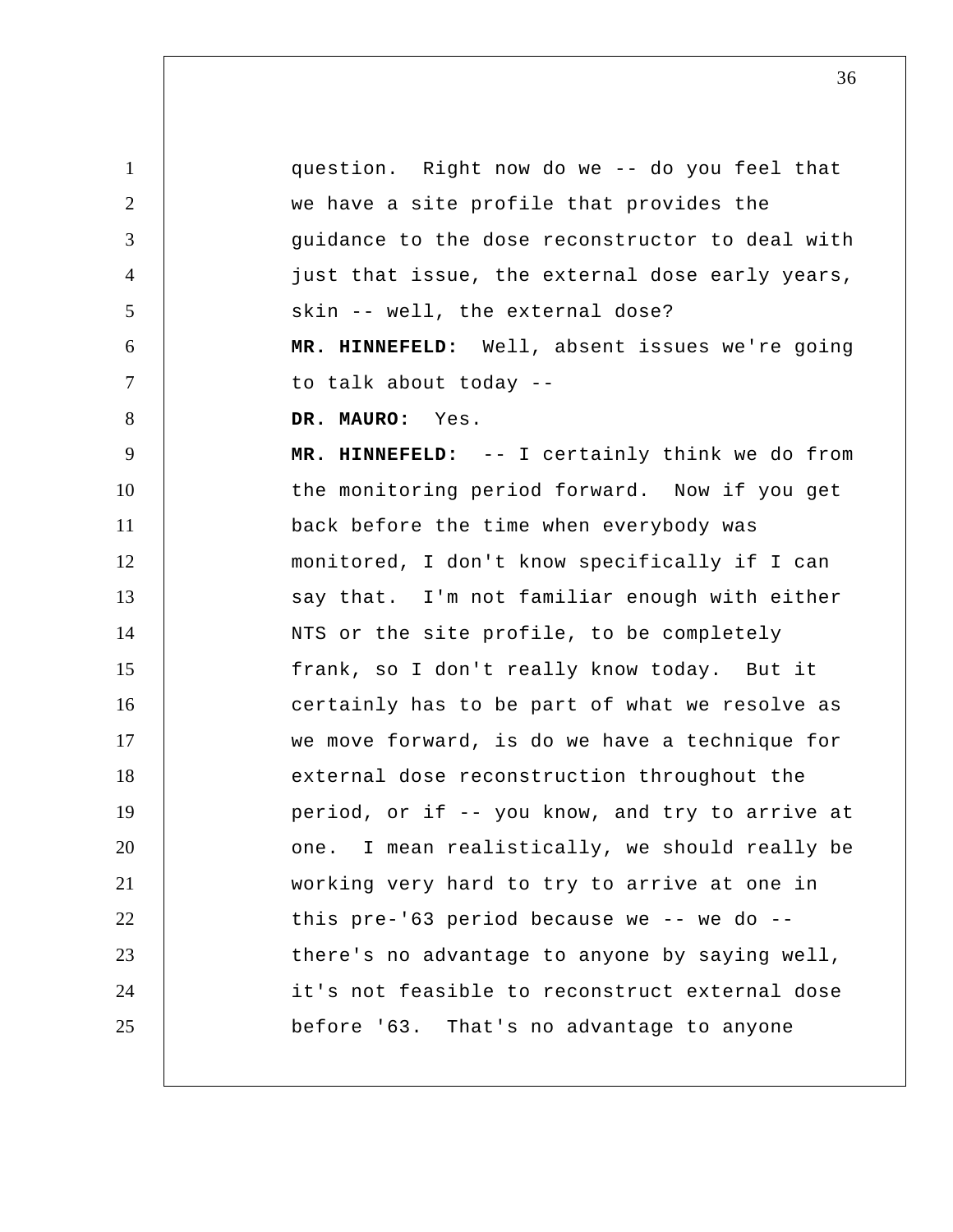1

except we do less work.

2 3 4 5 6 7 8 9 10 11 12 13 14 15 16 17 18 19 20 21 22 23 24 25  **DR. WADE:** I mean let's have a generic procedural discussion on Wanda's point because I think it's a terribly important point. NIOSH presents a site profile to be reviewed by the Board. The Board normally spends a great deal of time saying we disagree with that provision and we disagree with that provision, we disagree with that provision -- we spend all our time. It's also very legitimate for the Board to say, as part of its review, we don't think the site profile is complete enough to allow for external dose reconstructions for people with non-presumptive cancers. I think that's a perfectly reasonable comment for the Board to raise and -- and should raise such - such questions. And then SC&A, as the Board's contractor, can also raise such questions, but it would be in the context of saying the site profile is not complete enough to do all that we think it needs to do. And I think those questions need to be raised.  **DR. MAKHIJANI:** In this -- in this specific instance, I really agree with Stu's construct - just for this instance, not the generic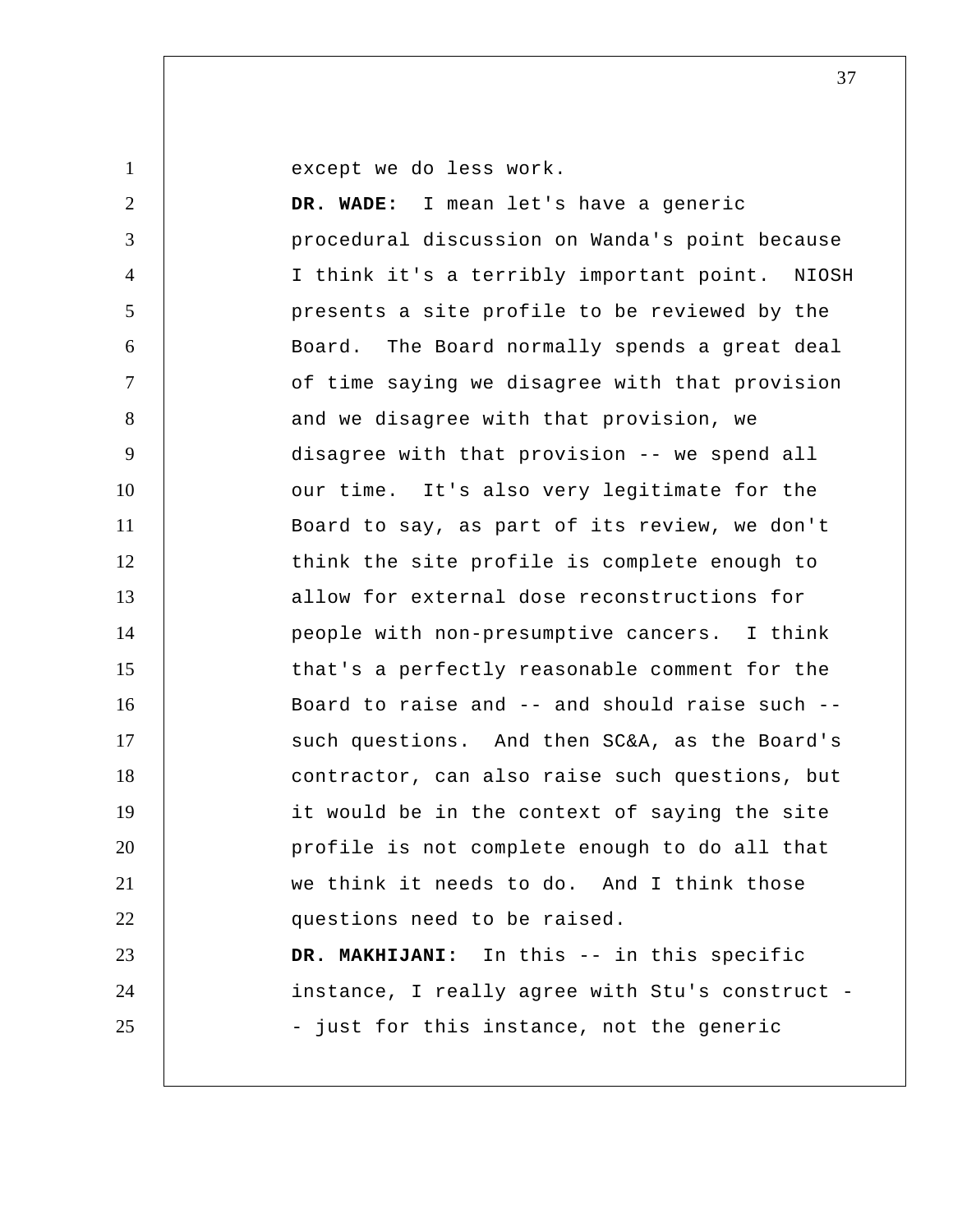1 2 3 4 5 6 7 8 9 10 11 12 13 14 15 16 17 18 19 20 21 22 23 24 25 problem -- that there are monitoring data from I think April '57.  **MR. HINNEFELD:** I don't know, I don't...  **DR. MAKHIJANI:** And so for that, leaving aside the question of the adequacy of the film badge record, since there was universal monitoring, it should -- in principle -- be okay. And I think the main unresolved question will be then can you construct a coworker model up to the time of universal badging that's adequate, do you have enough there -- because there was external monitoring before that period. And so I think -- I think for the -- for the SECcovered workers, that would be the main technical outstanding issue, just in regard to the completeness of the badge.  **DR. WADE:** And again, it's just not the accuracy of what's in the site profile, it's is the site profile sufficiently broad to do what's -- what it's intended to do. I think the Board can comment upon that as it likes. Working group as well. **DR. ROESSLER:** I have one additional comment on what John brought up, and that's -- the wording in here that says (reading) because of the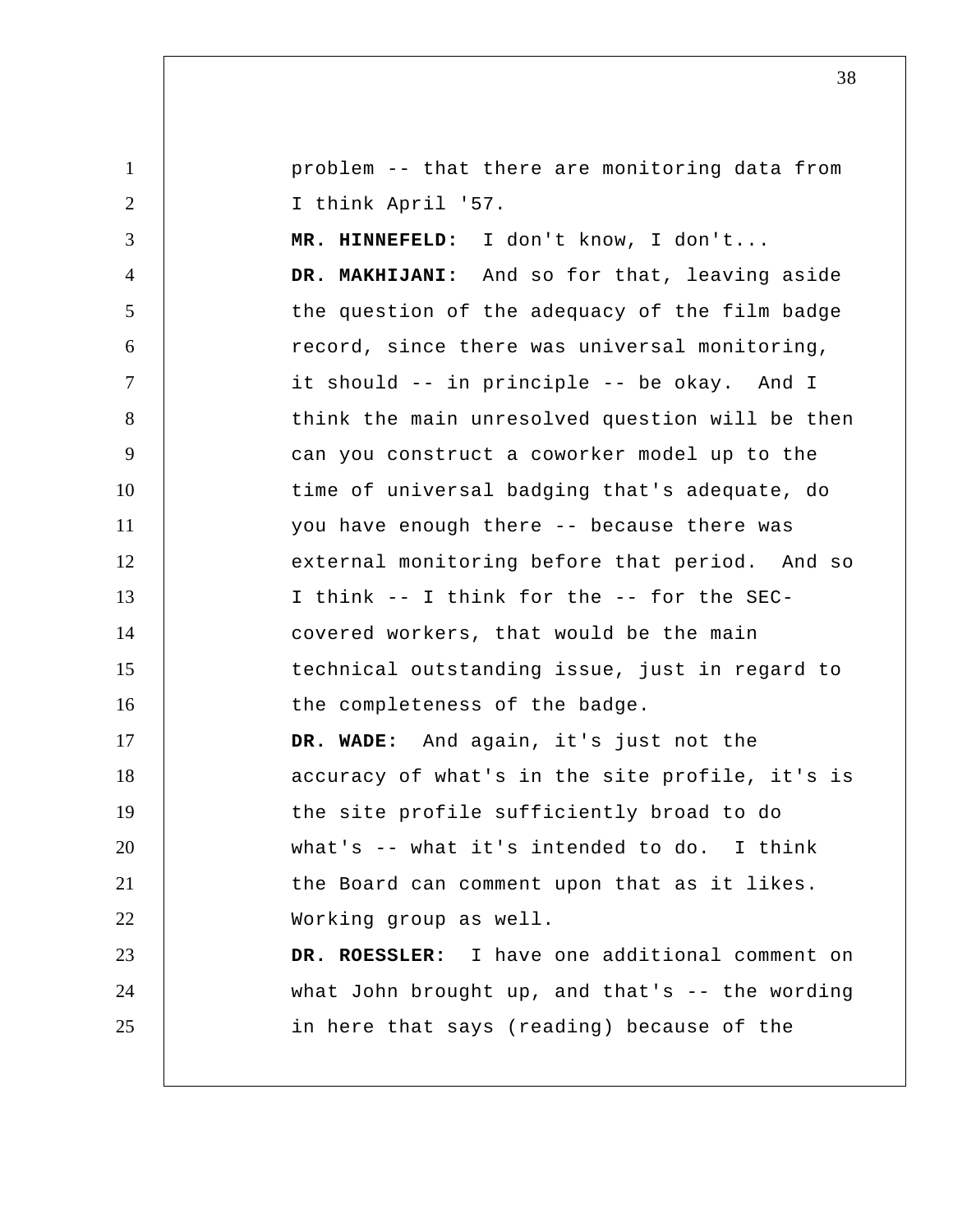1 pending SEC petition.

| $\overline{2}$ | When I first read that, that was confusing to   |
|----------------|-------------------------------------------------|
| 3              | me because I didn't know -- did that mean the   |
| 4              | '51 to '62, which apparently still is pending,  |
| 5              | the Board approved it; or did it mean a         |
| 6              | potential petition beyond that time? I think    |
| $\tau$         | we need to clarify that it does mean the '51 to |
| 8              | '62.                                            |
| 9              | MR. HINNEFELD: Yeah, it means the one through   |
| 10             | 162.                                            |
| 11             | DR. ROESSLER: Yeah.                             |
| 12             | MR. HINNEFELD: That was the one that was        |
| 13             | pending --                                      |
| 14             | DR. ROESSLER: On first reading it --            |
| 15             | MR. HINNEFELD: -- when the work --              |
| 16             | DR. MAURO: That's how we interpreted it.        |
| 17             | DR. ROESSLER: -- it wasn't clear to me.         |
| 18             | MR. PRESLEY: I don't know whether we're going   |
| 19             | to -- this is Bob Presley. I don't know         |
| 20             | whether we're going to be able to get this      |
| 21             | settled down for all SEC petitions or not,      |
| 22             | because I think each one of the larger sites    |
| 23             | especially are going to be different in what    |
| 24             | they did in the early years. I don't know       |
| 25             | whether we're going to be able to settle this   |
|                |                                                 |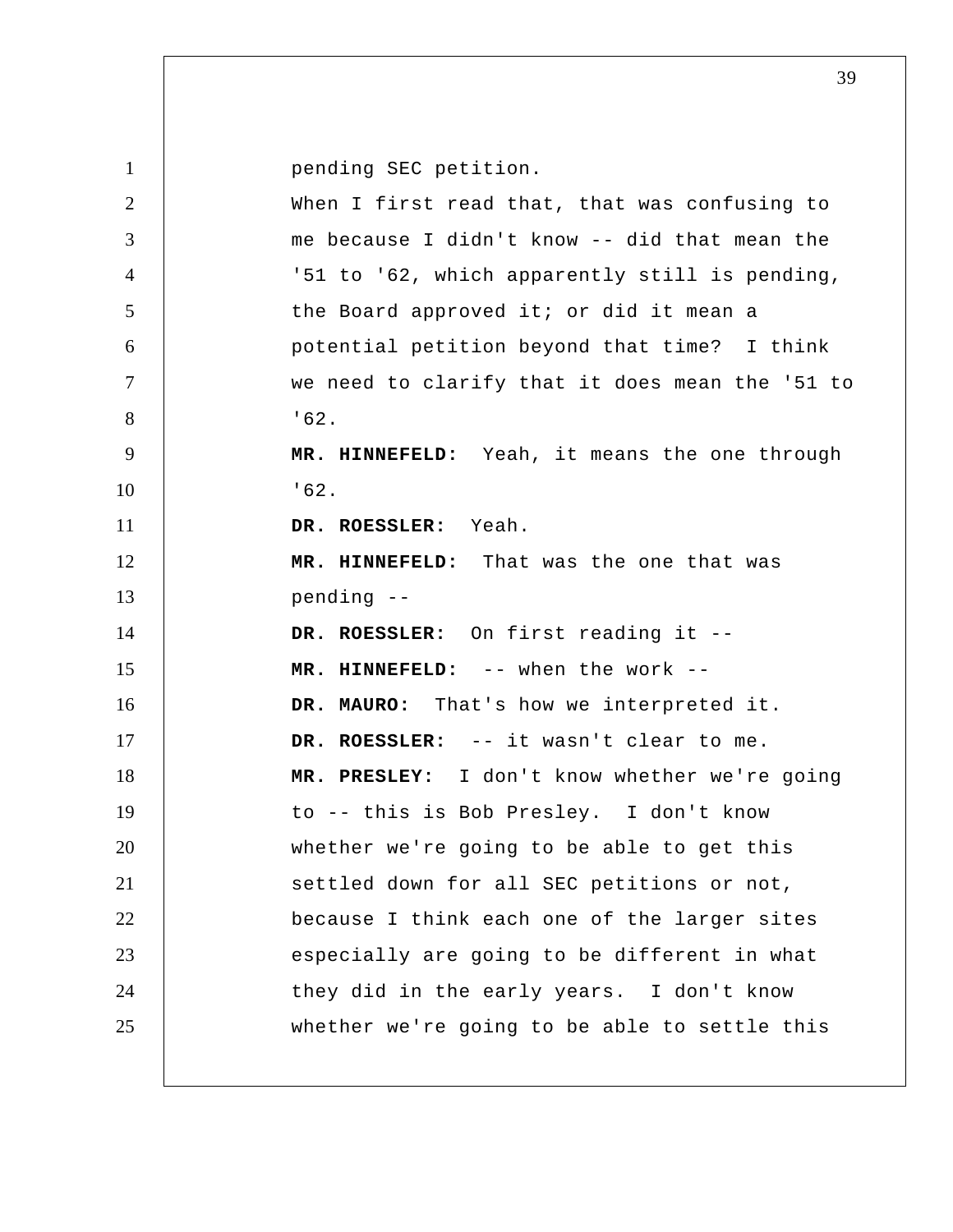| $\mathbf{1}$   | off as a -- as -- you know, writing a procedure |
|----------------|-------------------------------------------------|
| 2              | for all the sites or not.                       |
| 3              | MR. CLAWSON: I think it'd almost be             |
| $\overline{4}$ | impossible, to tell you the truth, looking at   |
| 5              | each one of the sites. They have their --       |
| 6              | their own unique set of problems in doing that. |
| $\tau$         | I think it's something we're going to have to   |
| 8              | address each time.                              |
| 9              | DR. WADE: NIOSH is supposed to address it in    |
| 10             | making their site profiles adequately broad.    |
| 11             | The Board can certainly ask questions and       |
| 12             | critique them.                                  |
| 13             | MR. PRESLEY: Okay.                              |
| 14             | DR. MAKHIJANI: In this specific instance, I     |
| 15             | think the main site profile issue that would be |
| 16             | outstanding would be a coworker model up to the |
| 17             | time of universal badging.                      |
| 18             | MR. HINNEFELD: Right.                           |
| 19             | DR. MAKHIJANI: For external dose.               |
| 20             | DR. MAURO: I would add on, also, the special    |
| 21             | circumstance of skin dose. Skin dose is a very  |
| 22             | difficult challenge, even with monitoring --    |
| 23             | universal monitoring -- there's still going to  |
| 24             | be difficulty, even though you may have some    |
| 25             | monitoring, whether or not you could adequately |
|                |                                                 |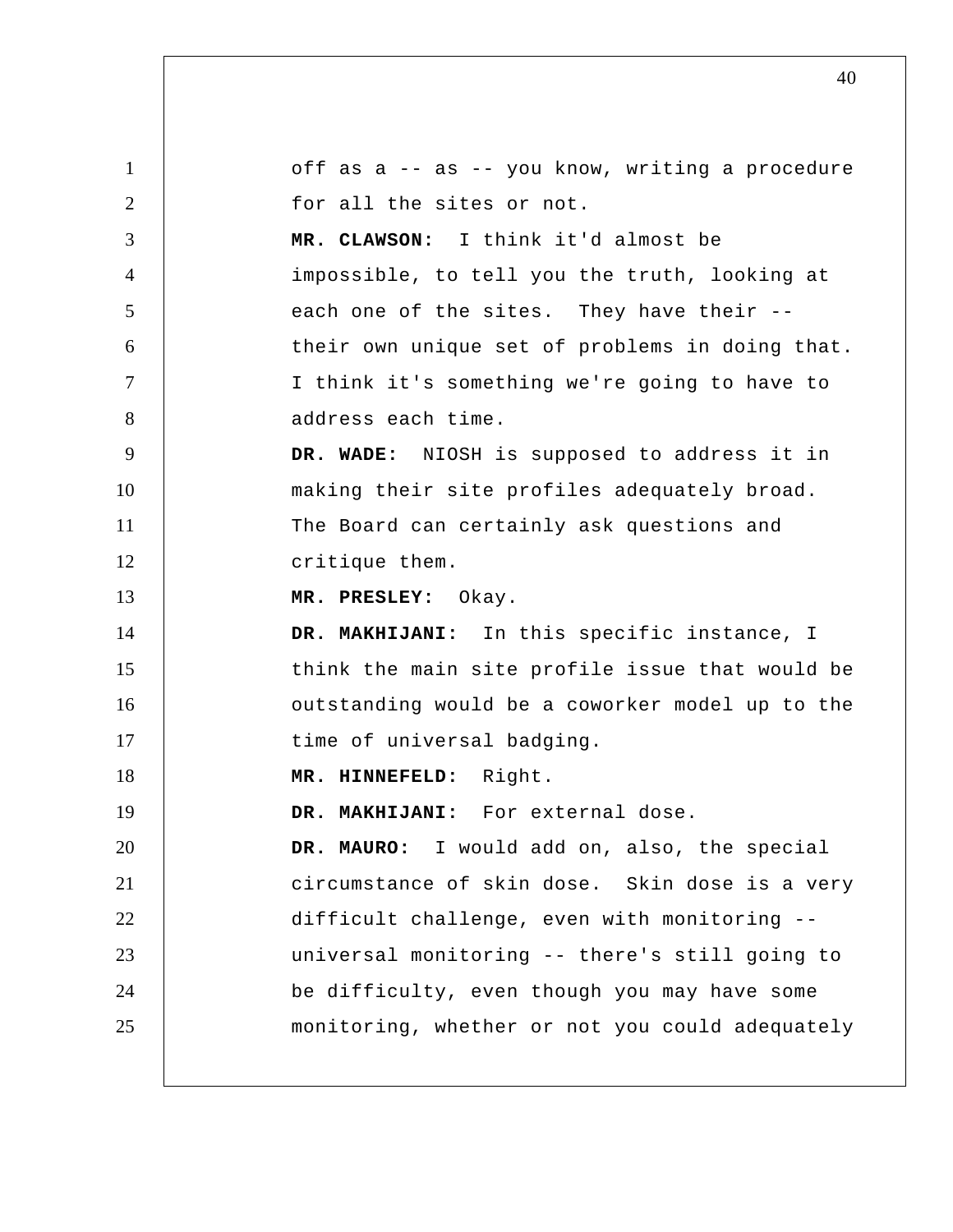1 2 3 4 5 6 7 8 9 10 11 12 13 14 15 16 17 18 19 20 21 22 23 24 25 characterize the nature -- the extent of the skin dose during the testing period. That's a challenge and it's a very difficult challenge.  **MR. PRESLEY:** Okay. Anybody else have any comments about comment one? (No responses) Ready to go to comment two, Arjun? **EARLY REACTOR TEST RE-ENTRY PERSONNEL DR. MAKHIJANI:** Comment two related to the early re-entry workers for reactor test personnel, and reads (reading) TBD does not provide adequate guidance for dose estimation to gonads, skin, and gastrointestinal tract for early reactor test re-entry personnel. Large hot-particle doses to skin and GI tract have not been evaluated. Naval Radiological Defense Laboratory (NRDL) documents and models have not been evaluated, though one document is referenced. And this is comment two, and NIOSH broke it down into six different comments. Overall, we agree with NIOSH's response. Basically NIOSH agreed to look at the NRDL archive and to look at large hot-particle doses and modify the TBD. This is -- this is not covered by the SEC.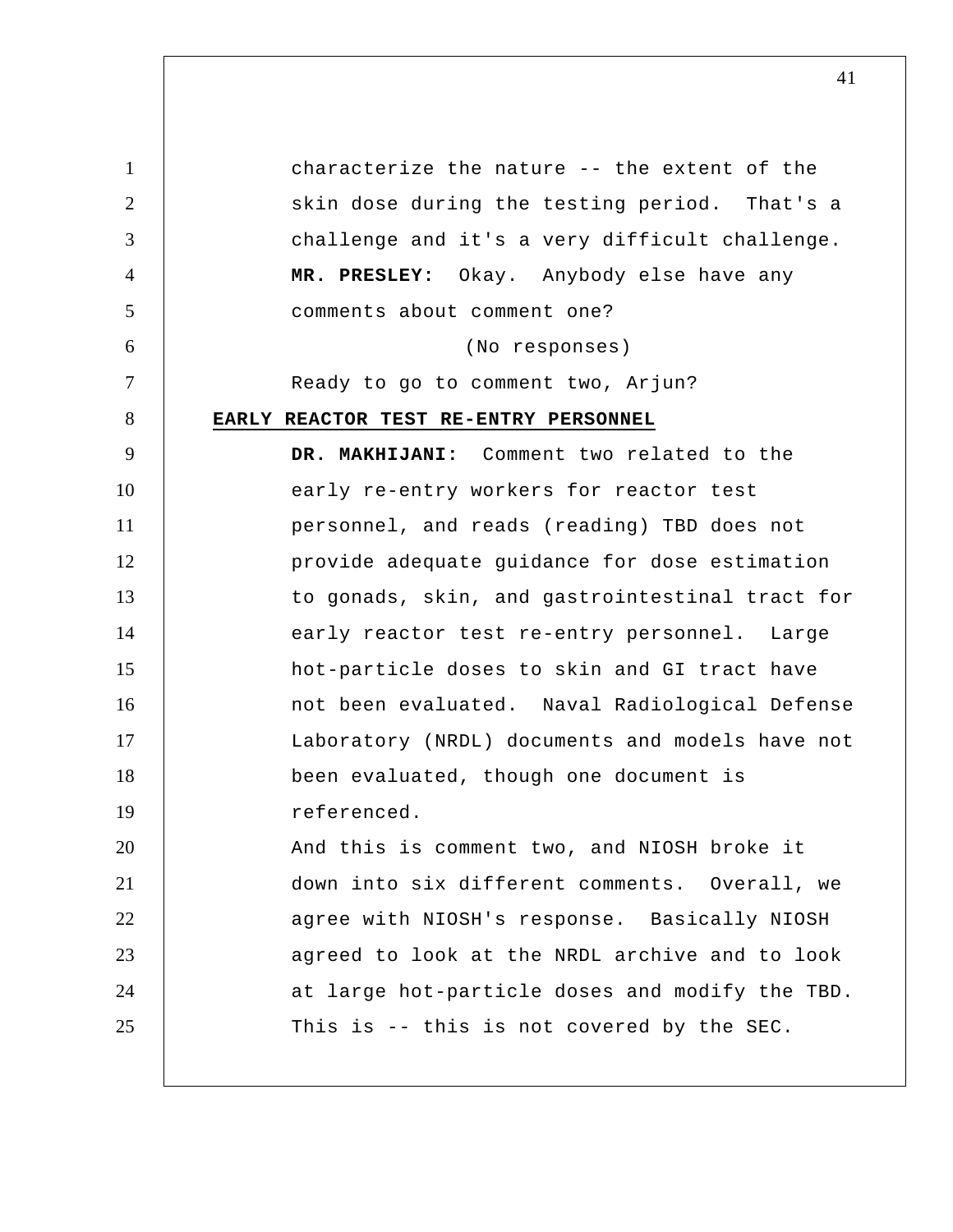1 2 3 4 5 6 7 8 9 10 11 12 13 14 15 16 17 18 19 20 21 22 23 24 25 This is a completely separate issue involving -- as I understand it; there may be some overlap personnel, but it's a completely separate issue and -- so basically we agree. There are a couple of areas that I'd like to flag. There is -- NIOSH raises the question of the sparseness of fecal data, and this -- this could be an issue in -- in how the gastrointestinal tract dose estimations are going to be made because it's a very unusual type of problem in that you have a surficial high dose, but only to a very limited area. And so there's some kind of concern, reading NIOSH's response, as to how -- how these shallow doses that don't go very deep but - but -- internal shallow doses to the GI tract, which are very localized, are going to be addressed. We had that concern, especially in regard to comment  $2f -$  response  $2f$ , in that  $-$ NIOSH agrees that additional investigation into the subject of large particle doses - ingestion doses is warranted. But it's not - it's not really clear to me how -- how this is going to be approached, based on the response.  **MS. MUNN:** What response number again, please?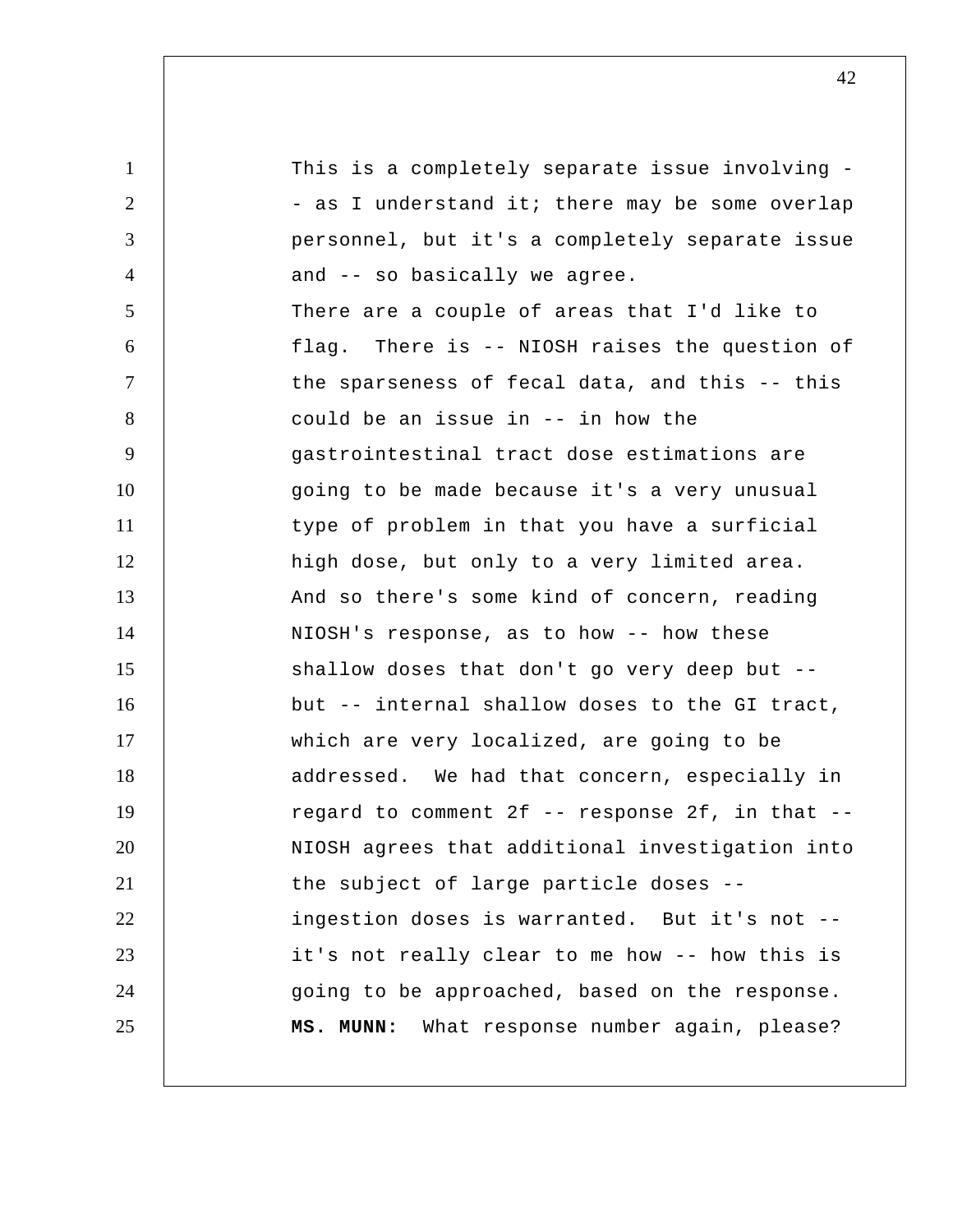1 2 3 4 5 6 7 8 9 10 11 12 13 14 15 16 17 18 19 20 21 22 23 24 25  **DR. MAKHIJANI:** Well, there's -- there's 2d, I think, and 2f especially.  **MR. HINNEFELD:** 2d as in dog? DR. MAKHIJANI: Yeah, D as in dog. No, not 2 -- not 2d, 2c. I'm sorry. This is the -- in reference to the GI tract doses.  **MR. PRESLEY:** On page 5?  **DR. MAKHIJANI:** Yeah, page 5 -- the first one is on page 5 and the second one is on -- starts at the bottom of page 6.  **MR. HINNEFELD:** Is your concern that if there's -- if the data's not robust enough or too sparse, there may not be any meaningful guidance to develop?  **DR. MAKHIJANI:** Yeah, that's part of the concern, and then the other concern about how does this all relate to what you do in IREP. mean does IREP -- is -- is the risk estimation model at all set up -- set up to handle this kind of input, very large localized doses?  **MR. HINNEFELD:** For GI tract we're talking --  **DR. MAKHIJANI:** Yes.  **MR. HINNEFELD:** -- not skin.  **DR. MAKHIJANI:** Yes.  **MR. HINNEFELD:** So the GI tract dose would be I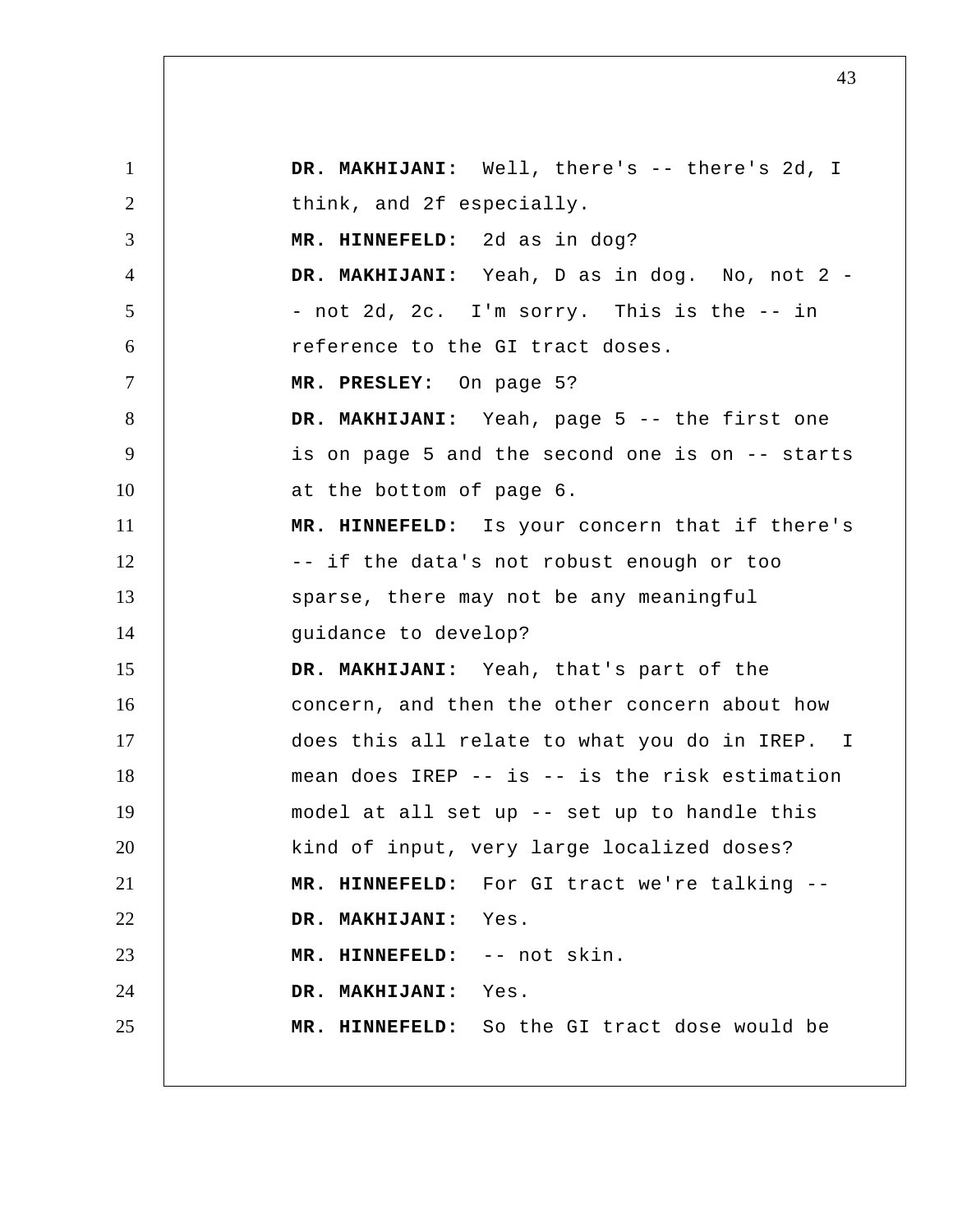1 2 3 4 5 6 7 8 9 10 11 12 13 14 15 16 17 18 19 20 21 22 23 24 25 due to the contents passing through and you have about  $-$  **DR. MAKHIJANI:** Yes.  **MR. HINNEFELD:** -- two days' worth of exposure, essentially. So I believe IREP and IMBA, in combination, could do this. Liz, am I overlooking some --**MS. BRACKETT:** Well, I don't know about IREP. I mean -- **MR. HINNEFELD:** IMBA could –  **MS. BRACKETT**: (Inaudible)  **DR. MAKHIJANI:** I -- I can't -- **MR. HINNEFELD:** Yeah, he can't hear. You need to speak louder, Liz.  **MS. MUNN:** He can't hear you at all. **MS. BRACKETT:** Sorry.  **MR. HINNEFELD:** That's all right. We'll put the microphone over here. **MS. BRACKETT:** It's pretty loud in my head.  **MS. MUNN:** Not loud out here. **MS. BRACKETT:** I said I don't know what IREP does. I don't know what  $-$  how that would  $-$  **MR. HINNEFELD:** I don't know the issue with IREP, though. What would be the -- what would be the issue with IREP?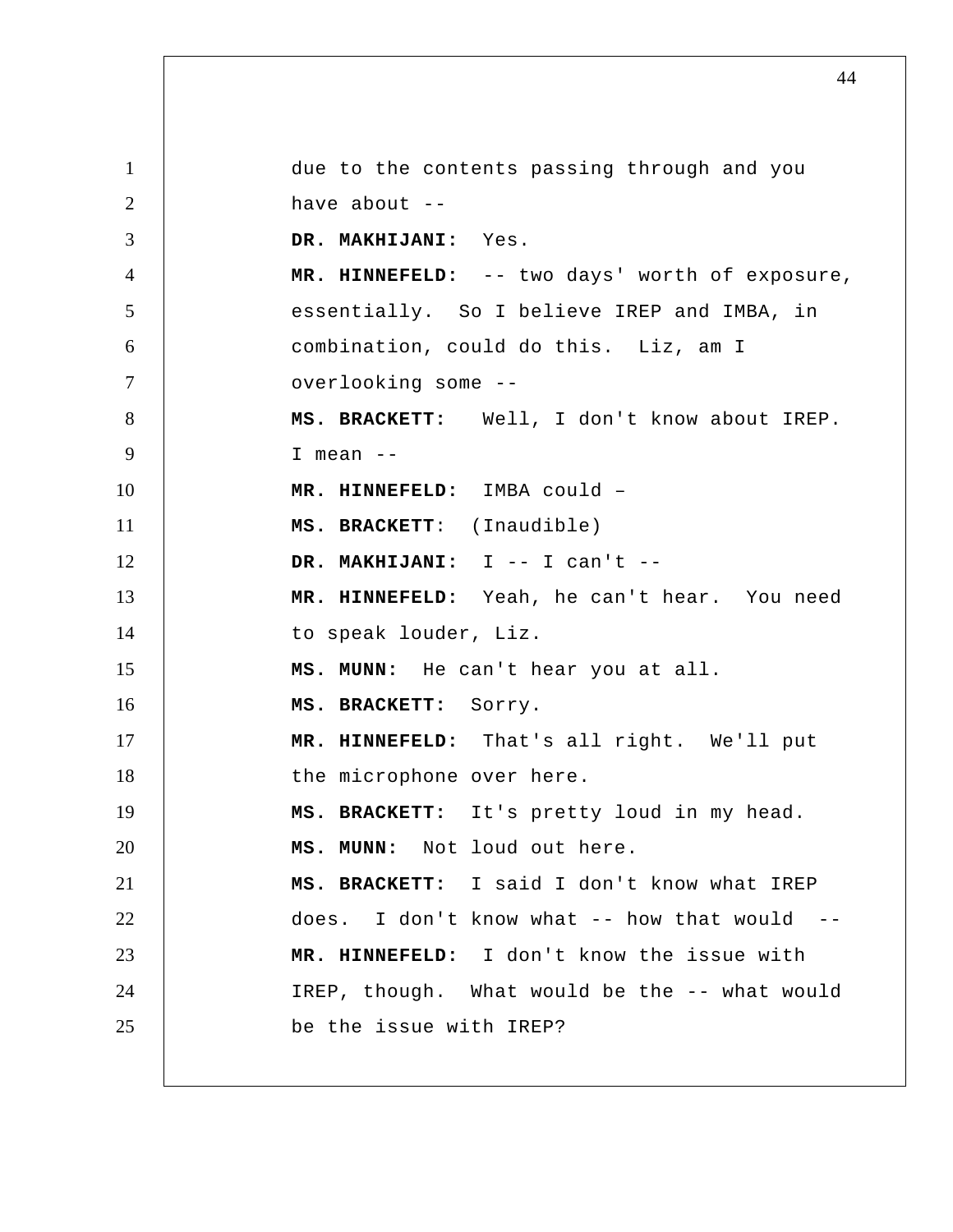1 2 3 4 5 6 7 8 9 10 11 12 13 14 15 16 17 18 19 20 21 22 23 24 25  **DR. MAKHIJANI:** One -- one suggestion might be to ask the NIOSH consultant, Owen Hoffman, who -- and his team, that's very familiar with this, to  $-$ - because I  $-$ - I don't know whether there's an issue with IREP. It's just a question in my mind as to whether IREP can handle this kind of input.  **MR. HINNEFELD:** Well, there's a -- there's a GI tract model. I mean -- or -- or at least one that models the GI tract -- I mean the dose risk model -- in IREP, and theoretically we would be able to arrive at a dose to the GI tract if we had -- you know, the whole issue here is can you get the -- the intake or some other method for determining essentially what was the activity resonance time in the GI tract from -- and then the dose will fall out of that directly, and IMBA would take care of that. And so  $I$  -- I just don't -- I don't see the technical -- technical issue here.  **DR. MAKHIJANI:** Okay.  **MR. HINNEFELD:** I must be overlooking something 'cause I don't see the technical issue. **DR. MAURO:** I -- I'm -- I guess I looked at it as a different -- had to do with the fact that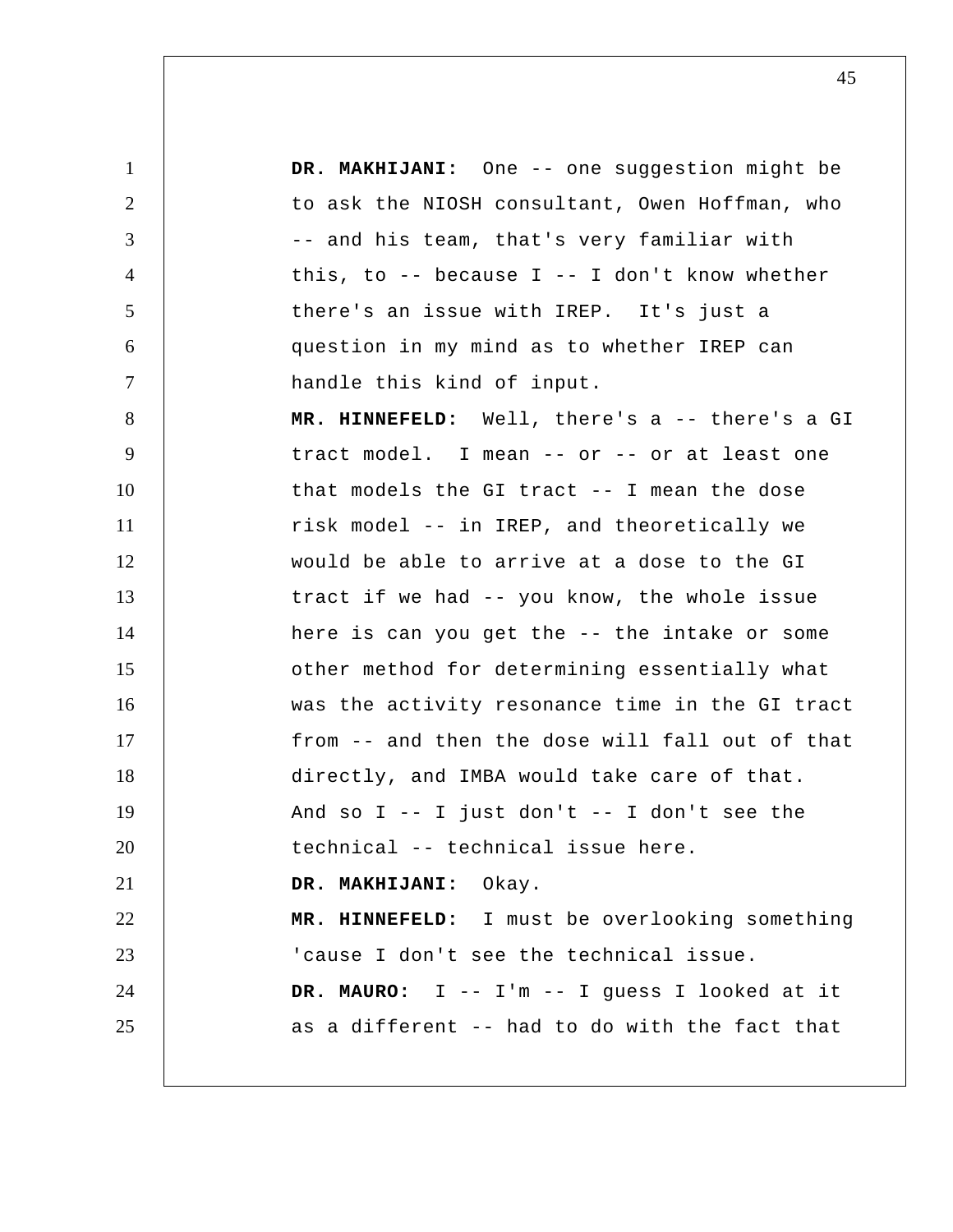1 2 3 4 5 6 7 8 9 10 11 12 13 14 15 16 17 18 19 20 21 22 23 24 25 you're going to -- whether the particle's deposited on the skin, the beta emitter is on the skin, or it's swallowed, which can still be a fairly insoluble particle, it's not as - it's not as if you're going to be develo- delivering a uniform dose to the GI tract --  **MR. HINNEFELD:** Gotcha. **DR. MAURO:** -- or to the skin. You're going to be delivering -- and I wasn't aware of this until I guess you prepared it, this idea of what -- the Krebs dose, which is this particle sits on the skin or in the GI tract and delivers this very high localized dose where it sort of sits, on the order of 1,500 rads, which is, you know, lethal to the cells. I don't know whether this creates something new.  **MR. HINNEFELD:** Okay. Okay, as far as the issue, then, of that -- that specific issue, we're aware of that and it'll be part of what we have to deal with -- in fact it's mentioned, you know, specifically in -- in the report. And there is a body of literature out there about, you know, hot particle dose and impact on the cells. You know, certain cells are - are -- it's fatal to certain cells so those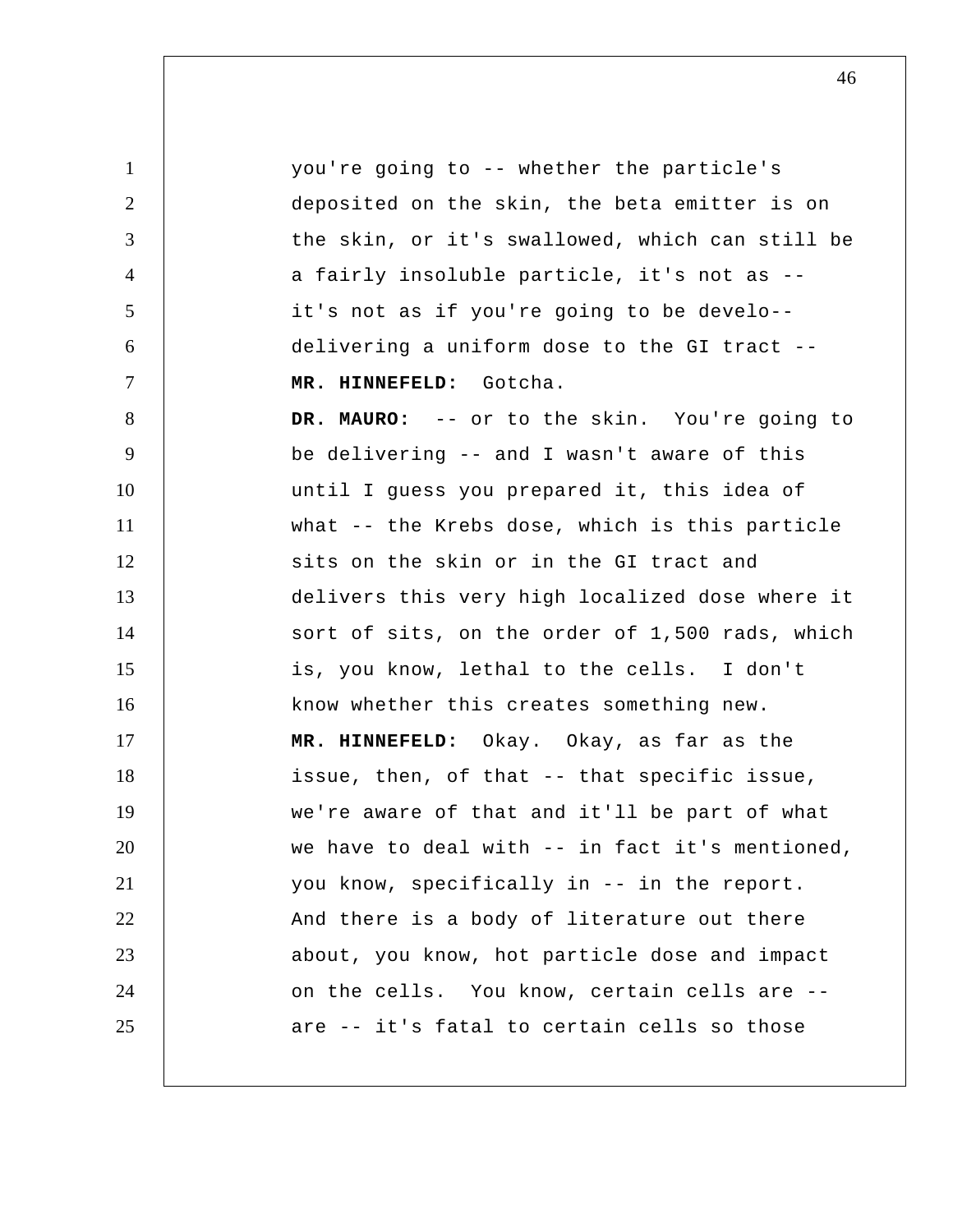1 2 3 4 5 6 7 8 9 10 11 12 13 14  $15$  --16 17 18 19 20 21 22 23 24 25 don't become cancer and so it's -- it's perturbed in that fashion. There is a body of literature out there. But you're right in that that will have to be an issue that's -- that's addressed and if -- if not on this specific finding, it occurs elsewhere I know for sure. **DR. MAURO:** But that would be outside of, right now, the way IMBA deals with -- it doesn't - doesn't come to grips with that type of exposure setting.  **MR. HINNEFELD:** IMBA does not -- as far as I know, right now -- well, IMBA would probably give average dose over the organ. **MS. BRACKETT:** Right, it wouldn't calculate to  **MR. HINNEFELD:** It wouldn't -- it wouldn't calculate to a particular. **DR. MAURO:** And -- and whether or not that's -- I know where it goes down -- the lung, for example -- the hot particle issue has been put to bed. This is the first time I guess I've seen it come up in the context of the GI tract or skin, and how do you -- how do you deal with whether or not that poses a different kind of risk.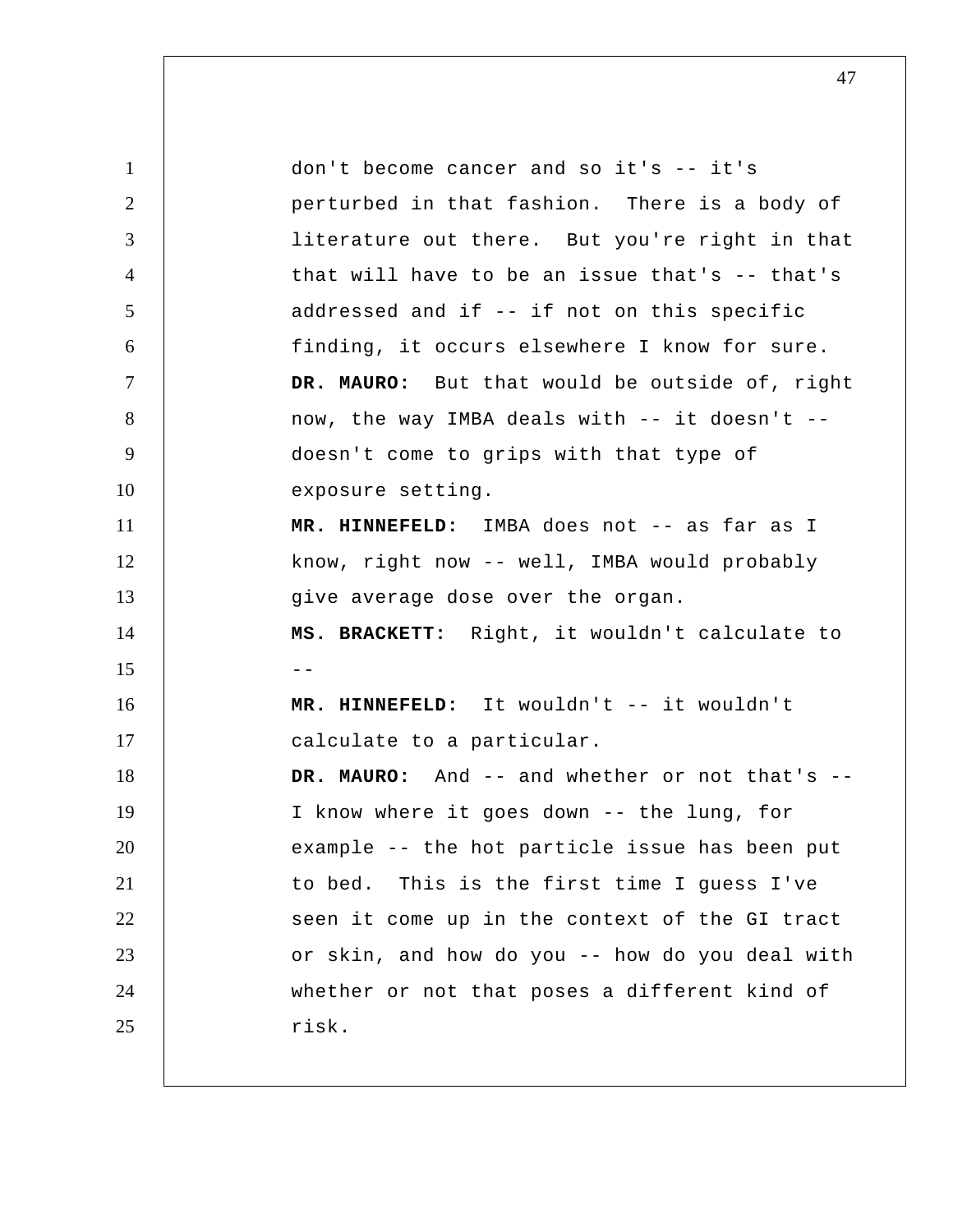1 2 3 4 5 6 7 8 9 10 11 12 13 14 15 16 17 18 19 20 21 22 23 24 25  **MR. HINNEFELD:** Well, certainly it'll come up in the skin does discussion and during that portion, you know, we tried to deal with it there. I guess by extension we'd have to worry about is there -- is the same effect -- occur in the GI tract as well. So it is an issue that will have to be addressed in -- in the - the continuing work we're going to be doing. **DR. ROESSLER:** Isn't that -- when you look at the dose and you assume it's distributed evenly over the tissue, isn't that risk higher than if you assume it's --**DR. MAURO:** That's without -- with the lung, so it may turn out to be the same thing here. **DR. ROESSLER:** So if -- that would be an overestimate, it would seem like. **DR. MAURO:** Uh-huh. **MS. BRACKETT:** But because -- and also in the GI tract it could be -- it could have a lot of shielding around it. It would be part of the contents, so it would be overestimating from that standpoint also. **DR. MAURO:** Uh-huh. **DR. ROESSLER:** From -- for the somatic effects. **MS. BRACKETT:** Yeah.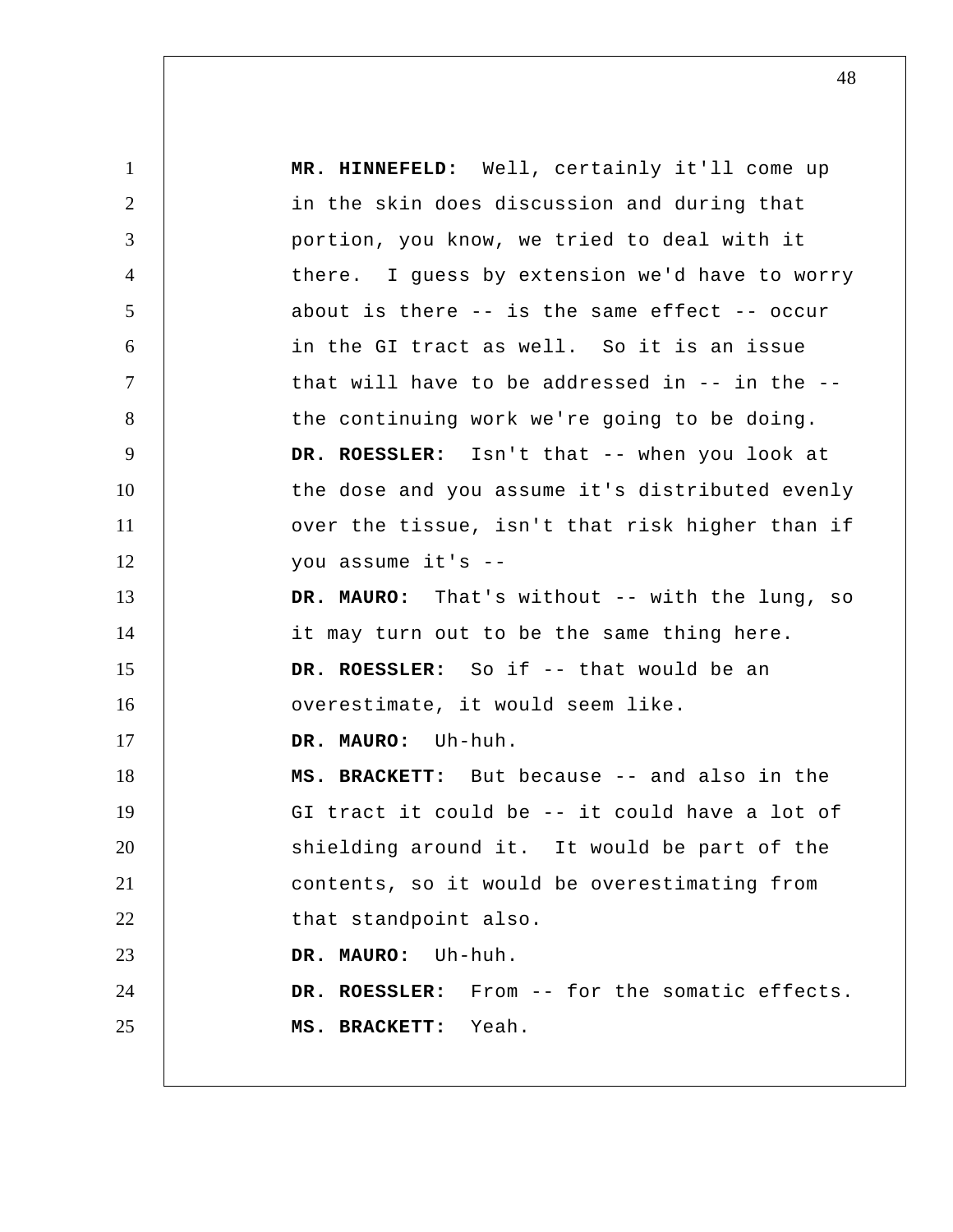1 2 3 4 5 6 7 8 9 10 11 12 13 14 15 16 17 18 19 20 21 22 23 24 25  **DR. MAKHIJANI:** Just from -- from -- from the way I read the NIOSH response, we're -- we're in basic -- I think we're in basic agreement that -- that some technical work here -- it's what -- my comment was simply flagging a little detail on a couple of items where, you know, it -- it looked to us that significant amount of work, or there may be a data deficiency in regard to fecal monitoring, and I just wanted to flag that. But basically we're in agreement with NIOSH's response.  **MR. PRESLEY:** So there's really no -- no problem with 2c then. Is that correct?  **DR. MAKHIJANI:** Well, there's no problem - there's no problem in NIOSH's response. It's just -- I'm just flagging it in the sense that -- as distinct from item -- comment one where -- well, I think it's a very straightforward job. We basically agree. NIOSH has flagged the character of its response and it should be very straightforward to do it. I just wanted to call your attention to the fact that there are some sufficiency of data issues and some modeling issues, IREP issues -- I mean this is much more complex than -- to resolve than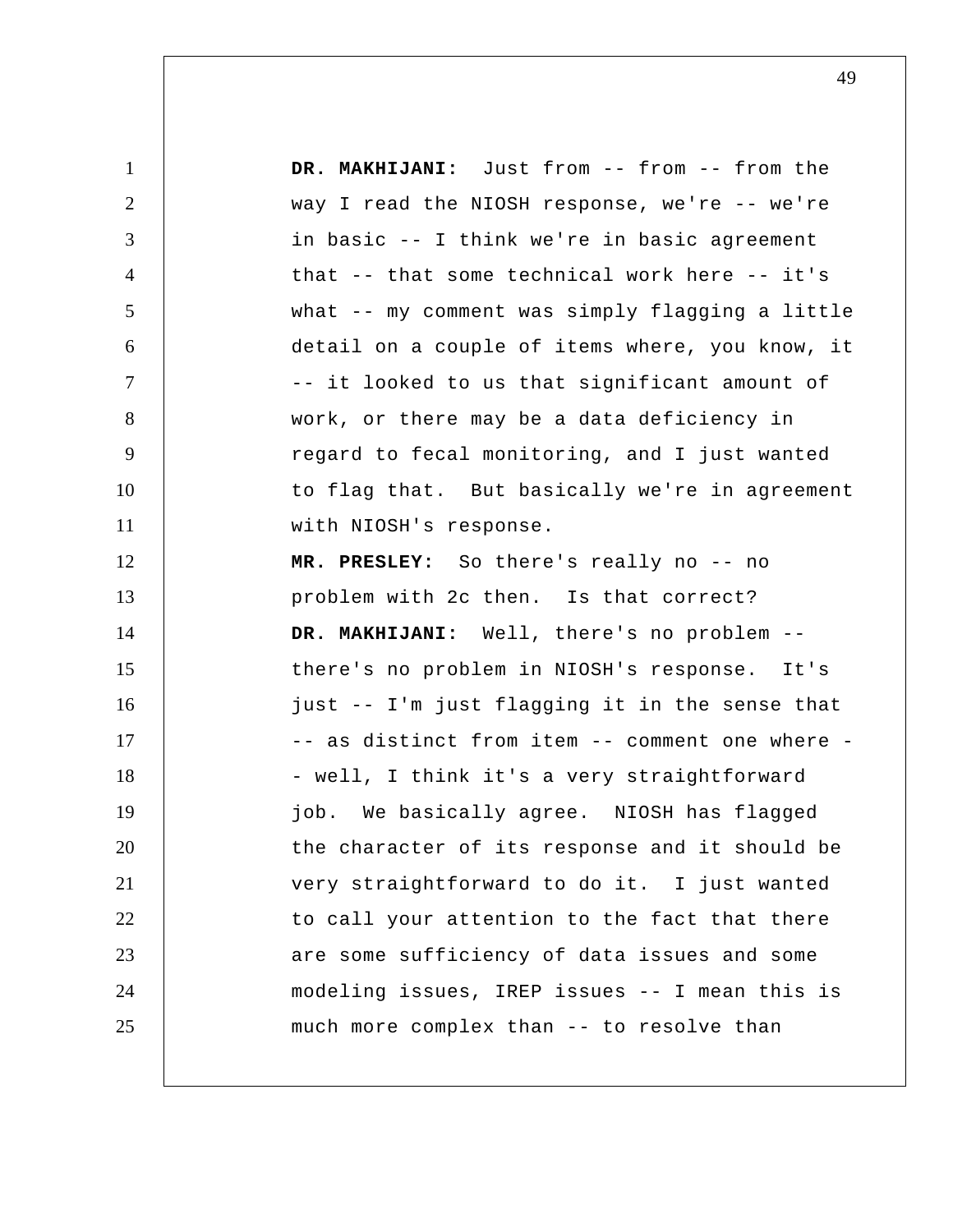1 2 3 4 5 6 7 8 9 10 11 12 13 14 15 16 17 18 19 20 21 22 23 24 25 comment one. But yeah, no, we have no issue with NIOSH's response as such.  **MS. MUNN:** So I want to be clear. With respect to our hot-particle theory, the process that's currently used for dose reconstruction is such that the hot-particle theory does not create an additional dose over and above what we currently do with IMBA. Right?  **MR. HINNEFELD:** Well, currently -- **MS. MUNN:** Didn't -- didn't we -- didn't -- **DR. ROESSLER:** Maybe "dose" isn't the right word. It's more like overall effect or risk.  **MR. HINNEFELD:** The overall risk, and that was evaluated with respect to somewhere, if not necessarily GI tract. You know, would it be different -- GI tract -- it require I think a little bit of a literature search on our part in terms of the information that was available from the -- the hot-particle controversy from 20 years ago.  **MS. MUNN:** Yeah, I just don't want this hotparticle theory business to be coming up again and again if we can identify this is the way we address it and it is claimant friendly, as a generic response, then that would put this to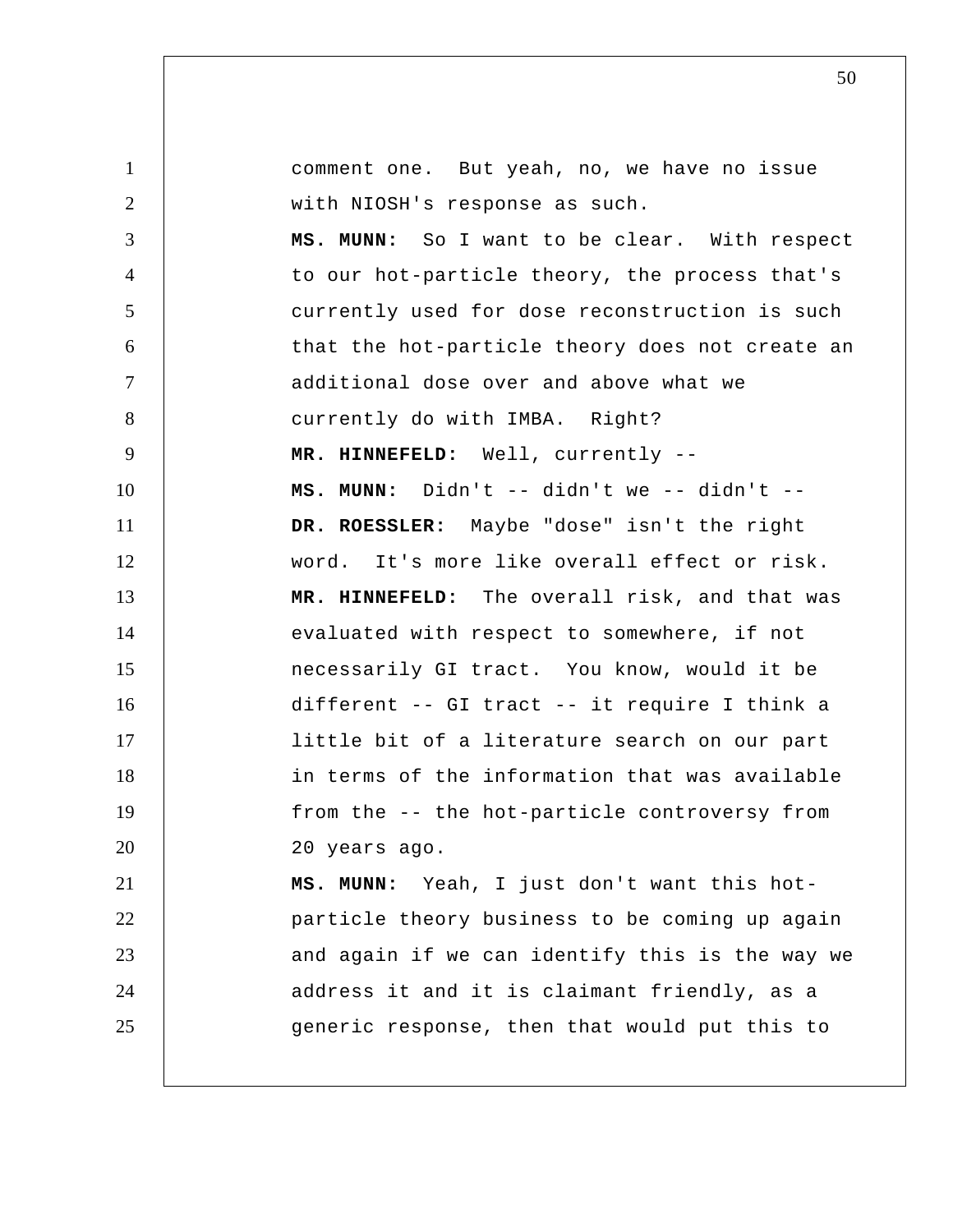1 2 3 4 5 6 7 8 9 10 11 12 13 14 15 16 17 18 19 20 21 22 23 24 25 bed. Not just for this issue, but again and again. **DR. ROESSLER:** Not just for this site, but --  **MS. MUNN:** Exactly.  **MR. PRESLEY:** Yeah, all --**DR. ROESSLER:** -- across the -- **MR. PRESLEY:** -- all the other sites, too -- **DR. ROESSLER:** That's a big -- **MR. PRESLEY:** -- 'cause you're going to have that. **DR. ROESSLER:** That's a big point that would be addressed, I think, for everything.  **MS. MUNN:** This comes in the same category, in my mind, as the -- the heavy breathing issue.  **MR. HINNEFELD:** Uh-huh.  **MS. MUNN:** You know, if -- if we can't make a generic statement as to how we're going to deal with that and ac-- the Board accept that, then we have to keep reinventing this wheel every time we go to a new site --  **MR. HINNEFELD:** Right.  **MS. MUNN:** -- and it seems much more fruitful for us to come to  $a$  -- an agreement about how it will be addressed, and address it that way. **DR. MAURO:** Could I couch it in a different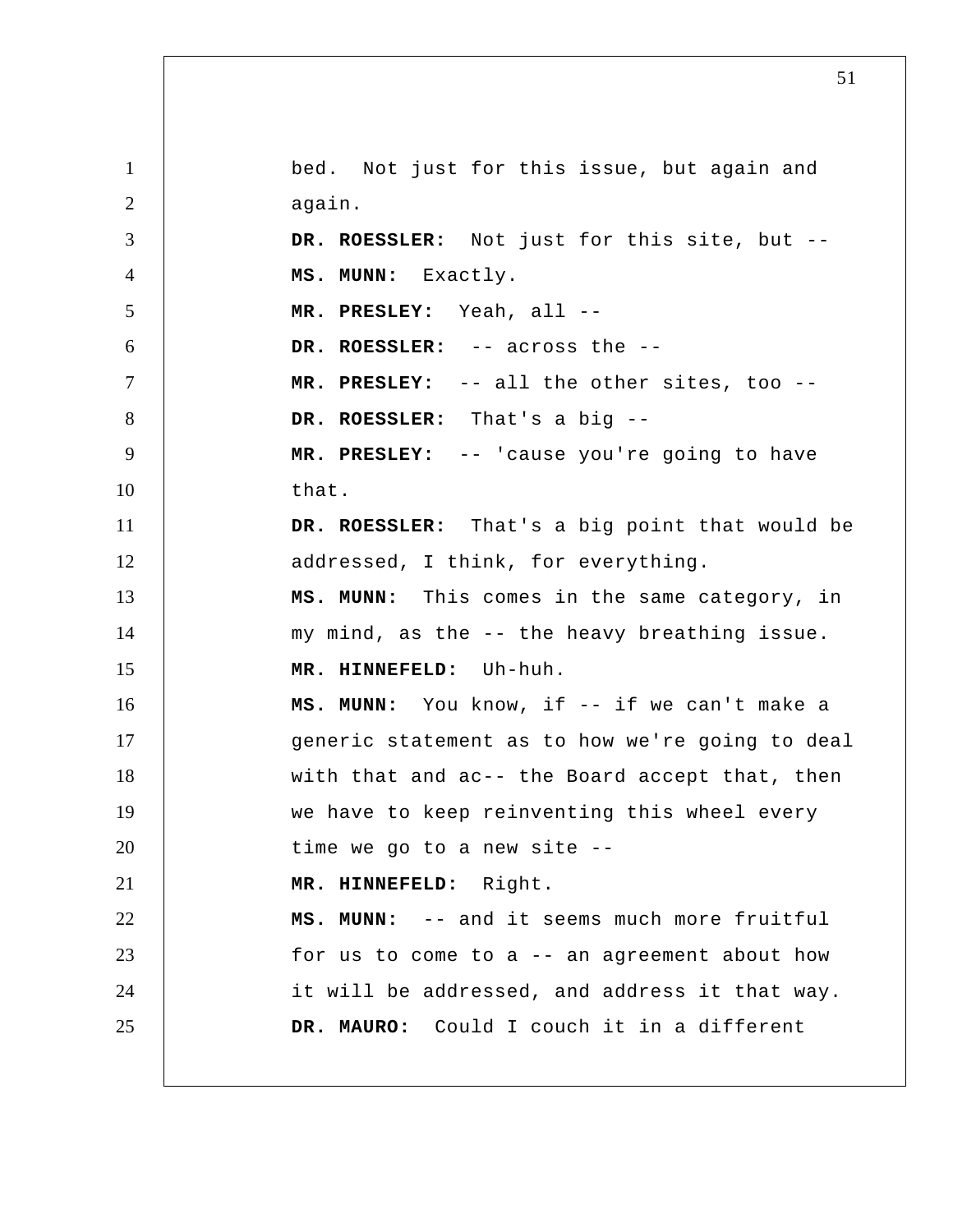1 2 3 4 5 6 7 8 9 10 11 12 13 14 15 16 17 18 19 20 21 22 23 24 25 way? 'Cause I'm -- this has been one of these nagging problems for me. I visualize a worker, claimant, at the Nevada Test Site -- skin cancer, localized skin cancer develops. Okay? And an attempt has to be made to try to reconstruct his dose for compensation purposes because he falls outside of the presumptive range. Okay. Now we have that person. Then we say okay, well, we have a two-step process. One is first, what is the dose that was delivered to his skin. Now when you speak in terms of trying to reconstruct the doses to a person's skin, you always -- you're always confronted with the easy problem and the tougher problem. The easy one is that the external dose from the radioactivity that's on the ground and the beta emission coming from it. There's a way to deal with that. That's an easy -- that's the easy one to fix. The tough one is -- has to do with direct depositions from either fallout or resuspension of these particles that we're talking about landing on the skin and delivering one of these localized doses. What I'm troubled with -- if I was -- you know, if someone came to me, said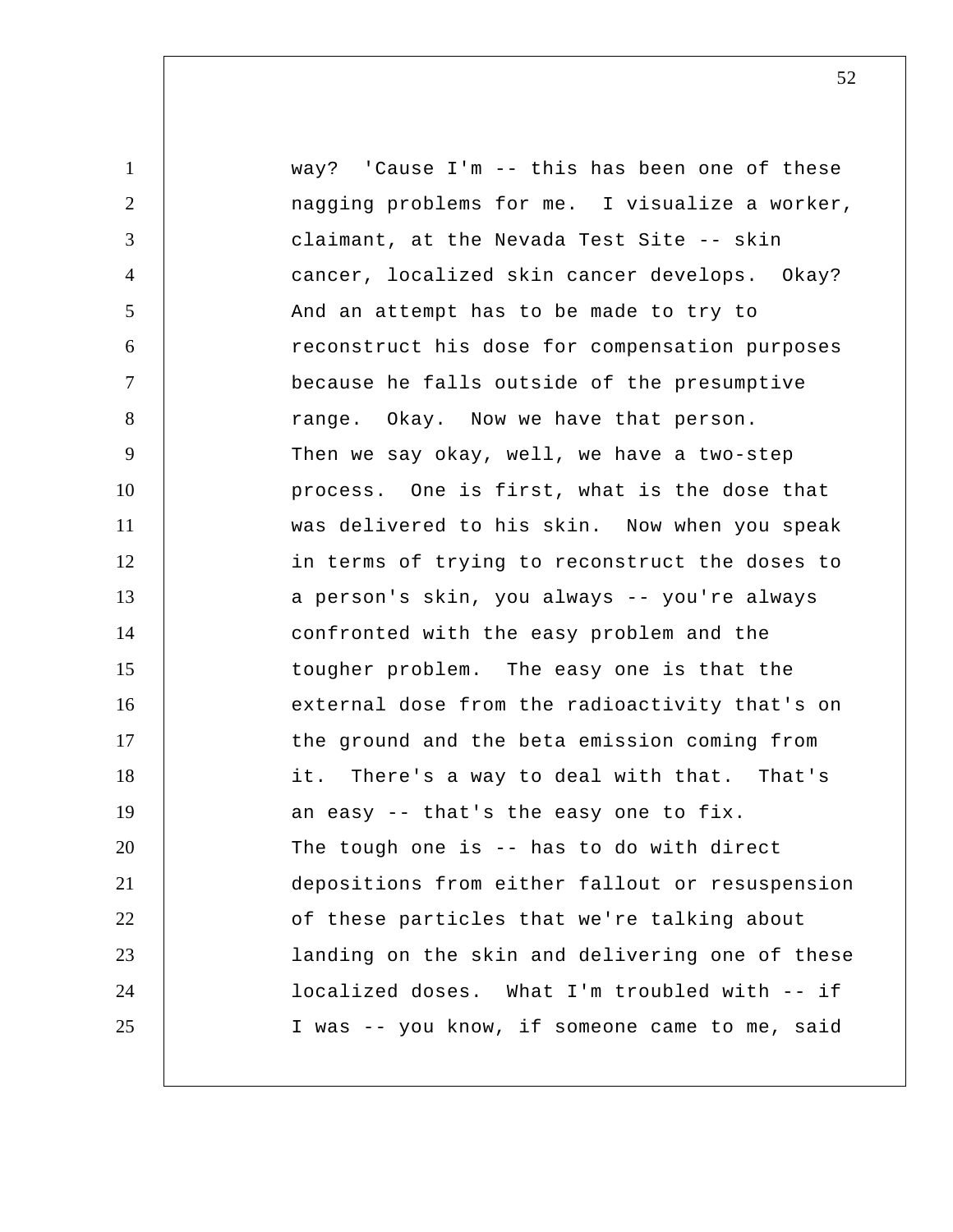1 2 3 4 5 6 7 8 9 10 11 12 13 14 15 16 17 18 19 20 21 22 23 24 25 well, how -- how do I know that cancer that I got on the back of my hand wasn't because I was working in an area and one of these little small particle landed on my skin and delivered this high localized dose. I have to say I find that an intractable problem. I wouldn't know whether or not we could do that. I mean if someone were to ask me that, how would I come to grips with that. I could certainly tell you whether or not - what your dose would be, let's say to your skin throughout your whole body, or from the -- from the feet up, 'cause it gets lower as you go higher 'cause a person's standing up on top of this field. But from the direct deposition problem, I say I don't know whether I could help this guy. And so I guess I'd like -- put that on the table. This is a nasty problem be - for the two reasons. One is -- one is, how do you predict what the dose is. And then second is, once you know the dose, it goes back to the lung issue. Given that yes, 1,500 rads were delivered in some kind of comp-- localized -- you know, there's a -- there's the -- the dead skin, then it gets lower as you get a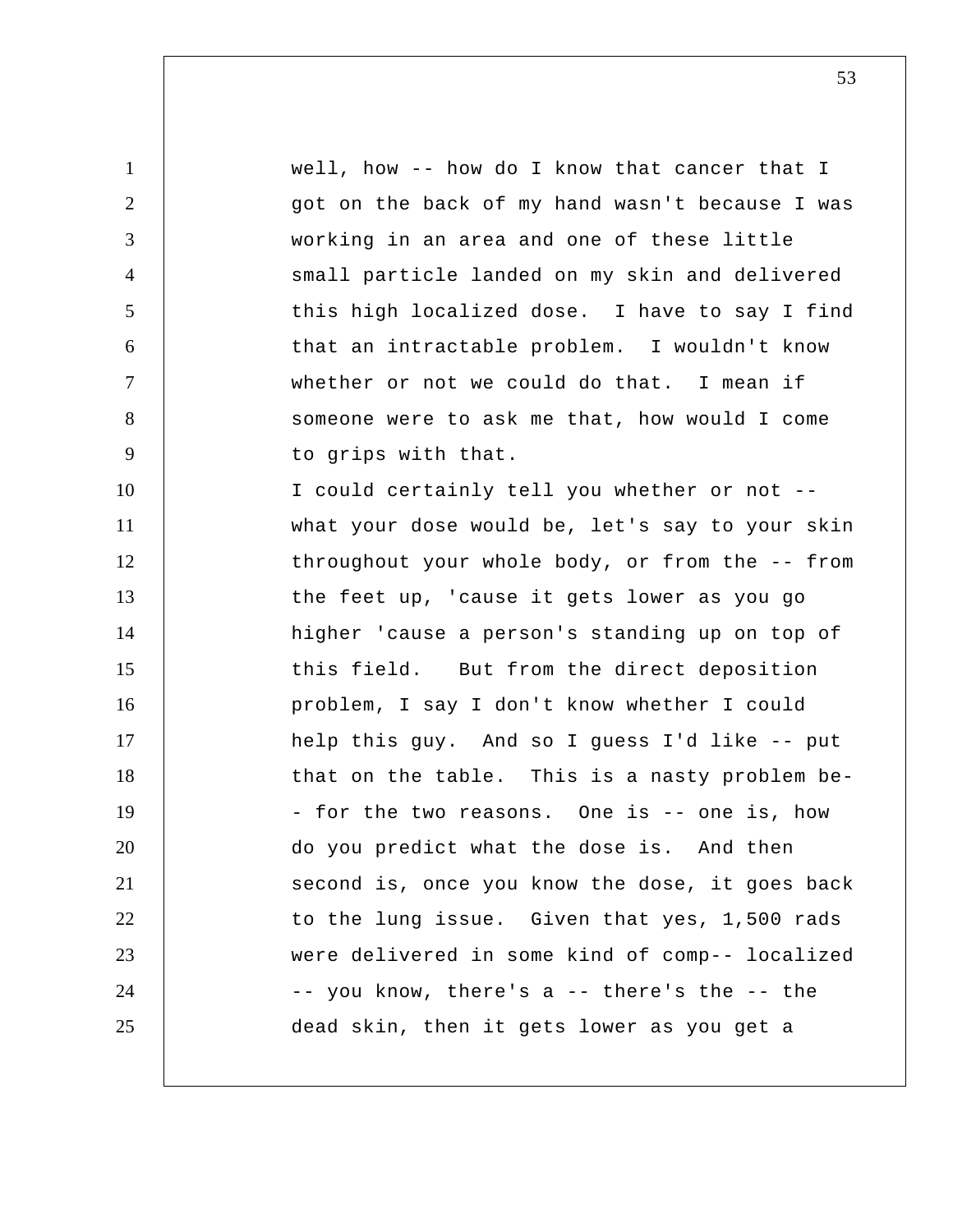1 2 3 4 5 6 7 8 9 10 11 12 13 14 15 16 17 18 19 20 21 22 23 24 25 millimeter or so away. The -- I guess the radiobiology of that -- radiocarcinogenicity of that, I'm -- I'm not sure if there's literature on that or not. So we've got two parts of it and I don't think IREP come -- you know, engages that issue. I'm not sure.  **MR. HINNEFELD:** IREP does average dose over the organ. **DR. MAURO:** Average dose over the -- now that turn -- may turn out to be sufficient, the way it was demonstrated to be sufficient in the cases of law, and that may be the answer to the second half of this problem. But the first half of the problem is a nasty one, you know, because it's almost a stochastic process --  **MS. MUNN:** Well, it is. **DR. MAURO:** -- where the particle -- you know.  **MS. MUNN:** It is, and -- and the resuspension issue is always a question of what's resuspended and what's in it, and the other issue is how long does it stay on the skin. Now how long did this guy go before he washed his hands, for goodness sake, and that's a -- I'm -- I'm not sure that one could ever be that specific, but you can certainly make some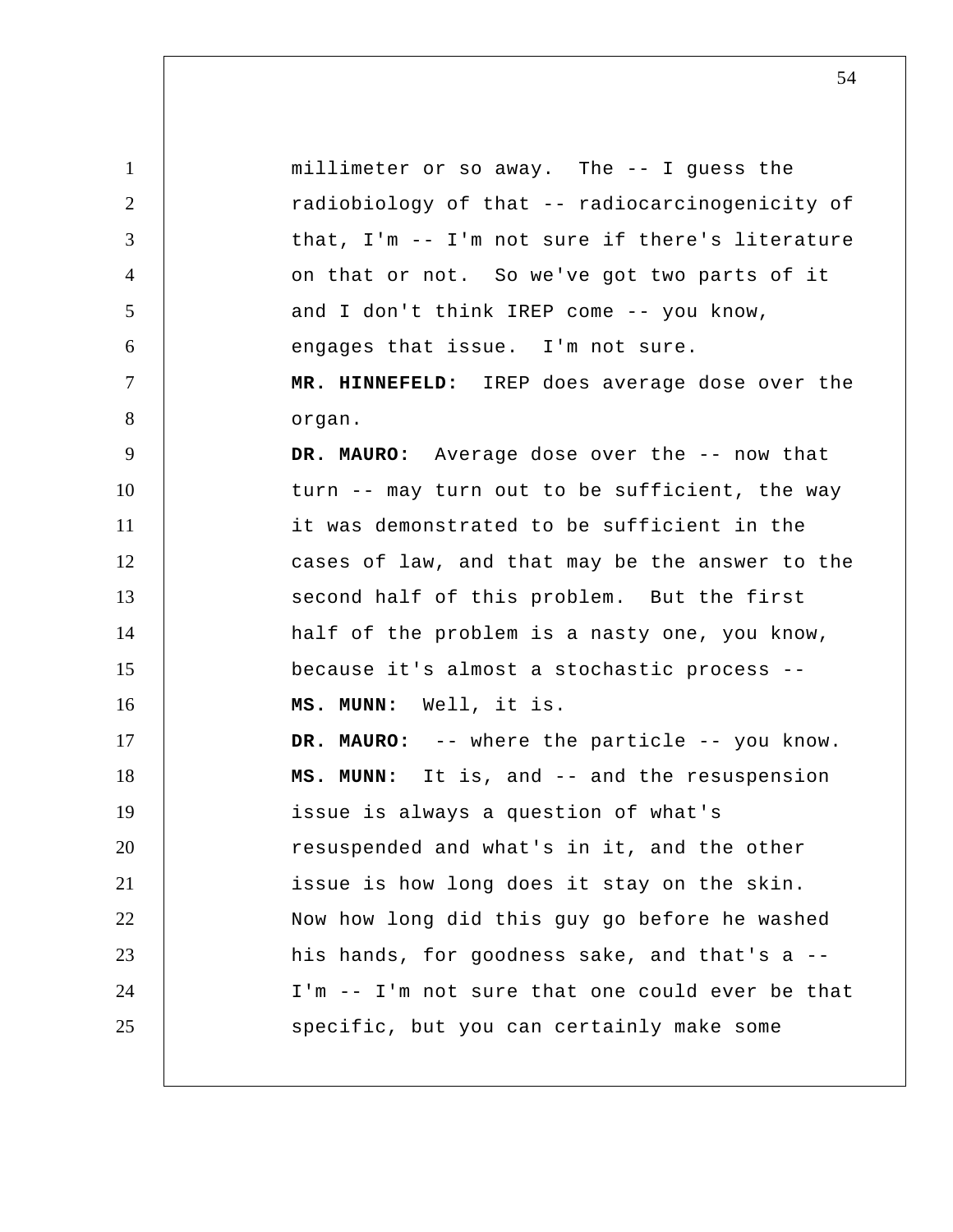1 2 3 4 5 6 7 8 9 10 11 12 13 14 15 16 17 18 19 20 21 22 23 24 25 reasonable assertions in that regard. And I don't know how many cases -- I guess that's - that's the other question, and how many cases are we talking about here where that might even be an issue? It would be a shame if we got into a situation where we were spending three weeks of somebody's time working on an issue that affected two claimants. That's not to in any way disparage the effect with respect to the two claimants, but in practical terms, you have to decide whether these issues that we're talking about are purely theoretical issues or are these real issues.  **MR. HINNEFELD:** Well, in terms of the number of claimants, it's probably worth it to do the effort for the number of claims. There -- I only know this because we just ran the report. There are roughly 135 non-presumptive cancers from Nevada Test Site and PPG in their class --  **MS. MUNN:** Uh-huh.  **MR. HINNEFELD:** -- in those cla-- designated classes, and so of those -- you know, the majority of those non-presumptives are going to be skin cancers, probably the majority. There'll be a lot of prostates in there, too.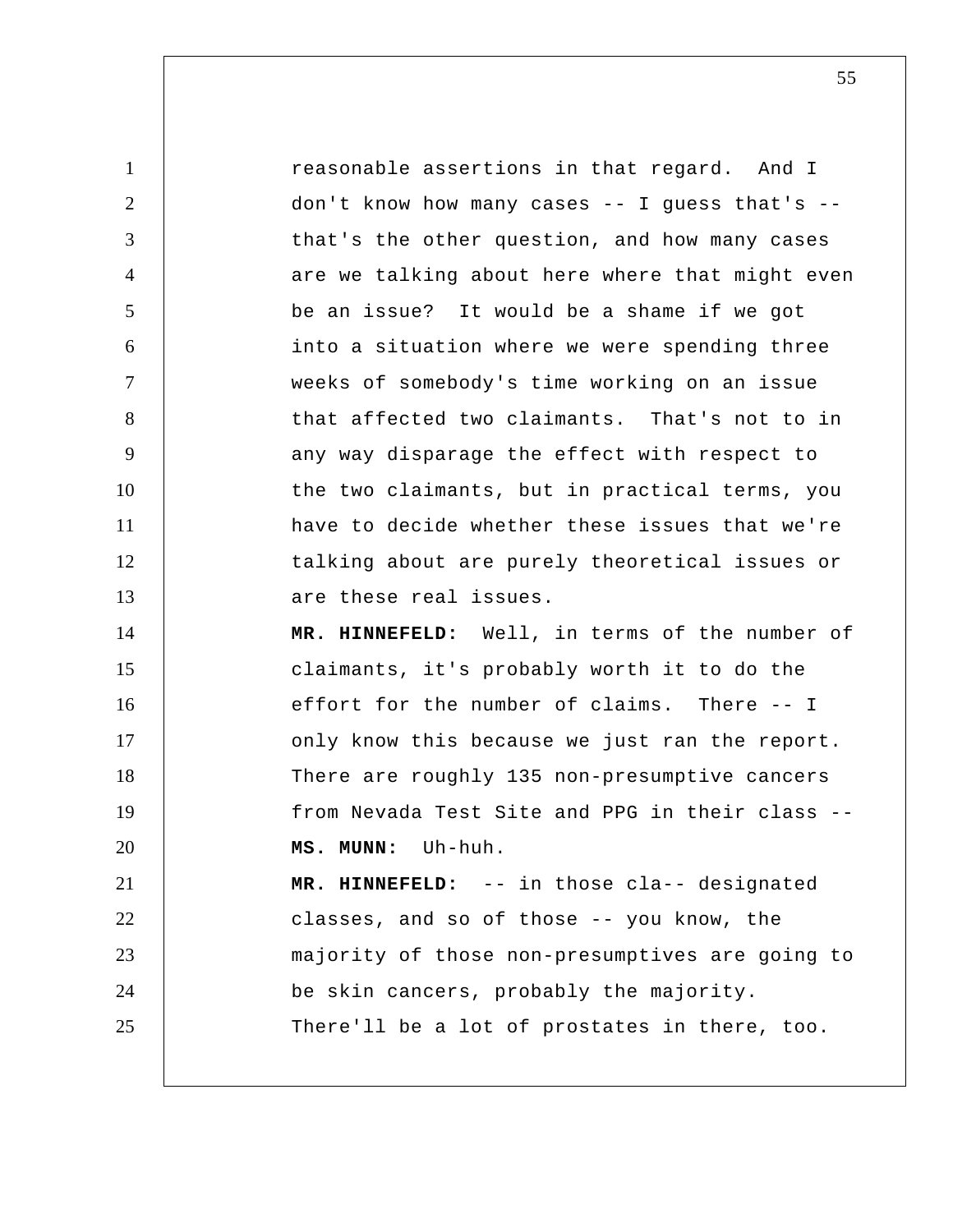1 2 3 4 5 6 7 8 9 10 11 12 13 14 15 16 17 18 19 20 21 22 23 24 25 Prostate and skin will account for the vast - the vast -- overwhelming majority , so there are -- so it's probably enough cases that it's worth the effort to try to determine what - what should be done in these cases and -- **MS. MUNN:** Certainly -- **MR. HINNEFELD:** -- what the right answer is.  **MS. MUNN:** Certainly on this site.  **MR. HINNEFELD:** And that's strictly -- and I'm just talking about the number of cases at Nevada Test Site.  **MS. MUNN:** Right. Right, that's just there.  **MR. HINNEFELD:** And this -- this issue's going to be addressed in several other sites as well.  **MS. MUNN:** Yeah, it would be.  **MR. PRESLEY:** Okay.  **DR. ANIGSTEIN:** This is Bob Anigstein. I'd like to make an observation on John Mauro's question. I -- I didn't quite hear the last response, so forgive me if I'm duplicating something that was said. It seems to me the issue is tractable -- I don't know if the data exists -- and that would be to find out what are the statistics on hot particles in a comparable situation and then they could plot a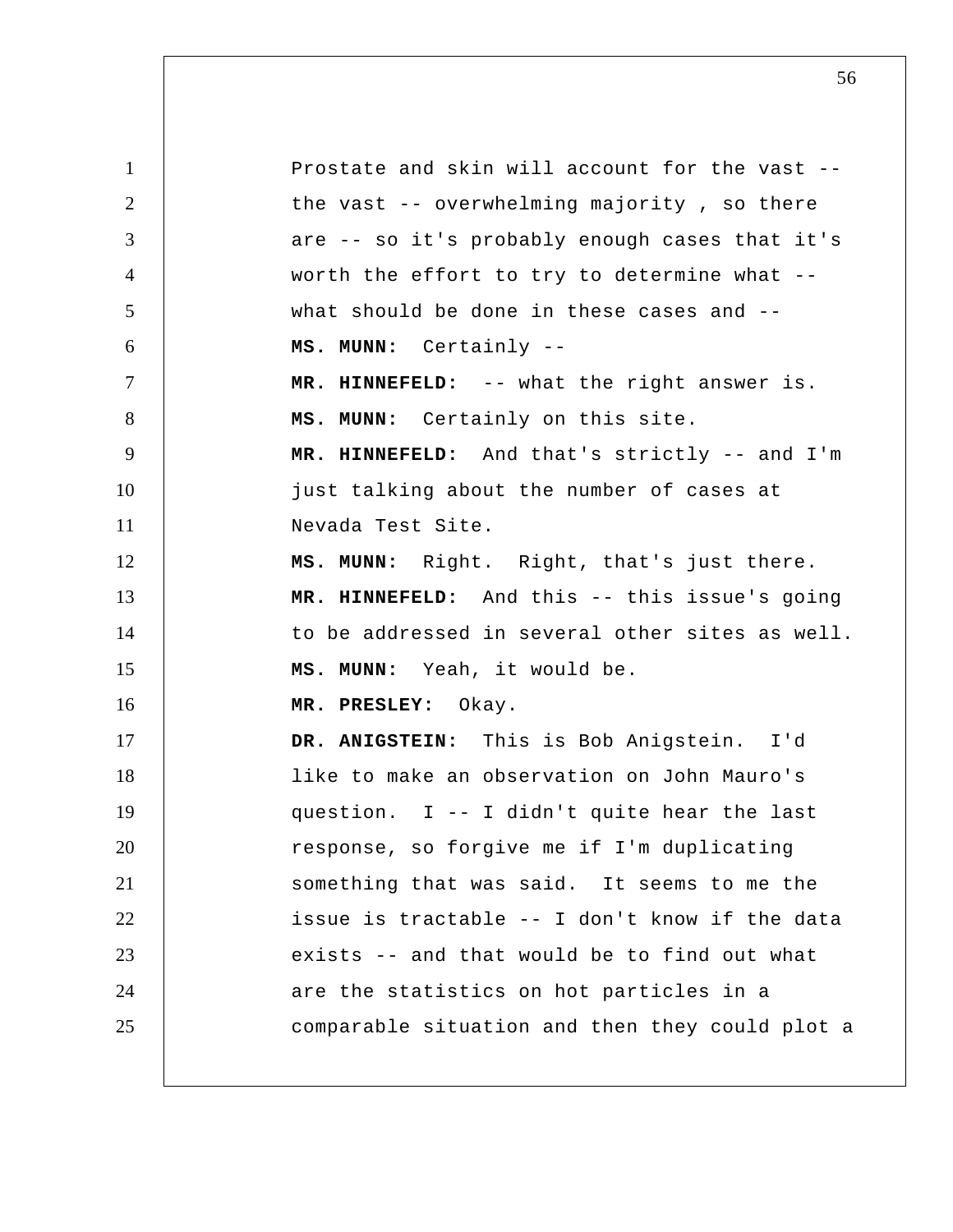1 2 3 4 5 6 7 8 9 10 11 12 13 14 15 16 17 18 19 20 21 22 23 24 probability distribution of any given location on the skin having a hot particle land on it and what are the probability that that particular cancer site did receive a hot particle. And then from there, true, the very, very near cells actually are spared becoming cancerous 'cause they're killed. But then there must be a halo around that area where the dose falls off, whether it's gamma or -- or beta, I think the -- the range that is not exact, they're straggling. So there would be a region where there would be intermediate doses that are not lethal but that would be carcinogenic.  **DR. MAKHIJANI:** The Naval Radiological Defense Lab actually has some statistical analysis of this hot particle problem, and since NIOSH has said they're going to look at that ar-- I mean there's a big archive there. I only looked in detail at one report and -- just for the purpose of the review, but I think since NIOSH is going to look at that archive, you'll - you'll just come up with all of this stuff. They -- they do have some statistical analysis

there.

25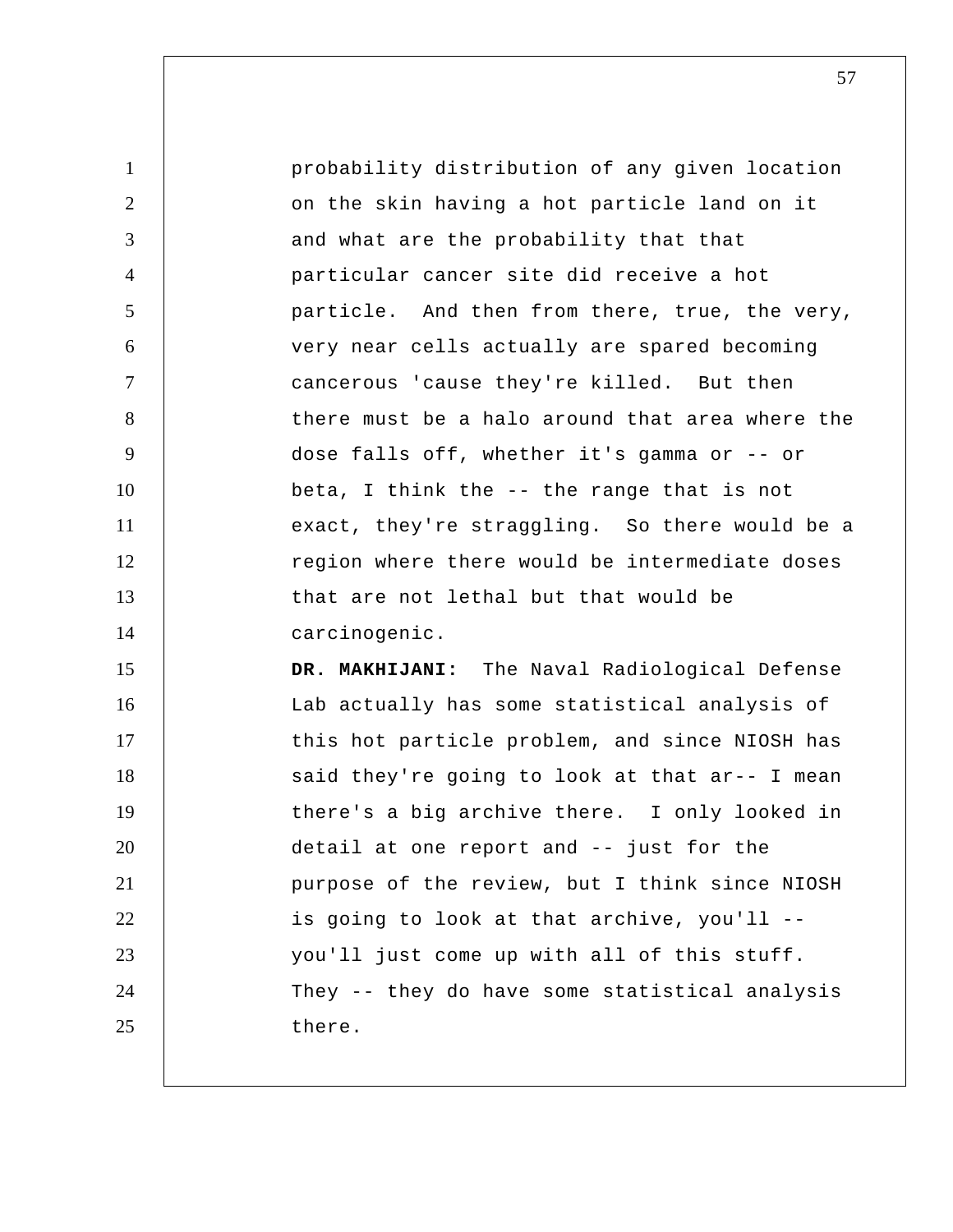1 2 3 4 5 6 7 8 9 10 11 12 13 14 15  $16$  --17 18 19 20 21 22 23 24 25  **MS. MUNN:** And your mention of the -- of the Naval Radiological Defense Lab information brings another issue to mind. Twice in the SC&A comments there was a reference to that particular body of literature and the assertion that it should be further analyzed. And since I'm not familiar with the -- the documents, it raised the question, to me, analyzed for what? Certainly the accuracy of the data is not what you're being requested, is it? Is -- what - what -- can you be more specific as to what you meant really when you said analyze that data?  **DR. MAKHIJANI:** Well, NRDL actually had measurements of hot particles, number of hot particles, deposition, so you can actually get  **MS. MUNN:** Yeah, I understand that.  **DR. MAKHIJANI:** -- information about doses. They also --  **MS. MUNN:** I thought you had said -- **DR. MAKHIJANI:** -- have analyses about probabilities of -- of deposition and so on, so -- and they have these dose calculations. So I think -- I think that needs to be made part of the -- of the site profile so there's a method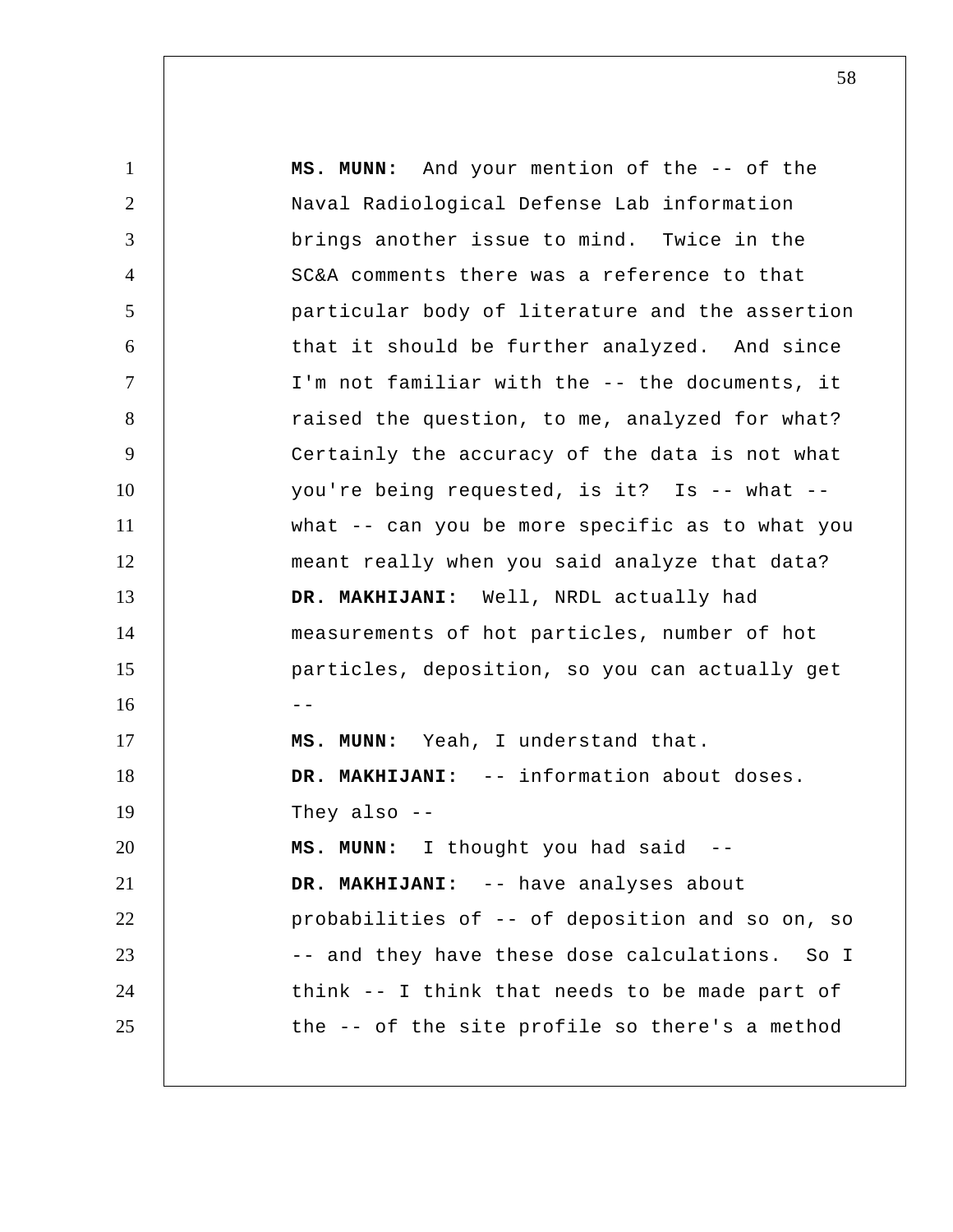1 2 3 4 5 6 7 8 9 10 11 12 13 14 15 16 17 18 19 20 21 22 23 24 25 to actually calculate these doses. And a lot of that work was done by the NRDL. Now you might not agree with how -- I didn't do an independent evaluation of whether they were right or wrong or whether the statistical analyses was correct, but it seems to me that there's a body of literature there that, if NIOSH on analysis feels is valid, could be just incorporated into the TBD largely as guidance for dose reconstruction.  **MS. MUNN:** That really is my question. Are you asking for NIOSH to evaluate the process in that body of literature, or are you just asking that they incorporate it? If I understand what you just said, you're asking that they incorporate it. Is it --DR. MAKHIJANI: Well, I think -- I think some -- at least a modest amount of critical evaluation would be necessary before -- you know, this was done a long time ago and we're - we're operating 50 years from the time these documents were written. And so some -- some evaluation as to compatibility with the existing guidance and the regulations and the models that are being used will be necessary.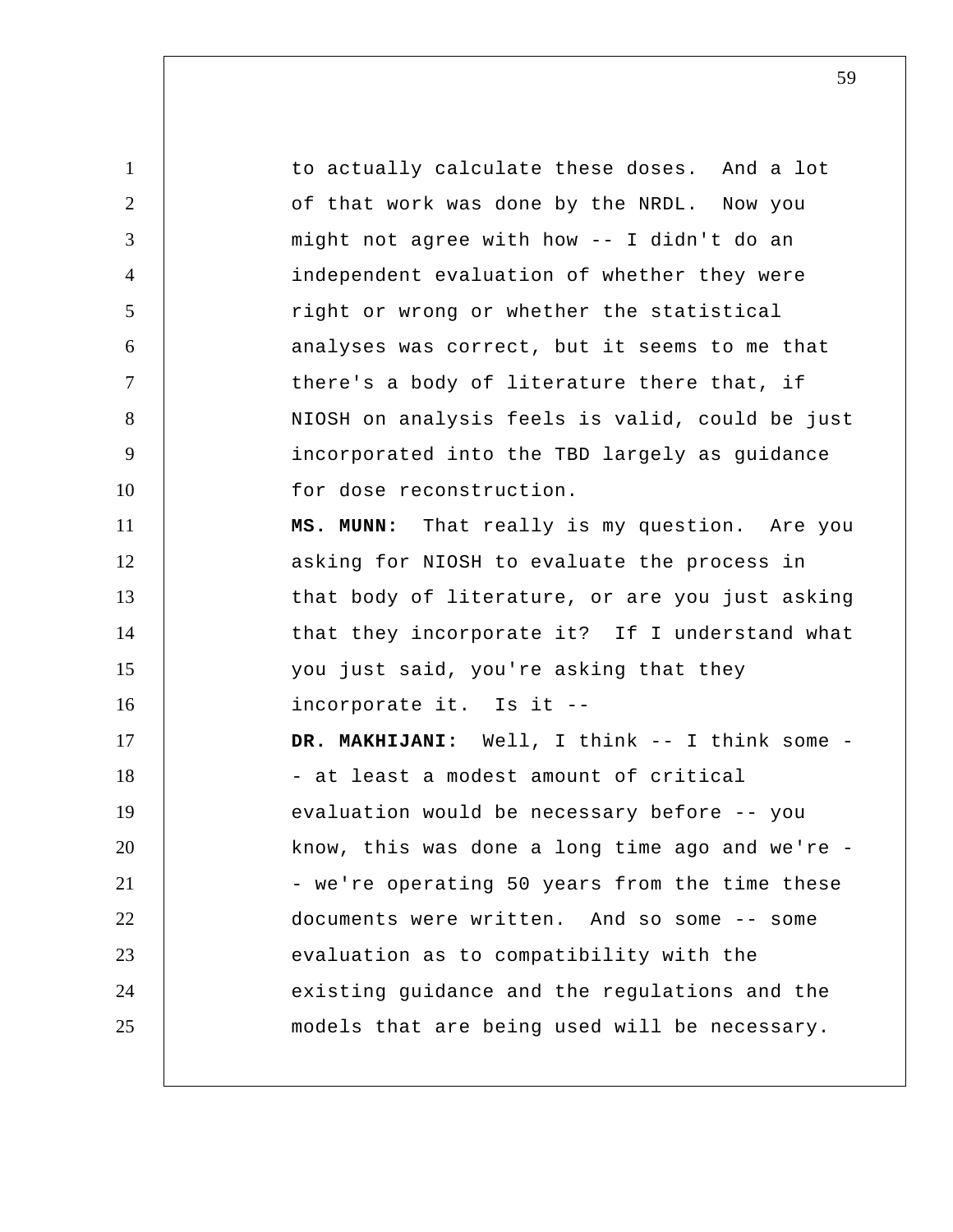1 2 3 4 5 6 7 8 9 10 11 12 13 14 15 16 17 18 19 20 21 22 23 24 25 On -- on reading it I didn't find any -- any flags went up for me that would say I don't think that this can be used or -- it seemed - it seemed that the methods used were sound and can be incorporated. But at least a modest amount of evaluation should be done before incorporating it, I think.  **MS. MUNN:** Any problem with that --  **MR. HINNEFELD:** I think that's what --  **MS. MUNN:** -- Stu? I would expect -- **MR. HINNEFELD:** -- we'd do anyway with a body of knowledge like that.  **MR. PRESLEY:** Okay. You had a comment on response 2f?  **DR. MAKHIJANI:** No, it's not -- I think -- I think Stu addressed it.  **MR. PRESLEY:** All right. What about -- let's go back to the top on two. Anybody have anything with A on that? We didn't  $--$  we didn't say anything about 2a. I want to make sure we don't leave anything out.  **MS. MUNN:** I think that's sort of covered in the discussion we just had with respect to that data.  **MR. PRESLEY:** Okay. And then b and c? B has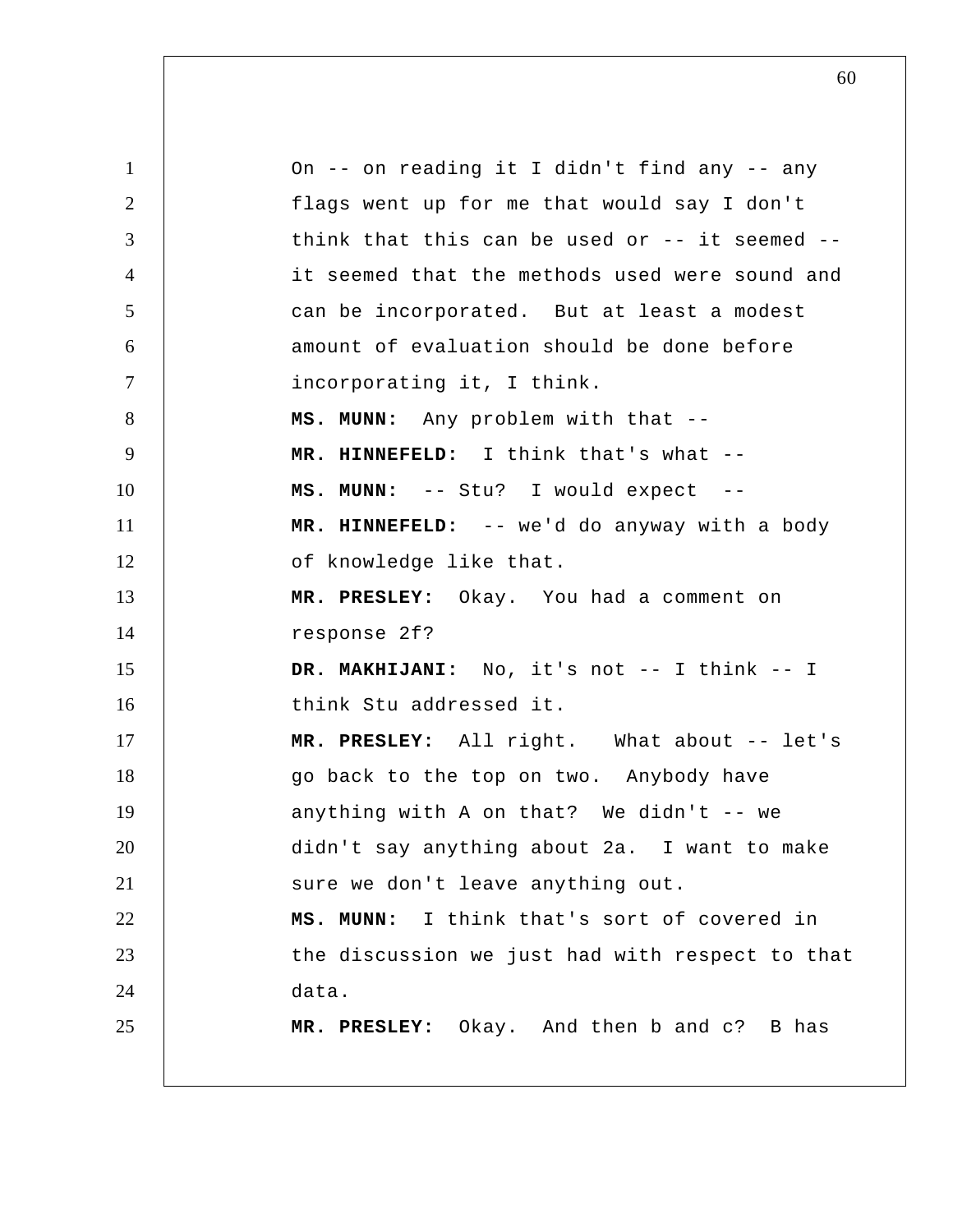1 2 3 4 5 6 7 8 9 10 11 12 13 14 15 16 17 18 19 20 21 22 23 24 25 to do with the large particle ingestion and skin disposition (sic) and that's what we've been discussing. Got no problems? With c we did.  **MR. CLAWSON:** But -- help me out here for a minute. Maybe I got a little bit lost in this, but c we were saying that it was okay, but we had some questions on it, so how are we -- how are we going to track that?  **MR. PRESLEY:** NIOSH is going to go back and  $look$   $--$  **MR. HINNEFELD:** We -- we propose to provide a revision that will resolve this. Now that's what we're saying we will do. And so at that point it'll be a working group or Board question about is the resolution good, is it a valid resolution. You may engage your contractor to assist in that evaluation or whatever.  **MR. CLAWSON:** I just kind of got confused between -- dealing with...  **DR. MAKHIJANI:** Now I'd really like to say that NIOSH did a wonderful job in preparing a thorough set of responses. It was -- it was really easy to go through, very clear --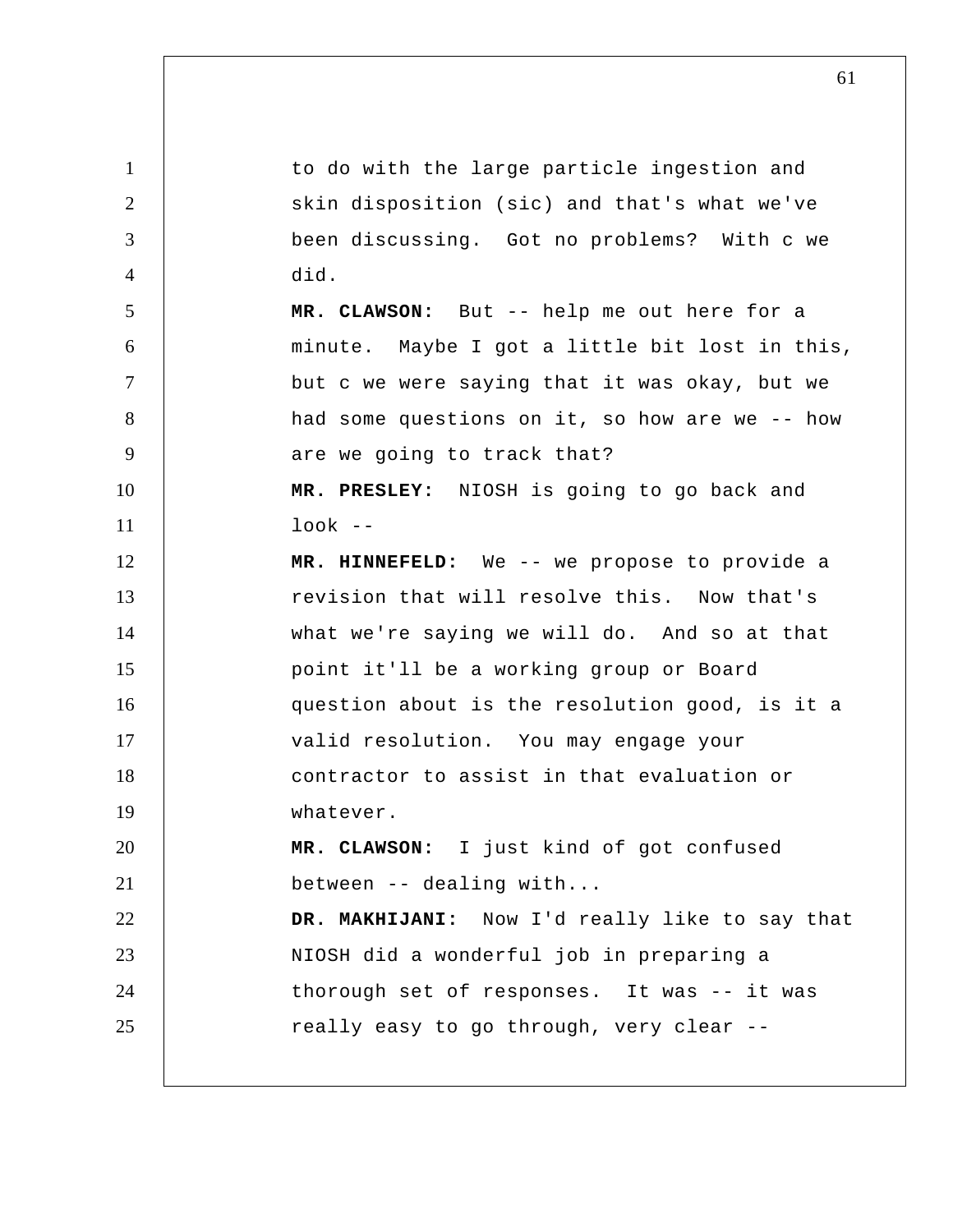1 2 3 4 5 6 7 8 9 10 11 12 13 14 15 16 17 18 19 20 21 22 23 24 25  **MR. HINNEFELD:** You're saying something nice about our contractor who's sitting right here in the room. Now how am I supposed to go beef up -- which is our normal mode -- when you go and say nice things about him.  **DR. MAKHIJANI:** We should say nice things when warranted.  **MR. PRESLEY:** Let me tell you what, it's easier for somebody that's -- like me -- that built these things and not work with the scientific end of them, to understand and  $I$  -- this was easy to understand. Anybody have anything with d? -- e? -- d deals with beta-gamma dose to the gonads, e is continuing development of efficient methods to facilitate dose reconstruction. (No responses) Okay, f we talked about, everybody agrees on that. **DR. ROESSLER:** How can we get the NRDL report? Is that on the web somewhere?  **DR. MAKHIJANI:** Well, the report I reference is on the site database of NIOSH. I didn't make any attempt to get the rest of the archive.  **MR. HINNEFELD:** Right, site research database,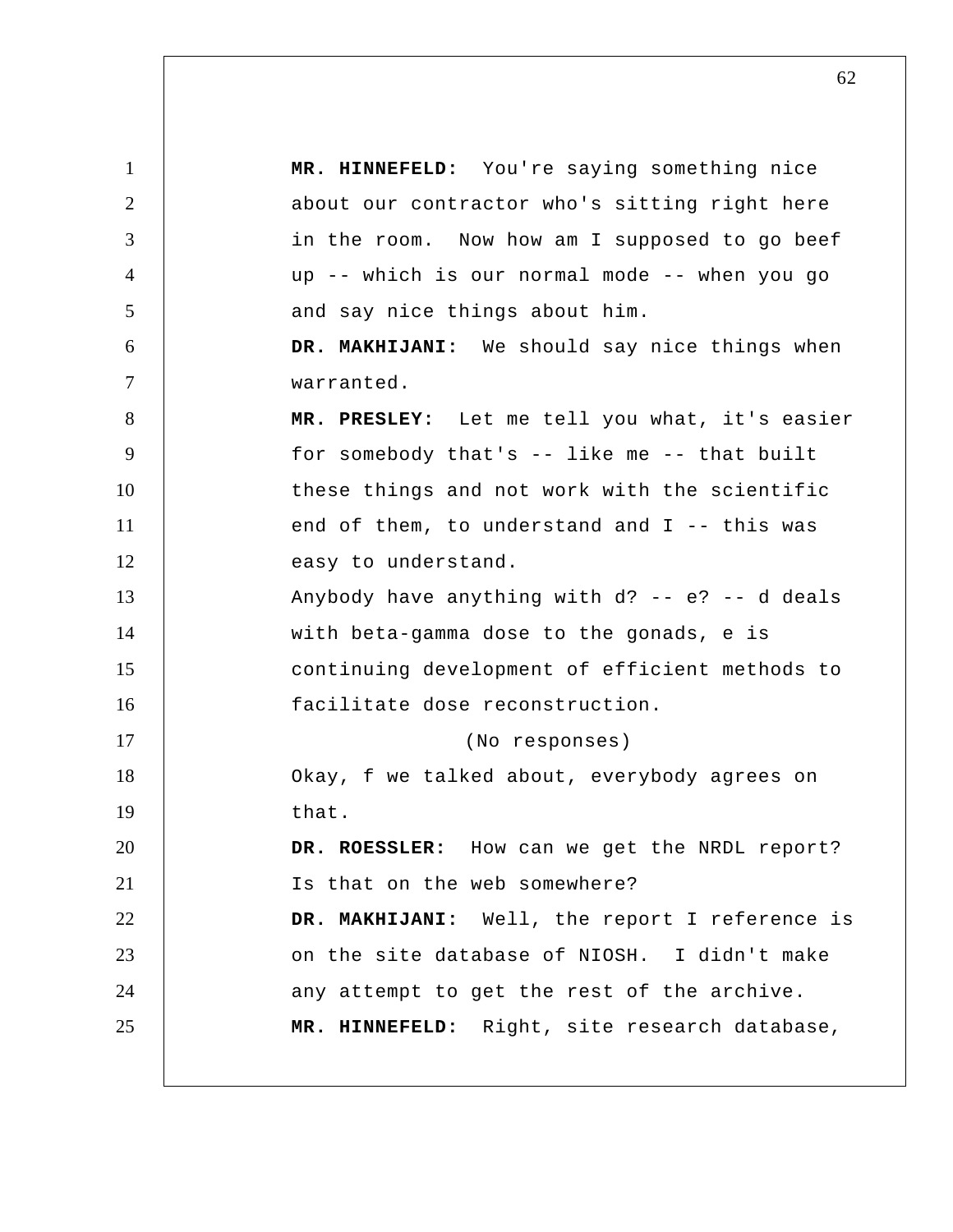1 2 3 4 5 6 7 8 9 10 11 12 13 14 15 16 17 18 19 20 21 22 23 24 25 I believe you probably can access our site research database. There's -- **MR. ROLLINS:** Or you can ask me and I'll e-mail it to you. **DR. ROESSLER:** I ask you. I'll give you my address later. Okay?  **MR. HINNEFELD:** We can -- I can get your address.  **MR. ROLLINS:** That's the easiest way, Gen. I'll just send it to you.  **MR. PRESLEY:** Okay, anybody else have any more -- anything on -- **MR. HINNEFELD:** Anybody else want it? Any other Board members want it?  **MS. MUNN:** How long is it?  **MR. ROLLINS:** I'm trying to remember -- it's not that long, and it's got some test cases in the back that work you through the calculations. It'd take you about a day to read it -- and to absorb it. Maybe -- you, maybe half a day.  **MS. MUNN:** Yeah, send it to me.  **MR. PRESLEY:** Okay, anybody else have anything else on two? (No responses)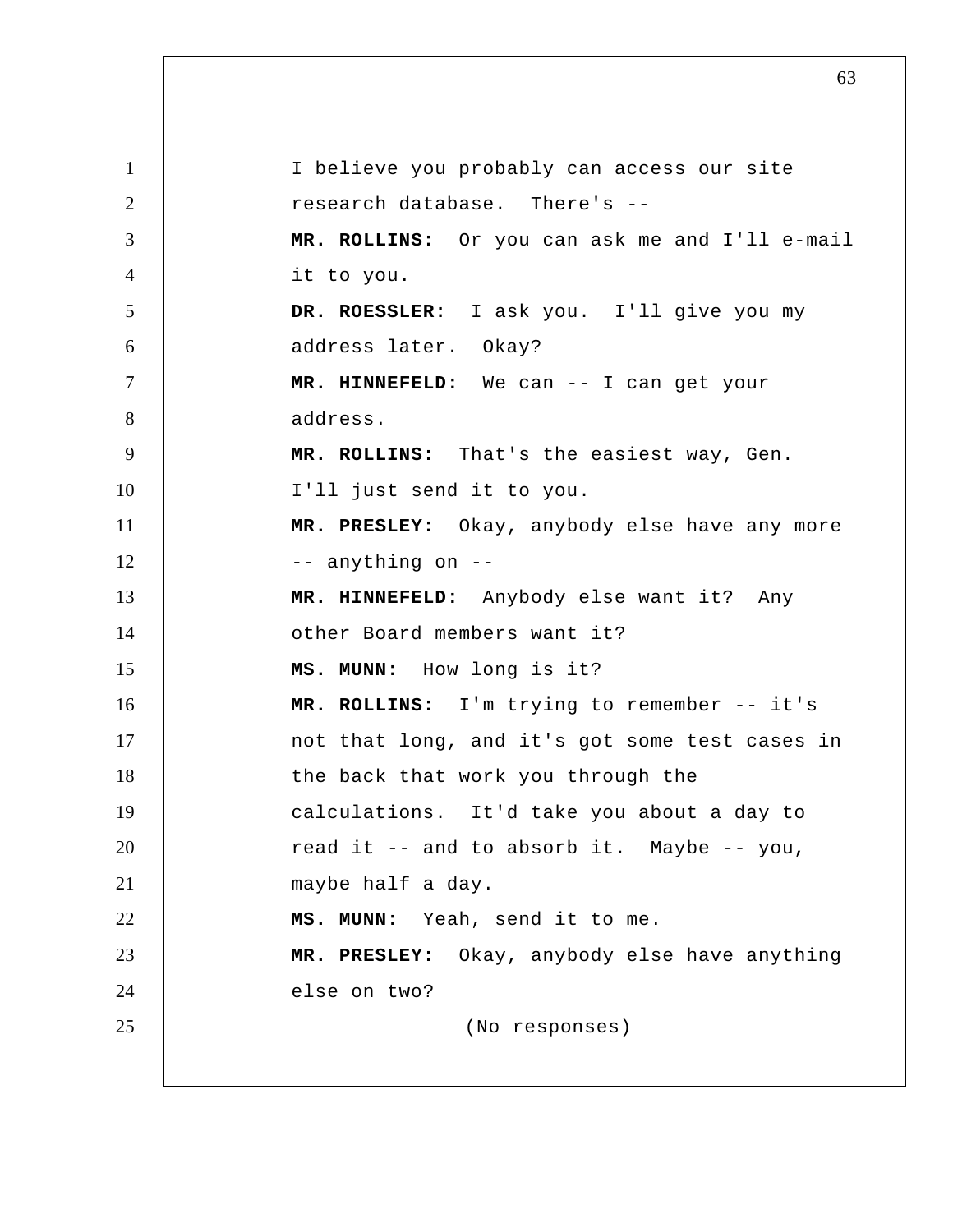1 2 3 4 5 6 7 8 9 10 11 12 13 14 15 16 17 18 19 20 21 22 23 24 Let's move on to three, comment three -- Arjun? **ATMOSPHERIC TEST PERIOD DR. MAKHIJANI:** This relates to the same issue as abo-- but for atmospheric -- for testing workers. (Reading) Doses from large nonrespirable particles to GI tract and skin for workers in the early atmospheric test period have not been evaluated. Those doses could be high. Hot-particle doses also need to be evaluated for early drillback and other reentry workers during underground testing periods. And basically the response is split up because of different types of worker. One is that for -- for the atmospheric testing workers, I think the -- part of the issue, at least so -- is resolved because it's covered by the SEC. So far as the external dose is concerned it would seem to be approximately the same as for -- as for the reactor -- reactor test workers, except for reactor test workers there's actually a body of data there that you don't have, so far as I know, a comparable body of data for the external dose for atmospheric testing workers.

Am I right about that?

25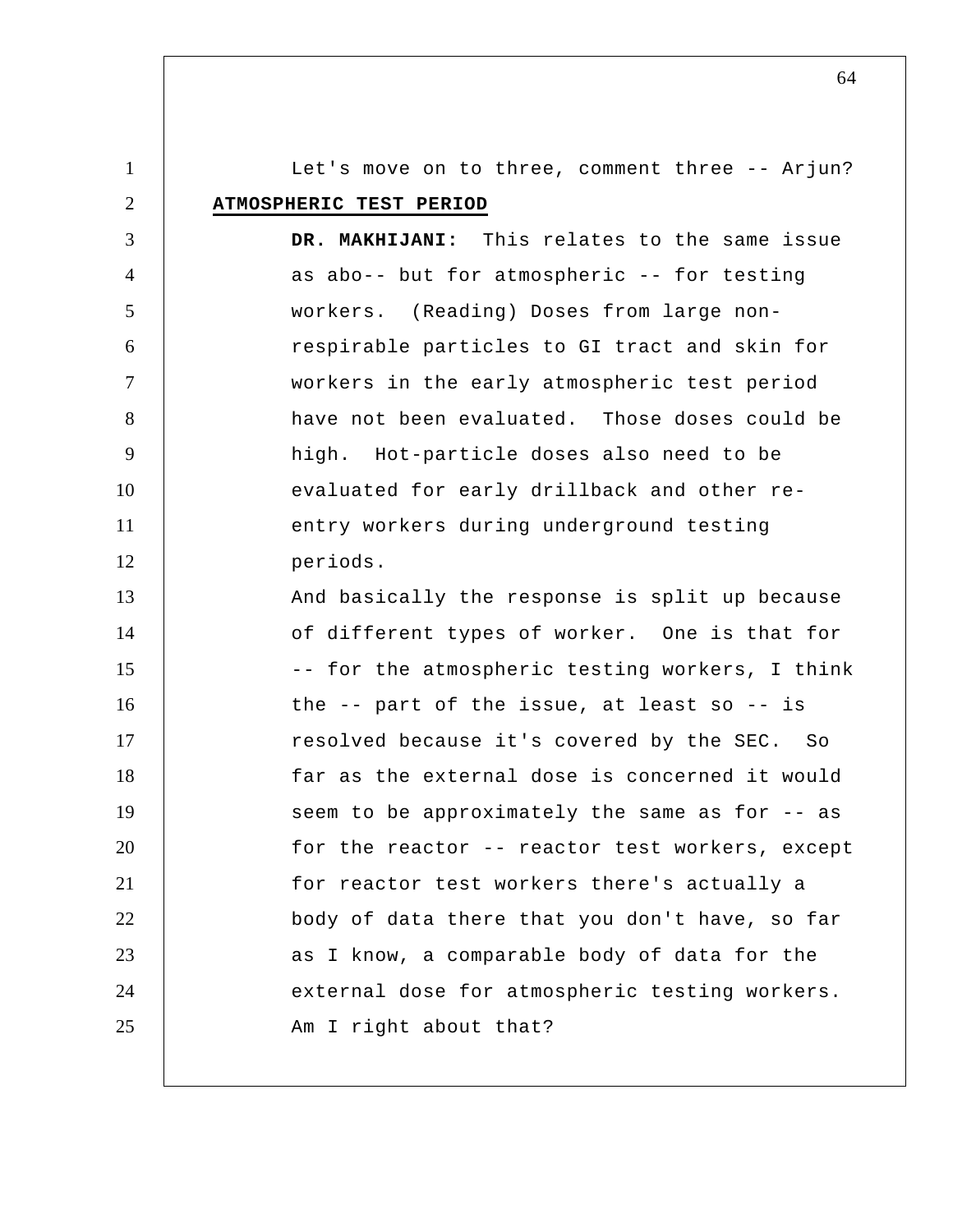1 2 3 4 5 6 7 8 9 10 11 12 13 14 15 16 17 18 19 20 21 22 23 24 25  **MR. HINNEFELD:** Gene, for the reactor?  **DR. MAKHIJANI:** No, you don't -- for the reactor -- for the reactor areas you actually have some empirical data and some measurements that were made by NRDL.  **MR. HINNEFELD:** Right.  **DR. MAKHIJANI:** But you don't have comparable hot-particle data for --  **MR. ROLLINS:** No, not -- not to my knowledge.  **DR. MAKHIJANI:** To my -- yeah.  **MR. ROLLINS:** There's a -- there's a lot of data out there and I'm not saying it doesn't exist, but I haven't seen it yet -- nothing to the degree that they did for the reactor test.  **DR. MAKHIJANI:** Okay, so -- the -- this is kind of a complication of the external dose calculation, but basically we agree with the NIOSH response that it's largely covered by the SEC issue, and to the extent that you can extend your external dose calculation to cover it, it would be good. NIOSH also agreed that in regard to accidental venting they're going to evaluate the hotparticle question. And accidental venting did occur up to 1970 December, significant ones,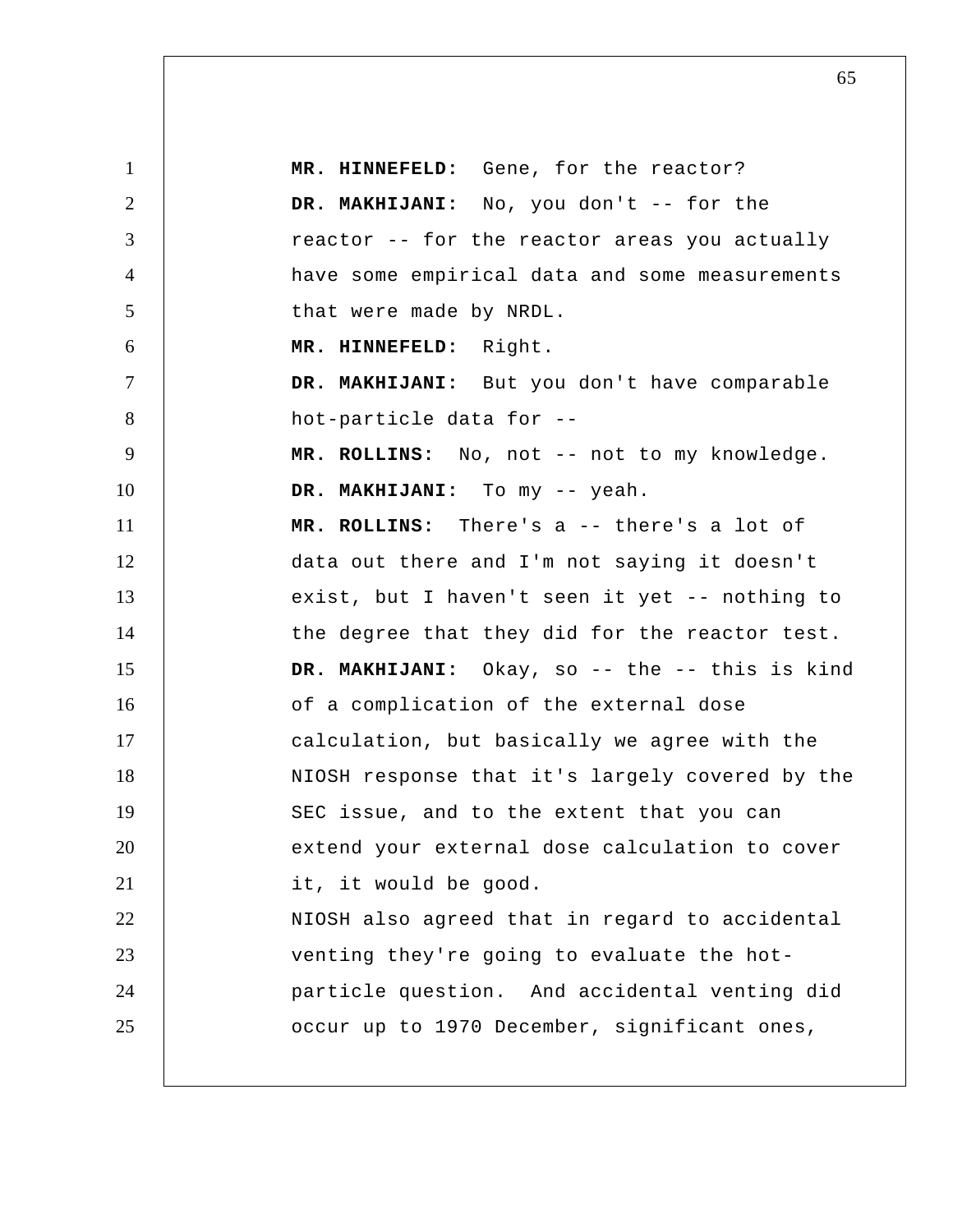1 2 3 4 5 6 7 8 9 10 11 12 13 14 15 16 17 18 19 20 21 22 23 24 25 which the last one was the Baneberry test. And the last one is in regard to tunnel reentry workers, and NIOSH is going to look at that issue. And so far as we're concerned - let me look at my comment here -- this -- yeah, basically the main issue for the non-SEC workers will be the ventings and the early drillback re-entry, and NIOSH has agreed to revise the TBD. So until then, we're kind of in agreement with the NIOSH comment.  **MR. PRESLEY:** Talking about early drillback, to my knowledge drillback didn't start till we started the underground testing.  **DR. MAKHIJANI:** Right.  **MR. PRESLEY:** Okay.  **DR. MAKHIJANI:** And I -- I do not know the extent to which this might affect those workers. I think that would presumably be the first step in evaluating whether this is an issue that materially affects that set of workers or not.  **MR. PRESLEY:** I've seen the drillback operations. I have a DVD with me that shows one of the drillback operations and how it was done. They were very, very careful when they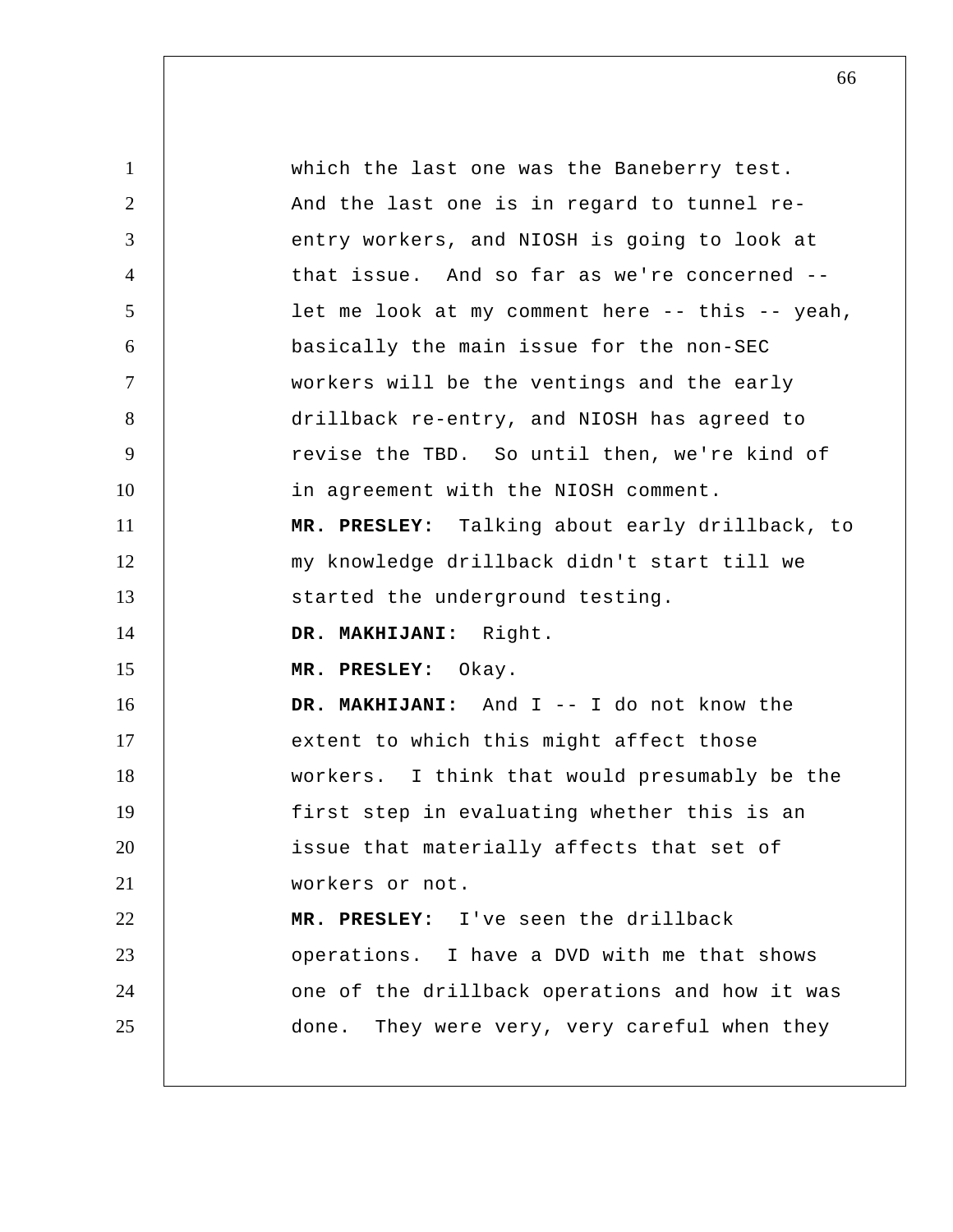1 2 3 4 5 6 7 8 9 10 11 12 13 14 15 16 17 18 19 20 21 22 23 24 25 did bring the samples to the surface in the way that they handled them and monitored, and I would presume it was done in the early days just like it was in the later years 'cause they did have the equipment when they started doing that. Yeah, that stuff when it came out was hot, handling it long distance and immediately put into (inaudible) and things of this nature and a monitor. I'd say you all ought to have all -- there ought to be all kinds of monitoring data.  **MR. HINNEFELD:** Chances are there's quite a bit of record about that. There is a -- **MR. PRESLEY:** If you can find it. That's the only problem. I know there was people there doing the monitoring every time I was there.  **DR. MAKHIJANI:** And they had -- at least at a certain period they had protective equipment and  $-$  **MR. PRESLEY:** Oh, yeah.  **DR. MAKHIJANI:** -- air -- air line, so -- so it's just a -- **MR. ROLLINS:** But during the early drillbacks they didn't have blowback preventers.  **MR. PRESLEY:** No -- no, they didn't. Now that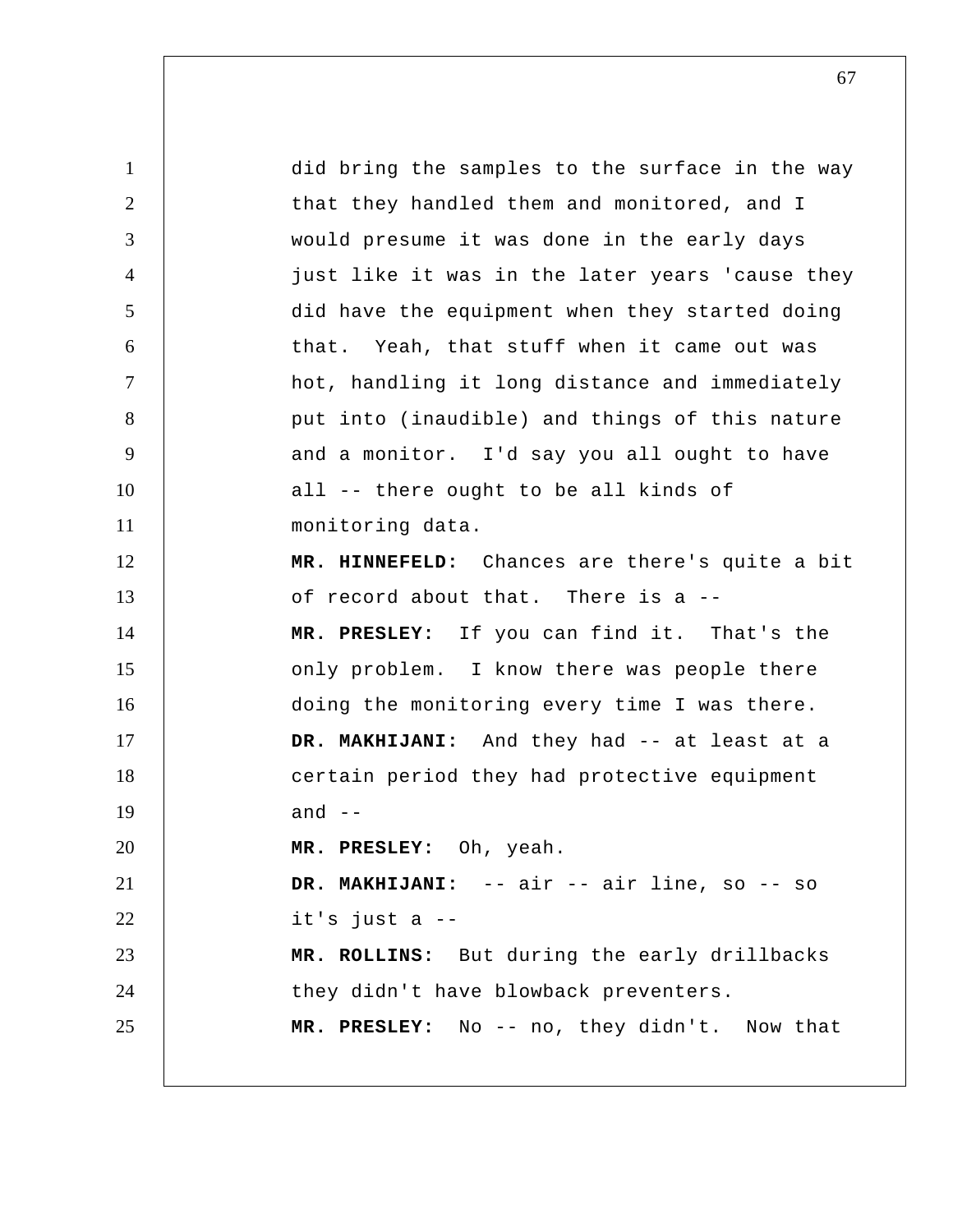1 2 3 4 5 6 7 8 9 10 11 12 13 14 15 16 17 18 19 20 21 22 23 24 25 they didn't. They didn't start the blowback preventers until -- **MR. ROLLINS:** '66 I think.  **MR. PRESLEY:** Yeah, somewhere along in there, and they just stuck the drill in the ground on an angle and said (indicating), and I'd say that there was some venting -- had to be.  **MR. CLAWSON:** Well, you'd have to think that because that's probably why they put the blowback -- **MR. PRESLEY:** Blowback preventers on, that's exactly right.  **MR. ROLLINS:** They had a couple of eruptions. I don't know what this stuff is coming up, but I don't want to be around it.  **MR. PRESLEY:** Yeah, something starts coming out the hole, y'all run. Okay. Mark, do y'all have any comments?  **MR. ROLFES:** I don't believe so.  **MR. PRESLEY:** Okay. Anybody else have any comments on three? (No responses) Lew, you have anything?  **DR. WADE:** No.  **MR. PRESLEY:** Arjun, you want to go to comment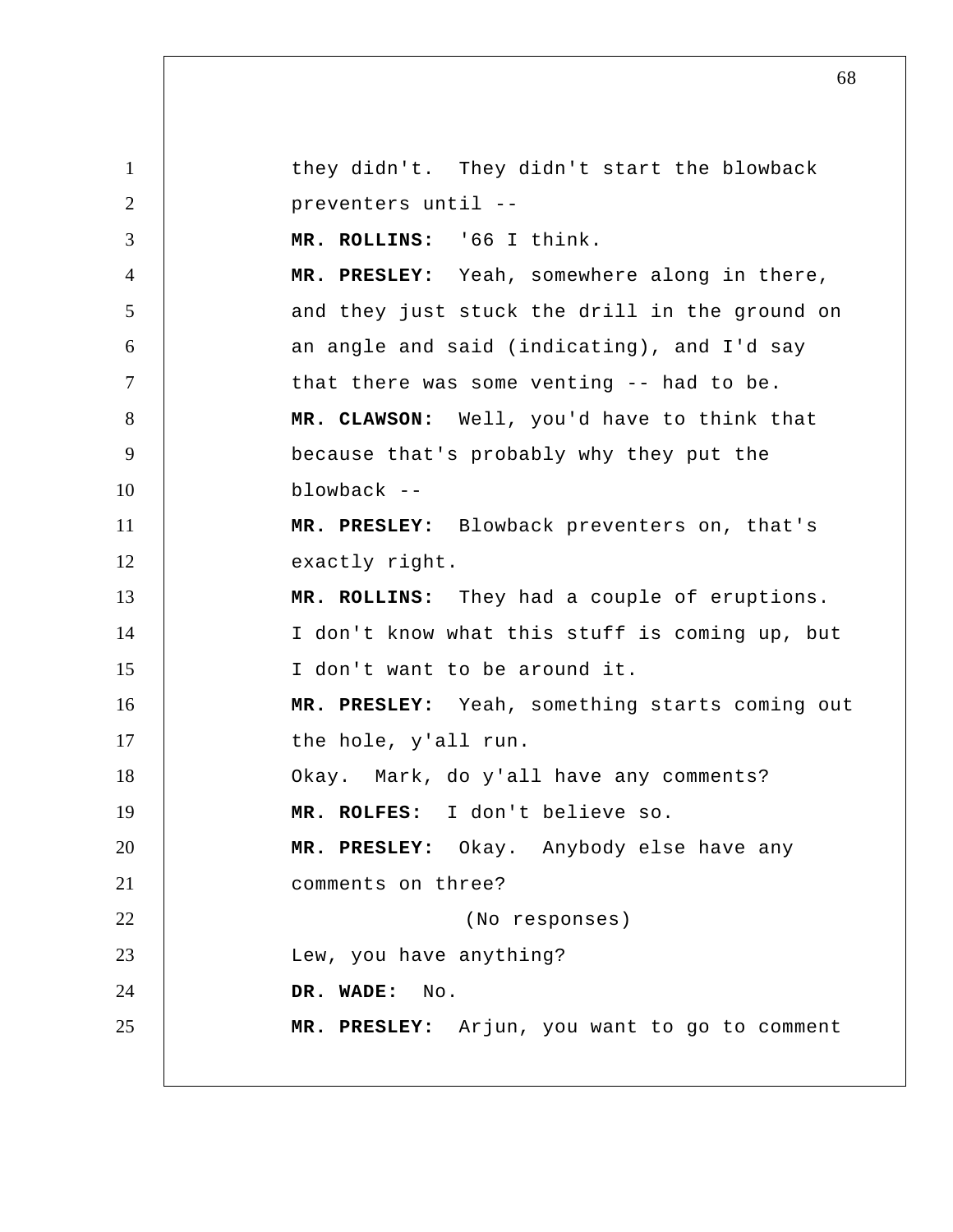1 2 3 4 5 6 7 8 9 10 11 12 13 14 15 16 17 18 19 20 21 22 23 24 25 four? **ORONASAL BREATHING DR. MAKHIJANI:** (Reading) Ingestion of nonrespirable hot particles by reactor testing and nuclear weapons testing workers due to oronasal breathing needs to be evaluated. And it's a little bit different than the oronasal breathing issue that we raised before in that it's sort of direct ingestion of large particles, not ingestion via the respiratory route. And NIOSH has agreed to evaluate that and warrants further consideration. So we would just await that response.  **MR. PRESLEY:** So that -- that will be forthcoming down the road.  **MR. HINNEFELD:** Right.  **DR. MAKHIJANI:** I have a question. Are you going to cover this -- sort of meld this together with a module oro-nasal response? It seems to be somewhat of a distinct - particular issue. Are you going to do a special thing on this?  **MR. HINNEFELD:** The difference here being hot particles present in the non-respirable portion of the airborne.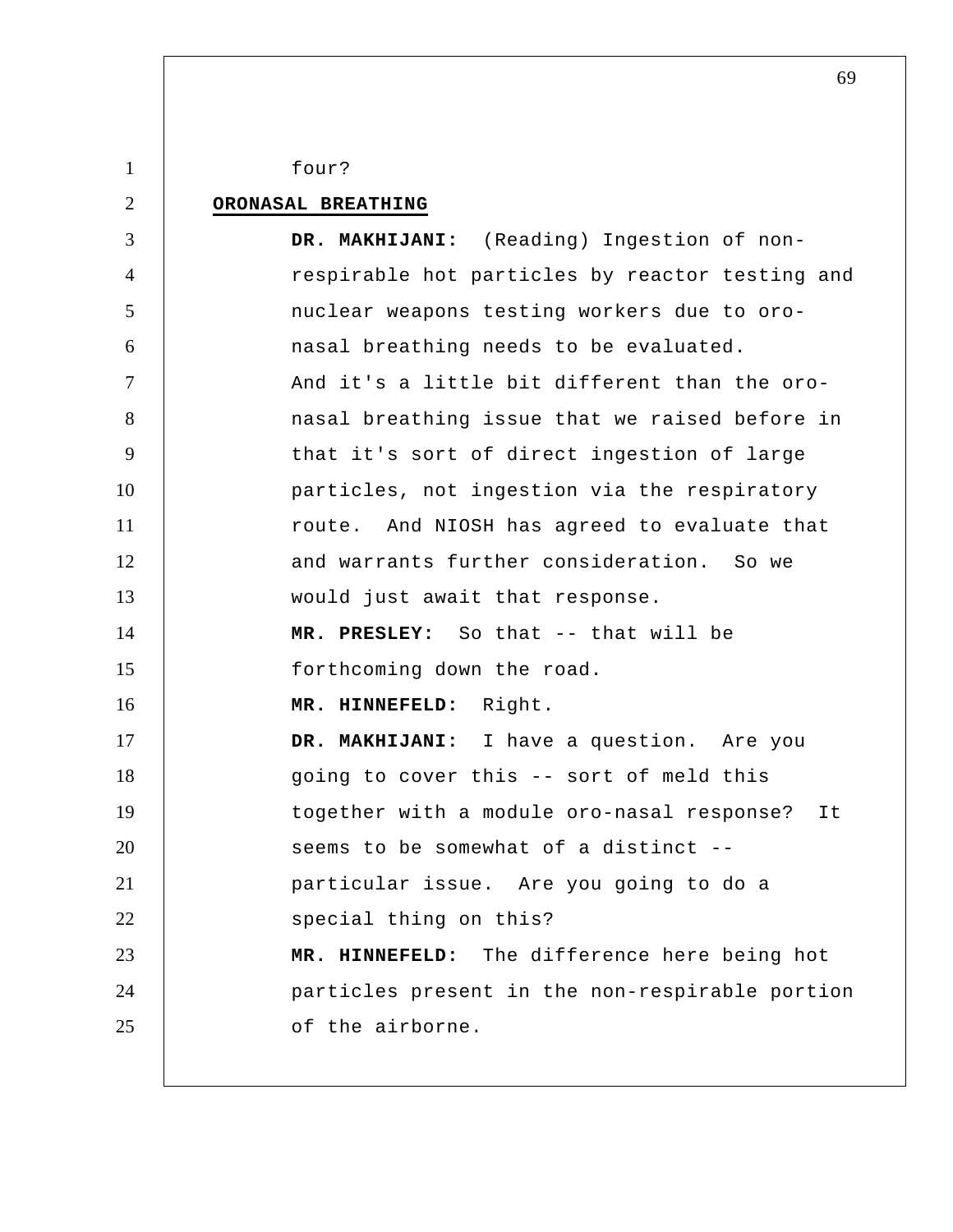1 2 3 4 5 6 7 8 9 10 11 12 13 14 15 16 17 18 19 20 21 22 23 24 25  **DR. MAKHIJANI:** Right.  **MR. HINNEFELD:** So that essentially an average concentration measurement then would not adequately represent if there were hot particles present.  **DR. MAKHIJANI:** No.  **MR. HINNEFELD:** Well, I would suggest it could be -- we'd have to have it consistent with whatever the oro-nasal solution is, but you're right, it would be a bit of a special case when there's a potential for hot particles, which would then not be -- you know, they would not be adequately represented by the average airborne concentration. That's the problem.  **MS. MUNN:** It would not, no.  **MR. HINNEFELD:** So that -- that would have to be something of a special case and so there would probably have to be an addendum of some sort to the oro-nasal solution.  **MR. ROLLINS:** That would work back to the probability -- sort of NRDL sort of thing.  **MR. HINNEFELD:** Right, probably in that sense. **MS. BRACKETT:** How does this differ from number two? I mean this is -- **MR. PRESLEY:** That's what I'm wondering.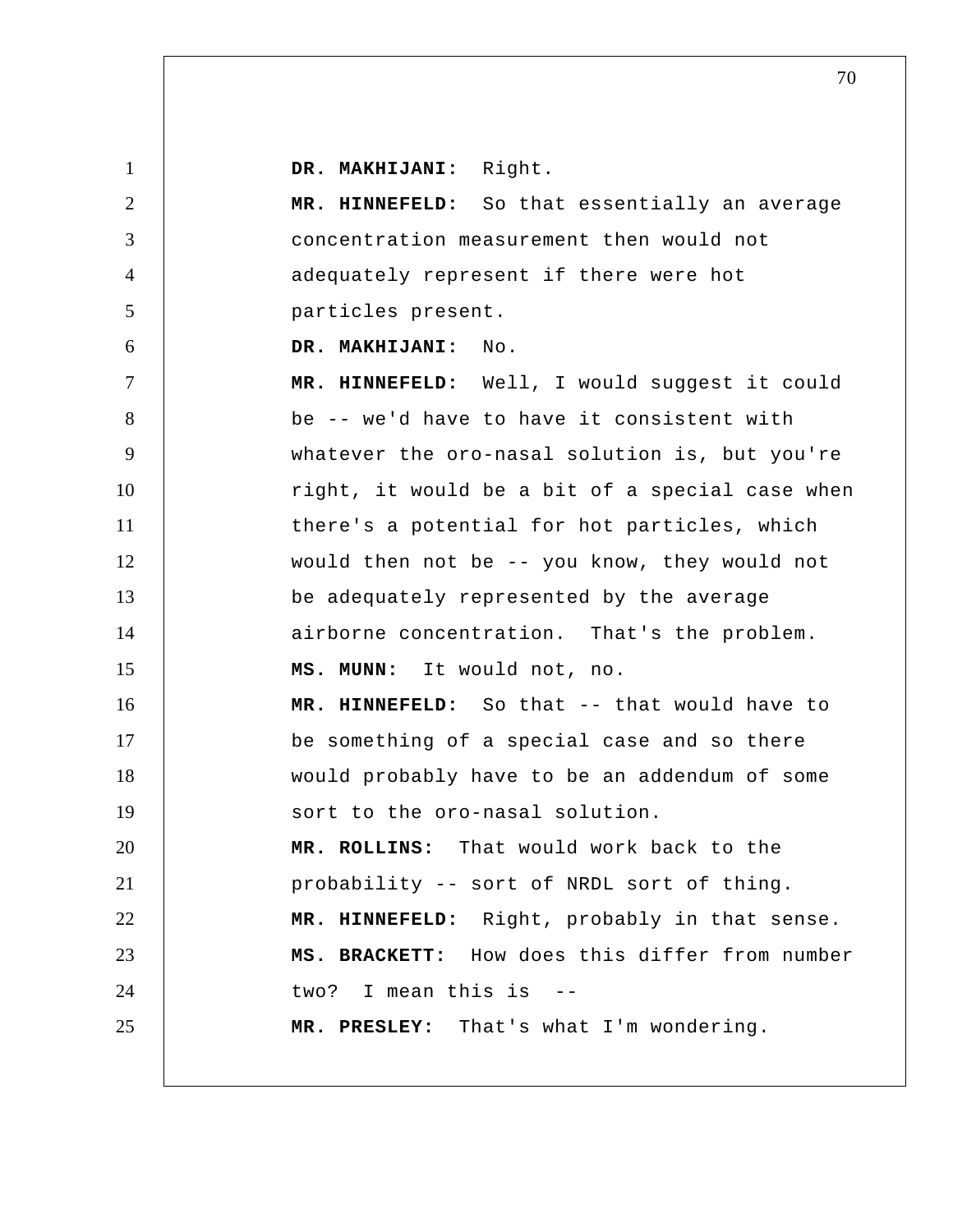1 2 3 4 5 6 7 8 9 10 11 12 13  $14$  --15 16 17 18 19 20 21 22 23 24 25 **MS. BRACKETT:** -- get into the GI tract? DR. MAKHIJANI: Well, it's how the -- how many -- it's simply how many particles -- the route of getting into the GI tract. Number two is sort of the broader issue for reactor workers only in regard to evaluation of the doses, and this just raises -- two, three and four are really elaboration of the same issue, just - they could have been 2a, b and c, it just was written up that way.  **MR. PRESLEY:** I was going to say, this -- that report ought to be -- I think it probably ought to roll comment two all the way through four as  **DR. MAKHIJANI:** Yes.  **MR. PRESLEY:** -- one comment.  **DR. MAKHIJANI:** Right.  **MR. PRESLEY:** Okay. **DR. MAURO:** Regarding the oro-nasal breathing, I -- it's been a while when it came up and we discussed it at Bethlehem Steel, and -- and I - as I recall, I felt as if it was -- we're still a little bit in a fuzzy area about the - the degree of agreement on that issue. As I understood it, ICRP has a standard model where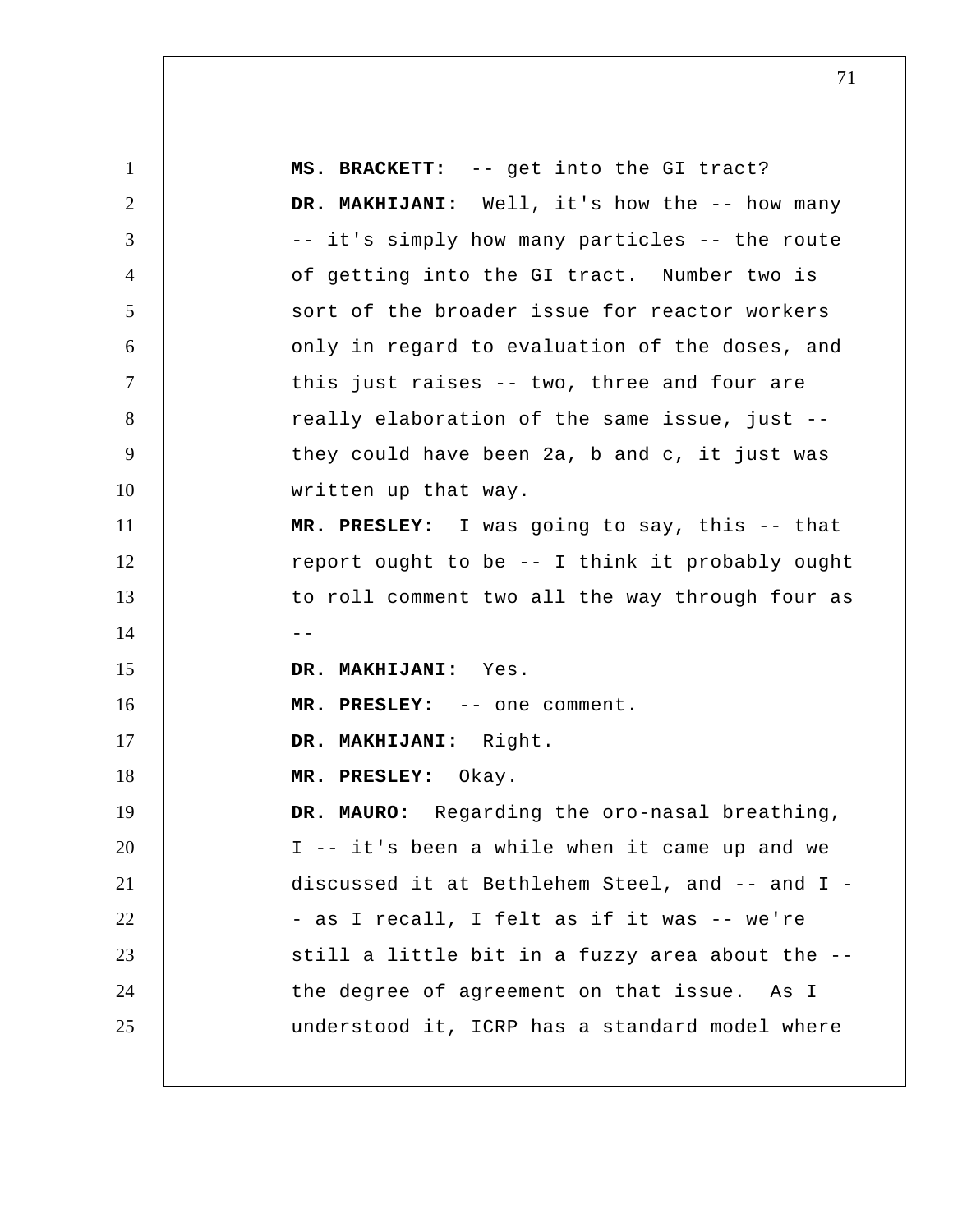| $\mathbf{1}$   | -- regarding how people breathe. The idea,      |
|----------------|-------------------------------------------------|
| 2              | though, that was brought up $-$ and I $-$ and I |
| 3              | think it's a legitimate question -- is          |
| $\overline{4}$ | apparently there's a significant faction of the |
| 5              | general public that breathes entirely through   |
| 6              | their mouth. Okay? And -- and please correct    |
| $\tau$         | me again if I'm wrong, but I thought the issue  |
| 8              | had to do with when you're doing dose           |
| 9              | calculations for people that are inhaling       |
| 10             | radioactivity, do we simply adopt the default   |
| 11             | ICRP methodology on -- on the kinetics and      |
| 12             | behavior of particles and the breathing         |
| 13             | patterns of typical people, or do we take into  |
| 14             | consideration -- and the number I recall is     |
| 15             | something like 20 percent of the population     |
| 16             | actually breathe entirely through their mouth   |
| 17             | all the time, not just when they move into      |
| 18             | heavy lifting. And ag-- so -- and as I recall,  |
| 19             | there was still a -- almost a policy question   |
| 20             | that was at play here.                          |
| 21             | Since the rules say use ICRP, in effect when we |
| 22             | raised the issue -- hold the presses.<br>There  |
| 23             | are a lot of people that breathe only through   |
| 24             | their mouth and that's going to change things,  |
| 25             | and I think it had a factor of two to five-fold |
|                |                                                 |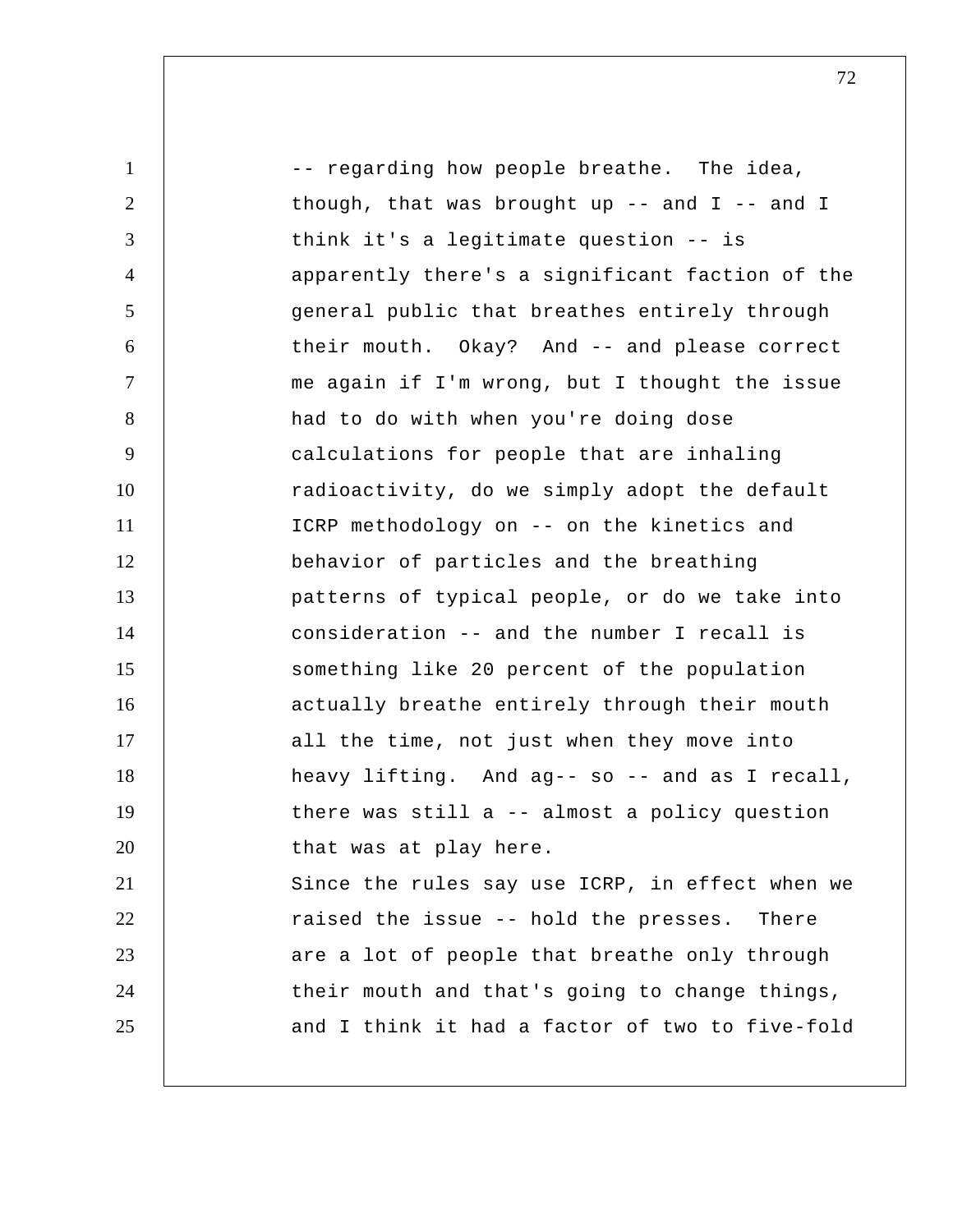1 2 3 4 5 6 7 8 9 10 11 12 13 14 15 16 17 18 19 20 21 22 23 24 25 effect. I think that's the number -- depending on the particle size.  **MS. MUNN:** It was larger, though. **DR. MAURO:** Yeah, it was -- it was relatively  $sm--$  now  $--$  **MS. MUNN:** Significantly. **DR. MAURO:** -- are we back to that -- I mean are we still engaged in that and has that become subsumed and are we going to try to - in other words, okay, we have that. Now we're going to fold into that the fact that now we're dealing with these large particles that will be coming in, and instead of coming in through the nose and behaving the way they behave, they'll be coming in through the mouth and behave the way they're going to behave, which changes the kinetics, I presume, and where they're going to be deposited and what the potential risks are. So  $I$  -- I guess  $I$  -- I'm putting something out -- rather than sort of like avoid it, not go back there again, I'd like to get everyone's sense about where we are and do we still have before us this matter -- are we going to deviate from the standard ICRP methodology for the way people breathe and explicitly take into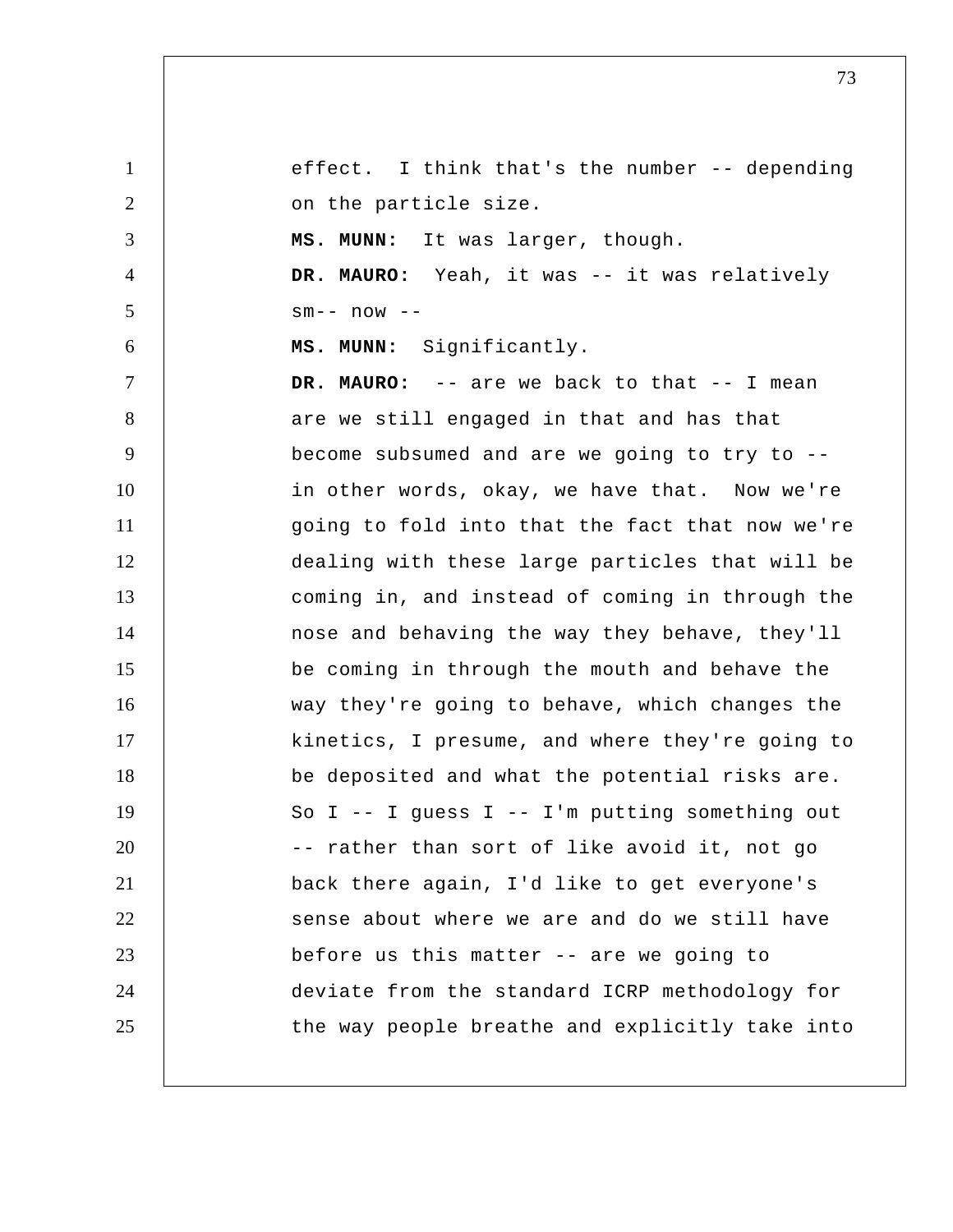1 2 3 4 5 6 7 8 9 10 11 12 13 14 15 16 17 18 19 20 21 22 23 24 25 consideration the fact that some percentage of the American people breathe entirely through their mouth, or is that off the table?  **MS. MUNN:** That's exactly the issue that I was trying to raise earlier when I mentioned it. -- I have the same questions, and I would like to see us put it to bed, as a policy matter, once and for all. Unless one of the working groups, in accordance -- in agreement with NIOSH and with SC&A can bring such a recommendation to the Board, we're going to have to deal with this every time we come into a situation where airborne or resuspension is a significant factor in dose calculations. **DR. MAURO:** And this may be especially relevant here because we are dealing with a situation - we're not just dealing with five micron AMADs and how they behave. Now we're dealing with the possibility that we have lar-- relatively large particles and -- and so it sort of gets confounded. And so until we put the first issue to bed, we really don't have anything to stand on. You see what I'm saying?  **MS. MUNN:** I agree. And in NTS, and I'm sure the same is true in Pacific Proving Grounds,  $\mathsf{T}$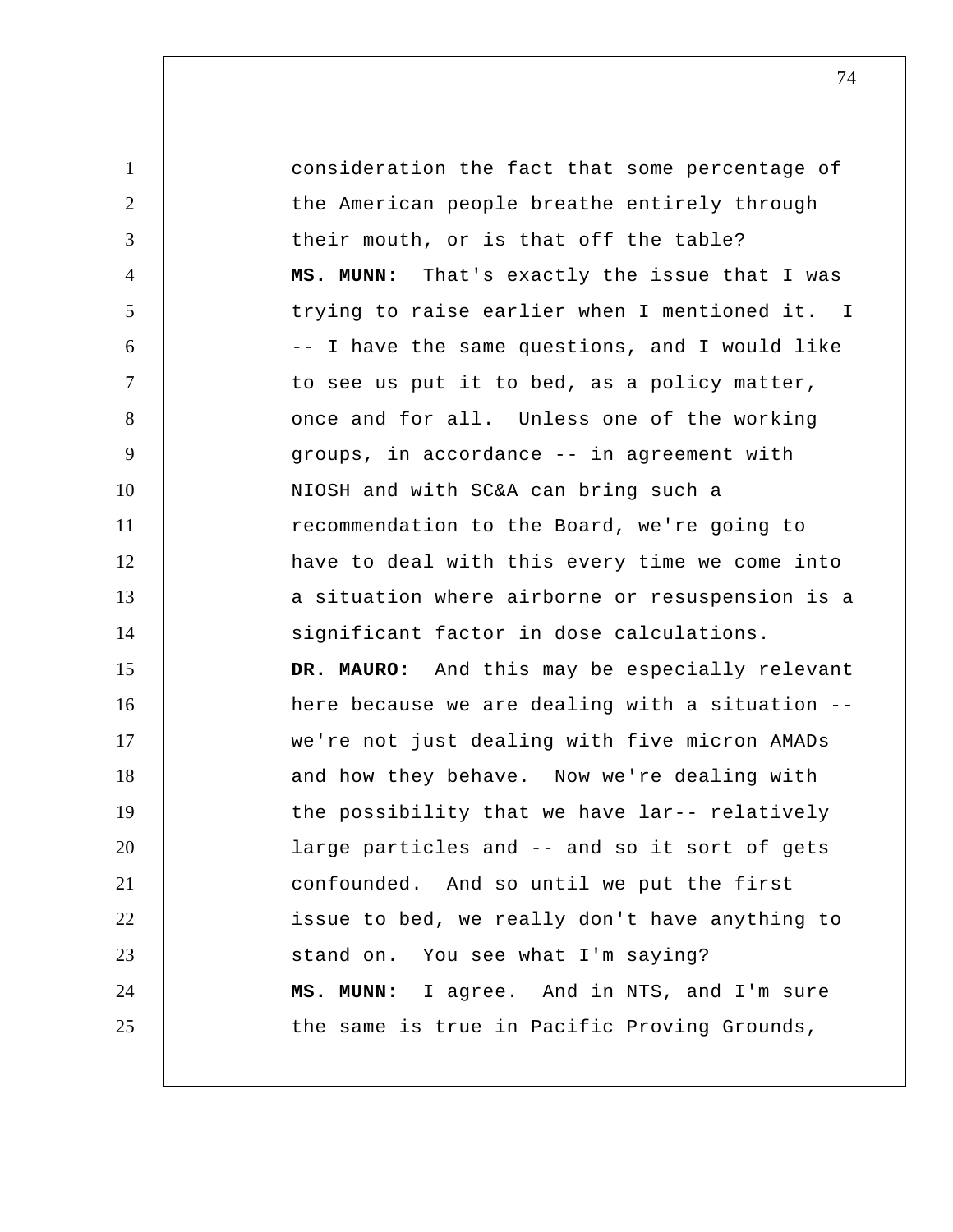1 2 3 4 5 6 7 8 9 10 11 12 13 14 15 16 17 18 19 20 21 22 23 24 25 other cases of that sort particularly, you have this double whammy that if -- if we keep beating this issue to death without identifying exactly how we're going to approach it, then I don't see how NIOSH can approach it in the absence of a real decision on the part of the Board because it is an unusual circumstance and we -- we probably all have different view of it. My personal view is to accept the ICRP data as being the standard from which we operate, but when we have special situations like this, an addendum of some sort is necessary to say in these cases we will do something slightly different. But in terms of trying to identify how many people are mouth breathers and how many aren't, I don't know how we can possibly do that with -- with this population that we have.  **MR. PRESLEY:** This is Bob Presley. I thought we put that to bed at the last meeting and - and we said we would go with ICRP except on special occasions then that -- that NIOSH would go in and -- and take a look on a -- you know, a case by case basis. I thought that's what we decided to do.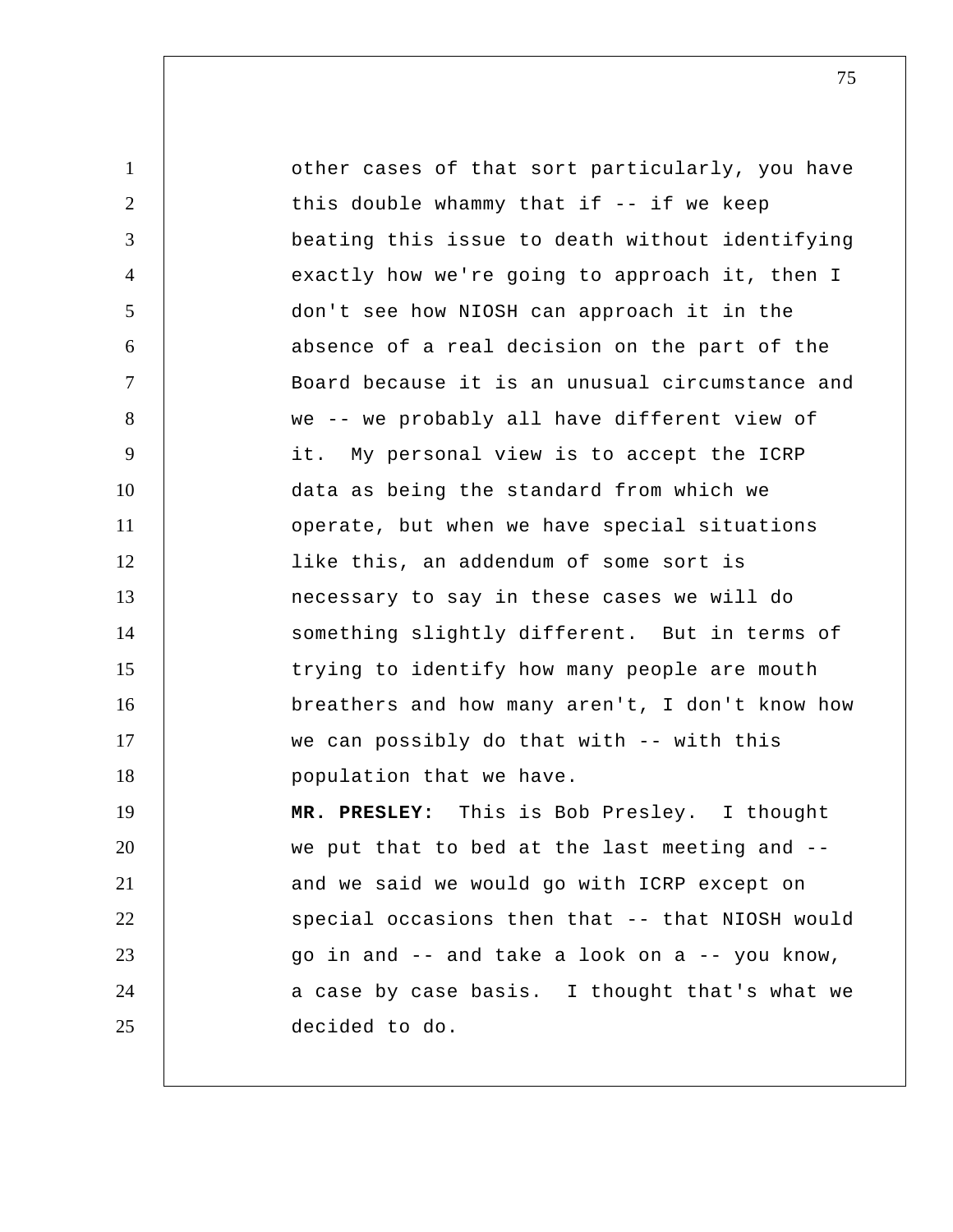1 2 3 4 5 6 7 8 9 10 11 12 13 14 15 16 17 18 19 20 21 22 23 24 25 I **MS. MUNN:** On a site by site basis rather yeah.  **MR. HINNEFELD:** I don't -- I don't recall. don't recall the Board action. I don't -- I don't -- I am not really up to date on the discussions on oro-nasal breathing so I don't recall today. **DR. MAURO:** I'm sort of inclined to re-- I think this was actually during a full Board meeting --  **MR. PRESLEY:** Yeah, yeah. **DR. MAURO:** -- and -- and I think that that - but it for some reason is still a little fuzzy and whether or not that's -- okay, that's how it -- policy decision, this is ICRP, we're going that route. Arjun, I know that you're very interested in this, do you have recollection on where we are?  **DR. MAKHIJANI:** I have my notes from the Bethlehem Steel -- the discussion where this came up, and I could -- I have to find them. believe I have -- I have them in my file somewhere here. As I recall, the resolution of the Bethlehem Steel oro-nasal breathing was that basically it wasn't going to be resolved I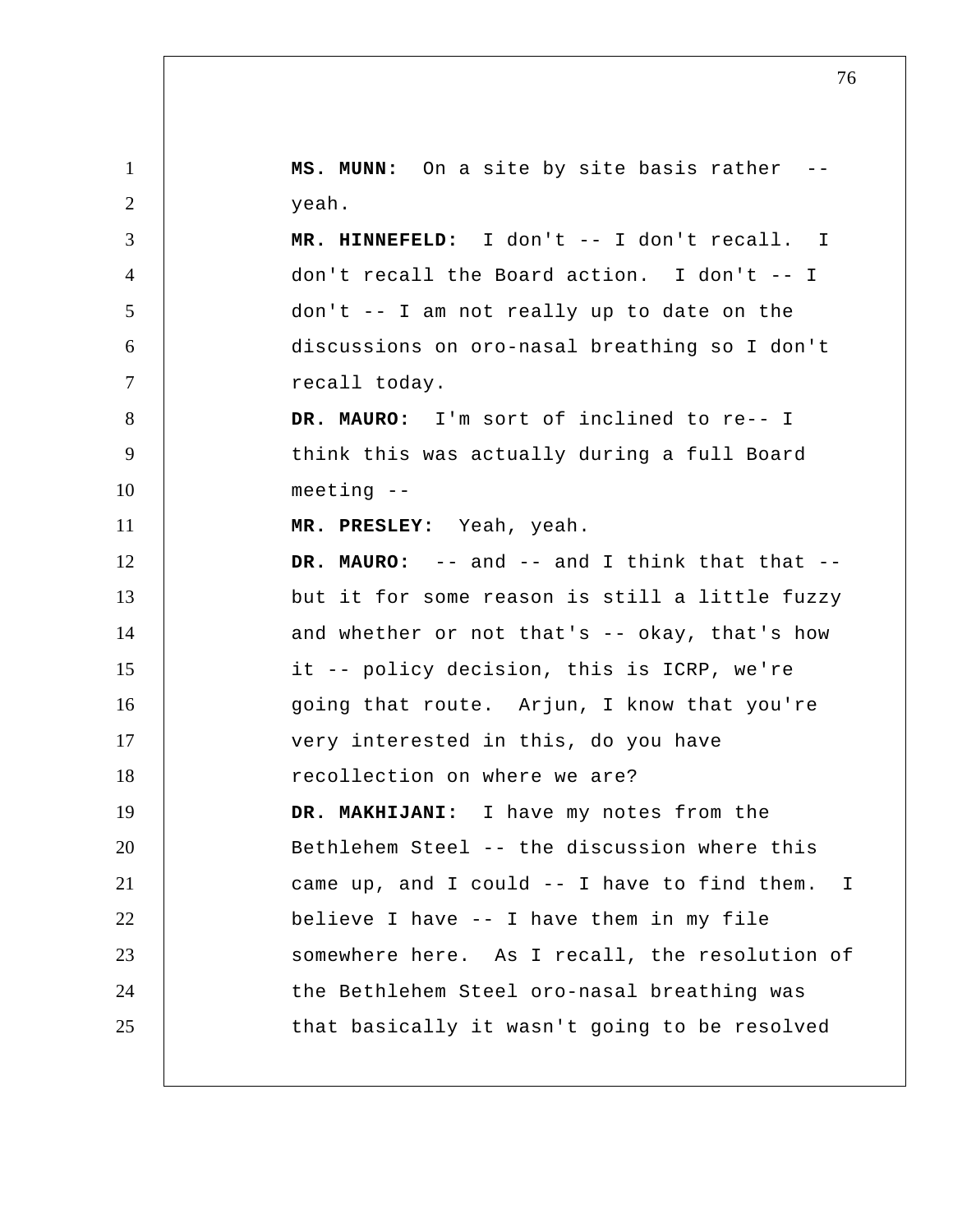1 2 3 4 5 6 7 8 9 10 11 12 13 14 15 16 17 18 19 20 21 22 23 24 25 in the context of Bethlehem Steel, but NIOSH was going to prepare a generic assessment. And what I heard Stu say in -- in the present context of Nevada Test Site that you'd put some kind of addendum for the larger non-respirable particles 'cause this issue only came up in the context of respirable particles before and as it affected lung dose. And what we're talking about here are non-respirable particles as it might affect GI tract dose, so it's a little bit of a different question that needs special attention, but -- but I think can be covered in -- in the con-- general context of the same issue of oro-nasal breathing. **DR. MAURO:** It seems to me you have to resolve the oro-na-- I mean if the decision has been made as a poli-- because the science is there. There's no dou-- I don't think there's any disagreement around the table that yes, if you assume a person breathes solely through their mouth, and we all agree that there is some fraction -- I don't know if we'll agree on what that fraction is -- that this is what happens. We all ran the numbers. We know what the doses -- the differences are. They're not large, but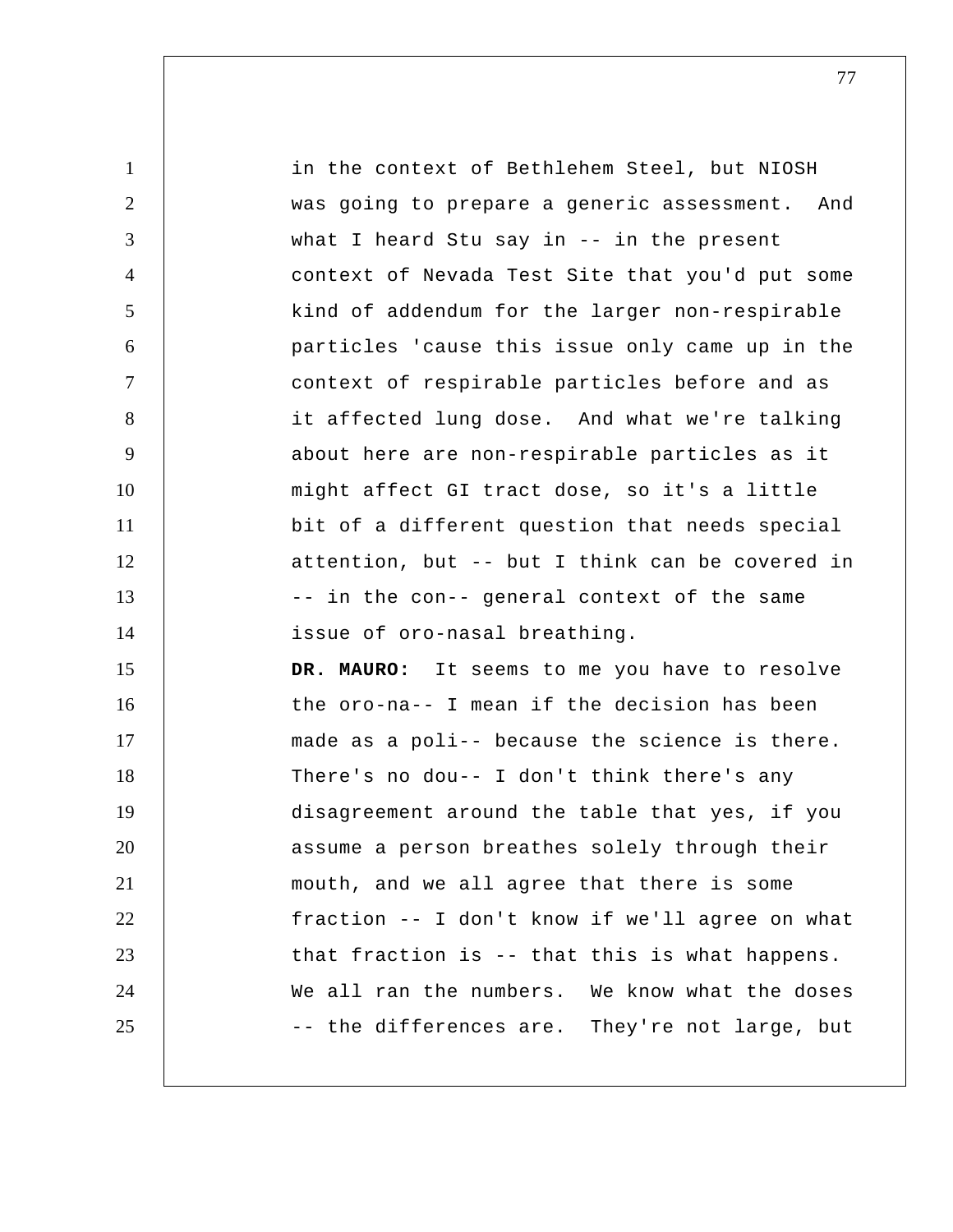1 2 3 4 5 6 7 8 9 10 11 12 13 14 15 16 17 18 19 20 21 22 23 24 25 they're a factor of two. So it's not that we have a scientific disagreement here. We really have a disagreement on policy. Do we -- do we say well -- do we say now there's enough people out there in terms of percentage of population that breathe through their mouth solely that maybe we should deviate from the standard method and take -- give the benefit of the doubt and assign that to everyone, or no, ICRP is pretty clear. You follow ICRP. If we follow ICRP, it's the standard breathing and I think that we've got to put that to bed. Once that's put to bed, then we can go ahead and move on to this one. We can't move on to this until we put that to bed.  **DR. MAKHIJANI:** Here's what the Board and --  **DR. ANIGSTEIN:** This is Bob Anigstein. I'd like to make one -- a couple of comments on this. One is -- excuse me if I'm preaching to the choir, but ICRP models, the ICRP dose coefficients, are specifically designed, to my understanding, for regulatory purposes, to allow government -- governmental and other agencies to set dose limits, to set exposure limits to protect the general population. And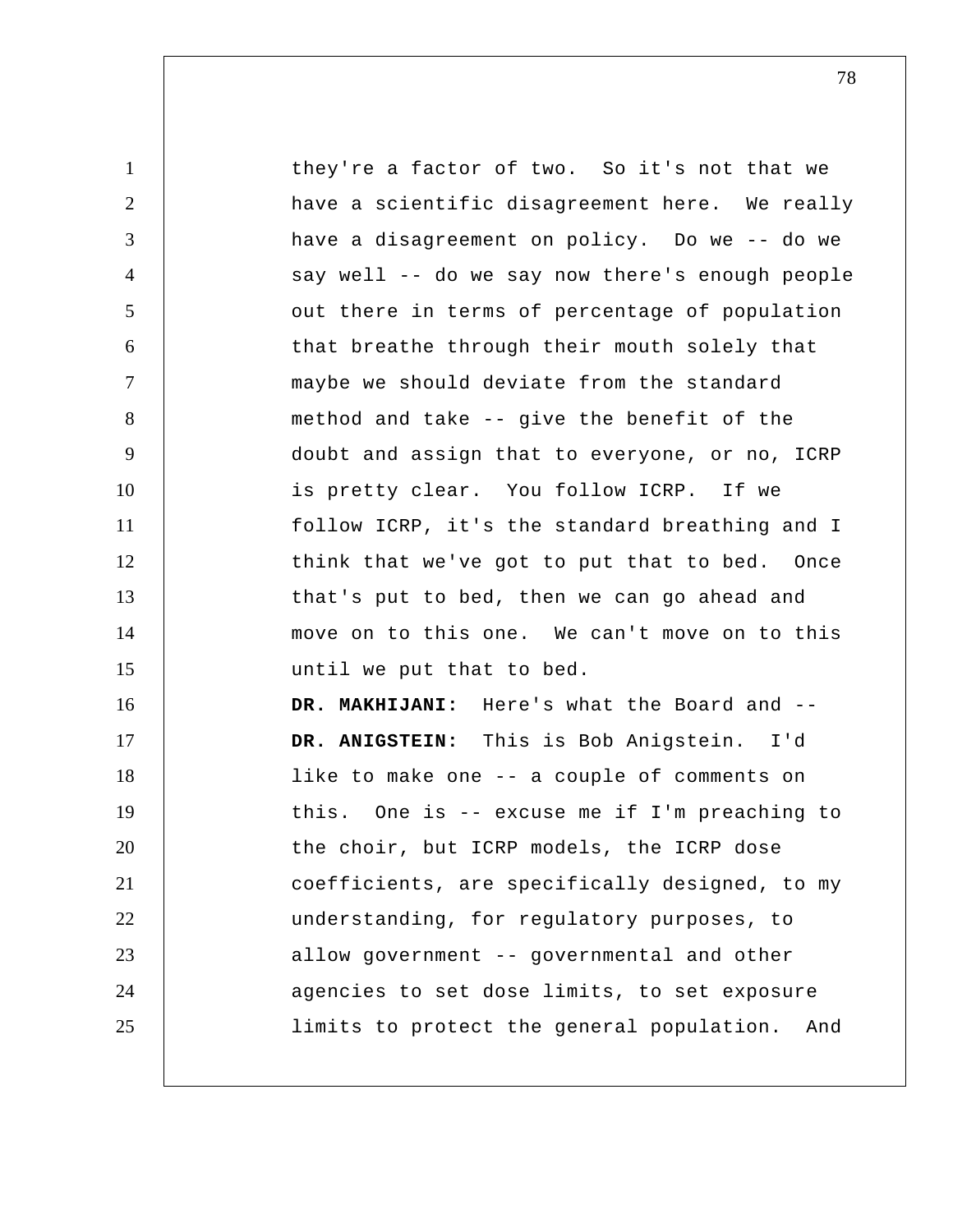1 2 3 4 5 6 7 8 9 10 11 12 13 14 15 16 17 18 19 20 21 22 23 24 25 the usual criterion is it's the dose to -- the average dose to the critical group. And the critical group would, for instance, include mouth breathers and normal nasal breathers on say eight -- eight to ten -- eight to two ratio. So the average dose would not be strongly affected. But if we're dealing with individuals, then the model may not necessarily apply to all individuals and it would seem not unreasonable to make an exception. It's not questioning ICRP. They -- they did it for a different purpose. **DR. MAURO:** Bob, I'd like to add to that. I think when I-- when you look at ICRP, there are lots of compromises. They built a reference man. They have default kinetics for various transfer factors -- and I look to Liz because she probably knows more about this than anyone that I know of -- and there's uncertainty in all these parameters. And there's individual variability in all the parameters that go into the default respiratory tract model that's basically part of the I guess ICRP-68, 66. So the question becomes is this just one more parameter, perhaps a dozen parameters that --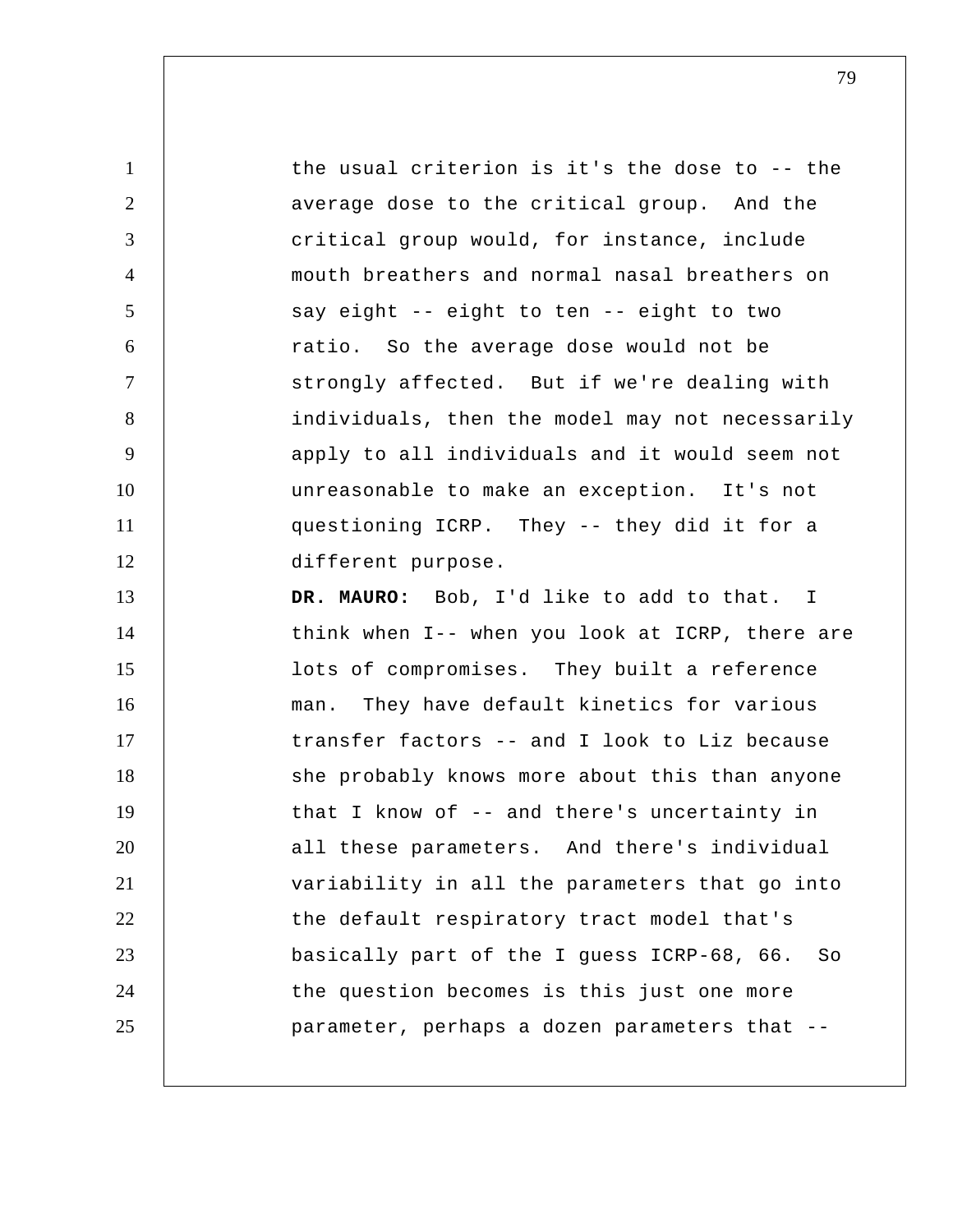1 2 3 4 5 6 7 8 9 10 11 12 13 14 15 16 17 18 19 20 21 22 23 24 25 that define a reference man and woman, and are we sort of trying to tweak one particular parameter while ignoring all the others? You see -- because -- or is this one that's special? **MS. BRACKETT:** I was going to make that exact point, that nobody -- or very few people are a reference man and that's what we're using to assign all these doses, so that the question then becomes where do we draw the line -- **DR. MAURO:** Where do we stop. **MS. BRACKETT:** -- right, where do you stop.  **DR. WADE:** One very procedural issue. I've been given a note by some people who are listening on the line and -- and the request is that everyone who can, please mute your -- your phone so that your breathing and the background noise isn't heard by all. Apparently some people are having difficulty listening to us, so anyone who can, please mute, and then unmute when you have a comment to make. And then to the issue of what the Board has decided on oro-nasal breathing, that's something we can research over the lunch hour. I don't have the ability to do that right now -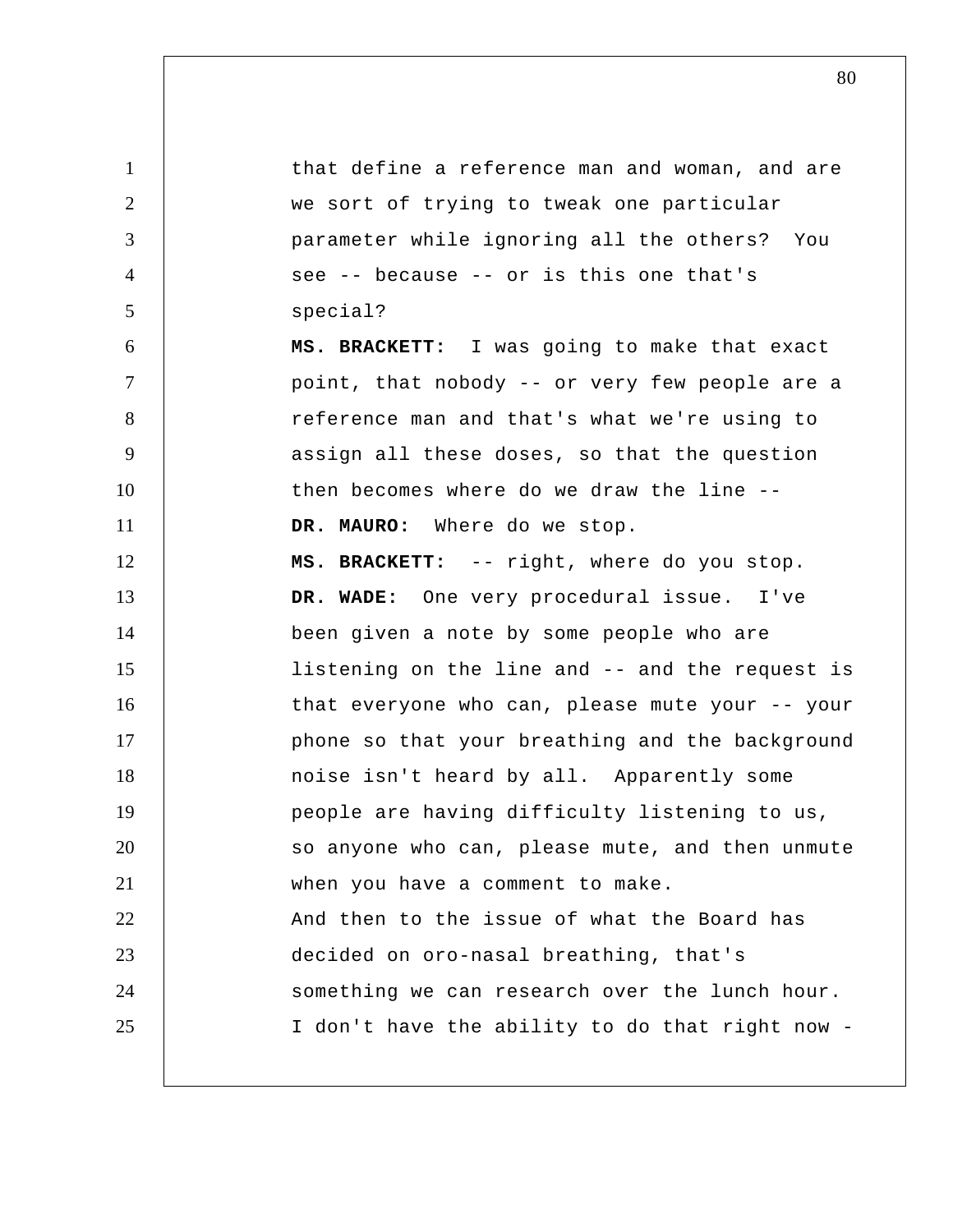1 2 3 4 5 6 7 8 9 10 11 12 13 14 15 16 17 18 19 20 21 22 23 24 25 - or Arjun, do you have it?  **DR. MAKHIJANI:** I do have my notes from the Bethlehem Steel resolution, and -- according to my notes, anyway -- it says SC&A and NIOSH agree that the effect of oro-nasal breathing would be small for Bethlehem Steel. So we decided to drop the issue in the context of Bethlehem Steel. And NIOSH will develop guidance with regard to this issue. That's how I think it was left by the Board.  **DR. WADE:** And Stu, are you -- are you aware of the status of NIOSH's development of --  **MR. HINNEFELD:** I am not. I am not in -- have not been involved in that issue and so I don't know the status of it.  **DR. WADE:** Maybe we can find that out over lunch and report back to the group.  **MR. HINNEFELD:** I could give that a shot. **MS. BRACKETT:** Dave Allen told me that Jim Neton had assigned someone to work on it, but didn't know any of the details.  **DR. WADE:** We'll give you a status report after lunch on where that is, and then both Robert and I have captured this as an issue we need to bring to the Board, along with the hot particle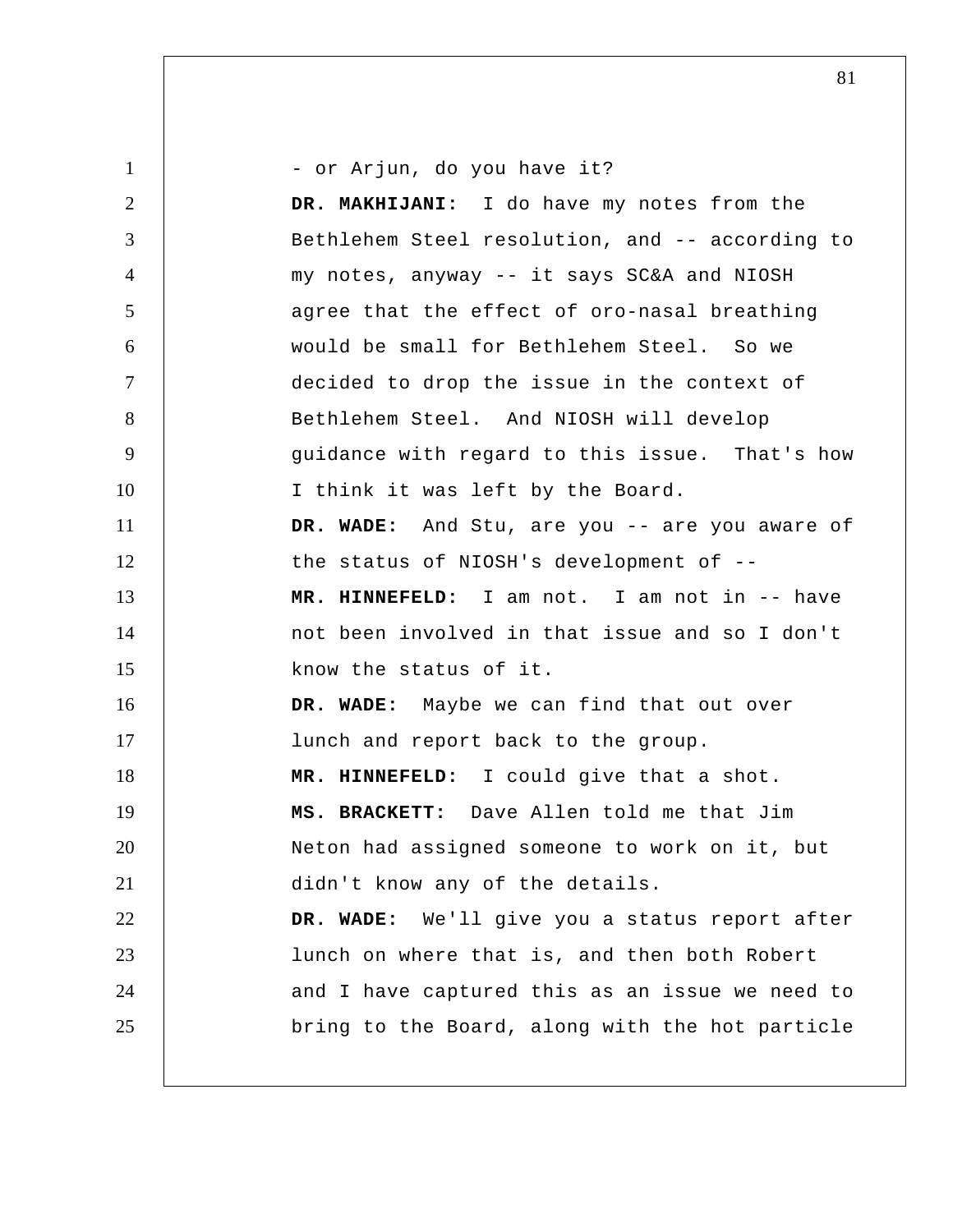1 2 3 4 5 6 7 8 9 10 11 12 13 14 15 16 17 18 19 20 21 22 23 24 25 issue, to try and get resolved.  **MR. PRESLEY:** Okay. We've been going at it about an hour and a half. Does anybody need a break? It's now almost 11:30. Or do you want to continue and let's break at 12:00 or -- you could use a short break? Okay. I've got no problems with it. Ray said he needs a break. Why don't we break for ten minutes and come back at 25 till. (Whereupon, a recess was taken from 11:25 a.m. to 11:35 a.m.)  **DR. WADE:** Okay, the working group's going to get back to business. Would the one person on the line identify that you can hear us? **UNIDENTIFIED:** I can hear you guys.  **DR. WADE:** Okay, good. Thank you.  **DR. ANIGSTEIN:** Okay. Bob Anigstein. I'm okay.  **DR. WADE:** Anybody have any suggestions to make as to our etiquette in terms of conducting the conference call? (No responses) Again, I would ask that you mute if at all possible. Okay, Robert.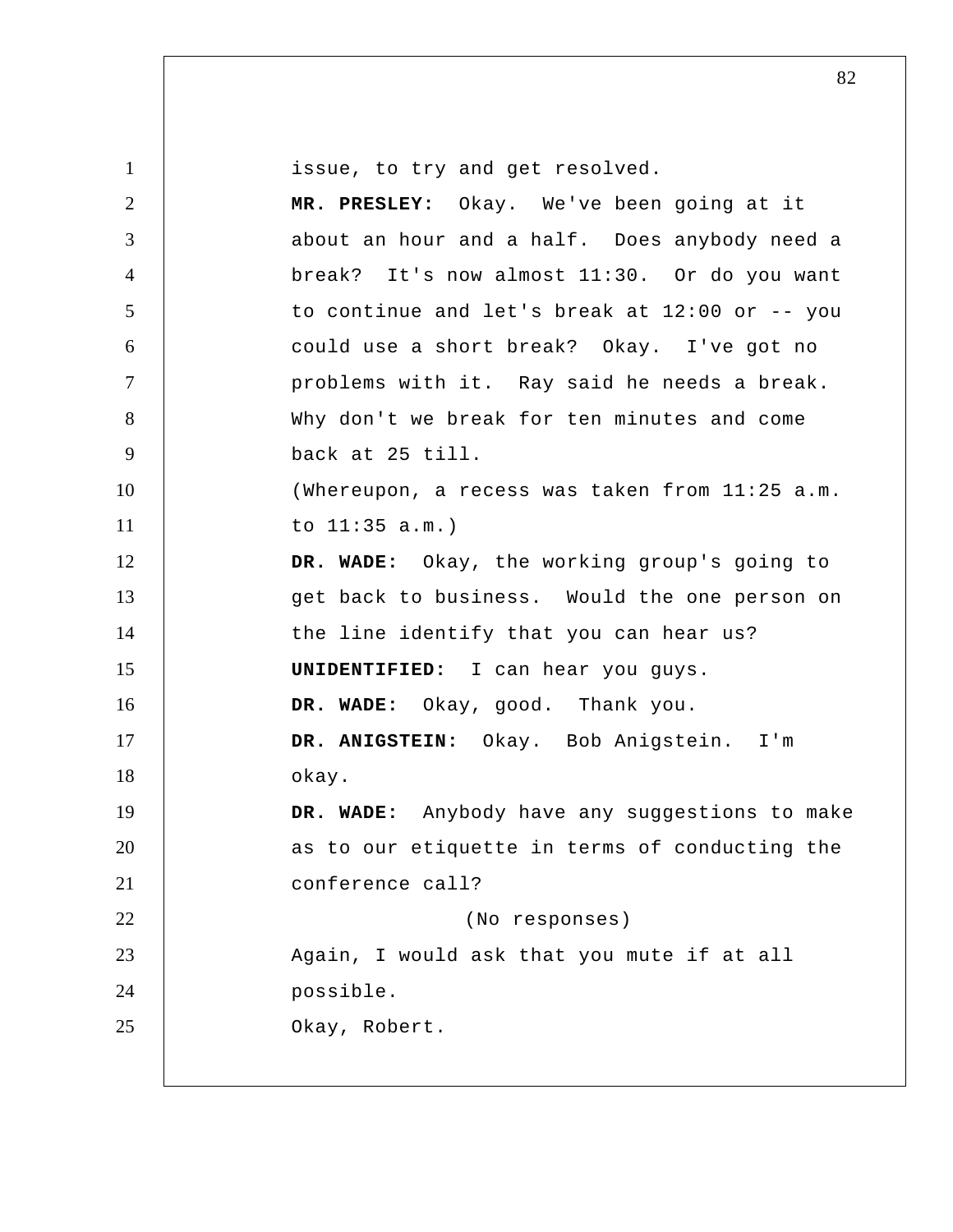1 2 3 4 5 6 7 8 9 10 11 12 13 14 15 16 17 18 19 20 21 22 23 24 25  **MR. PRESLEY:** Okay, we are through five; is that correct?  **DR. MAKHIJANI:** We're at five. **DR. MAURO:** We're at five. **RESUSPENSION MODEL/FACTOR MR. PRESLEY:** We're at five, all right. Arjun, you want to go ahead and kick off with the comments on five?  **DR. MAKHIJANI:** Comment five reads (reading) Resuspension model and resuspension factor are not scientifically defensible or claimant favorable due to a variety of factors. Doses may be underestimated by an order of magnitude or more. Mass-loading approach would be preferable for internal dose. And this is one of the areas -- so that's the end of the comment. But this is one of the areas where we do have a disagreement with NIOSH in terms of the NIOSH response. NIOSH did not agree that their dose estimates could be that much off. NIOSH again referred to the -- the paper by Anspaugh in *Health Physics* of 2002. We did look at this paper in the process of preparing the review and felt that it hadn't been appropriate -- the research in the paper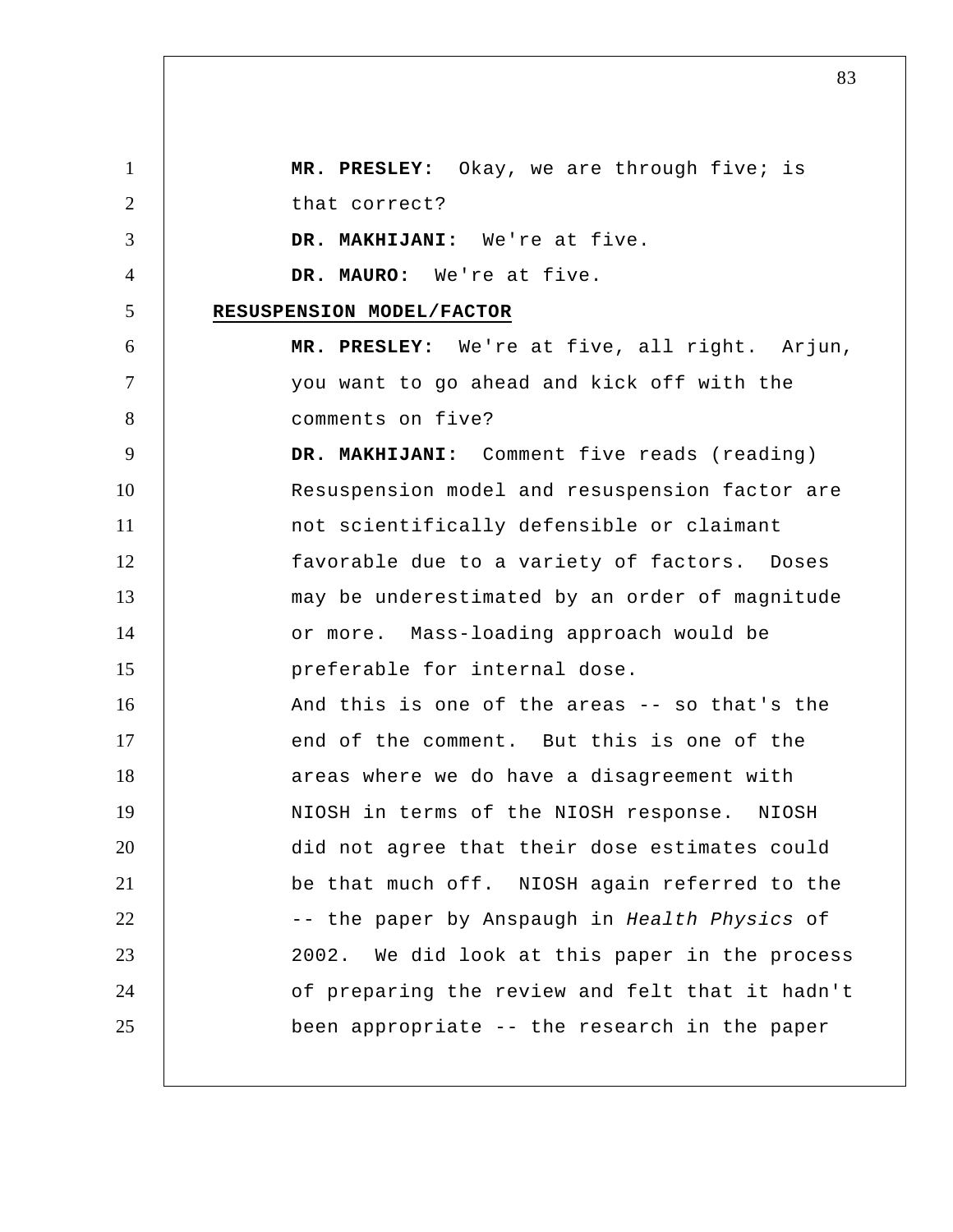1 2 3 4 5 6 7 8 9 10 11 12 13 14 15 16 17 18 19 20 21 22 23 24 25 hadn't been appropriately used in the site profile in terms of guidance for dose estimation. So I'm going to -- I'm going to just stop my comment there because John was really the point person for us in terms of this issue so I'm going to just leave the rest to him. **DR. MAURO:** Yes, the comment goes on quite a ways, and you captured basically it all. And you folks disagree, and we respectfully accept your disagreement. And I've been looking into this a bit. your -- in effect, what the - what we're dealing with here is after 1962 you've got people working at the site and there is radioactivity on the ground. And there are some 26 or so different areas throughout - gigantic areas, big areas. You know, 50 square miles here, 200 square miles there. And correct me as I try to step back and -- the big picture. I'm saying okay -- and -- and there's this radioactivity that has built up on the ground from the above-ground testing that took place from '51 to '62. Now you've got this inventory -- okay? -- in each of these major regions.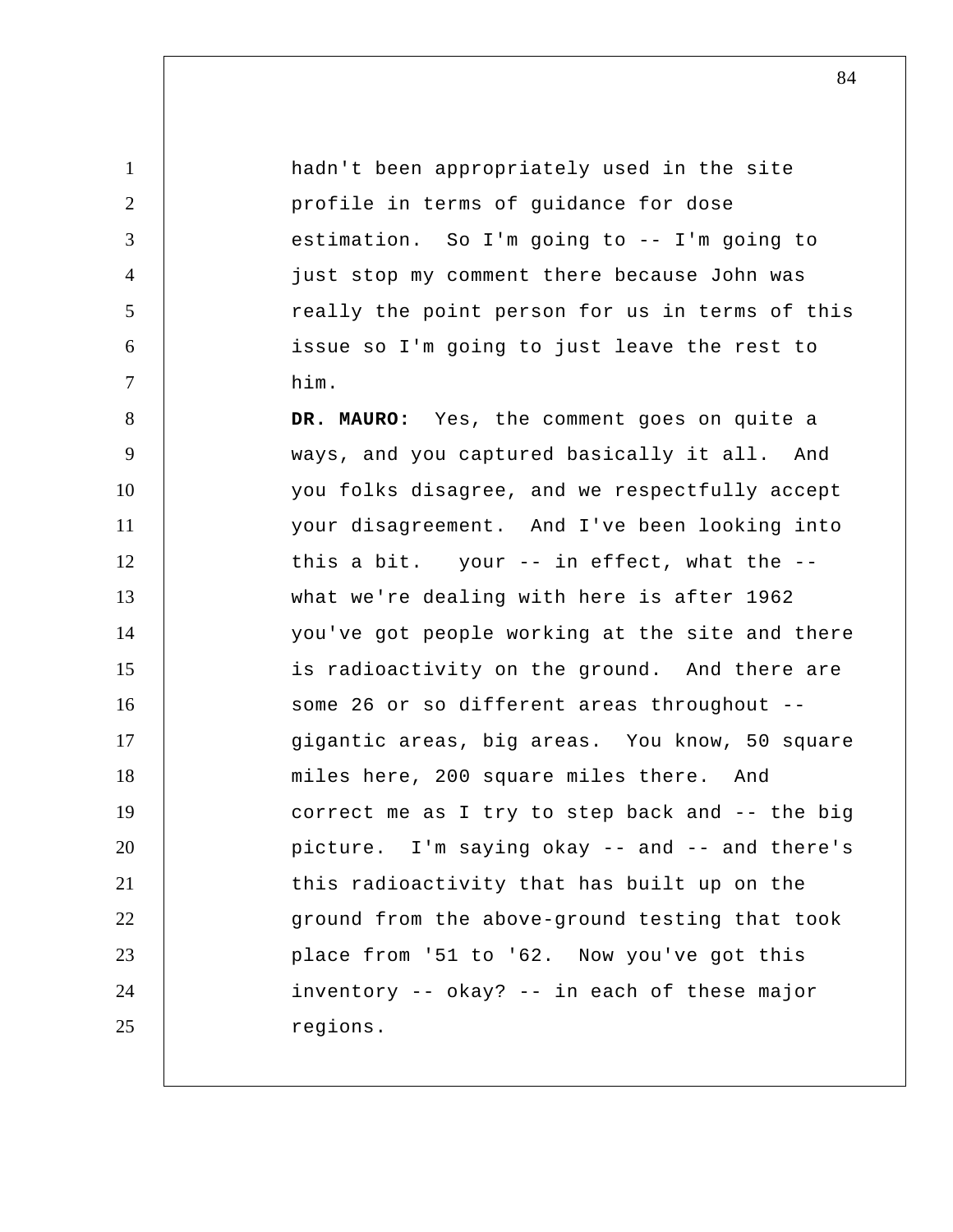| $\mathbf{1}$    | Okay, then -- now you move into the post-'62    |
|-----------------|-------------------------------------------------|
| $\overline{2}$  | time period. And now we have people on site     |
| 3               | doing all the different things that they were   |
| $\overline{4}$  | doing, including underground testing and -- and |
| $5\overline{)}$ | I'm visualizing that -- people go on site and,  |
| 6               | depending on the -- where they are, the amount  |
| $\tau$          | of radioactivity that's in the soil could       |
| 8               | differ from one place to another. And the data  |
| 9               | are here, lots and lots of good data            |
| 10              | characterizing the activity in each of the      |
| 11              | different -- different regions. But remember,   |
| 12              | these regions are big. You know, 50 square      |
| 13              | miles or more.                                  |
| 14              | And people go there and the -- now the approach |
| 15              | taken was okay, we know it's on the ground.     |
| 16              | Aerial surveys, I guess they were at -- lots of |
| 17              | different kinds of surveys performed to         |
| 18              | characterize the radionuclide distribution in   |
| 19              | these areas and in -- and in the entire site.   |
| 20              | There's also data collected I believe after     |
| 21              | 1971 on air sampling, I believe there may have  |
| 22              | been lots of air samples. Each region may have  |
| 23              | had its own sampler, and please correct me as I |
| 24              | try to capture the big picture. So you almost   |
| 25              | could see as -- you got this gigan-- this -- an |
|                 |                                                 |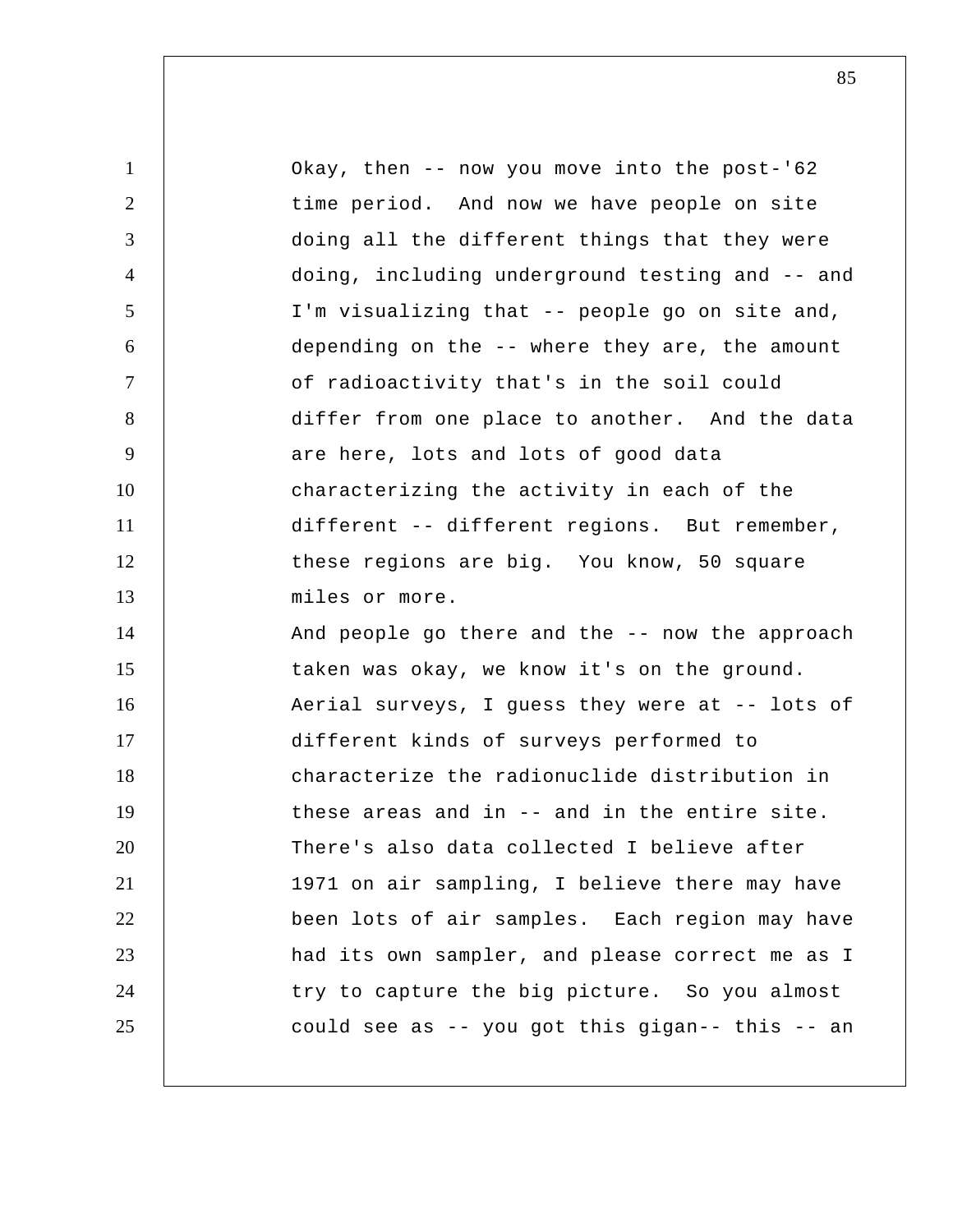1 2 3 4 5 6 7 8 9 10 11 12 13 14 15 16 17 18 19 20 21 22 23 24 25 area the size of a state, broken up into perhaps 26 or so different sub-areas. Each sub-area has been well-characterized in terms of -- by aerial sur-- flight surveys, also by I believe in situ jelly detection systems, and there's also an air sam-- I don't think it's a -- I think it's a low volume air sample, continually running all the time -- all the time -- collecting a sample of air. Okay? Now, there's your data. Okay? For -- okay, here's our start -- here's the rock we're going to stand on, and now we superimpose people, people are showing up now in these areas, and they're going to do whatever they do. And as I understand it, the way in which the dose is reconstructed to a given individual is to say okay, where was this person, as best we can tell, and on that basis -- and here's where I'm not quite sure exactly what was done. On that basis we're going to say okay, for this time period, this person -- and remember, this is after the SEC period so we are doing dose reconstructions now -- this person was located for this -- in this year at this location. And this location, remember, is this very lar-- by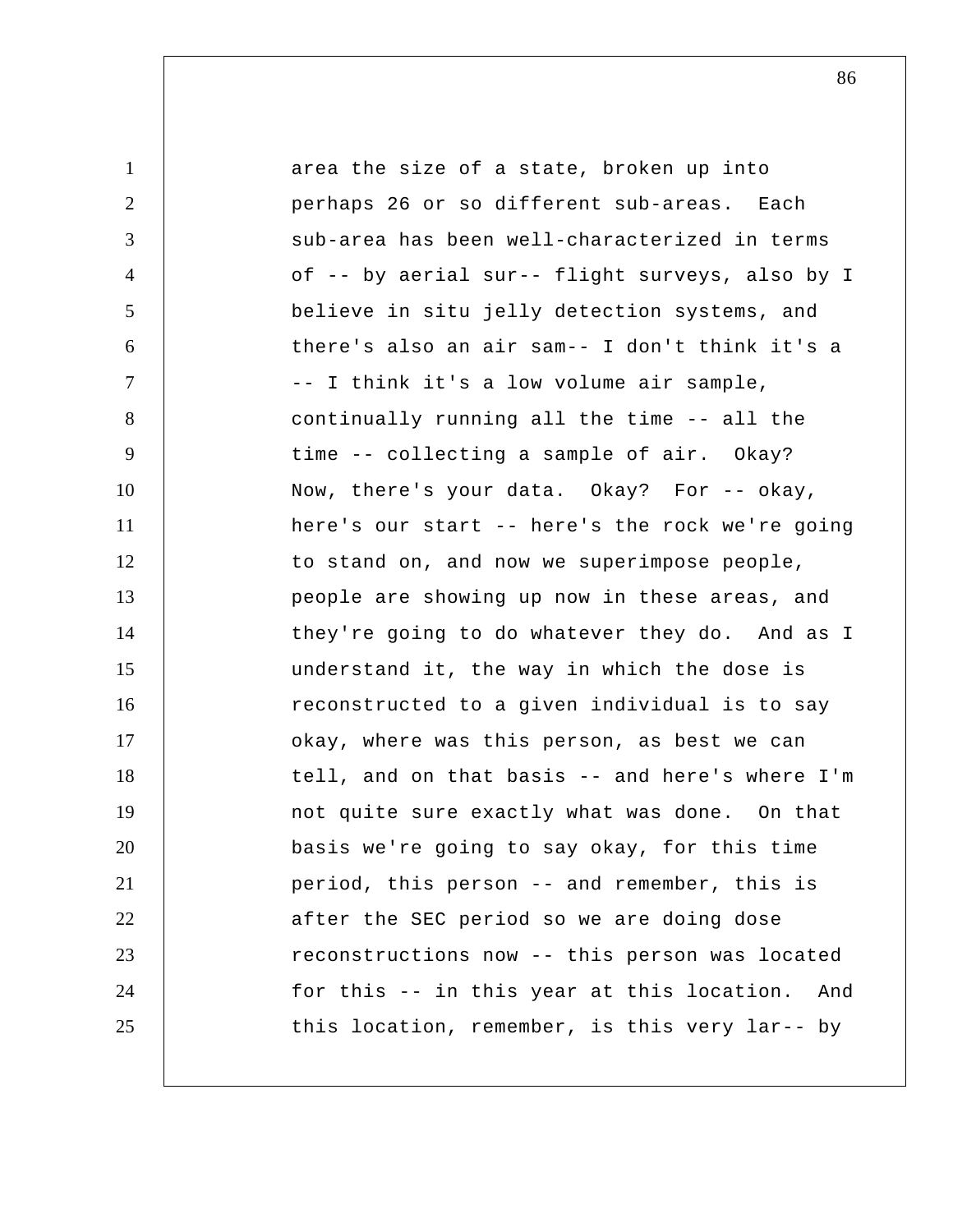1 2 3 4 5 6 7 8 9 10 11 12 13 14 15 16 17 18 19 20 21 22 23 24 25 -- when I say location, it's -- you know, 50 square miles. And they take their best estimate of what they believe is the airborne radioactivity -- average airborne radioactivity in that sector over that year and assign it as being the airborne concentration to which this worker was exposed. Then they assume some standard breathing rate -- 1.2 cubic meters per hour -- and they assume the appropriate chemical form, I believe, to give the maximum dose to the organ. Now, the place I ran into a little bit of difficulty and -- in our commentaries has to do with averaging over this whole area, this big area, averaging -- just sort of sm-- as it was uniform area. And I'm not quite sure whether they depended primarily  $--$  it  $--$  it seems to me they had two sources of information for this guy. One is the air sampling that was collected, which was -- started I believe in the '70s. Of course now we want to reconstruct the dose to the guy from '62 to '70. Other words, there's this ten-year period where - people were there, too -- where -- where I don't think you have the air sampling data.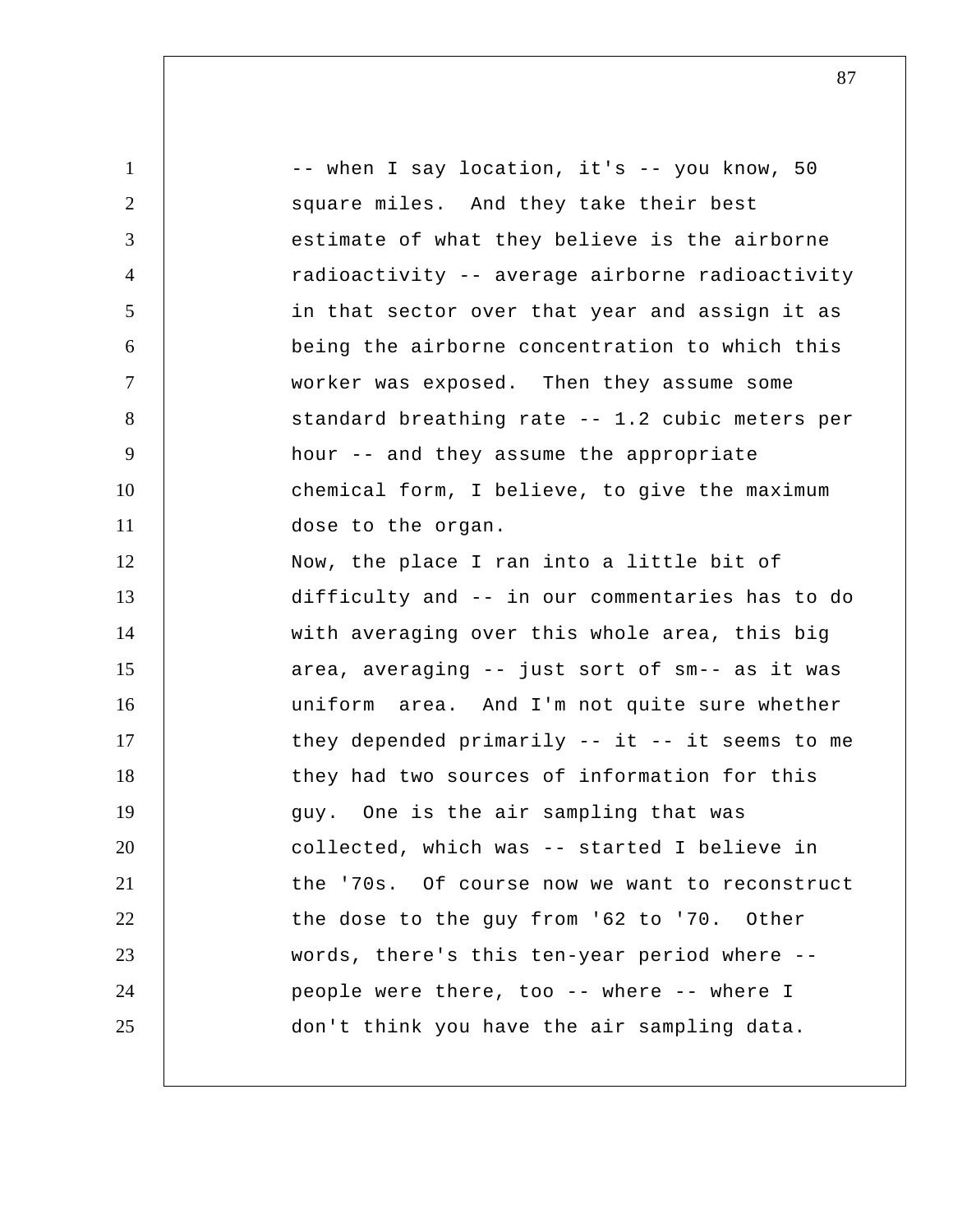1 2 3 4 5 6 7 8 9 10 11 12 13 14 15 16 17 18 19 20 21 22 23 24 25 And again, correct me as I go through my story -- so you really have really good air sampling data for these large areas, starting in early '70s. You don't really have it in the earlier years. So you have air sampling data. But then they do something else. They say well, we also know what the activity is on the ground from the aerial surveys and we could use -- another approach is don't let's use the air sample. We could theoretically als-- also use the resuspension factor approach. Now the resuspension factor approach is where Lynn Anspaugh comes in and the work he's done. And he basically has an -- a ver-- an -- his work, his research over the years demonstrated that for fresh fallout, which doesn't really apply here, you start at a resuspension factor of ten to the minus five. For those folks who don't play in the world of resuspension factor, this means that if you know how many picocuries per square meter you have, you multiply by the resuspension factor and you get picocuries per cubic meter. So it's picocuries per cubic meter per picocurie per square meter. It's an empirical relationship so that it's expressed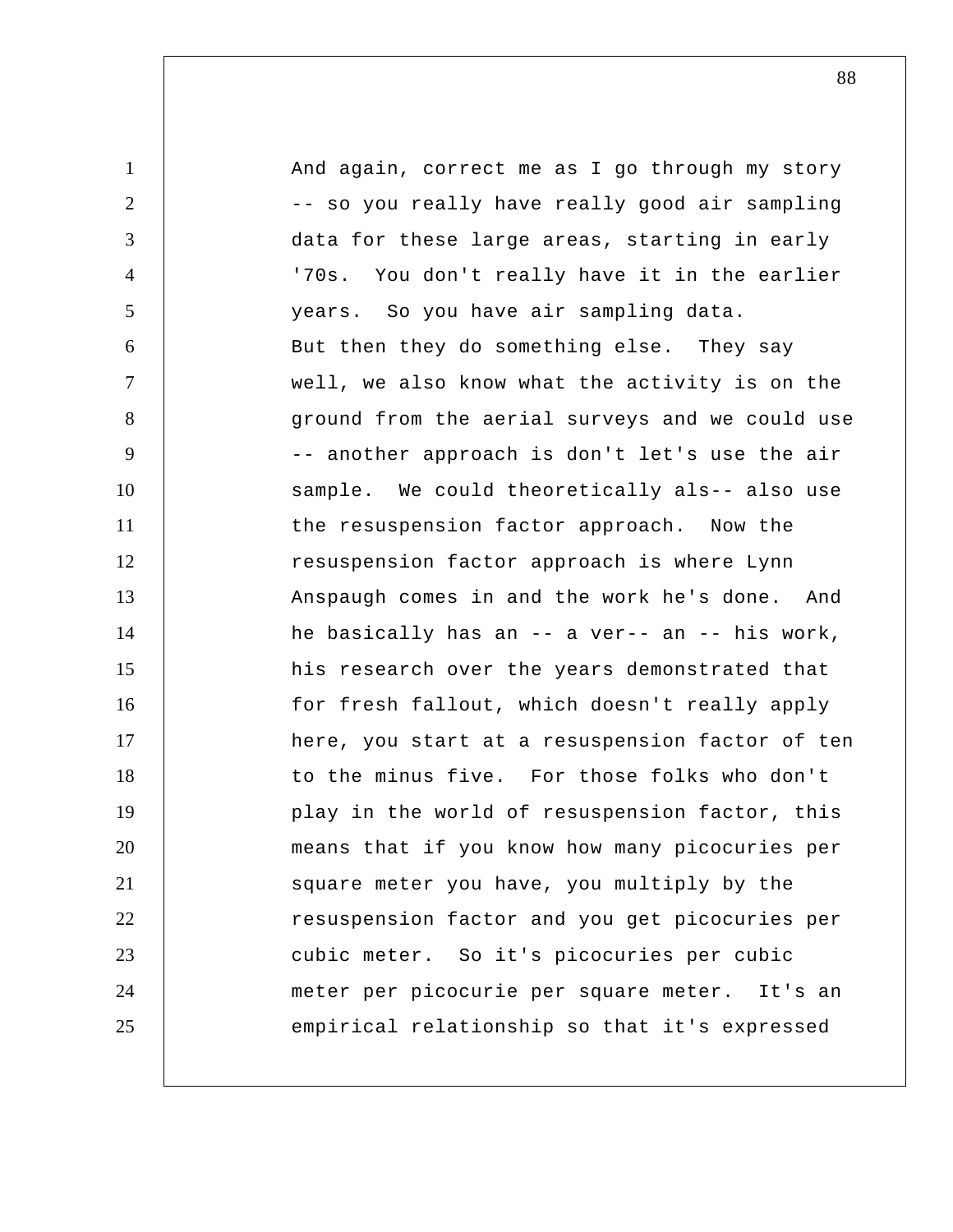1 2 3 4 5 6 7 8 9 10 11 12 13 14 15 16 17 18 19 20 21 22 23 24 25 in per meter. All right? So you multiply the activity on the ground by a resuspension factor and you get the activity in the air. All right. So -- and in principle, that -- that's great. Now it turns out, though, that the resuspension factor equation changes as function of time. It starts at a very high level, on the order of around ten to the minus five for fresh fallout, because when it's fresh fallout it's very available for resuspension. As time goes on, the evidence is that it gets more and more worked in, then you go -- and this very nice curve going from one -- one times ten to the minus five -- this is a curve with -- the resuspension factor is a function of time. Okay? You -- all -- you can't see it, but you could -- you could basically visualize -- it starts at times zero, at ten to the minus five, then it drops like a rock over the course of days. Within a matter of ten, 20, 30 days, it drops down to ten to the minus eight, and then it goes down to ten to the minus nine, so the spread on the resuspension factor, based on this work done by Lynn Anspaugh, goes -- goes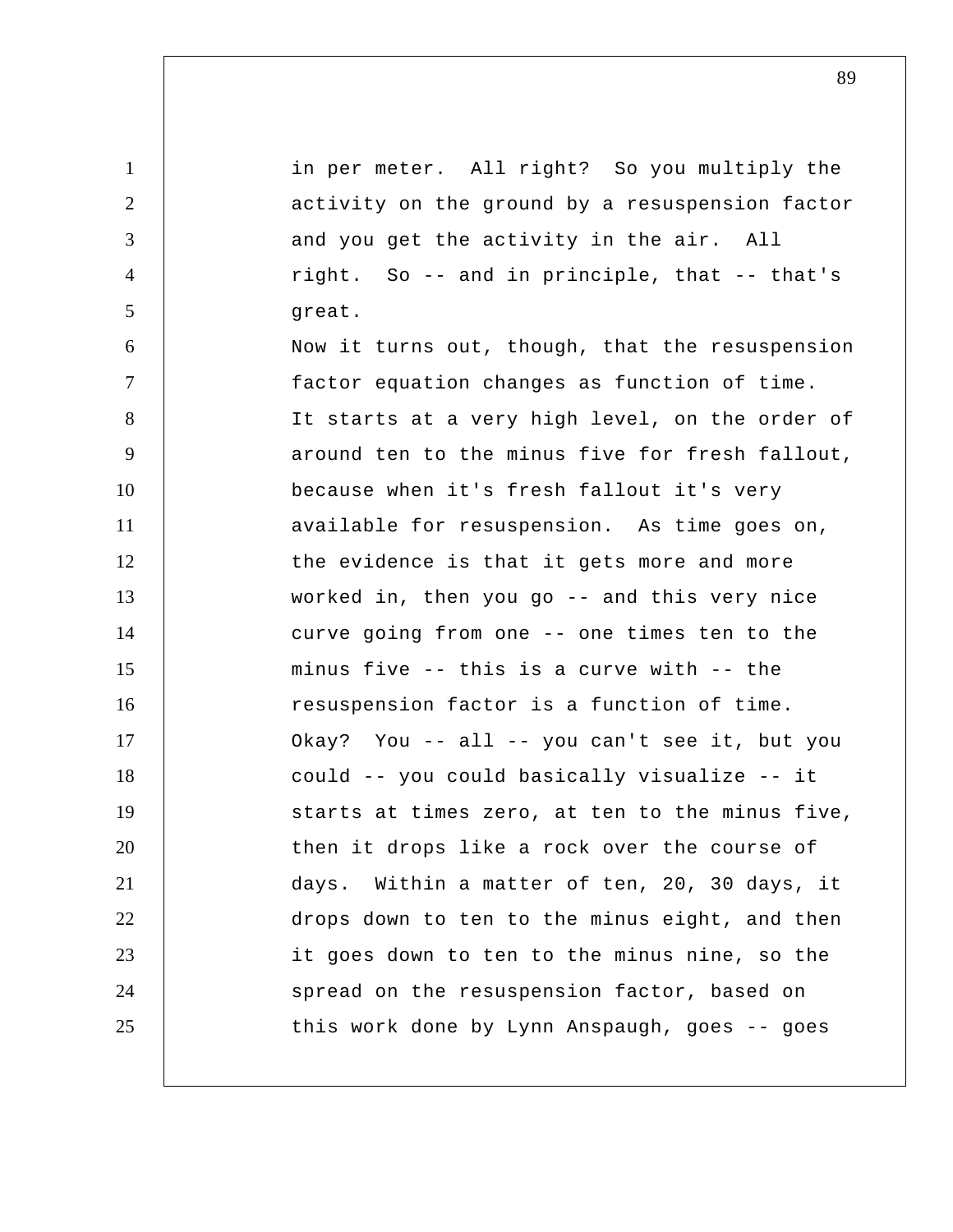1 2 3 4 5 6 7 8 9 10 11 12 13 14 15 16 17 18 19 20 21 22 23 24 25 from ten to the minus five to ten to the minus nine per meter. Okay? So we're talking four orders of magnitude. Now -- I'm sorry for going on, but I want to paint a picture. So -- but now there's also the concern that -- there's a perturbation on these -- on this very nice, clean line, and that is if a truck goes by, if it's windy that particular day, if there was venting from a - a test, what's going to be airborne. So in other words, I -- I think this represents sort of like a baseline of what your best estimate might be of the resuspension factor averaged over large areas. But I'm more concerned about the fine structure. I think this is where my issue comes from is that well, if you go to any one worker who may have worked in a given location in a given year, averaging over this 50 square miles may not represent where he really was and his experience. Also, the -- in terms of the activity on the ground. And then on top of that, using the resuspension factor -- which I -- which is sort of like your baseline resuspension factor, but if there was a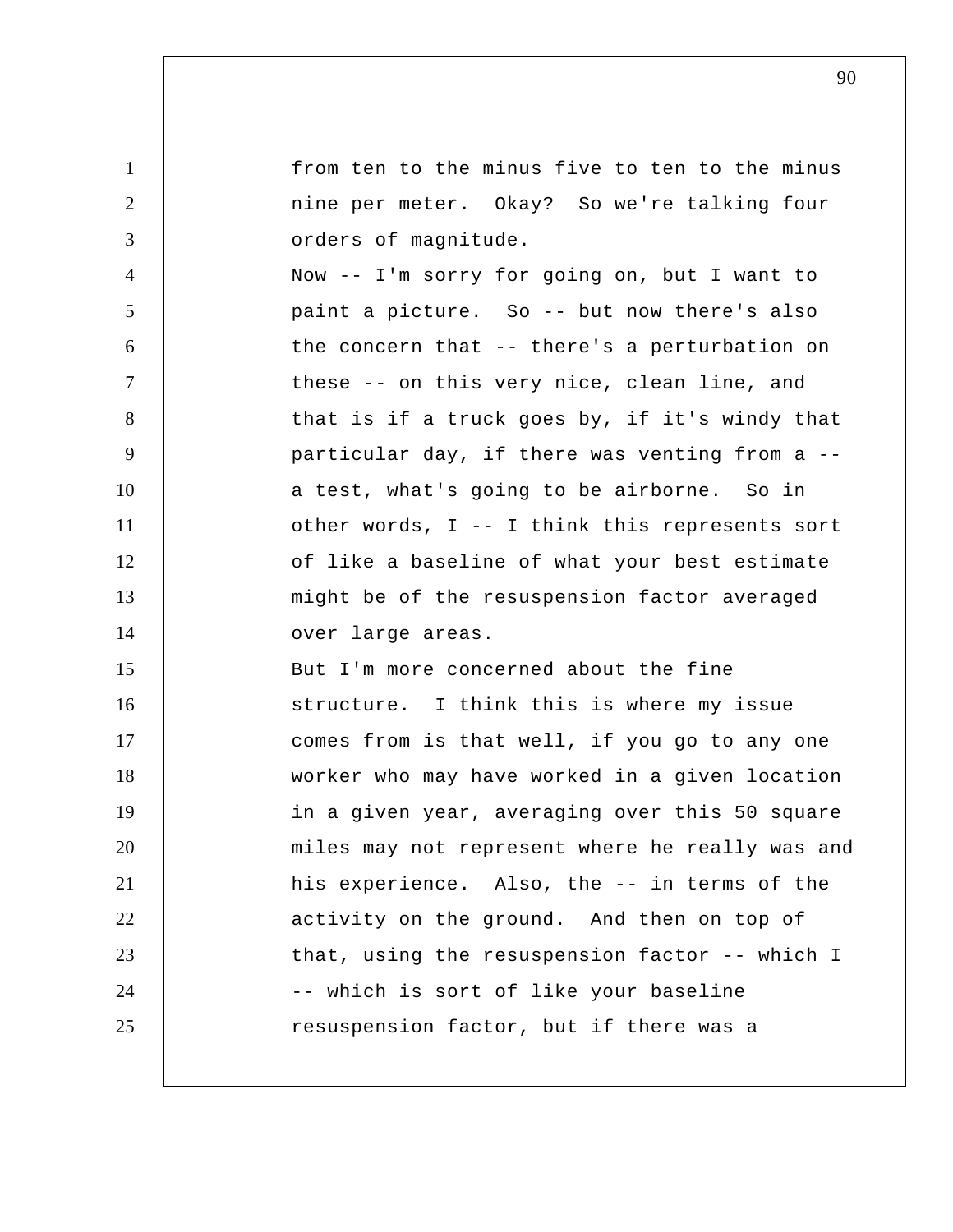| $\mathbf{1}$   | perturbation or lots of perturbations, the        |
|----------------|---------------------------------------------------|
| $\overline{2}$ | concentrations of dust in the air could easily    |
| 3              | be two to three orders of magnitude greater       |
| $\overline{4}$ | than the sort of baseline. If in fact you had     |
| 5              | a wind, a truck going by, there was some          |
| 6              | excavation activity going on, if there was        |
| $\tau$         | certain venting going on, this would have no      |
| 8              | applicability at all. So my -- my problem is -    |
| 9              | - it's almost as if -- where my criticism comes   |
| 10             | in is your -- your -- the view of the             |
| 11             | inhalation dose to workers from -- from           |
| 12             | resuspension is a macro view, as if things were   |
| 13             | averaged over very large areas. But in            |
| 14             | reality, when you get down to an individual       |
| 15             | worker, what he really experienced is a local     |
| 16             | view of what was going on during the time         |
| 17             | period he was working at a very specific          |
| 18             | location or locations, certainly not averaged     |
| 19             | over 50 square miles. And where there were        |
| 20             | transients from day to day, depending on the      |
| 21             | anthropomorphic activities that were going on,    |
| 22             | where that resuspension factor may not work.      |
| 23             | So what -- what troubled me is -- is -- now $I$ - |
| 24             | - I -- I just in a -- in a couple of minutes      |
| 25             | tried to capture the sense that's commu-- that    |
|                |                                                   |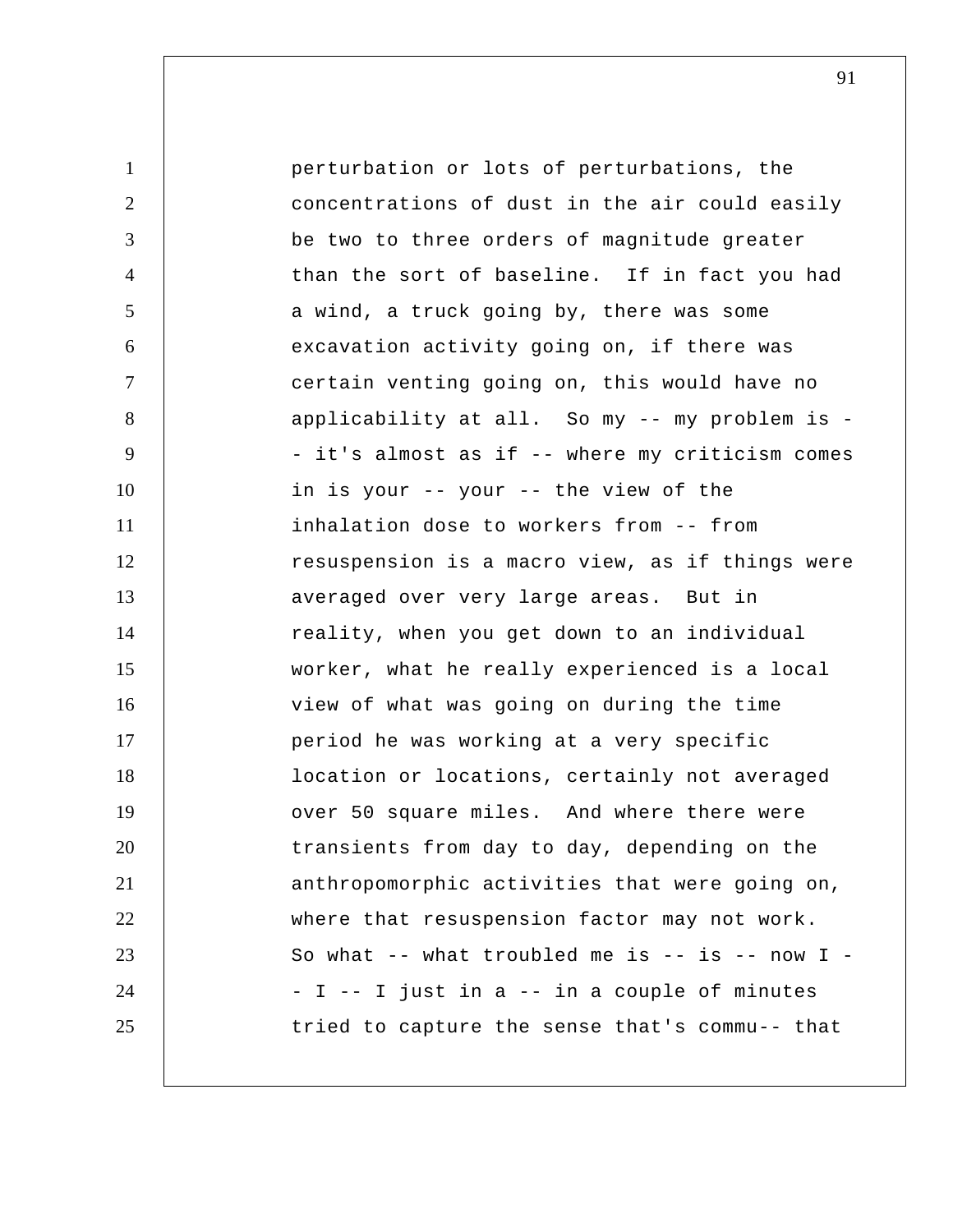| $\mathbf{1}$   | I understood from reading the -- the report.     |
|----------------|--------------------------------------------------|
| $\overline{2}$ | And I've tried to communicate to you in a        |
| 3              | general sense why I think that there is -- you   |
| $\overline{4}$ | may not really be giving the benefit of the      |
| 5              | doubt to this particular guy. Maybe in the       |
| 6              | aggregate, if you were looking at 1,000 workers  |
| 7              | that worked in the -- at the site in a given     |
| 8              | year, it would sort -- maybe it will average     |
| 9              | out around there. But I'm concerned that --      |
| 10             | what about the guys who might be at the high     |
| 11             | end. And if -- and if there's a way to make a    |
| 12             | distinction between those, maybe we've got a     |
| 13             | tractable situation. But right now -- I mean     |
| 14             | that's the -- it's a very common sense kind of   |
| 15             | argument and concern that I just presented.      |
| 16             | And I guess -- and in fact what we -- what Bob   |
| 17             | Anigstein and I did over the weekend -- Bob is   |
| 18             | on the line -- is Bob helped out by writing      |
| 19             | this up as $-$ and $-$ and $-$ what our concerns |
| 20             | are, so I was hesitant in distributing it, but   |
| 21             | why not. So we've got a very crude write-up      |
| 22             | that Bob Anigstein prepared last night -- until  |
| 23             | about midnight perhaps -- and e-mailed it to me  |
| 24             | at 4:00 o'clock this morning. I brought it       |
| 25             | with me. I read it on the plane and I like it.   |
|                |                                                  |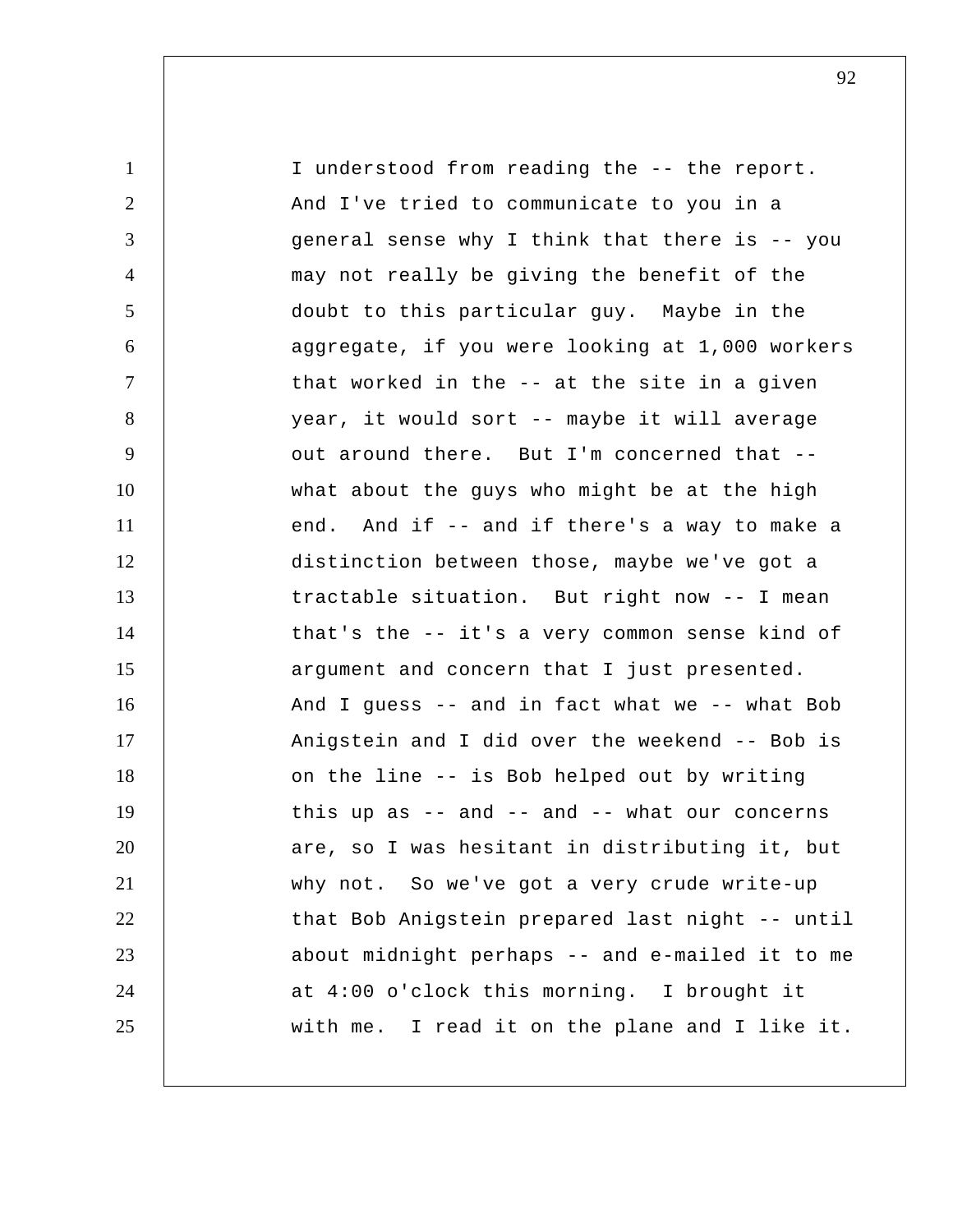1 2 3 4 5 6 7 8 9 10 11 12 13 14 15 16 17 18 19 20 21 22 23 24 25 I said this is good. This tells a story that I -- the story I just told is -- is here. And in fact, Bob, if you -- if there's anything you'd like to add that you think would add value to the very general picture I painted, please do so. But in the meantime I'm going to go ahead and distribute this write-up for -- for -- you know, so you guys can go ahead and take a look at it.  **DR. ANIGSTEIN:** Yeah. No, I -- I think -- I completely agree with what you said, John. But to expand on it a little further, not only is the issue about assigning a site-wide -- a area-wide intake to each individual in that area -- as you say, the areas go from anything to a fraction of a square mile to, according to the TBD, 148 square miles, area 19. And I think that this is in stark contrast to the work and the conclusions for Bethlehem Steel where there were many air samples for each location and there was a lot of discussion and final resolution of which of those air samples or which group of air samples for a specific work location would be the limiting ones, would be the applicable ones. And here -- so there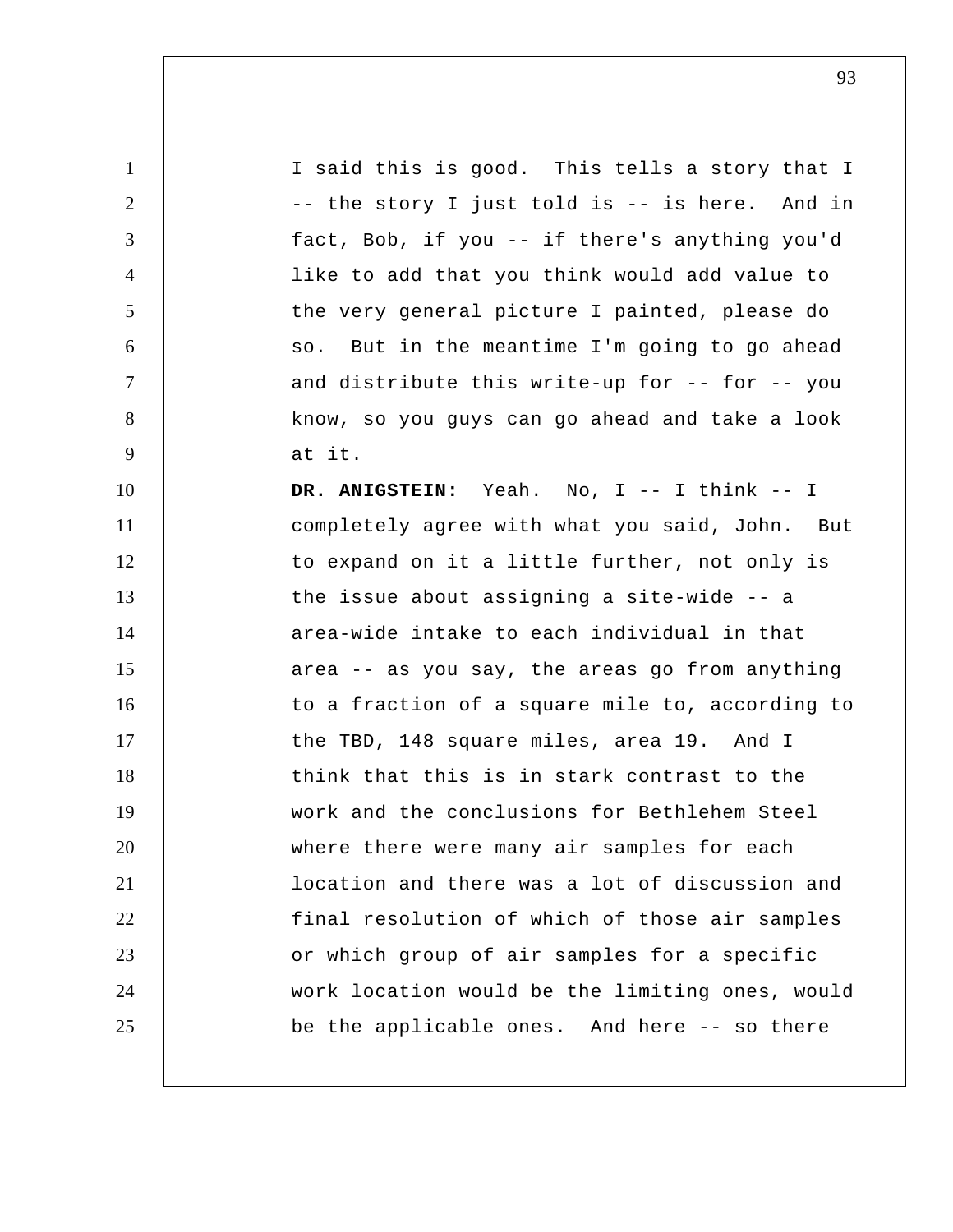| $\mathbf{1}$   | you go from say one rolling mill -- one -- one  |
|----------------|-------------------------------------------------|
| $\overline{2}$ | roller, excuse me, one -- one roller was in     |
| 3              | that mill, having a different dust              |
| $\overline{4}$ | concentration than another roller. And here     |
| 5              | we're talking about, as you say, tens and --    |
| 6              | tens of square miles being assigned a single    |
| $\tau$         | value. So that does not seem to be in the same  |
| 8              | spirit.                                         |
| 9              | Furthermore, when the -- according to the TBD,  |
| 10             | if the area -- if the worker was not assigned   |
| 11             | to a specific area or it could not be           |
| 12             | determined which area he worked in, he's given  |
| 13             | this site-wide average, meaning this whole      |
| 14             | Nevada Test Site is going to be represented by  |
| 15             | a single value for intake. And that certainly   |
| 16             | seems not claimant favorable.                   |
| 17             | DR. MAURO: I'd like to add one more --          |
| 18             | MR. ROLLINS: Excuse me, that was not -- part    |
| 19             | of our response was that we were going to       |
| 20             | change the instructions in the TBD about which  |
| 21             | value to add under which -- under which         |
| 22             | circumstances, and I believe we agreed that     |
| 23             | that was not claimant favorable to do it that   |
| 24             | way and in our response we had a proposal to do |
| 25             | it a different way. And I'd like to know if     |
|                |                                                 |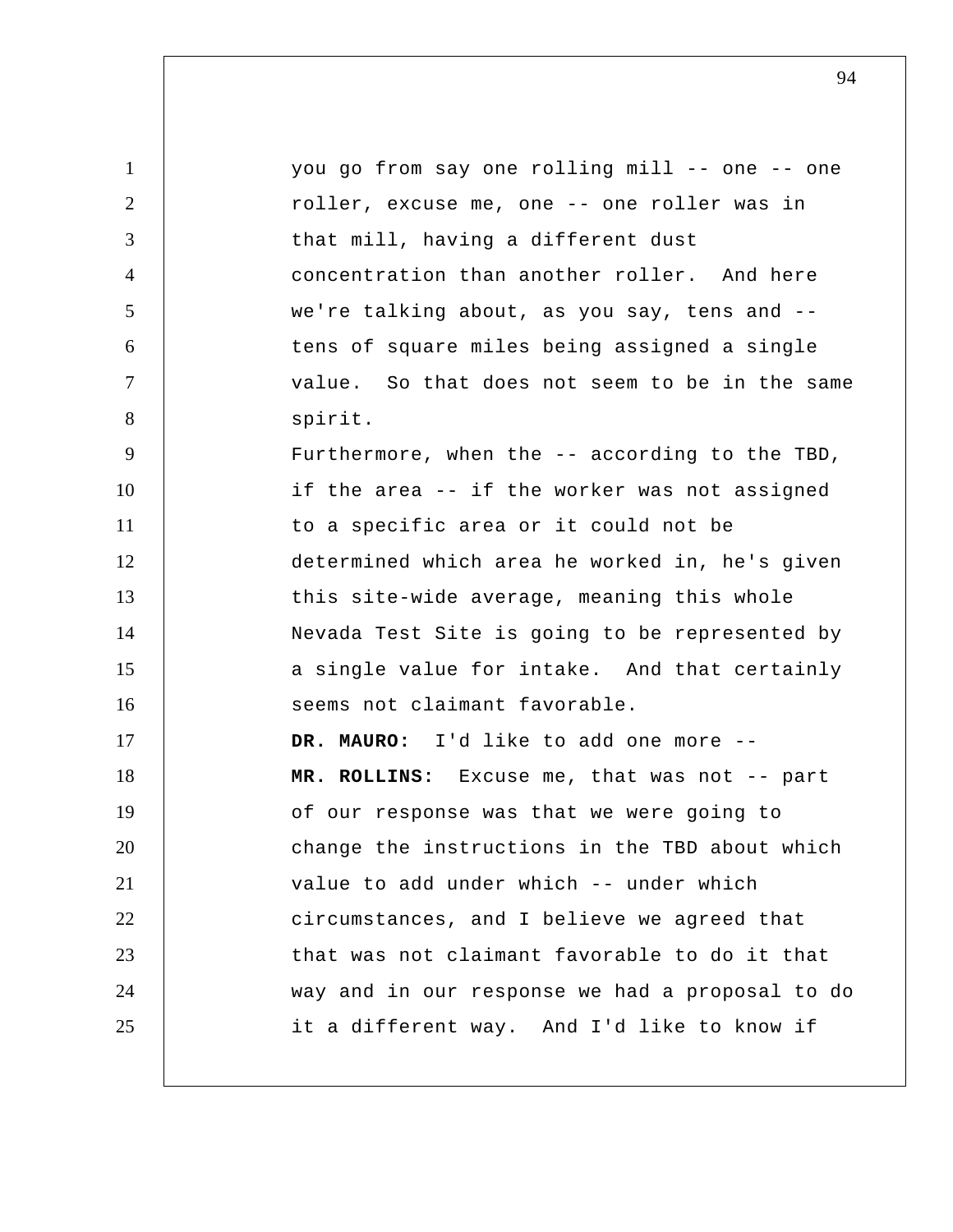1 2 3 4 5 6 7 8 9 10 11 12 13 14 15 16 17 18 19 20 21 22 23 24 25 you have a problem with what we are proposing - the change that we are proposing to make. **DR. MAURO:** I should take another look at that.  **MR. ROLLINS:** Okay.  **DR. MAKHIJANI:** If you could -- could you point me to a page? Sorry, I -- I didn't pay detailed attention -- **MR. ROLLINS:** Well, it's been a while since I wrote this so give me just a second.  **MS. MUNN:** I think it's page 11.  **MR. ROLLINS:** It should be very close to the end -- yeah, on page 11.  **MS. MUNN:** Page 11, I believe.  **DR. WADE:** Maybe you could just walk us through that approach.  **MR. ROLLINS:** I think -- I can -- could I have my  $--$  my copy back there that I  $--$  yeah, at  $-$ at the very end of this discussion in the TBD, after the resuspension factor, there's a table down here that provides average and maximum intakes based on this resuspension factor and average and maximum concentrations in the soil across the site. And in my response I go through in some detail talking about how the - the air sampling data supports this and is --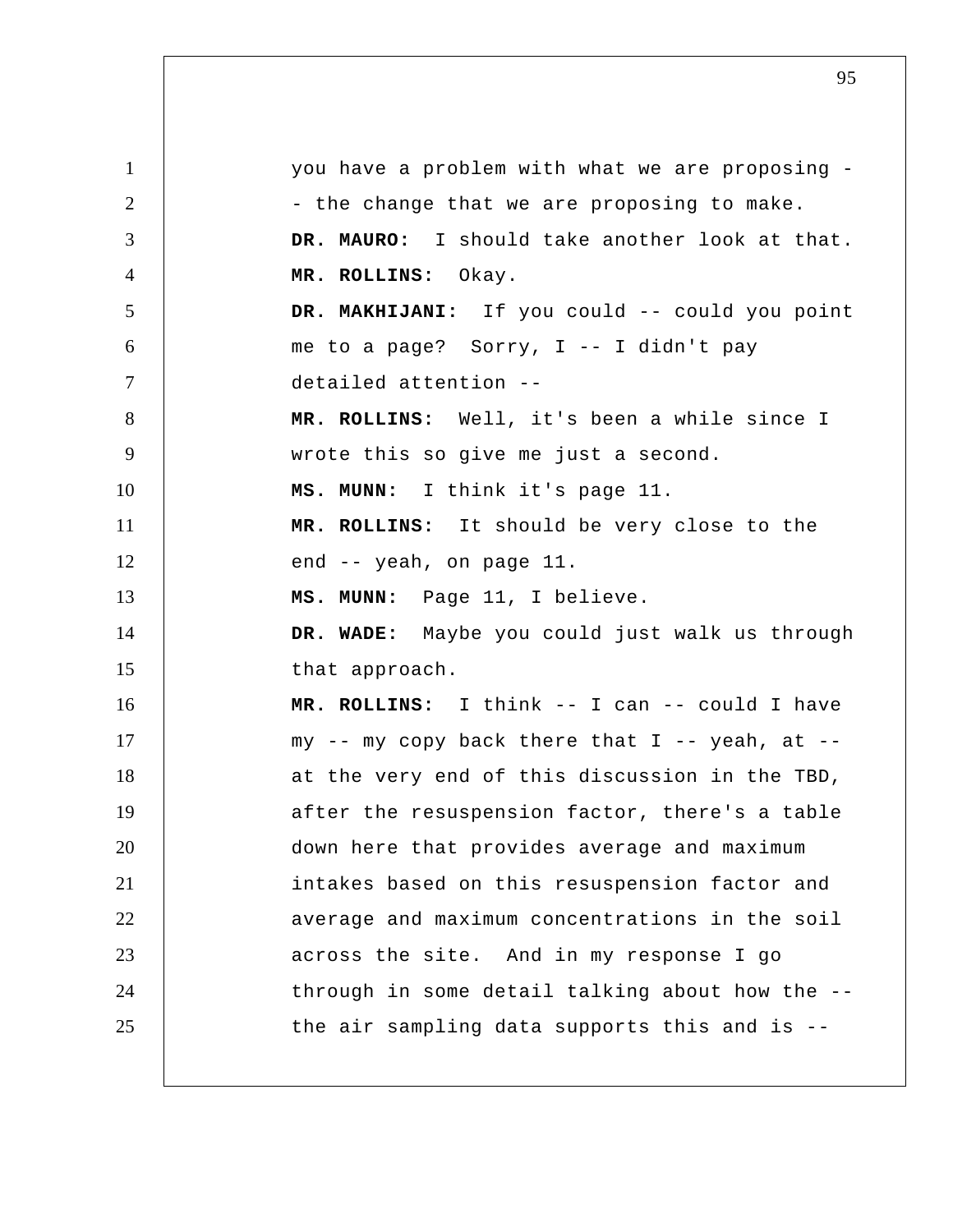1 2 3 4 5 6 7 8 9 10 11 12 13 14 15 16 17 18 19 20 21 22 23 24 25 it's not too far off, it might be a slightly overestimate or slight underestimate, but I think if you read through my discussion, it basically makes -- it makes a case that says the average intakes given in Table 4.2.2-3 are reasonable underestimates. And I think - number one, they don't ever give an organ dose more than one millirem every year for any organ, so that's got to be an underestimate because we would throw them all out anyway, we wouldn't use them. Okay? So it's not -- it's not claimant favorable to use those and we -- I say that in my response, that we're not going to do that anymore. In fact, what I'm proposing in my response is that we will use the maximum intakes given in that table for -- and if the -- if the case goes compensable on that, then we will do a more detailed evaluation to determine if it's appropriate to give that level or some lower level, but only if it makes a difference in compensability, because for most cancers it would not. **DR. MAURO:** So -- so there's -- **MR. ROLLINS:** There are a few that it would.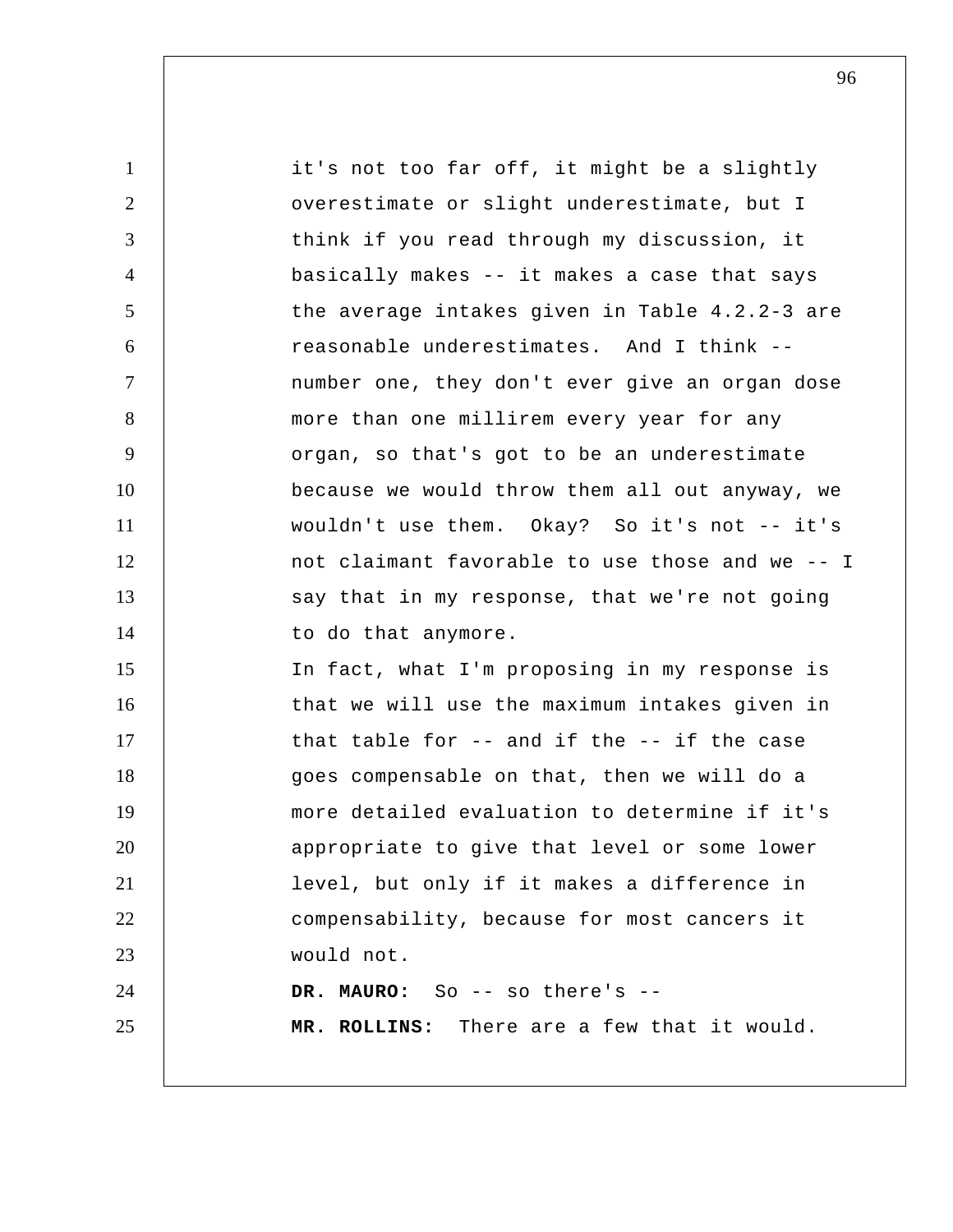1 2 3 4 5 6 7 8 9 10 11 12 13 14 15 16 17 18 19 20 21 22 23 24 25 **DR. MAURO:** -- there's a -- there's a table. I know one of your tables has the ma-- the max numbers, yes.  **MR. ROLLINS:** That's it right there. **DR. MAURO:** Yeah and -- now when I looked -- in fact I did some calculations. When I looked at the table, what -- in effect -- to convince myself the maximum numbers represented reasonable maximum numbers, you look -- you look at the activity that's on the ground, pick -- if you pick the americium that was in location number 20, which was the -- I think one of the worst locations, area 20 --  **MR. ROLLINS:** Area 30. **DR. MAURO:** Area 30 it was? Looking at --  **MR. ROLLINS:** Which is a very small area -- **DR. MAURO:** Oh, yeah, okay, yeah, 20 was --  **MR. ROLLINS:** -- very -- very inaccessible, by the way. DR. MAURO: Yeah, I -- I actually used 20. I -- I didn't even look -- see 30 down on the bottom there, I just saw 20. But any event - and I did -- and I -- in fact I did some calc- did some calculations to convince myself that we come in sort of in a way  $--$  see, I'm not  $--$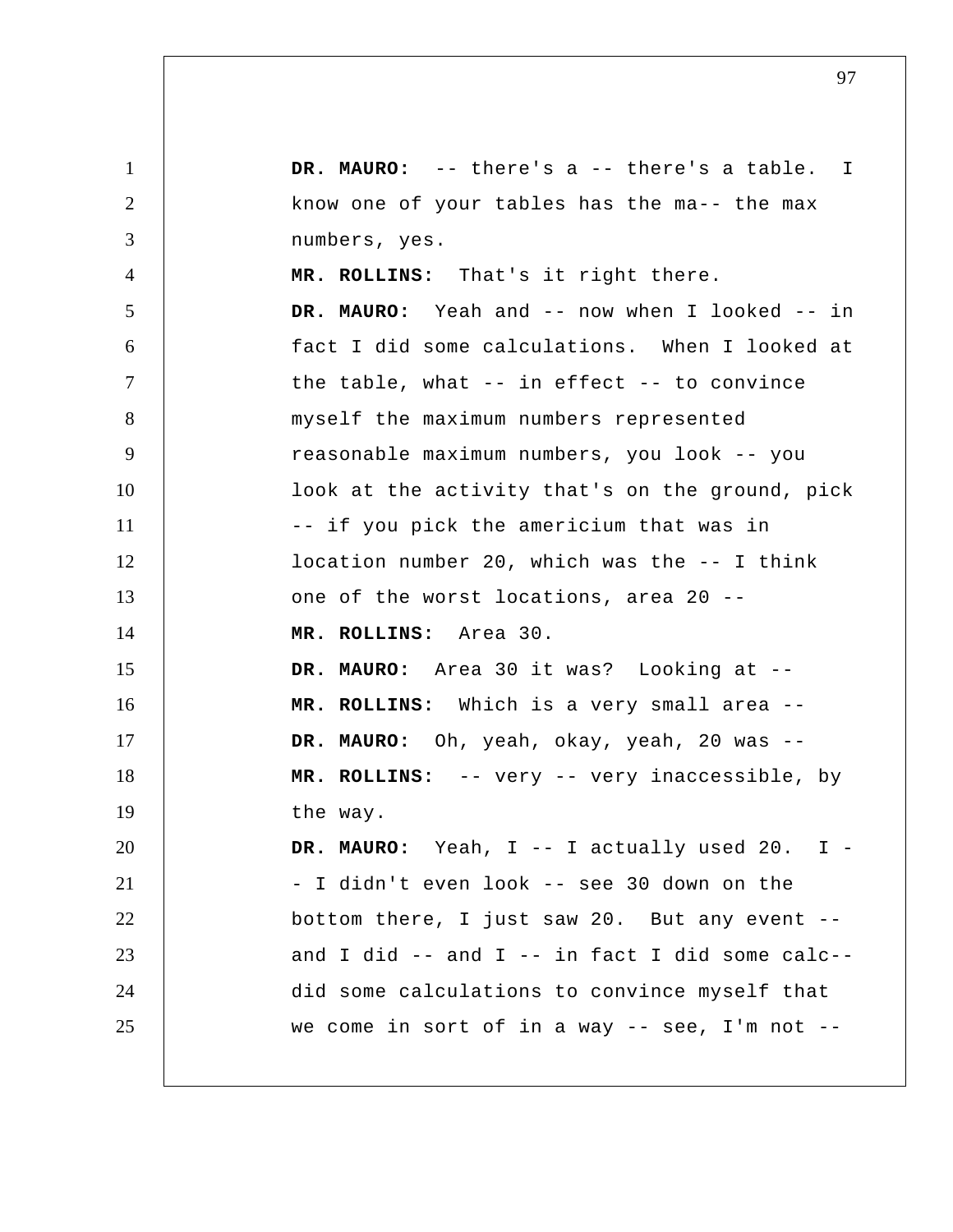1 2 3 4 5 6 7 8 9 10 11 12 13 14 15 16 17 18 19 20 21 22 23 24 25 are you using the resuspension factor approach or the actual measured airborne dust loading when you  $--$  when you come at  $--$  come up  $--$  in other words, for the maximum numbers.  **MR. ROLLINS:** What I did, I used the resuspension, and then I compared them to the actual air monitoring data. **DR. MAURO:** Okay.  **MR. ROLLINS:** And in every case the resuspension, as I developed it, appeared to be claimant favorable 'cause it gave higher intake numbers than the actual air sampling data for those areas.  **DR. ANIGSTEIN:** That's -- that's using the resuspension of 1.3, ten to the minus eight. Correct?  **MR. ROLLINS:** Yes, I put in -- I put in a safety factor of ten.  **DR. ANIGSTEIN:** Right.  **MR. ROLLINS:** And that's in that table that shows the maximum value. So I already increased it.  **DR. ANIGSTEIN:** Are we still -- but -- but the comment made earlier still holds, that even for the maximum, it's simply the highest of those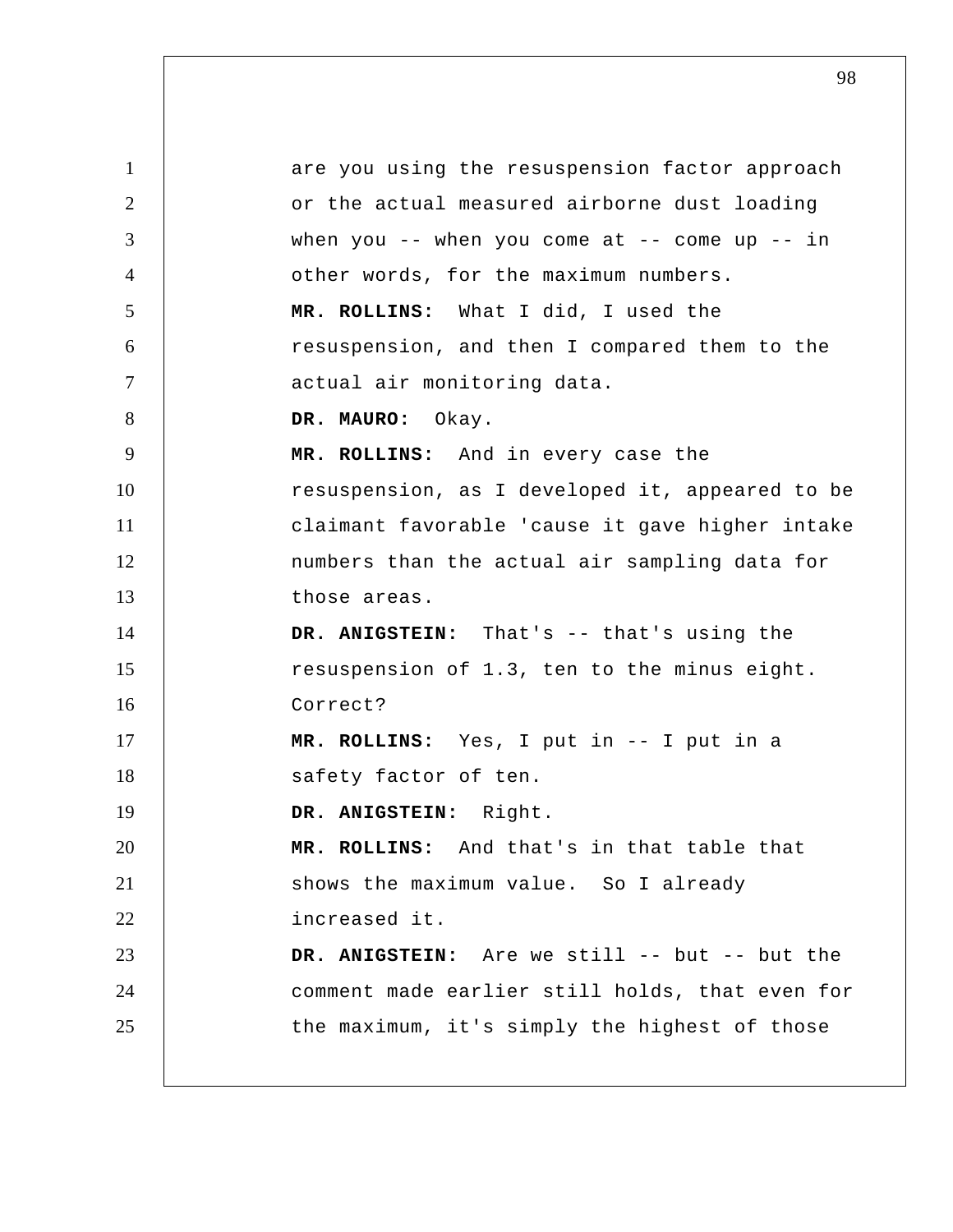| $\mathbf{1}$   | 20-odd areas, but it's still an area-wide       |
|----------------|-------------------------------------------------|
| $\overline{2}$ | value.                                          |
| 3              | MR. ROLLINS: And I'll -- and I'll also make     |
| $\overline{4}$ | one more comment, and it's in my response, that |
| $\mathfrak{S}$ | if -- if someone were routinely exposed to      |
| 6              | those annual intakes, it would be detectable    |
| $\tau$         | under the methods in use at the time by         |
| 8              | bioassay monitoring programs.                   |
| 9              | DR. MAURO: But you were only looking at         |
| 10             | plutonium at the time.                          |
| 11             | MR. ROLLINS: That's right.                      |
| 12             | DR. MAURO: And you're not going to see          |
| 13             | plutonium in urine unless it's really up there. |
| 14             | MR. ROLLINS: That will put it up there.         |
| 15             | DR. MAURO: Oh, so in other words, high --       |
| 16             | MR. ROLLINS: If you -- if you get those         |
| 17             | numbers every year, it will put it up high      |
| 18             | enough to where it should be detectable.        |
| 19             | DR. MAURO: That was one of my other com--       |
| 20             | high-fired plutonium?                           |
| 21             | MR. ROLLINS: Well, this doesn't -- this is not  |
| 22             | super S assumption.                             |
| 23             | DR. MAURO: Okay.                                |
| 24             | MR. ROLLINS: All right. We're not -- we're      |
| 25             | going there in the future, but we're not there  |
|                |                                                 |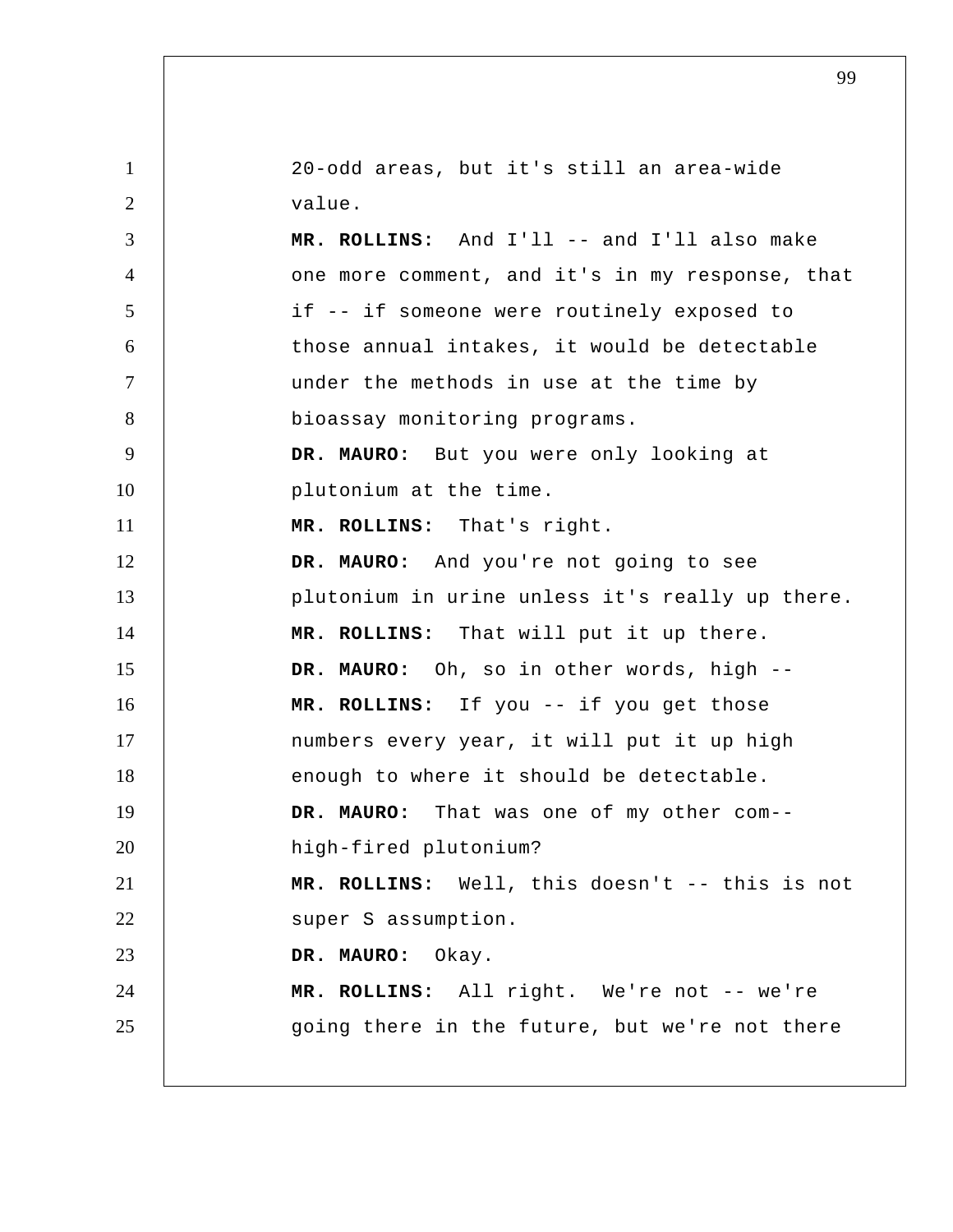1 2 3 4 5 6 7 8 9 10 11 12 13 14 15 16 17 18 19 20 21 22 23 24 25 yet. Okay? Under the typical models now used in IMBA, my calculations are they would have been detectable at their MDAs in use at the time, so if there was a widespread problem, they should have seen it. They didn't do a great deal of bioassay, but they did do enough that if there was a widespread problem, it should have been -- it should have shown up. **MS. BRACKETT:** This chapter --DR. ANIGSTEIN: But that neglects -- see, you -- you make the -- the one hand is favorable - the claimant-favorable assumption that plutonium is type M due to the safety tests where they didn't actually explode a weapon but just -- I mean they didn't detonate a weapon, they -- they dispersed it, what we today call - what we'll today call a dirty bomb. However, claimant favorable if you know the intake, you know how many becquerels were taken in, more of it goes to the organs if it's type M. However, the opposite, where you're looking for it in urine, if it's type S or super S, you won't see it in the urine at all, and yet it could be in the lungs.  **MR. ROLLINS:** Well, they -- they did do chest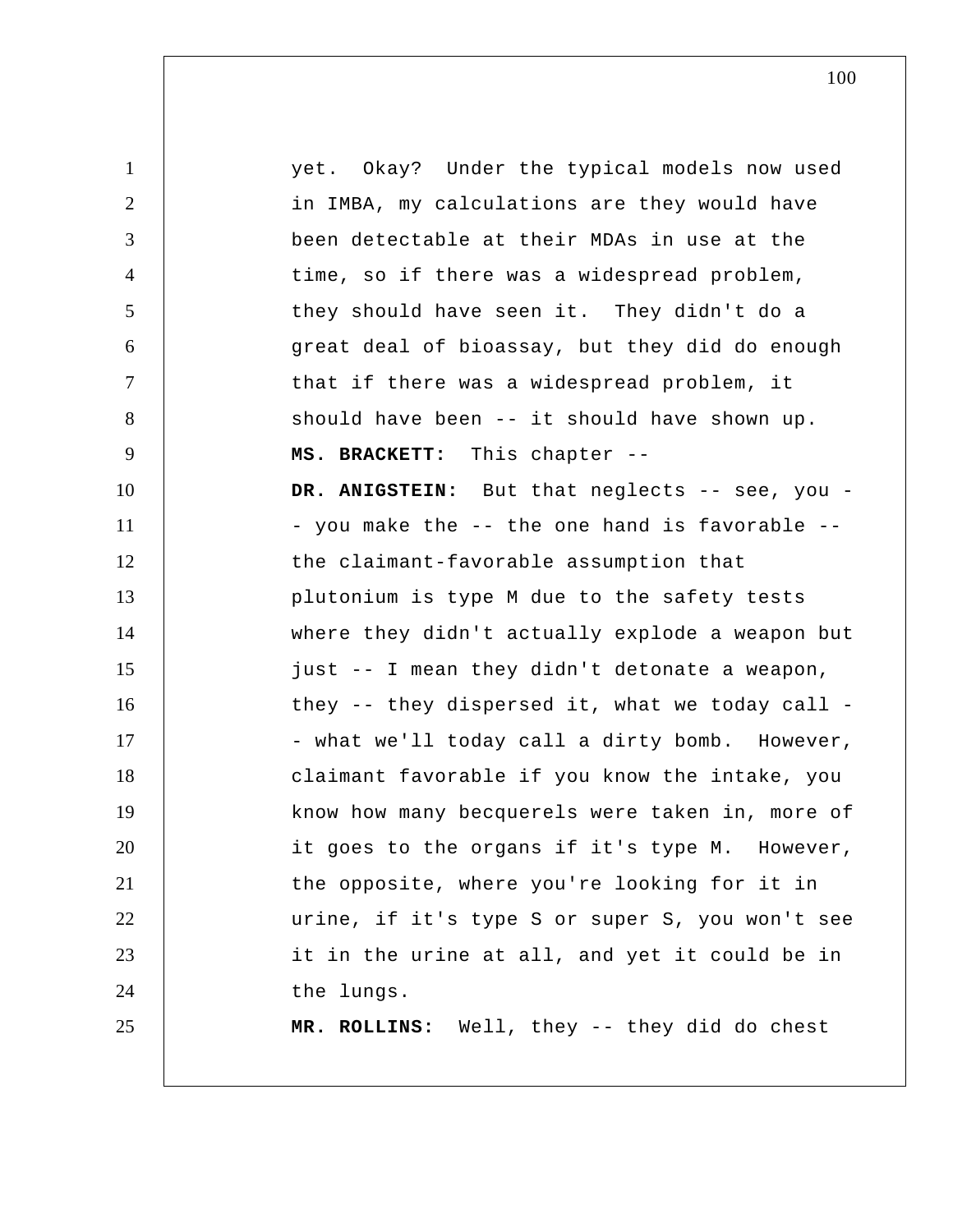| $\mathbf{1}$   | counting, as well. And we're not --             |
|----------------|-------------------------------------------------|
| 2              | DR. ANIGSTEIN: What is the lowest -- I'm just   |
| 3              | curious what the lower level of detection for   |
| $\overline{4}$ | plutonium-139 and $140$ -- 239 and 240 is.      |
| 5              | MR. ROLLINS: Give me a minute and I'll tell     |
| 6              | you.                                            |
| $\tau$         | DR. ANIGSTEIN: With the -- with the chest       |
| 8              | count.                                          |
| 9              | DR. WADE: Is there somebody on the line trying  |
| 10             | to ask a question or make a comment?            |
| 11             | MS. BRACKETT: There -- I -- I just wanted to    |
| 12             | point out, I -- this is the environmental       |
| 13             | chapter, so this is only assigned to people who |
| 14             | are not monitored -- unless this site is        |
| 15             | working differently than the rest, it's only    |
| 16             | used for people who were not thought to have    |
| 17             | had routine exposures to radioactive materials, |
| 18             | just people who would have had background       |
| 19             | levels. And if the person had a job such that   |
| 20             | they would have routinely been exposed to       |
| 21             | radioactive material, then a full dose          |
| 22             | reconstruction would be done based on chapter   |
| 23             | five, the internal dosimetry chapter. So I      |
| 24             | just wanted to make sure that that was clear.   |
| 25             | And if they had bioassay, then this would not   |
|                |                                                 |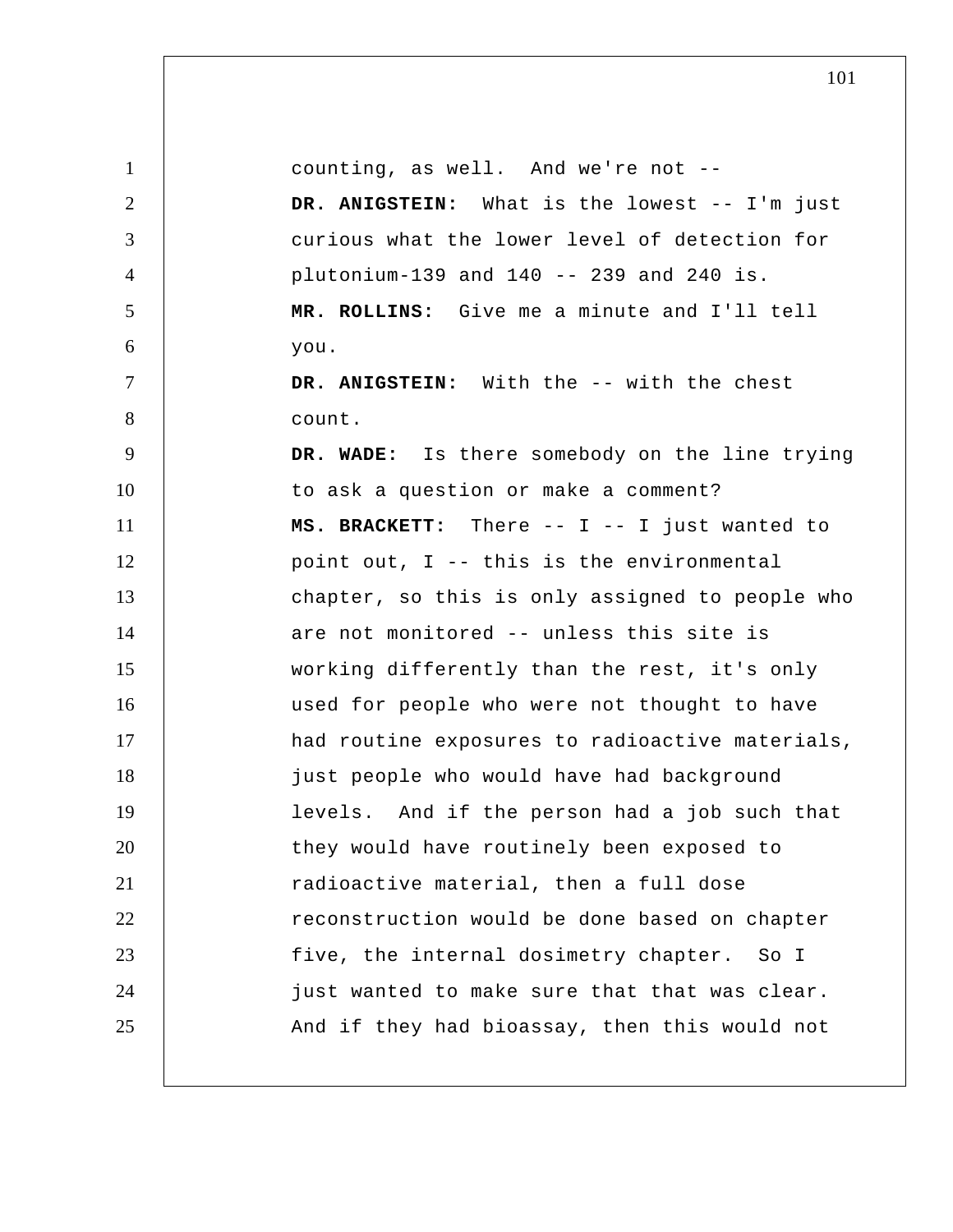apply. It would be based on their bioassay results.

1

2

3 4 5 6 7 8 9 10 11 12 13 14 15 16 17 18 19 20 21 22 23 24 25 **DR. MAURO:** Yeah, I was more concerned that the -- in the end, the point that was made that well, if it was in fact much higher, we would have seen it in the urine, that's sort of like the final word and I would agree with that. That is -- yeah, you know, if you have enough bioassay data for these workers that -- that demonstrates that yes, this model bounds it, I would say yes to that. But -- and then in the end, where I came out was do you have enough data and are we pretty sure it's not super S. Because if it's super S, then that is not a validator. In other words, I don't think -- I don't think you -- you'll --  **MR. ROLLINS:** Except -- except for the lung.  $Now$   $-$ **DR. MAURO:** If you did chest counting.  **MR. ROLLINS:** The chest count MDA for plutonium-239 was 7.3 nanocuries in 1993, and for  $-$  **DR. MAKHIJANI:** You've got a maximum intake here of plutonium-239 per year of 20 becquerels, 20 times 30, that's about .6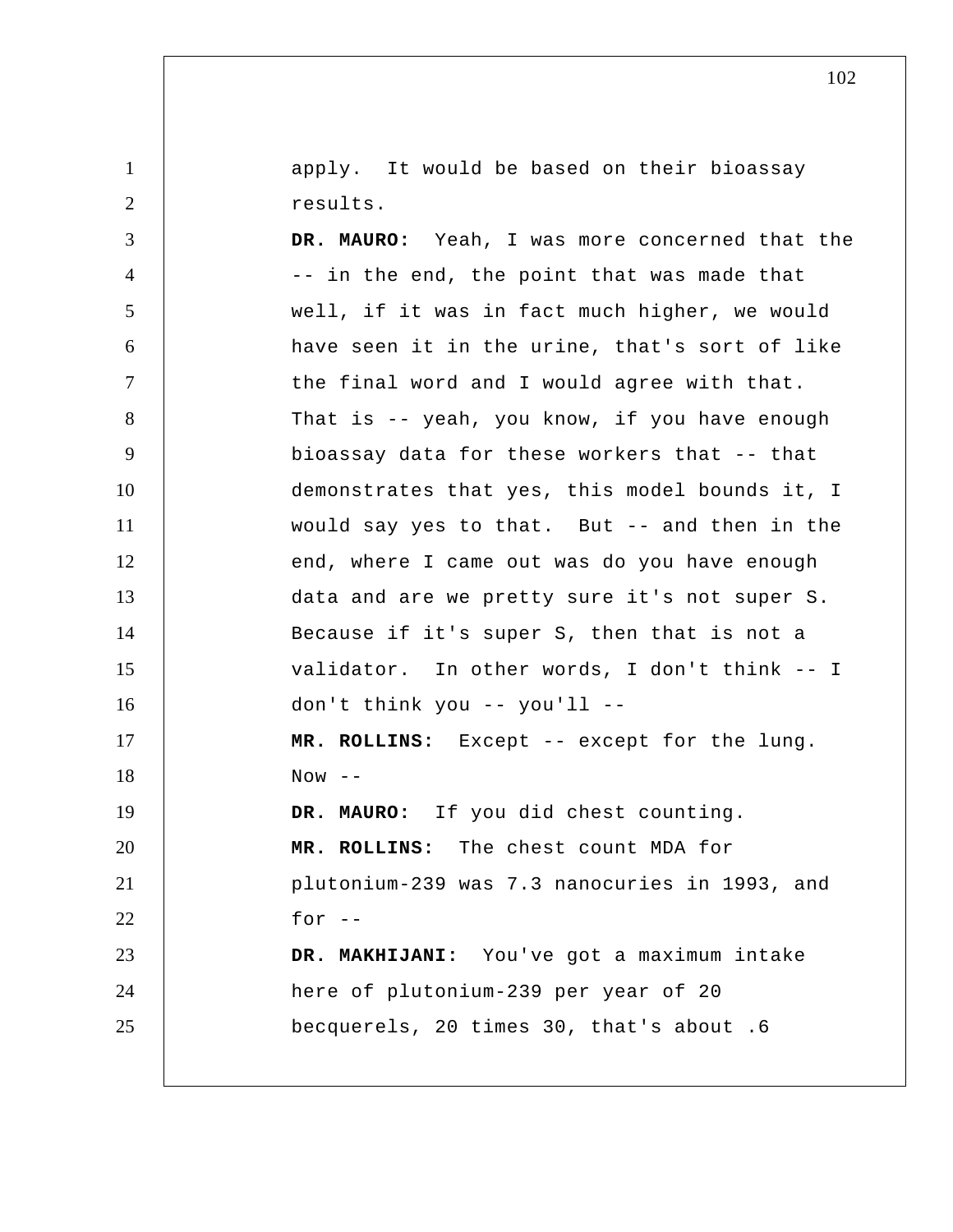1 2 3 4 5 6 7 8 9 10 11 12 13 14 15 16 17 18 19 20 21 22 23 24 25 nanocuries per year. **DR. MAURO:** And there -- would you say below the limit of detection?  **DR. MAKHIJANI:** So that -- **MR. ROLLINS:** 7.-- well, for 239 is 7.3.  **DR. MAKHIJANI:** So I think it's well under the detection limit, at least on an annual basis, and then -- **MR. ROLLINS:** But then it's going to continue to accumulate unless it shows up in the urine.  **DR. MAKHIJANI:** Yeah, but it has to accumulate for a lot of years before you'll be able to see it. **DR. ROESSLER:** What kind of doses do those levels give? Are we talking --  **MR. ROLLINS:** They're in the response. If you look in the --**DR. ROESSLER:** When you talk about --  **MR. ROLLINS:** -- response, I have a table there that show. **DR. ROESSLER:** The numbers here look so little to me that I'm wondering if we're talking about something that really is important or if it's just -- you know, with regard to the actual doses people get, which would then result in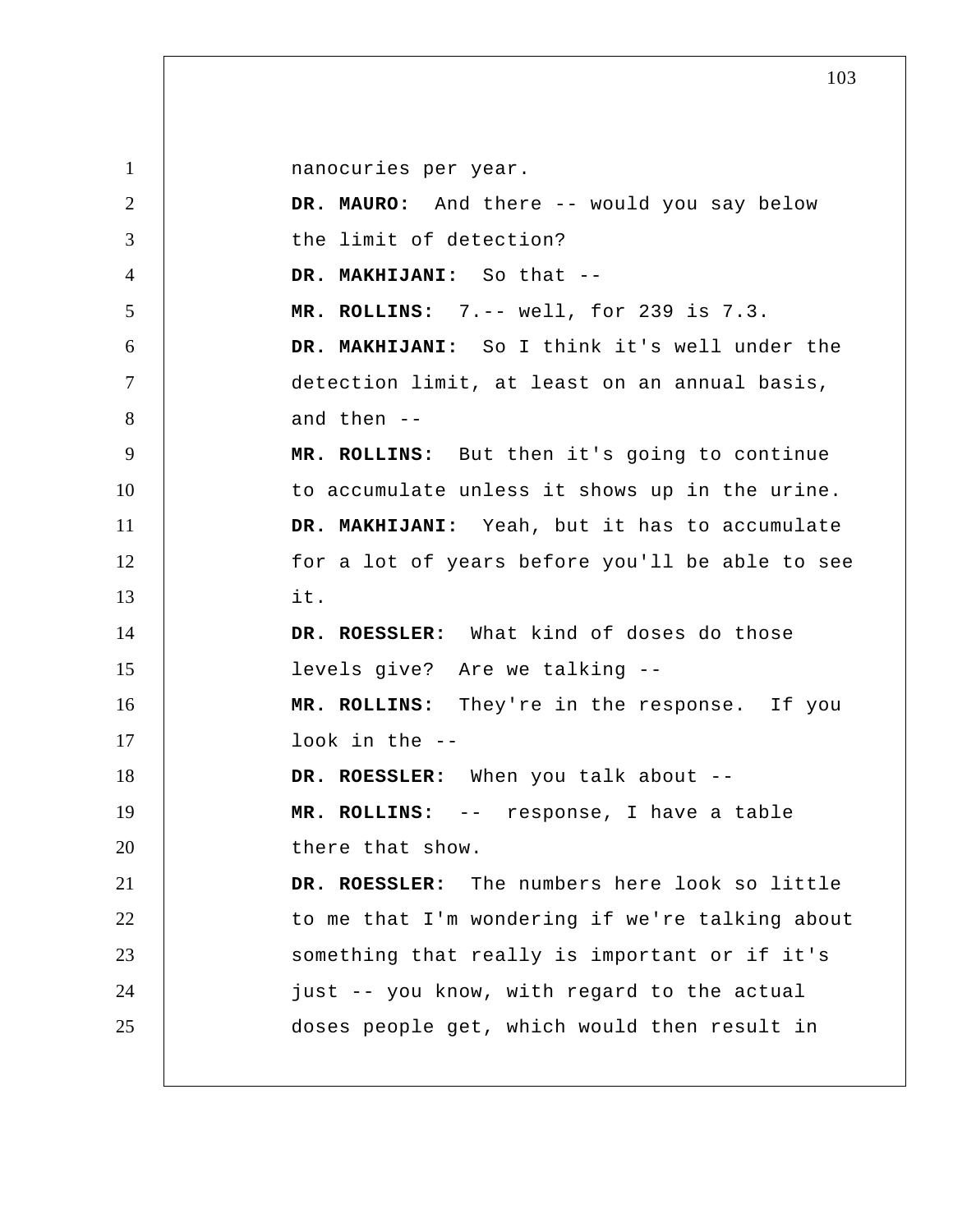1 2 3 4 5 6 7 8 9 10 11 12 13 14 15 16 17 18 19 20 21 22 23 24 25 actual compensation, is this something that - that's a really big, important thing, or are the doses so low that --  **MR. HINNEFELD:** I think there are a couple - there are a couple of things to think about in terms of how much time do we want to spend hashing this out. One is exactly that, how high will these doses be. And the second is the point that Liz made, from a dose reconstruction standpoint, the environmental dose is applied to someone who is correctly not monitored. Okay? Not only not monitored, but correctly not monitored. And so that's when this kind of a dose would be added to that. So a person theoretically who is a -- and hands-on worker, whether it be a construction worker or whatever, working in a contaminated area would fall into the category of an exposed worker. And whether you had bioassay data for that person or not, you would have to do some sort of internal dose assessment for that person, either based on their bioassay record or some sort of coworker approach rather than an environmental approach. **DR. MAURO:** What about this time period from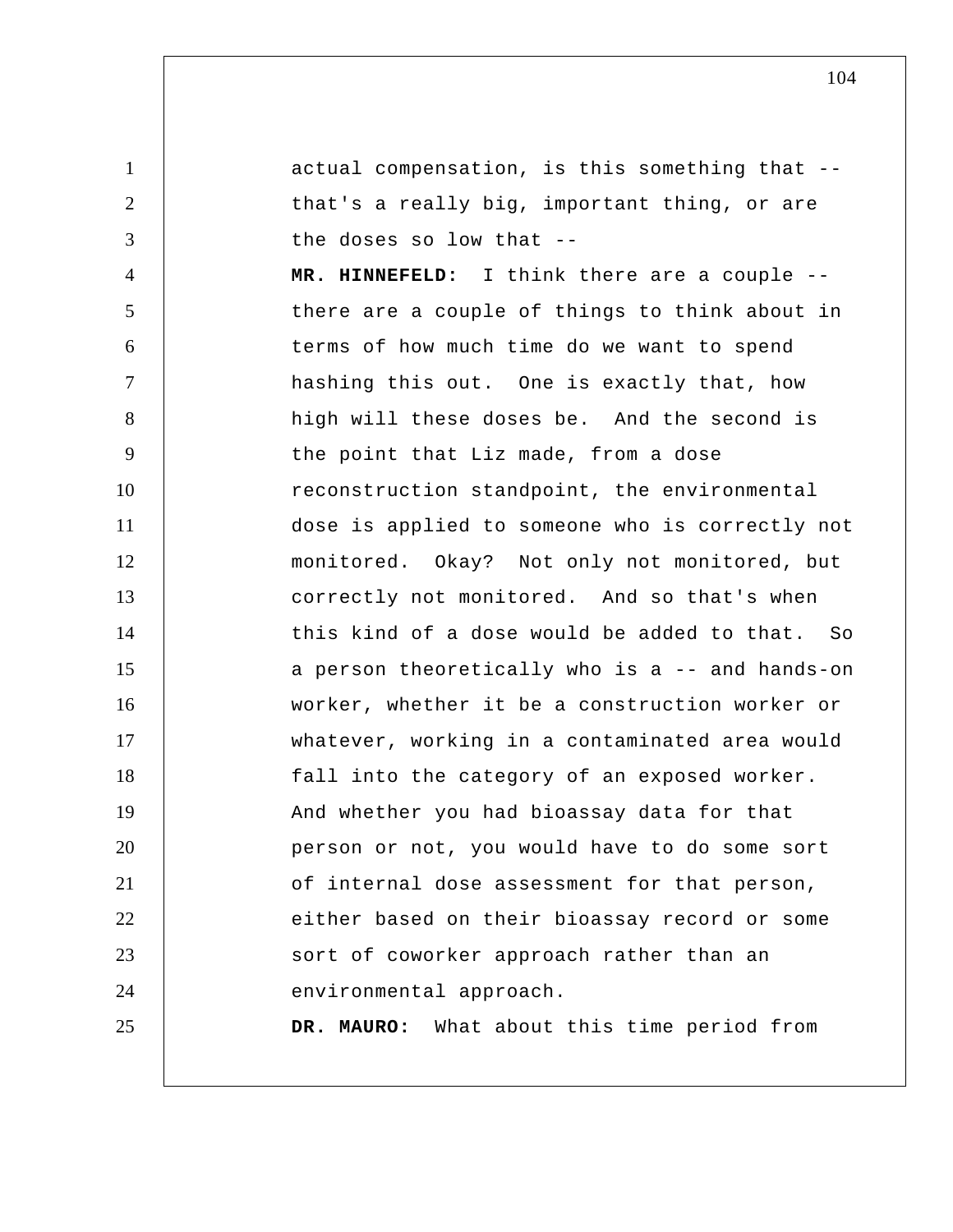| $\mathbf{1}$   | '62 to '71 when -- and here's where I have to        |
|----------------|------------------------------------------------------|
| $\overline{2}$ | admit I'm not quite sure if I understood what        |
| 3              | was being said. There's -- wasn't there about        |
| $\overline{4}$ | a ten-year window where the data for these           |
| 5              | workers and -- not only air-- airborne samples       |
| 6              | but bioassay data for the workers outdoors, you      |
| $\tau$         | didn't -- you have to somehow go with a              |
| 8              | surrogate, or do you have direct data? Other         |
| 9              | words, were all these -- there was something         |
| 10             | about sixty -- seven -- $162$ -- $163$ to $171$ that |
| 11             | was this hole, and I was worried that how --         |
| 12             | you know, even with these methodologies and          |
| 13             | some of the limitations that I expressed             |
| 14             | concern about, then you were going to somehow        |
| 15             | apply that to the ten-year period before and --      |
| 16             | so -- you could see that -- there were these         |
| 17             | confounding questions that -- that popped into       |
| 18             | my mind as I read it, and I'm hoping that the        |
| 19             | write-up that I distributed does a better job        |
| 20             | than I just verbally explained. And it may           |
| 21             | turn out that we're dealing with a problem           |
| 22             | that's a non-problem.                                |
| 23             | DR. ROESSLER: That's what -- that's what I           |
| 24             | think we need to clarify --                          |
| 25             | DR. MAURO: And I'll be the fir-- I'm not sure,       |
|                |                                                      |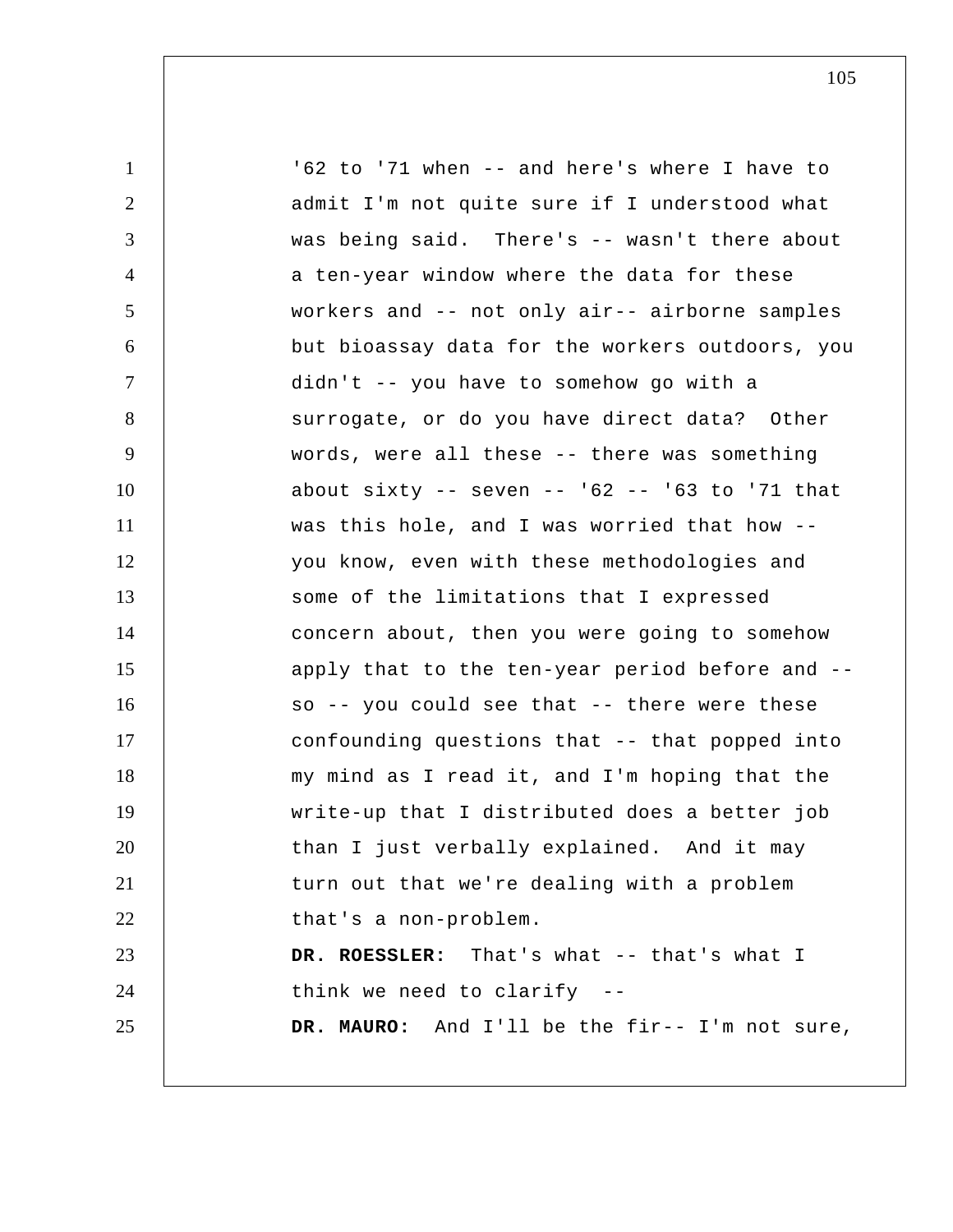1 2 3 4 5 6 7 8 9 10 11 12 13 14 15 16 17 18 19 20 21 22 23 24 25 'cause I didn't check -- although I noticed in your write-up you did mention a couple of places we're talking about less than one millirem and -- and -- **MR. ROLLINS:** In the response there's a - there's a table. Now that table represents integrated doses --  **DR. WADE:** Could you point out the table?  **MR. HINNEFELD:** 13?  **MR. ROLLINS:** 13, yeah, the -- **MR. HINNEFELD:** 13.  **MR. ROLLINS:** In fact the -- where we change our position on how we're going to apply those intakes is in the last paragraph on page 11, the last two sentences, which I agreed that it was not necessarily claimant favorable to give so we're going to give maximum, unless it affects compensability.  **MR. HINNEFELD:** And we may still at that point.  **MR. ROLLINS:** And we may still at that point.  **MR. HINNEFELD:** If we can't -- if we can't - further than the maximum -- we'll use that, yeah. **DR. MAURO:** And your -- and your -- now the reason --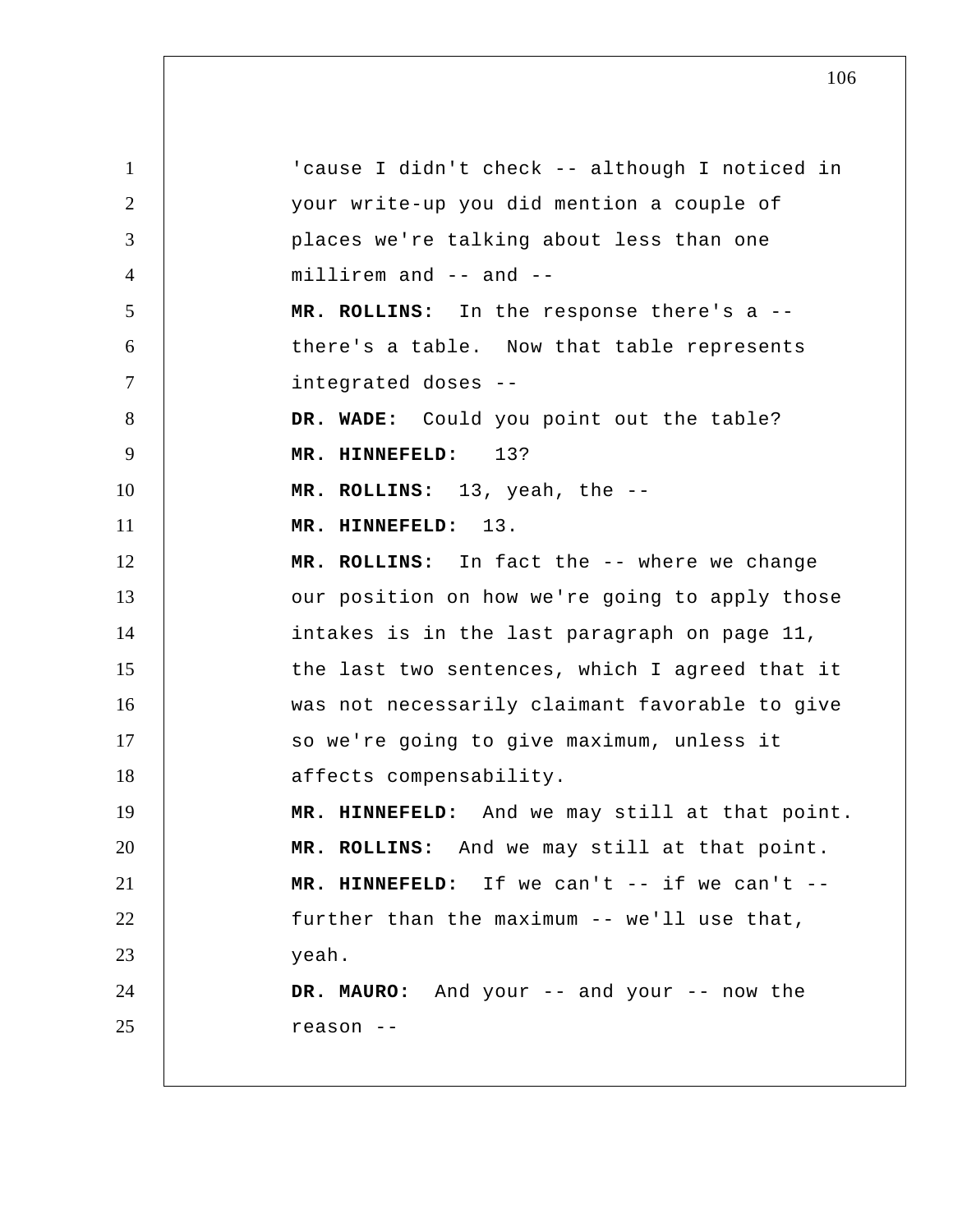1 2 3 4 5 6 7 8 9 10 11 12 13 14 15 16 17 18 19 20 21 22 23 24 25  **MR. ROLLINS:** Now if you want to see -- excuse me. If you want to see what the impact of the doses would be, you go to these tables. Now understand what these tables are. These are 30-year integrated doses based on ten years of intake at the concentrations given in these average and maximum table.  **DR. MAKHIJANI:** Which tab-- which page -- **DR. MAURO:** He's on page 12.  **MR. ROLLINS:** This is page 13. **DR. ROESSLER:** Table 2 is what you're talking about?  **MR. ROLLINS:** This is -- these are the maximum values and those are given in -- what's the number of the table?  **MS. MUNN:** Table 2.  **MR. ROLLINS:** 4.2.2-3, right. And so you can see by looking at these that -- there are only a few organs that are potentially affected that it could potentially affect compensability. **DR. ROESSLER:** In fact one of them's -- under plutonium-239 is ET, and I have to admit my ignorance of biology, what is that?  **MR. HINNEFELD:** Extra-thoracic, respiratory tract.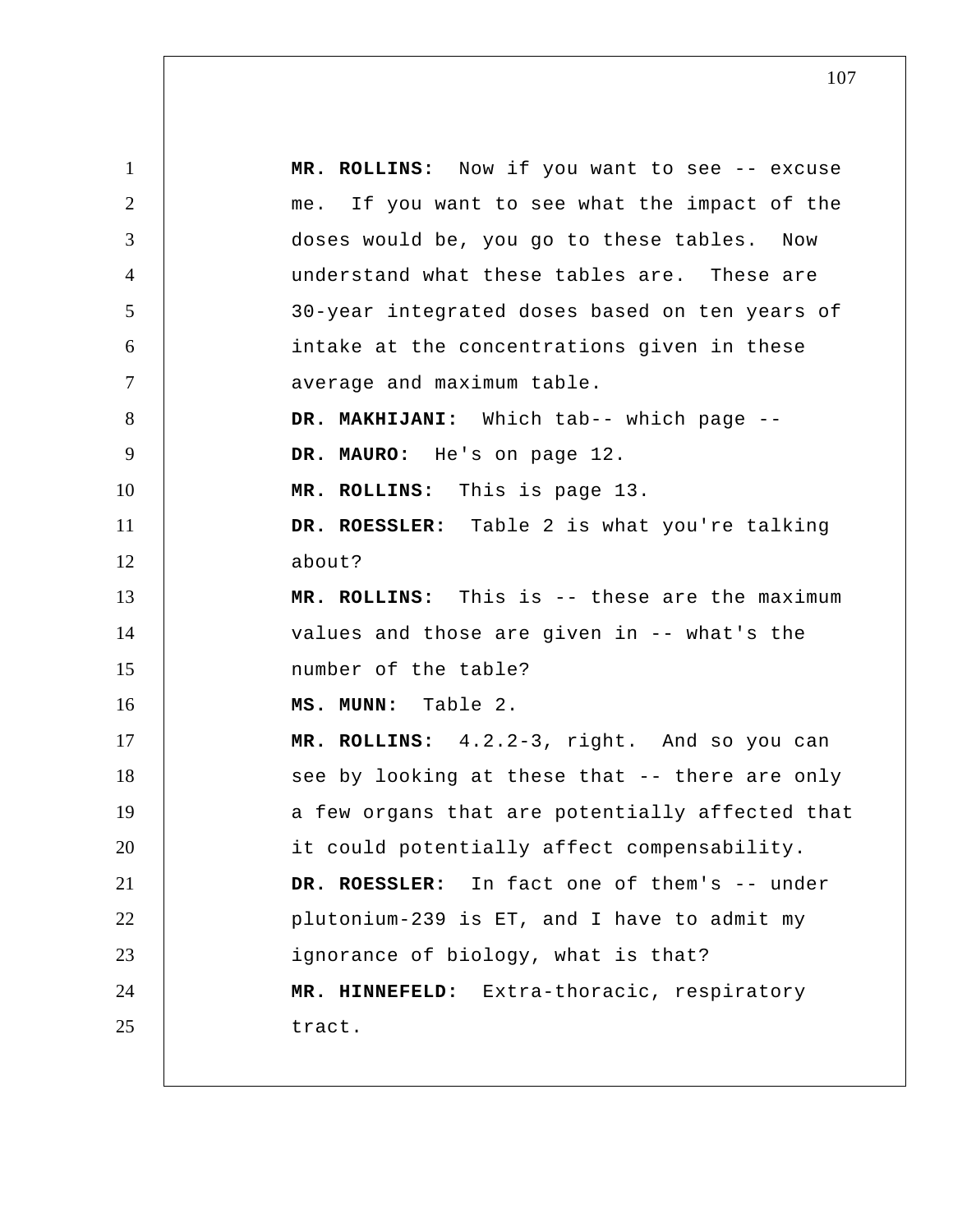1 2 3 4 5 6 7 8 9 10 11 12 13 14 15 16 17 18 19 20 21 22 23 24 25 **DR. MAURO:** Up here.  **MR. HINNEFELD:** Back of your throat. **DR. ROESSLER:** Okay. **MS. BRACKETT:** It's always ET-1 or ET-2.  **MR. ROLLINS:** It's always ET-1 or ET-2.  **MR. HINNEFELD:** It's probably ET-2. **DR. ROESSLER:** Okay.  **MR. ROLLINS:** And LNET is used for lymphoma.  **MR. HINNEFELD:** Yeah, LNET is -- **MR. ROLLINS:** LNET could be very important.  **MR. HINNEFELD:** -- thoracic lymph nodes, LN -- LNET -- actually LNET is the lymph nodes in the ET region. **DR. ROESSLER:** Oh, and they're the bigger ones, yeah.  **MR. HINNEFELD:** LNTH is thoracic lymph nodes. **DR. ROESSLER:** So that's -- that's --**MS. BRACKETT:** That's over 30 years, so that's not the (inaudible).  **MR. ROLLINS:** That's 30 years of dose from ten years of exposure. **DR. ROESSLER:** So it's a really maximum. **DR. MAURO:** Yeah, it's up there. **DR. ROESSLER:** So what does that -- **MR. ROLLINS:** That's a -- that's a reasonable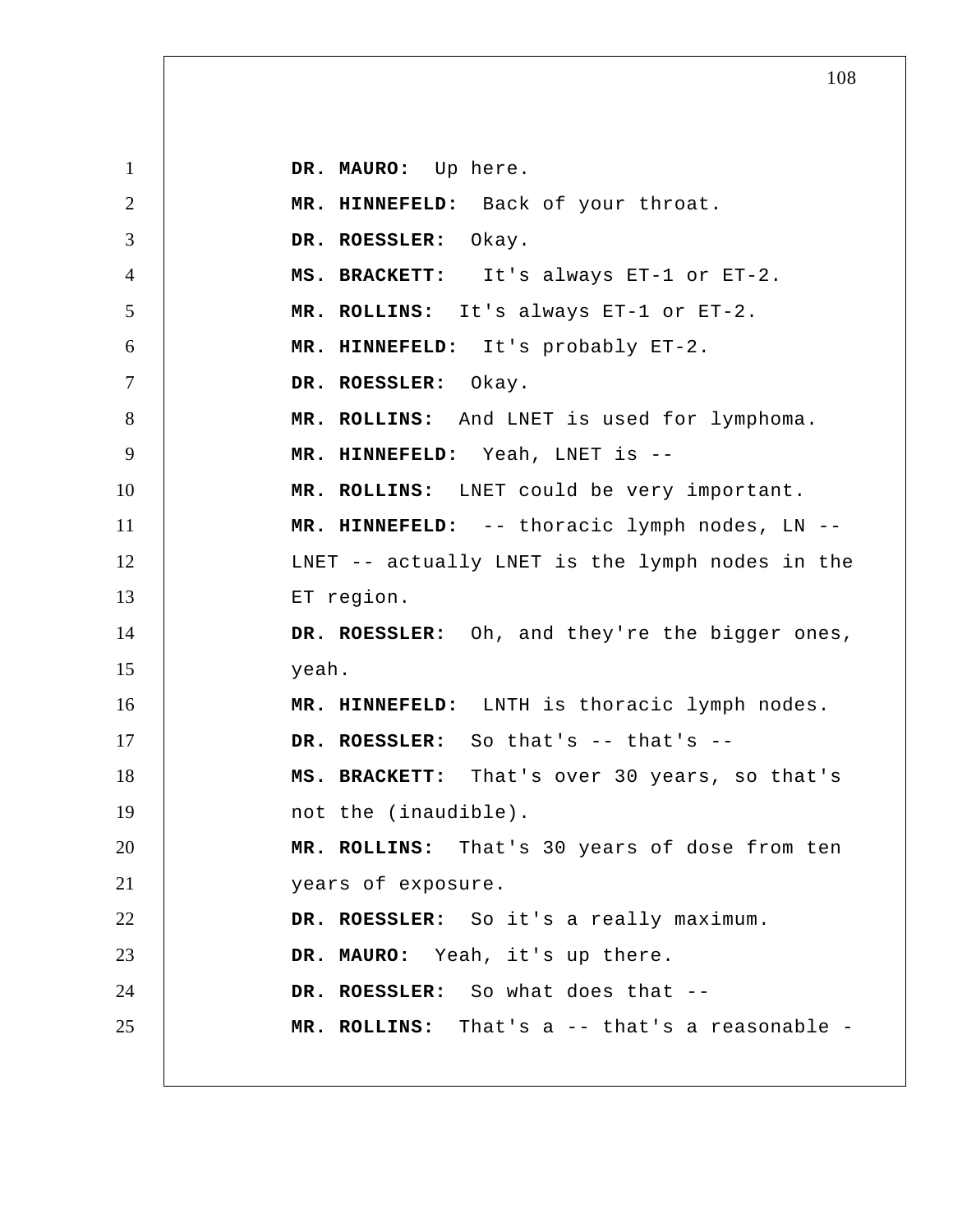1 2 3 4 5 6 7 8 9 10 11 12 13 14 15 16 17 18 19 20 21 22 23 24 25 - I wanted to get something that was -- okay, a guy worked out there for ten years, this is a 30-year dose --**DR. ROESSLER:** What does that mean in terms of compensability then? I mean if you took  **MR. ROLLINS:** Well, my experience, and I've done -- I've done a number of these cases. My experience is if you've got any kind of alpha intake and you've got a lymphoma that requires dose to the LNTH, it's almost always going to be compensable because the doses are so high. Doses to the lung, typically for a smoker, for it to go compensable, depending on if it has a reasonable latency period, you're talking 60 rem to get a com-- to get a compensable case. DR. ROESSLER: And go back to the lymph nodes -- **MR. ROLLINS:** If it's -- if it's a non-smoker, it's going to be about half that. **DR. ROESSLER:** And what does it take for the lymph nodes for it to be compensable? **MS. BRACKETT:** It depends on the cancer type.  **MR. ROLLINS:** If it's a lymphoma -- I haven't done too many of these because usually - usually when I've done them, the doses just go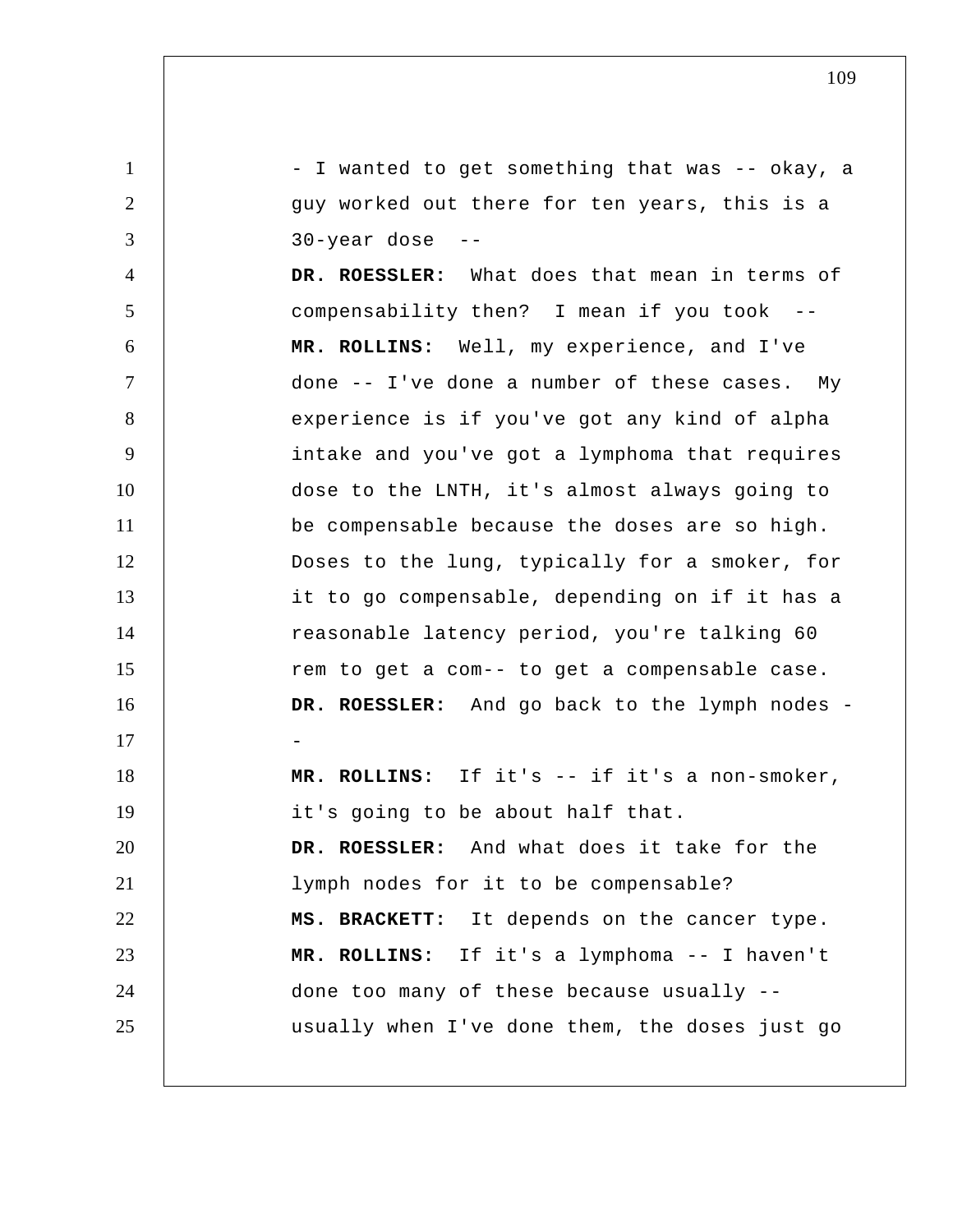1 2 3 4 5 6 7 8 9 10 11 12 13 14 15 16 17 18 19 20 21 22 23 24 25 astronomical. They go up in the hundreds and 200 rem, so --  **MR. HINNEFELD:** Yeah, the LNTH dose component is really high, so if you've got any kind of alpha internal exposure -- **DR. ROESSLER:** You're going to get a higher --  **MR. HINNEFELD:** -- chances are the LNTH will be high enough to make a lymphoma compensable.  **MR. ROLLINS:** And more than likely those individuals are going to be compensable before you -- before you even consider this. **DR. ROESSLER:** So I'm just trying to evaluate the importance of how much time we're spending on this particular topic. Is -- is this really significant or isn't, and I haven't heard any -**DR. MAURO:** Yeah, let me see if I could boil it down as I'm trying to see -- and looking at your numbers. What -- what I see is that the - using the maximum concentration -- in other words, the maximum be -- in terms of what's out in the soil or whether -- and was -- air sample, reflects a particular location, whether either the air sample was collected for that year -- I mean in that reg-- 'cause I think it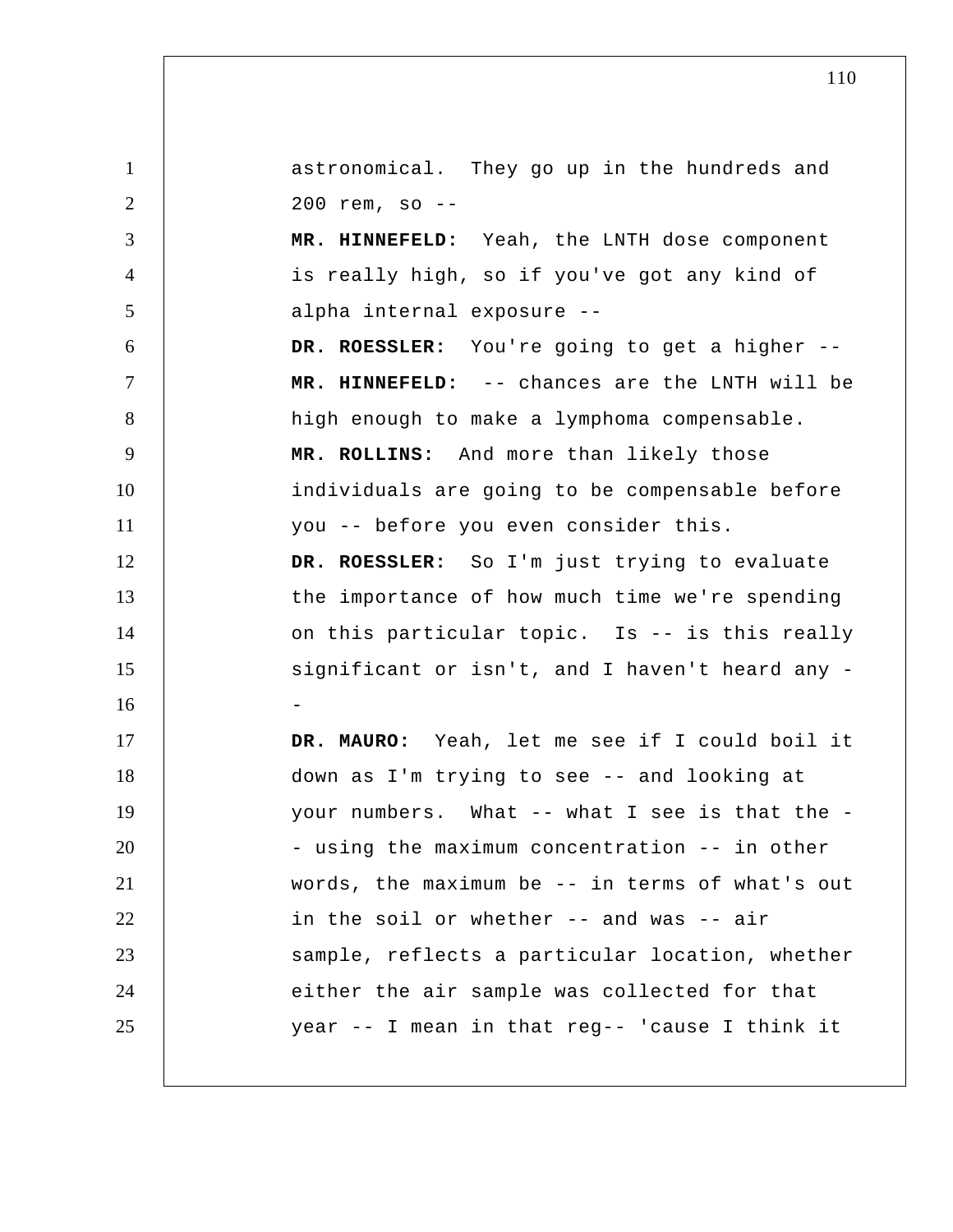1 2 3 4 5 6 7 8 9 10 11 12 13 14 15 16 17 18 19 20 21 22 23 24 25 was -- get this -- this 50-mile area, you got an air sample. Also you've got the 50-mile area and you've got these contours where, if you looked at the contours you see that if you average it there are going to be very large areas that are ten times higher. Okay? So -now -- so we have that. So we realize that within this box that we call the area of interest where we're going to do this maximizing dose calculation, you do -- you do have the potential for some locations to be ten times higher. Whether or not the workers spent a lot of time there may be unplausible (sic), or may be plausible, I'm not sure. As we understand about it, I believe the air samples were generally taken where the workers were is the way the text read, so -- sort of in support of your argument, so it's unlikely that you're going to have a worker spending ten years at the worst contour location on a given location within the site. Then we have this  $-$  okay, that  $-$  that  $$ that's -- so we're talking about perhaps a factor of ten un-- using your method there may be a situation where a worker might have gotten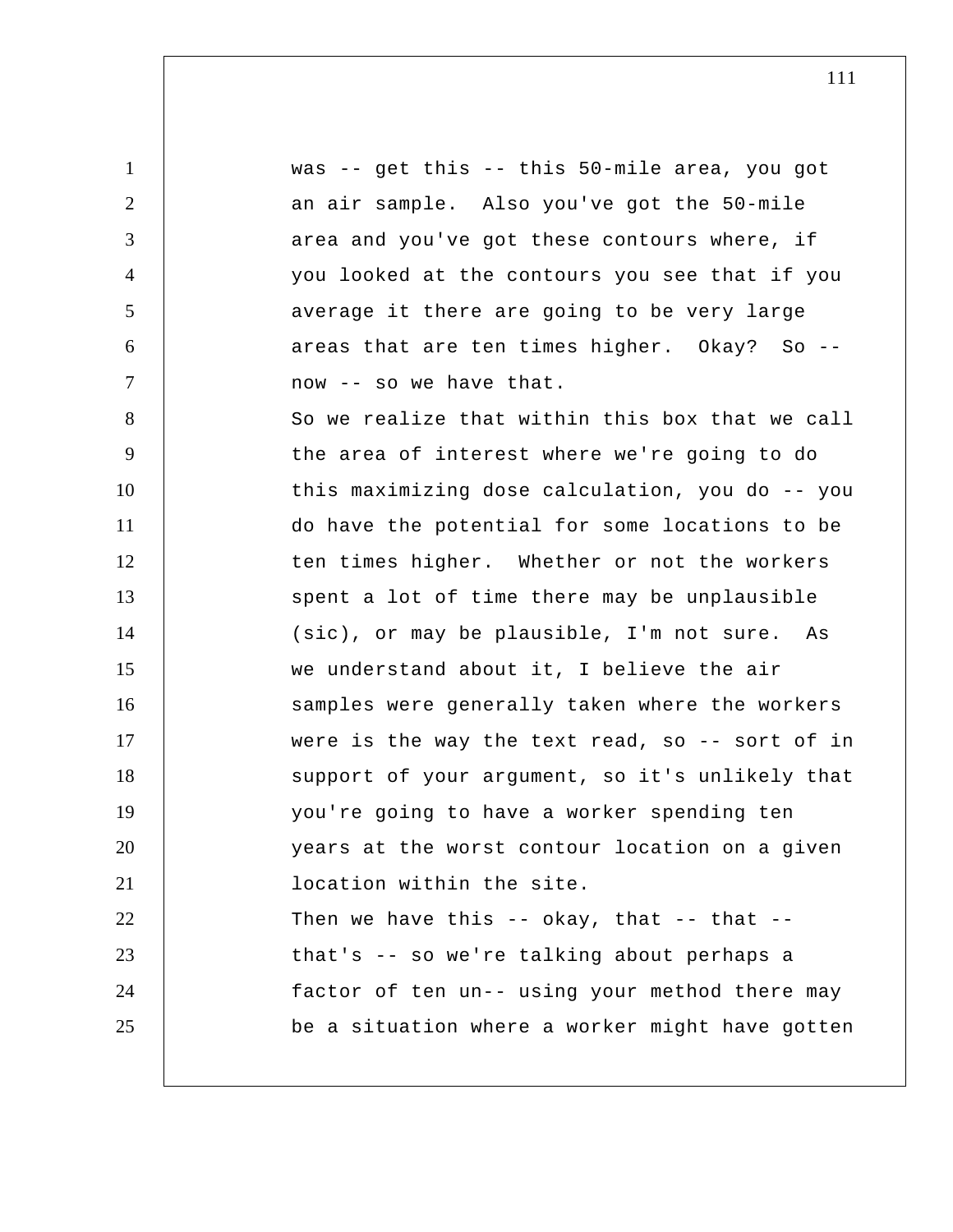1 2 3 4 5 6 7 8 9 10 11 12 13 14 15 16 17 18 19 20 21 22 23 24 25 a factor of ten higher there. And then on the resuspension side, let's say we're talking the resuspension factor. You have to -- you -- now -- you went on the order of ten to the minus eight. Now I know that you're going to -- you know, that  $--$  now  $--$  I look  $--$  I'm familiar with the resuspension literature and -- and it easily goes ten to the minus six under cert- certain circumstances where there's anthropomorphic activities. And in fact you sort of get away from the resuspension factor approach and you go to the dust loading approach where you know the gra-- picocuries per gram. All I'm -- I guess all I'm really saying is that I've got all of these facets of the issue in my head right now. I'm looking at the doses and I ask myself is it possible that some of these doses for some worker might be a hundred times higher. And I guess if I could convince myself that no, that's not going to happen, and if it does happen it makes the do- these are very, very small doses, they're still small, but the -- and the big doses that you have, they -- which are already compensable in accor-- to the lungs, the ET1 and ET2, they're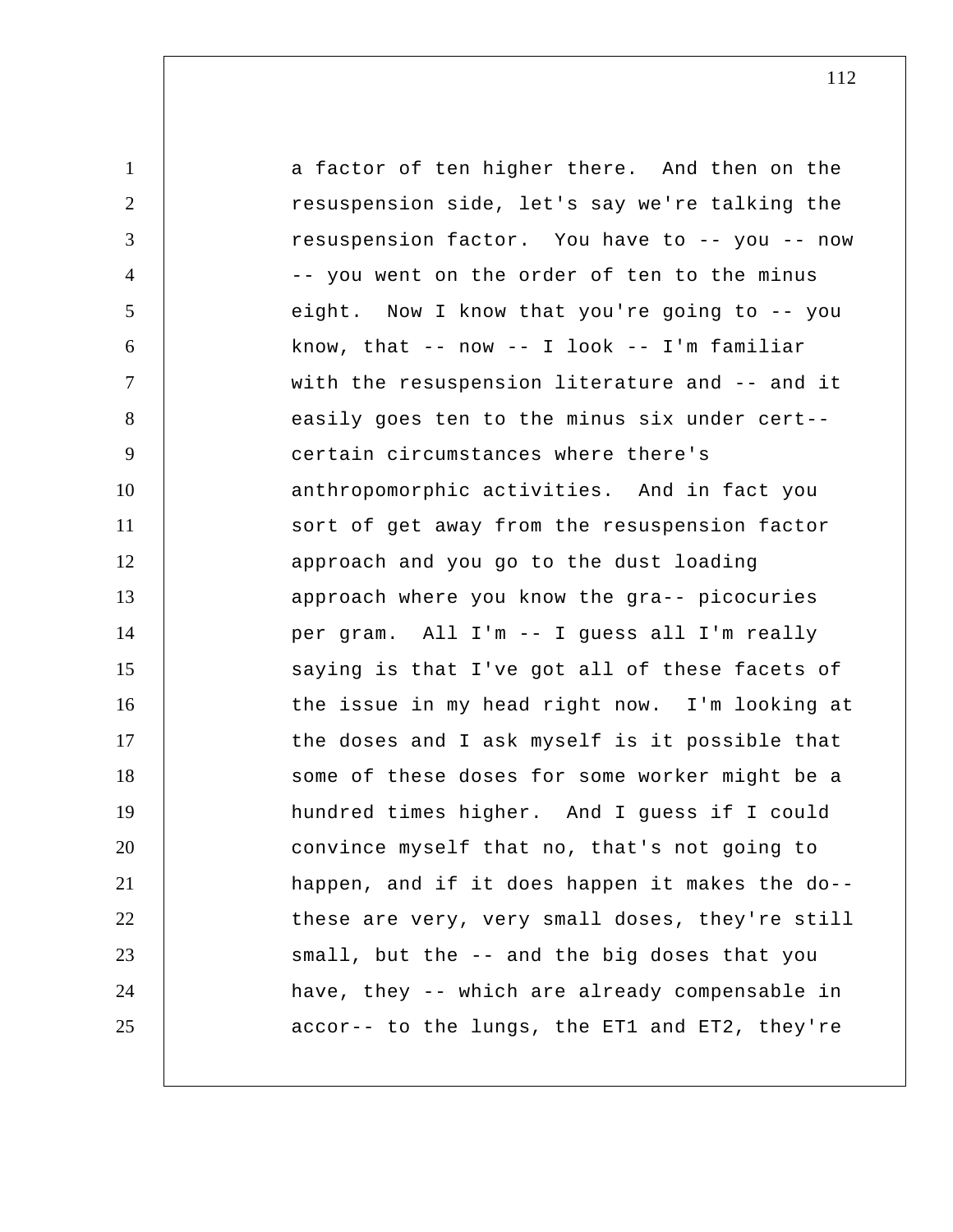1 2 3 4 5 6 7 8 9 10 11 12 13 14 15 16 17 18 19 20 21 22 23 24 25 going to go -- if they go up by a factor of 100, they're going to be even more compensable. I'm just trying to get to grips is the -- the - the machinery that you're putting in place for doing the dose reconstruction for these workers, whether or not in the end we're -- you know, there's a significant possibility that some of the people are not going to get a fair deal out of this. And I'm not entirely convinced yet, although the arguments you're making are very compelling. That's where I come out. Bob, I know you had -- you looked at this -- **DR. ANIGSTEIN:** Yeah, I'd like to add one comment to what was said about the lung counting. I did a quick calculation using the ICRP tab-- model, and the lung dose at 7.3 nanocurie, which was the lower limit of detection, that corresponds for say one micron -- as example, one micron type S slow plutonium-239 gives a lung dose of over two rem. DR. MAURO: Yeah, we -- we -- we -- we're hearing -- **DR. ANIGSTEIN:** That is -- that is for a single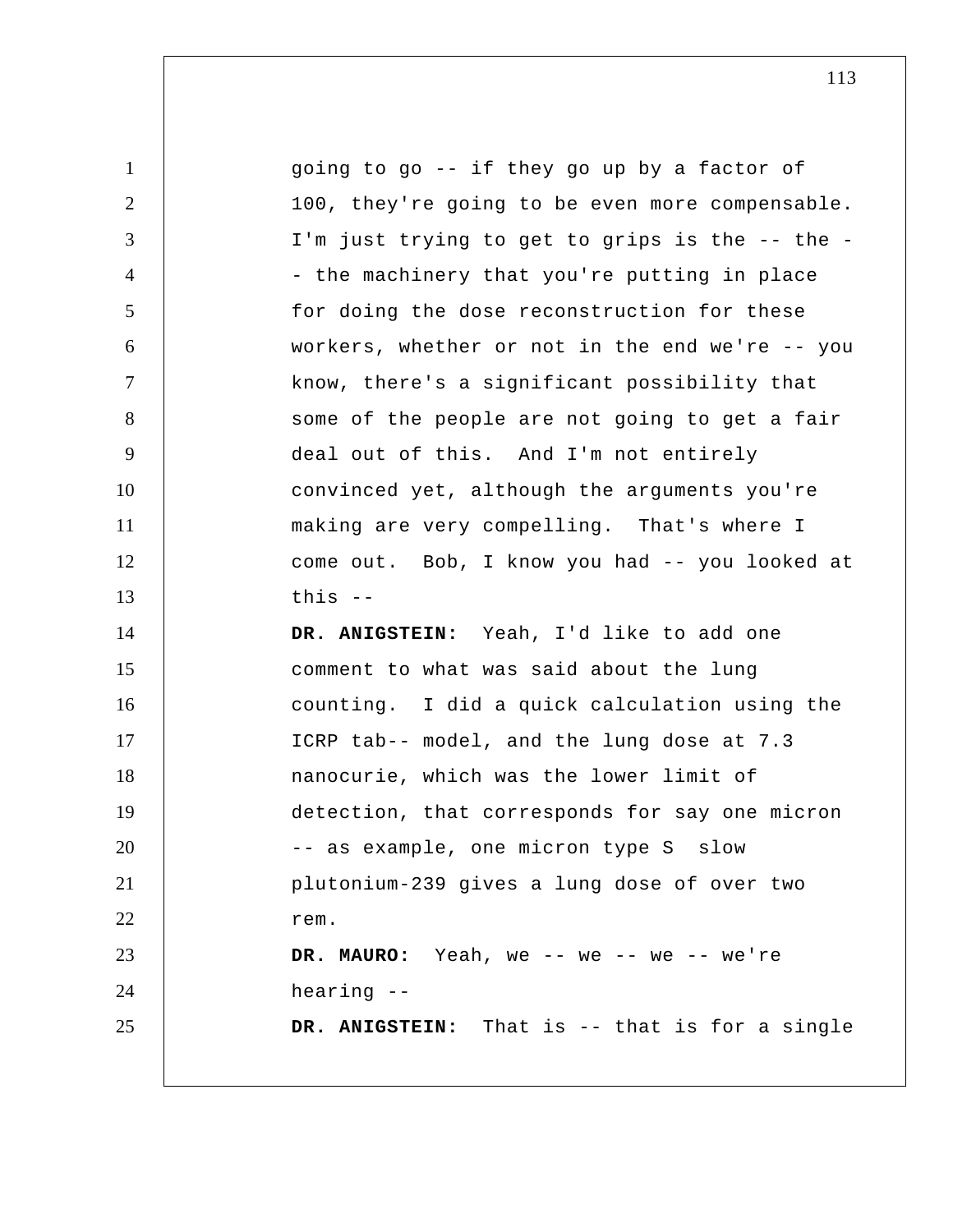1 2 3 4 5 6 7 8 9 10 11 12 13 14 15 16 17 18 19 20 21 22 23 24 25 intake, of course, but that does not mean it's two rem per year, because it probably -- I don't know what the resonance time is, but I don't know how long those seven nanocuries would sit in the lung.  **MR. ROLLINS:** Is that -- is that a 50-year dose that you -- **DR. MAURO:** That's a committed -- **DR. ANIGSTEIN:** That's a 50-year -- **MR. ROLLINS:** Okay, well, divide it by 50 and that's a rough estimate. **DR. MAURO:** Per year.  **MR. ROLLINS:** Yeah, per year, which is inconsequential to a lung cancer. **DR. MAURO:** And you -- **MR. ROLLINS:** As far as POC is concerned. **DR. MAURO:** And you're talking 60 is what you're looking for as a thre-- to -- to get - to get you over.  **MR. ROLLINS:** Sixty total. **DR. MAURO:** Tot-- total.  **MR. ROLLINS:** Between --**DR. ROESSLER:** Say that again.  **MR. ROLLINS:** -- between the intake and the date --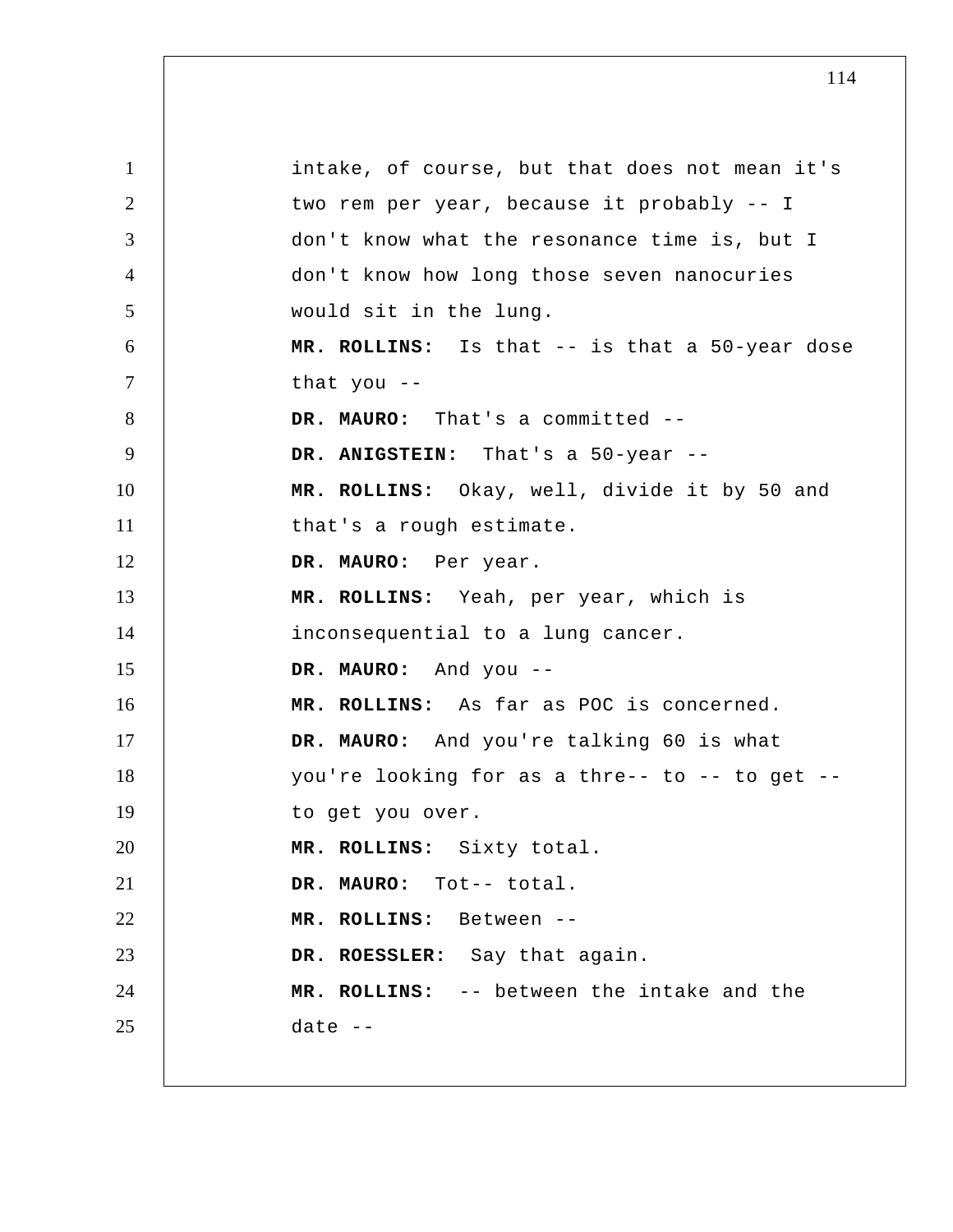1 2 3 4 5 6 7 8 9 10 11 12 13 14 15 16 17 18 19 20 21 22 23 24 25  **DR. ANIGSTEIN:** Actually -- **MR. ROLLINS:** -- of diagnosis.  **DR. ANIGSTEIN:** -- the one-year dose -- 50-year dose -- one-year dose is half of that -- if we're talking now about the overall, over one rem.  **MR. ROLLINS:** -- be possible.  **MS. MUNN:** I don't think so.  **MR. ROLLINS:** And you wouldn't have an acute intake of 7.3 anyway. It would be over a period of time.  **DR. ANIGSTEIN:** Yeah, but the question is -- I mean the -- we probably can't do this on line, but the question is this 7.3 nanocurie detection limit would have to be -- if there's a chronic intake, this would have to be a fac- would have to factor in the resonance time and see what kind of a chronic intake correspond to an av-- to a 7-nanocurie lung burden, which is a very different question than if it was a single episodic intake and you would count it shortly afterwards before there was any clearance.  **MR. ROLLINS:** We're going to run those numbers right now.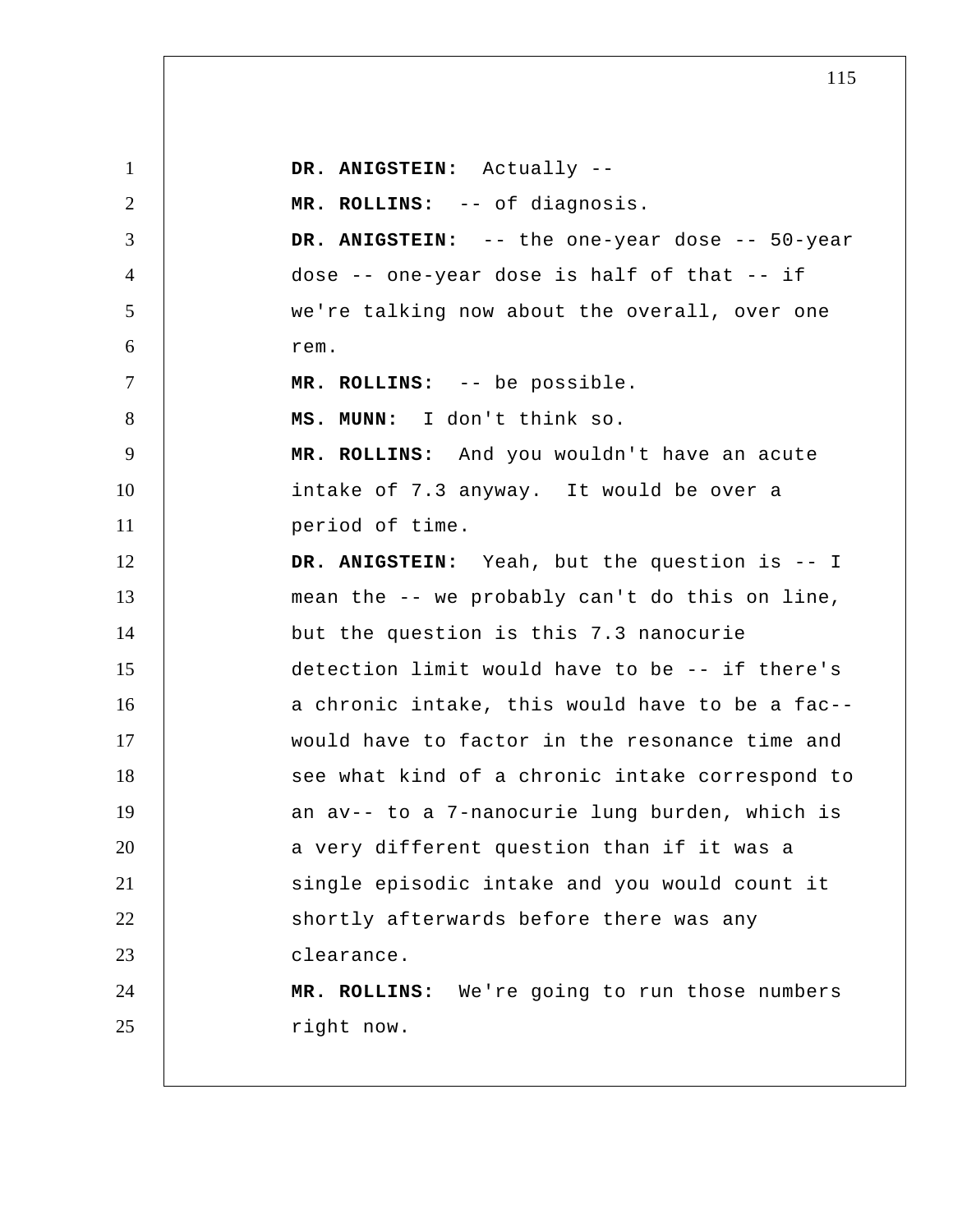1 2 3 4 5 6 7 8 9 10 11 12 13 14 15 16 17 18 19 20 21 22 23 24 25  **DR. ANIGSTEIN:** Excuse me?  **MR. ROLLINS:** We're going to run those numbers right now if you'll give us a minute. **MS. BRACKETT:** Well, not what he just said.  **MR. ROLLINS:** Oh, oh, excuse me.  **MR. HINNEFELD:** Well, we could pro-- we could propose this. I mean Bob's -- or John has provided additional piece of information. We could kind of lay out -- I think Gene did a good job in his response. We'll kind of organize it maybe slightly differently, say average based on this approach, maximum based on this approach, dust loading approach -- you know, gives us these various numbers. Measured concentrations were this and, you know, and - and then -- and looking at this, see where we are on that, do some, you know, organ dose numbers at the various levels, propose some dose reconstructor instructions that would go along with this. **DR. MAURO:** I think we have a communica-- more of a communication issue here than a scientific disagreement.  **MR. HINNEFELD:** I think so. **DR. MAURO:** Because the information that's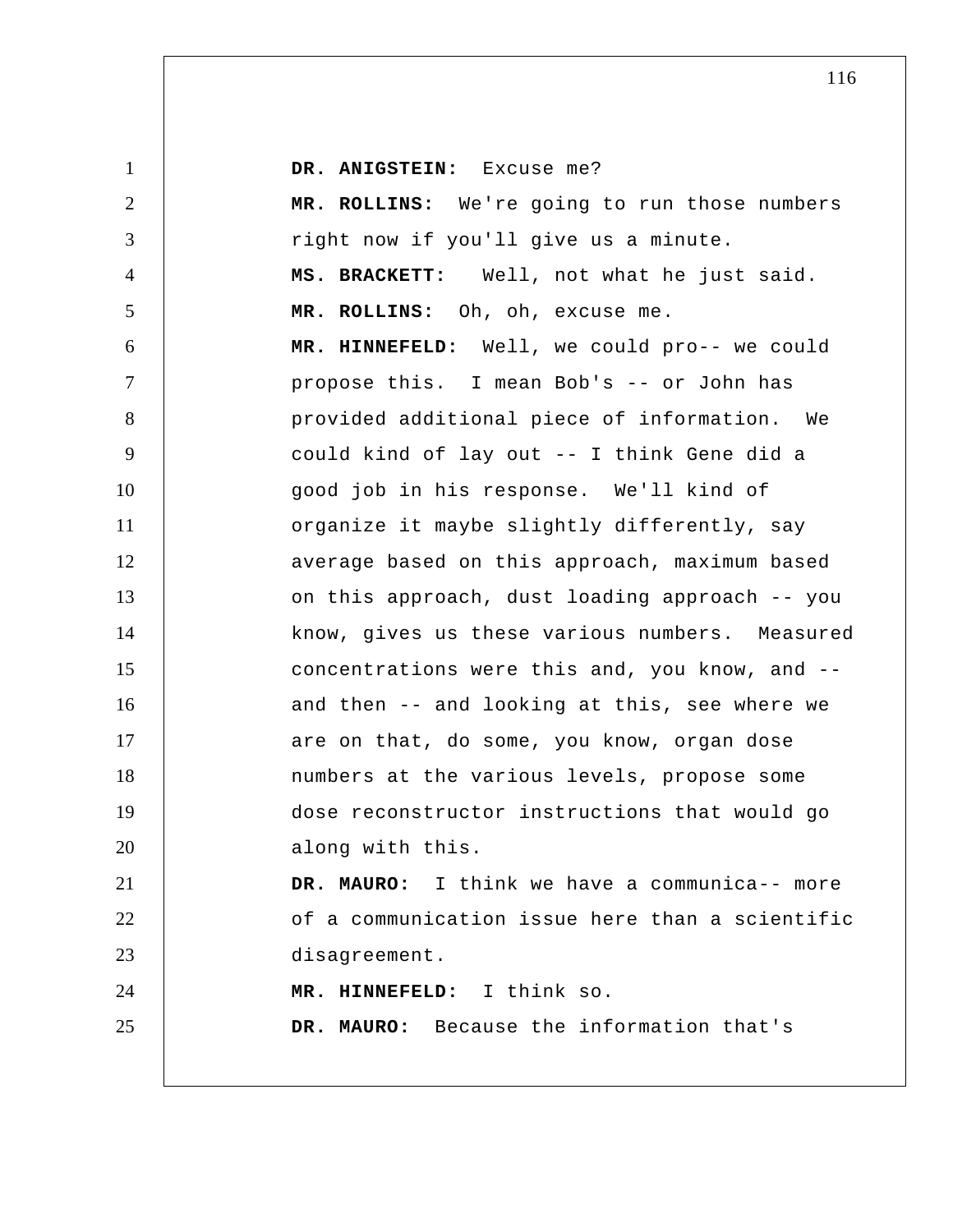1 2 3 4 5 6 7 8 9 10 11 12 13 14 15 16 17 18 19 20 21 22 23 24 25 contained in this report is complex. There's a lot of different information related to how you come at the problem, what data are using -- be used for what circumstances, and -- and as a result of that, I wa-- I walk away with a degree of discomfort that I tried to capture -- Bob and I tried to capture in the write-up. I have a funny feeling the more we talk, the more we're going to converge and -- and see it the same way 'cause the  $-$ - the  $-$ - you know, so I  $-$ -I think we still have an unresolved issue, but I think that we have a path forward where I think as long as we can maintain our dialogue going on, I think we'll be able to be okay on this.  **MR. ROLLINS:** I agree. From a practicality point of view, what I was trying to do and -- I was trying to come up with something that everybody could agree was an underestimate and some-- and something that we could all agree was a reasonable overestimate that we could apply -- **DR. MAURO:** Uh-huh.  **MR. ROLLINS:** -- to keep -- to keep the dose reconstructions moving forward.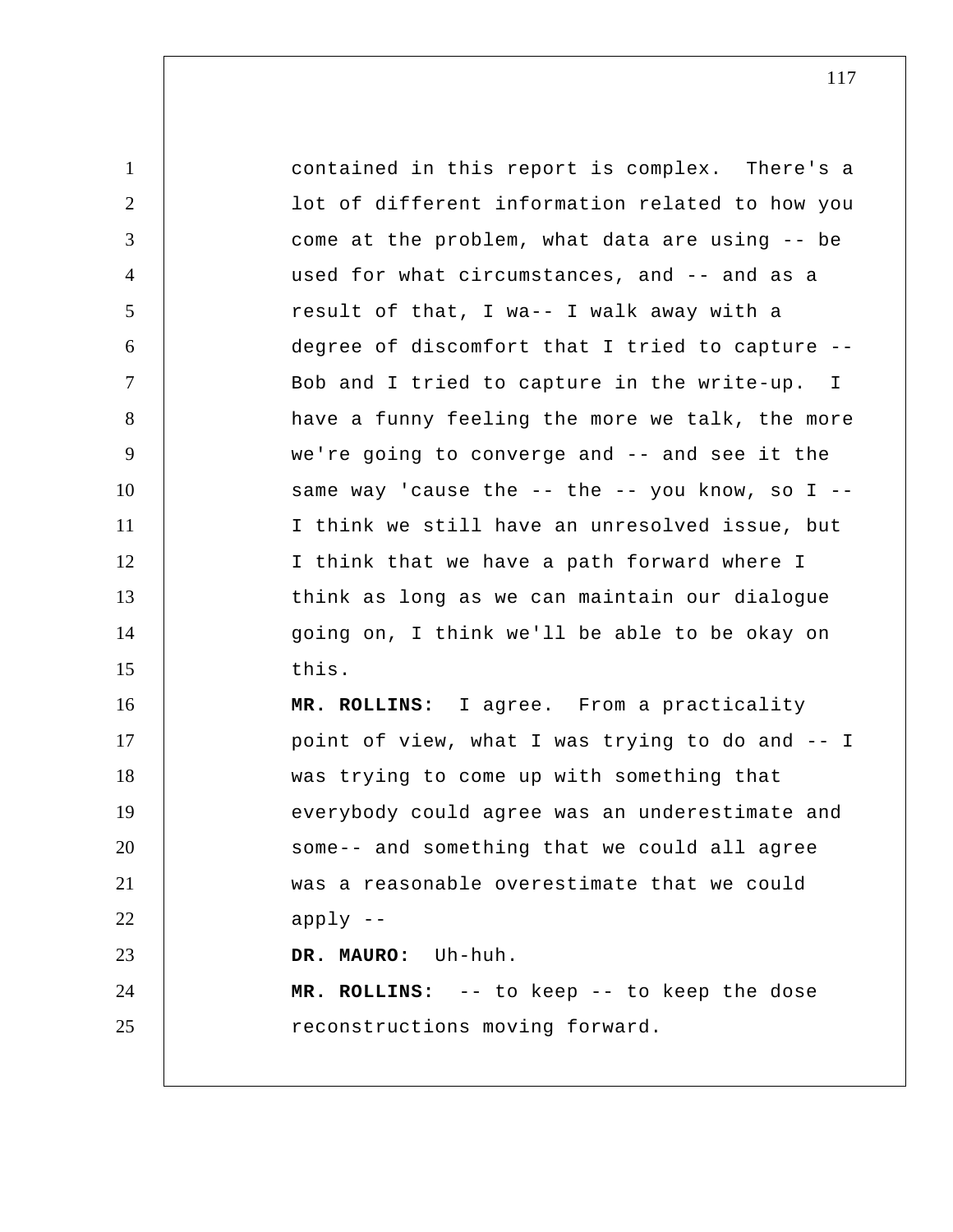**DR. MAURO:** Uh-huh.

| $\overline{2}$ | MR. ROLLINS: And then in the very small number     |
|----------------|----------------------------------------------------|
| 3              | of cases where it affected compensability, then    |
| $\overline{4}$ | we sharpened the pencil.                           |
| 5              | DR. MAURO: I guess the place where I'm coming      |
| 6              | out is I guess I'm not yet convinced that your     |
| $\tau$         | representation of the max overestimate is in       |
| 8              | fact $--$                                          |
| 9              | MR. ROLLINS: And that's what we have to go         |
| 10             | back and work on.                                  |
| 11             | DR. MAURO: And -- and -- and by the way, you       |
| 12             | know, it may turn out you $--$ you did. But I $--$ |
| 13             | I'd like to look at it a little bit more.          |
| 14             | MR. ROLLINS: Right.                                |
| 15             | DR. MAKHIJANI: There's just one other issue --     |
| 16             | DR. ANIGSTEIN: Also                                |
| 17             | DR. MAURO: -- and I agree that the                 |
| 18             | underestimate piece of it is actually an           |
| 19             | underestimate, so if you're -- like doing a        |
| 20             | minimum dose estimate, you add that -- that        |
| 21             | would be okay. But I think $--$ I $--$ I have an   |
| 22             | issue with regard to this -- the scientific of     |
| 23             | using resuspension at all and referencing the      |
| 24             | Anspaugh paper, because in his paper he says       |
| 25             | that resuspension coefficients should not be       |
|                |                                                    |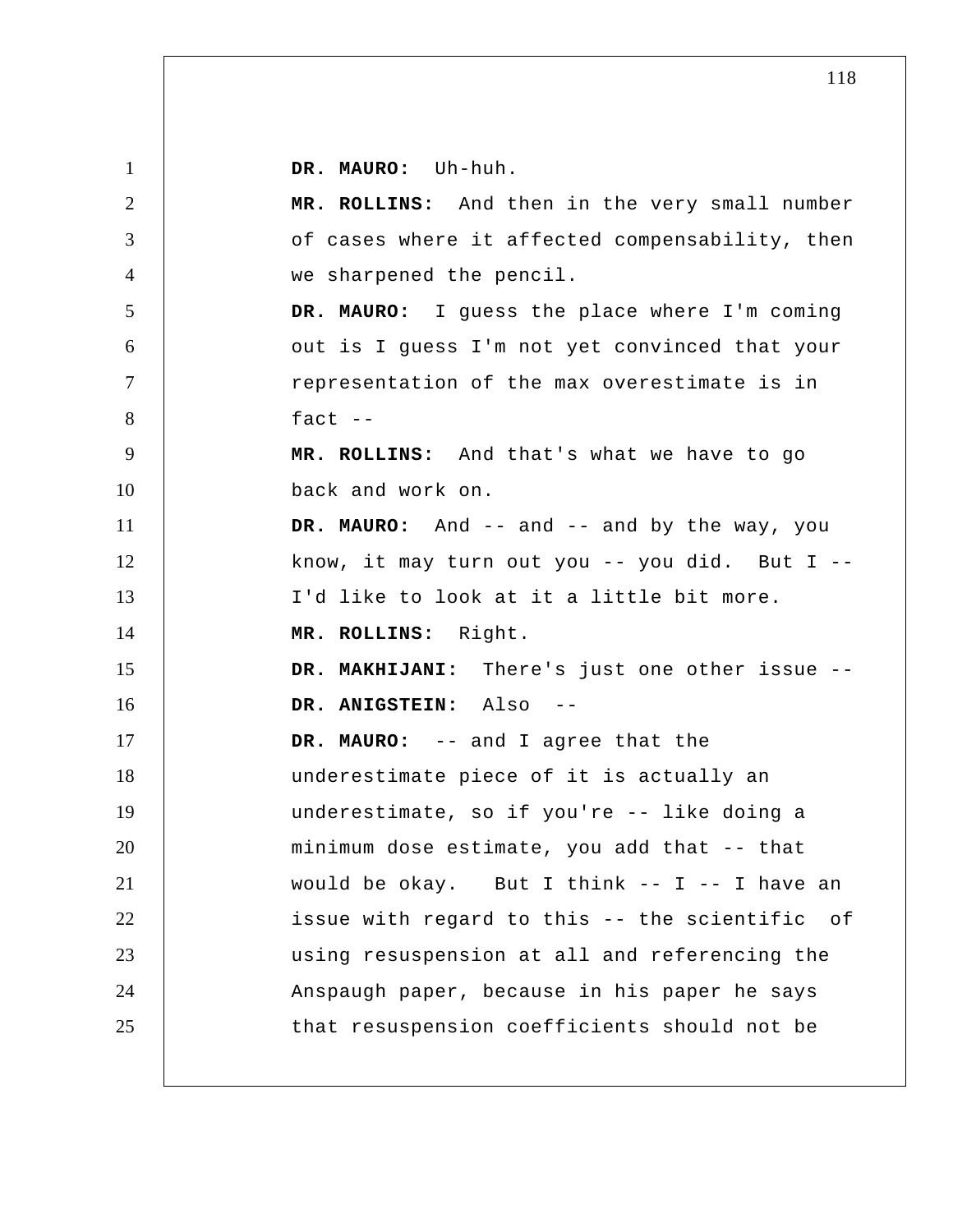1 2 3 4 5 6 7 8 9 10 11 12 13 14 15 16 17 18 19 20 21 22 23 24 25 used at times long after the deposition. And so we're -- we're talking about deposition during the atmospheric testing time, and then using resuspension coefficients for the underground testing time. So you know, many years and decades afterwards. And it doesn't seem very appropriate to do that.  **MR. ROLLINS:** I didn't disagree with that, after going back and reading what he wrote. I think I even quoted something in there, but he also said, you know, if you've got air sampling, pay attention to it.  **DR. MAKHIJANI:** Yes, right.  **MR. ROLLINS:** Which I did.  **DR. MAKHIJANI:** Okay. So there's -- there's somewhere in there -- there's -- there's a scientific issue to be resolved about exactly - justifying the resuspension approach that would be 'cause I think -- partly you did that in your response but --  **MR. ROLLINS:** In your response did you comment on the simplified mass loading model that I used? Like -- look -- it appears that you did. I haven't had time to digest that. **DR. MAURO:** Yeah, we did.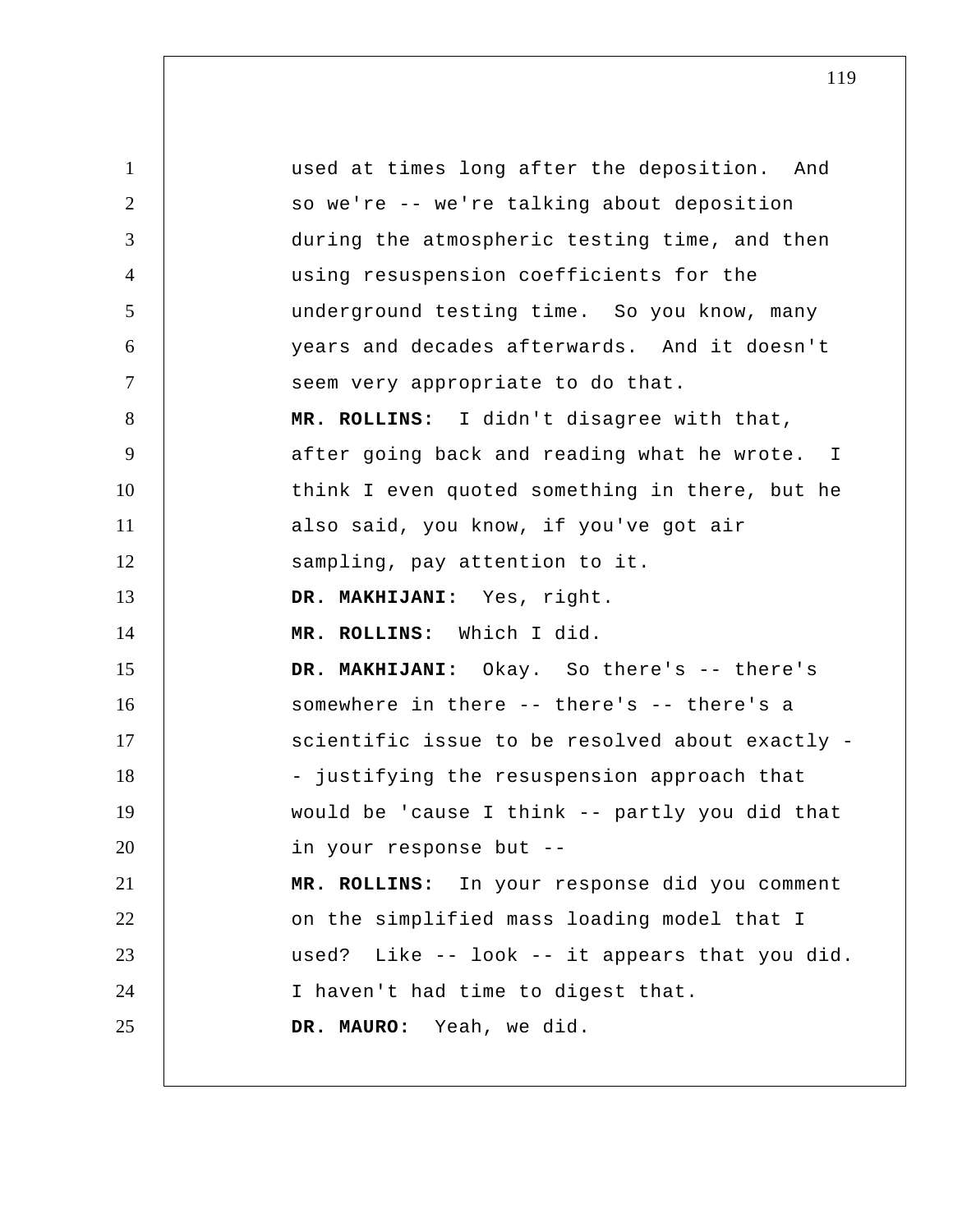| $\mathbf{1}$   | DR. ANIGSTEIN: Yes, can I say something?        |
|----------------|-------------------------------------------------|
| $\overline{2}$ | DR. MAURO: Yes, please.                         |
| 3              | DR. ANIGSTEIN: Yeah. Yeah, we did -- we did -   |
| $\overline{4}$ | - did some algebra writing it, and there is I   |
| 5              | think a conceptual error or maybe a             |
| 6              | communication error that even using -- the      |
| $\tau$         | statement is made in the response that the mass |
| 8              | loading model is consistent with a resuspension |
| 9              | factor of 1.3 times ten to the minus nine. We   |
| 10             | don't find that to be correct because above 100 |
| 11             | -- a factor of 100, and even used the upper 1.3 |
| 12             | times ten to the minus eight, the mass loading  |
| 13             | model gives you a factor of about ten higher    |
| 14             | concentrations.                                 |
| 15             | MR. ROLLINS: I'll take a look at that. I'll     |
| 16             | look -- look forward to reading it.             |
| 17             | DR. MAKHIJANI: And that's in the write-up.      |
| 18             | You should be able to check that.               |
| 19             | MR. ROLLINS:<br>That's good.                    |
| 20             | DR. ANIGSTEIN: Yeah.                            |
| 21             | DR. MAURO: By the way, one thing I mentioned    |
| 22             | earlier, I spoke to Lynn Anspaugh 'cause it --  |
| 23             | recognizing that I think the -- his             |
| 24             | contribution here could be very important, and  |
| 25             | his take on all this. I called him and asked    |
|                |                                                 |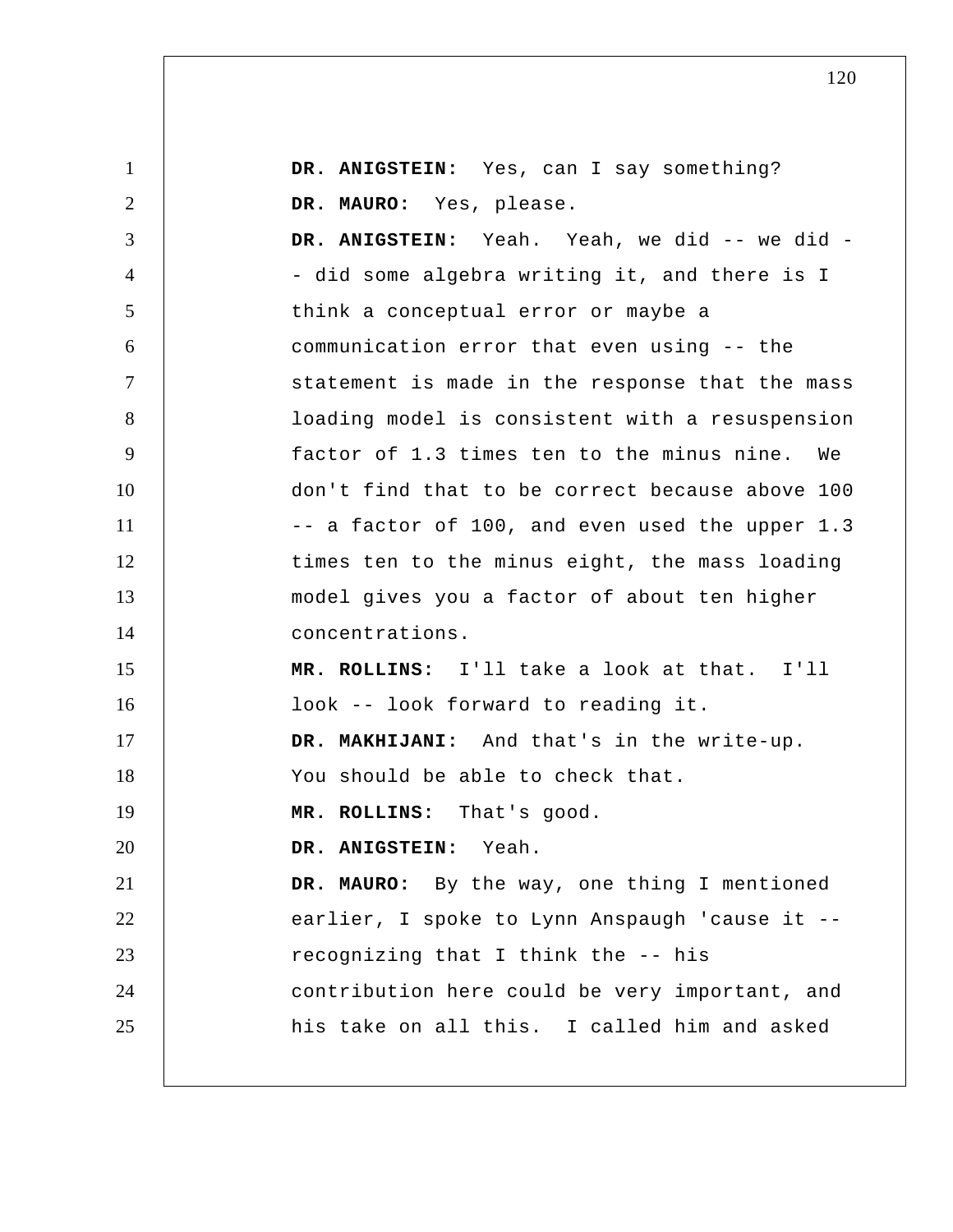| $\mathbf{1}$   | if he would be interested in participating, not   |
|----------------|---------------------------------------------------|
| 2              | realizing you had been in contact with him        |
| 3              | also. If it's acceptable to the -- to the         |
| $\overline{4}$ | working group, Lynn indicated that he would       |
| 5              | have no problem signing up as an SC&A associate   |
| 6              | and we could call upon him to participate in      |
| $\overline{7}$ | the ongoing dialogue and get his take on a lot    |
| 8              | of this. He -- his -- his reaction to me when     |
| 9              | I called was listen, John, you know, I read --    |
| 10             | I read carefully the site profile and I read      |
| 11             | carefully your review of the site profile. And    |
| 12             | his reaction was I have some serious problems     |
| 13             | with the site profile, and I have some serious    |
| 14             | problems with your review of the site profile.    |
| 15             | MS. MUNN: What an (inaudible).                    |
| 16             | DR. MAURO: So that's the man you want, you        |
| 17             | know, that's $-$ anyway, he's $-$ he indicated he |
| 18             | would be more than happy to work with us, or if   |
| 19             | you'd prefer for him to work with NIOSH -- I      |
| 20             | mean I think it's important that he be part of    |
| 21             | this process.                                     |
| 22             | MR. ROLLINS: I agree.                             |
| 23             | DR. ROESSLER: He should probably come to a        |
| 24             | future Board meeting.                             |
| 25             | DR. MAURO: Yeah, he -- he -- he asked is the      |
|                |                                                   |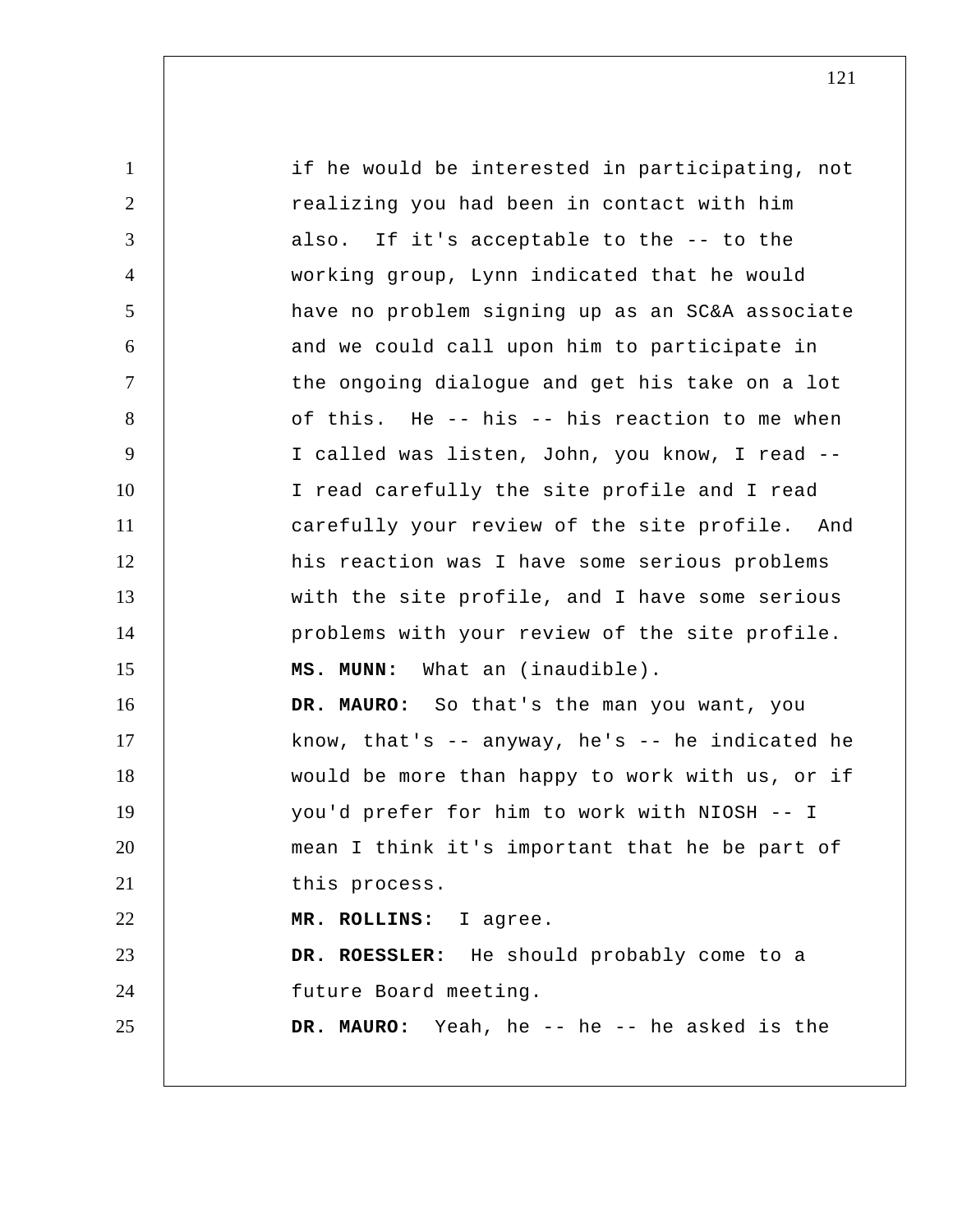| $\mathbf{1}$   | next meeting -- face to face meeting, is that   |
|----------------|-------------------------------------------------|
| $\overline{2}$ | going to be in Vegas? Yeah, he said I'll        |
| 3              | absolutely be there, but -- and the conference  |
| $\overline{4}$ | call -- I told him about the conference call    |
| 5              | meeting and certainly he said he'll try to be   |
| 6              | there, so -- you know, we're in the process of  |
| $\tau$         | -- I wanted to first make sure the working      |
| 8              | group was okay with this -- like we brought Bob |
| 9              | Bistline aboard as the expert on high-fired     |
| 10             | plutonium, Rocky Flats, I believe Lynn Anspaugh |
| 11             | is the equivalent of that for resuspension      |
| 12             | factors at the Nevada Test Site and could help  |
| 13             | us bring closure to this particular matter.     |
| 14             | MR. PRESLEY: Is that agreeable with the         |
| 15             | working group?                                  |
| 16             | MR. CLAWSON: Yes.                               |
| 17             | MS. MUNN: Oh, yeah, he ought to be here.        |
| 18             | MR. PRESLEY: Okay.                              |
| 19             | MS. MUNN: He's done so much work on it. Under   |
| 20             | whose umbrella, I don't know, but               |
| 21             | MR. PRESLEY: We'll let Lew worry about that.    |
| 22             | MS. MUNN: Go worry, Lew.                        |
| 23             | DR. WADE: I will worry.                         |
| 24             | MR. PRESLEY: Okay, let's see, we're through --  |
| 25             | anybody have any more comments on five?         |
|                |                                                 |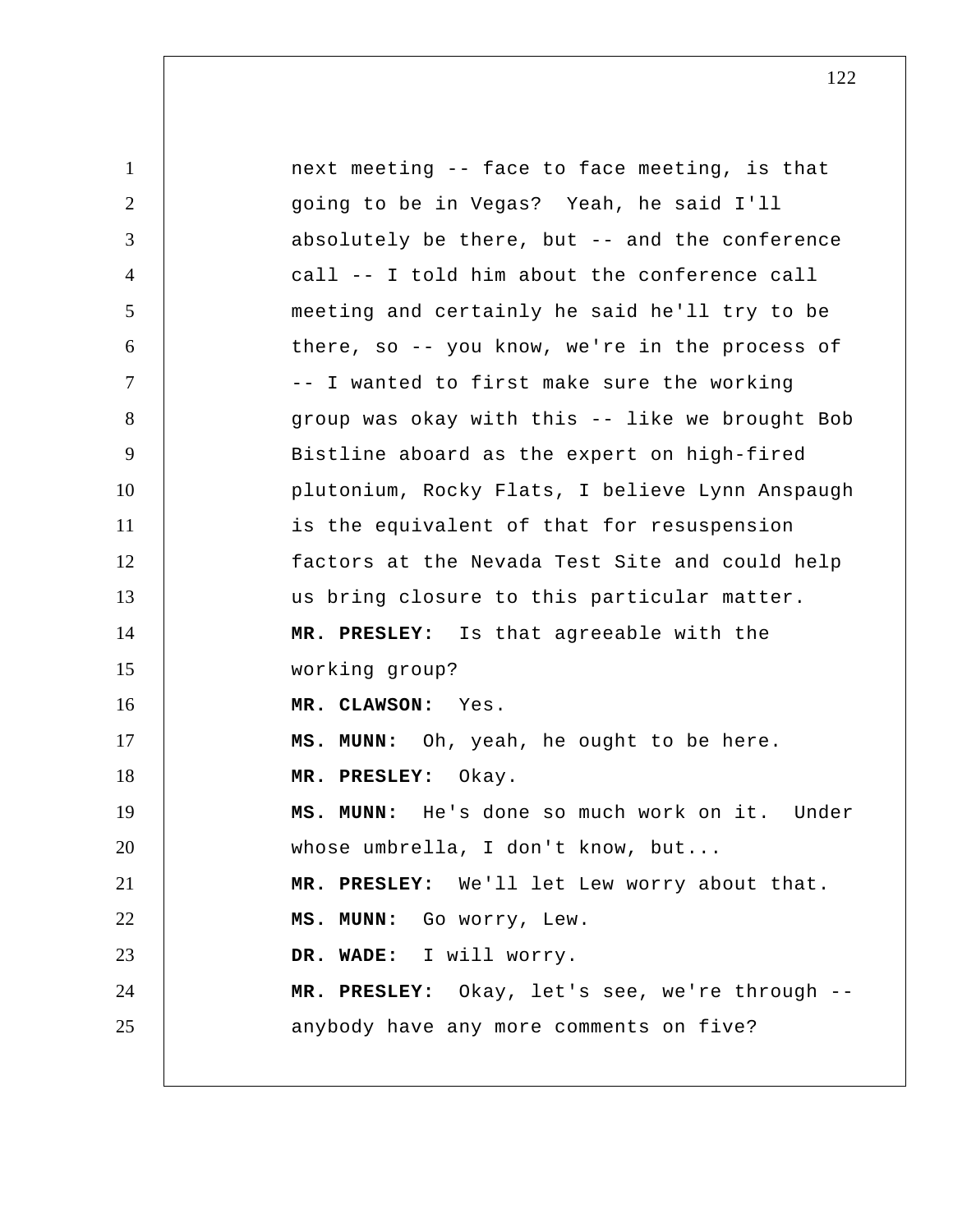**DR. ROESSLER:** Could you summarize where we are on five?

1

2

3

4

 **MR. CLAWSON:** Well, we've painted a couple of pictures here.

5 6 7 8 9 10 11 12 13 14 15 16 17 18 19 20 21 22 23 24 25  **MR. PRESLEY:** What I wrote down is I have an issue, the fact that SC&A and NIOSH do not agree on the findings and that what I wrote down was that NIOSH will comment -- will come up with some new information on this issue.  **MR. HINNEFELD:** The next product is ours. We'll take what Bob has provided -- John has provided, Bob wrote -- and we will try to --  **DR. ANIGSTEIN:** I have one more -- there's one more comment that -- in my write-up, and this is -- I looked at some other literature the literature that I had available to me on surveys at Nevada Test Site, and there was a aerial survey done by the Remote Sensing Laboratory, and the latest report I have -- I don't know if they've done later surveys, but it would be applicable to this time period - survey was done on area 11 -- it was called - also known as plutonium valley -- in January 1982, published in June 1983. And they have this report. Mostly they just publish the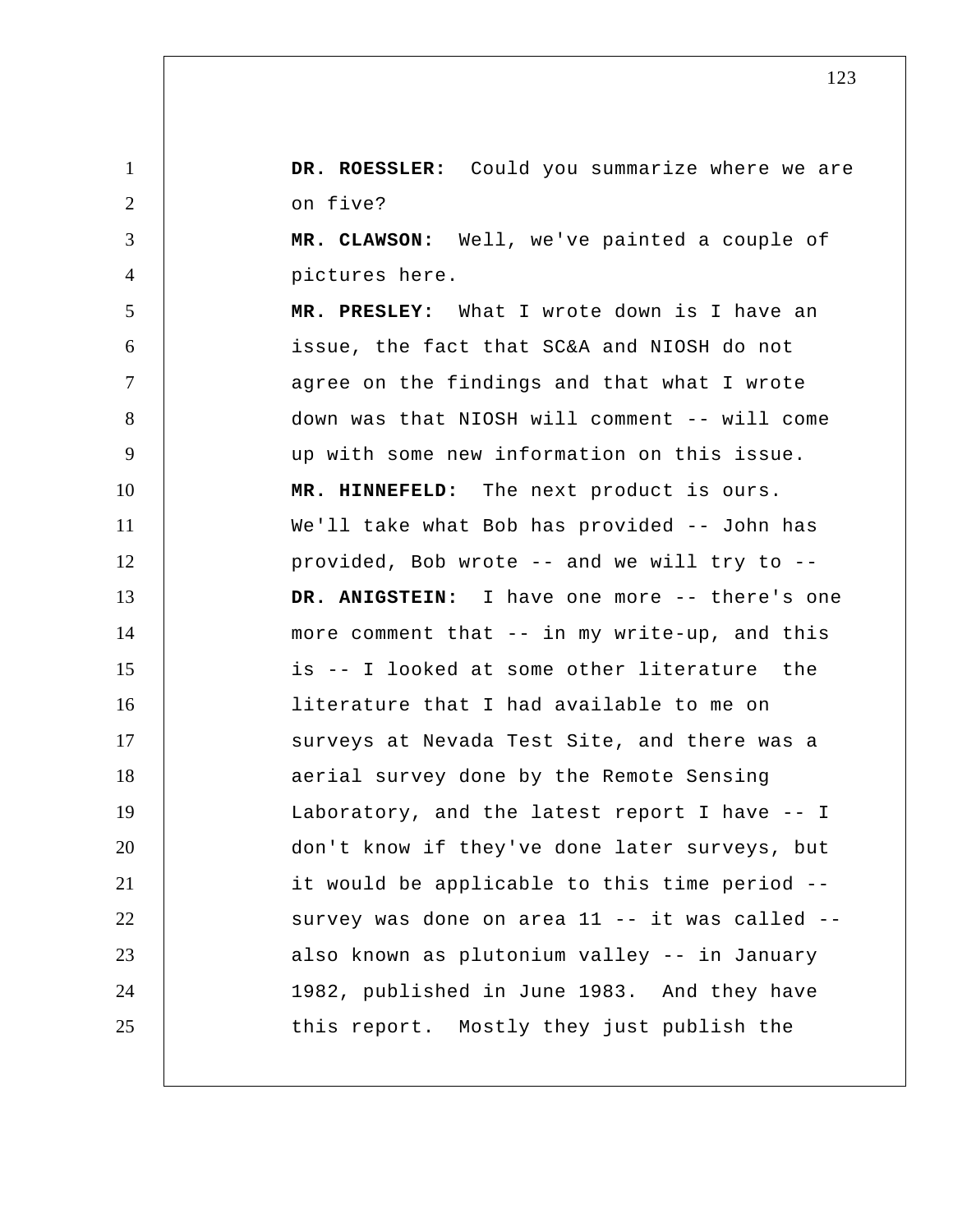1 2 3 4 5 6 7 8 9 10 11 12 13 14 15 16 17 18 19 20 21 22 23 24 25 figures showing the isopleths of the -- of the activity concentrations, but for this particular one they went further and they did a analysis to estimate the total inventory on area 11, and they came up with a much higher value than what is reproduced in the TBD in section two in Table 2-8. Their value is higher by I think a factor of ten - approximately a factor of ten for plutonium. Now, too, this is only one area. Then also they use a smaller area -- a smaller number of square meters for the area than is in the TBD, so if you put the two together, you end up with more than a factor of ten higher concentration in terms of becquerel per square meter. Now this is only one report and one finding, but it should be examined in light of the importance of the assigning activity concentrations.  **MR. PRESLEY:** Mark, can you -- **DR. ANIGSTEIN:** The reference is provided at the bottom of my write-up.  **MR. PRESLEY:** Mark, can you go ahead and look at that with Tony and Mary and see the difference between that and then the rest of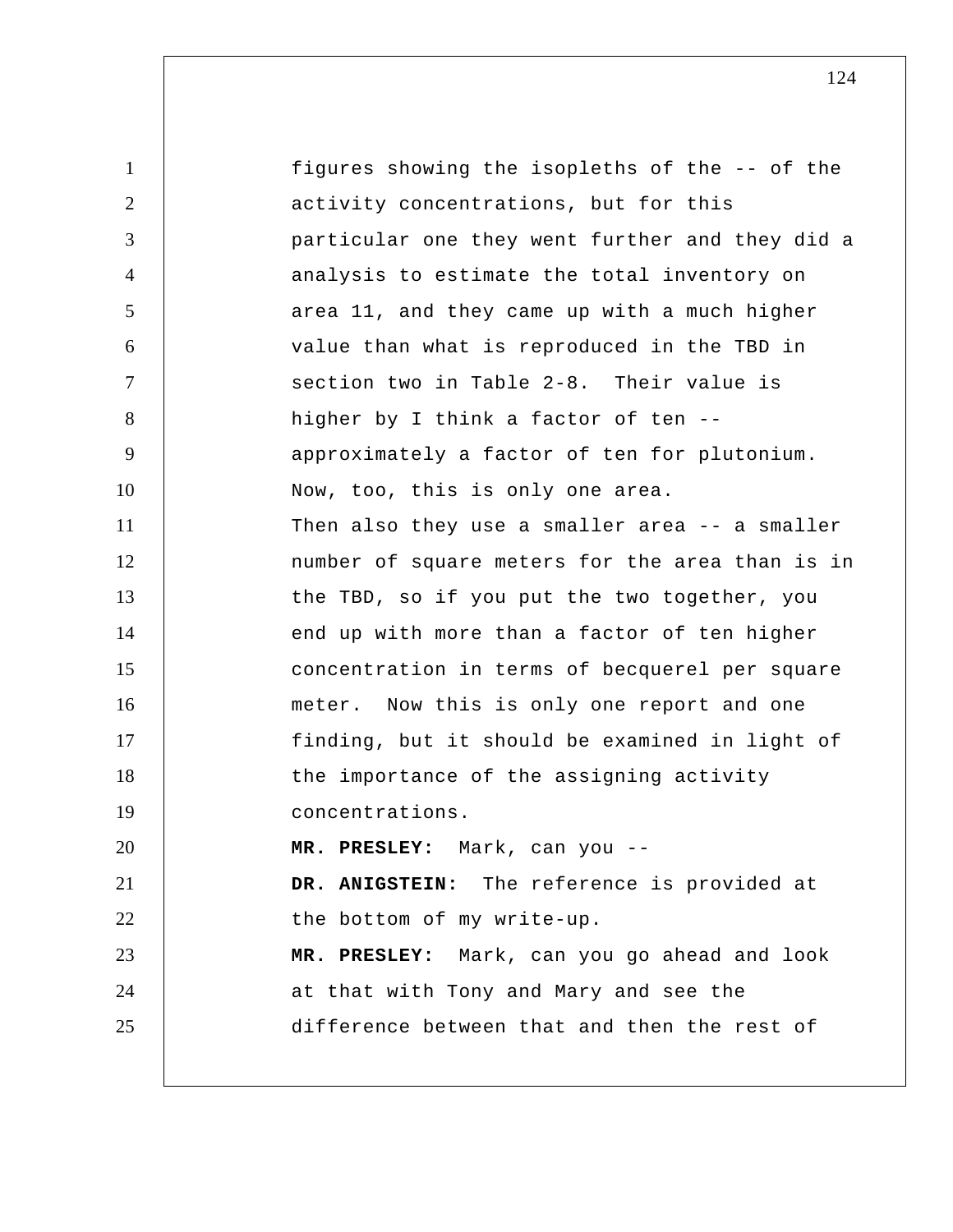1 2 3 4 5 6 7 8 9 10 11 12 13 14 15 16 17 18 19 20 21 22 23 24 25 the site and see if -- it may be that we do have a -- one site there that we need to break out.  **MS. MUNN:** Area 11, given the map that SC&A provided, looks as though it's a small area, but the site of a number of atmospheric tests.  **MR. PRESLEY:** It's a very small site.  **MS. MUNN:** Yeah.  **MR. PRESLEY:** Back over on the mountain, if I remember correctly.  **MS. MUNN:** Back over on the east side, right on the east border.  **MR. PRESLEY:** Yeah. It's actually at the foot of the mountain there, if I remember where it is.  **MS. MUNN:** SC&A page 53 shows it as several miles east of the control point on the east side of the Mercury Highway, right against the eastern border.  **MR. HINNEFELD:** Yeah, about mid-way up the range.  **MS. MUNN:** Right there, yeah, show a number.  **MR. HINNEFELD:** Well, the next -- but the next product is ours. We'll prepare and -- what's been discussed here and take in -- and the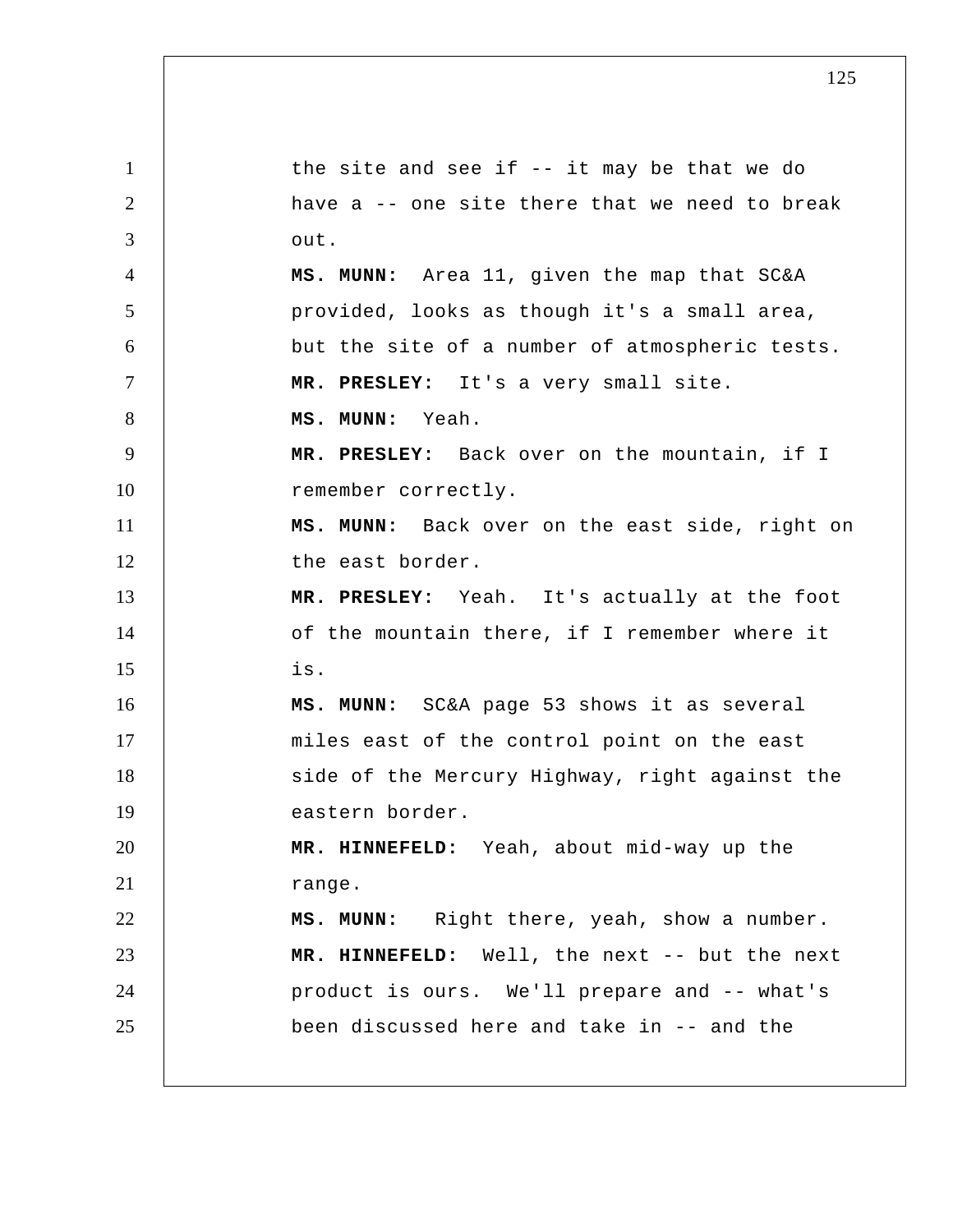1 2 3 4 5 6 7 8 9 10 11 12 13 14 15 16 17 18 19 20 21 22 23 24 25 paper John provided, try to lay out not only, you know, our view of where -- where the numbers came from, the validity and also maybe a summary of dose reconstructor instructions and kind of dose magnitude, 'cause it's not clear to me really that this is -- this issue warrants months -- you know, months of discussion. You know, it may not, so -- but we -- that'll -- next product is ours, to address those issues. We'll provide that to all the - all the working group members, as well as to John and whomever he wants to specify on his side.  **MR. PRESLEY:** I have 26 after, do we want to - and we're getting ready to -- does anybody have anything else on five? (No responses) Do we want to break for lunch before we start on this six?  **DR. MAKHIJANI:** Mr. Presley, can we dispense with six, because I think we've already covered it.  **MR. PRESLEY:** I think we have, too.  **DR. MAKHIJANI:** Because it's average air concentration when worker location is not known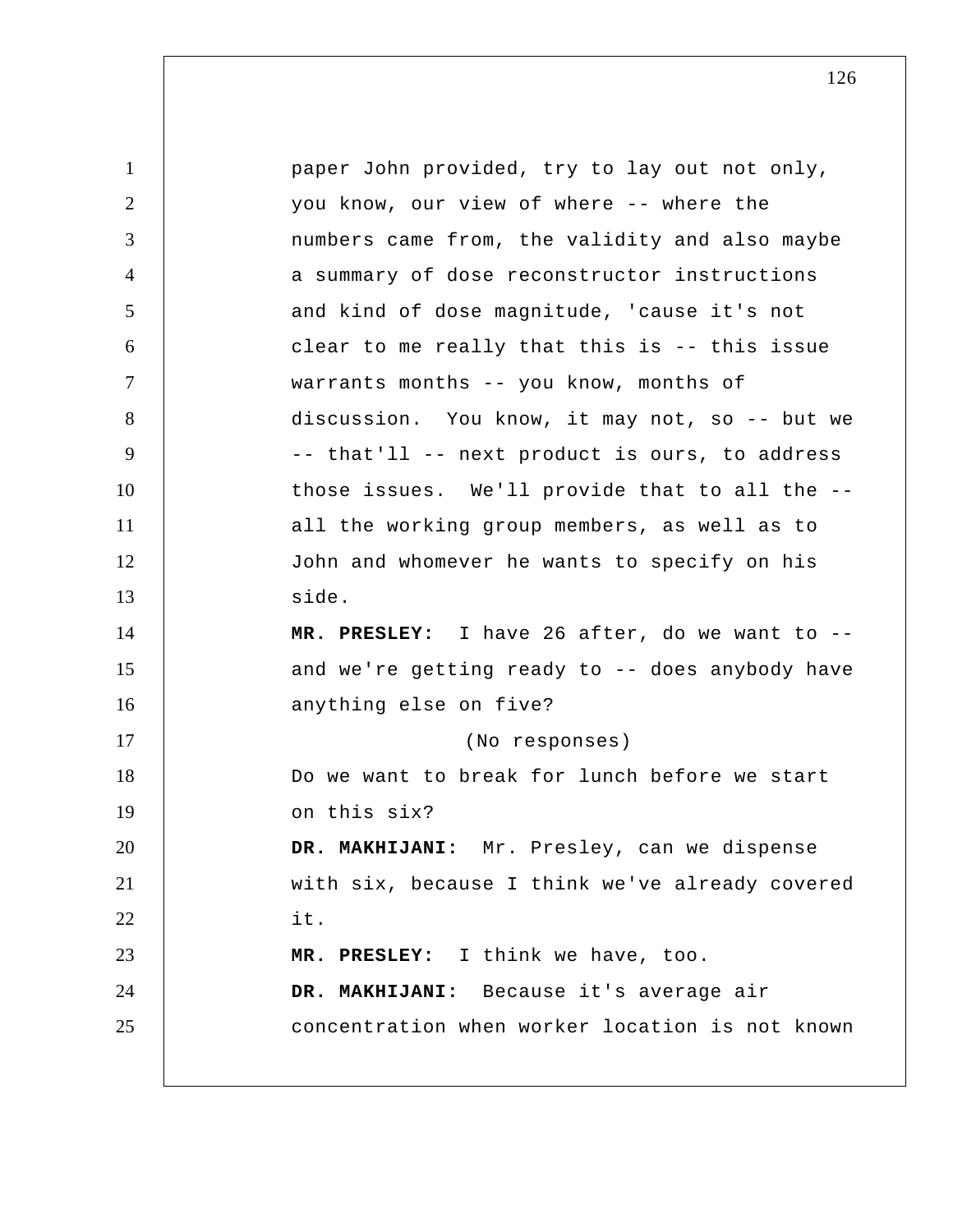1 2 3 4 5 6 7 8 9 10 11 12 13 14 15 16 17 18 19 20 21 22 23 24 25 is not claimant favorable. I think -- think we already covered that. Maybe we could go to lunch -- **MR. PRESLEY:** Yeah.  **DR. MAKHIJANI:** -- with one more under the belt.  **MR. PRESLEY:** Yeah. I have no problems whatsoever. Does anybody have any problem with dispensing with seven -- I mean with six, please, and starting with seven when we come back?  **MS. MUNN:** So is six going to drop off our matrix next time?  **DR. MAKHIJANI:** No, we've -- **MR. HINNEFELD:** No, it'll be part of...  **DR. MAKHIJANI:** -- covered it, because it'll be part of the NIOSH...  **MS. MUNN:** It'll be covered in five.  **MR. HINNEFELD:** Well -- yeah, it'll be covered.  **DR. MAKHIJANI:** I think, I don't know.  **MR. HINNEFELD:** It'll be covered. **DR. MAURO:** Yeah, absolutely. Yeah, in fact I think that -- yes, absolutely yes.  **DR. WADE:** How long for lunch, Robert?  **MR. PRESLEY:** How long does everybody want?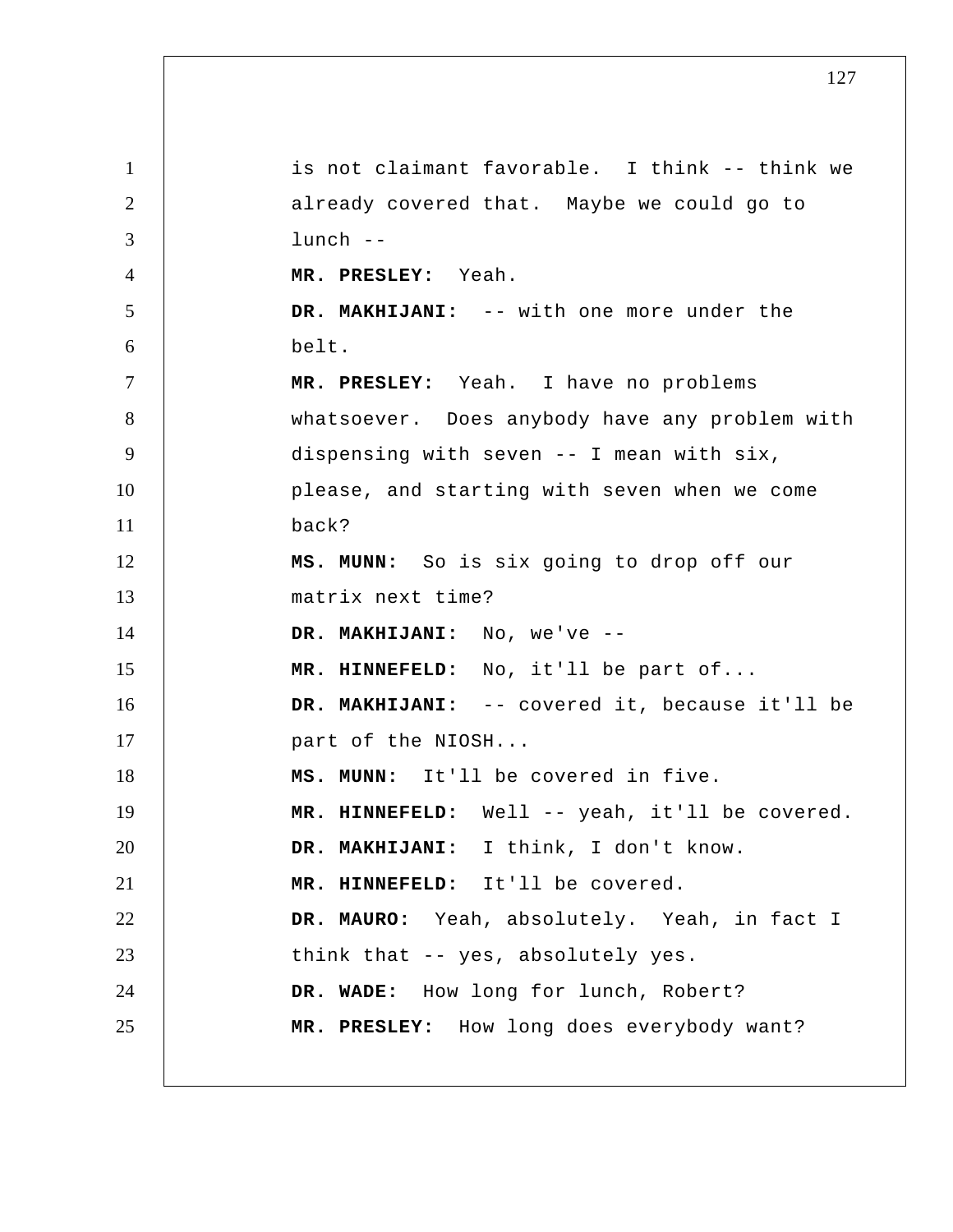1 2 3 4 5 6 7 8 9 10 11 12 13 14 15 16 17 18 19 20 21 22 23 24 25 **DR. ROESSLER:** Depends on how busy the --  **MR. PRESLEY:** You want to try it for 45 minutes?  **DR. WADE:** Okay.  **MR. PRESLEY:** Want to try to come back at 15 after 1:00?  **MS. MUNN:** Uh-huh.  **MR. PRESLEY:** Okay.  **DR. WADE:** Okay, we'll break contact with the line, but we'll dial back in at a quarter after and we'll resume the working group session then. Thank you. (Whereupon, a recess was taken from 12:30 p.m. to 1:15 p.m.)  **DR. WADE:** ...the working group conference room. We're about to begin. Can I have at least one person identify that you're on the line? (No responses) Anybody out there? **MS. CHANG:** Chia-Chia Chang.  **DR. WADE:** Okay, thank you. (Pause) This is Lew Wade again. Could I ask if there are any Board members on the telephone hookup?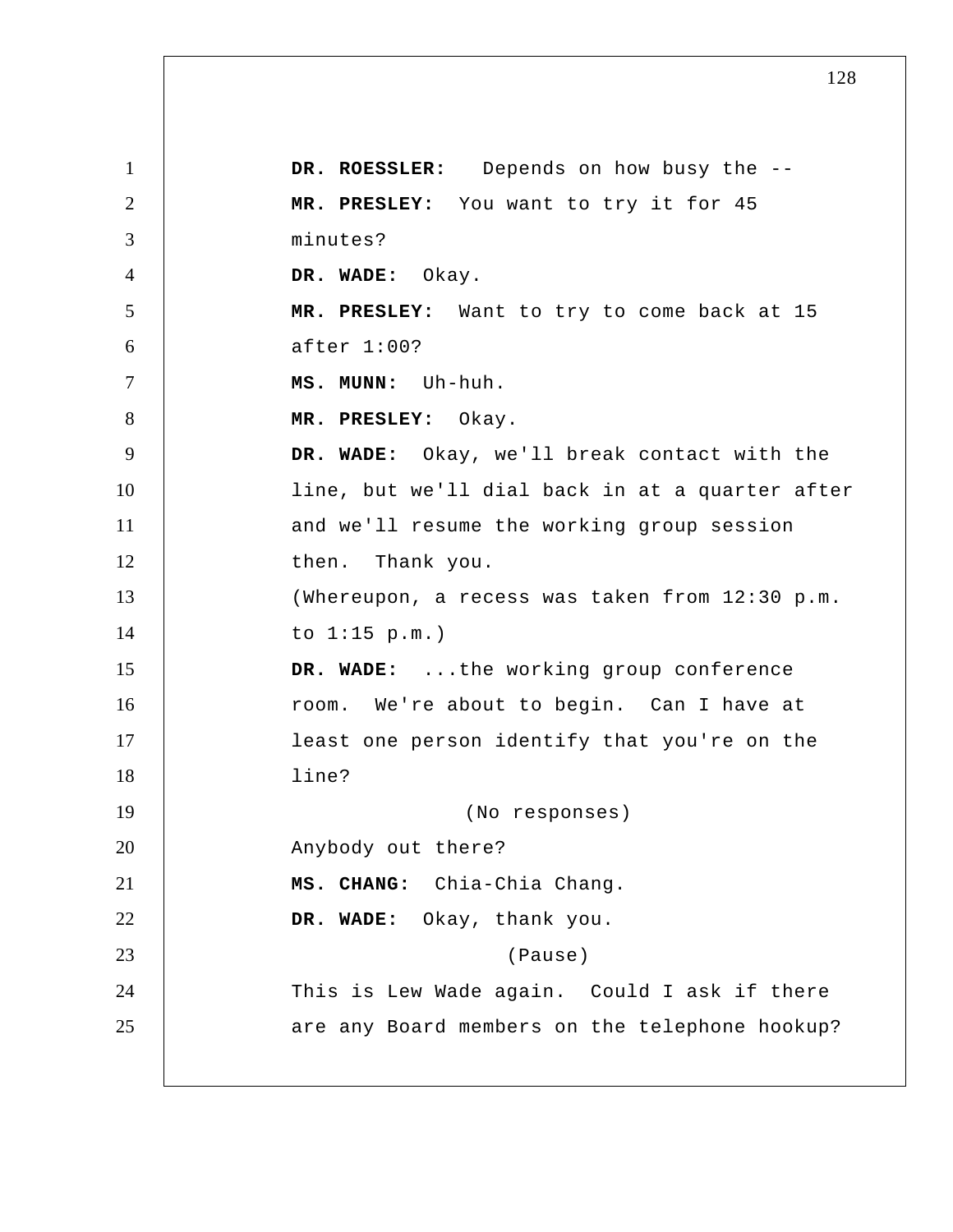| 1      | (No responses)                                  |
|--------|-------------------------------------------------|
| 2      | Any Board members with us?                      |
| 3      | (No responses)                                  |
| 4      | Okay. Stu, do you -- did -- were you able to    |
| 5      | get any information as to the oro-nasal         |
| 6      | breathing status?                               |
| $\tau$ | MR. HINNEFELD: Yes, I -- I talked to Jim        |
| 8      | Neton, who's kind of the lead guy for this and  |
| 9      | we have actually placed a task order with the   |
| 10     | task order contractor to research the           |
| 11     | literature bases for the values in ICRP and     |
| 12     | other -- what other literature is there about,  |
| 13     | you know, oro-nasal breathing and the impact of |
| 14     | that, with the idea that we should be able to   |
| 15     | develop some product from the available         |
| 16     | research about whether an adjustment is         |
| 17     | warranted or why the adjustment should be made. |
| 18     | And that subcontractor -- that contractor's due |
| 19     | date on their task is the end of August, so     |
| 20     | that would be -- now once we receive that,      |
| 21     | there may still be some work on our part before |
| 22     | we feel like we even have a product able to     |
| 23     | deliver, so that's the time line we're on right |
| 24     | now. We haven't set a schedule past the end of  |
| 25     | August for a deliverable back to the Board.     |
|        |                                                 |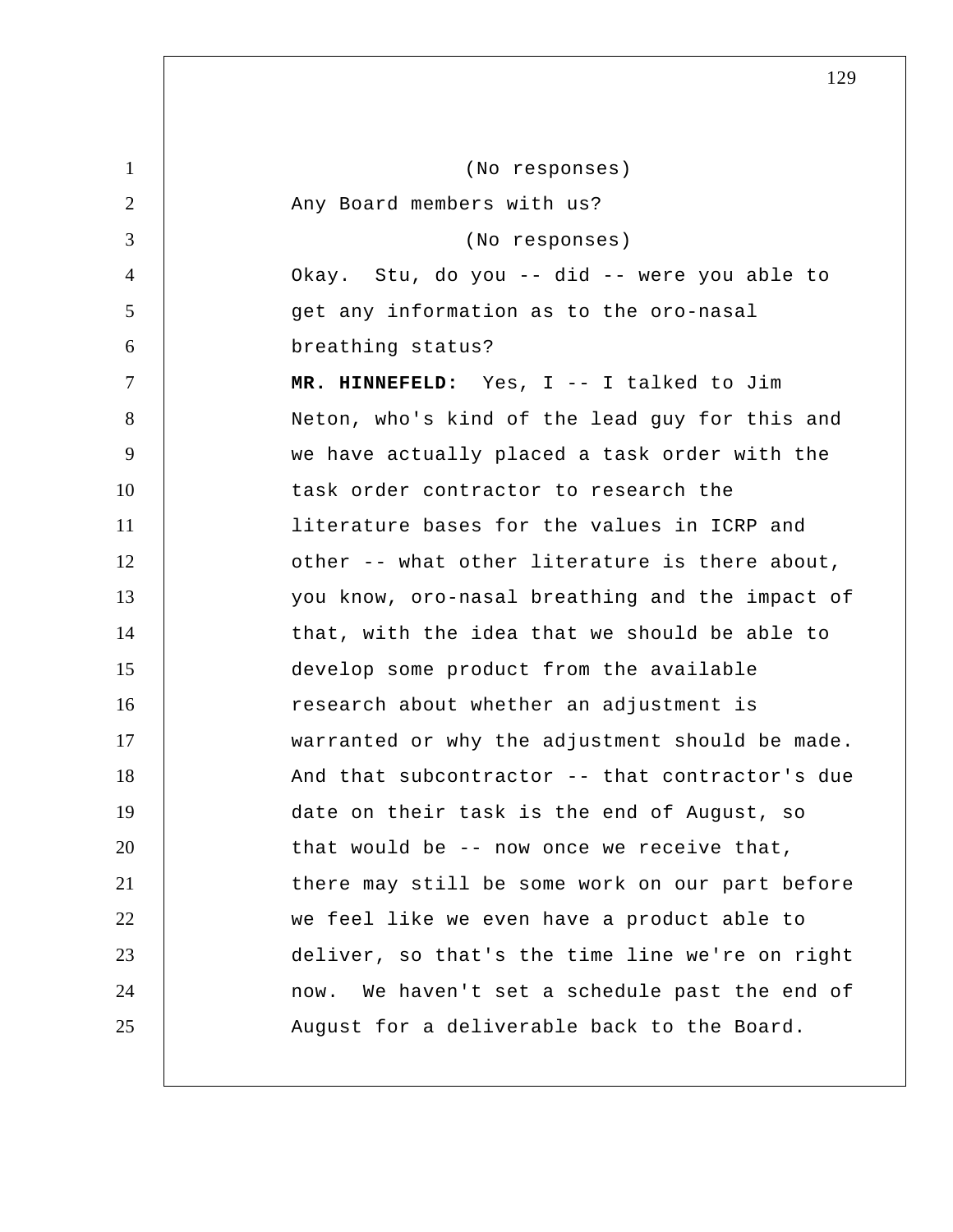1 2 3 4 5 6 7 8 9 10 11 12 13 14 15 16 17 18 19 20 21 22 23 24 25  **DR. WADE:** So I mean on the September Board agenda we'll probably touch on science issues, so at a minimum maybe you could give the Board an update on the status of that. If there's something to report, fine. If not, at least, you know, put something on the Board's scope as to what's coming.  **MR. HINNEFELD:** I think that'd be a good place for it since Jim would have to give that and not me, so...  **DR. WADE:** Okay. Okay, well done, sir -- as always.  **MR. PRESLEY:** Are we ready?  **DR. WADE:** We're ready. **RESUSPENSION DOSES TO MONITORED WORKERS MR. PRESLEY:** Let's start with comment seven, that's at the bottom of page 15.  **DR. MAKHIJANI:** Comment seven is (reading ) Resuspension doses to monitored workers, especially early re-entry workers, may be underestimated due to the presence of shortlived radionuclides and higher resuspension expected in the days and months after a test, including safety tests. TBD does not specify procedures for estimating environmental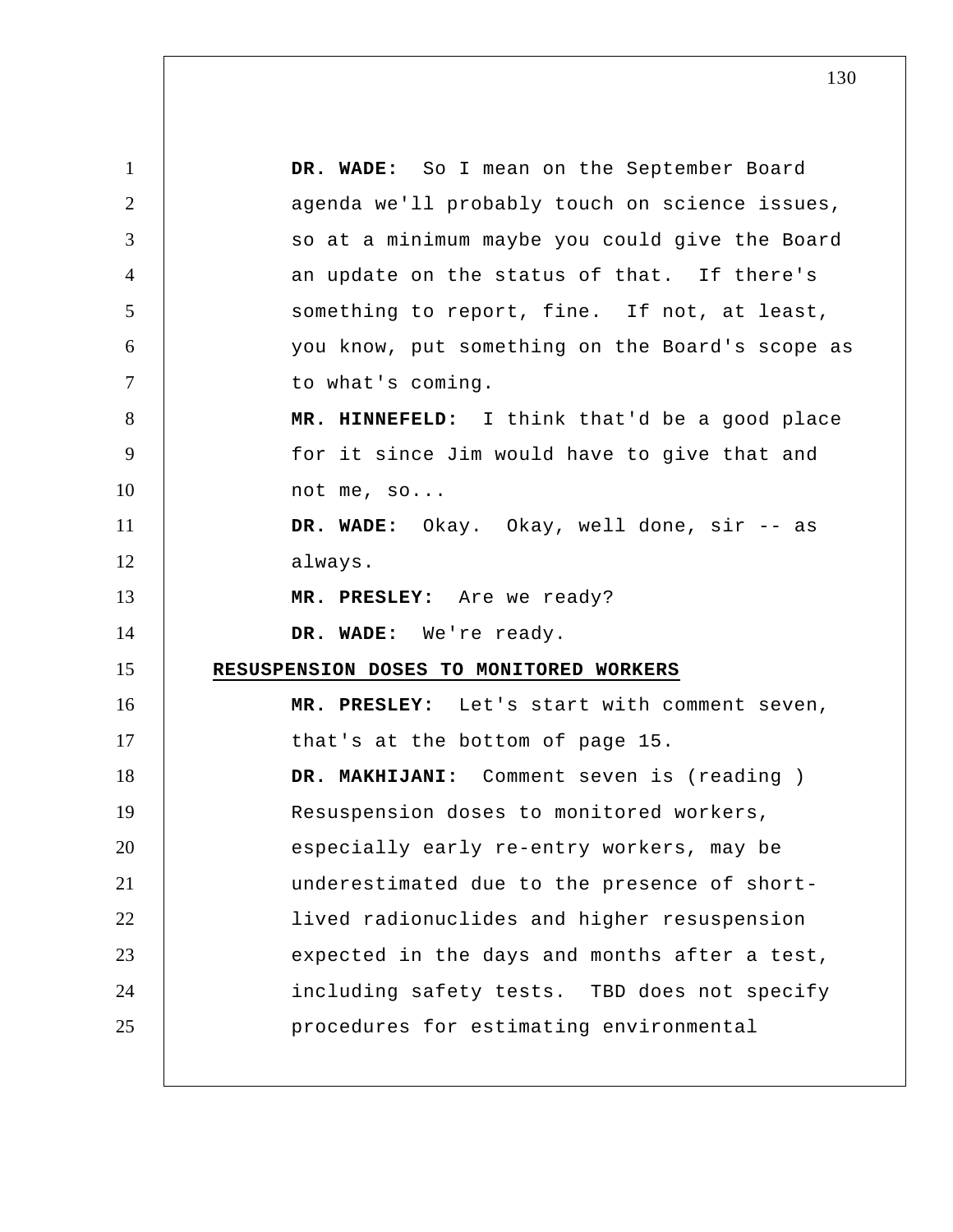1 2 3 4 5 6 7 8 9 10 11 12 13 14 15 16 17 18 19 20 21 22 23 24 25 internal doses in such cases. Now here again -- let me see what our response is. (Pause) This is your baby. **DR. MAURO:** Partially, yeah. Well, we're in -bear in mind now we're in the -- the SEC time period during atmospheric testing.  **DR. MAKHIJANI:** No, I don't think so. **DR. MAURO:** Yeah, early re-entry --  **DR. MAKHIJANI:** Yes, yes, yes. **DR. MAURO:** -- so -- so -- so within that context -- and I believe the relevance of this has to do with okay, performing -- the internal aspect of it I guess is a non-issue, if it's during the -- so the only aspect of this would be dealing with external doses --  **DR. MAKHIJANI:** No --**DR. MAURO:** No? Okay, help me out.  **DR. MAKHIJANI:** -- no, it's that -- it's the safety tests --**DR. MAURO:** Oh -- **DR. MAKHIJANI:** -- aspect --**DR. MAURO:** -- oh -- **DR. MAKHIJANI:** -- that is remaining, but maybe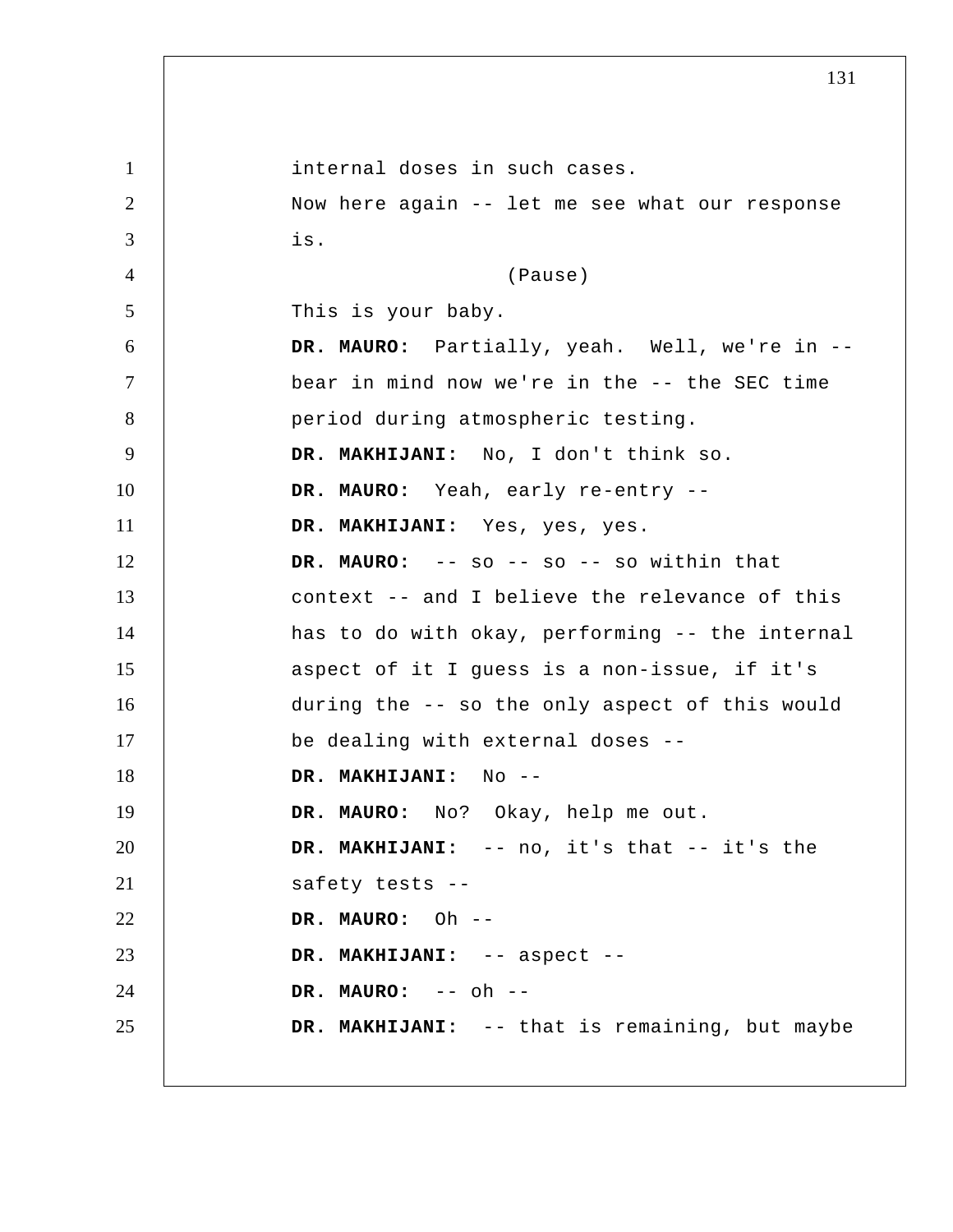| $\mathbf{1}$   | we covered that already. Did we cover the       |
|----------------|-------------------------------------------------|
| 2              | safety tests aspect?                            |
| 3              | MR. HINNEFELD: Well, we -- we spoke briefly     |
| $\overline{4}$ | about this, but let's -- let's go down this     |
| 5              | issue a little bit. It sounds like the issue    |
| 6              | reads to me that you have -- for your -- 'cause |
| $\tau$         | it talks about monitored workers, so monitored  |
| 8              | workers who have bioassay, and the question     |
| 9              | arises were the bio-- was the bioassay done for |
| 10             | the short-lived radionuclides or what -- you    |
| 11             | know, bioassay was done for a certain set of    |
| 12             | radionuclides, but there may have been short-   |
| 13             | lived components -- like for drillbacks -- am I |
| 14             | getting this right?                             |
| 15             | DR. MAKHIJANI: Right.                           |
| 16             | MR. HINNEFELD: -- that wouldn't -- you know,    |
| 17             | the bioassay tests wouldn't be done for. Is     |
| 18             | that the nature of the comment?                 |
| 19             | DR. MAKHIJANI: Well, actually, you know         |
| 20             | DR. MAURO: Yeah, that -- the first bullet --    |
| 21             | yeah, the answer is yes. I'm looking at the --  |
| 22             | the summary, and that's what it says, that you  |
| 23             | would -- the relatively short-lived             |
| 24             | radionuclides such as sodium-24 and neptunium-  |
| 25             | 239 could be missed.                            |
|                |                                                 |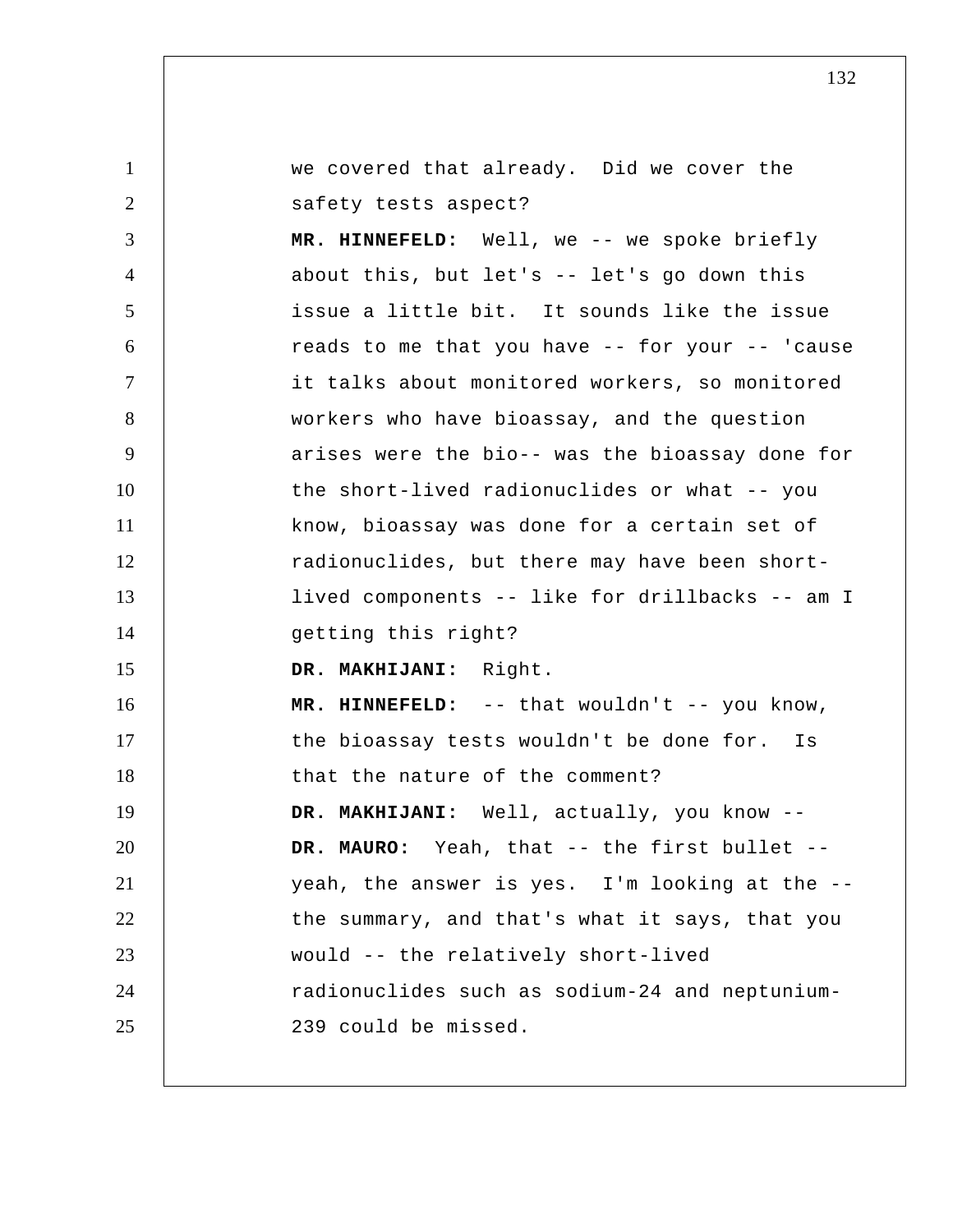1 2 3 4 5 6 7 8 9 10 11 12 13 14 15 16 17 18 19 20 21 22 23 24 25  **DR. MAKHIJANI:** But I think it relates to the atmospheric testing time. **DR. MAURO:** It is the atmospher-- I guess I didn't -- does the SEC distinguish between exposures from aboveground tests from the nuclear weapons tests versus these other safety tests or -- **MR. HINNEFELD:** The -- the SEC -- any -- any internal exposure before the end of 1962 we don't feel reconstruction -- DR. MAURO: So it doesn't -- doesn't matter whether  $it's$  -- **MR. HINNEFELD:** -- so if these -- if these safety tests occurred before the end of 1962 -- **DR. MAURO:** Okay, so that's not a distinguishing factor then.  **MR. HINNEFELD:** -- then we would not be -- we - not feel we could reconstruct those. **DR. MAURO:** And -- so that being the case, I guess I'm not -- I have to say I'm not quite sure whether we have an issue here.  **MR. HINNEFELD:** Okay. **DR. MAURO:** Unless I'm misreading your response, 'cause there is a response here that gets into some -- it mentions of course due to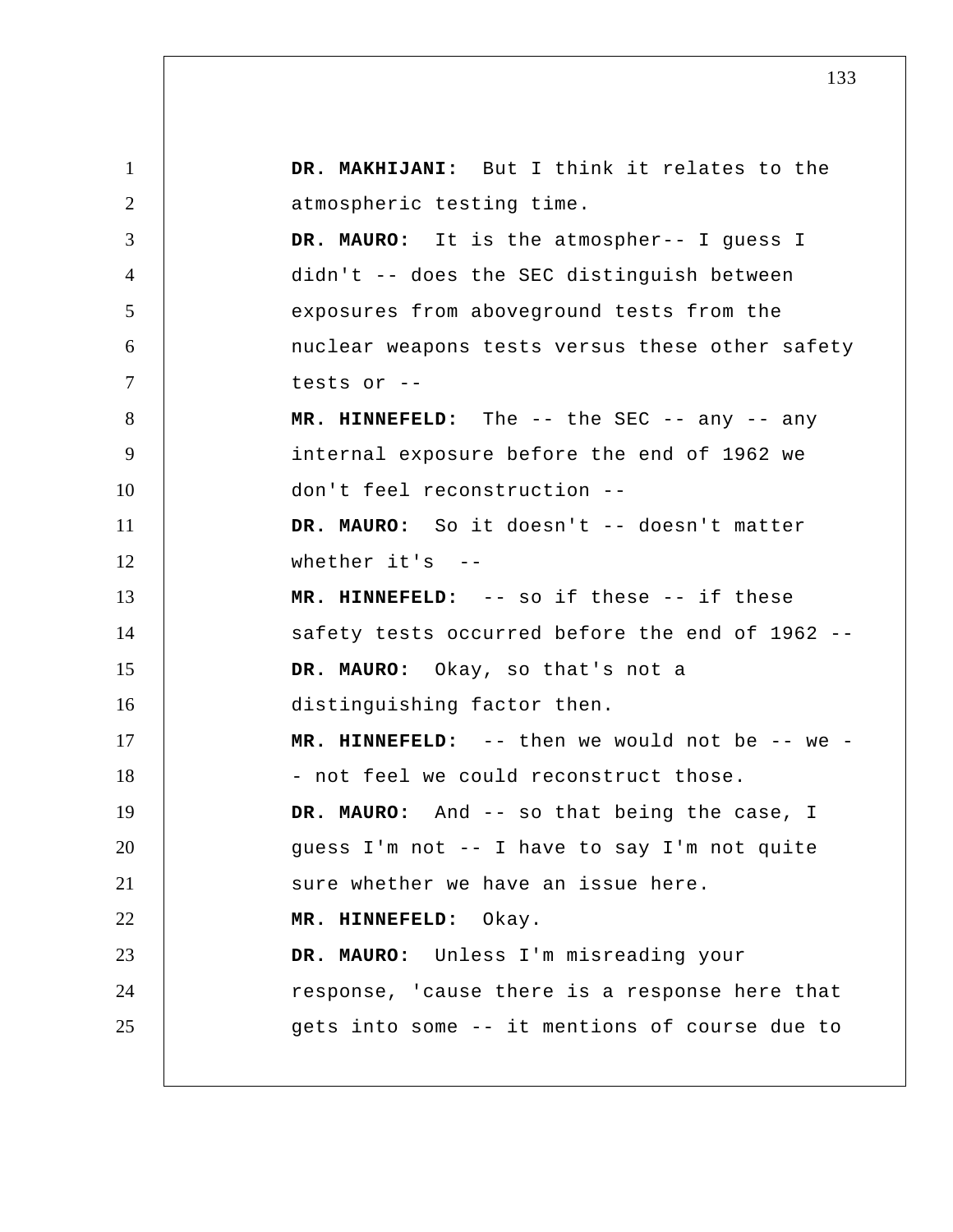1 2 3 4 5 6 7 8 9 10 11 12 13 14 15 16 17 18 19 20 21 22 23 24 25 the pending SEC, but then it goes on a little bit further during the safety tests and other radionuclides, and I guess my -- my question is, as long -- as long as it's universal, pre '63 internal doses are off the table. Then the only issue would be external doses, and that would of course include skin dose and external whole body dose. So maybe we don't have an issue here. Help me out.  **DR. MAKHIJANI:** Yeah, I -- I think that you're right. I'm looking at our site profile review, just to see what -- what the detail of the matrix item was. Sometimes it's not clear from the one sentence what you were talking about. And we were -- we were referring to the atmospheric testing period -- **DR. MAURO:** Okay.  **DR. MAKHIJANI:** -- so the internal dose part of that is -- is a non-issue. I didn't actually go back and verify that.  **MR. HINNEFELD:** Yeah, okay.  **DR. MAKHIJANI:** So -- and then -- then the other radionuclide question doesn't enter into the safety test question 'cause there you've --  **MR. HINNEFELD:** Right.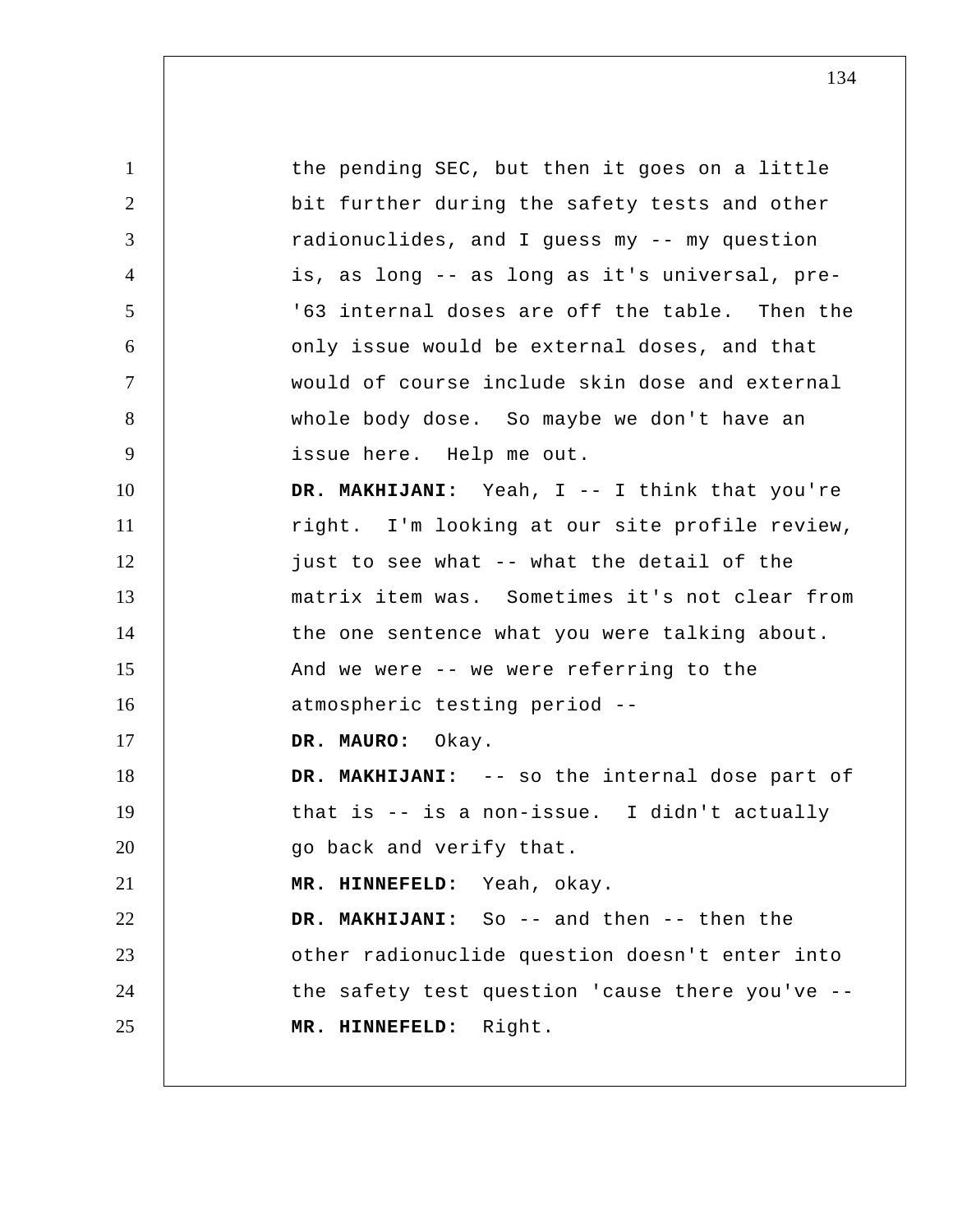1 2 3 4 5 6 7 8 9 10 11 12 13 14 15 16 17 18 19 20 21 22 23 24 25  **DR. MAKHIJANI:** -- primarily got plutonium.  **MS. MUNN:** So we can say SC&A accepts NIOSH's response? **DR. MAURO:** That's my sense here --  **MR. PRESLEY:** For number seven? **DR. MAURO:** -- for number seven. Now I mean I -- because it appears that we're -- the SEC era it's -- covers this and -- and this is all internal.  **DR. MAKHIJANI:** Except the safety test question is still sort of pending. In prior items five and six there was this question of resuspension factors and so on, and that's going to be covered. There's a safety test resuspension item under the prior, but not under this.  **MS. MUNN:** Not under this. **DR. MAURO:** But -- but this -- **DR. MAKHIJANI:** No new item. **DR. MAURO:** I'll say it again. But the safety tests, if performed pre-'63, are captured by the SEC. That's clear. It's only the external portion that's at issue here.  **MS. MUNN:** Right. **DR. MAURO:** Okay.  **DR. MAKHIJANI:** Weren't there post-'63 safety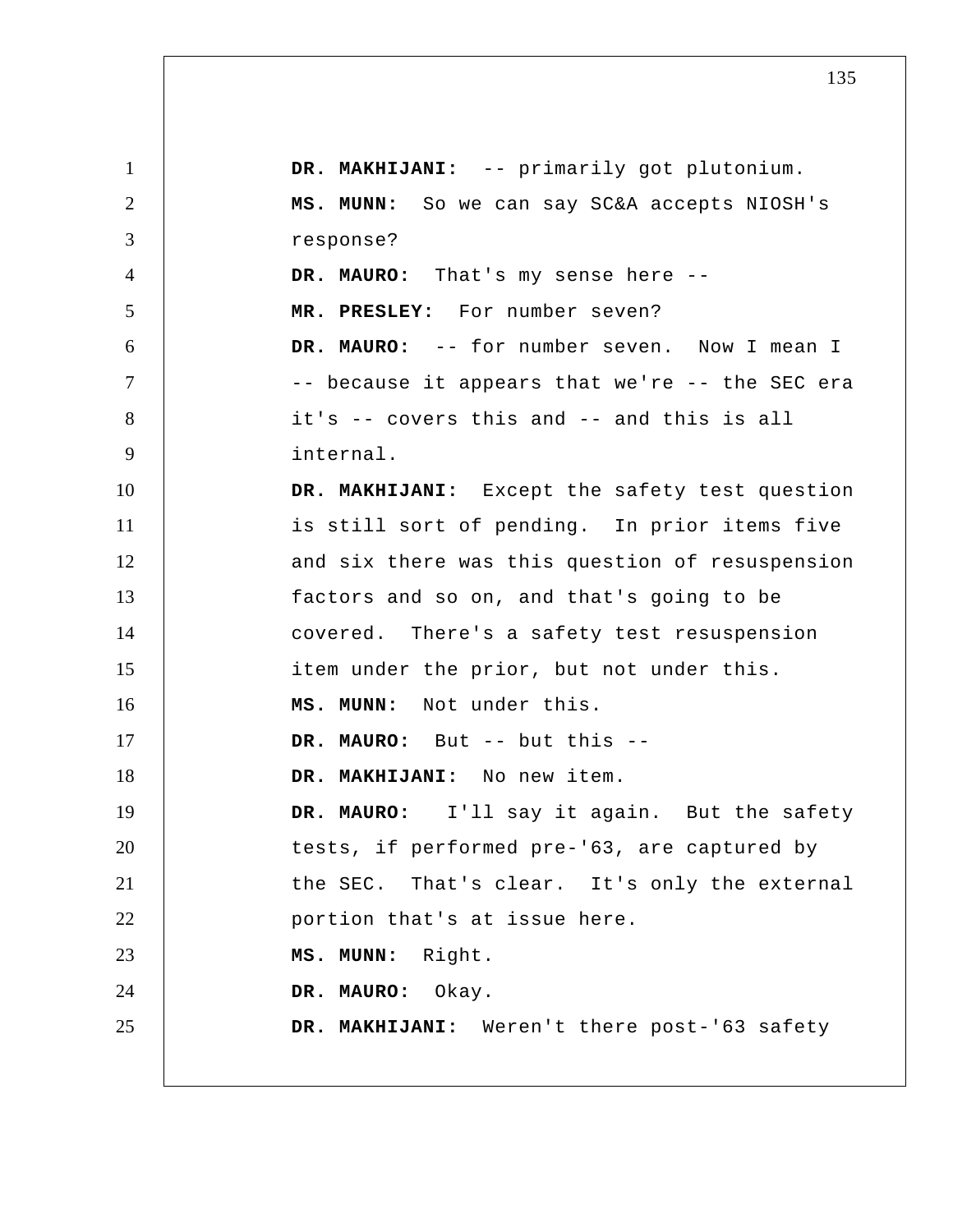1 2 3 4 5 6 7 8 9 10 11 12 13 14 15 16 17 18 19 20 21 22 23 24 25 tests?  **MR. HINNEFELD:** There was one -- there was one, on the Tonopah Test Range.  **DR. MAKHIJANI:** So -- but that -- that one -- **MR. ROLLINS:** That's the one that we said we would -- we would pay attention to. **DR. MAURO:** Okay, got it.  **DR. MAKHIJANI:** Yeah, that's why I thought it was still pending from the prior comments.  **MR. ROLLINS:** I haven't run into one of those cases yet, but I'm sure I will sooner or later.  **MS. MUNN:** Probably.  **MR. HINNEFELD:** And this is area 11?  **MR. ROLLINS:** No, no -- **MS. MUNN:** This is -- **MR. ROLLINS:** -- this is NTS.  **MR. HINNEFELD:** Okay.  **MS. MUNN:** Comment eight?  **MR. PRESLEY:** Any comments? Give Arjun just a minute, he's -- **DR. MAKHIJANI:** Yeah, I'm just correcting my notes here so. (Pause) **1967 EXTERNAL DOSE DATA MR. PRESLEY:** Okay, issue eight?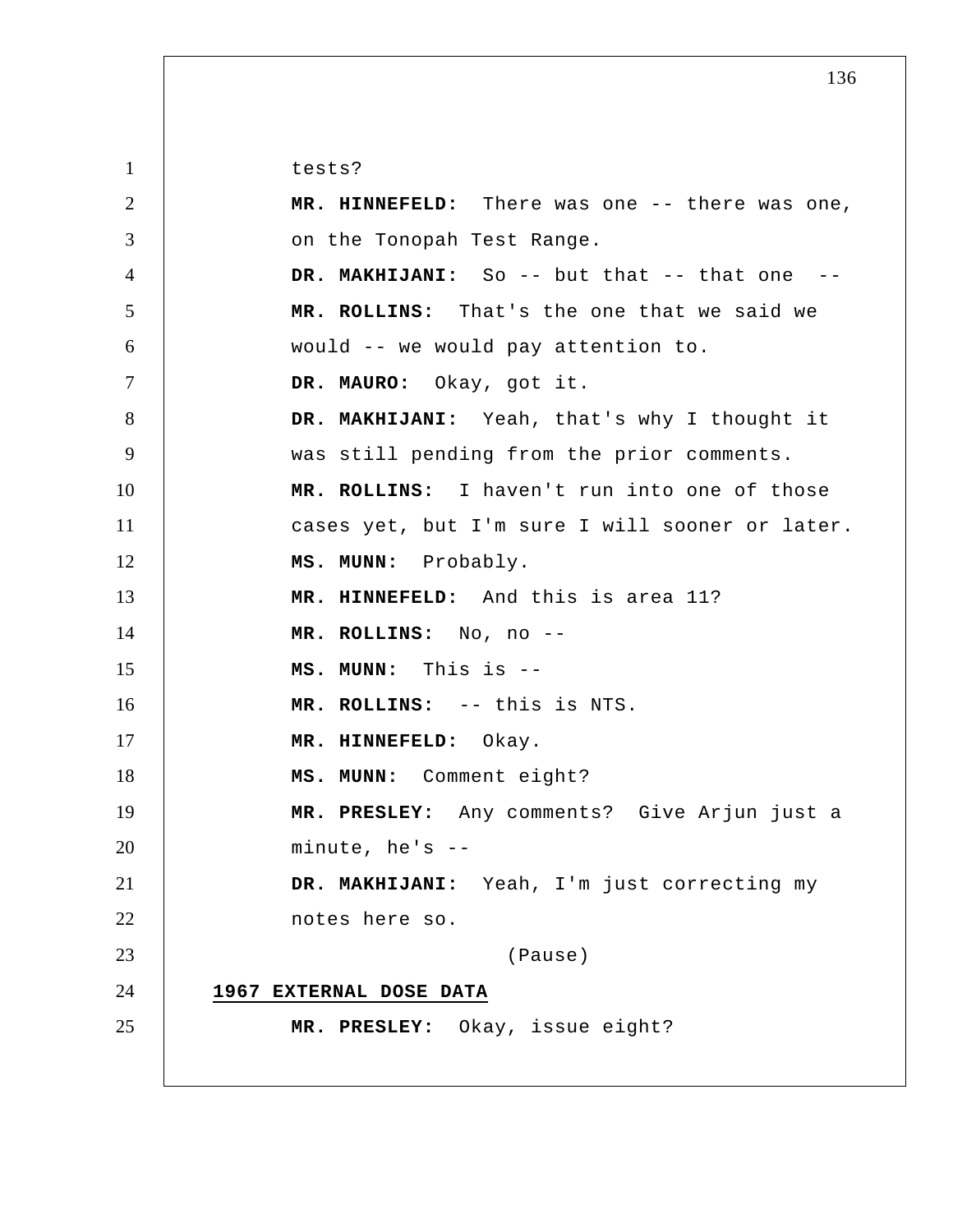| $\mathbf{1}$   | DR. MAKHIJANI: Issue eight -- issue eight is    |
|----------------|-------------------------------------------------|
| $\overline{2}$ | (reading) Use of 1967 external dose data for    |
| 3              | 1963-'66 is not claimant favorable. There were  |
| $\overline{4}$ | no tests in 1967 with measurable offsite        |
| 5              | fallout. Relatively short-lived radionuclides,  |
| 6              | which were likely present in 1963 to '66, would |
| $\overline{7}$ | have substantially decayed away by 1967.        |
| 8              | So this -- NIOSH's response on this is that     |
| 9              | this would only apply to maximum dose           |
| 10             | reconstruction for non-compensable cases        |
| 11             | because everybody else was monitored.           |
| 12             | MR. HINNEFELD: Yeah, I think from the -- from   |
| 13             | the theoretical basis, since everybody wore a   |
| 14             | film badge, you wouldn't necessarily include    |
| 15             | the environmental external 'cause they wore     |
| 16             | their film badge, it would capture that as well |
| 17             | -- you know, all of it, so --                   |
| 18             | DR. MAURO: Now for unmonitored workers, you go  |
| 19             | with Proc. 60, which came out recently.<br>Is   |
| 20             | that                                            |
| 21             | MR. HINNEFELD: Well, for Proc. -- there won't   |
| 22             | -- our belief is there won't be any unmonitored |
| 23             | workers from '63 to '66 because universal       |
| 24             | badging started in about '57.                   |
| 25             | DR. MAKHIJANI: Yeah, external -- external dose  |
|                |                                                 |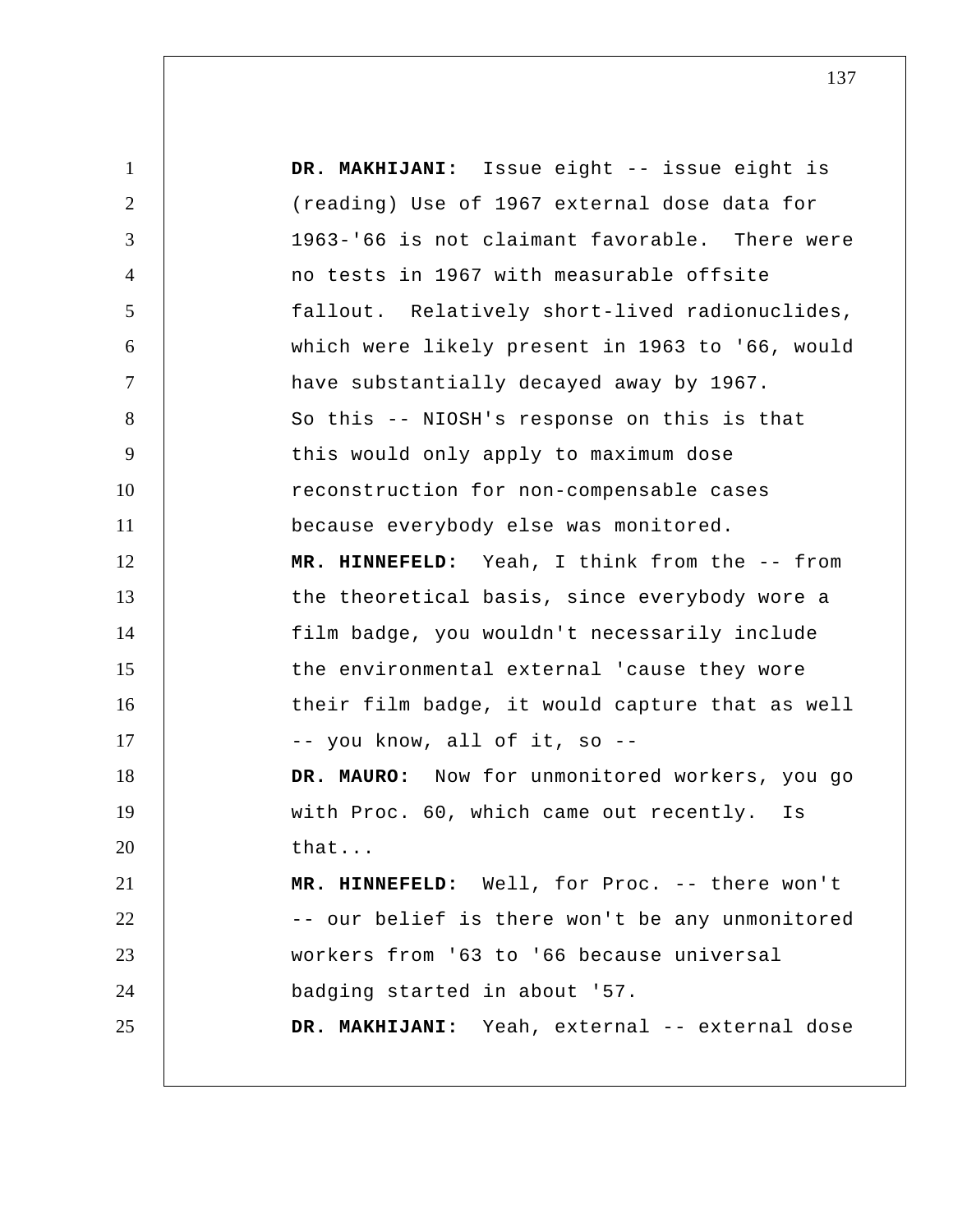$1 \quad \vert \quad \vert \quad \vert \quad \vert \quad \vert \quad \vert$ 2 3 4 5 6 7 8 9 10 11 12 13 14 15 16 17 18 19 20 21 22 23 24 25  **MR. HINNEFELD:** Externally, right.  **DR. MAKHIJANI:** -- data you're -- well, the question I had about -- about the -- assigning a maximum dose, you know, for the purpose of compensability, there should be kind of a -- a scientific rationale for it. And I think the present rationale doesn't address the issue that you had no -- you had no tests with measurable offsite fallout. So '63-'66 was worse than '67, arguably, in terms of external dose. If you're going to assign something, you need to find a way to assign something from the time when there were -- when there were higher doses, rather than from '67. And I think it's the same thing in the next -- in the next comment, actually. Yeah, it's -- the next comment is similar.  **MR. HINNEFELD:** Well, the -- I guess the -- one thing we might propose is just changing the instruction to the dose reconstructor if it's after '57 since everybody was badged, that there's no need to put in environmental external. Which would be -- that's to be our normal approach --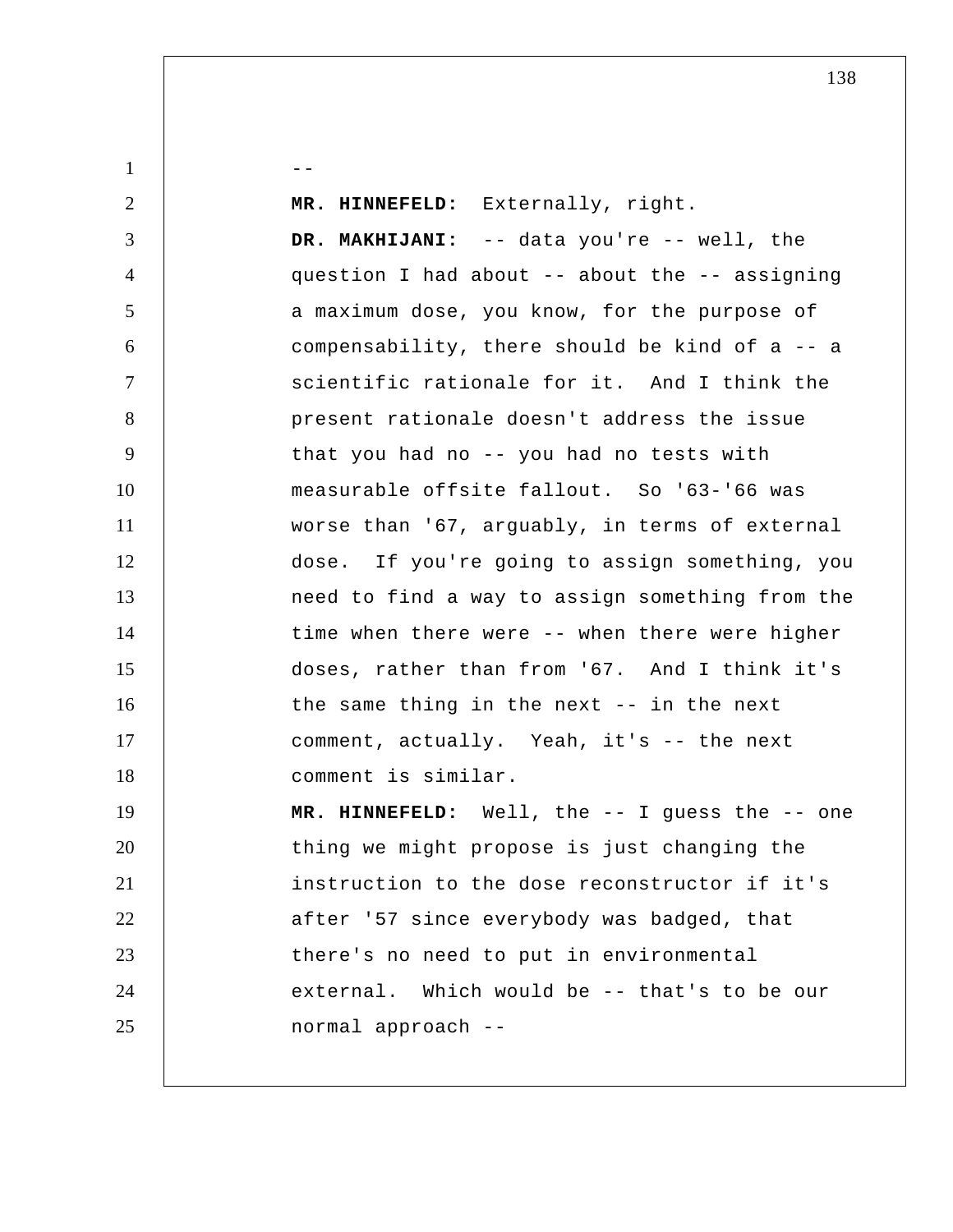**DR. MAKHIJANI:** Yeah.

| $\overline{2}$ | MR. HINNEFELD: -- and say that, you know,        |
|----------------|--------------------------------------------------|
| 3              | regardless of whether you're doing a maximizing  |
| $\overline{4}$ | or not, just -- there's just no need to add it.  |
| 5              | DR. MAKHIJANI: Yeah, I -- I actually think       |
| 6              | that it's better to have something that's        |
| 7              | scientific -- if you throw in something that's   |
| 8              | not scientifically defensible and has a problem  |
| 9              | in it, and then you're removing the dose when    |
| 10             | you're doing -- it kind of -- it's like the      |
| 11             | high-five thing, in some ways it gets messy.     |
| 12             | And if it -- I mean if we had data for 1967 and  |
| 13             | you were adding it, I would say okay. But in     |
| 14             | this case you've got a number that I don't $-$ - |
|                |                                                  |
| 15             | MR. HINNEFELD: There's no --                     |
| 16             | DR. MAKHIJANI: -- I don't think is very          |
| 17             | defensible.                                      |
| 18             | MR. HINNEFELD: But -- and -- but we all kind     |
| 19             | of -- we all agree, don't we, that there's no    |
| 20             | particular reason to add environmental external  |
| 21             | to someone who wears a film badge all the time   |
| 22             | 'cause they get their film badge at Mercury,     |
| 23             | everybody got their film badge at Mercury        |
| 24             | starting in '57, I don't see any particular      |
| 25             | reason to add external environmental.            |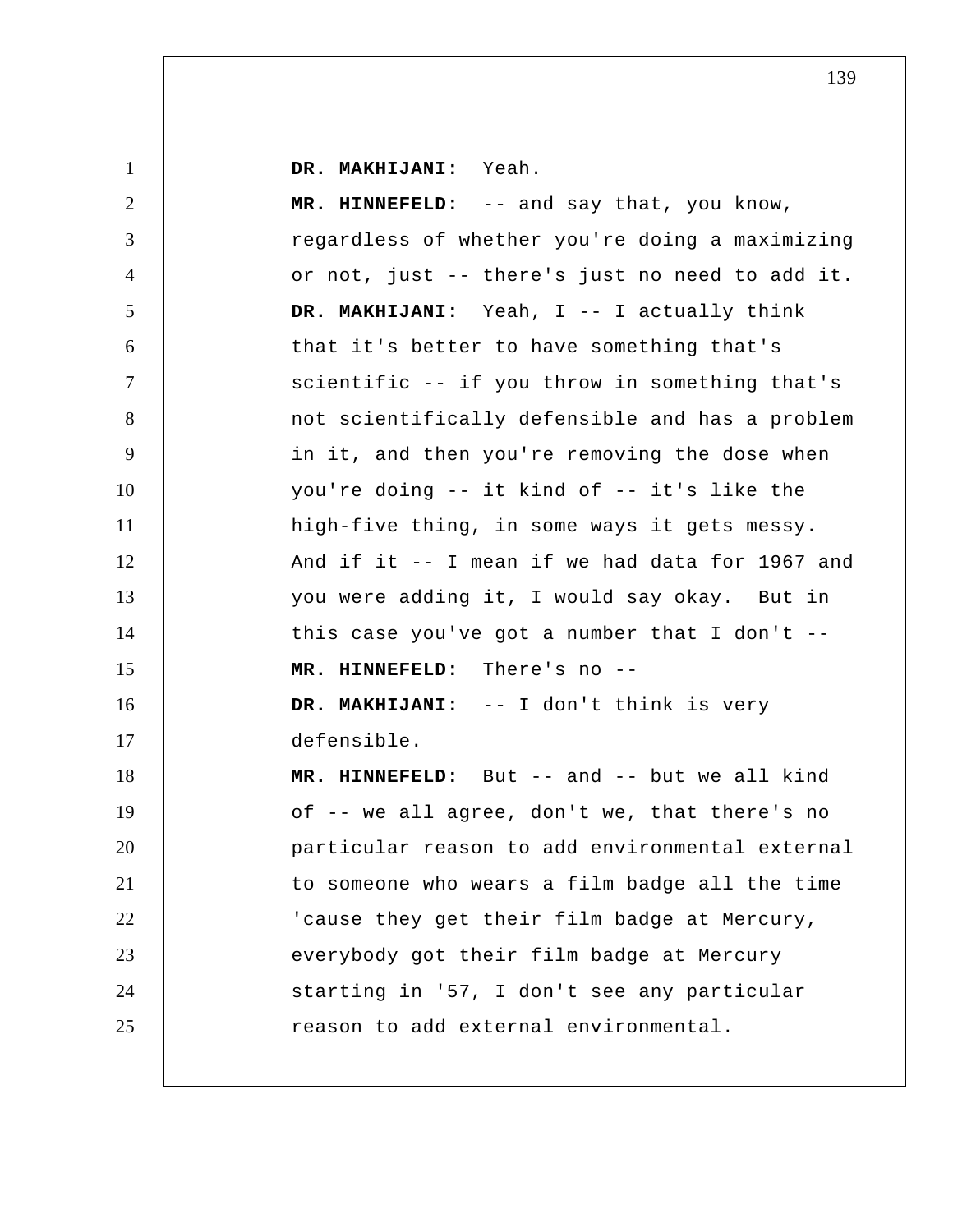| $\mathbf{1}$   | DR. MAKHIJANI: I agree with that.                      |
|----------------|--------------------------------------------------------|
| 2              | DR. MAURO: Yeah, but Proc. 60 says starting            |
| 3              | from '64 you add 123 millirem a year, and I            |
| $\overline{4}$ | wasn't quite sure what -- where this all -- how        |
| 5              | that mapped, how that merged. I was reading            |
| 6              | that. There's a table $--$ look at tables of $--$      |
| 7              | $of --$                                                |
| 8              | MR. HINNEFELD: Okay.                                   |
| 9              | DR. MAURO: -- deal-- dealing with the -- you           |
| 10             | know, when you $--$ 'cause $--$ because whatever       |
| 11             | the monitored was on the worker, the record            |
| 12             | some-- for some sites they subtracted -- and           |
| 13             | you've got to add it back in. I was wondering          |
| 14             | whether $--$ I'm $--$ I'm not sure how mechan--        |
| 15             | mechanistically it'll work, but it's rare you -        |
| 16             | - in other words, you've got mon-- you've got a        |
| 17             | worker, you've got monitor data before workers         |
| 18             | were monitored, but meanwhile I read Proc. 60,         |
| 19             | it starts in $164$ or $163$ -- $163$ , and it gives -- |
| 20             | here's -- I think the number was 123 millirem          |
| 21             | each year --                                           |
| 22             | MR. HINNEFELD: For NTS?                                |
| 23             | DR. MAURO: -- for NTS.                                 |
| 24             | MR. HINNEFELD: Okay.                                   |
| 25             | DR. MAURO: And I wasn't quite sure what, you           |
|                |                                                        |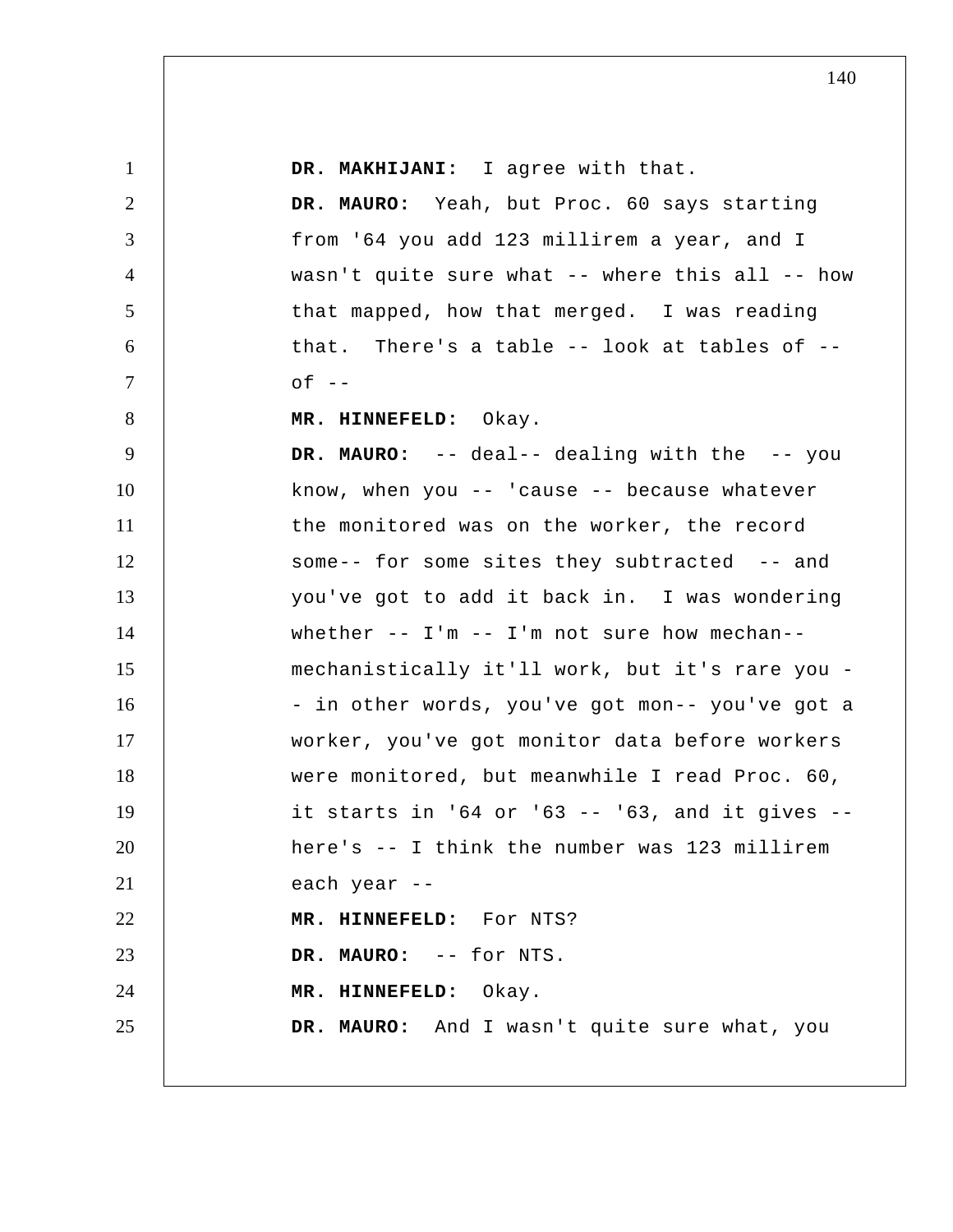1 2 3 4 5 6 7 8 9 10 11 12 13 14 15 16 17 18 19 20 21 22 23 24 25 know, this -- given this conversation, how that sort of comes together. I may have it wrong, but I seem to recall that.  **MR. ROLLINS:** But that was captured -- what we're saying is yes, that -- that is some reasonable approximation of the ambient at the site --**DR. MAURO:** Yes, sure, 123 millirem a year.  **MR. ROLLINS:** -- but -- but what we're saying is that was captured by the film badge. **DR. MAURO:** Okay, and there's no need to add that back in.  **MR. ROLLINS:** Correct. **DR. MAURO:** Okay, it wasn't apparent that that was the situation.  **MR. ROLLINS:** Originally those numbers were developed to add in for those people that were unmonitored, but since everybody's monitored since '57, there's no need to do that. **DR. MAURO:** Okay.  **DR. MAKHIJANI:** Yeah, and before '56 period, would you retain that for the before '56 period for the non-compensable cancers or how would you do that? Oh, no, so we're just talking '63 -- sorry, I don't know what I was --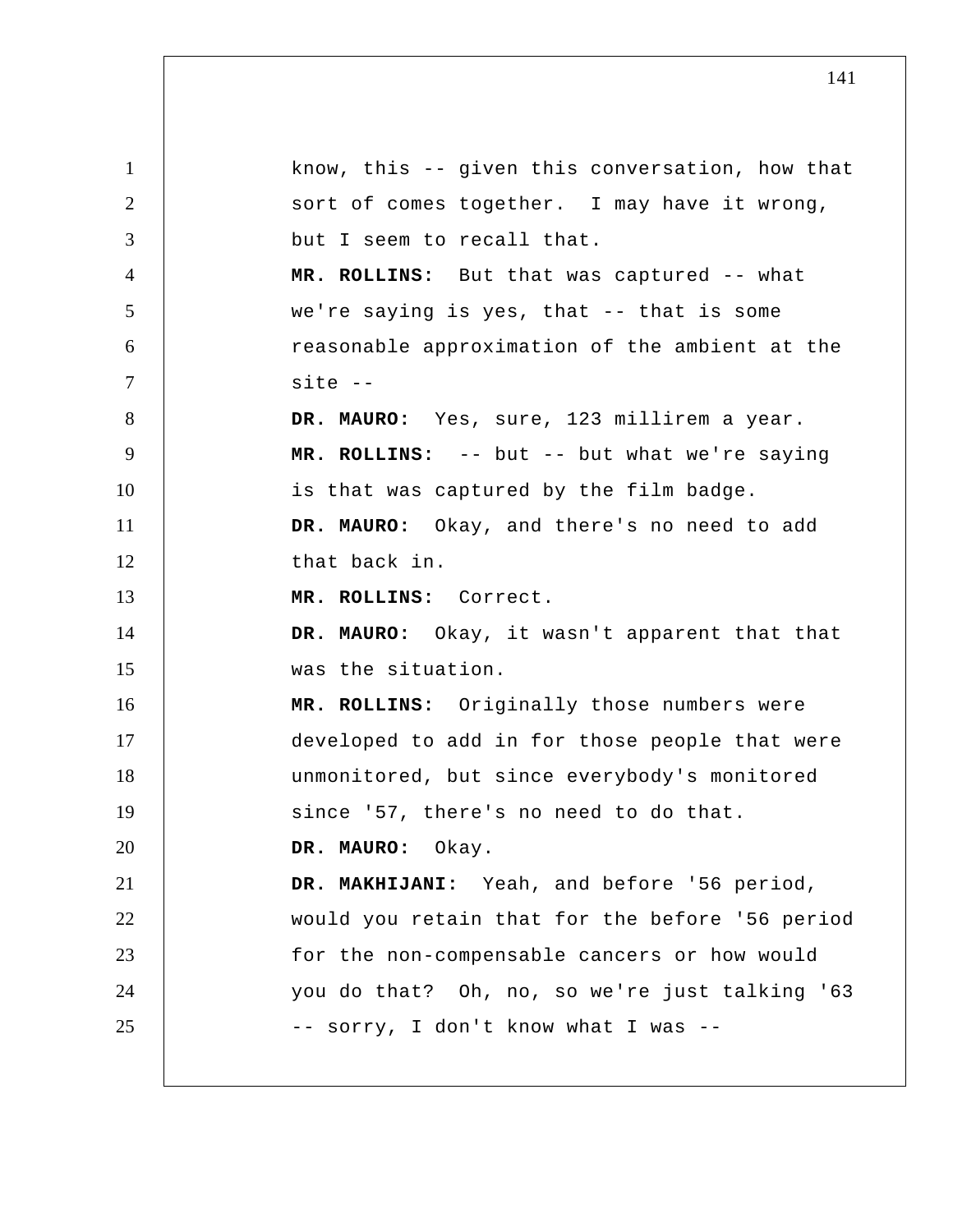1 2 3 4 5 6 7 8 9 10 11 12 13 14 15 16 17 18 19 20 21 22 23 24 25  **DR. MAKHIJANI:** Sorry, we're talking about the '60s. No, I -- I agree that, you know, if it's only to be assigned for -- I don't know if John agrees so it's sort of real time resolution here and there doesn't seem to be any -- any reason to add in a dose for -- **DR. MAURO:** No, I -- **DR. MAKHIJANI:** -- unmonitored people -- **DR. MAURO:** Right.  **DR. MAKHIJANI:** -- for uncompensable cases, and then if you have to do it, then you take it away, it just makes -- I think it makes everything much more messy.  **MR. PRESLEY:** So SC&A agrees with -- **DR. MAURO:** Yes.  **DR. MAKHIJANI:** Well, I think -- I think --  **MR. HINNEFELD:** But this is our -- response hasn't been --  **DR. MAKHIJANI:** -- this response would have to be changed.  **MR. HINNEFELD:** We are amending our response here to say that we'll change the instructions to the dose reconstructors just to say that from -- for the universal badging period when people badged and we've gotten information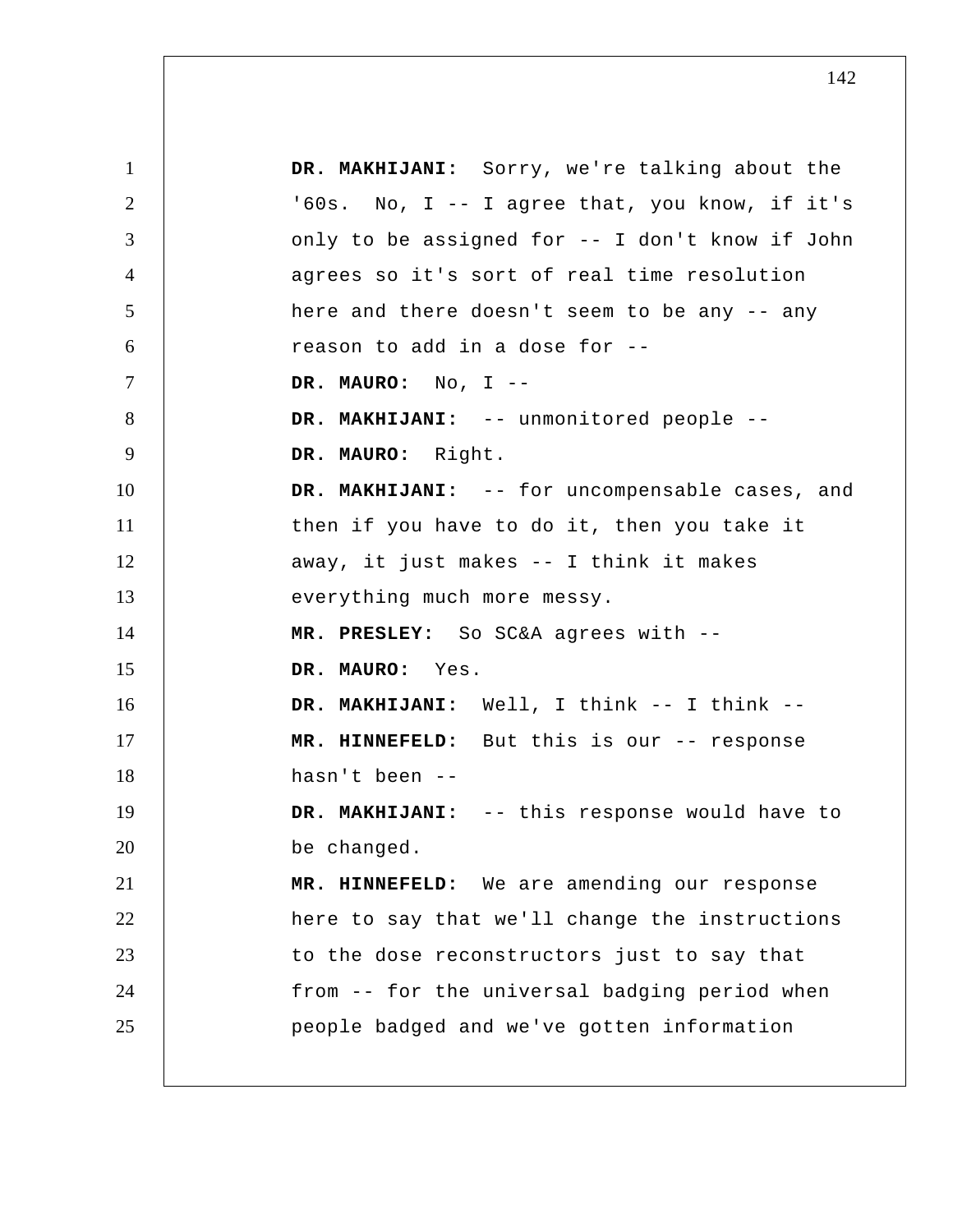| $\mathbf{1}$   | about what they (inaudible) with control        |
|----------------|-------------------------------------------------|
| 2              | badges, et cetera, so it's -- there is no need  |
| 3              | to add that environmental at any point from the |
| $\overline{4}$ | universal, and just make that the general       |
| 5              | instruction, regardless of dose reconstruction. |
| 6              | DR. MAURO: When I read the site profile on      |
| $\tau$         | this during that time period, apparently the    |
| 8              | mon-- though universal, there was an awful lot  |
| 9              | of problems with the degradation of the badges  |
| 10             | from heat, humidity and their being destroyed - |
| 11             | - in other words, there wa-- and -- there was a |
| 12             | lot of that. So though there was universal      |
| 13             | badging, there might be an awful lot of workers |
| 14             | whose badges were not readable and usable.      |
| 15             | MR. HINNEFELD: Well, I think -- another issue   |
| 16             | -- I mean we're getting in -- we'll get into    |
| 17             | issues I think in a -- later in your report     |
| 18             | about the dosimetry record --                   |
| 19             | DR. MAURO: Yes.                                 |
| 20             | MR. HINNEFELD: -- and the quality of the        |
| 21             | dosimetry record. And so we can maybe --        |
| 22             | DR. MAURO: That's the -- we'll deal with that   |
| 23             | then?                                           |
| 24             | MR. HINNEFELD: -- capture that at that point.   |
| 25             | DR. MAURO: Sure, okay. Okay. But given that     |
|                |                                                 |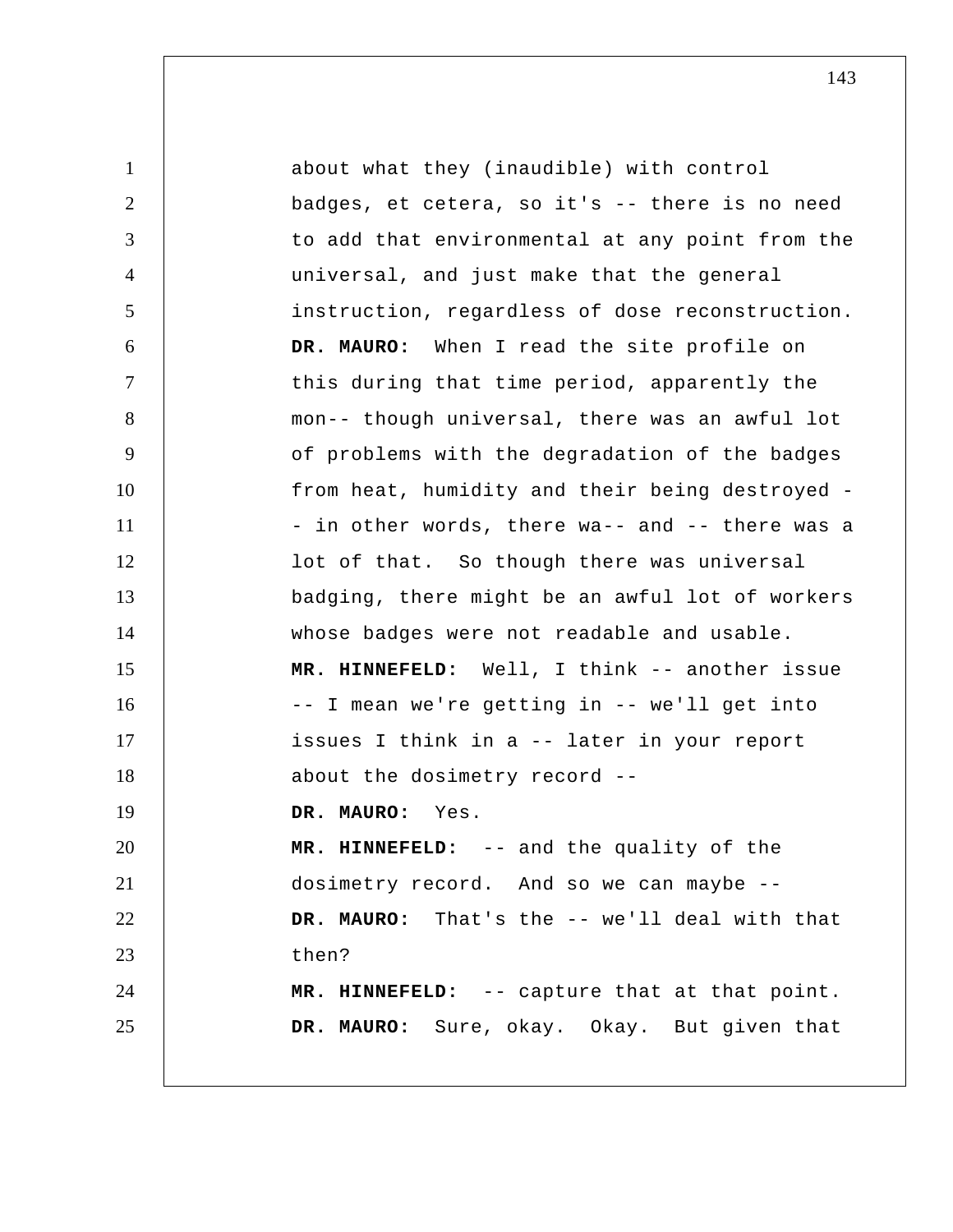1 2 3 4 5 6 7 8 9 10 11 12 13 14 15 16 17 18 19 20 21 22 23 24 25 you've got -- other words, what you're saying, given that you've got a sound set of -- of film badge dosimetry for this time period, use it. And there's no need to add in --  **MR. HINNEFELD:** Right, don't add back in environmental external. **DR. MAURO:** -- don't add anything in because it wasn't subtracted.  **MR. HINNEFELD:** Right. **DR. MAURO:** Got it.  **MS. MUNN:** And how will we know when you've issued those instructions?  **MR. HINNEFELD:** I'll let you know.  **MS. MUNN:** Good, thank you. Then we can take that one off.  **MR. CLAWSON:** But we are going to talk later on about the film badge reliability.  **MR. HINNEFELD:** Yeah, it's on here. I'm sure it's in here.  **MS. MUNN:** Oh, yeah.  **MR. PRESLEY:** Anybody have anything else about comment eight? (No responses) **EXTERNAL DOSE DATA '68 TO '76** Okay, let's go on to comment nine.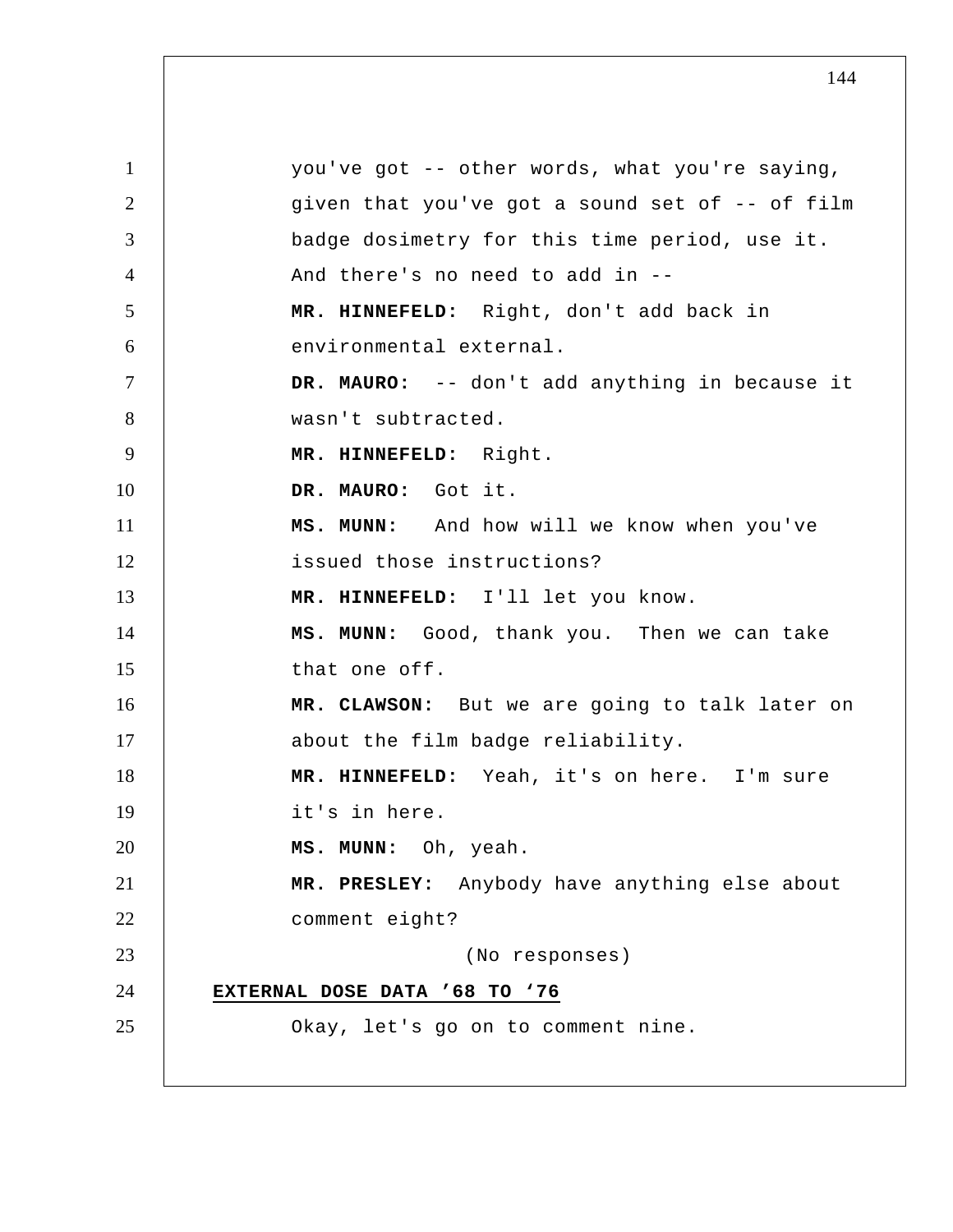1 2 3 4 5 6 7 8 9 10 11 12 13 14 15 16 17 18 19 20 21 22 23 24 25  **DR. MAKHIJANI:** Comment nine is pretty similar. There's no environmental -- (reading) Lack of environmental dose -- external dose data for '68 to '76 is puzzling. TBD has not specified an approach estimating external environmental dose for this period. Venting in the 1968-'70 period likely made external dose in that period, and possibly beyond, higher than 1967. So your response was the same, and I guess the resolution would be the same?  **MR. HINNEFELD:** That's what I believe would be the resolution is that external environmental doesn't need to be added back anyway.  **MS. MUNN:** It's captured by the badge.  **MR. PRESLEY:** All right. **DR. MAURO:** You're going to have to help me out a little bit. Now -- okay, we -- what we're saying is there's this time period where you don't have TL-- you don't have film badge readings.  **DR. MAKHIJANI:** Environmental TLD. **DR. MAURO:** Right, these are -- these are environment-- these are workers in -- that --  **DR. MAKHIJANI:** No, you have the worker data, but there's no environ-- like the envir-- area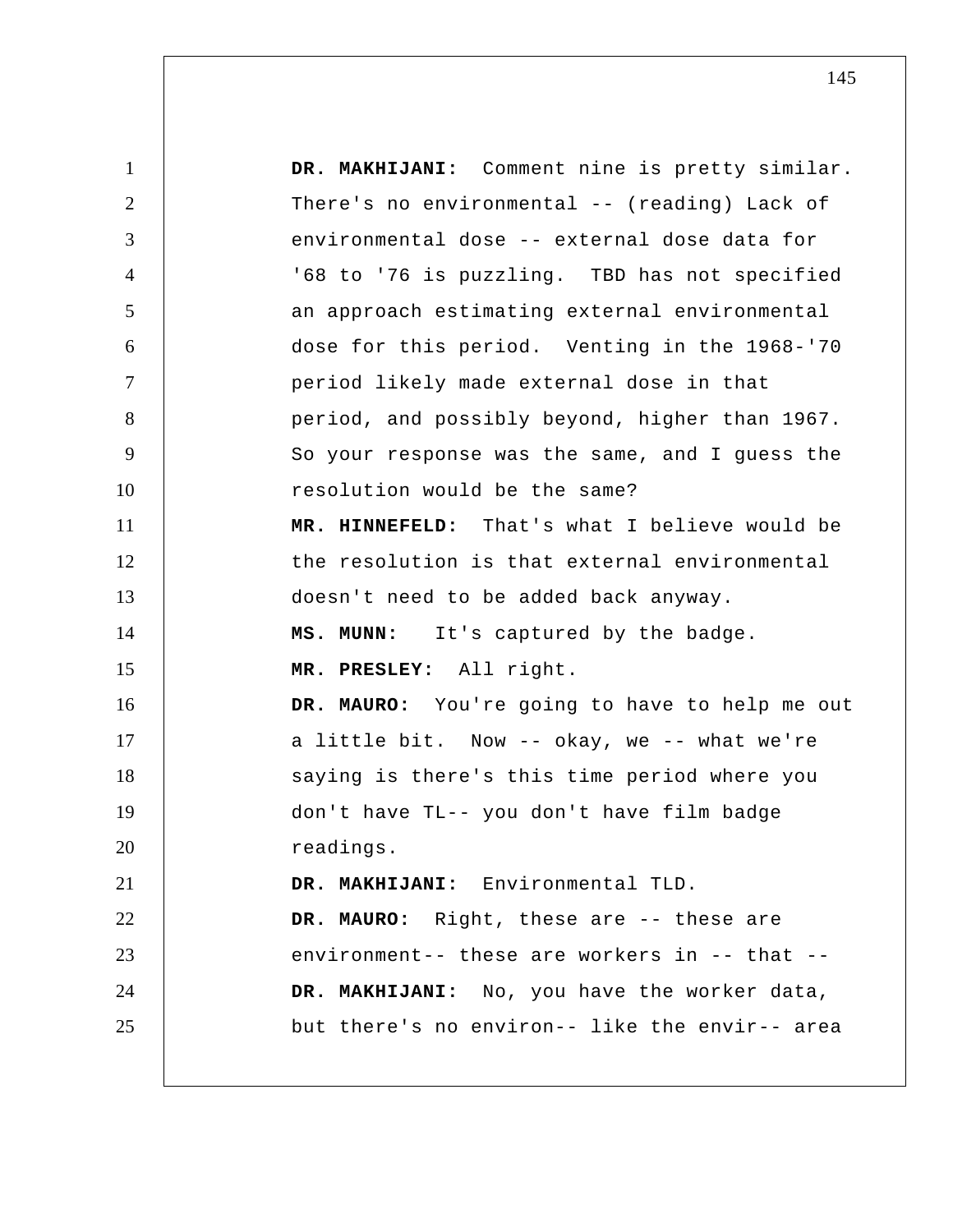1 2 3 4 5 6 7 8 9 10 11 12 13 14 15 16 17 18 19 20 21 22 23 24 25 -- area monitoring external dose data are missing. **DR. MAURO:** Okay.  **DR. MAKHIJANI:** And -- and we don't know why. **DR. MAURO:** Okay. But then when I go to Proc. 60, I see the standard hundred millirem -- I think it was 123 millirem per year. But the issue here is this business of venting, which could be transient situations where exposures could be -- **DR. MAKHIJANI:** Not --**DR. MAURO:** Help me out a little bit, maybe I'm misunderstanding. In other words, I don't see Proc. 60 solving the problem.  **MR. HINNEFELD:** But I mean if you're -- a venting -- if the person's badged, will be -- **DR. MAURO:** You've got it.  **MR. HINNEFELD:** -- you know, will be measured. **DR. MAURO:** Right.  **MR. HINNEFELD:** And the -- **MR. PRESLEY:** I mean this is in the 1960s.  **MR. HINNEFELD:** -- the approach is that, you know, we have a badge record for each person. **DR. MAURO:** Okay, so lack of environmental but you've got the badge -- okay.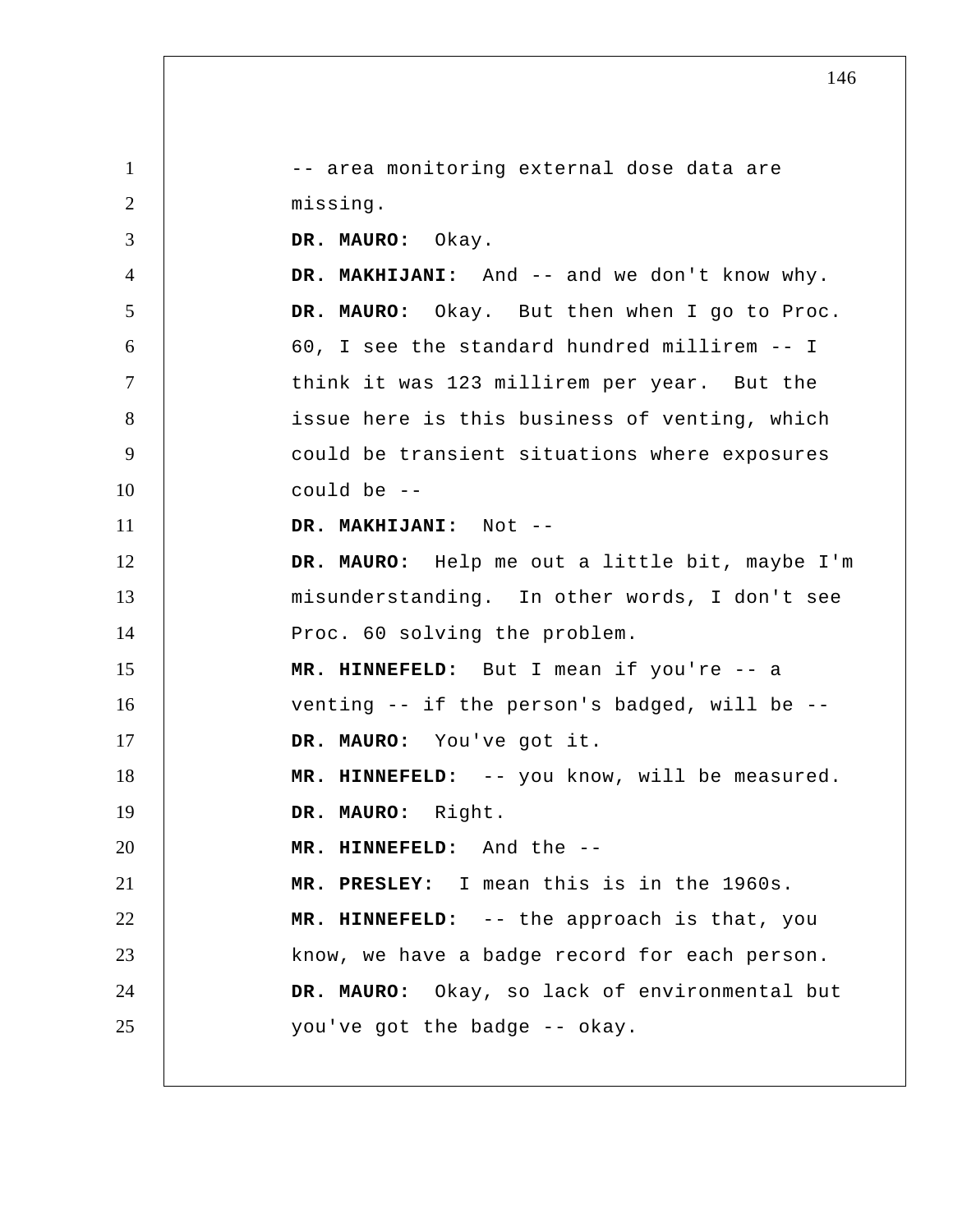1 2 3 4 5 6 7 8 9 10 11 12 13 14 15 16 17 18 19 20 21 22 23 24 25  **MR. HINNEFELD:** Okay? **DR. MAURO:** Okay, that's...  **DR. MAKHIJANI:** So the external -- the internal dose would be an issue, but not -- not the external dose.  **MR. HINNEFELD:** You mean from the venting? Yes.  **DR. MAKHIJANI:** Yes. **PRE-1963 EXTERNAL ENVIRONMENTAL DOSE MR. PRESLEY:** Okay, comment ten?  **DR. MAKHIJANI:** (Reading) TBD does not provide any guidance for pre-1963 external environmental dose. Issues relating to unmonitored workers, as well as time of entry into contaminated areas, could be important. And I think this is sort of captured by the SEC petition, except --**DR. MAURO:** This is external -- **MR. HINNEFELD:** Well, this is external dose. **DR. MAURO:** This is external, though.  **DR. MAKHIJANI:** Yeah, so from '57 on, you're okay.  **MR. HINNEFELD:** From '57 on we think we're okay with -- with the badge record.  **DR. MAKHIJANI:** So this is the same as the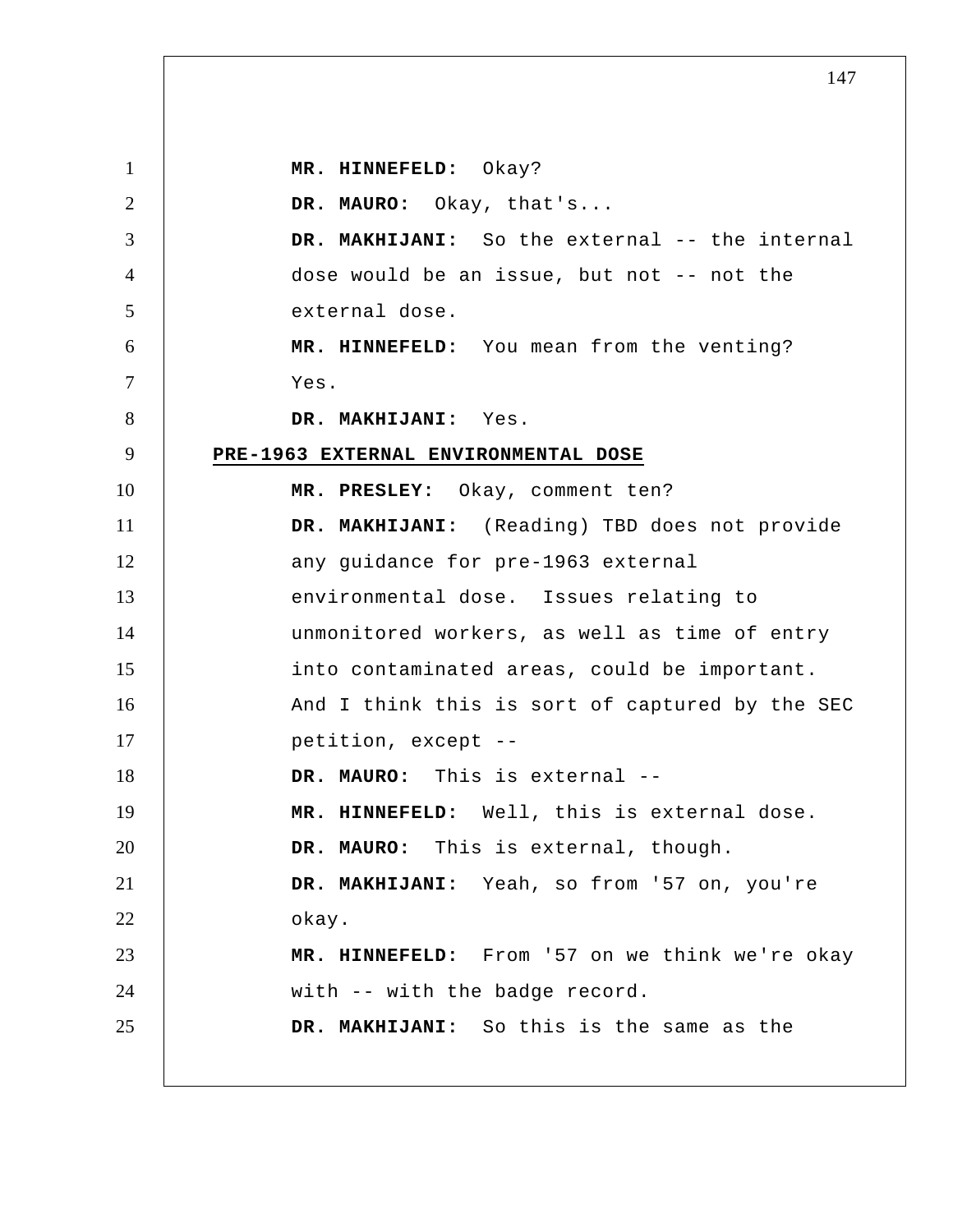1 2 3 4 5 6 7 8 9 10 11 12 13 14 15 16 17 18 19 20 21 22 23 24 25 prior comment, and then you need a coworker model for '56 -- **MR. HINNEFELD:** Yes.  **DR. MAKHIJANI:** -- up to '56. **DR. MAURO:** We agree to that.  **MR. PRESLEY:** Through '56?  **DR. MAKHIJANI:** It's not -- it's not there in the response --  **MR. HINNEFELD:** It's not there now, but we agree we need it. Right?  **DR. MAKHIJANI:** -- but -- **MR. HINNEFELD:** Isn't that right?  **MR. PRESLEY:** Need a coworker what now? DR. MAURO: For the worker model -- well, for pre-'57.  **MR. HINNEFELD:** Coworker or source term or something like that. **DR. MAURO:** Some -- some way to capture --  **MR. HINNEFELD:** Some method, yeah. **DR. MAURO:** -- plausible upper bounds.  **MR. HINNEFELD:** Coworker -- coworker is preferred, source term might be feasible. Area survey might be -- survey data.  **MR. ROLLINS:** There was personnel data back then.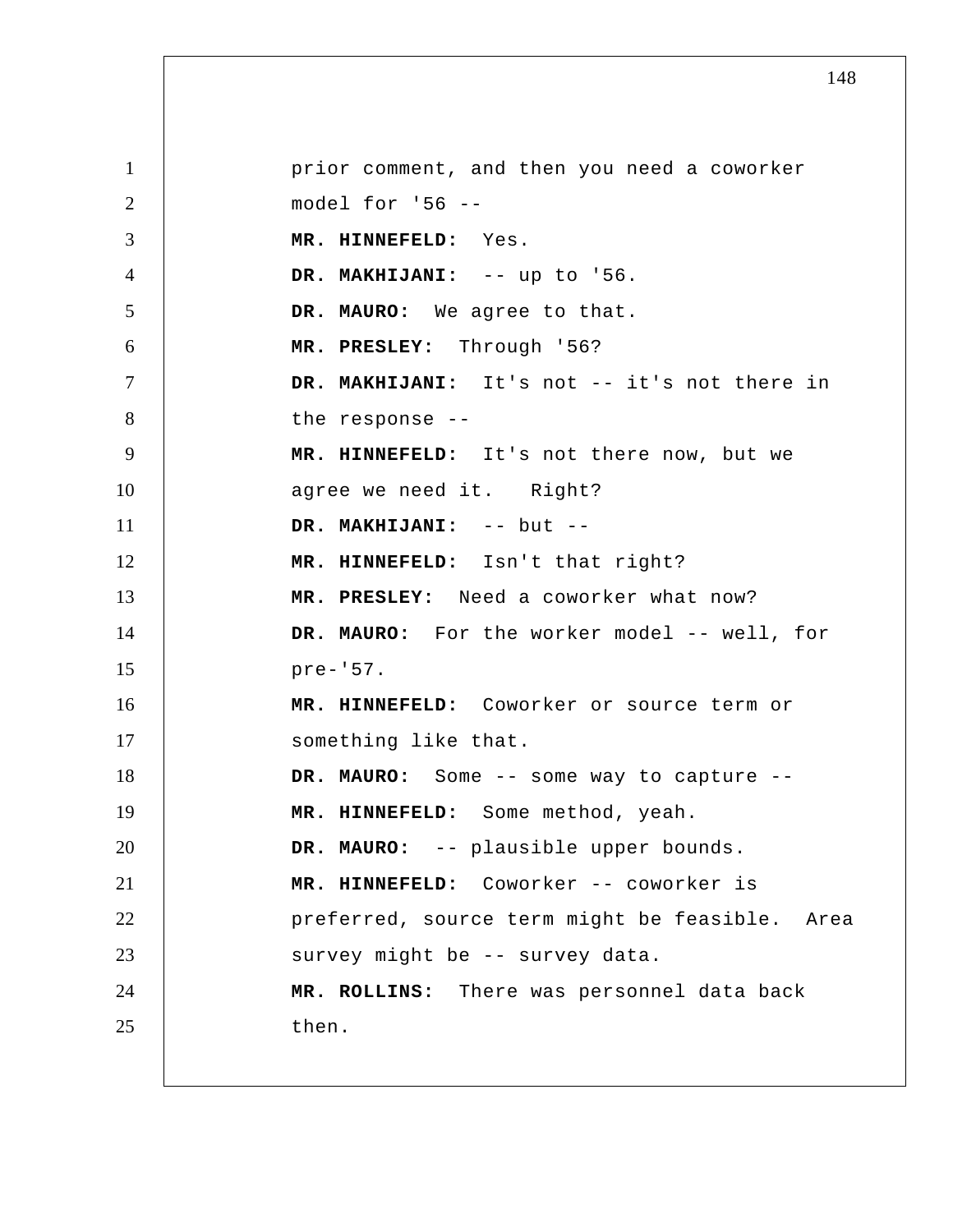1 2 3 4 5 6 7 8 9 10 11 12 13 14 15 16 17 18 19 20 21 22 23 24 25  **MR. PRESLEY:** Up to -- **MR. HINNEFELD:** '57. **DR. MAURO:** 1957.  **MR. PRESLEY:** -- 1957. **DR. MAURO:** I guess that's '51 to '57?  **MR. HINNEFELD:** Yeah. **DR. MAURO:** That's important.  **MS. MUNN:** This is going to require a change to the TBD. **DR. MAURO:** So far, of all the issues we've discussed -- I mean just to give a little commentary -- I think that the point being made -- some of these internal issues that we -- you know, some of the other issues we talked about before, but this sounds like a big one. That is, these people -- in theory during those time periods -- could have experienced some substantial exposures. And the co-- how you come at the coworker model --  **MR. HINNEFELD:** Right. **DR. MAURO:** -- is going to be very important. In other words, if you're saying where's the big ticket item here that could really have an effect on dose reconstruction, here it is.  **MR. HINNEFELD:** And this is -- yeah, this is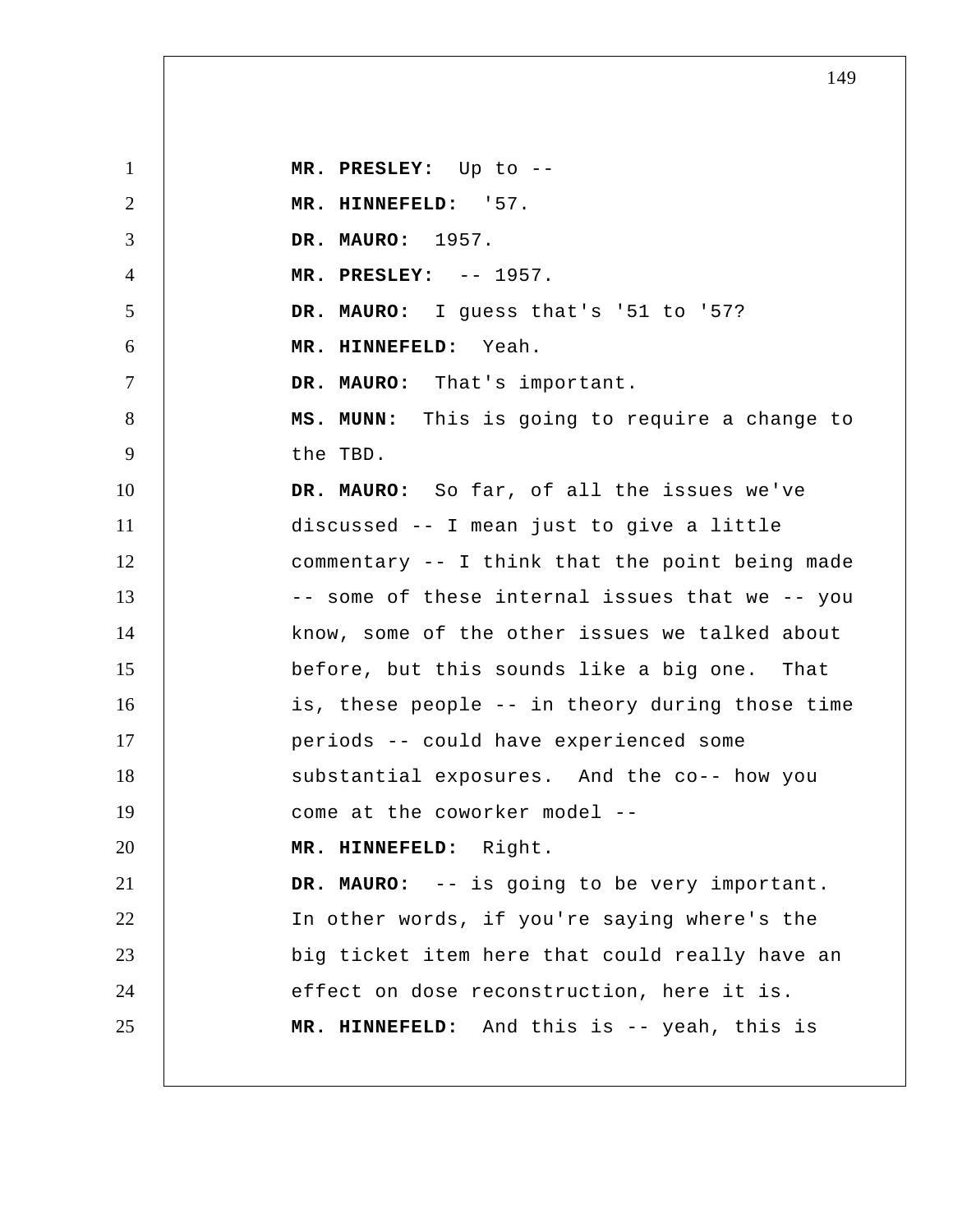1 2 3 4 5 6 7 8 9 10 11 12 13 14 15 16 17 18 19 20 21 22 23 24 25 pre-'57 external, we really -- **DR. MAURO:** Pre-'57 external.  **MR. HINNEFELD:** -- want to try to come up with a way to do that. **DR. MAURO:** Yeah, this is a hot one.  **MR. PRESLEY:** I put down '51 through '57. Is that correct?  **MR. HINNEFELD:** Yeah -- '56. **DR. MAURO:** Yeah -- **MR. PRESLEY:** All right, it's up to -- should be '51 through '56, right?  **MR. HINNEFELD:** Correct.  **MR. PRESLEY:** Through '56.  **DR. MAKHIJANI:** Mr. Presley, I think it might be somewhere in between -- it might be something like April -- **DR. MAURO:** Yeah, it says April 1st '57 is the cutoff point. That's what the response says, so -- so some -- so before April 1st, 1957 is when there's a lack of data.  **MR. PRESLEY:** Okay. Anything else on comment ten then? (No responses) Okay, comment 11? **CORRECTION FACTORS**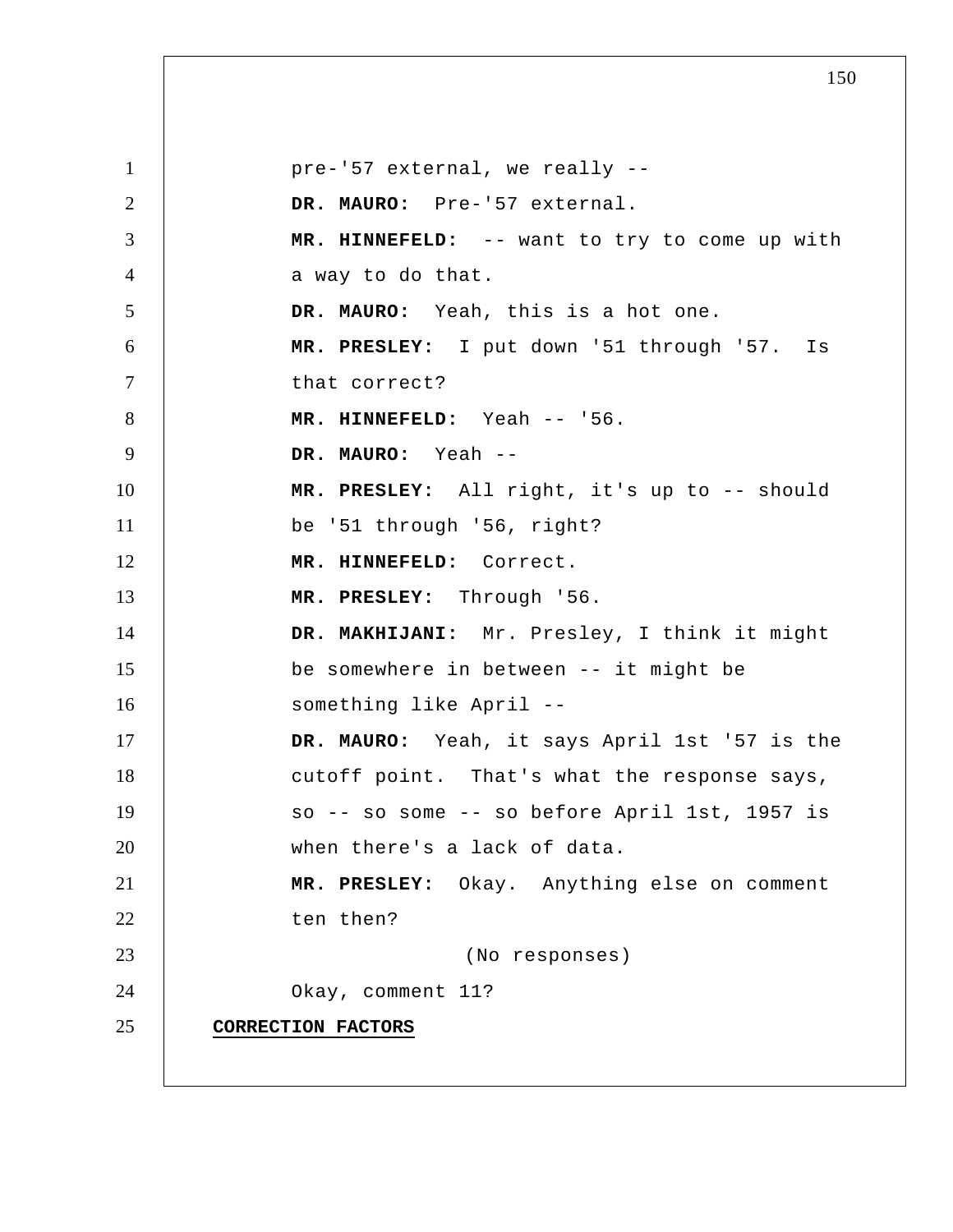| $\mathbf{1}$   | DR. MAKHIJANI: (Reading) Correction factors     |
|----------------|-------------------------------------------------|
| $\overline{2}$ | for external environmental dose due to geometry |
| 3              | of organ relative to badge, and angular         |
| $\overline{4}$ | dependence of the dose conversion factor need   |
| 5              | to be developed.                                |
| 6              | NIOSH split this into three -- four parts, I    |
| $\overline{7}$ | didn't remember there were four parts. The --   |
| 8              | on the first part, in relation to geometry, the |
| 9              | -- the location of the badge versus the organ   |
| 10             | for which calculations are done, NIOSH agreed   |
| 11             | to develop correction factors for lower torso   |
| 12             | organs, and we agree with that. And also        |
| 13             | agreed that the geometry -- other geometry      |
| 14             | factors, angle of incidence and dose conversion |
| 15             | factor needs to be fixed. I think there's been  |
| 16             | an extensive discussion about this before in    |
| 17             | relation to the procedures, so we also agree    |
| 18             | with that.                                      |
| 19             | And NIOSH also agreed time -- time of entry     |
| 20             | into contaminated zone is important. This is    |
| 21             | partly covered by a prior discussion about the  |
| 22             | radionuclide list, so this is a repeat of that. |
| 23             | I -- I had one question about the NIOSH         |
| 24             | response to 11c, which was when minimizing or   |
| 25             | provid-- the last -- second last sentence in    |
|                |                                                 |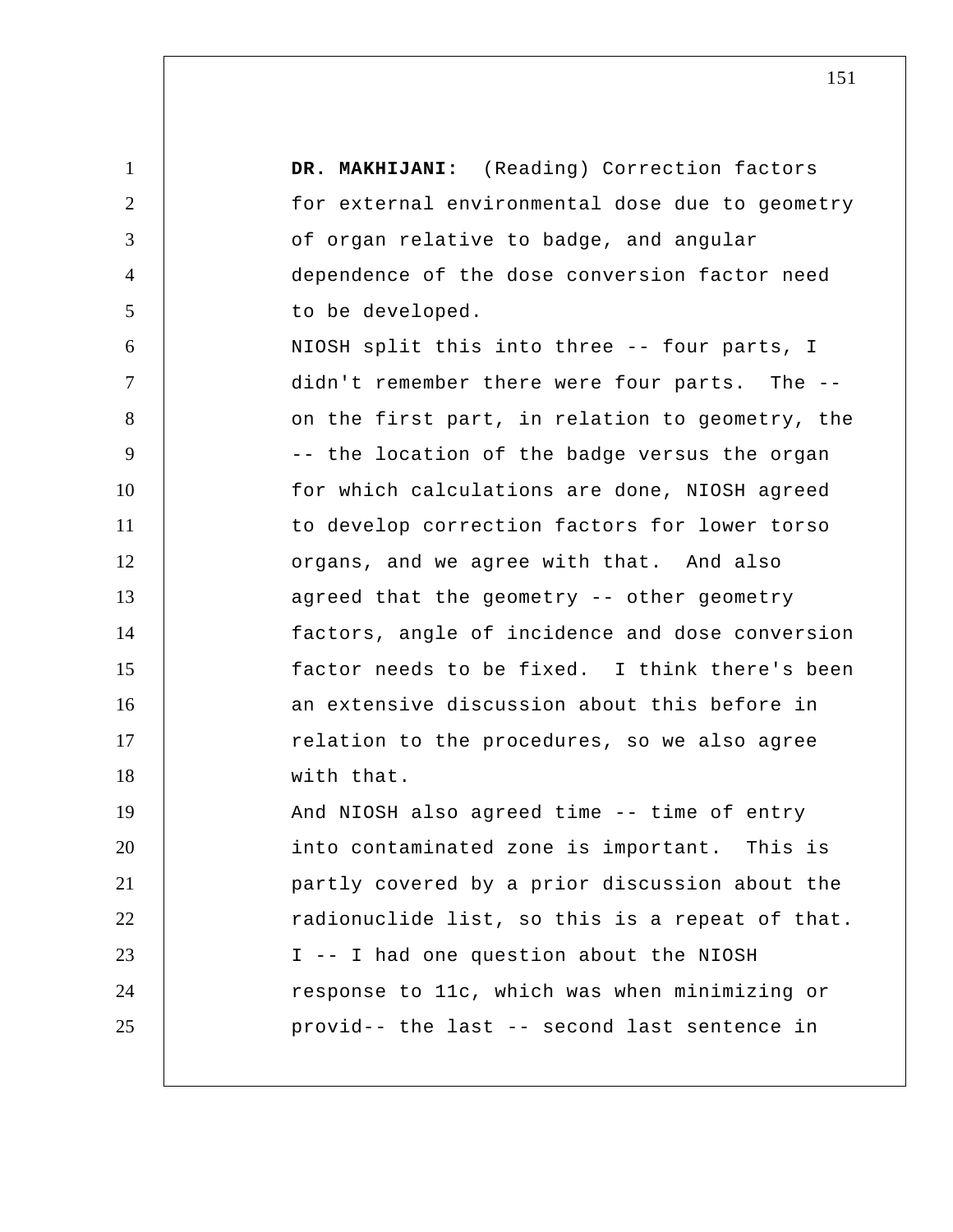| $\mathbf{1}$   | 11c, which is (reading) When minimizing or     |
|----------------|------------------------------------------------|
| $\overline{2}$ | providing a best estimate -- providing a best  |
| 3              | estimate dose, the photon energy range         |
| $\overline{4}$ | assumption is 24 percent in the 30 to 250 keV  |
| 5              | range and 75 percent greater than 250 keV.     |
| 6              | Now I didn't see where the 25/75 split came    |
| $\tau$         | from and why it should be regarded as claimant |
| 8              | favorable. Is there some sort of fission       |
| 9              | product analysis basis for that, or            |
| 10             | MR. ROLLINS: Well, four years ago I remember   |
| 11             | doing a little bit of work using the Harry     |
| 12             | Hicks* documents that -- time dependence, and  |
| 13             | that may be where that came from.              |
| 14             | DR. MAURO: It's a very tractable issue, but as |
| 15             | -- whether or not that's correct or not, I     |
| 16             | can't speak to it, but the information is out  |
| 17             | there in the literature to determine if that's |
| 18             | correct.                                       |
| 19             | MR. ROLLINS: Now from a IREP point of view, we |
| 20             | could go 100 percent greater than 250. That    |
| 21             | would be absolute minimizing --                |
| 22             | DR. MAKHIJANI: Yes.                            |
| 23             | MR. ROLLINS: -- as far as energy distribution  |
| 24             | is concerned.                                  |
| 25             | DR. MAKHIJANI: Right.                          |
|                |                                                |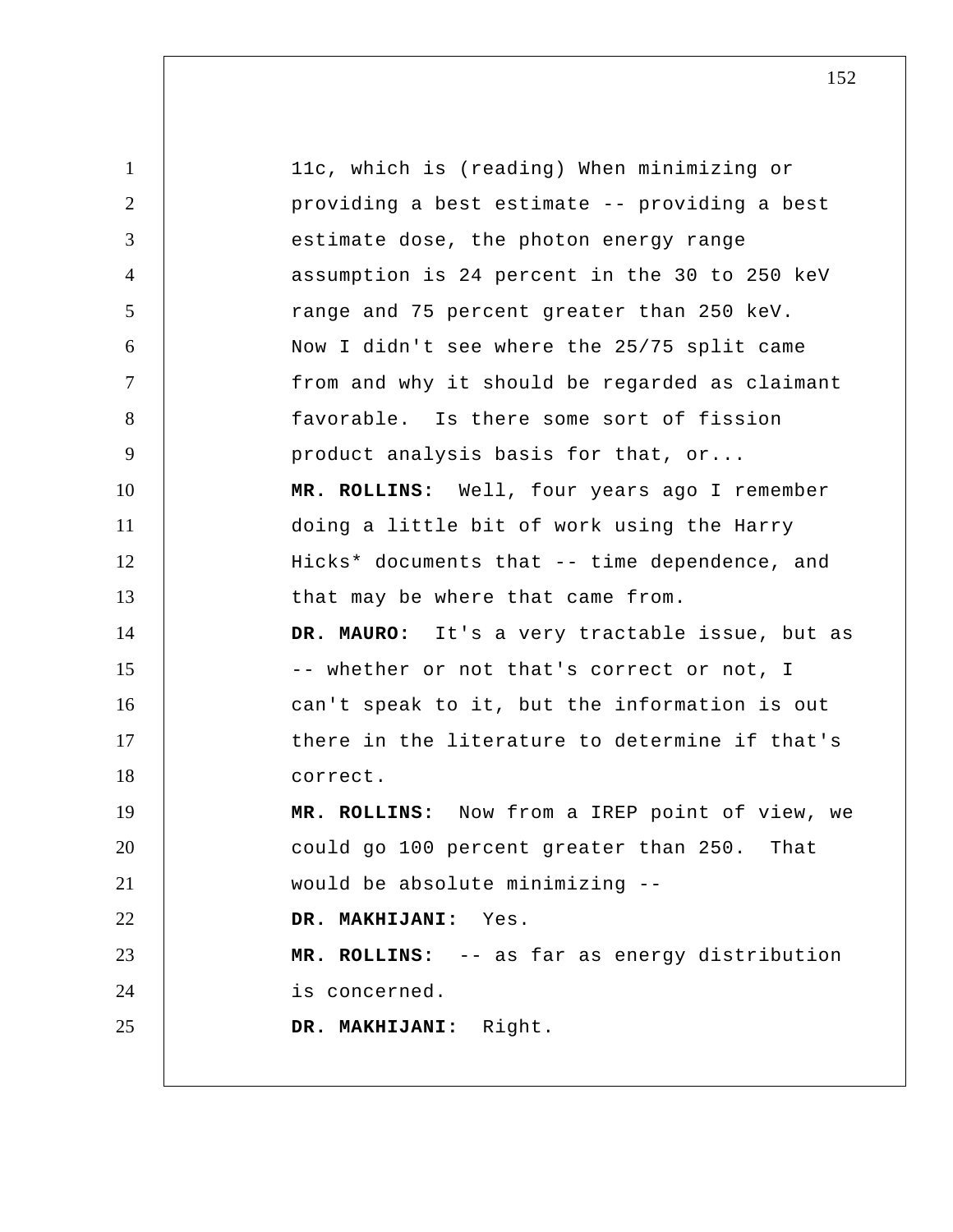1 2 3 4 5 6 7 8 9 10 11 12 13 14 15 16 17 18 19 20 21 22 23 24 25  **MR. ROLLINS:** Now my opinion is it would make very differen-- it would make very little difference in compensability on a case that's from the actual cases. So rather than doing a huge study of this, I would -- I would just say, for minimizing, go to 100 percent rather than 250, and then there's no issue.  **DR. MAKHIJANI:** Yeah -- no, for minimizing I think it's all right. I think that's -- 100 percent greater than 250's okay. It's sort of the best estimate -- is your best estimate claimant favorable with a 25 to 75 split, and I think that does need some kind of -- a Hicks table justification would be fine, but -- but I think you do need to show that -- that -- that you're covering all reasonable times of entry with that split, and that you remain claimant favorable in a best estimate dose. I'm not saying it's wrong, I just think -- I just think that it needs some -- some technical basis, which -- which isn't -- that I don't see right now.  **MR. HINNEFELD:** All right, we'll provide that. **DR. MAURO:** Am I correct, the -- the lower the energy distribution, the more important this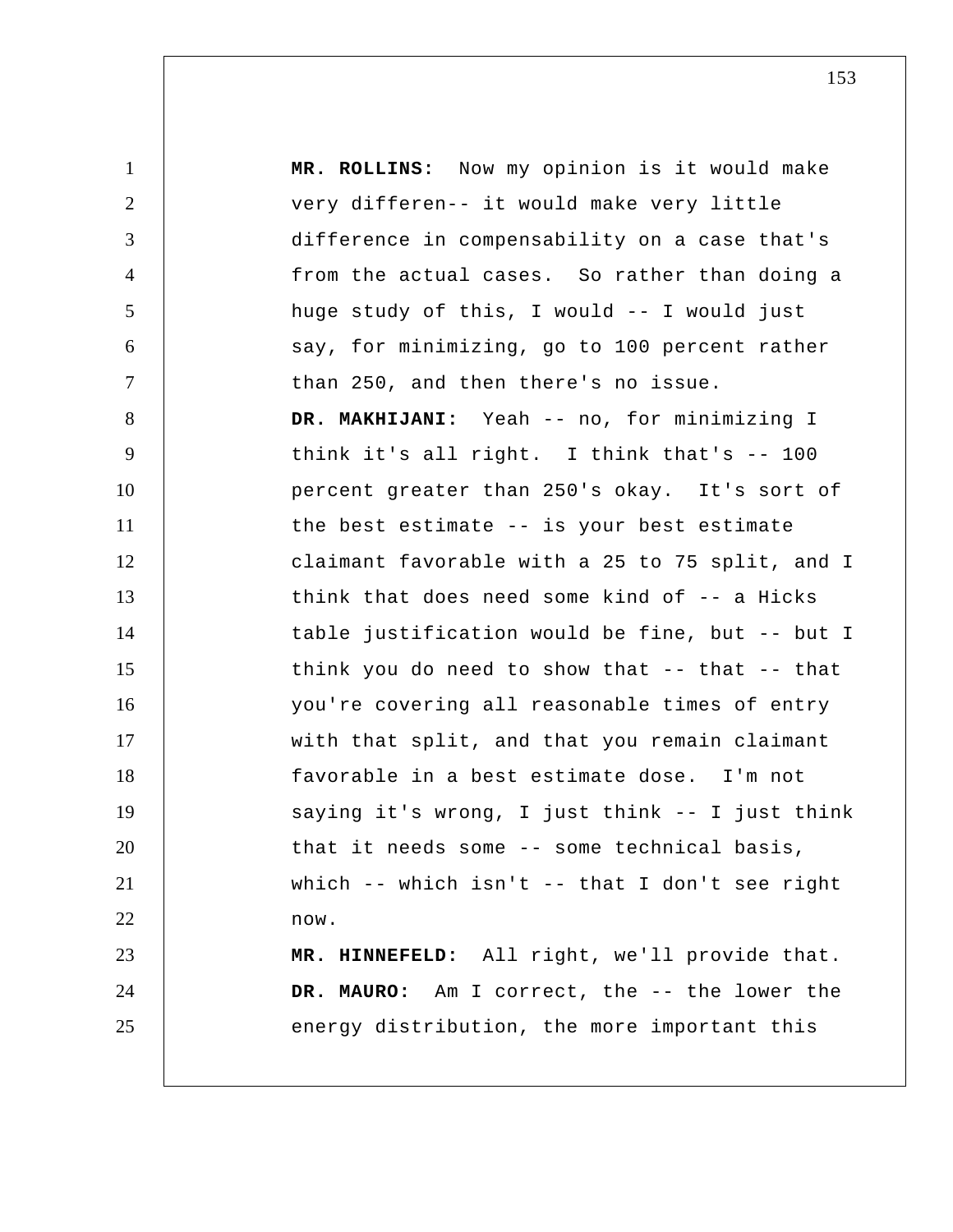1 2 3 4 5 6 7 8 9 10 11 12 13 14 15 16 17 18 19 20 21 22 23 24 25 issue of angle inci-- angle of incidence and badge location becomes, because the difference -- the effect of angle of incidence is much more profound when -- and the -- and the - where the badge is, relative to the organ of concern, if you're dealing with lower energy photons, so they -- they --  **MR. HINNEFELD:** We don't have our external dosimetry expert in the room -- **DR. MAURO:** I don't -- I seem to recall it came up on another subject.  **MR. ROLLINS:** Jack was on the phone.  **MR. HINNEFELD:** Got a bunch of internal dosimetrists -- is Jack on the phone?  **MR. ROLLINS:** He was.  **MR. HINNEFELD:** Jack, are you on the line? (No responses) Okay. I don't know -- I don't know for sure. Film was kind of a funny thing, and low energy photon over-responds -- **DR. MAURO:** It over-responds, but then you - yeah.  **MR. HINNEFELD:** -- and then when -- and even when you depart from a 90-degree angle on film, since the track -- the photon track through the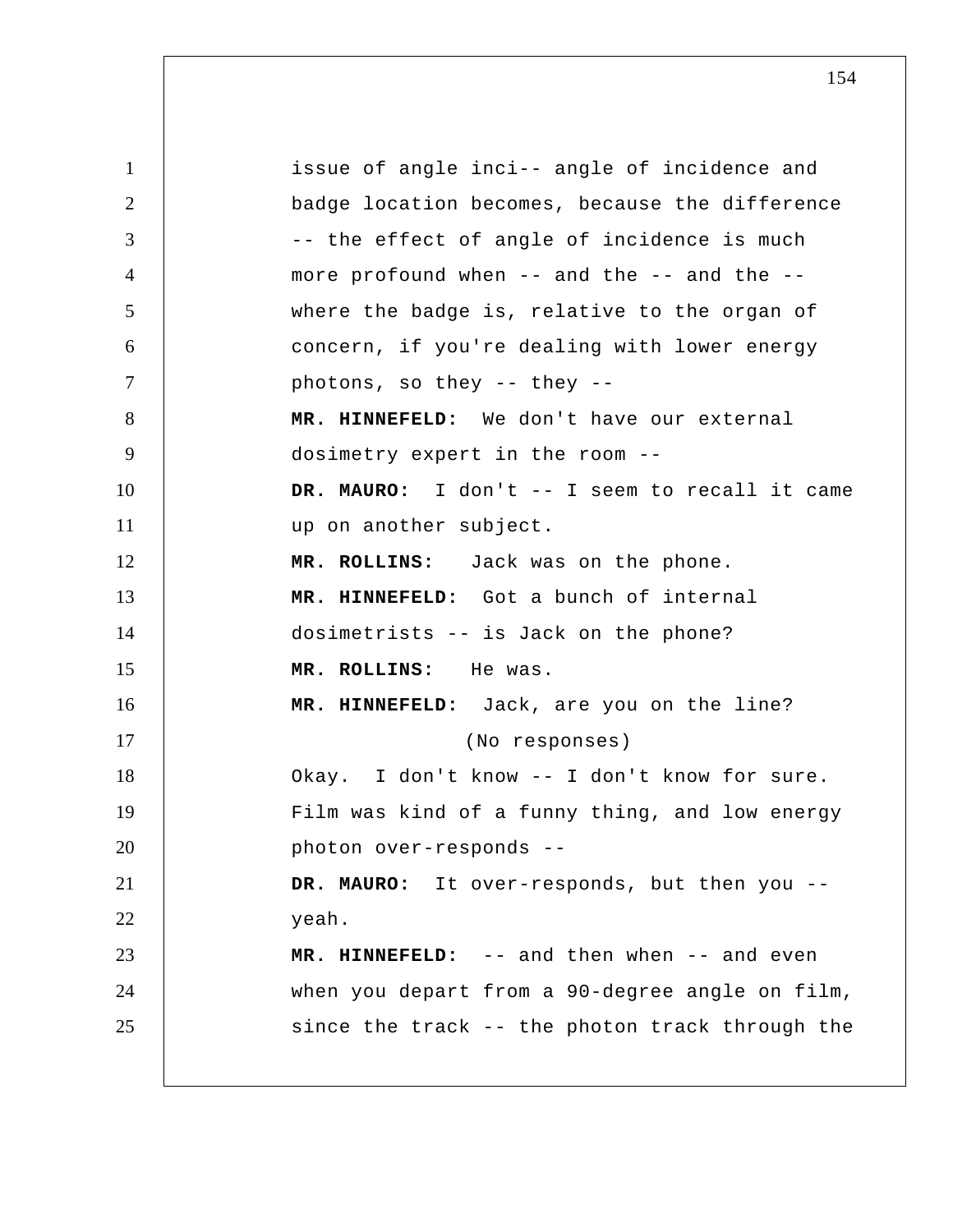1 2 3 4 5 6 7 8 9 10 11 12 13 14 15 16 17 18 19 20 21 22 23 24 25 emulsion is longer, you actually have a higher, you know, response to the film for a little bit until -- unless you can end at that. So film's a funny thing in terms of how it reacts to the photons -- photon energy. TLD, I don't know if you'd have the same situation. **DR. MAURO:** I -- I guess the point that is when -- when we look into this matter of energy distribution and what's claimant favorable and what's not, I think it's confounded by the issues related to angle of incidence and where the fil-- where the organ -- target organ is versus where the film badge is worn. They sort of all play on each other in -- in ways that right now I guess is not self-evident.  **MR. HINNEFELD:** Right. Right.  **MR. FIX:** This is Jack Fix --**DR. MAURO:** Good.  **MR. FIX:** -- calling in.  **MR. HINNEFELD:** Jack, could you hear our discussion about -- **MR. FIX:** Yeah, I'm sorry, I had trouble with my mute button. I had it on. Yes, I did, and it is -- it is problematic, as this discussion indicated, and that's why laboratory studies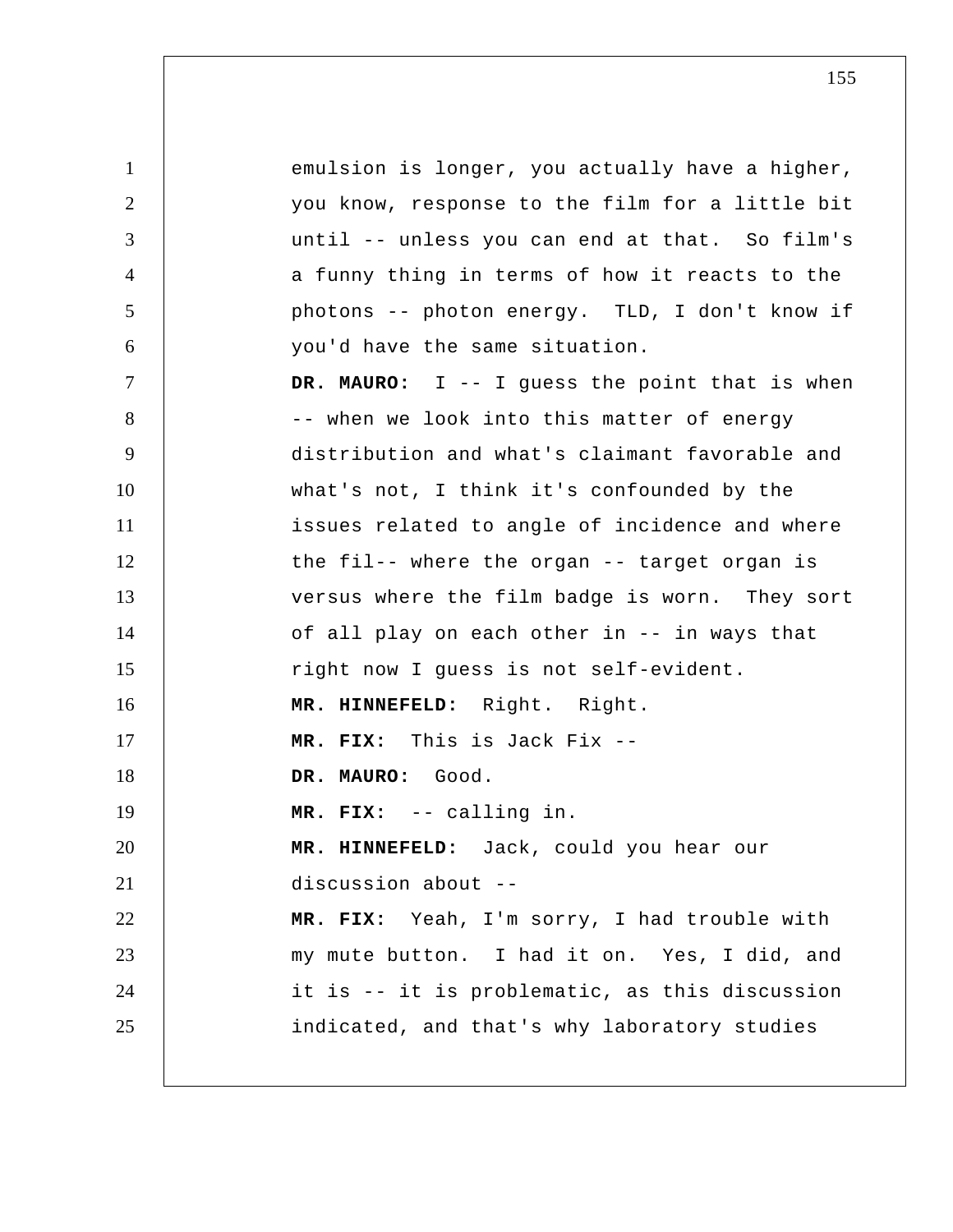1 2 3 4 5 6 7 8 9 10 11 12 13 14 15 16 17 18 19 20 21 22 23 24 25 were done in which dosimeters placed on a anthropomorphic phantom were rotated in selected beams. It was done here at Hanford with the different historical dosimeter designs. All of the Hanford designs were placed on phantoms and rotated in selected beams. Those -- unfortunately, those particular beams were a little higher energy than -- so they were 100 keV and higher, and the International Agency for Research on Cancer, when they did their 50-country study in a paper that should be coming out before long, they did a similar study in which they placed dosimeters -- personnel dosimeters, in this particular case, ten widely-used designs used throughout the world, and they did laboratory studies at the Medical Radiation Physics Laboratory for the International Agency for Atomic Energy. And both of these studies had the same results, and that is for the energies that were used and then lowest energy used there by the international study was 80 - essentially a narrow X-ray beam of around 80 keV effective. And all this showed is that the -- and they used isotropic and rotational as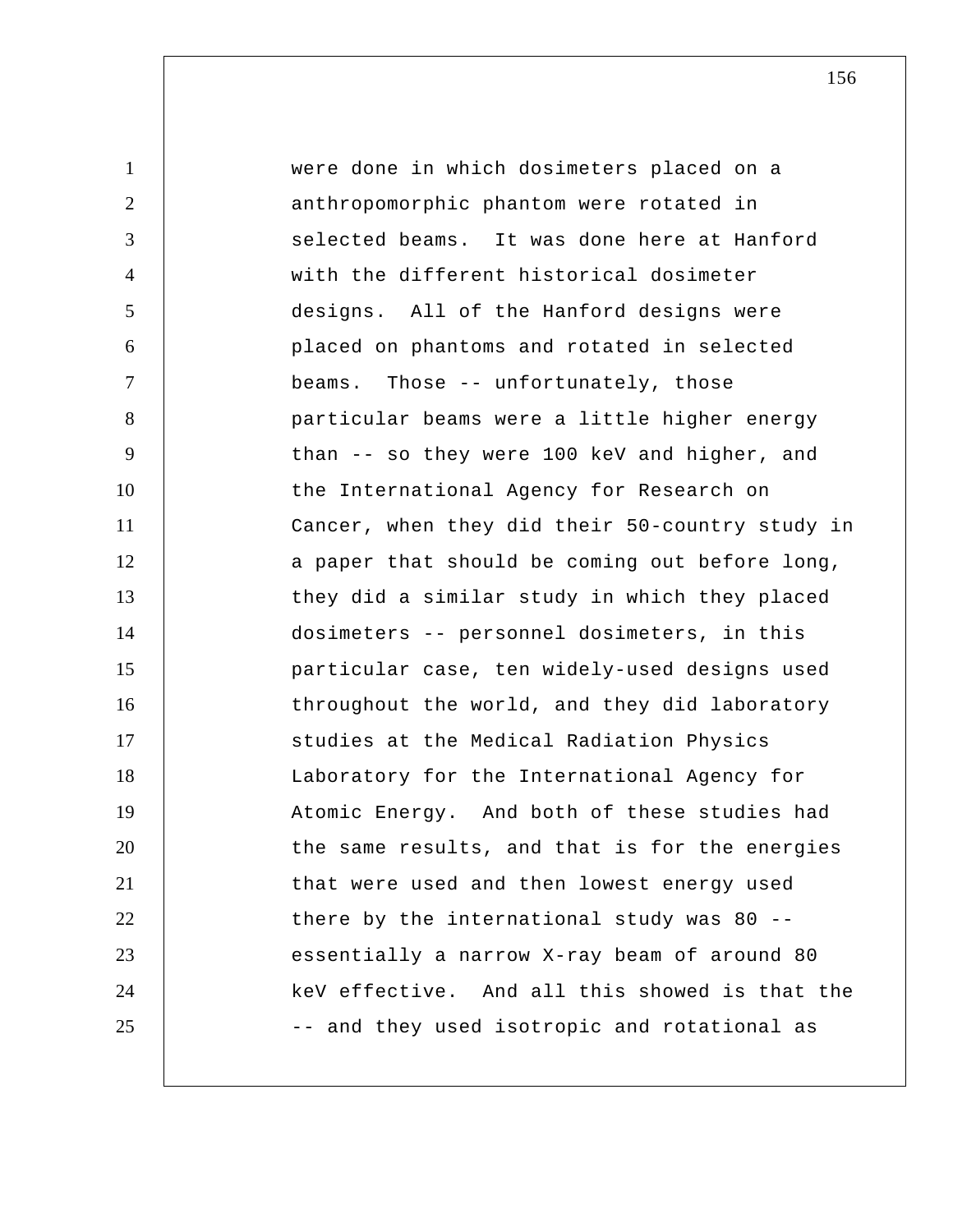| $\mathbf{1}$   | well as anterior/posterior orientation, and all |
|----------------|-------------------------------------------------|
| $\overline{2}$ | these showed that the film would significantly  |
| 3              | over-respond to the delivered personal dose     |
| $\overline{4}$ | equivalent for that geometry. For example, in   |
| 5              | a rotational geometry, that the dosi-- the film |
| 6              | dosimeter -- interpretation greatly             |
| $\tau$         | overestimated -- significantly overestimated,   |
| 8              | say by about a factor of three -- the actual    |
| 9              | dose.                                           |
| 10             | Now there's still concern at low energies. You  |
| 11             | know, like say 17 or $-$ but a-- but again one  |
| 12             | has to pay a great deal of attention to the     |
| 13             | actual exposure scenario because as the pho--   |
| 14             | as the energy gets lower, non-homo-- non-       |
| 15             | uniform exposures are significant, but the      |
| 16             | range is so much lower so usually you're        |
| 17             | worried about people that are working directly  |
| 18             | with -- with the material.                      |
| 19             | So it's complicated and that's why we did the   |
| 20             | laboratory studies, and we didn't -- it wasn't  |
| 21             | feasible to cover all energies, but that's what |
| 22             | the results showed.                             |
| 23             | MR. HINNEFELD: So with respect to our response  |
| 24             | on the apportionment of photon energies, which  |
| 25             | is where we started, it -- it may be well --    |
|                |                                                 |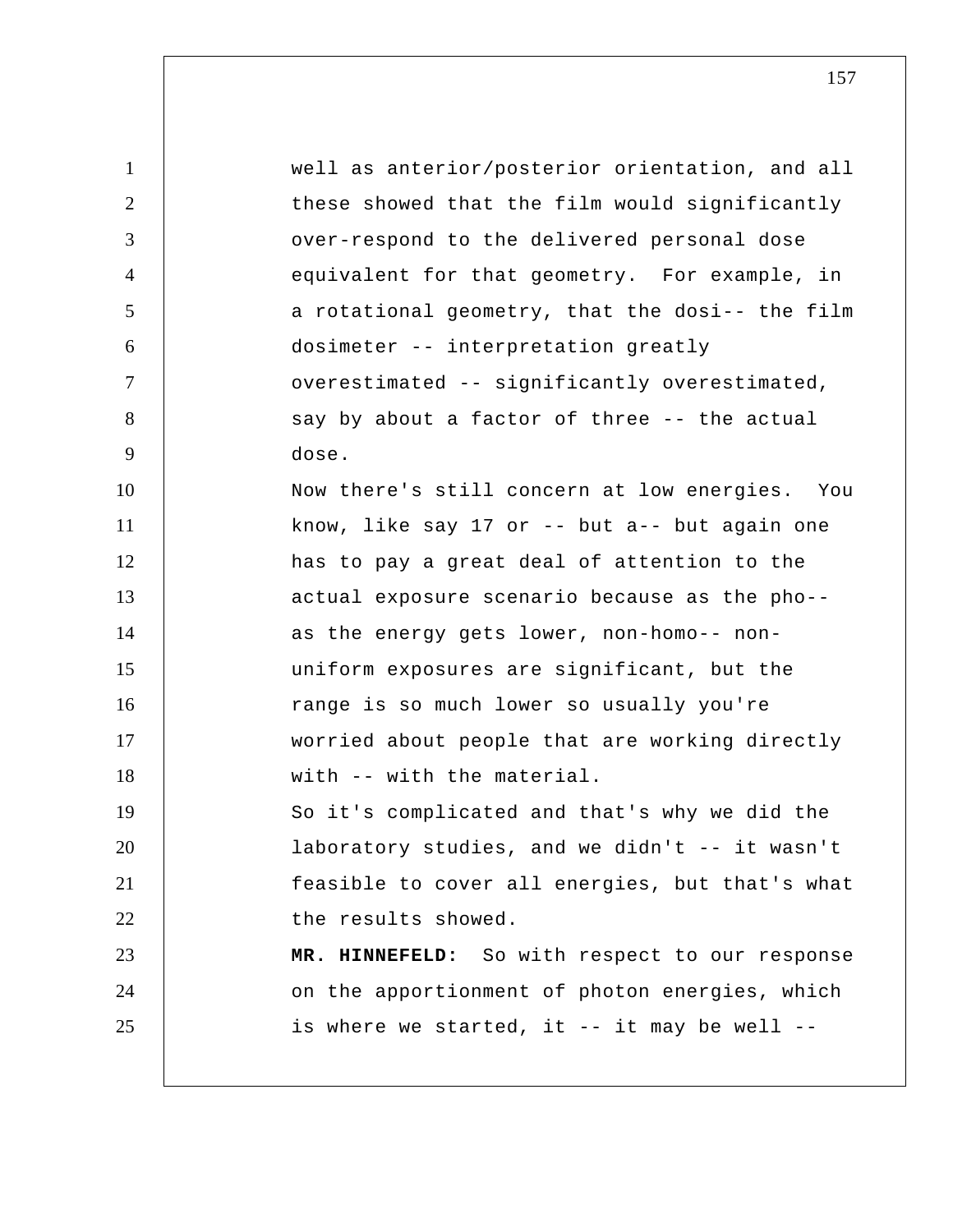1 2 3 4 5 6 7 8 9 10 11 12 13 14 15 16 17 18 19 20 21 22 23 24 25 that apportionment may well affect angular adjustment and those type of things, and we will I think go ahead and provide some sort of backup for a best estimate split that's something -- you know, some sort of best estimate --**DR. MAURO:** It sounds like you have the wherewithal and ability to --  **MR. HINNEFELD:** Yeah, I think there's -- **DR. MAURO:** -- to -- to run this to ground.  **MR. HINNEFELD:** I think there's data out there probably that will allow us to do it.  **MR. PRESLEY:** So y'all are going to provide an explanation of the 25/75 split or a best estimate split.  **MR. HINNEFELD:** Yeah, some sort of best estimate split.  **MR. PRESLEY:** Okay.  **DR. MAKHIJANI:** And then the last item in 11 is this data integrity issue, is sometimes workers did not wear their badges when the quarterly dose limit was near three rem. Now that's the same as a full comment, the comment number 20, and we concurred there or here, but the NIOSH response that they can't find a way of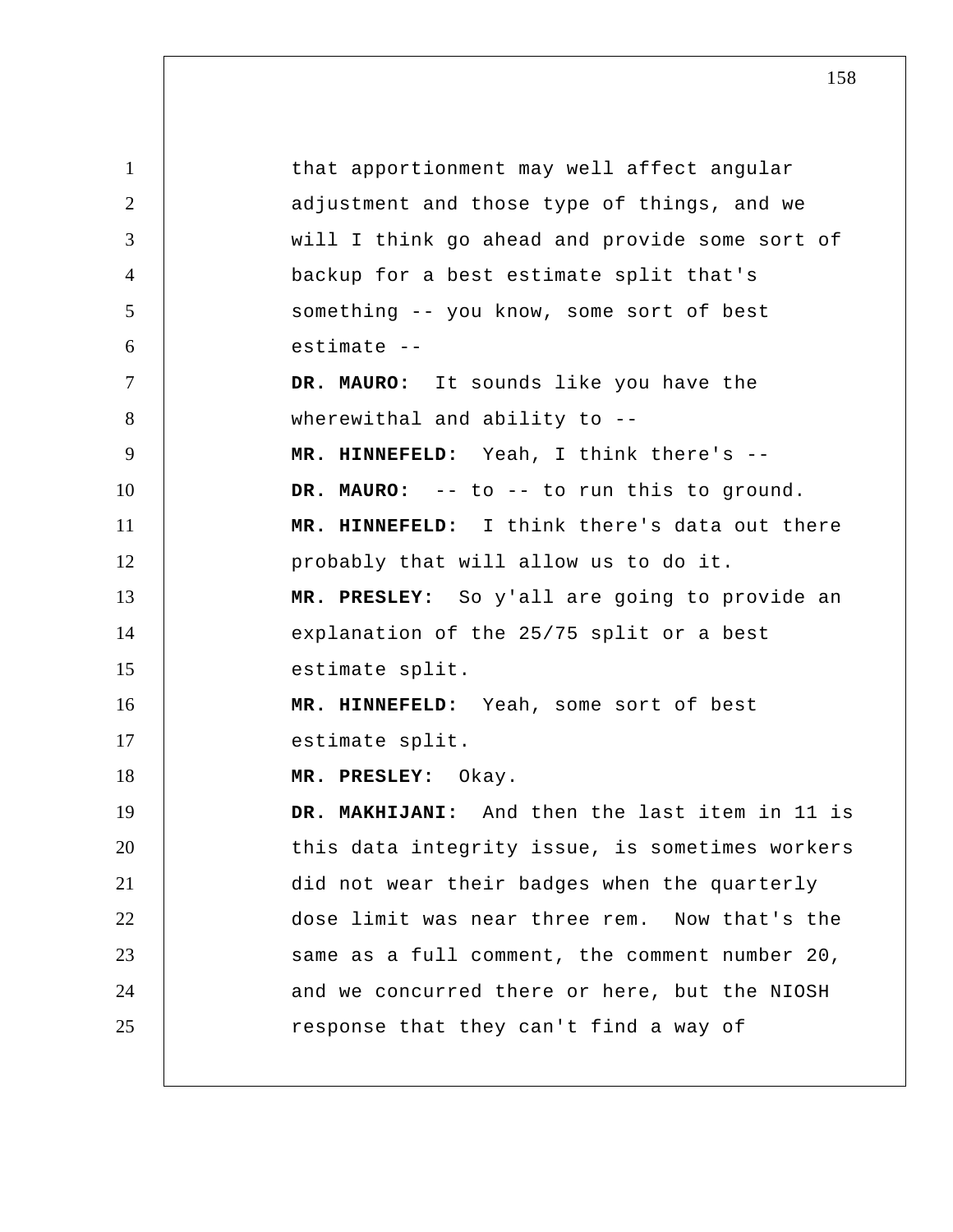1 2 3 4 5 6 7 8 9 10 11 12 13 14 15 16 17 18 19 20 21 22 23 24 25 retrieving the missed data, and since -- and you can't do core dosimetry, the -- the basis of the response that NIOSH will investigate this, along with DOE complex sites where similar claims have been made, I -- I disagreed with that approach of investigating this. You know, there -- there are -- there've been of course statements made about Rocky Flats and other sites, and I'm aware of that. But in this particular case, you had very senior health physics officials who personally have testified to what was going on, so -- so I don't think it's sort of like an affidavit or - I think it's in a completely different class. It's in a class like when you brought -- I forget her name, the -- the paper by the person who was involved in the monitoring at Bethlehem Steel, or you had brought Mr. Breslin to say how they did things when they actually did the monitoring. It's -- it's of that -- so it's truly -- you know, I'd say almost a report prepared by an expert.  **MR. HINNEFELD:** Right.  **DR. MAKHIJANI:** And so I actually think that you can't put this particular thing in the same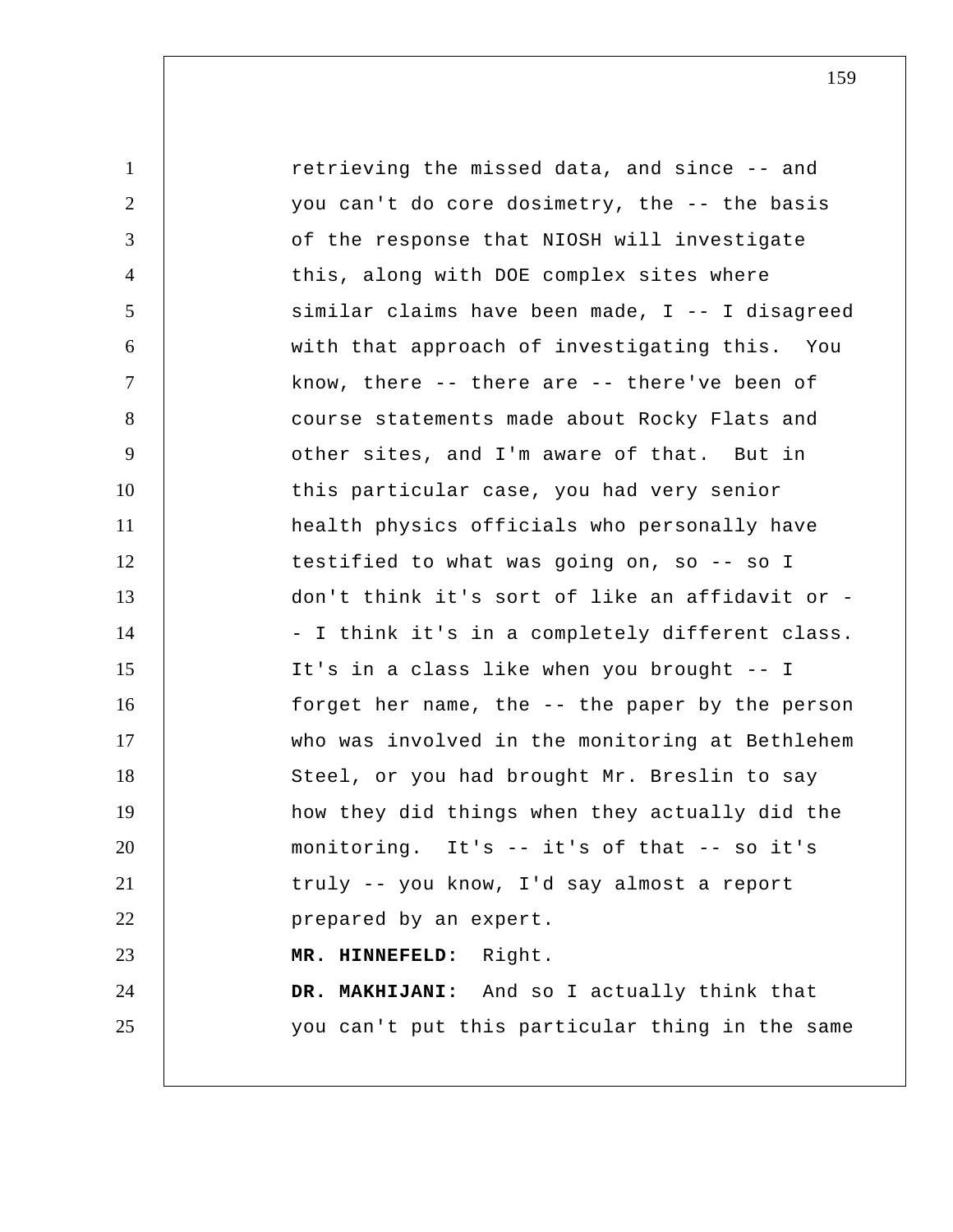box and say --

| 2              | MR. HINNEFELD: As Rocky Flats.                  |
|----------------|-------------------------------------------------|
| 3              | DR. MAKHIJANI: -- we -- as we've been           |
| $\overline{4}$ | approaching Rocky Flats where you take an       |
| 5              | affidavit, you go to the worker's record and so |
| 6              | on. Here you've got somebody who was there      |
| $\overline{7}$ | throughout the testing period, and it was       |
| 8              | corroborated independently by people who are    |
| 9              | still there who are part of the DOE and -- or   |
| 10             | DOE contractor system, and so it had two        |
| 11             | independent corroborations from pretty senior   |
| 12             | health physics people. So I don't think this    |
| 13             | is the right way to deal with it.               |
| 14             | MR. HINNEFELD: Well, there's another way that   |
|                |                                                 |
| 15             | we're looking at dealing with this, and it      |
| 16             | really depends upon can we get the dataset in a |
| 17             | good re-- in a good fashion, you know, a good   |
| 18             | robust dataset, because a distribution of the   |
| 19             | exposures, if you have all the -- all the       |
| 20             | readings, exposure shows you some particular    |
| 21             | distribution. And if there was a practice of    |
| 22             | shielding your badge so that you wouldn't       |
| 23             | exceed a limit, then at the top end of your     |
| 24             | distribution, instead of carrying out, it       |
| 25             | should roll over because people were not -- you |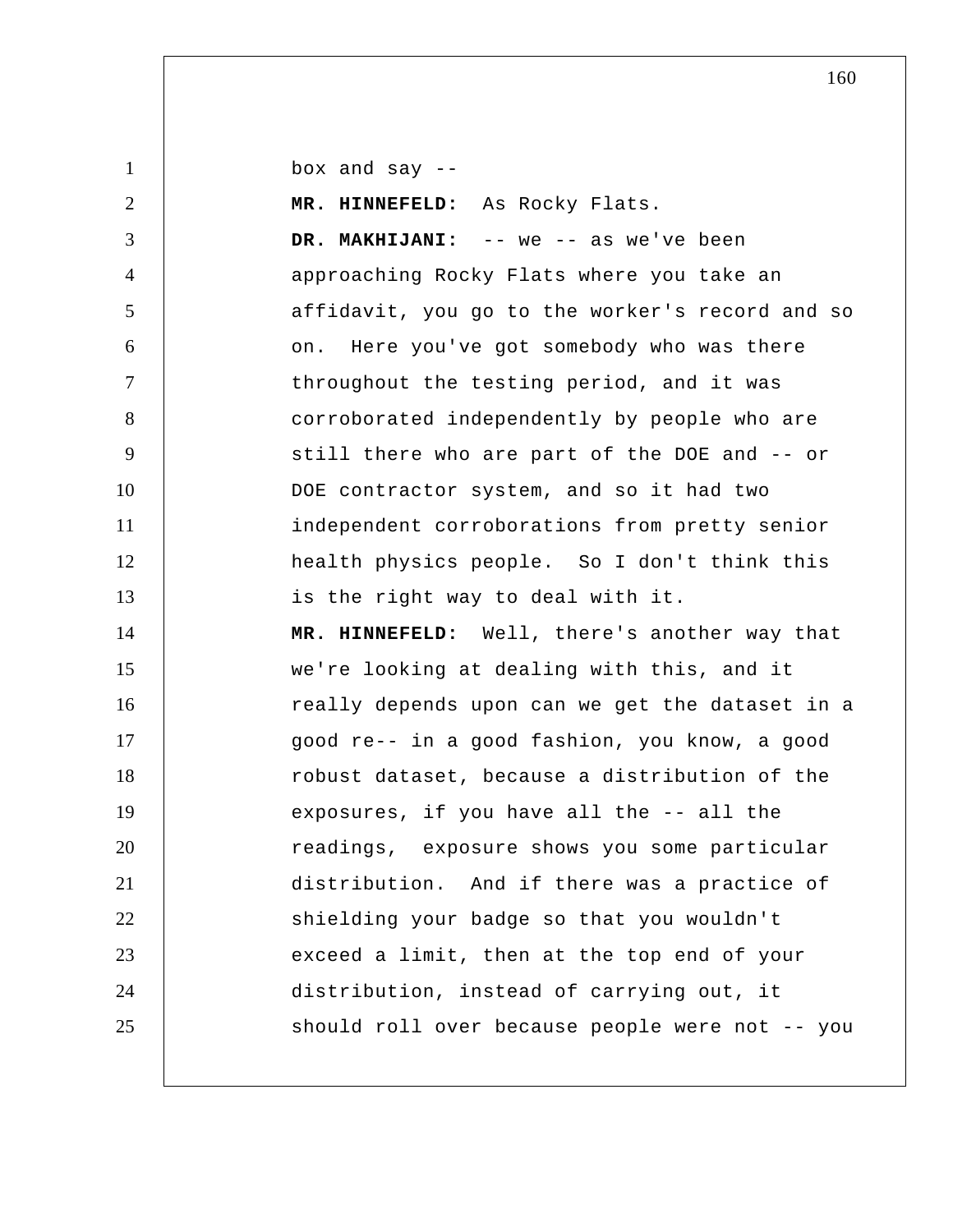1 2 3 4 5 6 7 8 9 10 11 12 13 14 15 16 17 know, they were not badging themselves and so they wouldn't get six rem, they're going to stay down here at three.  **DR. MAKHIJANI:** Yeah.  **MR. HINNEFELD:** Okay. So in that sense, there may be a way to reproduce those. You know, to produce that distribution, that probability - or that -- yeah, probability distribution, observe that rollover and -- and -- and extrapolate how much of an adjustment is necessary to these people who were in this position. And then that could theoretically be applied to people who have significant dose and therefore were legitimately in those candidates who may be extending -- who may be exceeding. So there'd be some threshold probably you would choose to apply this adjustment to, something

19 20 21 22 23 24 So far, this is theoretical. Okay? And do -is the dataset complete? I don't know. **DR. MAURO:** So -- so we have a worker and - the scenario goes like this. He does not want to exceed three rem recorded.  **MR. HINNEFELD:** Right.

- people above this dose number would do it.

18

25

**DR. MAURO:** It's not in his interests, let's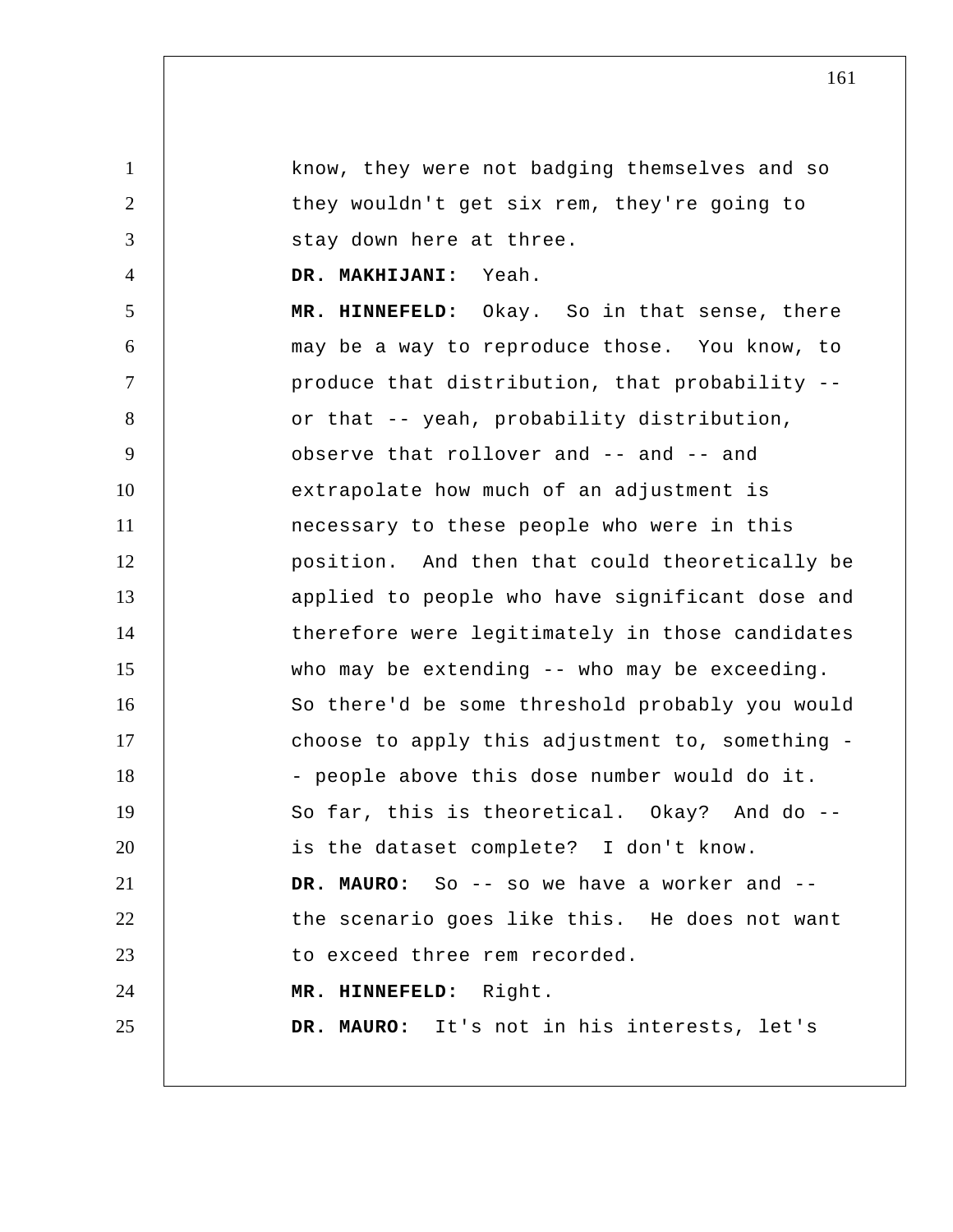1 2 3 4 5 6 7 8 9 10 11 12 13 14 15 16 17 18  $19$  --20 21 22 23 24 25 say in theory his fin-- economic interests.  **MR. HINNEFELD:** Right. **DR. MAURO:** Now he's badged weekly, monthly or quarterly? If it's quarterly, then it becomes almost like a non-starter. I mean if it's quarterly, it's -- **MR. HINNEFELD:** Yeah, you --**DR. MAURO:** So it would have to be at least monthly, I guess.  **MR. HINNEFELD:** It'd probably be at least monthly, and I don't know -- do you remember the badging frequencies, Gene, at NTS, how often they exchanged badges?  **MR. ROLLINS:** Monthly.  **MR. HINNEFELD:** Monthly. **DR. MAURO:** So in other words -- so the idea being all right, the worker's -- sees his exposure month number one and he sees -- uh-oh  **MR. HINNEFELD:** Oh, I'm over a rem. **DR. MAURO:** -- wait a minute, it's starting to climb month number two -- right? -- so by the time he's -- he's approaching this quarterly, he say I'm running into trouble and you're saying that -- so all of a sudden, the last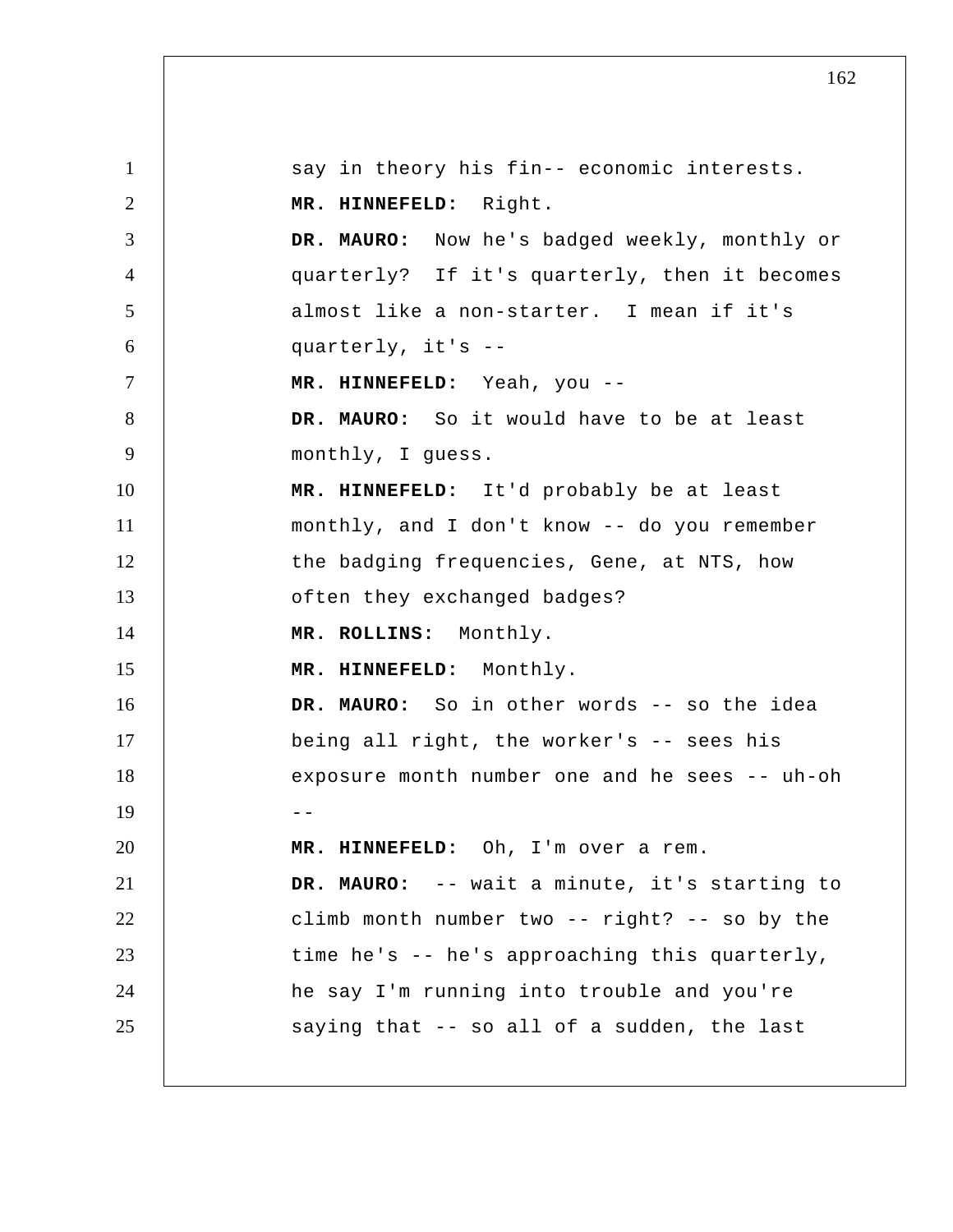1 2 3 4 5 6 7 8 9 10 11 12 13 14 15 16 17 18 19 20 21 22 23 24 25 reading of his quarterly sequence would all of a sudden drop off the table. Now, it could drop off the table for two reasons. He did this -- **MR. HINNEFELD:** Right. **DR. MAURO:** -- or he was taken off that job --  **MR. HINNEFELD:** Right. **DR. MAURO:** -- and put someplace else because they didn't want him to exceed his quarterly levels -- **MR. HINNEFELD:** Right. **DR. MAURO:** -- LARA practice. My guess is if the latter were the case, the records should show that. That is that yes, he was reassigned. Someplace there's a --  **MR. HINNEFELD:** There's some -- be some personnel record or something. **DR. MAURO:** -- some documenta-- the personnel documentation that he was taken off, put in - because of this. If that doesn't exist, then we have a situation where this might be --  **MR. HINNEFELD:** Right. **DR. MAURO:** -- and you're saying that it - under those circumstances, it's tractable, and then you would just -- if that were the case,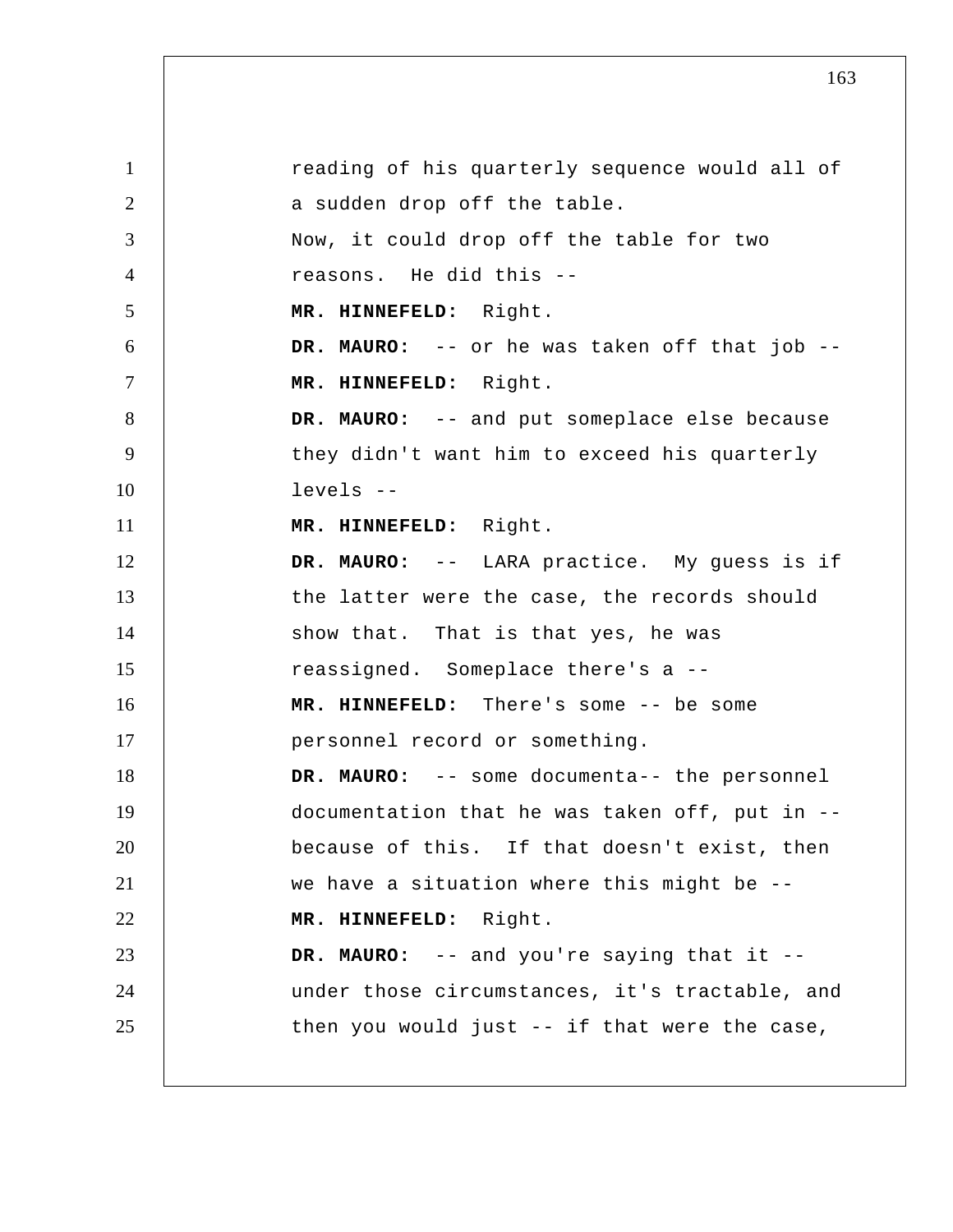| $\mathbf{1}$   | you -- you would -- if you had a real person     |
|----------------|--------------------------------------------------|
| $\overline{2}$ | where you thought this might be the case, you    |
| 3              | would just extrapolate, assume that he --        |
| $\overline{4}$ | whatever dose he got in month one, month two,    |
| 5              | month three --                                   |
| 6              | MR. HINNEFELD: Well, actually what we probably   |
| $\tau$         | would expect to do would be --                   |
| 8              | DR. MAURO: One -- one -- the two months in a     |
| 9              | row, then the third one.                         |
| 10             | MR. HINNEFELD: Well, what we would expect to     |
| 11             | do probably would be have some adjustment        |
| 12             | factor based on the total distribution -- beta   |
| 13             | distribution, say -- see, it should go           |
| 14             | straight, it -- it lays over at the top, that    |
| 15             | means we're going to conclude that that meant    |
| 16             | they did this. And -- and rather than seek       |
| 17             | additional individual records about individual   |
| 18             | assignments on the hope that we would see        |
| 19             | somebody was reassigned from a forward area      |
| 20             | after two months and -- and do that, we'd        |
| 21             | probably make this a general application to      |
| 22             | people who fit the category of highly exposed    |
| 23             | and -- and just make that a general adjustment.  |
| 24             | That would $--$ I'm just $--$ and we're speaking |
| 25             | here hypothetically now 'cause like I said, so   |
|                |                                                  |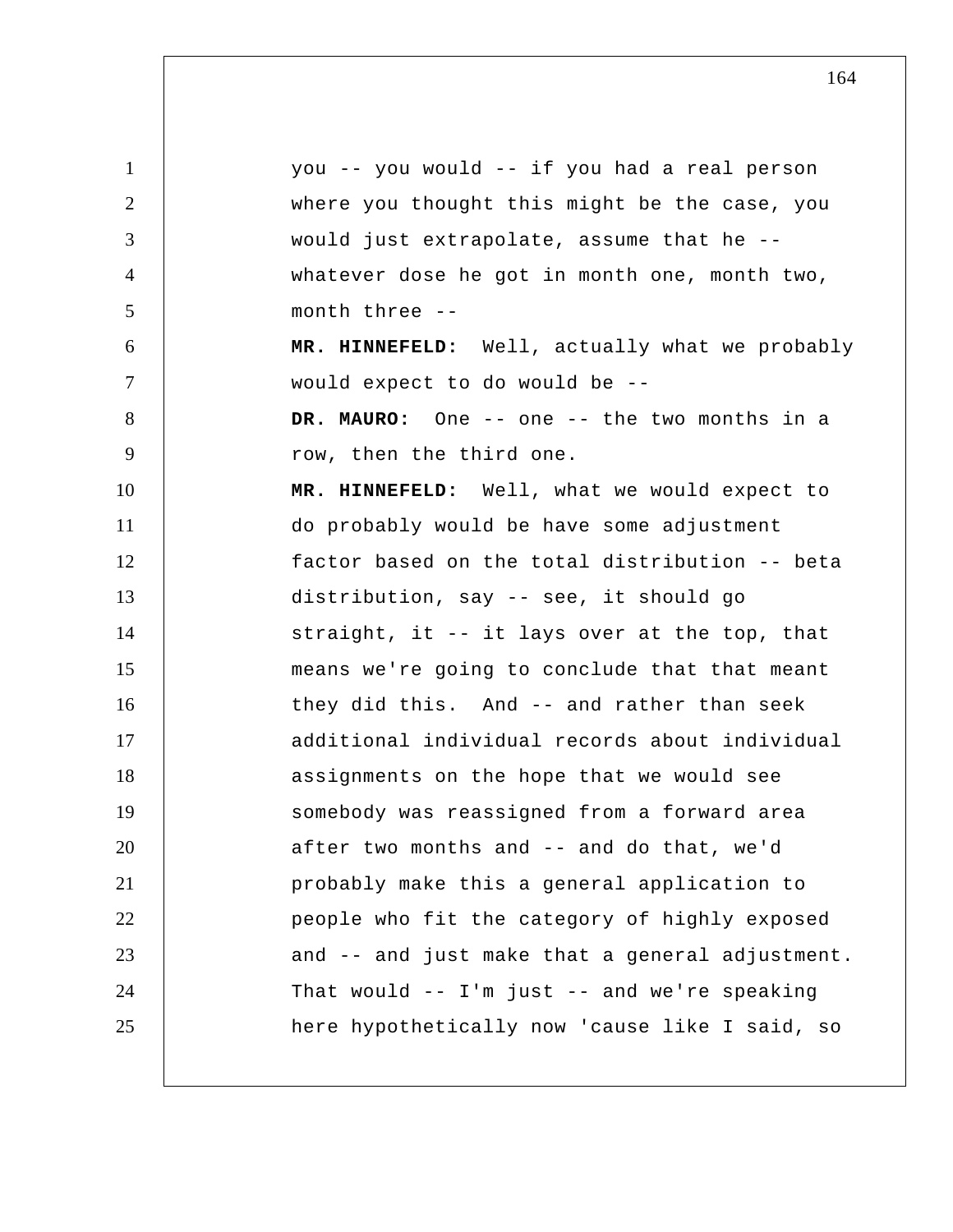1 2 3 4 5 6 7 8 9 10 11 12 13 14 15 16 17 18 19 20 21 22 23 24 25 far all we've done is thought that this might - this might be a way to do that. **DR. MAURO:** A way to track it down.  **MR. HINNEFELD:** This might be to do this and that there might  $-$ - you know, this  $-$ - this may be a solution. And we want to be real -- you know, pretty careful about saying that we're going to make a lot of fine distinctions -- on Joe Smith we're going to treat it this way and Bob Smith we're going to treat this way -- **DR. MAURO:** You may be universal.  **MR. HINNEFELD:** -- and Joe Jones we're going to treat --**DR. MAURO:** How do you do it annually then? Let's say -- yeah, I guess I didn't quite understand. Say you've got this -- you have this worker -- **MR. ROLLINS:** Let me -- let me make an observation. **DR. MAURO:** Yeah.  **MR. ROLLINS:** Just in general -- and this is - this is one thing the workers keep talking about, about how nobody ever got any dose out there. Well, the reason they didn't get any dose, for the most part, is they weren't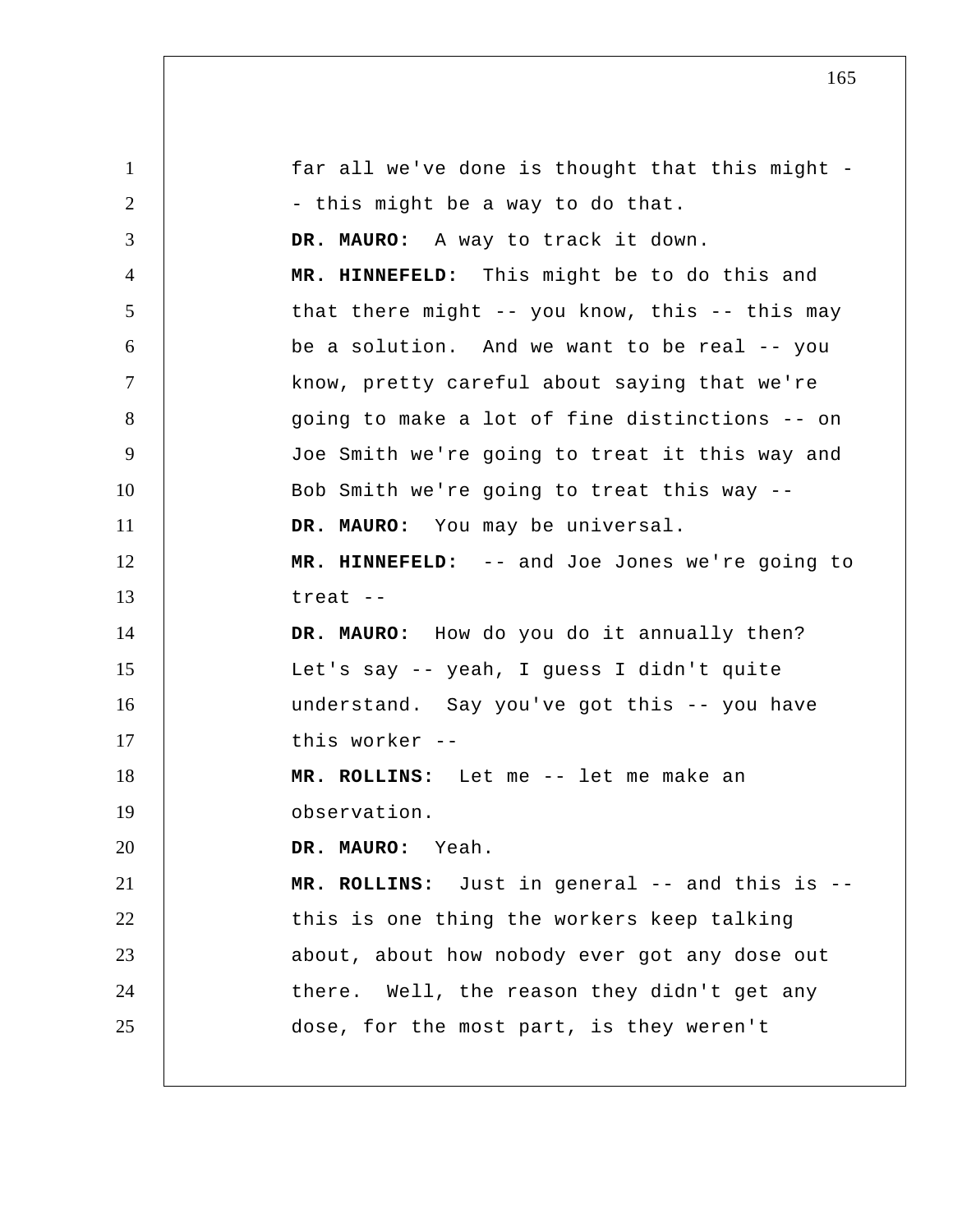1 2 3 4 5 6 7 8 9 10 11 12 13 14 15 16 17 18 19 20 21 22 23 24 25 exposed to very much. There's -- is an exception to that, and the only cohort group that we see out there that ever got close to limits were those that were involved in the reactor experiments -- and the cleanup of the reactor experiments, because they sent those people out there to pick up the pieces and they -- they ran their doses up pretty high. And so that's a fairly small group of people. It's a handful of people, but they're the only ones that we see that ever had anything approaching any kind of limit. DR. MAURO: But then we get this '51 to '57 time period where we don't have the badging, so that's --  **MR. HINNEFELD:** Well, that's problematic in another sense. **DR. MAURO:** I know, but you see, that confounded --NOTE: Multiple speakers commented simultaneously. **DR. MAURO:** But I think they're related. I mean it's -- doesn't that confound --  **MR. HINNEFELD:** Well, this would be a -- well, I don't know if it's a -- I think it's a related -- it's a -- it's a different issue,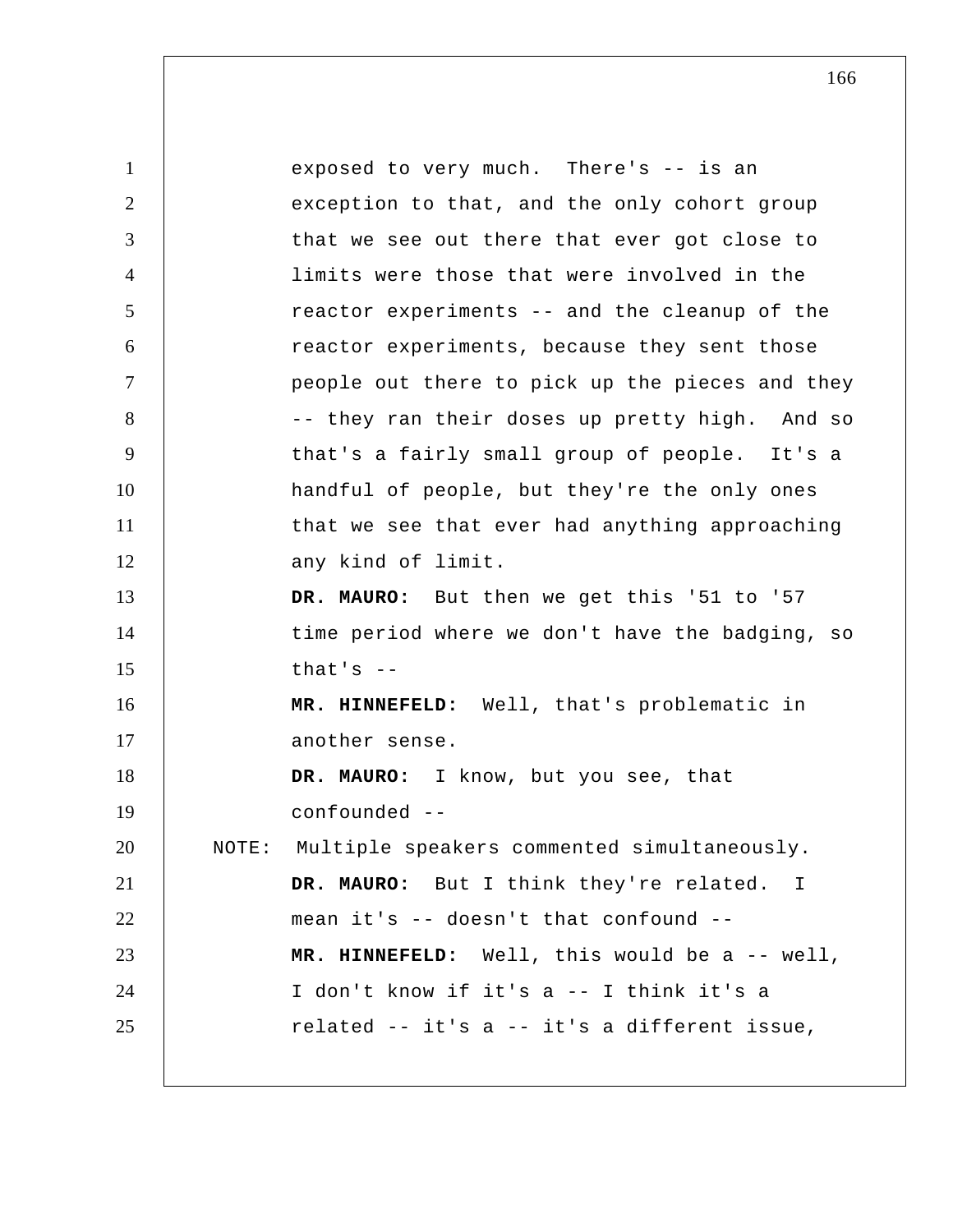1 2 3 4 --5 6 7 8 9 10 11 12 13 14 15 16 17 18 19 20 21 22 23 24 25 but it -- and it would maybe -- if people weren't badged and they weren't hiding the badges. So to me it's kind of a separate issue **DR. MAURO:** Oh, you said you had no badges, of course. What am I talking about?  **MR. HINNEFELD:** So if you're -- but during the badged period it would seem to me that it may be solvable if the -- if the dataset is complete enough, if we can get that and it lines up okay. You know, we've had occasions when we felt we could line the data up okay and -- and the -- when you start looking at individual reads, it just doesn't -- individual read data just doesn't look that -- you know, that consistent internally, you're not really sure what you're looking at on some of these databases. A lot of annual totals look good - well, annual totals okay, but trying to put - you know, build up those annual -- you know, figure out what quarter it was available or what the monthlies were to add that total, you start looking at the database, it's not -- it's kind of hard to figure out which was the monthly result. So there may -- we may run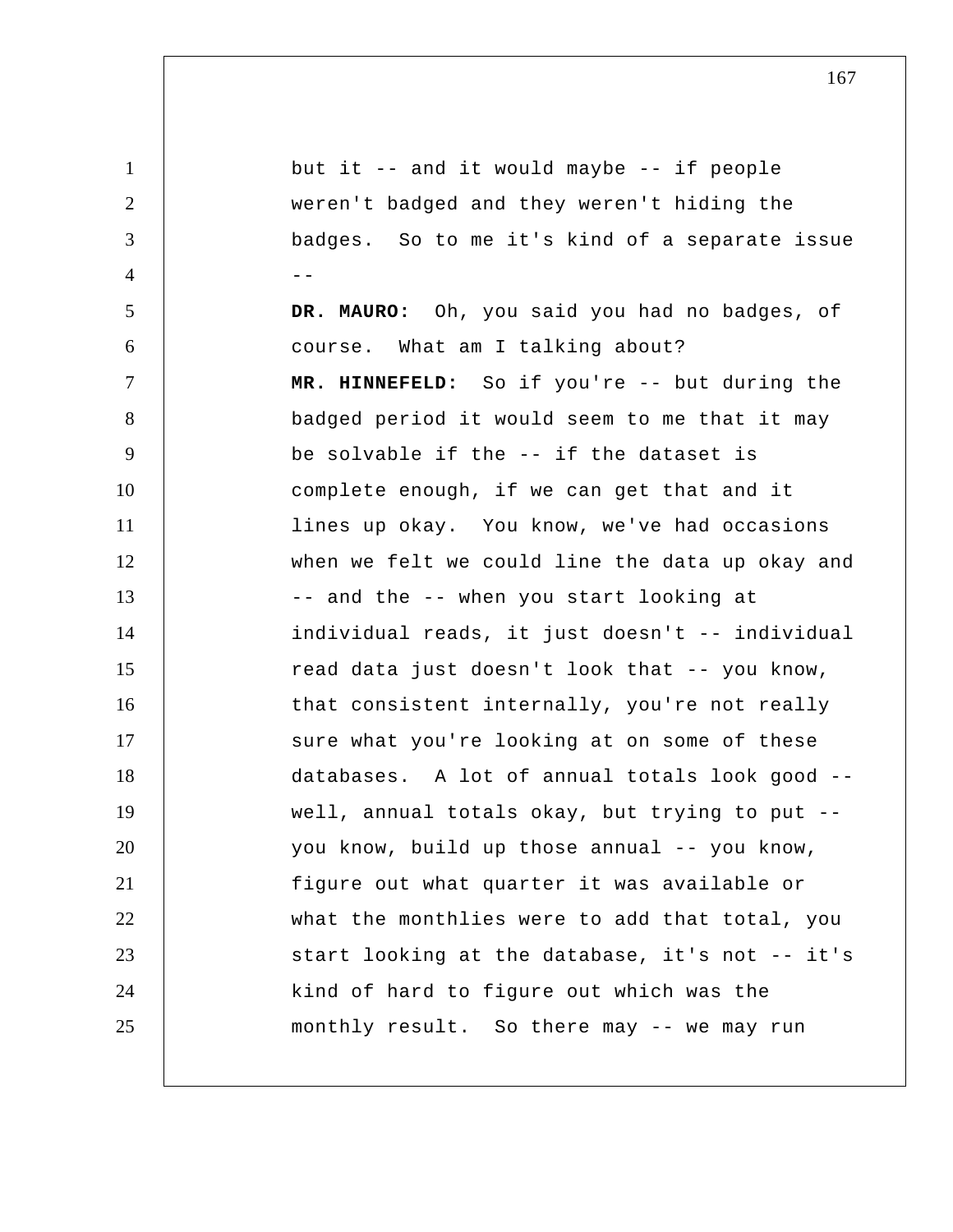1 2 3 4 5 6 7 8 9 10 11 12 13 14 15 16 17 18 19 20 21 22 23 24 25 into a situation like that where we can't get these monthlies in good order and -- and then there's still an open question if there's something you can do or not. But at the moment we're hopeful that we could make some sort of adjustment like that for these people who intentionally took their badges off to avoid exceeding a -- some sort of limit, you know, the three rem or administrative limit or something like that, so we are hopeful of that. But right now, like I said, it's -- it's theoretical right now, so I'd have to get up with Dr. Neton about exactly, you know, are we anywhere on that or anything. I think that may be another subcontractor task order. **DR. ROESSLER:** Let me make sure I understand this. It seems different now than when I was reading this. When I was reading this I had the impression that because people hid their badges a lot during a certain period of time that -- that this was probably impossible. But it seems like there were not many people in that category where the doses would reach that limit, and now from what you're saying, theoretically you can -- because they wouldn't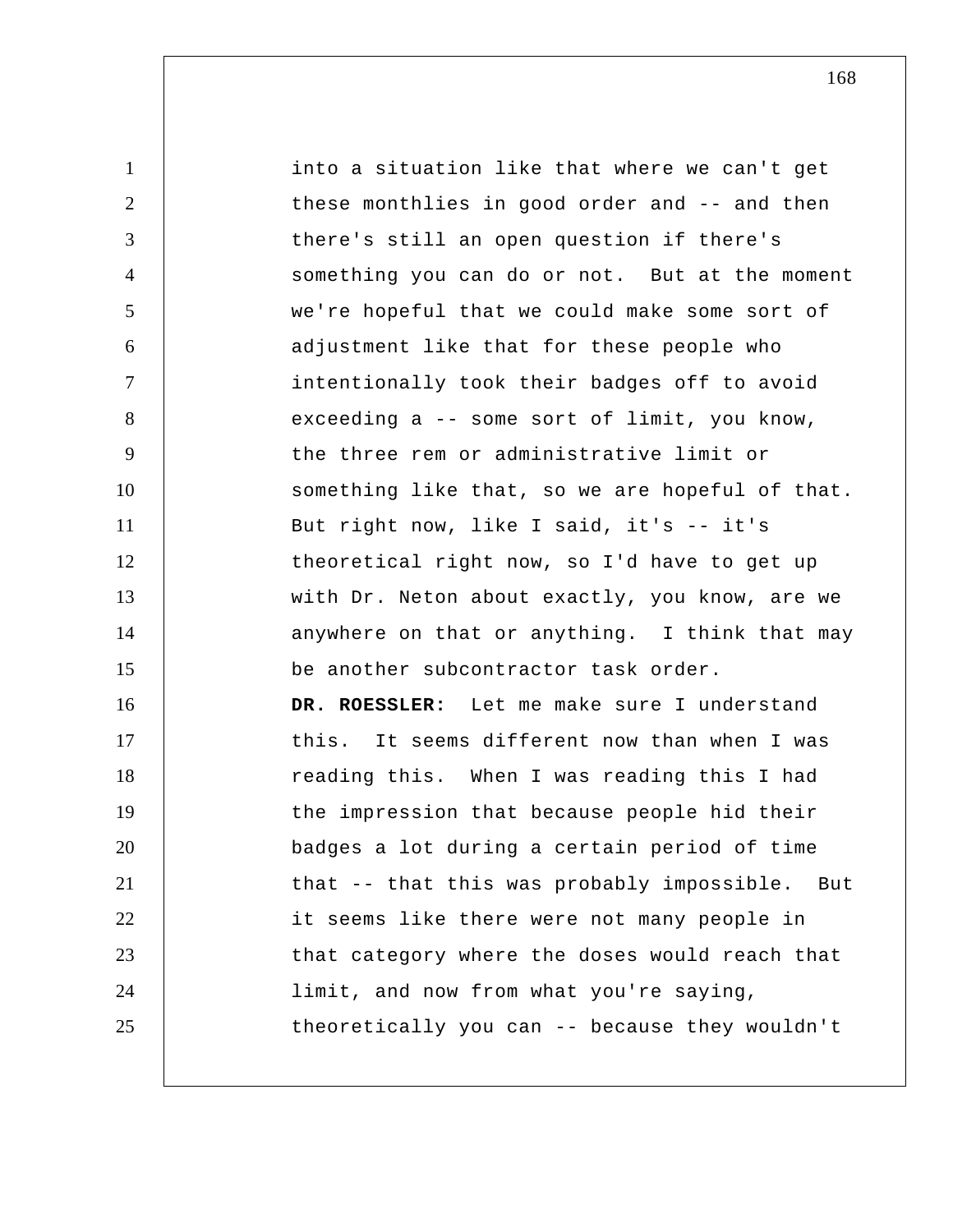1 2 3 4 5 6 7 8 9 10 11 12 13 14 15 16 17 18 19 20 21 22 23 24 25 hide their badges until they got to the end of the quarter, that maybe the first two monthly readings would be valid and you can take from that -- is that what you're --  **MR. HINNEFELD:** It -- it could be, but we wouldn't -- we wouldn't think about using that person's first two monthly readings and then - and then extrapolate that to the third. I don't know that that's -- 'cause that's a pretty fine structure for dose reconstruction. Probably what we would do is identify the likely candidates who probably fit in this category, and provide an adjustment to their recorded dose --DR. ROESSLER: For those candidates.  **MR. HINNEFELD:** -- with the assumption that they participated in this practice. So that's probably an approach that is, you know, implementable if in fact there is -- the data provide a basis for it, which is not -- which I don't know today. **DR. ROESSLER:** And I have one more question. Now this time period where Jay Brady talks about -- and the others talk about they're hiding the badges, what -- what is that time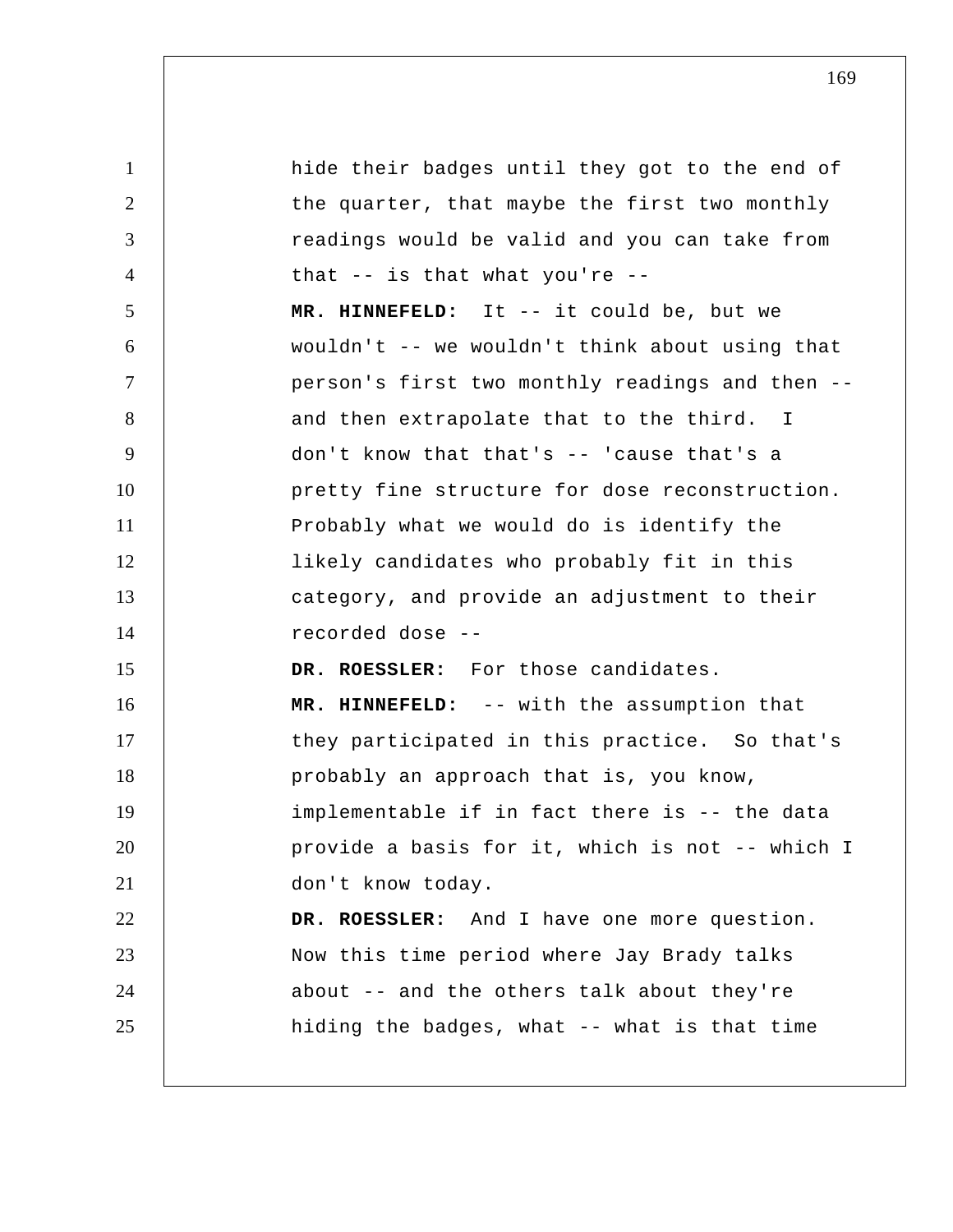1 2 3 4 5 6 7 8 9 10 11 12 13 14 15 16 17 18 19 20 21 22 23 24 25 period that -- that this allegedly happened?  **MR. HINNEFELD:** He said it may have continued into  $--$  what, about 1970 or  $--$  **DR. MAKHIJANI:** Jay Brady thought it went into the mid-'60s or about the time -- there's some -- there's some doubt about how long this may have continued, mid-'60s to maybe early '70s at the latest. **DR. MAURO:** I think it was linked to the conversion of the film badge into part of the security badge. **DR. ROESSLER:** Oh, yeah, -- **DR. MAKHIJANI:** Brady thought it had been -- **DR. ROESSLER:** -- where their ID was -- **DR. MAURO:** Where their ID was locked up with their film badge. **DR. ROESSLER:** Okay.  **DR. MAKHIJANI:** Then it became a minimal problem after the --**DR. ROESSLER:** So that's the potential period.  **DR. MAKHIJANI:** Yes, maybe late '60s, some- it's somewhere in there. We haven't been able to get a good answer. **DR. MAURO:** Keeping the thought process going, so -- so let's say you go through this process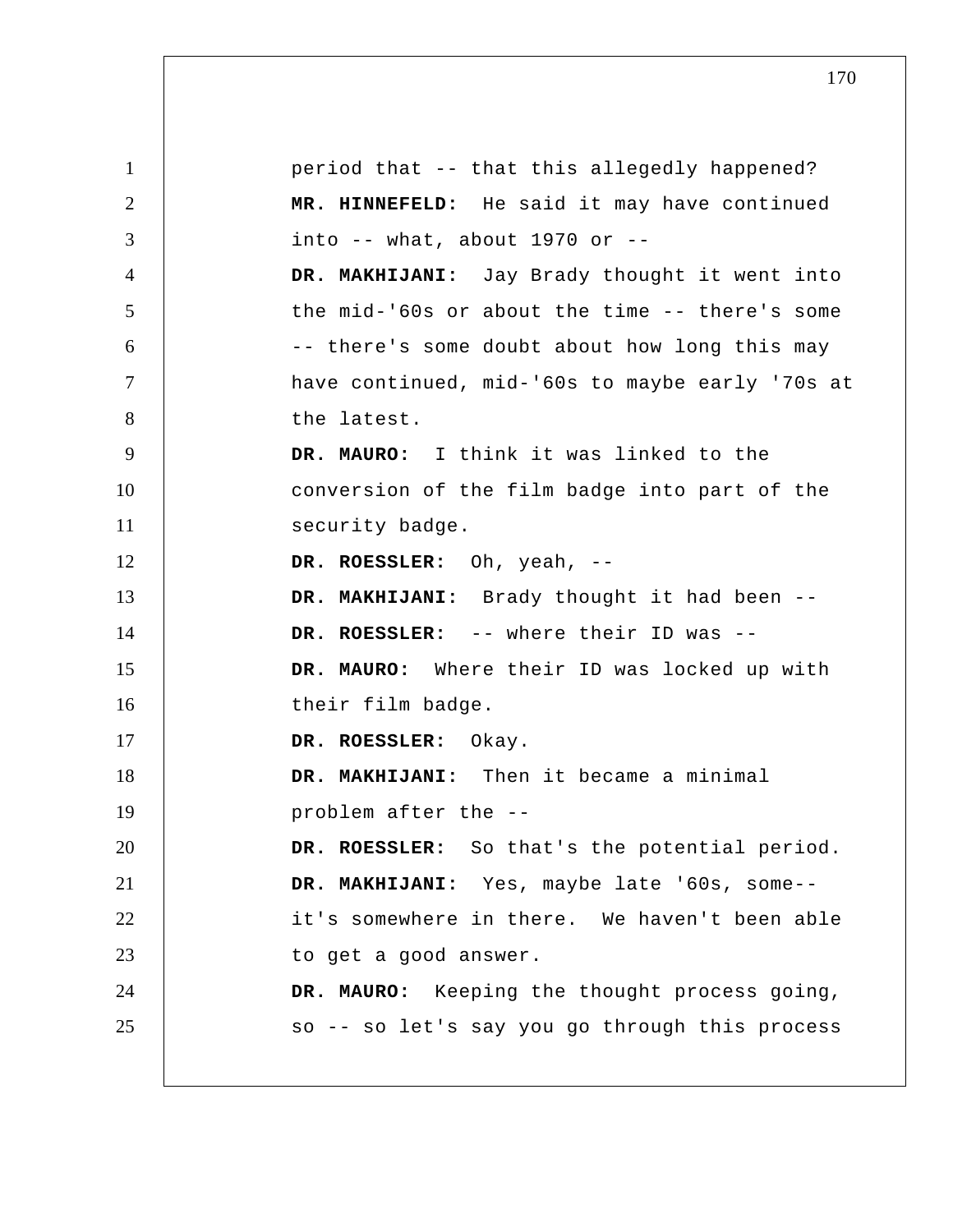1 2 3 4 5 6 7 8 9 10 11 12 13 14 15 16 17 18 19 20 21 22 23 24 25 with the post-'57 dataset and you come up with these fixes for this subcategory of workers, which will be these high-end class of workers. So now you've built what you would call a fairly robust dataset for workers post-'57, taking into consideration perhaps some strange practices. All right. Now you've got that. Now you want to work your way backward and say okay, we're going to use that information somehow to reconstruct doses to -- external doses to workers from '51 to '57. Now I guess you haven't started -- I'm trying to visualize -- so what you've got now is this very large population of badged workers post-'57, and the vast majority of the -- and this almost brings us back to Y-12 and pre-'61. The vast majority of them are going to be -- have low doses or no doses -- **MR. HINNEFELD:** Right. **DR. MAURO:** -- except for some small subset, perhaps the ones that were involved in the reactor testing program are going to be - you're going to have almost like a binom- bimodal distribution -- some -- a group of workers that are up here and then the rest are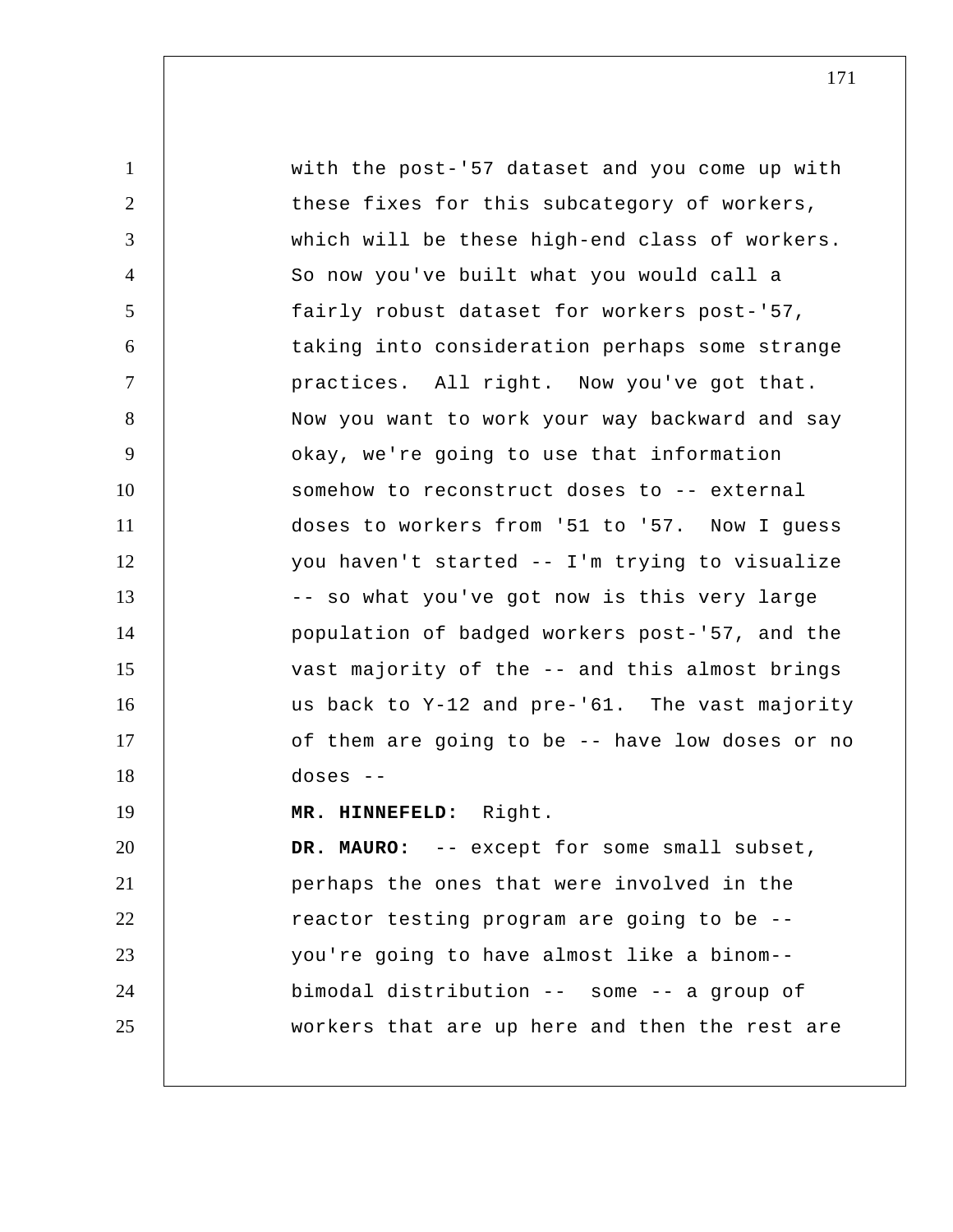| $\mathbf{1}$         | going to be down in this low end.               |
|----------------------|-------------------------------------------------|
| $\overline{2}$       | Now, confronted with that set of information,   |
| 3                    | then you ask yourself okay -- but now we have   |
| $\overline{4}$       | this other group of workers, who knows how many |
| $\mathfrak{S}$       | there are, that was from '51 to '57, and        |
| 6                    | somehow we want to build a bridge from that --  |
| $\tau$               | between the data, recognizing that the -- the   |
| 8                    | data that was compiled from -- I'm sorry, I'm   |
| 9                    | thinking through the problem -- I thought I was |
| 10                   | trying to solve it. From '57 to '62 is          |
| 11                   | aboveground testing --                          |
| 12                   | MR. HINNEFELD: Yes.                             |
|                      |                                                 |
|                      | DR. MAURO: -- so that becomes the data of       |
| 13<br>14             | greatest interest because that's the data that  |
| 15                   | -- 'cause there's a lot of testing went on and  |
| 16                   | that -- so -- and you -- one could argue that   |
|                      | the nature of the exposures that took place     |
| 18                   | from '57 to '61, the actual monitored data,     |
| 19                   | probably represents the most representative set |
|                      | of data that might apply to '51 through --      |
| 21                   | through '57. And now would you work off the     |
|                      | full distribution? So now we have a worker      |
| 23                   | that is in the early years. Is it -- would it   |
| 17<br>20<br>22<br>24 | be your inclination to work off the full        |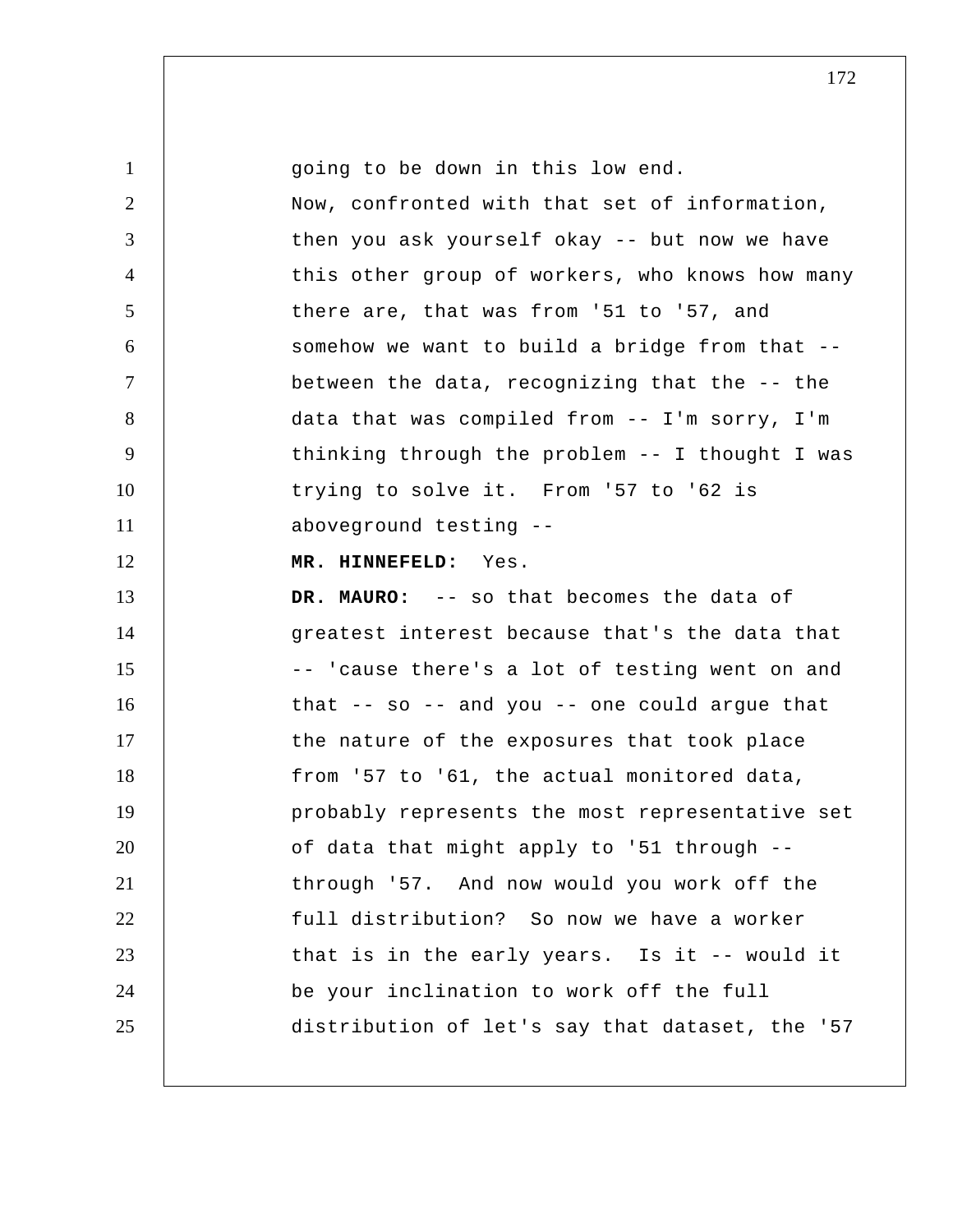1 2 3 4 5 6 7 8 9 10 11 12 13 14 15 16 17 18 19 20 21 22 23 24 25 to '61 dataset, or work off the upper 95th percentile as being your surrogate?  **MR. HINNEFELD:** I haven't even thought about it yet, but certainly we'd have to be concerned about -- you know, use of -- use of full distribution in coworkers is -- we really only use like mid-point for people who we're pretty confident were unexposed, so if we had, you know, job classes that we would consider unexposed or -- or at least only moderately exposed -- **DR. MAURO:** 'Cause you -- you could see how important that would be --  **MR. HINNEFELD:** Yeah. **DR. MAURO:** -- because if you go with the full distribution, you capture this large number of workers who weren't exposed.  **MR. HINNEFELD:** Who weren't exposed, right. **DR. MAURO:** If you go with the 95th percentile, you're going to be working off this upper --  **MR. HINNEFELD:** There was -- there was some personnel monitoring data before '57. **DR. MAURO:** Oh, okay.  **MR. HINNEFELD:** Then there's universal monitoring after '57. There is some personnel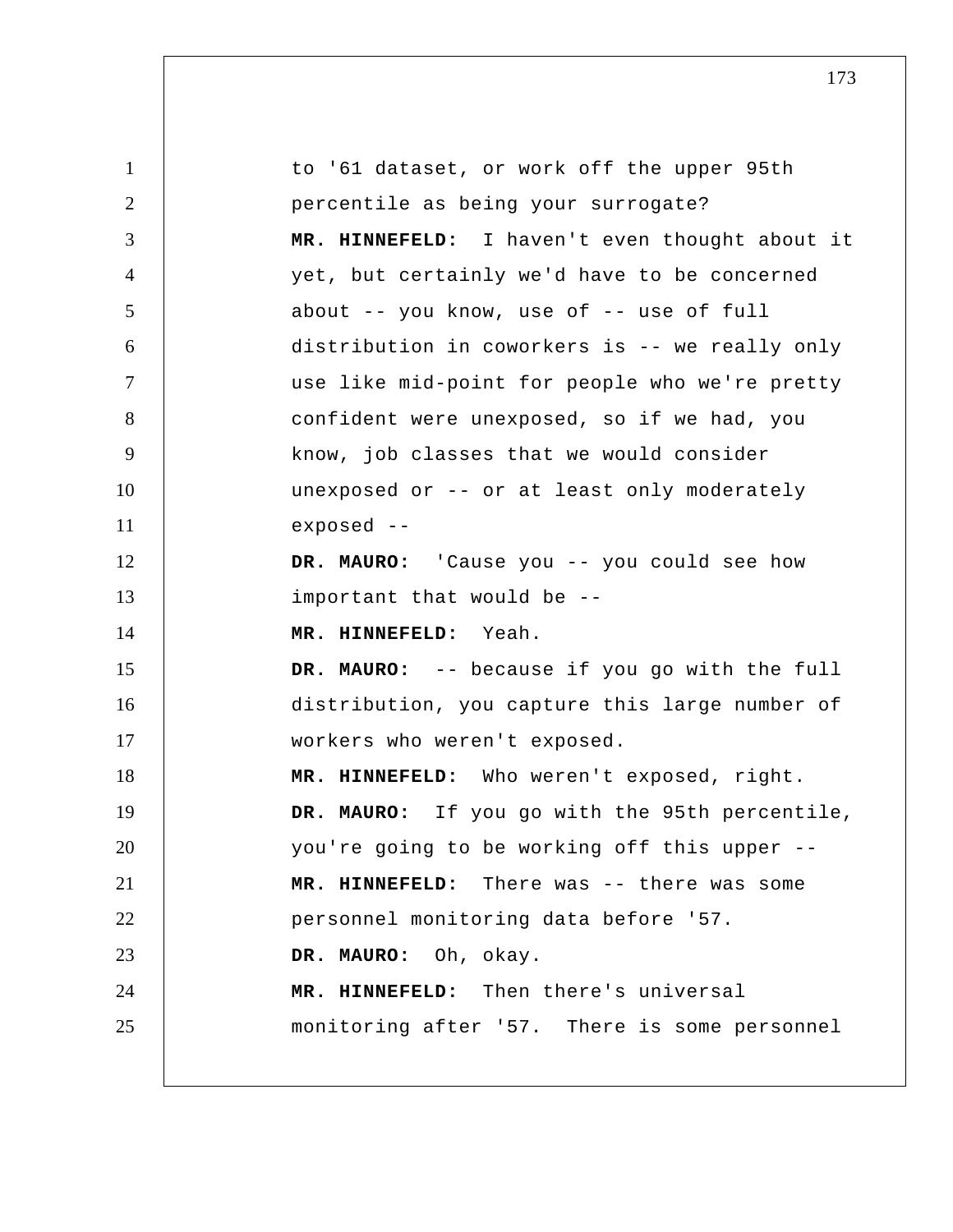1 2 3 4 5 6 7 8 9 10 11 12 13 14 15 16 17 18 19 20 21 22 23 24 25 monitoring before '57, but you know, we haven't solved the nut -- you know, we haven't solved the issue in here today yet about pre-'57. **DR. MAURO:** We're going to have another pre- we're going to have another Y-12 pre-- 'cause we haven't done that yet, as you all know, but that's going to be another place where this is exactly the same situation, and the -- the stra-- and I guess we're going to be -- quite frankly, I guess we'll be marching forward pretty soon with regard to the Y-12 issue. I think how that resolves -- is resolved and where that ends up is probably going to be a very good precedent for the strategy that ultimately is adopted here 'cause --  **MR. HINNEFELD:** I suspect -- **DR. MAURO:** -- it seems to me that they're very similar.  **MR. HINNEFELD:** I suspect it is, right. I suspect it is.  **MR. PRESLEY:** So we can say that NIOSH will provide an adjusted dose for or to the workers that supposedly hid their badges? Is that how you'd say that?  **MR. HINNEFELD:** Yeah.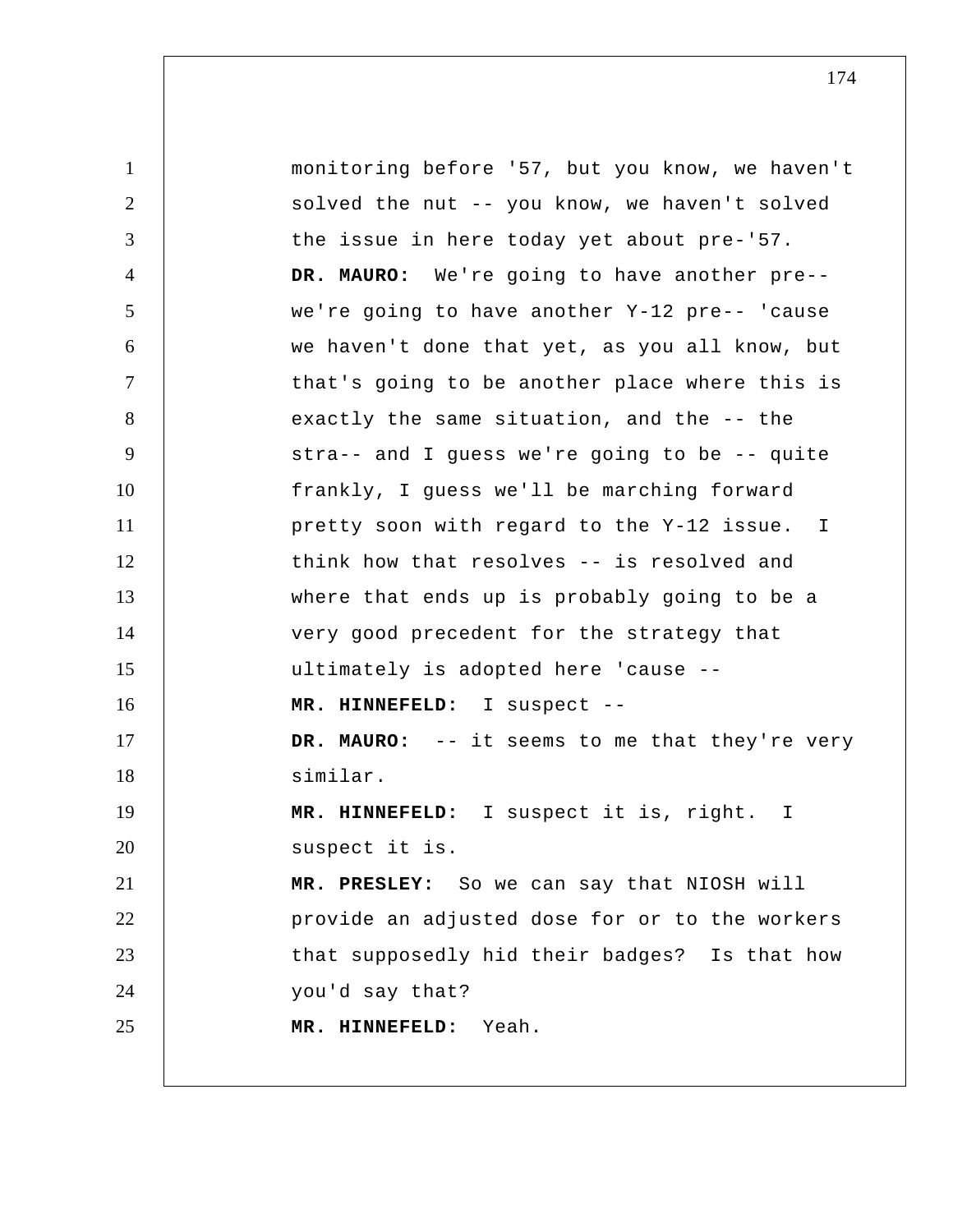1 2 3 4 5 6 7 8 9 10 11 12 13 14 15 16 17 18 19 20 21 22 23 24 25  **MR. PRESLEY:** I mean that's -- **MR. HINNEFELD:** Some sort of appro-- we're gong to work on an approach.  **MR. PRESLEY:** Okay.  **MR. HINNEFELD:** You know, I can't promise success -- **MR. PRESLEY:** Yeah.  **MR. HINNEFELD:** -- but we're -- we intend to work on an approach to do that.  **MR. PRESLEY:** Okay.  **MS. MUNN:** Isn't it a shame we can't have a sense of Congress as to how they feel about workers who might have shielded their badges and now issue claims for compensation. I'd --I'd like to hear the Congressional sense when that  $-$  **MR. HINNEFELD:** You might -- you might get 535 -- maybe more.  **MR. PRESLEY:** Okay. Any more comments on 11? **MS. SCHUBERT:** Could a person on the phone ask a question?  **DR. WADE:** Surely. **MS. SCHUBERT:** I just was wondering, I just got on -- this is Sandi Schubert from Senator Reid's office -- and I heard a woman mentioning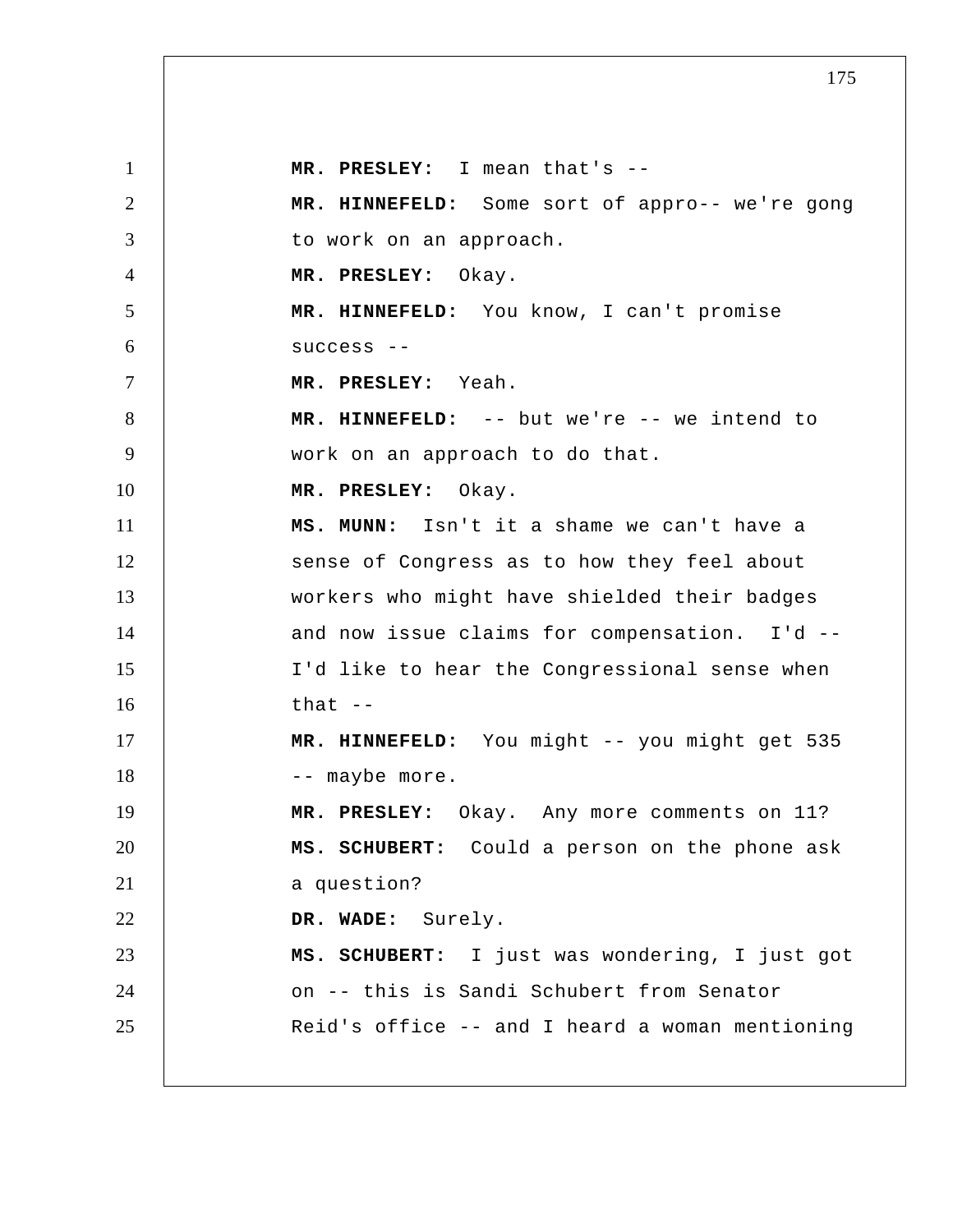1 2 3 4 5 6 7 8 9  $10$  --11 12 13 14 15 16 17 18 19 20 21 22 23 24 25 they'd like a sense of Congr-- a sense from Congress as to what they want in a particular arena. I didn't actually hear what that arena was.  **MS. MUNN:** This is Wanda Munn, and I was being facetious. I was sim-- I was not expecting Congress to respond at all. **MS. SCHUBERT:** Is there any way to find out what the topic was, or if there's notes on this  **MS. MUNN:** Oh, yes. We had been discussing the case of workers who may have deliberately shielded their badges in order to circumvent any level of exposure that would require them to change jobs or to not go to work. **MS. SCHUBERT:** Thank you very much, I appreciate that.  **MS. MUNN:** Yes. **RADON DOSES IN G-TUNNEL MR. PRESLEY:** Arjun, you want to talk about comment 12?  **DR. MAKHIJANI:** Oh, yeah. Comment 12 is (reading) Radon doses in G-tunnel are not claimant favorable. Gravel Gertie radon doses are not discussed, and could be substantial.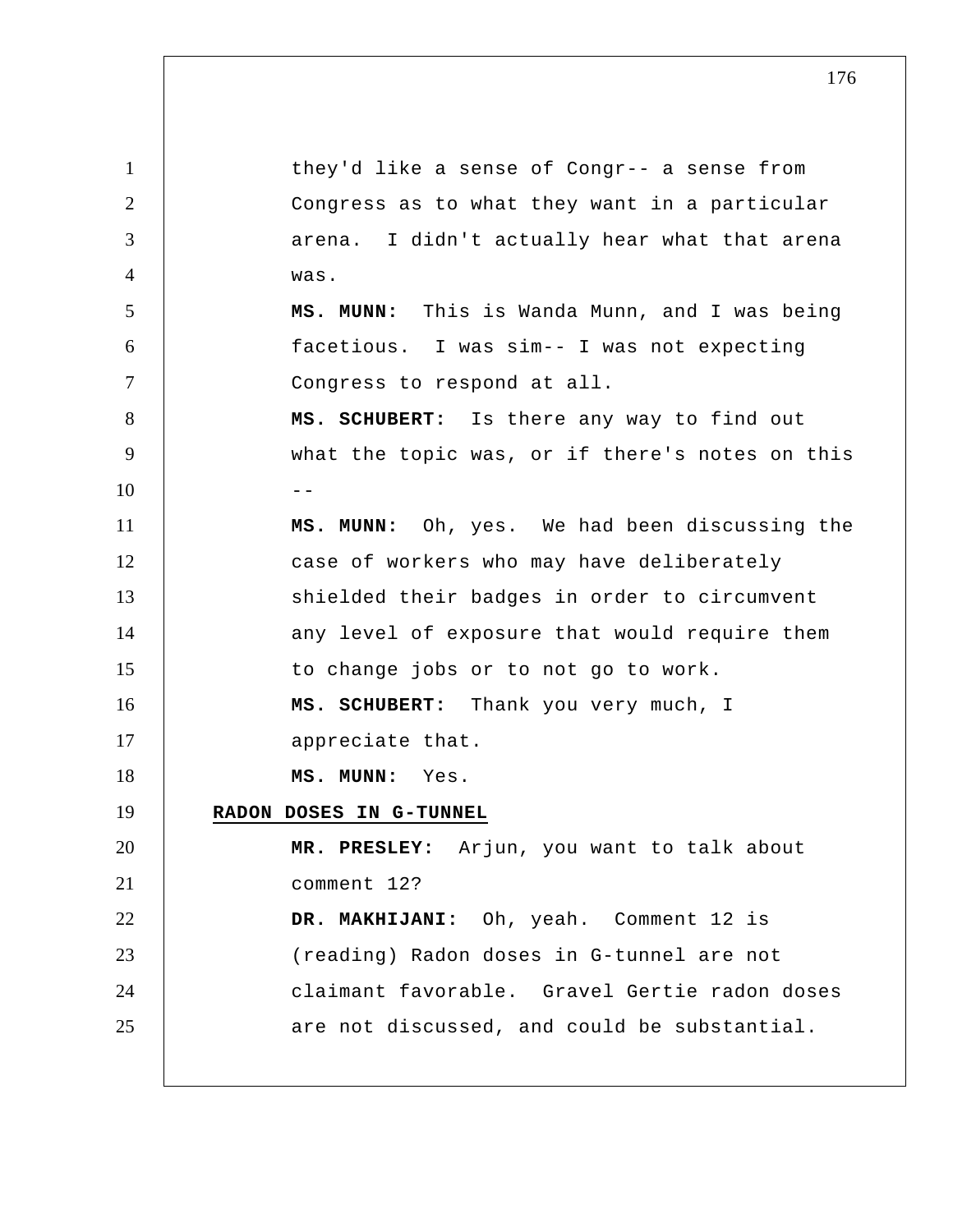1 2 3 4 5 6 7 8 9 10 11 12 13 14 15 16 17 18 19 20 21 22 23 24 25 Site status of Gravel Gertie workers needs clarification. NIOSH's response basically was along the lines of the recommendation we gave in the site profile review, so the -- the suggested value is okay with us, the revised upwards 16 working level, so that's -- that -- and NIOSH is going to research the question of Gravel Gerties for relevance to NTS. My -- my question about that is the -- the status of the Gravel Gertie workers is kind of unclear to me. Were they Los Alamos or Livermore or Nevada Test Site or do we know?  **MR. HINNEFELD:** I don't know today. Gene do you know if -- where the people --  **MR. ROLLINS:** I'm not sure I understand the question.  **DR. MAKHIJANI:** Well, the question of which - where the records of these workers would be located. Are they classified as workers who came from Los Alamos who worked in the Gravel Gerties just before the tests --  **MR. ROLLINS:** They would -- any -- **DR. MAKHIJANI:** -- assembling the – the --  **MR. ROLLINS:** -- any record of exposure in the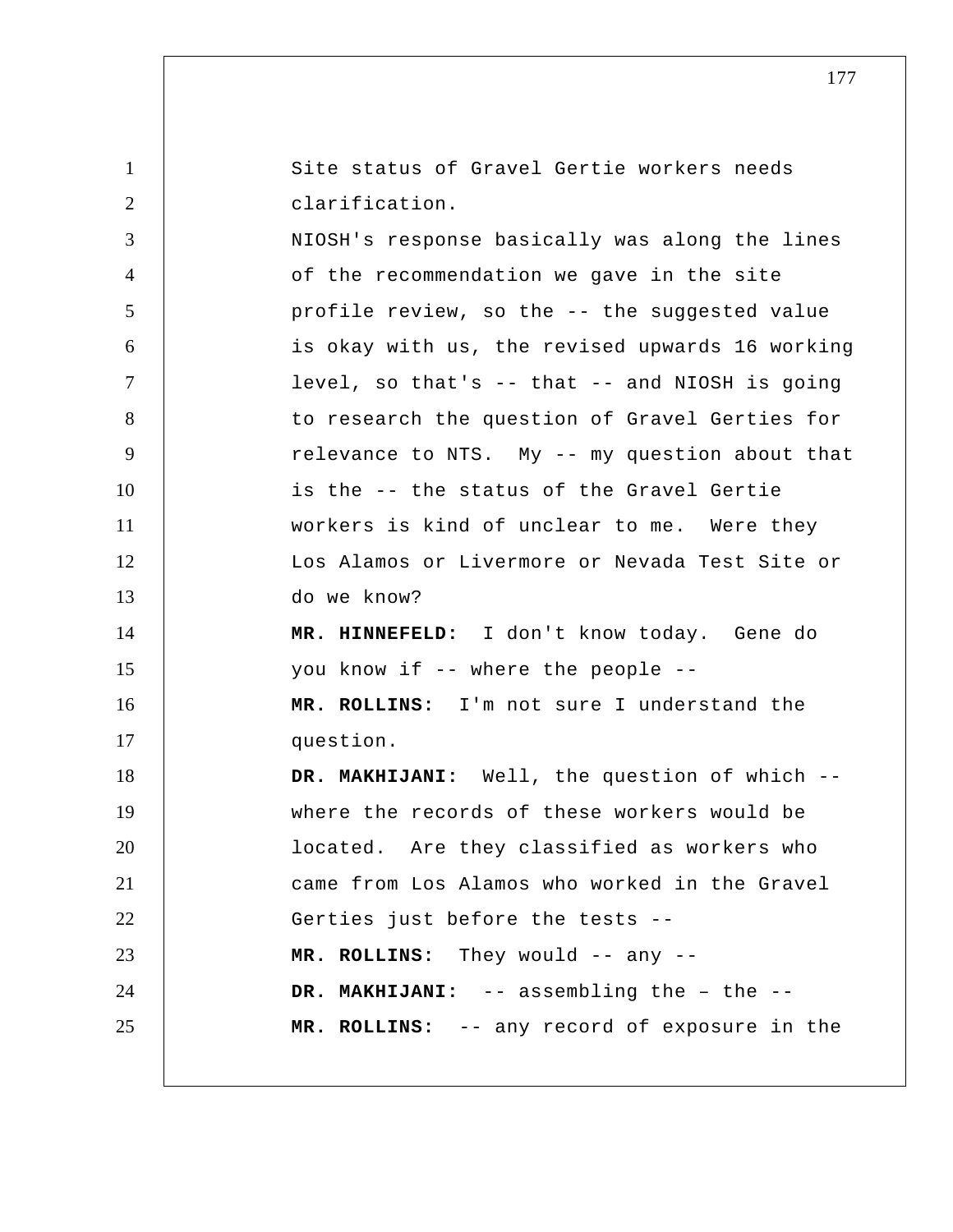1 2 3 4 5 6 7 8 9 10 11 12 13 14 15 16 17 18 19 20 21 22 23 24 25 Gravel Gerties at NTS would be controlled by the NTS.  **DR. MAKHIJANI:** So -- so there's not an issue as to the status of the workers then. They would be regarded as NTS workers.  **MR. ROLLINS:** They would be regarded as NTS workers.  **MR. PRESLEY:** When you went on site, you swapped your badge for an NTS badge. At least that's what I did. They held my badge out till the day I walked out.  **DR. MAKHIJANI:** And then -- but that dose would be added to the -- in a multi-site way if there's a claimant you have --  **MR. HINNEFELD:** Right, there are a lot -- as you said, there are a lot of people from Los Alamos and Lawrence Livermore who spent time at Nevada Test Site. And the records of that are pretty clear. We -- we identify both. We get the records from both -- you know, on -- in the event that their Lawrence Livermore record doesn't include their dose received at NTS, we go to NTS and see what record NTS has, so yeah, we would incorporate those.  **DR. MAKHIJANI:** So I guess the one outstanding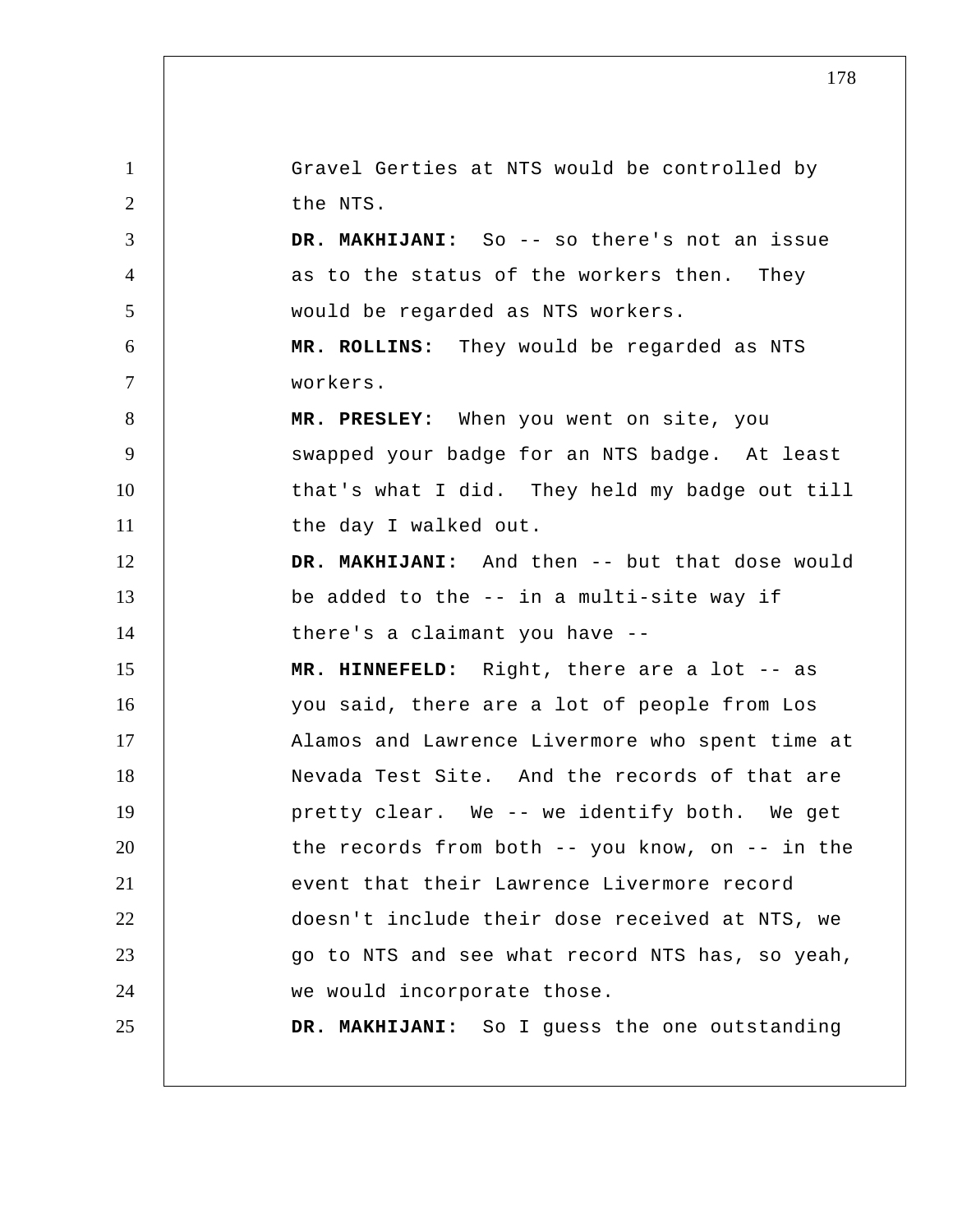1 2 3 4 5 6 7 8 9 10 11 12 13 14 15 16 17 18 19 20 21 22 23 24 25 item from that -- from comment 12 is NIOSH is going to research the Gravel Gertie question. And -- and this came up a little bit in Iowa as regards the radon -- radon dose in Gravel Gerties and that Iowa is a high radon area but Texas was not, and so I guess maybe your - your comment regarding relevance of other sites to NTS activity, was that -- was that what - what you were referring to?  **MR. HINNEFELD:** I believe that'd be correct. mean there's other state data relevant to NTS and can we make any -- draw any conclusions along those lines, that would be what we would be interested in.  **DR. MAKHIJANI:** So basic-- basically we're in agreement with NIOSH in response to comment --  **MR. ROLLINS:** May I ask you a question? These -- these Gravel Gerties -- these were concrete vaults constructed. The air was forced through filters. Is that the situation with Gravel Gerties at -- in use at the other locations?  **DR. MAKHIJANI:** I believe so -- **MR. ROLLINS:** These are forced-air filters.  **MR. PRESLEY:** Yes -- yes, sir. All that I've been in are. I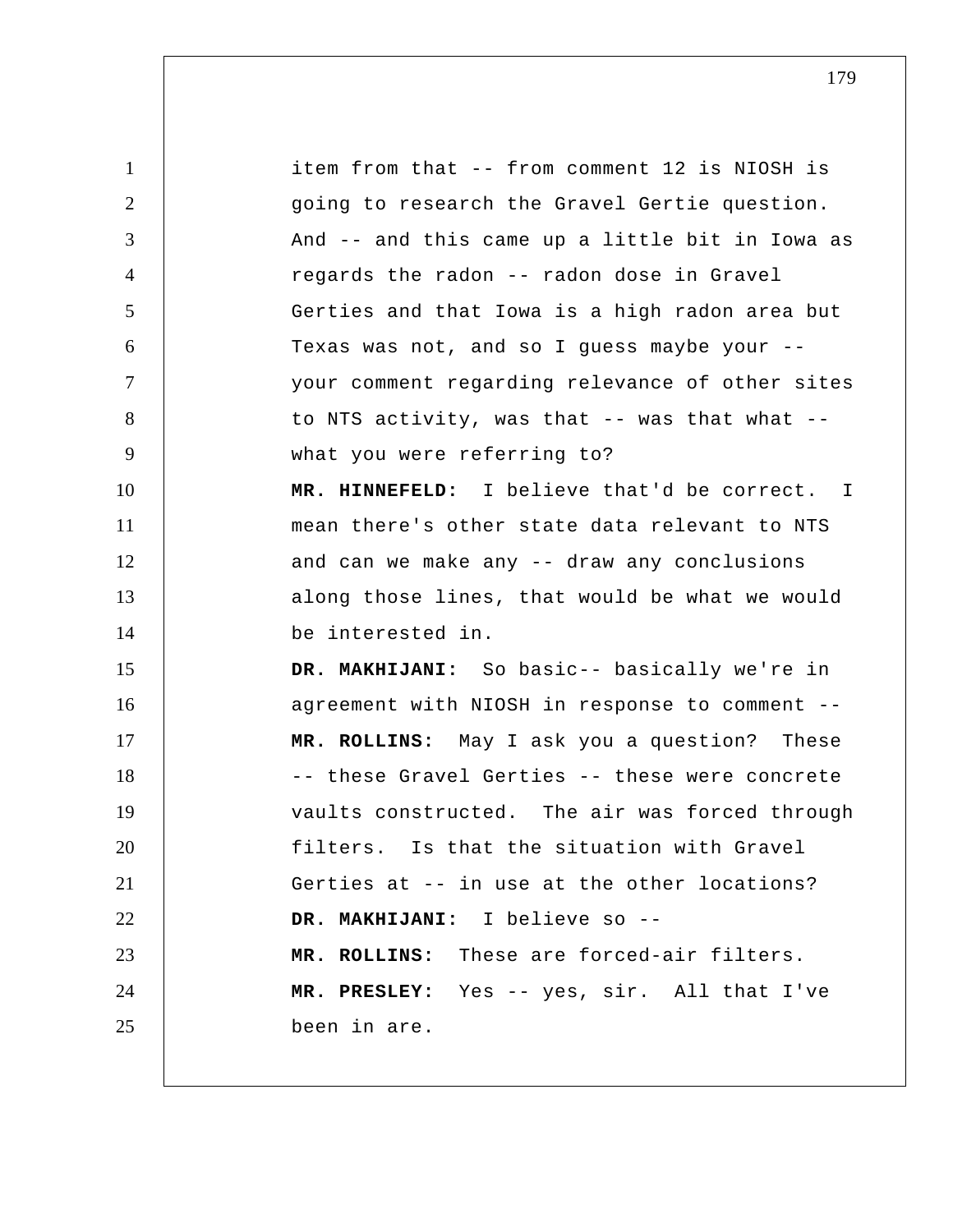1 2 3 4 5 6 7 8 9 10 11 12 13 14 15 16 17 18 19 20 21 22 23 24 25  **MR. ROLLINS:** And they have -- we have radon measurements available at those locations?  **MR. PRESLEY:** I'd say Pantex has probably --  **MR. HINNEFELD:** We've got them for Pantex. Okay? We've got them for Pantex.  **MR. PRESLEY:** -- got all kinds of them.  **MR. ROLLINS:** Okay.  **DR. MAKHIJANI:** But this is -- this is an early -- I believe there was one, and only in the early period, at -- at Nevada Test Site, so I think the site-specific conditions would probably be important to know.  **MR. PRESLEY:** Unless you can go back and look and see what it is at Pantex, and it may be -- I mean the air -- the air circulated through those things just almost instantaneous, but it -- you know, the -- the chances of getting something, I don't know, but they were probably slim and none.  **DR. MAKHIJANI:** It may be it's not a big dose, but it just -- it just -- whatever it is, it needs to be put -- resolved. **DR. MAURO:** You know, that -- the handle on this problem for radon -- if it turns out the air turnover's very high, the radon would come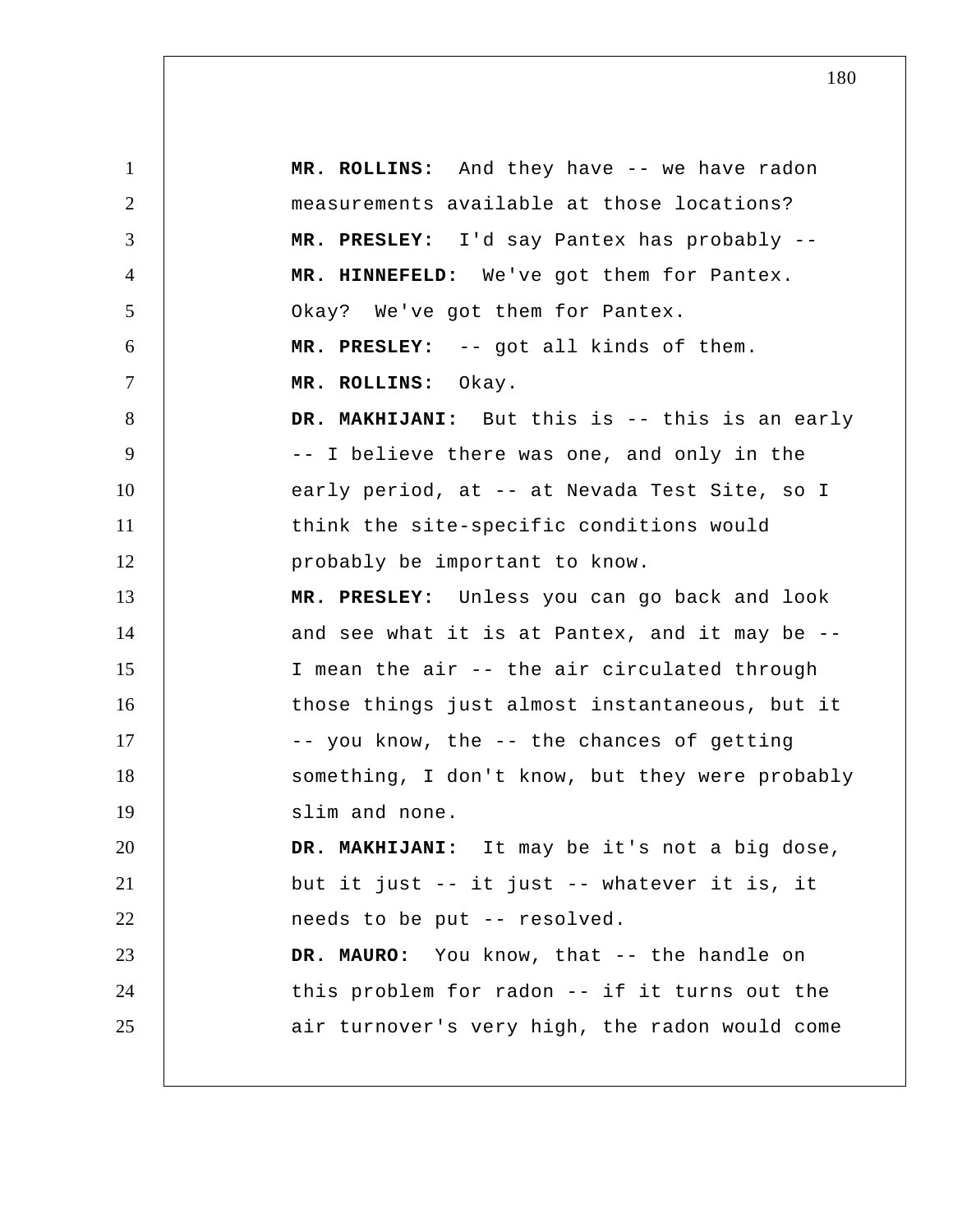1 2 3 4 5 6 7 8 9 10 11 12 13 14 15 16 17 18 19 20 21 22 23 24 25 in through cracks and penetrations in the foundation of the structure -- I assume it's some kind of concrete foundation and -- and perhaps even the materials --  **MR. ROLLINS:** Walls and ceiling. **DR. MAURO:** -- walls, too -- is all --  **MR. ROLLINS:** It's all concrete. **DR. MAURO:** The whole thing is underground. Okay, so the -- so your radon -- now the only reason why you get a buildup of radon is that there's a resonance time of the -- of the air, but if you have an air turnover rate of several times per hours, let's say, you know, what's going to happen is the radon's going to be - it's going to be brou-- so you get the fresh radon coming in -- okay? -- without the progeny, 'cause progeny you're not going to see then; they're going to sort of be trapped in the soil and the cracks and fissures, so the progeny don't move in. The radon comes in, the radon goes out and -- before it even has a chance to decay.  $I$  -- I think if I was trying to track this and try to come up with a handle on whether or not it's possible to have a buildup of progeny -- certainly if you have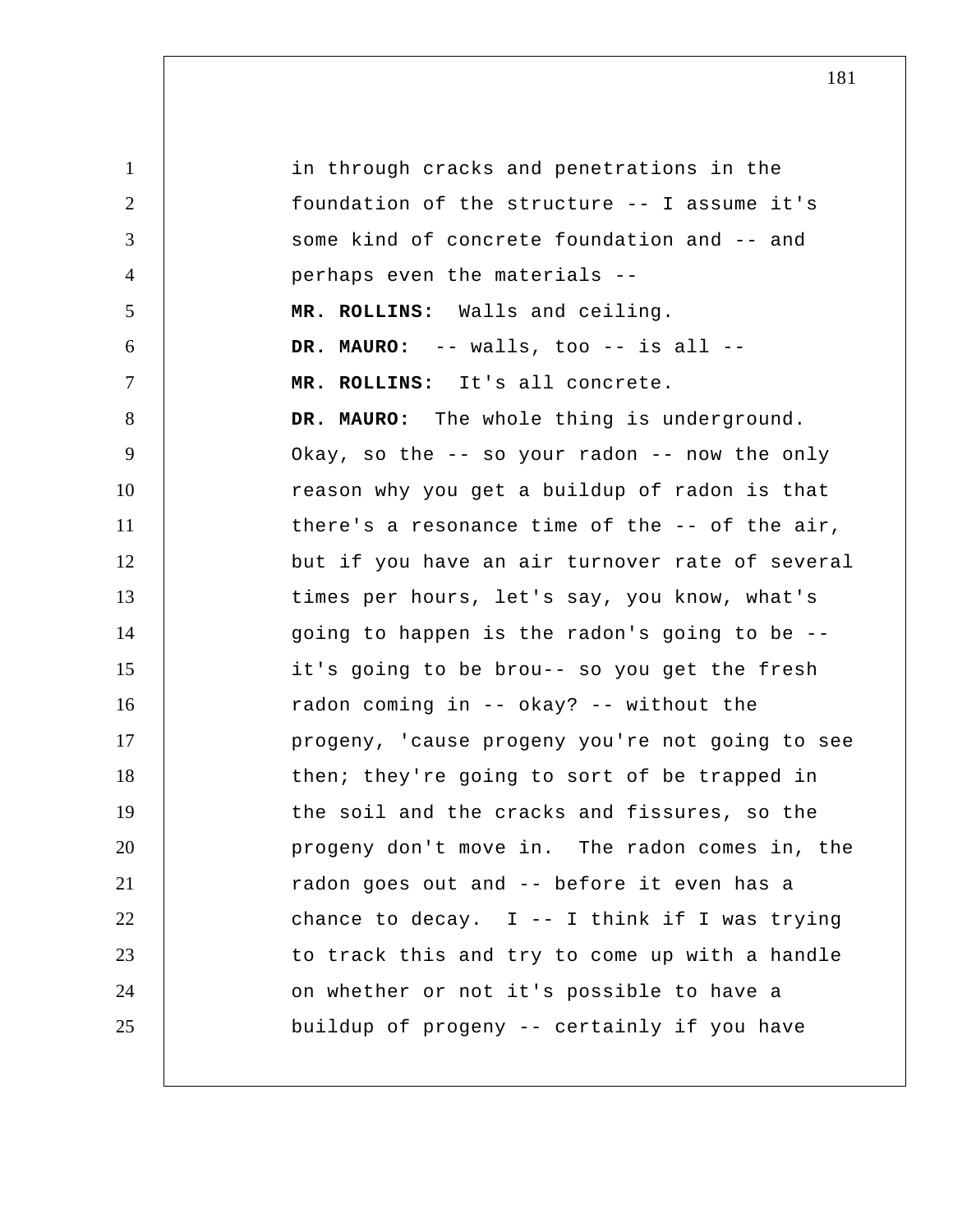1 2 3 4 5 6 7 8 9 10 11 12 13 14 15 16 17 18 19 20 21 22 23 24 25 measurements, great; I mean if you have working level measurements inside these Gravel Gerties, you know, you've got it covered. But if it turns out you don't and you're trying to get a handle on what kind of working levels might be inside these things, knowing the air turnover rate inside one of these things is going to be the hook to solve this problem. I mean that's  $-$  I  $-$  I just  $-$  I just offer that up as a way to track this if you don't have actual measurements.  **MR. ROLLINS:** Taking it -- taking the thought to the limit, if you had extremely high turnover rates -- which you indicate air whistling around; I know in the canyons the air's whistling around 200,000 cubic feet per minute -- but you essentially end up with the same radon inside the Gertie that you have outside, and so you -- now you're starting to assign ambient radon. **DR. MAURO:** Right, and you -- and you don't have a chance for progeny to grow in because the air is not -- the radon is not indoors long enough to -- to have progeny grow in, so there you go, yeah, I agree.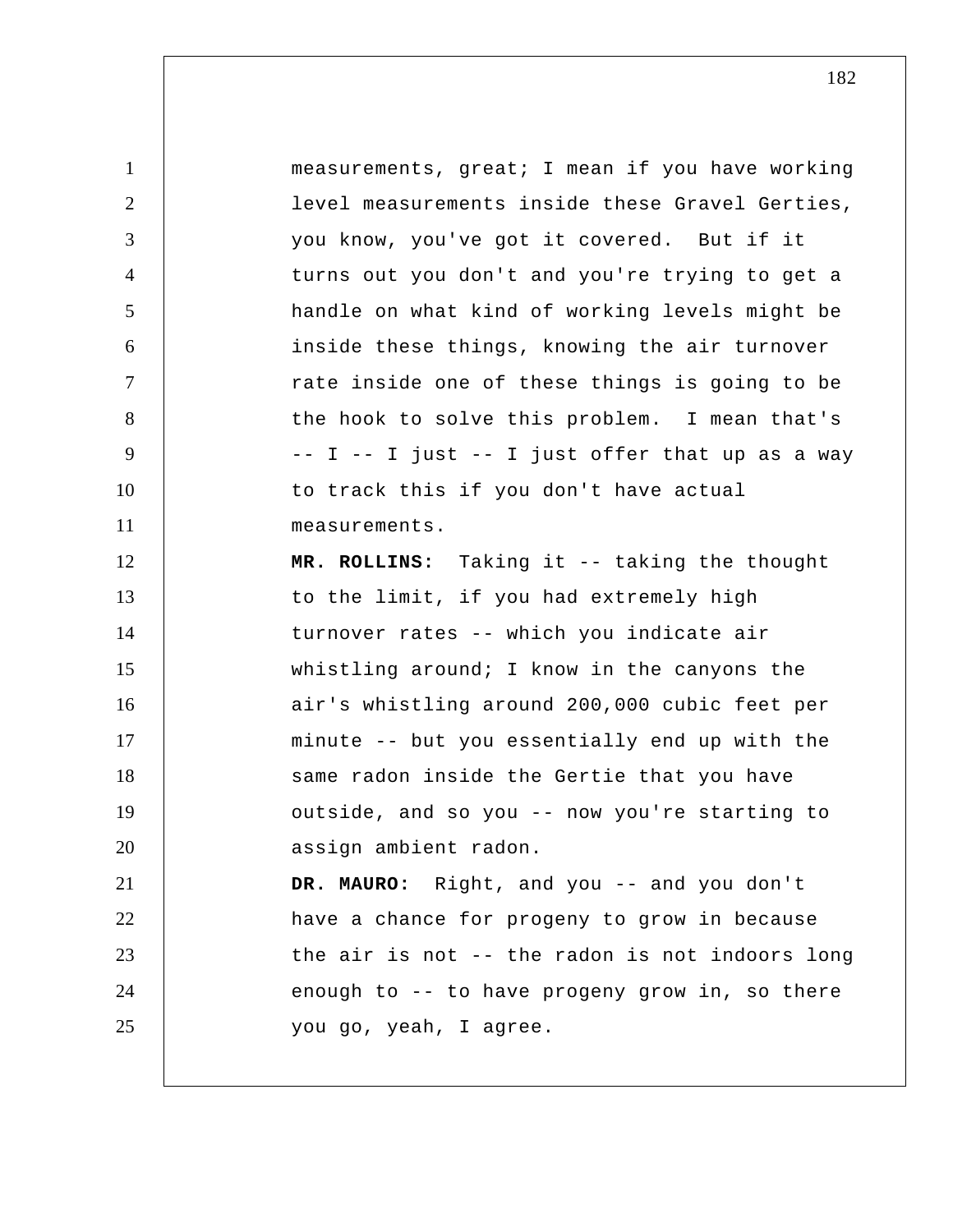1 2 3 4  $5$  --6 7 8 9 10 11 12 13 14 15 16 17 18 19 20 21 22 23 24 25  **MR. ROLLINS:** But that's something we typically don't do on a project --**DR. MAURO:** Yeah.  **MR. ROLLINS:** -- is -- is assign doses to lung **DR. MAURO:** Yeah.  **MR. ROLLINS:** -- from ambient radon. **DR. MAURO:** Oh, yeah. No, I agree with that. What are you talking about, a fraction of a picocurie per liter.  **MR. HINNEFELD:** Well, it has to do -- the reason on when we assign radon and when we don't has to do with the nature of the structure. **DR. MAURO:** Yeah.  **MR. HINNEFELD:** And if it is a -- if it's a normal working structure, even the basement of a building -- it's a building, even the basement of a building, we consider that part of the natural background. The natural background is included in the IREP risk models and the background risk and so on and so forth, so it's accounted for in that way. **DR. MAURO:** Okay.  **MR. HINNEFELD:** But if it's a tunnel --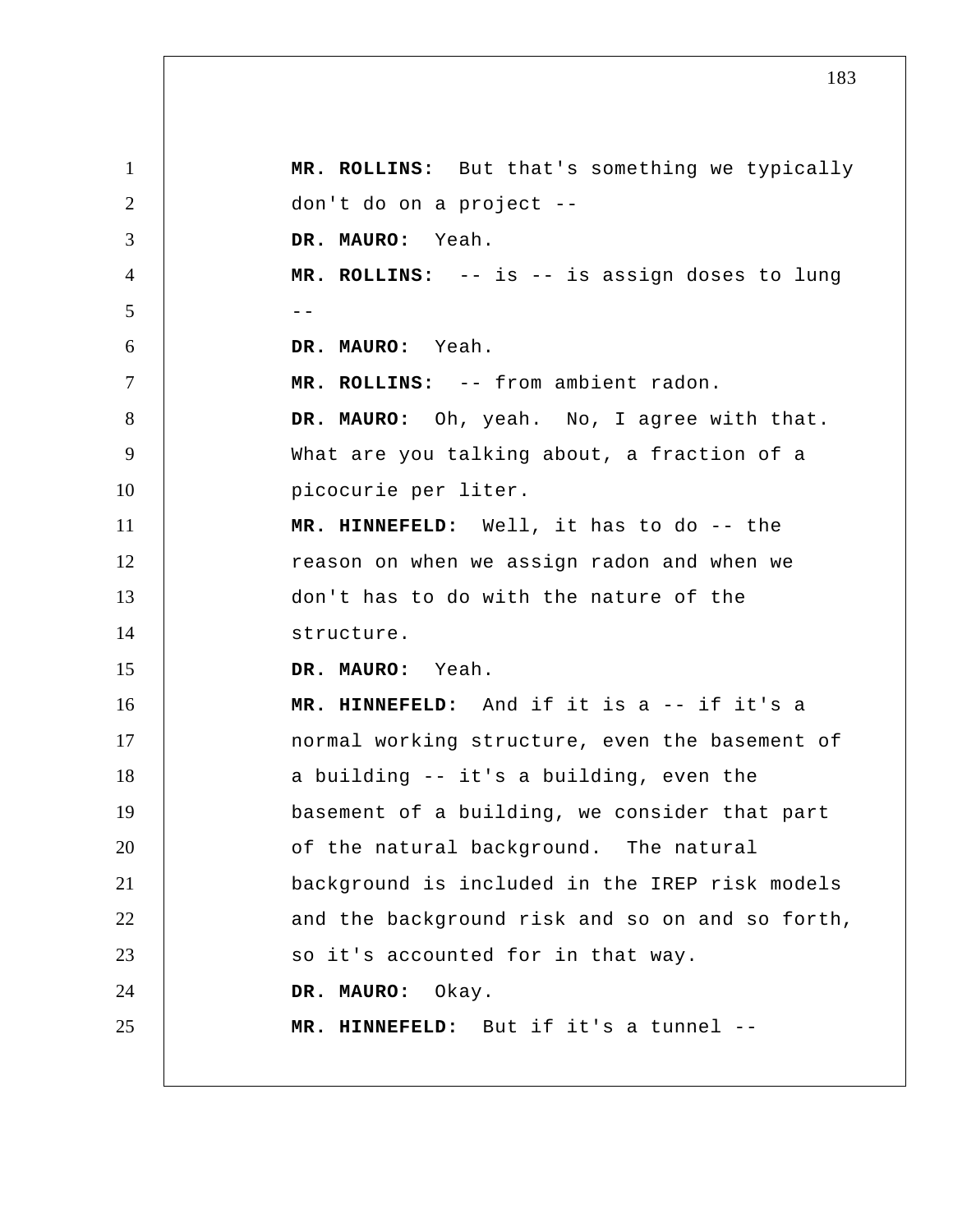| $\mathbf{1}$   | DR. MAURO: Man-made special --                  |
|----------------|-------------------------------------------------|
| $\overline{2}$ | MR. HINNEFELD: -- or a -- or a structure that   |
| 3              | $ -$                                            |
| $\overline{4}$ | DR. MAURO: -- special --                        |
| $\mathfrak{S}$ | MR. HINNEFELD: -- sort of                       |
| 6              | assimilates/simulates* underground structure    |
| $\overline{7}$ | like a Gravel Gertie -- we kind of made that    |
| 8              | decision, there may be others; Gravel Gertie is |
| 9              | the one that comes to mind, or tunneling -- in  |
| 10             | the tunnels, we consider that sort of a non-    |
| 11             | standard work location and therefore we put the |
| 12             | radon in if it's -- it may not amount to        |
| 13             | enough.                                         |
| 14             | DR. MAURO: No, no, and I understand it, but --  |
| 15             | and this is the first time I was yet -- I was   |
| 16             | informed that the air turnover rate was         |
| 17             | extremely high, and that's important, and that  |
| 18             | might -- that might be the solution to this     |
| 19             | problem -- Gravel Gertie question and radon.    |
| 20             | MS. MUNN: Actually it wouldn't even need to be  |
| 21             | very high. If you had any forced air at all     |
| 22             | through it, it seems it would --                |
| 23             | MR. PRESLEY: question. The ambient -- in        |
| 24             | Nevada, the ambient amount of radon at ground   |
| 25             | level cannot be too high because of the amount  |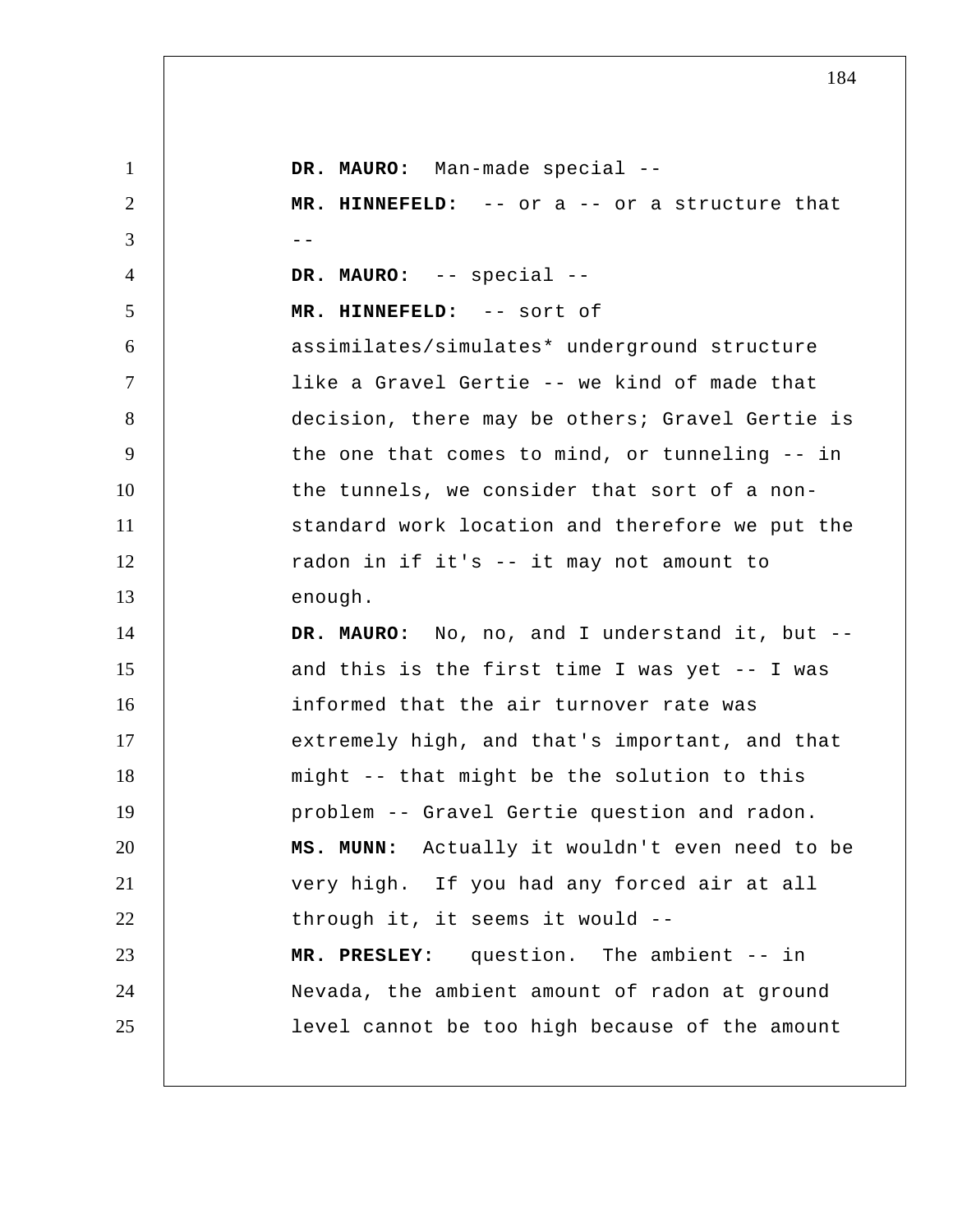1 2 3 4 5 6 7 8 9 10 11 12 13 14 15 16 17 18 19 20 21 22 23 24 25 -- the -- the nature of the soil that's on the surface. It's not like east Tennessee where you have the clay that's full of it. I mean if you go down and put a concrete structure 16 or 20 foot in the ground, you're still not into an area that's going to produce a tremendous amount, I would not think, of -- of radon.  **MR. ROLLINS:** Could be in the aggregate.  **MR. PRESLEY:** It could be in the aggregate, but I mean how long -- how long is that going to stay in that aggregate? **DR. ROESSLER:** Where did they get the aggregate.  **MR. PRESLEY:** Yeah.  **MR. ROLLINS:** Don't know what they used for --  **MR. HINNEFELD:** I don't think we're going to have any of these answers today. I'm certainly not up-to-date. **DR. ROESSLER:** It's still not like Tennessee or Pennsylvania or even Iowa, those kind of states, so --  **MR. PRESLEY:** So what I've got down here is NIOSH will research the Gravel Gertie problem - **MR. HINNEFELD:** Yeah.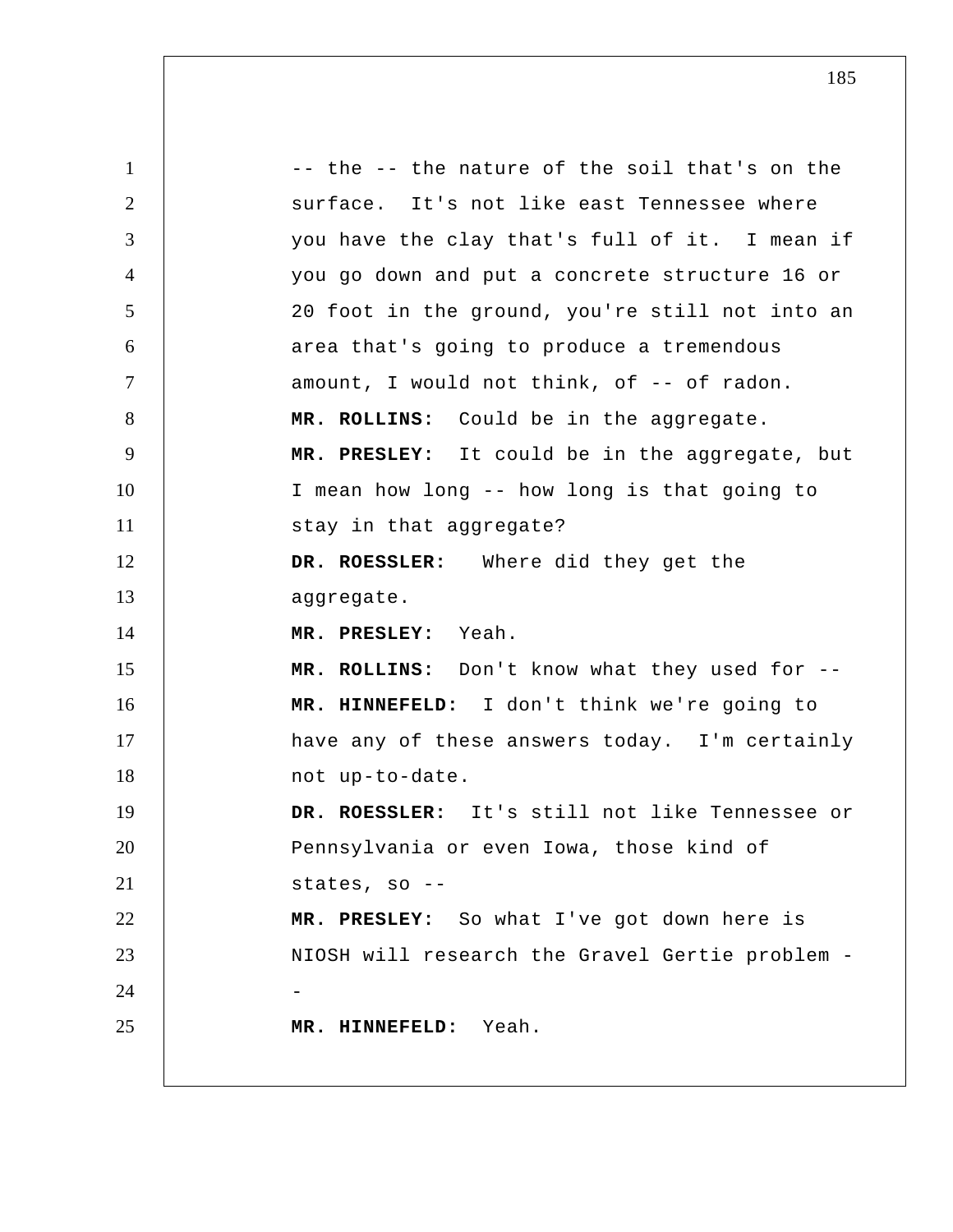1 2 3 4 5 6 7 8 9 10 11 12 13 14 15 16 17 18 19 20 21 22 23 24 25  **MR. PRESLEY:** -- and get back to us. **DR. ROESSLER:** I'd call it a situation. We don't know it's a problem.  **MR. PRESLEY:** Yeah, situation. **DR. MAURO:** Keep in mind -- I mean once the air turnover rate drops down to let's say one per hour, the radon progeny start to grow in, half-- 'cause the -- it's the half-life of the progeny that determines the degree of working level buildup, not three-day half-life of the rad-- I mean -- speaking -- preaching to the Pope here. Okay.  **MR. PRESLEY:** All right, that's 12a? DR. MAKHIJANI: Yeah, I think -- I think we've covered a, b and c. In a and b basically NIOSH accepted the recommendation that we made. They changed the working level assumptions for radon in the tunnels, and c they're going to research.  **MR. PRESLEY:** Okay. Anybody else have any more comments or questions on 12? (No responses) **I-131 VENTING**  Thirteen?  **DR. MAKHIJANI:** (Reading) Environmental doses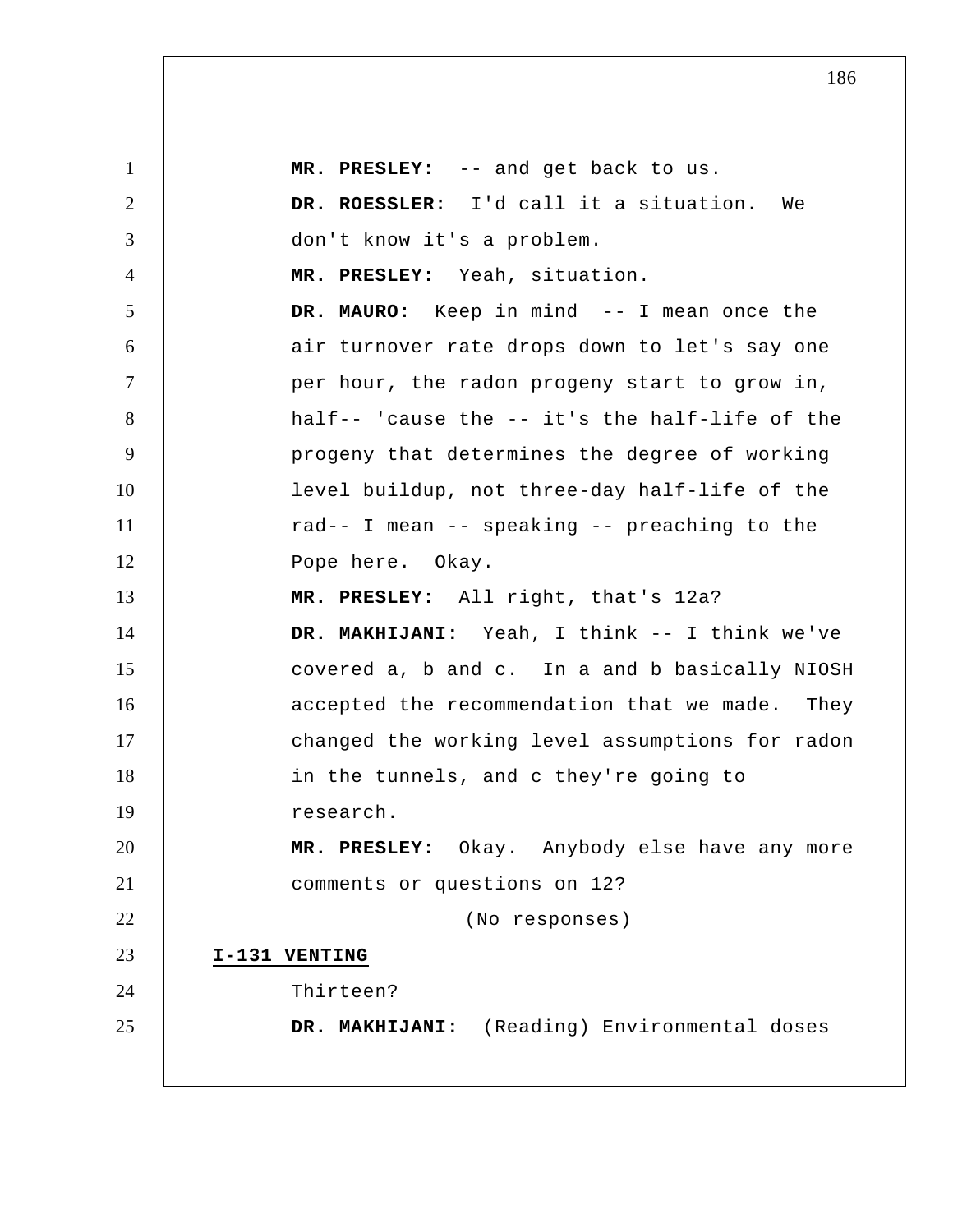1 2 3 4 5 6 7 8 9 10 11 12 13 14 15 16 17 18 19 20 21 22 23 24 25 due to I-131 venting need to be taken into account for non-monitored workers. And NIOSH is going to do that, so we have - and going to revise the TBD, give new guidance to the dose reconstructors, so we have no issue with that address.  **MR. PRESLEY:** Will revise TBD? Okay. Anybody else have any comments -- 13? (No responses) **INTERNAL DOSE FOR PRE-'67**  Fourteen?  **DR. MAKHIJANI:** Fourteen, (reading) There are no internal monitoring data until late 1955 or 1956; some Pu from then on; some tritium from 1958; plutonium, tritium and mixed fission products from 1961; and full radionuclide coverage established about '67. The TBD does not provide significant guidance for estimating internal dose for the pre-'67 periods for many radionuclides. NIOSH response of course is that for the SEC period this question has been resolved because NIOSH has granted SEC based on inability to reconstruct internal dose for that atmospheric testing period, but I didn't -- I didn't see a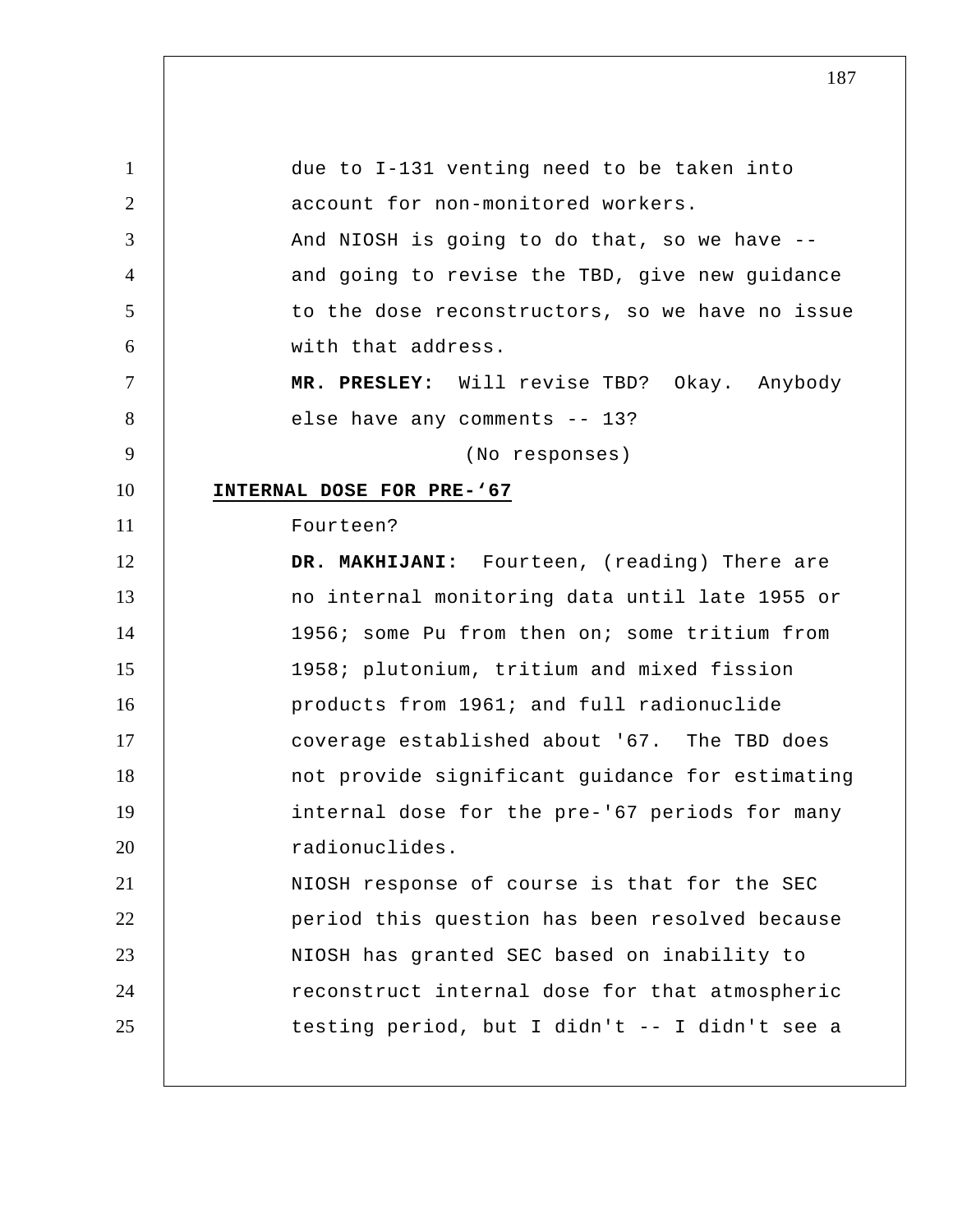1 2 3 4 5 6 7 8 9 10 11 12 13 14 15 16 17 18 19 20 21 22 23 24 25 response to the second part of the comment that would cover '63 to '67. I -- in -- in researching the thing, I -- I must admit I didn't do it deeply enough to know exactly how the thing was phased in, you know, from -- from plutonium and tritium and mixed fission products or whether you have an approach to use for mixed fission product data to bound the doses in some way. But I think -- I think there is -- there is a methodological gap in '63 to '67 that seems to be outstanding still.  **MR. HINNEFELD:** Yeah, I believe that it's a fact that we have to have an approach for '63 to '67, as we stand today, so I don't know if we say that, but certainly something has to be done '63 to '67, or if we can't develop one, presumably we could extend that period of the class or write a new (inaudible) for a new class. So clearly something -- we need to be able to deal with that, internal doses for '63 to '67.  **DR. MAKHIJANI:** So I guess that's sort of a pretty big item there.  **MR. HINNEFELD:** Yeah, that is.  **DR. MAKHIJANI:** I don't believe there's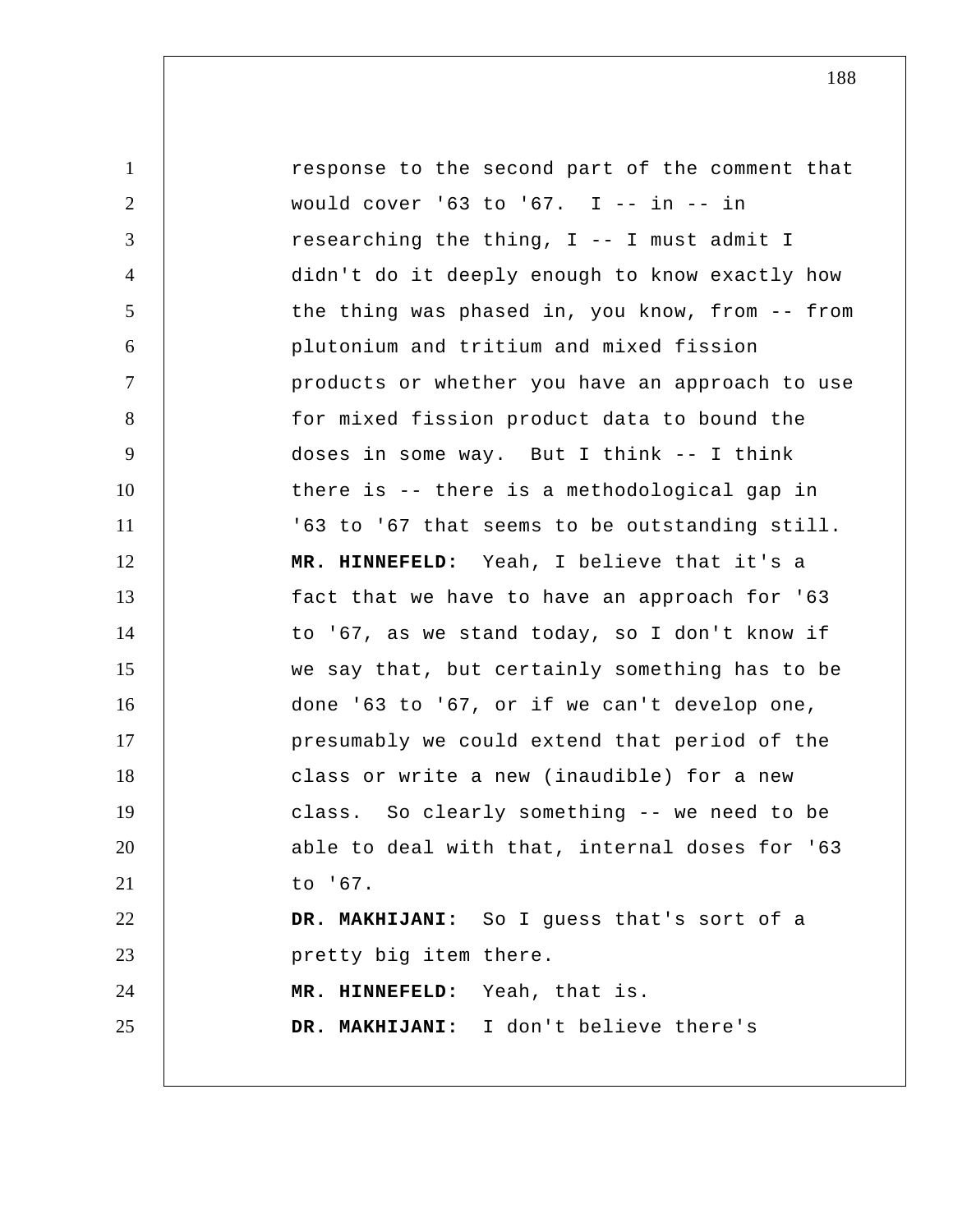1 2 3 4 5 6 7 8 9 10 11 12 13 14 15 16 17 18 19 20 21 22 23 24 25 anything else on 14. **BLAST WAVE MR. PRESLEY:** Fifteen?  **DR. MAKHIJANI:** Fifteen, (reading) Resuspension of radionuclides by the blast wave, fractionation of relatively non-volatile radionuclides due to the variability of Cs-137 to -- and the variability of Cs-137 to strontium-90 ratios need to be taken into account for internal dose. This is -- applies only to atmospheric testing and has been taken care of.  **MR. HINNEFELD:** Good.  **MR. PRESLEY:** Is it okay, no problem?  **DR. MAKHIJANI:** No problem. **USE OF PHOTON DOSE MR. PRESLEY:** Sixteen?  **DR. MAKHIJANI:** (Reading) Use of photon dose, as done by DTRA, as the basis for estimating internal dose during periods when there are no data scattered -- or scattered internal monitoring data has significant uncertainties. These uncertainties are compounded by data integrity issue associated with NTS. And I think this has the same response as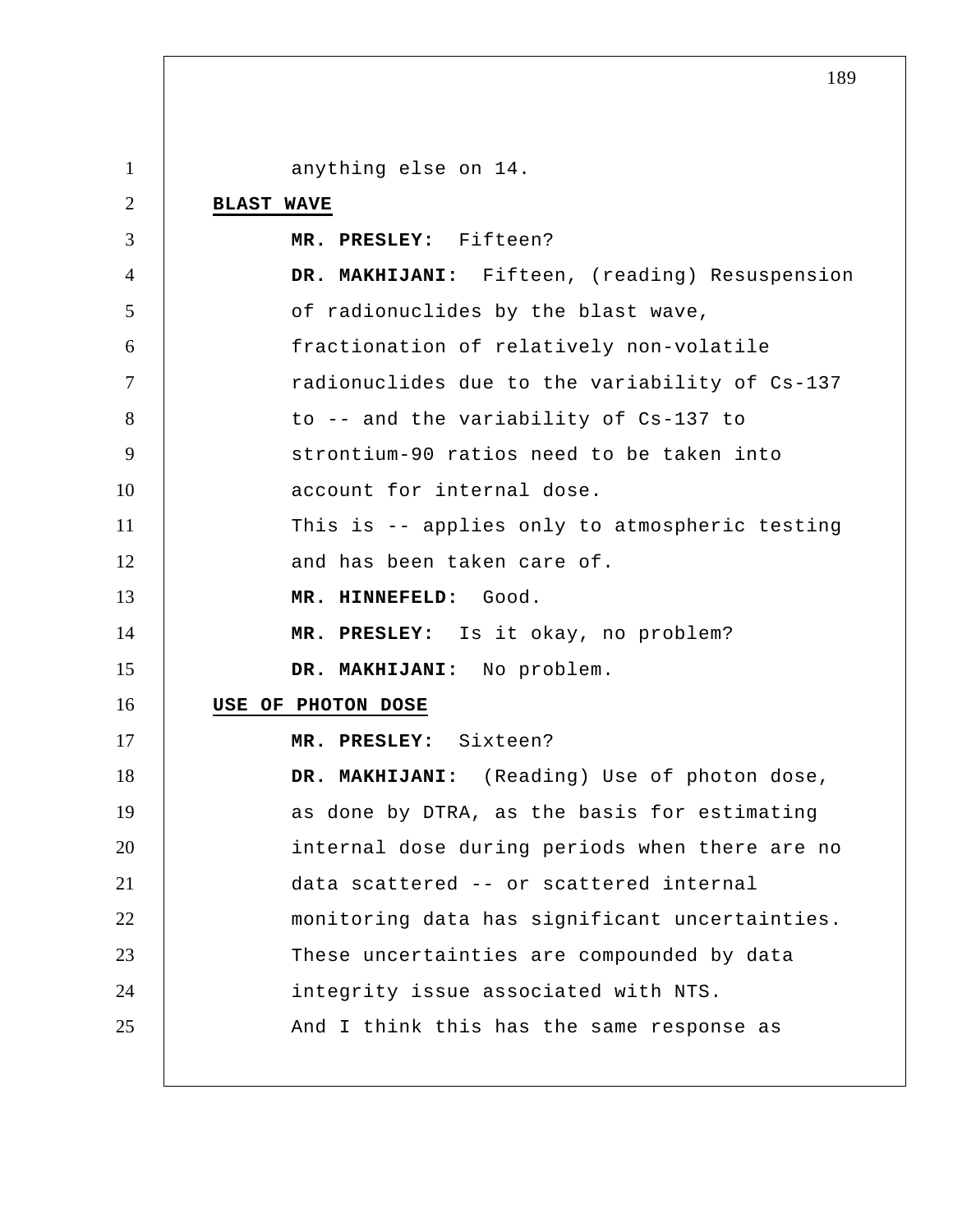1 2 3 4 5 6 7 8 9 10 11 12 13 14 15 16 17 18 19 20 21 22 23 24 25 before, because it applies to the atmospheric testing period, and that has been taken care of since NIOSH basically re...  **MR. HINNEFELD:** Yeah.  **DR. MAKHIJANI:** We -- let me just look at my notes just to make sure I'm not forgetting something. Yeah, so in -- in our view, the issue's resolved. **INGESTION DOSES MR. PRESLEY:** Okay. Seventeen, ingestion?  **DR. MAKHIJANI:** (Reading) Ingestion doses need to be better evaluated. John, in my notes this is your baby. This is -- this is in the context of (inaudible) and I was kind of wondering how I had done this. **DR. MAURO:** Oh, well, let me -- let me see the response, I --  **DR. MAKHIJANI:** Basically this -- this relates to resuspension doses from ingestion from resuspension, and I'll go back to our review just to make sure that I didn't miss something. **DR. MAURO:** Okay, I'm looking at your response. You're talking about five milligrams per cubic meter dust loading, and that's up there. In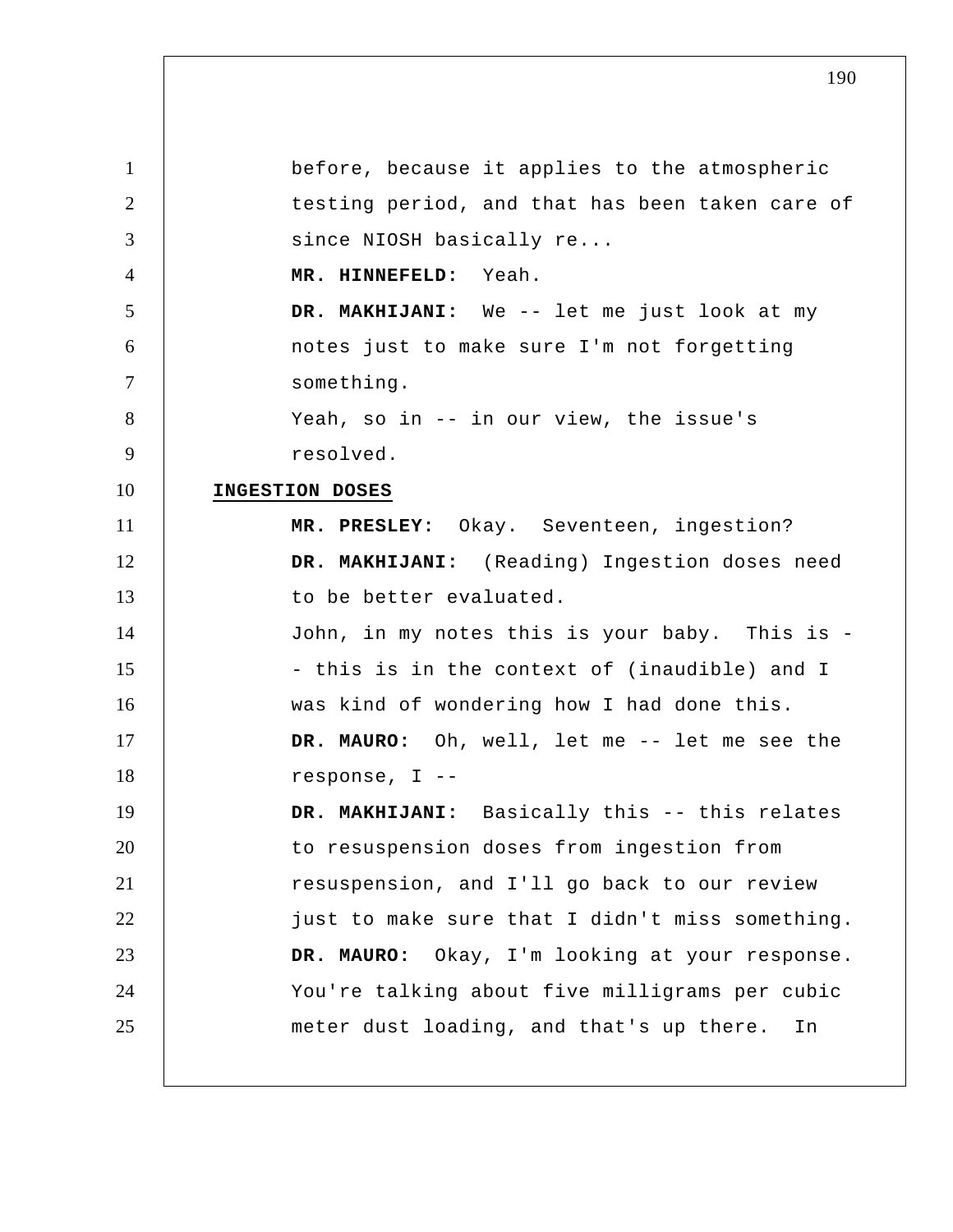1 2 3 4 5 6 7 8 9 10 11 12 13 14 15 16 17 18 19 20 21 22 23 24 25 fact, that's the threshold limit value for nuisance dust, five microns. If that's an assumption that you're going to use to bound the doses -- other words, have that kind of dust loading, airborne -- the ingestion -- and then you talk in terms of -- that would be inhalation. And then ingestion, 50 milligrams per day -- again, that would be an upper bound on the -- recommended by the *Exposure Factors Handbook*. I guess I'm saying that you - that's -- that's certainly a bounding strategy if that's what you're saying here, without a doubt, to accommodate -- and if I remember, you -- you had pointed out perhaps the -- the doses were still extremely small, in spite of that. Well, then this problem goes away. That's -- **MR. ROLLINS:** relative importance of ingestion versus inhalation. **DR. MAURO:** Yeah. Now the only thing I -- I was -- didn't -- didn't understand is the F-1. There were some words here somewhere, and there may be an error on our part, I'm not sure. When you inhale -- when you run IMBA -- okay? -- and you inhale and the -- the stuff that's in the upper -- upper respiratory tract and it's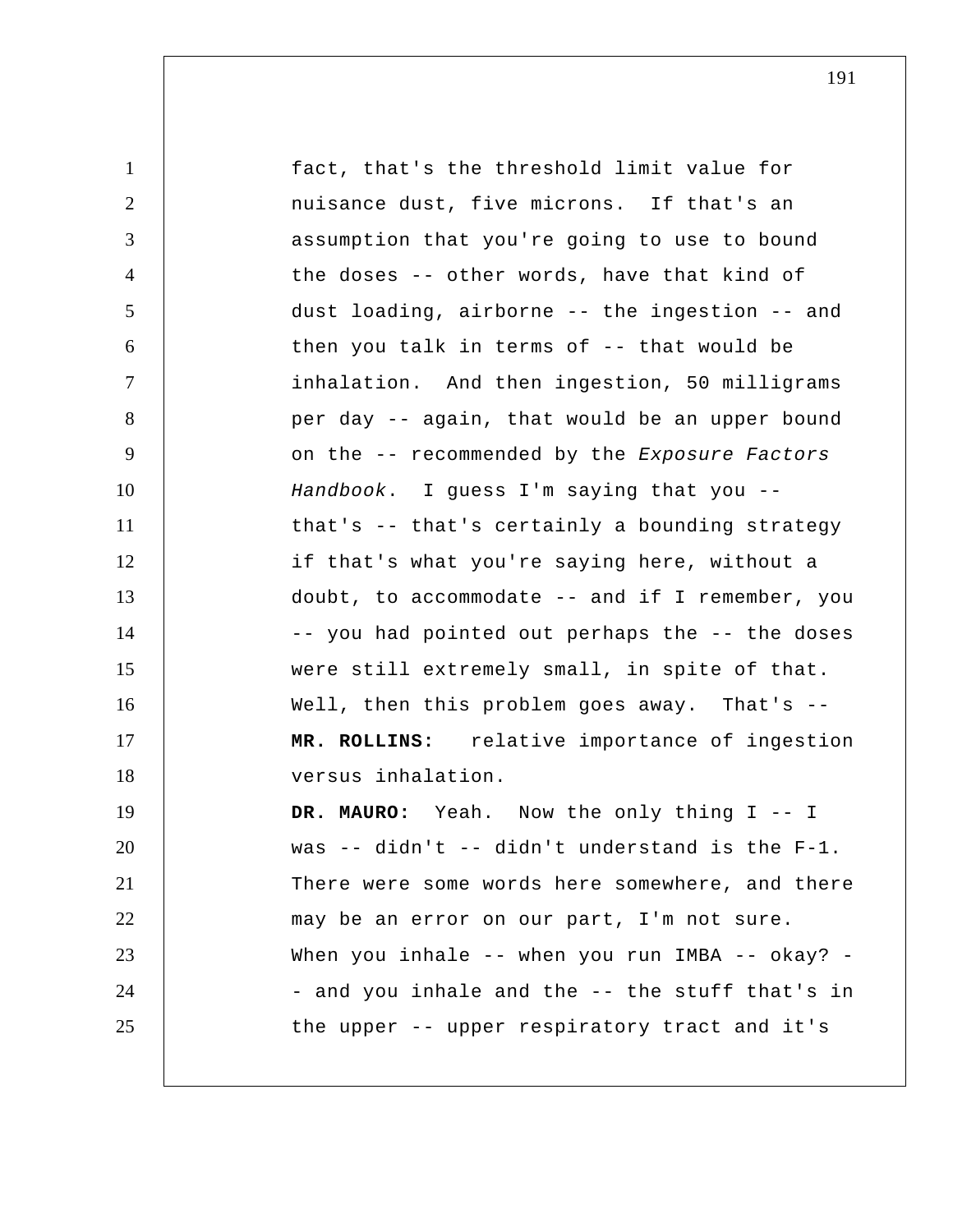| $\mathbf{1}$   | cleared through the mucociliary ladder, then     |
|----------------|--------------------------------------------------|
| $\overline{2}$ | it's swallowed -- what's swallowed has -- let's  |
| 3              | say it's plutonium oxide, or uranium -- what's   |
| $\overline{4}$ | swallowed has a certain F-1 once it hits the     |
| 5              | gut. Now my -- if that F-1 any different than    |
| 6              | the F-1 you would as-- the absorption fraction   |
| $\tau$         | you would assume if the stuff was actually       |
| 8              | directly ingested, hand to mouth ingestion?      |
| 9              | 'Cause here -- I see a comment here that we      |
| 10             | wrote that $--$ that I'm not $--$ when I read it |
| 11             | again in your quote where in one case you        |
| 12             | assume ten to the minus three absorption for     |
| 13             | actinides and in the other case it's .10 to the  |
| 14             | minus one.                                       |
| 15             | DR. MAKHIJANI: That's inhalation versus          |
| 16             | ingestion.                                       |
| 17             | DR. MAURO: Well, that -- that's what I was       |
| 18             | saying. I mean I guess I was surprised to see    |
| 19             | that, perhap-- I mean I was surprised -- the     |
| 20             | absor-- the fraction that's -- in both cases     |
| 21             | we're talking about what's being swallowed?      |
| 22             | DR. MAKHIJANI: No, no, no, no, you're --         |
| 23             | DR. MAURO: No? Okay, maybe I understood --       |
| 24             | yeah.                                            |
| 25             | DR. MAKHIJANI: -- you're -- if I remember        |
|                |                                                  |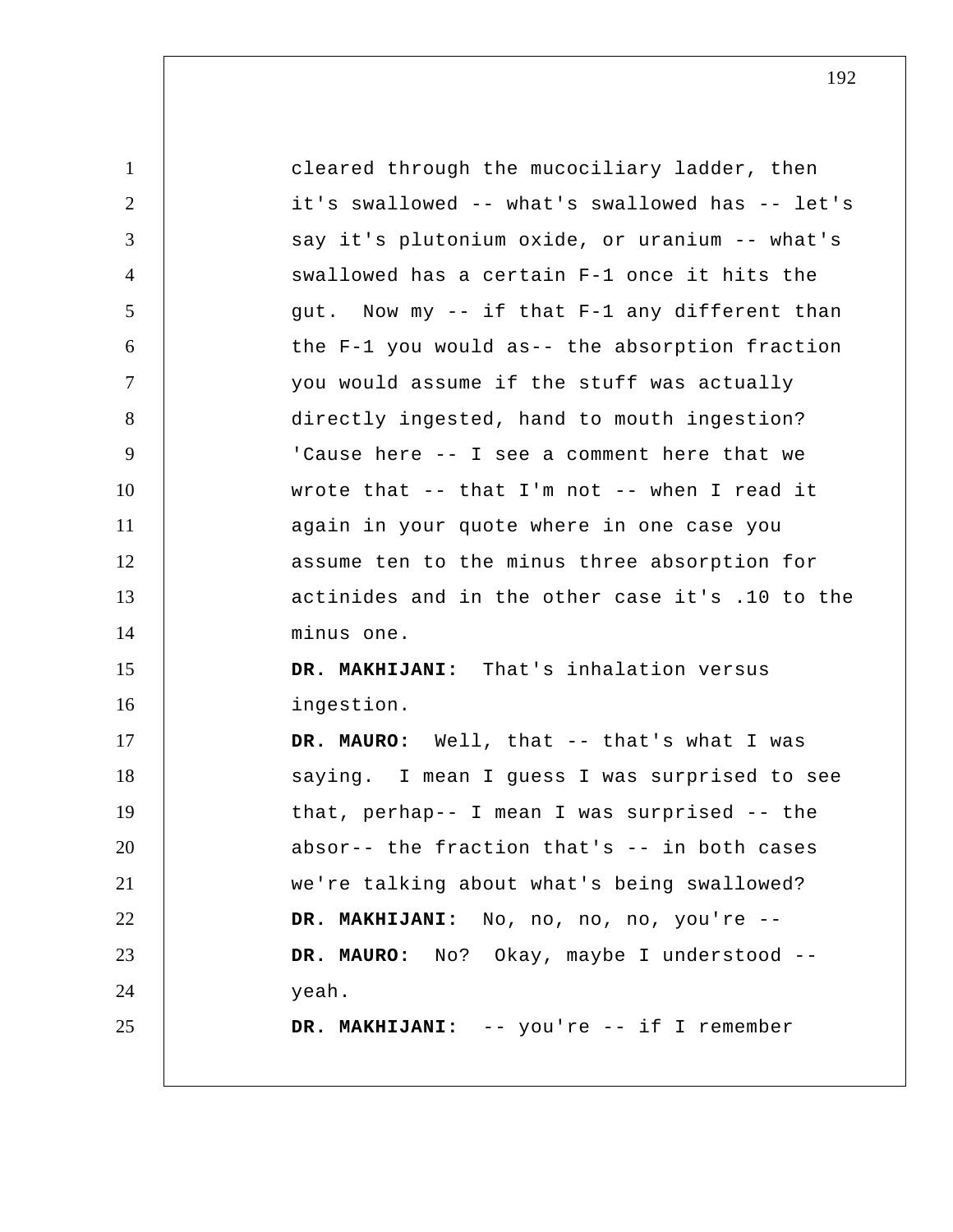1 2 3 4 5 6 7 8 9 10 11 12 13 14 15 16 17 18 19 20 21 22 23 24 25 correctly, we were talking about the relative importance of inhalation versus ingestion -- **DR. MAURO:** Yeah.  **DR. MAKHIJANI:** -- and -- and the argument was when does ingestion become more important, despite the fact that the F-1 for ingestion is much less than the F-1 for inhalation. So you've got a lot of elbow room before in- ingestion becomes important because of the lower F-1, but the point we made in the review was that at some point it does become important and you have to assess that. **DR. MAURO:** If there's -- okay, but I -- I guess make sure. You don't make a distinction between the F-1 for what's ingested directly as compared to the F-1 which happen-- which is built into IMBA, what -- that's swallowed from the mucociliary ladder. They're both, for ac- for actinides, extremely -- ten to the minus three, on that order. I mean it  $-$ - I  $-$  I just wanted to -- 'cause that's what confu-- that's -- am I correct? That's about where they are. They're both treated the same. There's no reason to treat them separately. Okay. I guess my response is, these assumptions that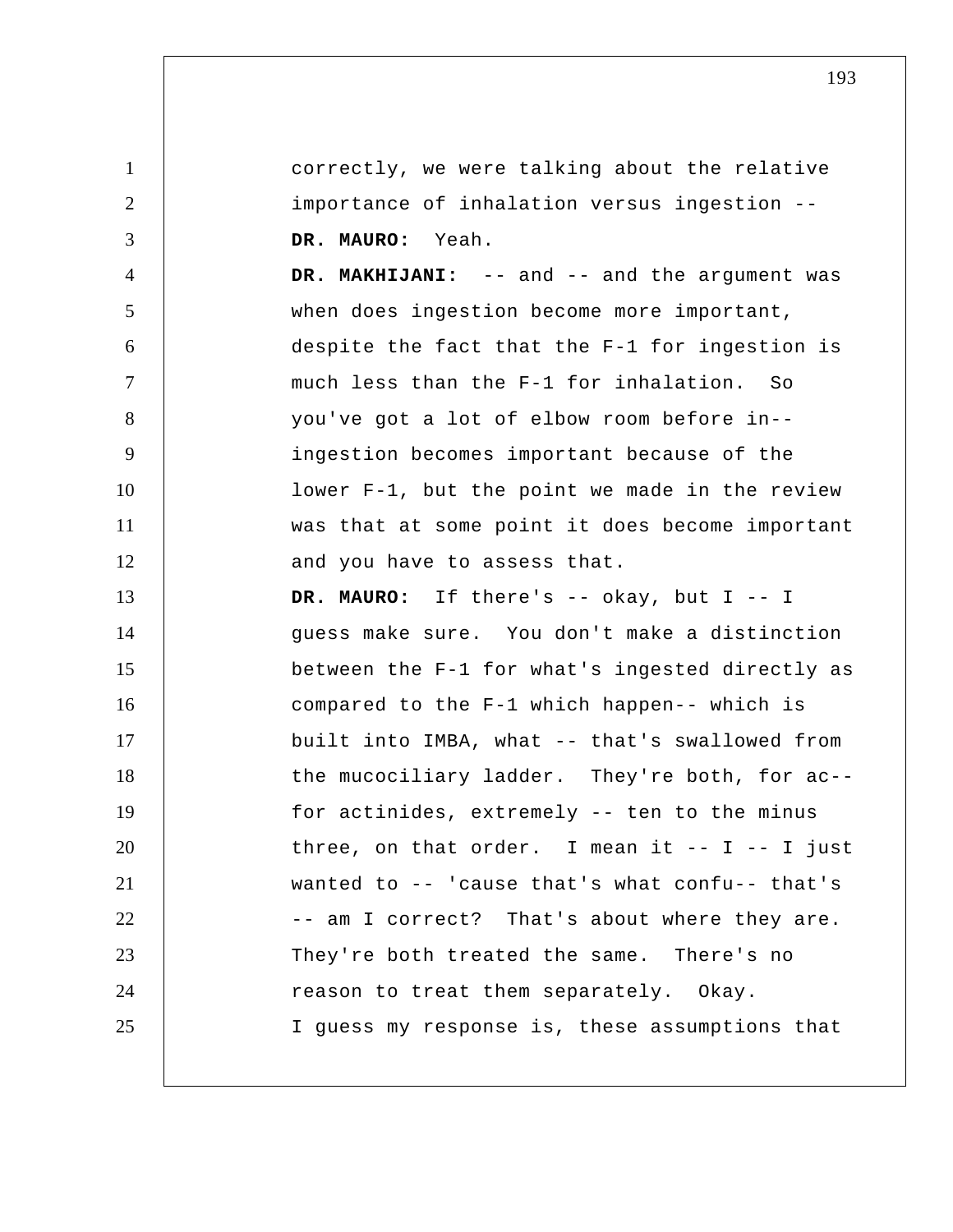| $\mathbf{1}$   | you would make regarding inadvertent ingestion,  |
|----------------|--------------------------------------------------|
| $\overline{2}$ | 50 milligrams per day -- in fact, the only       |
| 3              | thing I would want to point out is Jim, when we  |
| $\overline{4}$ | discussed this matter at Bethlehem Steel, was    |
| 5              | concerned with the 50 or 100 milligram per day   |
| 6              | -- I think EPA recommends a default value of     |
| $\tau$         | 50. I think it's NCRP 123 talks in terms of      |
| 8              | 100 milligrams per day as the amount of inad--   |
| 9              | soil now, this is soil -- inad-- inadvertent     |
| 10             | ingestion. To me, 50, 100. The -- Jim -- Jim     |
| 11             | did some looking into this as it applied to      |
| 12             | Bethlehem Steel, 'cause if you remember, that    |
| 13             | was one of the six issues that we were           |
| 14             | struggling with. And one of the places that we   |
| 15             | came out on is that -- Jim had his approach,     |
| 16             | which was based on knowing the airborne dust     |
| 17             | loading of five micron AMAD settles and you      |
| 18             | predict on that basis, a certain amount settles  |
| 19             | out on the surfaces, and then a certain          |
| 20             | fraction of what settles out is ingested.<br>So. |
| 21             | there was a direct relationship between what's   |
| 22             | in the air and what's ingested. And our          |
| 23             | concern at the time was well, there -- there     |
| 24             | may not be a direct relationship because what's  |
| 25             | on the ground that you inadvertently ingest may  |
|                |                                                  |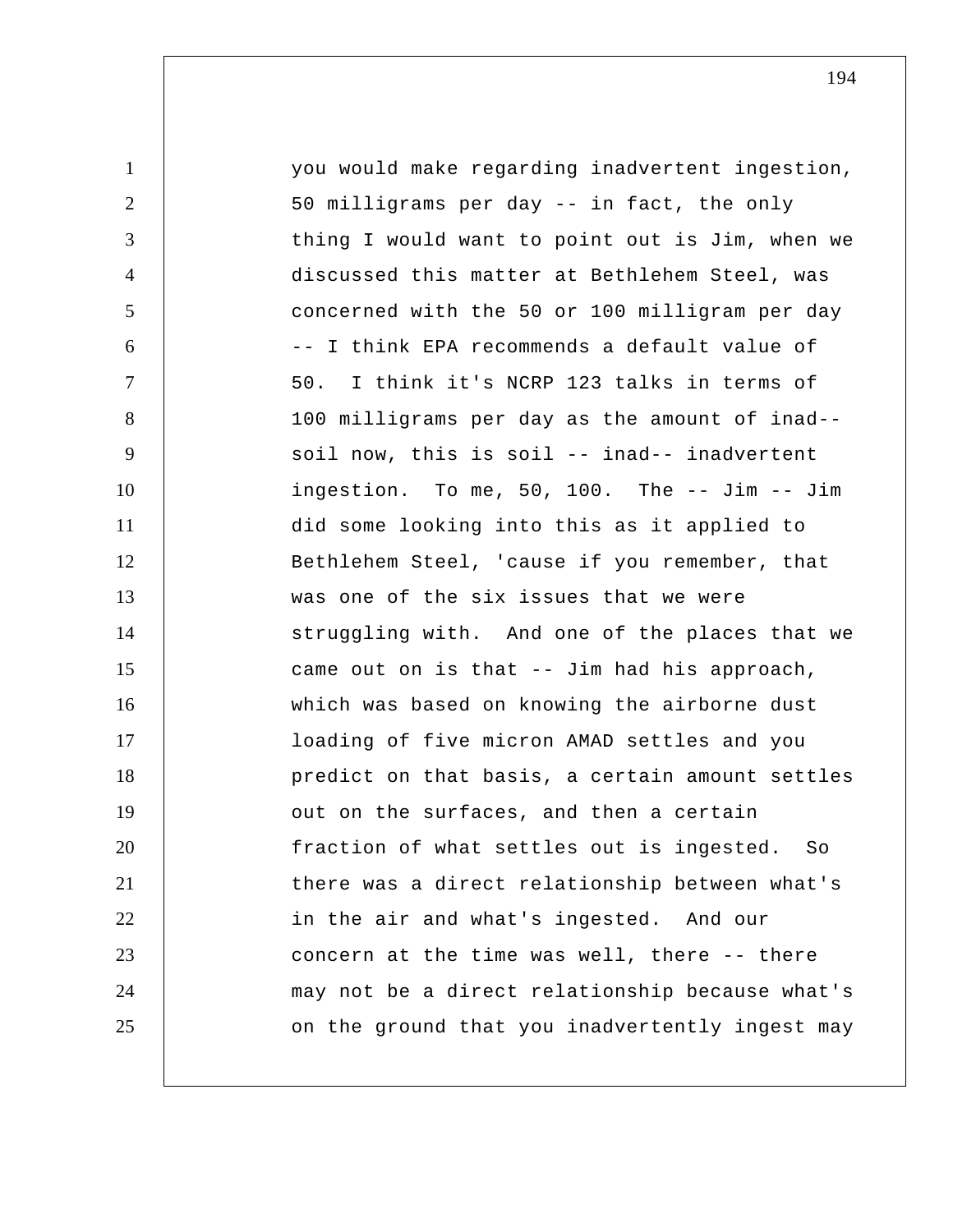1 2 3 4 5 6 7 8 9 10 11 12 13 14 15 16 17 18 19  $20$   $-$ 21 22 23 24 25 have gotten there because of spills, because large particles could have directly settled, so as a result -- I'm sorry to re-- re-- this --  $I$  --  $I$  --  $I$  mean it's important that we're consistent with the thinking. Jim made a very strong case that the EPA's *Exposure Factors Handbook* didn't have very good numbers, and I'm familiar with the literature behind that and I have to agree, but it's sort of become the precedent. People use that all the time. Jim felt that, after doing some looking at it, that he had a better approach that he described at one of our meetings, which was a whole different strategy whereby the ingestion model would not be 50 milligrams per day, it'd be something else, something less.  **MR. HINNEFELD:** Something smaller, right. **DR. MAURO:** Smaller, but -- but larger than the number you were coming up with from the .00075  **MR. HINNEFELD:** Right. **DR. MAURO:** -- deposition velocity -- so all I'm saying is that whatever approach -- I -- I think that the ap-- when Jim described his approach to us at one of the meetings on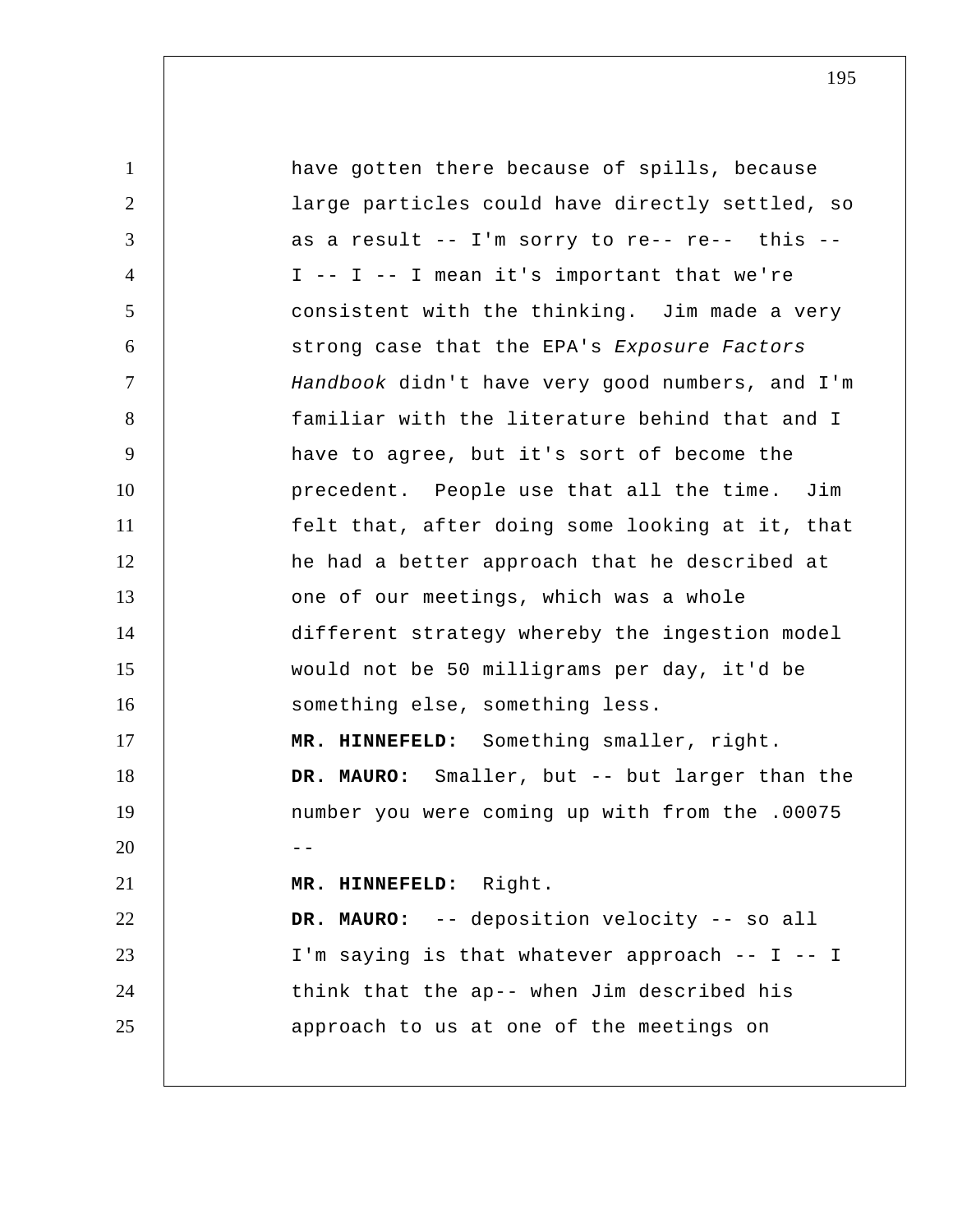1 2 3 4 5 6 7 8 9 10 11 12 13 14 15 16 17 18 19 20 21 22 23 24 25 Bethlehem Steel, it was very well-founded in science, to the point where I recommended - it's got to be published 'cause I think EPA's numbers need to be replaced.  **MR. HINNEFELD:** Right. **DR. MAURO:** That same approach should be.  **MR. HINNEFELD:** Well, it could. I think - using 50, which we -- is high, higher than Jim's -- this issue kind of went away anyway. **DR. MAURO:** And it -- and it went -- it went away anyway.  **MR. HINNEFELD:** So you know, we can -- if we can keep it away, we might be more efficient.  **DR. MAKHIJANI:** Also Jim's -- Jim's argumentation on Bethlehem Steel was that it was indoors --**DR. MAURO:** That's true.  **DR. MAKHIJANI:** -- numbers related to the outdoors, so I don't think you could carry that discussion over. I think this is better --  **MR. HINNEFELD:** Okay.  **DR. MAKHIJANI:** -- because it relates to an outdoor situation and that applies to Nevada I think.  **MR. HINNEFELD:** Right.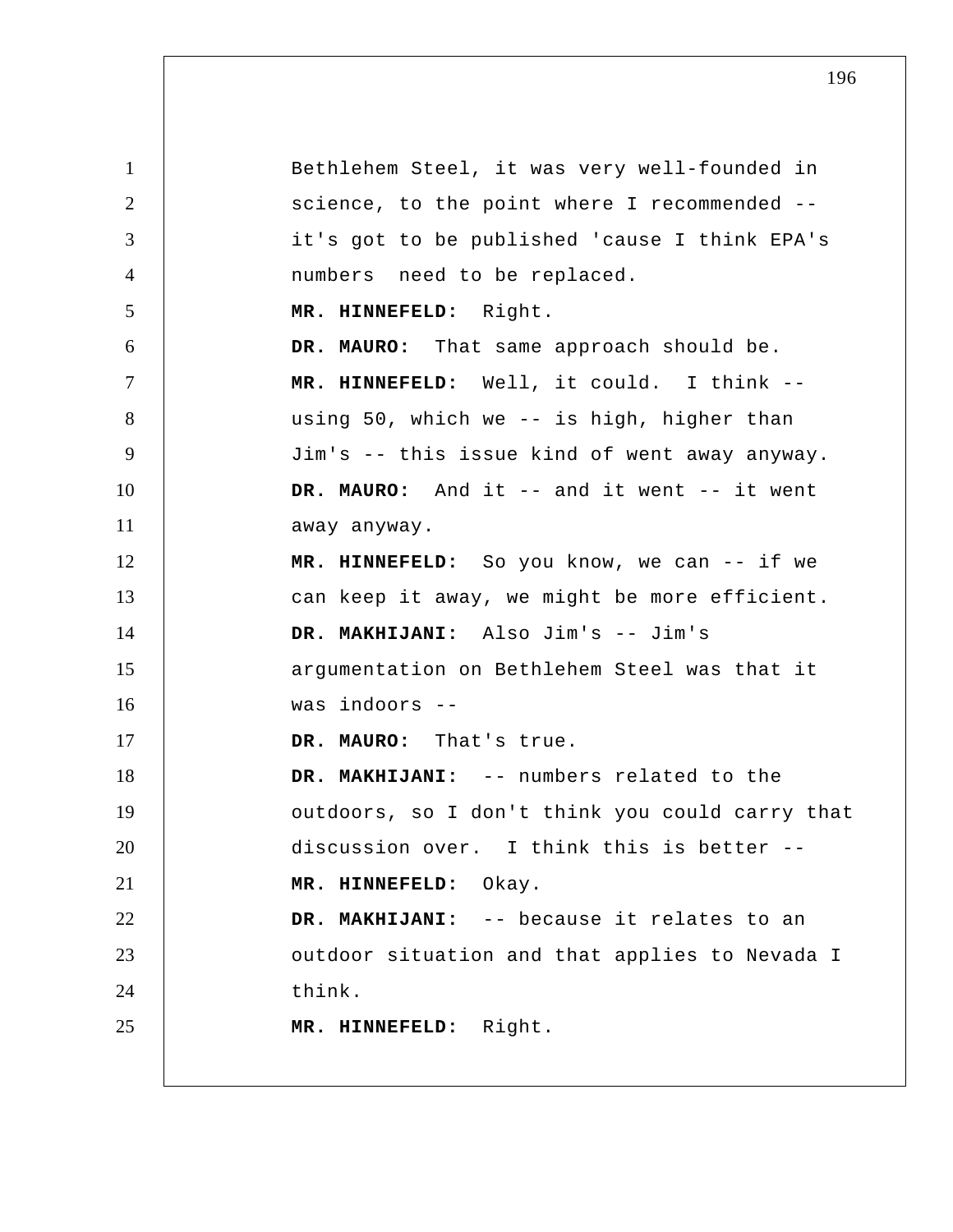1 2 3 4 5 6 7 8 9 10 11 12 13 14 15 16 17 18 19 20 21 22 23 24 25 DR. MAKHIJANI: So instead of carrying over a -- a thing out of context, we might have more arguments rather than less arguments.  **MR. PRESLEY:** Okay. So you all agree with 17? **DR. MAURO:** We're good. Yeah, we just --  **MR. PRESLEY:** No problems? **DR. MAURO:** -- it was a nuance on 17 that -- as far as we're concerned, the problem's solved. **DR. ROESSLER:** Can I ask a curiosity question? What are sterile organs? **MS. BRACKETT:** I was -- I was going to ask that same question.  **MR. ROLLINS:** That's a -- that's a -- that's a -- that's a term I picked up from Ken (inaudible). **DR. ROESSLER:** Well, then maybe you ought to tell us.  **MR. ROLLINS:** I didn't make that up. The last time I saw him, probably one of the last meetings he attended, he used it and -- **DR. ROESSLER:** And what does it mean?  **MR. ROLLINS:** It's organs that are not -- that are fed by the bloodstream, that are not open to the atmosphere.  **MR. HINNEFELD:** Or the GI.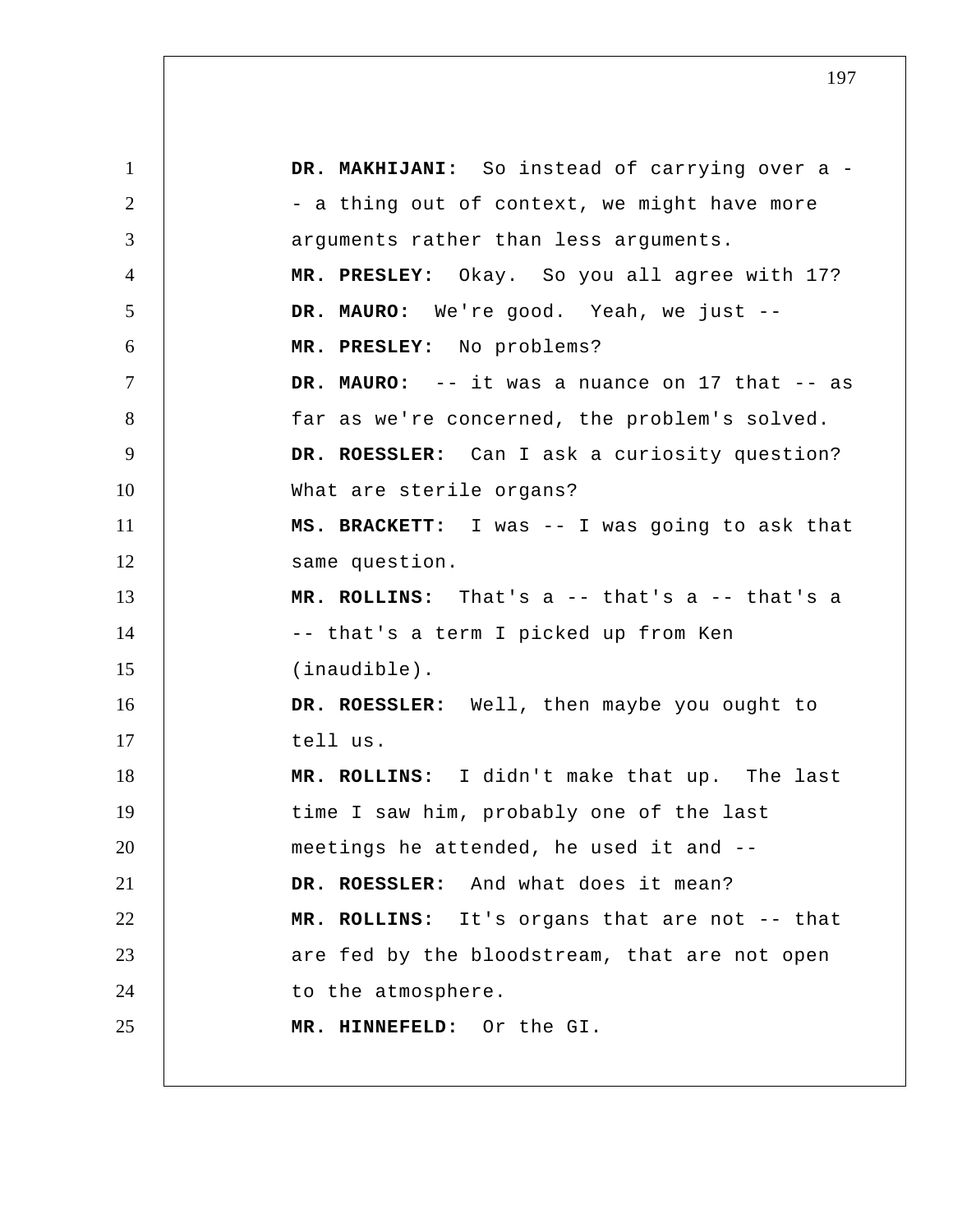1 2 3 4 5 6 7 8 9 10 11 12 13 14 15 16 17 18 19 20 21 22 23 24 25  **MR. ROLLINS:** Or the GI. In other words, nonrespiratory, non-GI. **DR. ROESSLER:** Oh. NOTE: Multiple speakers commented simultaneously. **DR. MAURO:** Systemic. **MS. BRACKETT:** Systemic organs. **DR. MAURO:** Maybe he meant systemic as opposed to sterile.  **DR. MAKHIJANI:** Not in contact with bacteria. **DR. ROESSLER:** Well, I'm glad it's -- a lot of you didn't know what that meant. **DR. MAURO:** I've never heard of it. I never heard of it.  **MR. ROLLINS:** Maybe he was slurring, I don't know, but  $I$  -- I know he said that. **DR. ROESSLER:** I -- I kind of pictured something --  **MR. ROLLINS:** I said well, that's an interesting way to think about it, but if he says it, I can repeat it. **MS. BRACKETT:** I don't know, there's a lot of things he says I don't repeat.  **MR. PRESLEY:** Sterile and non-systemic, I bet that's what it was. Okay. Anybody have any more questions on 17?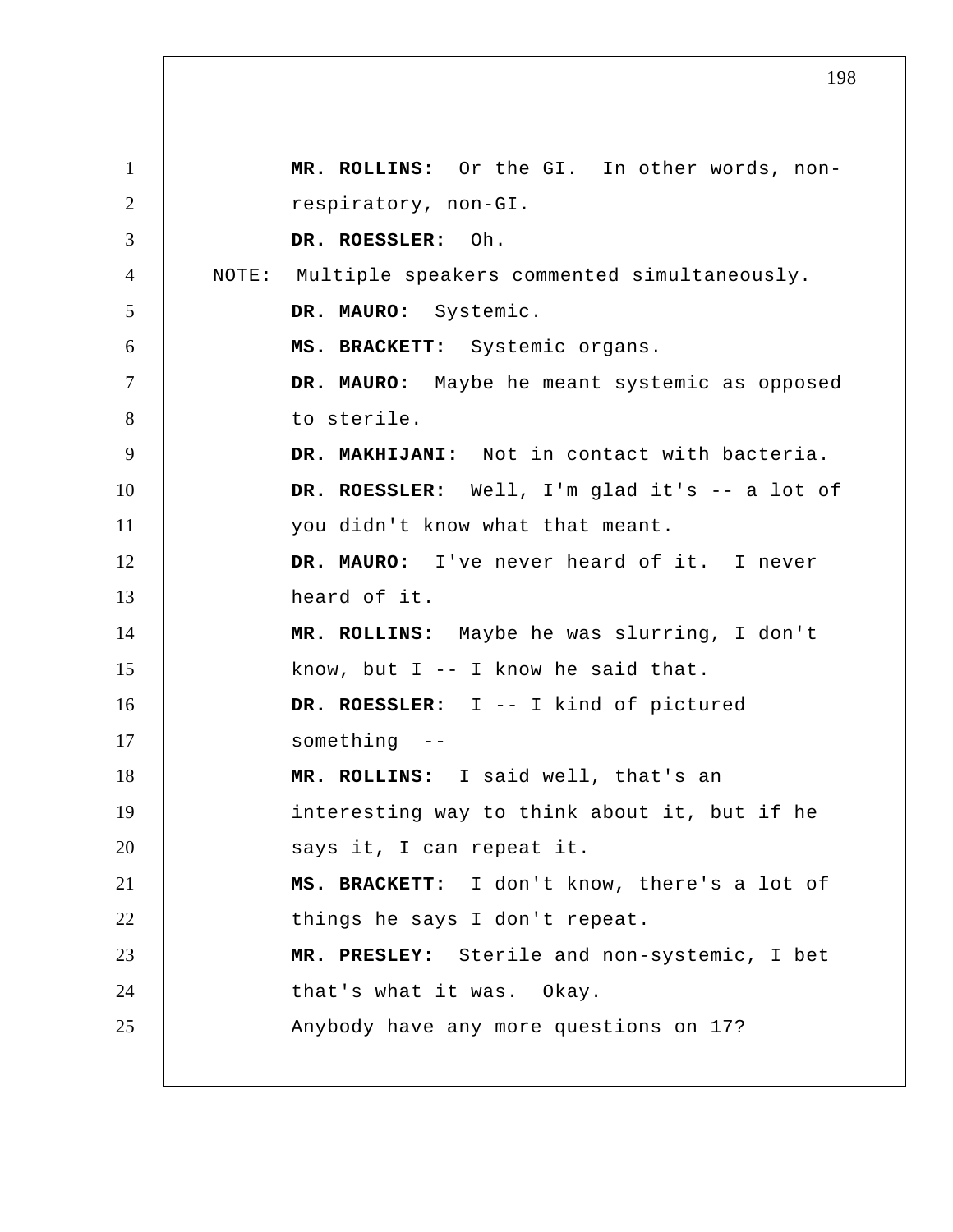1 2 3 4 5 6 7 8 9 10 11 12 13 14 15 16 17 18 19 20 21 22 23 24 25  **MS. MUNN:** No. **POST-1971 TUNNEL RE-ENTRY WORKERS MR. PRESLEY:** Eighteen?  **DR. MAKHIJANI:** Eighteen, (reading) Recommended use of TIB-2 for post-1971 tunnel re-entry workers is contrary to guidance in that document, and its scientific validity has not been established. Its use may not be satisfactory even with restrictions, for instance for reactor testing early re-entry workers. And I think that NIOSH agreed and revi-- will issue revised language for dose reconstructors who observe the limitations for TIB-2, so given that NIOSH is going to address the reactor workers in another context, I think that issue goes away. Eighteen is resolved.  **MR. PRESLEY:** And NIOSH agrees and will advise -- will revise, not advise. Okay. Anybody have any more -- anything else about 18? (No responses) **PRE-1966 BETA DOSE** Make it easy. Nineteen?  **DR. MAKHIJANI:** (Reading) There are no beta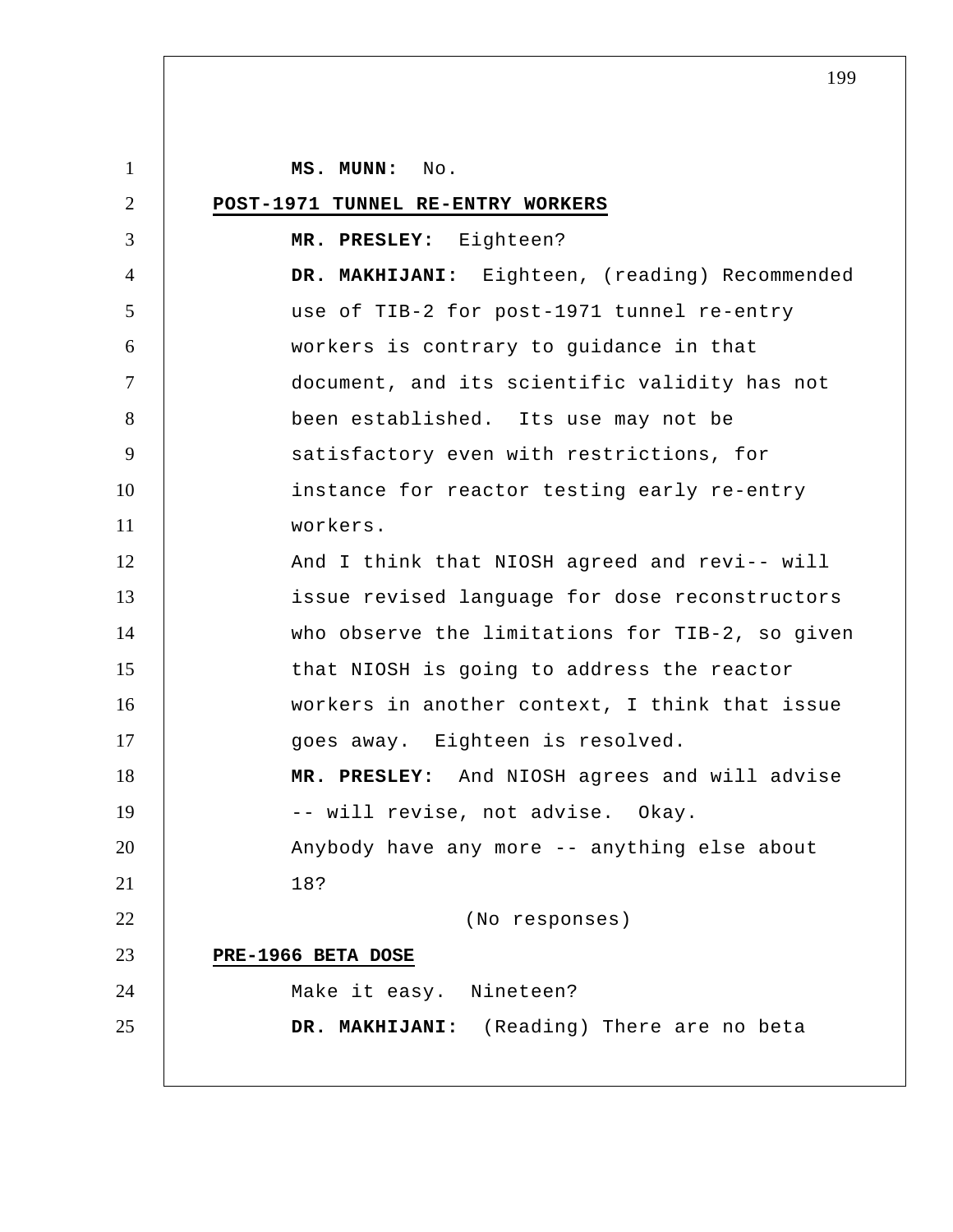1 2 3 4 5 6 7 8 9 10 11 12 13 14 15 16 17 18 19 20 21 22 23 24 25 dose data until 1966; the TBD does not specify a procedure for estimating pre-1966 beta dose. When the approach is developed, the large hot particle issue will need to be taken into account. And NIOSH says it is developing an approach by re-reading the original -- oh, it has developed an approach -- **MR. HINNEFELD:** Well, we're developing timedependent -- what did we say?  **MR. ROLLINS:** Photon to beta.  **MR. HINNEFELD:** Yeah, photon to beta -- the rereading of the films, I guess that was proposed by what, (inaudible)? Did he still -- **MR. ROLLINS:** No, no, that was Ron Catherine that proposed that.  **MR. HINNEFELD:** We haven't committed to doing that. We are...  **DR. MAKHIJANI:** So this is -- this is kind of an open question -- **MR. HINNEFELD:** It's an open question.  **DR. MAKHIJANI:** -- as to how you are going to address skin cancers and things like that for - between -- **MR. ROLLINS:** Actually I think the method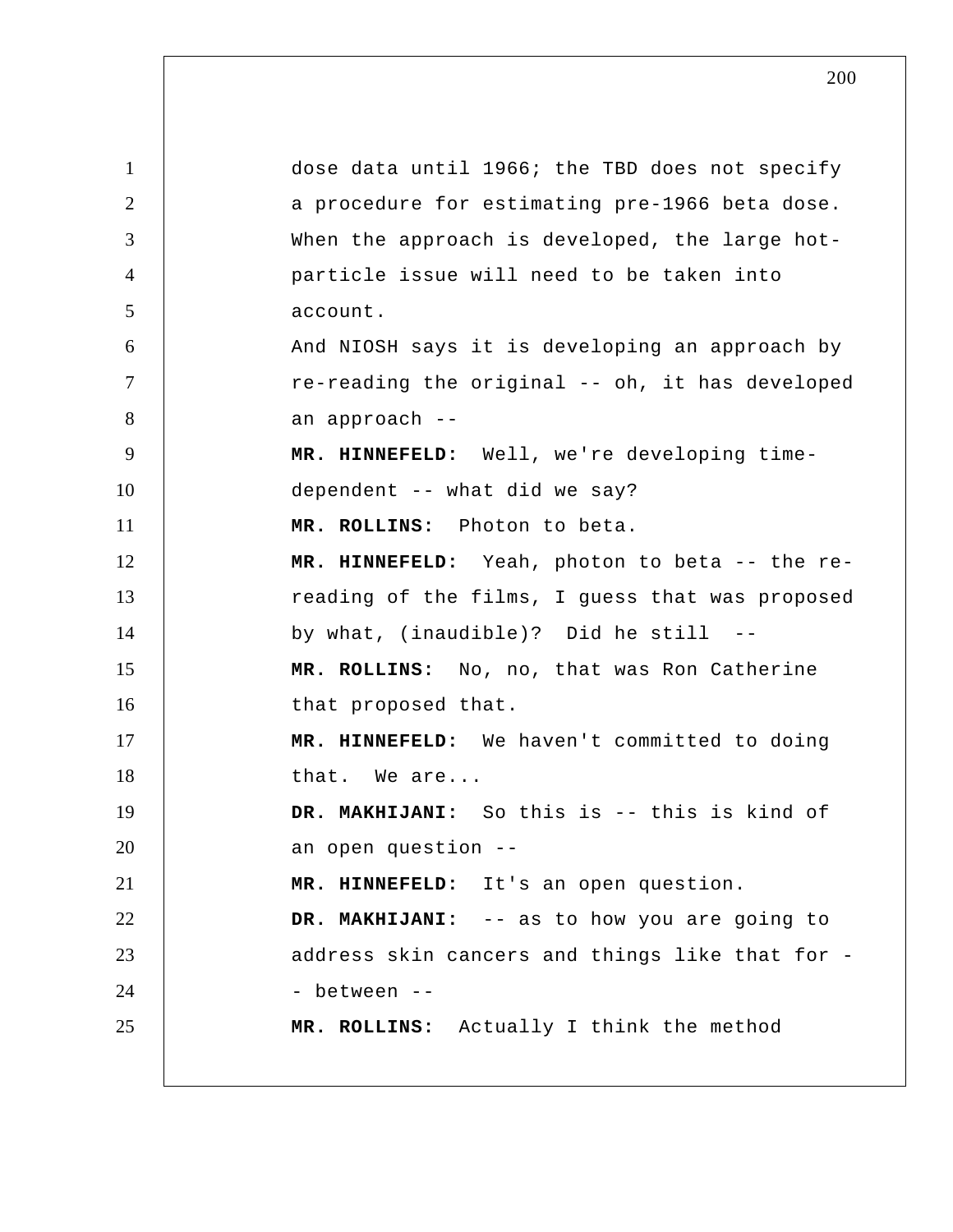1 2 3 4 5 6 7 8 9 10 11 12 13 14  $15$  --16 17 18 19 20 21 22 23 24 25 that's underway right now, if I'm not mistaken, is the -- using the Harry Hicks data to do the beta/gamma ratios. **DR. MAURO:** That would be external, not the stuff that deposits on the skin, and that's certainly appropriate. In other words, that's the stuff that's on the ground or on surfaces, and you want to know the ratio of the photon to beta, you can do that. That's very tractable. But the stuff that falls on the skin --  **MR. HINNEFELD:** Yeah, the hot-particle issue, which  $--$ **DR. MAURO:** -- hot particles is a --  **MR. HINNEFELD:** -- which is part of that NRVU\* **DR. MAURO:** Yeah, right, that -- which is part of that, so --  **MR. HINNEFELD:** -- so it has to be -- you know,  $both --$ **DR. MAURO:** -- it's within that context.  **MR. HINNEFELD:** -- both those have to be incorporated into the skin dose value. **DR. MAURO:** By the way, do you -- in OTIB-17 doesn't really engage that issue.  **MR. HINNEFELD:** Yeah, OTIB -- that's part of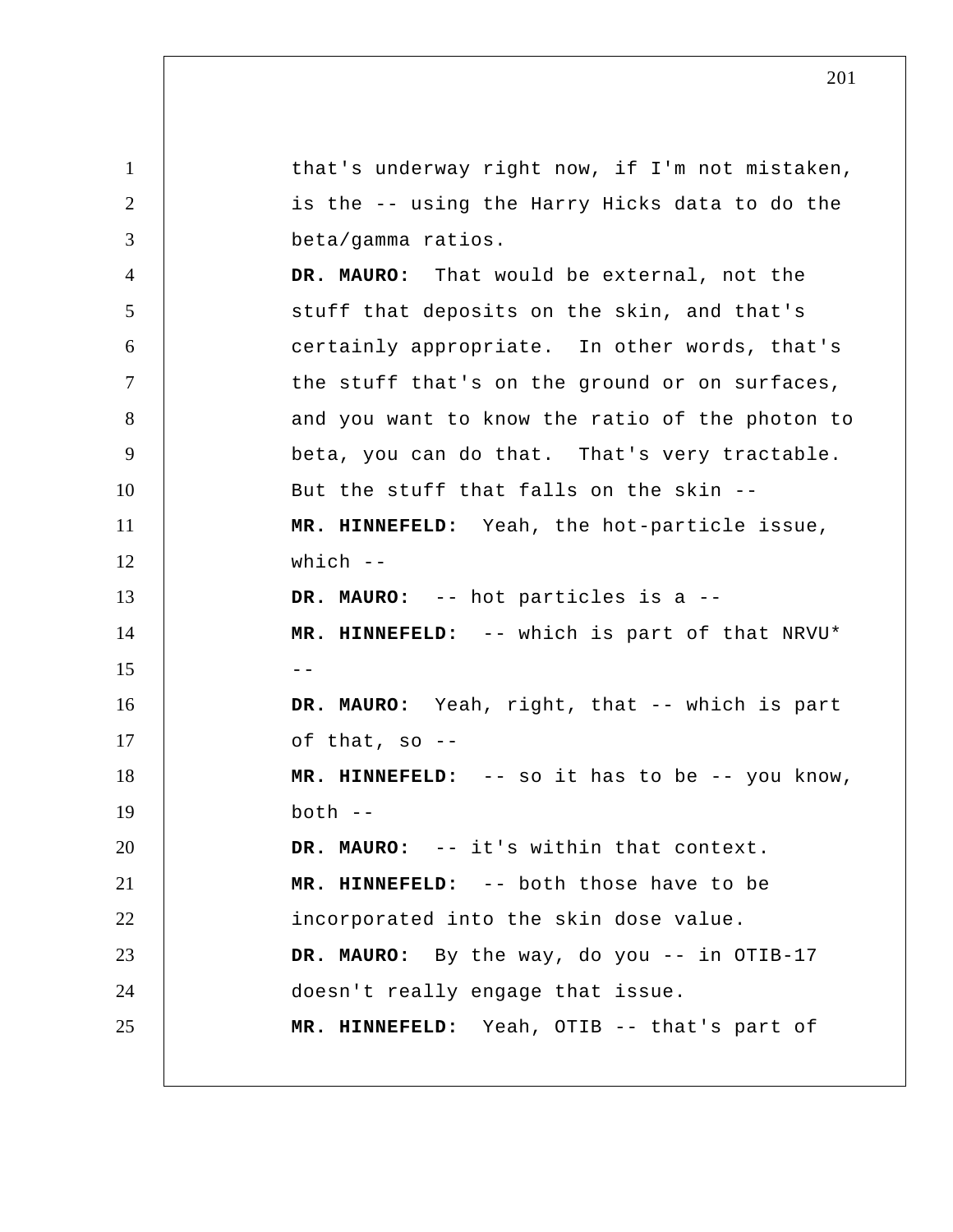1 2 3 4 5 6 7 8 9 10 11 12 13 14 15 16 17 18 19 20 21 22 23 24 25 our earlier discussion on hot particles. **DR. MAURO:** Right, right. I just wanted to point that -- 'cause you mentioned OTIB-17 that -- you know, certain --  **MR. HINNEFELD:** There's a particular approach in there that -- it's the average dose -- the risk is the average dose over the organ -- **DR. MAURO:** Right.  **MR. HINNEFELD:** -- is that really the case, that's part of the whole discussion we need to -- hot particle issue we talked about this morning. **DR. MAURO:** Yeah.  **DR. MAKHIJANI:** I mean I -- I -- in looking at the NIOSH response, I couldn't tell whether - how it's going to come out. I don't have a sense of what's going to come out of this or - whether this issue is resolvable or -- neither do you? Is that what you said?  **MR. HINNEFELD:** So it's research under way.  **DR. MAKHIJANI:** Yeah.  **MR. HINNEFELD:** It's research under way, like many of the issues you've raised here today. You know, we don't know today how -- how it'll be resolved because the research is under way.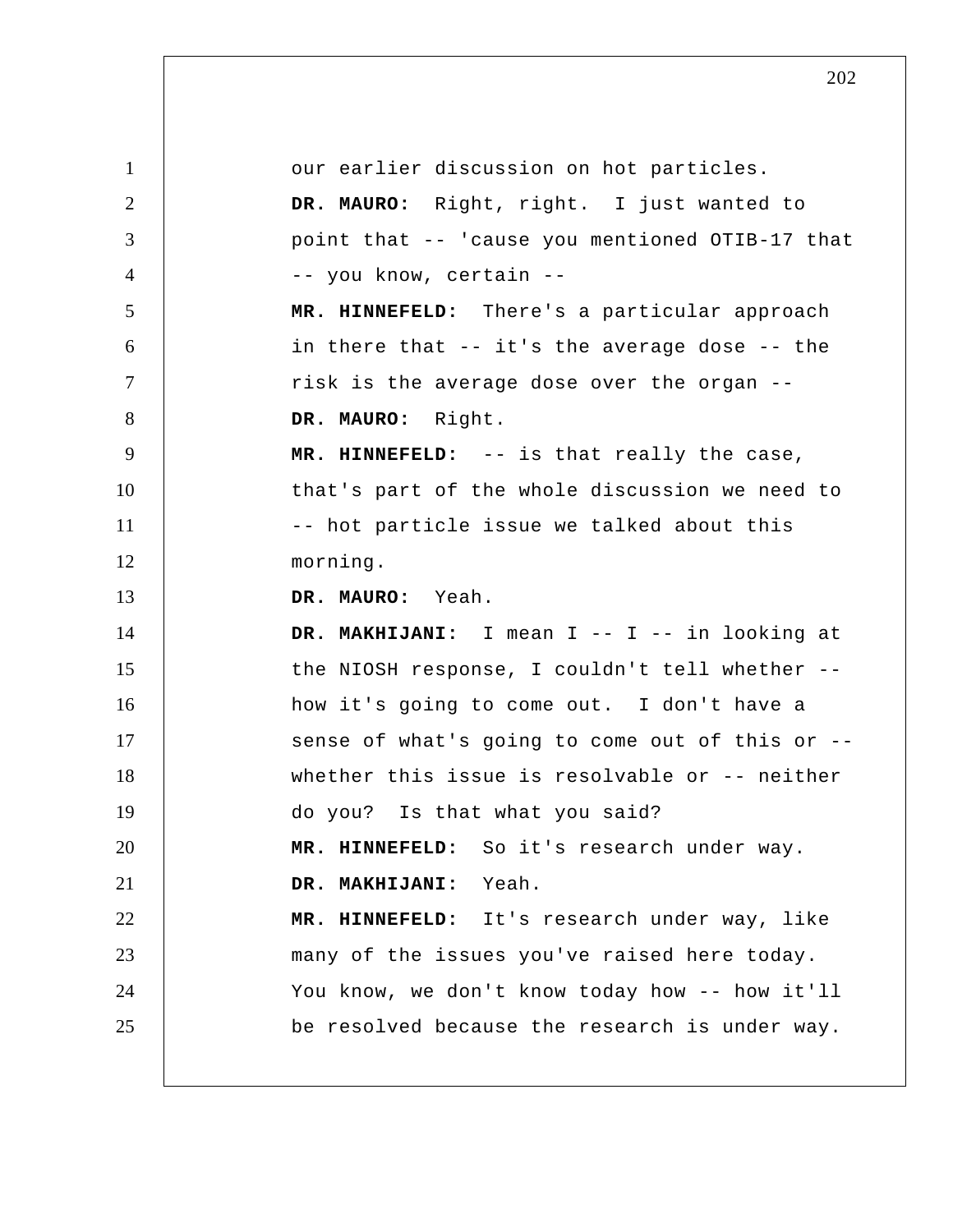1 2 3 4 5 6  $7$  --8 9 10 11 12 13 14 15 16 17 18 19 20 21 22 23 24 25  **DR. MAKHIJANI:** Right. Right, but on some of them it's clear that there's going to be some technical answer to the question, but on this I couldn't -- I couldn't figure out whether there is one or not. **DR. MAURO:** we had talked for a minute or two  **MR. HINNEFELD:** Yeah. **DR. MAURO:** -- before the meeting that might be helpful. Just coincidentally, I spent about five years looking at the fallout -- BRAVO exposure of Rongolapese, and they had some very serious skin beta dose, and there's a lot of literature and data on real people with real exposures from external gamma, external beta and beta deposited directly on the skin from direct fallout, and beta particles deposited on the skin from resuspension and redeposition on clothing and skin. And the -- the hook -- and there's also clinical data on -- on the amount of exposure and the levels of exposure that caused what type of clinical outcomes from skin damage. If the answer doesn't lie in there somewhere, I'm quite -- not quite sure how you're going to get a hook on this one.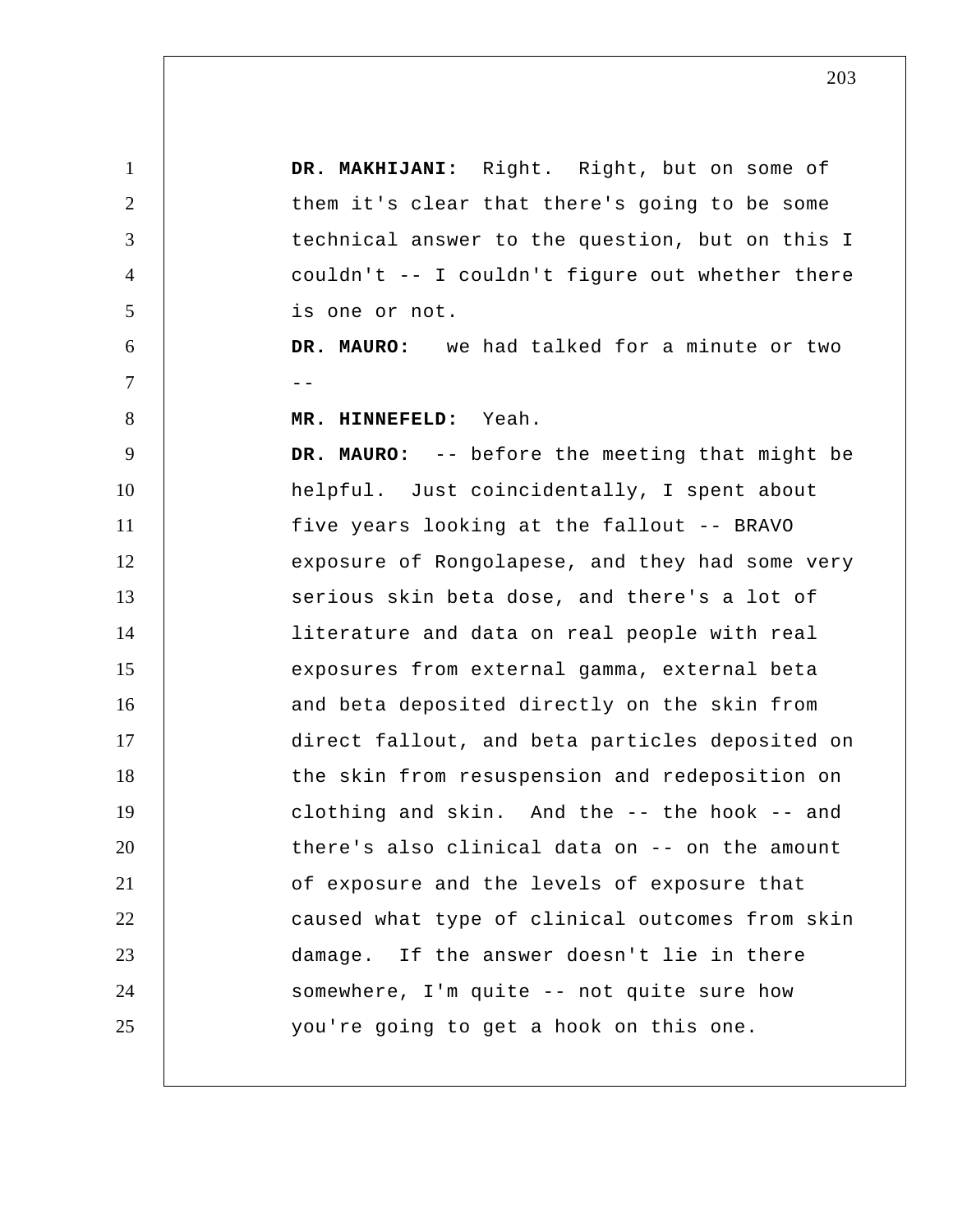1 2 3 4 5 6 7 8 9 10 11 12 13 14 15 16 17 18 19 20 21 22 23 24 25  **MR. HINNEFELD:** Right. **DR. ROESSLER:** That's deterministic. **DR. MAURO:** Well, yeah, but it's dosimetric. That is -- yeah, there are -- the -- certainly they had -- they had a full range, from reddening up through lesions, bleeding -- **DR. ROESSLER:** (inaudible) **DR. MAURO:** -- pustular lesions, but there is actually -- you know, it's almost like a dosimetric, you could actually make a curve, you know, what -- what doses they received and what were the symptoms experienced. And you rela-- and the doses to skin can be linked back to the external doses. So it's almost as if once you know the external dose you could apply a multiplier that gives you -- **DR. ROESSLER:** (inaudible) **DR. MAURO:** -- yeah, like I say, the external of gamma dose -- I'm not saying you can do it, don't get me wrong, I'm saying that if it doesn't -- if you don't -- if the -- the literature that's -- the body of literature that was developed around that doesn't offer a hook in dealing with the hot-particle beta dose issue, I don't know what does.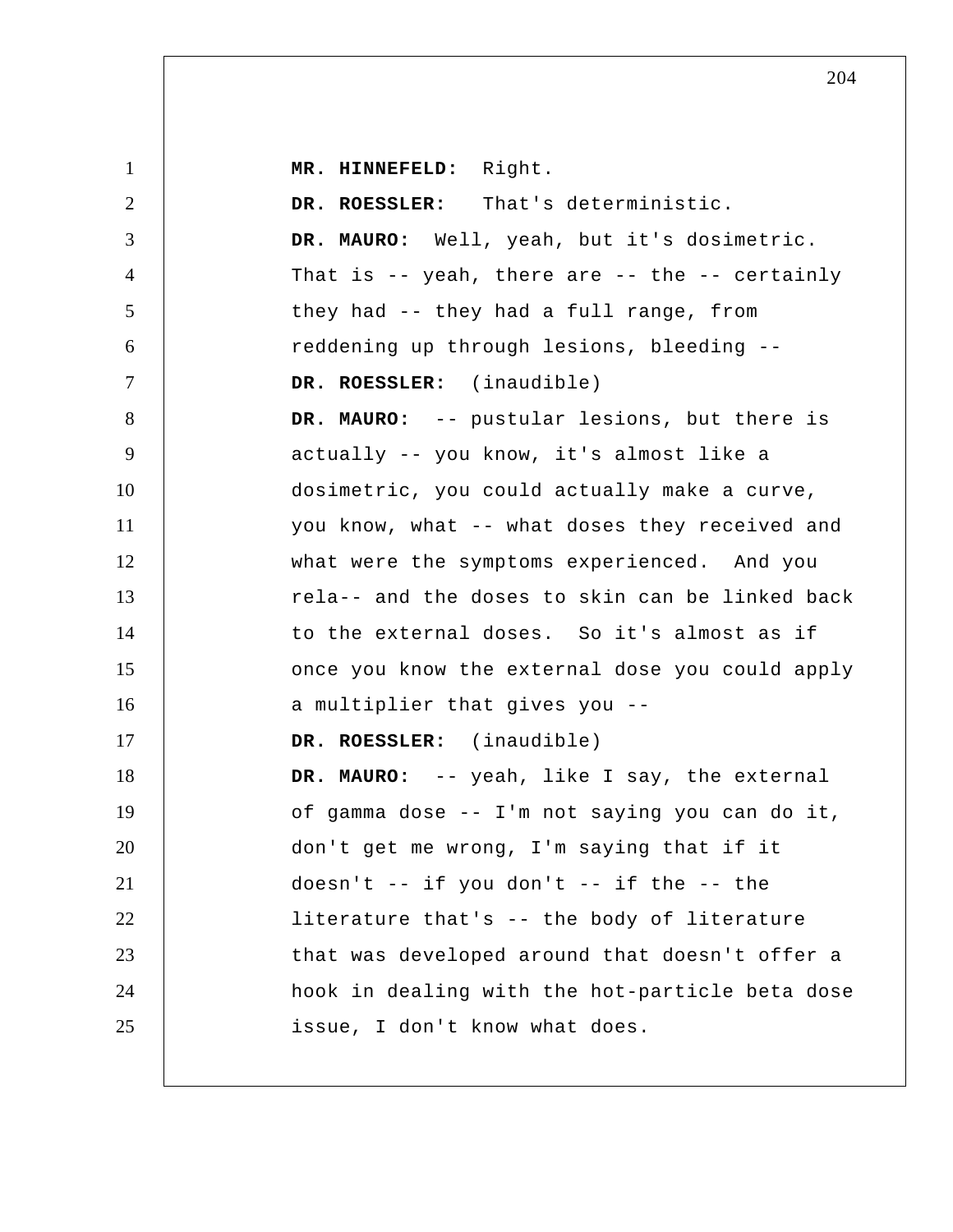1 2 3 4 5 6 7 8 9 10 11 12 13 14 15 16 17 18 19 20 21 22 23 24 25  **MR. HINNEFELD:** So you were going to talk with your firm -- right? -- about -- **DR. MAURO:** Yeah, we -- we have -- **MR. HINNEFELD:** -- providing that data. **DR. MAURO:** -- we have -- yeah, in fact the - one of the important documented reports, and I can certainly provide you with a copy of it, is Sharpe and Chapman\* -- **MR. HINNEFELD:** Okay. **DR. MAURO:** -- and I can provide that to you --  **MR. HINNEFELD:** Yeah, if you wouldn't mind. **DR. MAURO:** -- and -- and any other records, so it's nothing that we did. In other words, we just researched the literature the way you folks would. We didn't do any experiments or anything.  **MR. HINNEFELD:** All right.  **MR. PRESLEY:** I've got this marked as an open issue, NIOSH will revise beta dose issue and will issue a procedure for estimating beta dose for pre-1966 time frame?  **MR. HINNEFELD:** Right.  **MR. PRESLEY:** Is that -- okay. Anybody else have anything on 19? (No responses)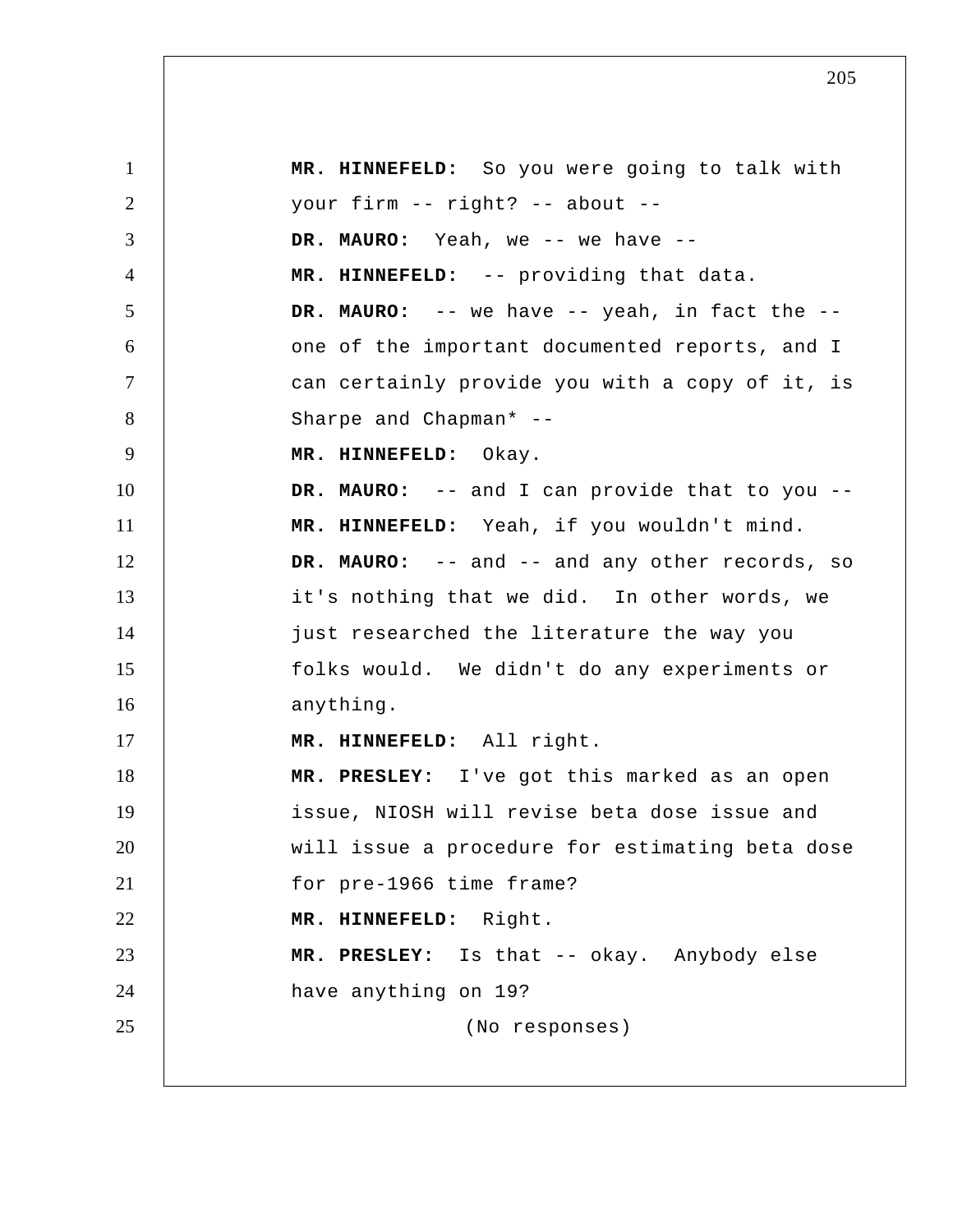| $\mathbf{1}$   | Item 20?                                        |
|----------------|-------------------------------------------------|
| $\overline{2}$ | NON-USE OF BADGES                               |
| 3              | DR. MAKHIJANI: I think we've covered 20. This   |
| $\overline{4}$ | is the -- (reading) appears to have been non--  |
| 5              | intentional non-use of badges in some           |
| 6              | circumstances to avoid approaching or exceeding |
| $\overline{7}$ | dose limits. Practice may have occurred until   |
| 8              | the mid-1960s or even extended into the 1970s.  |
| 9              | NIOSH has not investigated this problem, which  |
| 10             | raises questions on the integrity of the        |
| 11             | external dose record possibly into the 1970s,   |
| 12             | which need to be explicitly addressed.          |
| 13             | So I think we covered this under 11b.           |
| 14             | MR. PRESLEY: NIOSH will investigate. Okay.      |
| 15             | Any more comments on 20?                        |
| 16             | (No responses)                                  |
| 17             | EXTREMITY DOSIMETRY                             |
| 18             | Twenty-one?                                     |
| 19             | DR. MAKHIJANI: (Reading) TBD does not contain   |
| 20             | information about extremity dosimetry.<br>Site  |
| 21             | status of bomb assembly workers is unclear.     |
| 22             | So their -- TBD is being revised to have        |
| 23             | external dosimetry guidance. NIOSH has          |
| 24             | developed it. And bomb assembly workers it      |
| 25             | says were mostly laboratory -- Los Alamos and   |
|                |                                                 |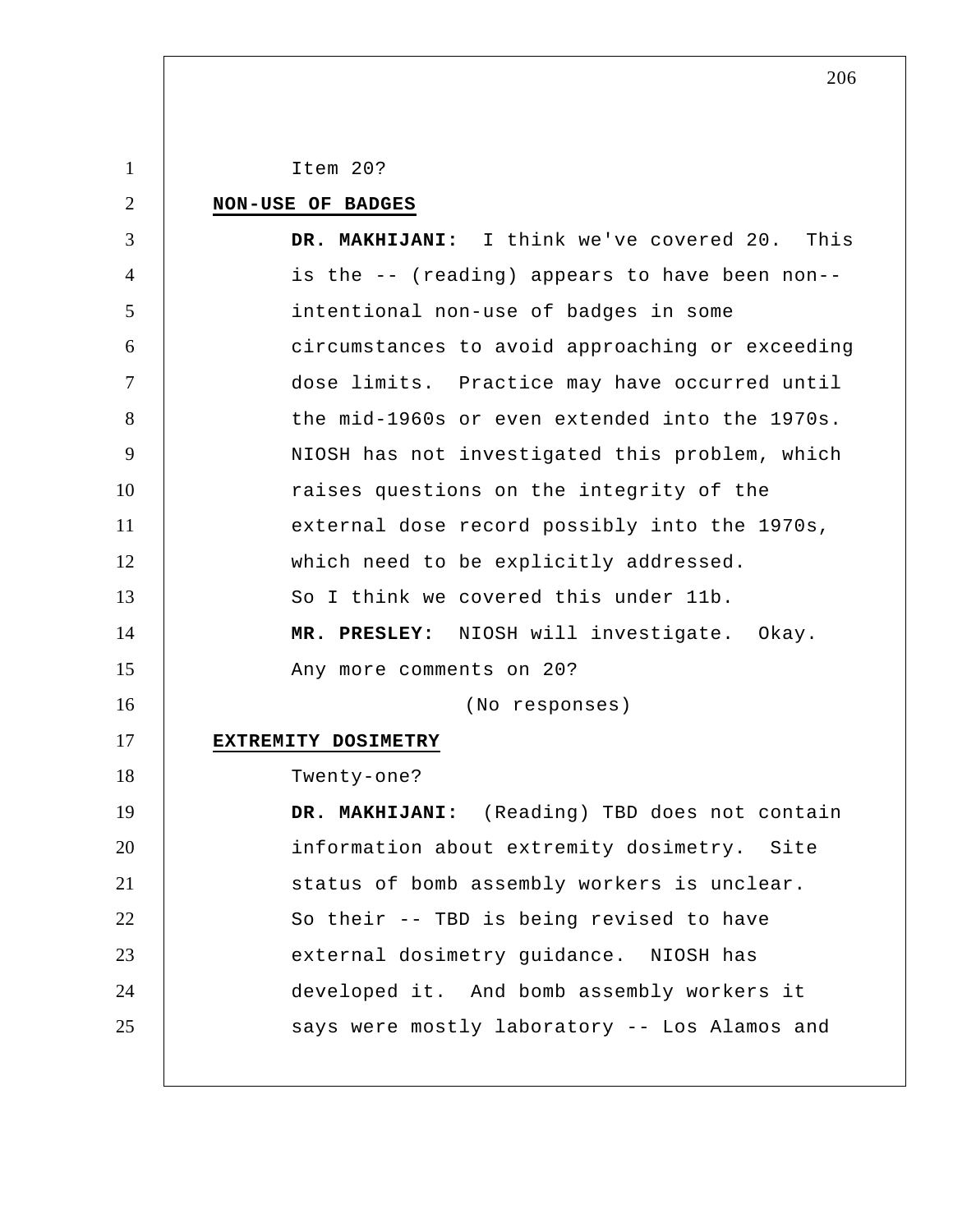1 2 3 4 5 6 7 8 9 10 11 12 13 14 15 16 17 18 19 20 21 22 23 24 25 Livermore workers, and so I guess the issue has been punted from NTS to Los Alamos and Livermore TBDs, is that how I understand --  **MR. HINNEFELD:** Well, I think we could -- we could probably -- I guess my thought is that extremity dosimetry, you know, for our program is only going to matter for people who have cancer on their extremity. You know, that's -- you know, that's -- so there -- that's pretty limited, based on the cases I've seen. You know, you see -- even skin cancers you tend to --you don't tend to see on the extremities. There's a lot of facial skin cancer, but not so much on the extremities, so the extremity being the site -- the origin of the cancer is really pretty rare in our claimant population, so - and that's the only ones you have to worry about the extremity dosimetry. Now once you get a case like that, the extremity to -- if you have a whole body dose, the extremity to whole body dose is largely a geometric issue, and it's been measured at a number of sites. You know, people who worked close into material at arm's length -- at arm's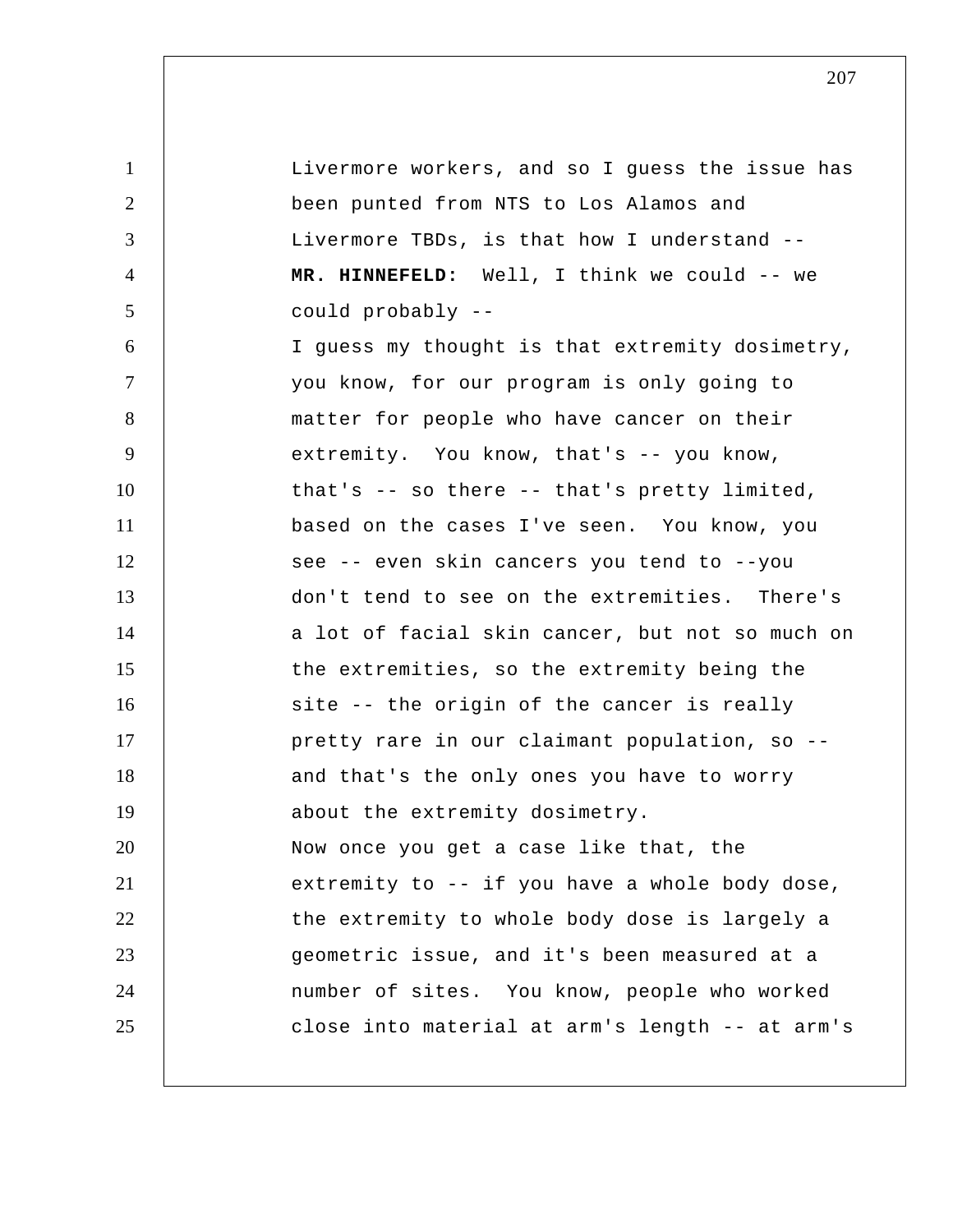1 2 3 4 5 6 7 8 9 10 11 12 13 14 15 16 17 18 19 20 21 22 23 24 25 length, like glovebox workers, et cetera, and so the geometric issue is -- is measured in many places. And so since it's already a geometric issue anyway, an adjustment to the whole body badge that could be applied to the extremity if we don't have any extremity data is probably a feasible approach for this. And it -- like I said -- will have very limited applicability because we don't see very many cancers that originate on the -- on the extremities.  **MR. ROLLINS:** Well, there weren't very many opportunities at NTS --  **MR. HINNEFELD:** Right.  **MR. ROLLINS:** -- for large radiation gradients.  **DR. MAKHIJANI:** Yeah, I think the Gravel Gertie -- the bomb assembly was very, very limited, as I understand it.  **MR. HINNEFELD:** So that's -- **MR. ROLLINS:** Consequently I haven't seen much -- in fact, I don't think I've seen any extremity monitoring information at NTS. That's not to say there isn't some, but I haven't seen any, going through the records I've gone through, so --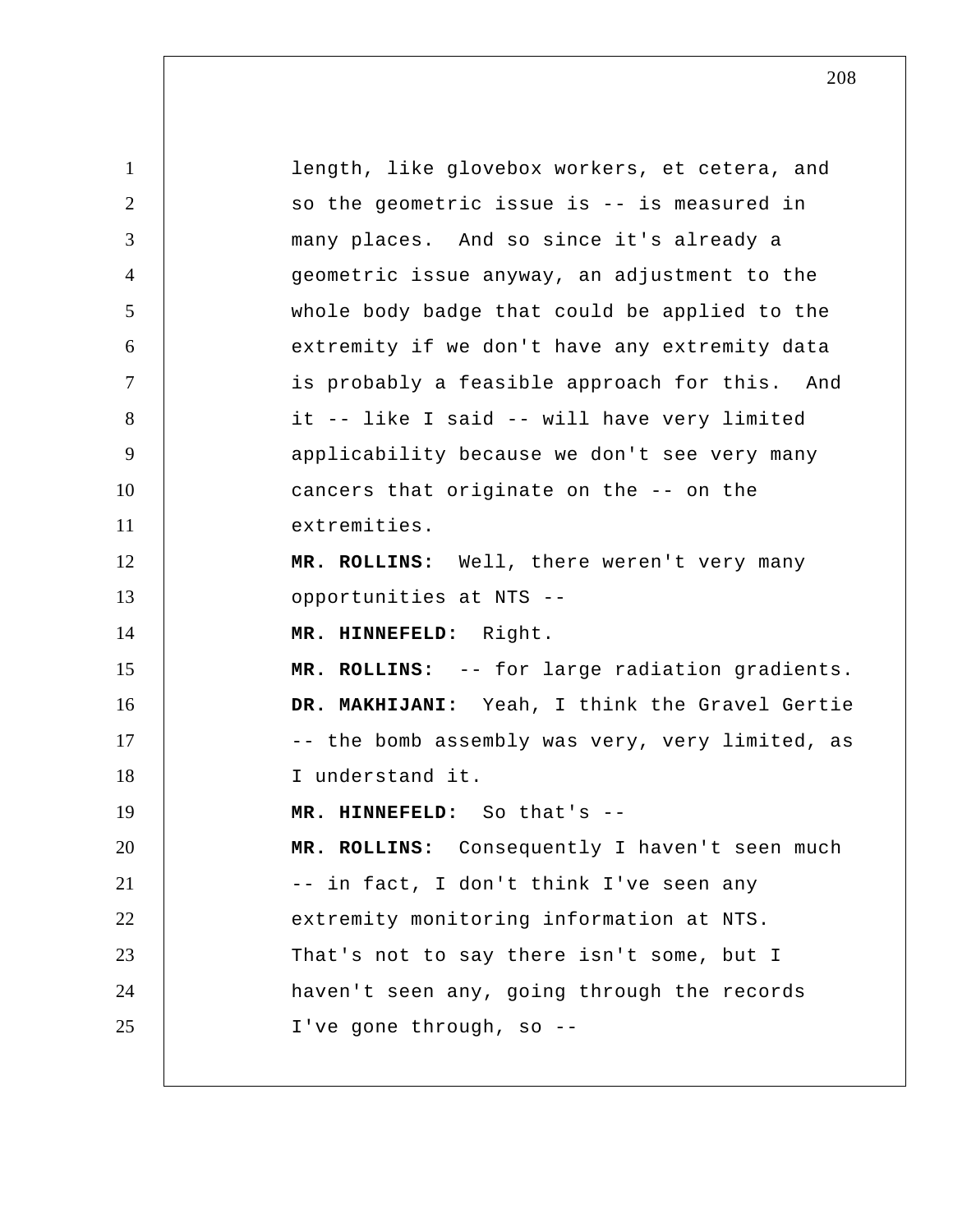1 2 3 4 5 6 7 8 9 10 11 12 13 14 15 16 17 18 19 20 21 22 23 24 25  **MR. ROLFES:** I've seen some. I can identify a couple of claims.  **MR. ROLLINS:** Give me the numbers, let me take a look at them.  **MR. HINNEFELD:** Do you remember if they were laboratory workers or were they, or do you remember?  **MR. ROLFES:** One was a -- a rad monitor, so --  **MR. HINNEFELD:** Okay. NTS rad monitor?  **MR. ROLFES:** Yep.  **MR. ROLLINS:** I'd like to look at that one.  **MR. PRESLEY:** Did they hang it on the wall or - **MR. ROLFES:** It's claim number 3367.  **MR. ROLLINS:** 3367?  **MR. ROLFES:** Yeah.  **MR. PRESLEY:** -- where they would hang the monitors on the wall in the rooms or...  **MR. ROLFES:** Have I seen any? No, I haven't -- **MR. PRESLEY:** No -- **MR. HINNEFELD:** What -- what extremity dosimetry did you see --  **MR. PRESLEY:** Yeah.  **MR. HINNEFELD:** -- was it on a wrist or a ring or what?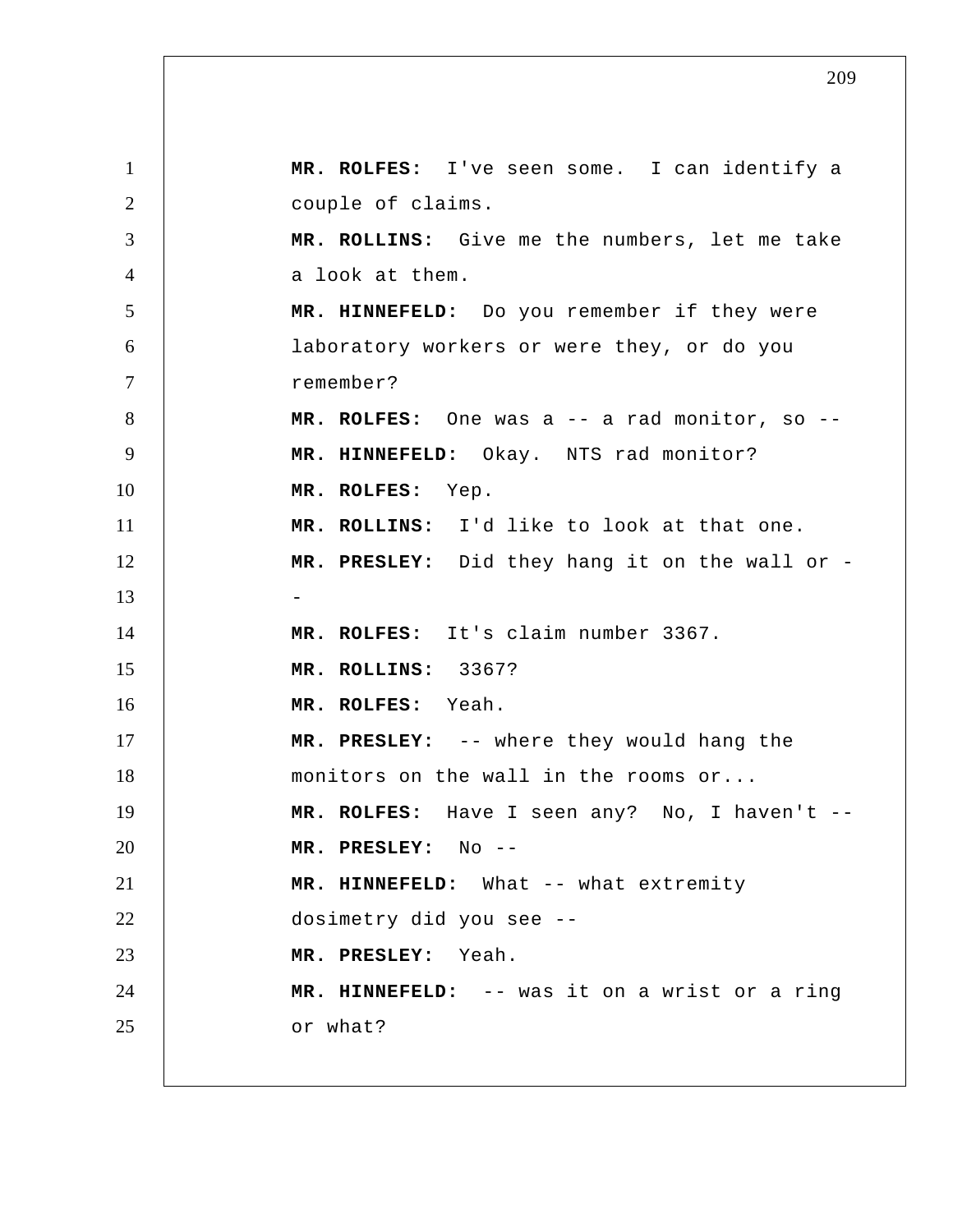1 2 3 4 5 6 7 8 9 10 11 12 13 14 15 16 17 18 19 20 21 22 23 24 25  **MR. ROLFES:** I believe it was a wrist badge.  **MR. HINNEFELD:** So extremity would be either a wrist or a ring badge.  **MR. ROLLINS:** Did you see a remarkable difference between the wrist and the whole body?  **MR. ROLFES:** Yeah, this -- this individual had about maybe one and a half rem on -- on his wrist badge and maybe 600 millirem on his whole body badge.  **MR. PRESLEY:** So 21, everybody's in agreement, no problem? **DR. MAURO:** This -- this rela-- relationship you just described, but that's gamma.  **MR. ROLFES:** Yes.  **MR. PRESLEY:** All right, no problem? Okay. Comment 22? **NEUTRON DOSES DR. MAKHIJANI:** (Reading) There are no neutron dose data until 1966, and partial data until 1979. TBD assertion that neutron doses during atmospheric testing were negligible has not been substantiated and may be in error for some workers. And here I didn't agree with the NIOSH response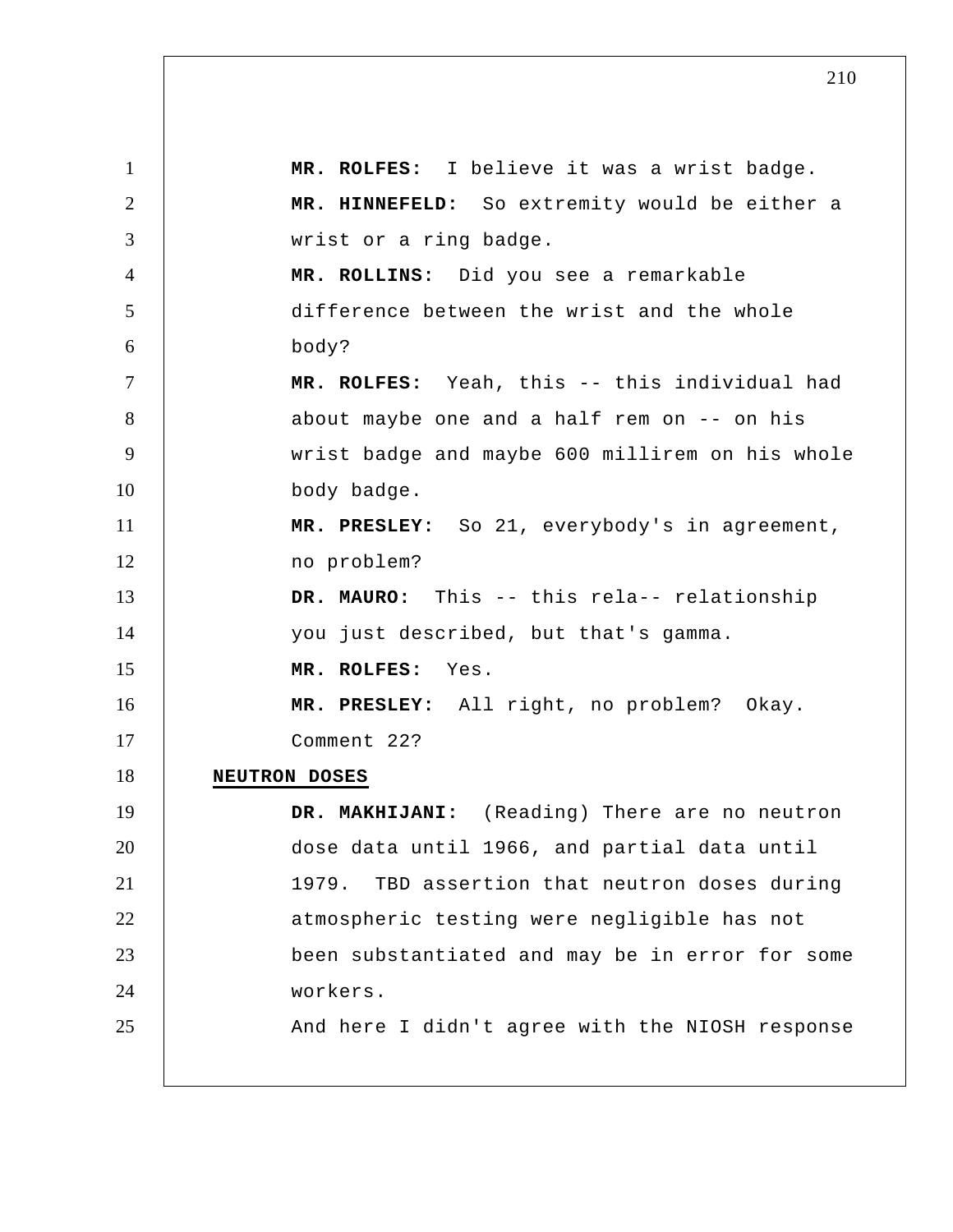1 2 3 4 5 6 7 8 9 10 11 12 13 14 15 16 17 18 19 20 21 22 23 24 25 in regard to the distance because Barton Hacker's official history does indicate there was some tension in the AEC, which was worrying about safety, and the DoD, which was wanting to push personnel closer for their own operational sort of readiness reasons, presumably. And I'm not -- I'm not clear there -- there's kind of a procedural answer to this -- to this question in the way that -- that NIOSH has suggested. And the -- the response in the post-1960 - where am I? Yeah, it's not clear to me that six -- six kilometers was actually the limit in practice. I think in some -- in most -- some or most tests, it might actually have been, but maybe a look at Hacker's archive, or an interview with him, might be useful because he does -- he does mention this -- this problem of the -- the tension between safety and -- and the DoD.  **MS. MUNN:** There's -- there's a little problem, I think, in relying -- in -- in asking our technical people to go to journalists and historians for advice here, and that's probably a dreadful thing for me to say because I know, being an Oregon State graduate, he's a past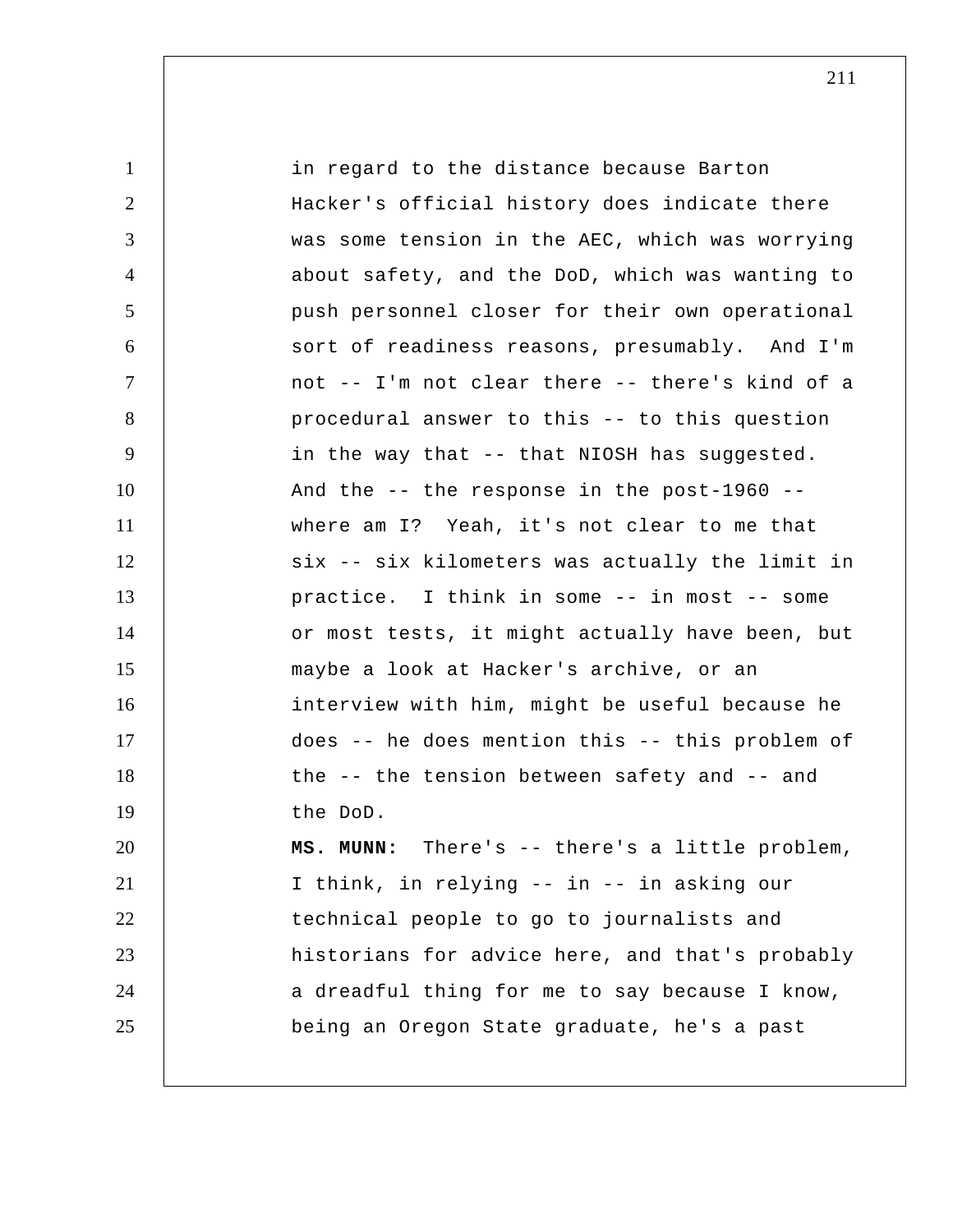| $\mathbf{1}$   | member of our faculty -- but I didn't spend       |
|----------------|---------------------------------------------------|
| $\overline{2}$ | much time in the history department, I was kind   |
| 3              | of busy over in the rad center. But I guess --    |
| $\overline{4}$ | there's $-$ there's a $-$ I'm not saying one must |
| 5              | ignore that -- that at all, but what I'm saying   |
| 6              | is, asking our technical people to rely on --     |
| $\tau$         | on non-technical reports for their                |
| 8              | understanding of what transpired on a site may    |
| 9              | create some dissonance in how we're viewed as     |
| 10             | asking our -- our technical folks to proceed.     |
| 11             | Perhaps I'm being overly sensitive to that, I     |
| 12             | don't know, but you understand what I mean --     |
| 13             | mean when I say that.                             |
| 14             | DR. MAKHIJANI: Oh, I -- absolutely. Yeah, Ms.     |
| 15             | Munn, I absolutely understand, and the            |
| 16             | suggestion wasn't that NIOSH should go to         |
| 17             | Barton Hacker for the answer, and that's partly   |
| 18             | why I pointed to his archive. I have looked at    |
| 19             | his book and he -- he was given -- he was sort    |
| 20             | of given the charge of writing the official       |
| 21             | history, so he -- he has looked at the            |
| 22             | documents, including the classified documents,    |
| 23             | so his archive is very substantial. And in        |
| 24             | this matter, which is not a dosimetry matter      |
| 25             | but, you know, where were the troops stationed    |
|                |                                                   |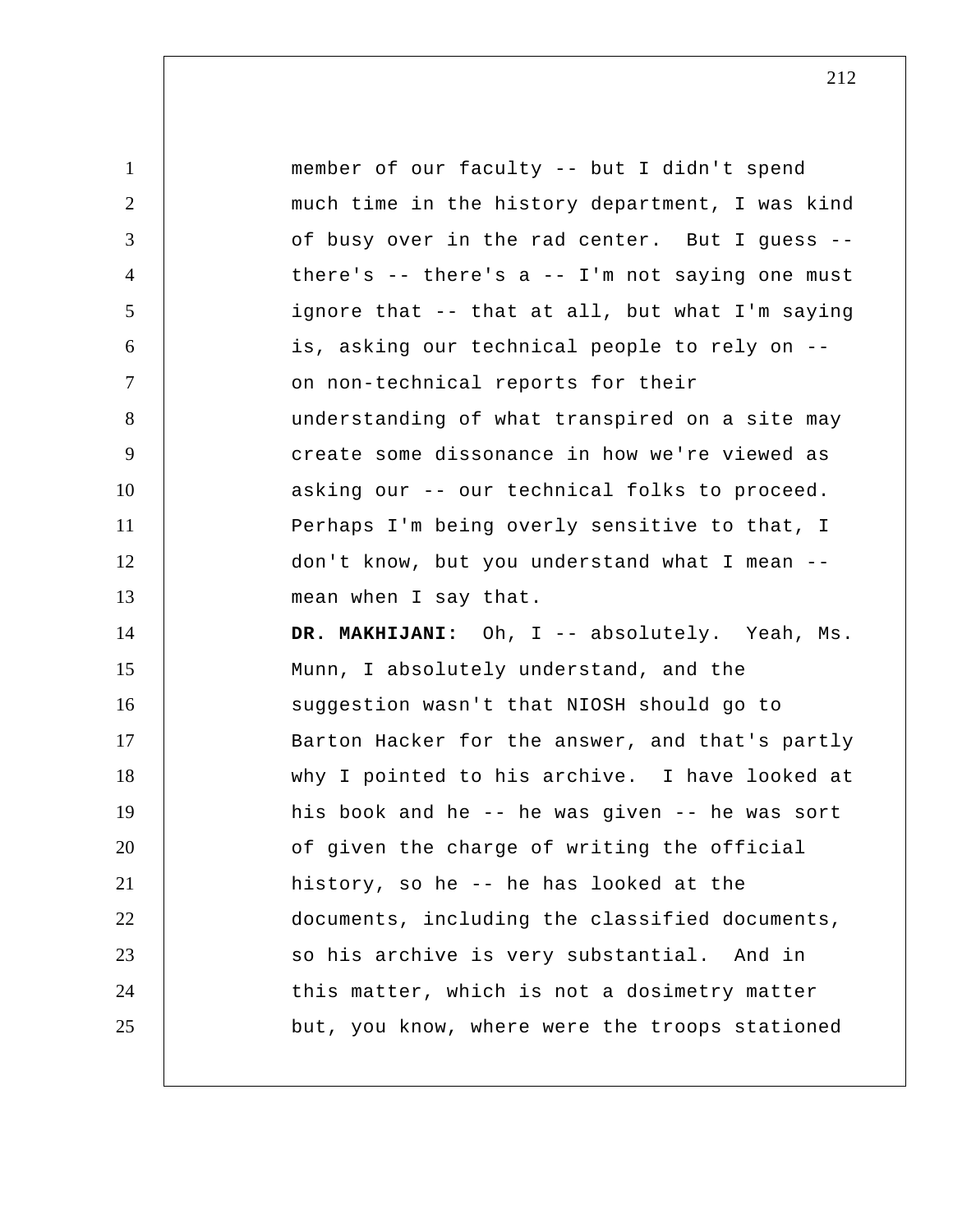1 2 3 4 5 6 7 8 9 10 11 12 13 14 15 16 17 18 19 20 21 22 23 24 25 and are there documents that would help us resolve this question, and there may be documents that he might be able to point to. Instead of having a month-long research project to arrive at your own conclusion, you may have day-long research project.  **MS. MUNN:** If there's a bibliography of raw data, that's one thing. But if -- if we're not talking about references to raw data, then there's -- it's -- it's -- if a historian had access to the data, then certainly NIOSH and ORAU have access to the data. I guess that's my point.  **DR. MAKHIJANI:** Yeah, and that was the suggestion, basically. Anyway -- and so far as I know, Mr. Hacker's history -- Dr. Hacker's history does not contain the numbers and -- it contains a reference to this problem, which is how I interpreted when I read it and referenced it, and so the suggestion is not to accept what's there, 'cause there's no -- no technical information there anyway. But if he has some raw data that might resolve this issue - otherwise, maybe it cannot be resolved.  **MR. HINNEFELD:** Well, DTRA might have it. DTRA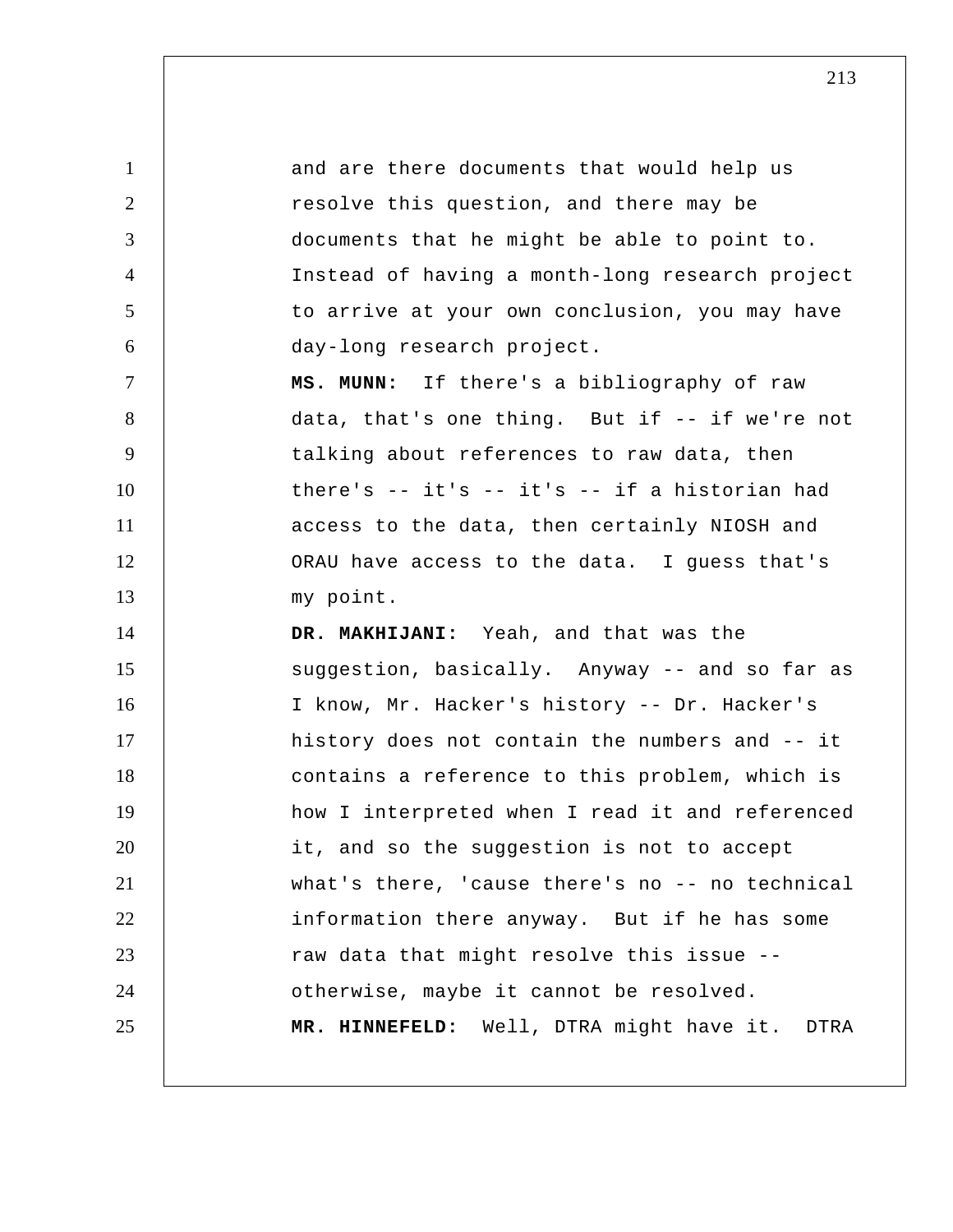1 2 3 4 5 6 7 8 9 10 11 12 13 14 15 16 17 18 19 20 21 22 23 24 25 might know where those troops were. I think they know. I think. NOTE: Multiple speakers commented simultaneously.  **MR. ROLLINS:** Troops are not covered under this program.  **MR. HINNEFELD:** Troops are not covered, but there's a question of where the radiation monitors, you know, there with the troops, did they look for hot spots as the troops marched in. At least Brady in his interview said --  **MR. ROLLINS:** Well, looking for hot spots would not be -- they -- they would not necessarily be there when they first --  **DR. MAKHIJANI:** All the radiation -- **MR. HINNEFELD:** Well, right -- **MR. ROLLINS:** This is a neutron issue --  **MR. HINNEFELD:** -- neutron issue the first --  **MR. ROLLINS:** -- first only.  **MR. HINNEFELD:** If -- if the practice was this, if the practice was the troops were hunkered down close to the blast, and then right after the blast they marched them down to ground zero -- just for psychological testing, so to speak -- and if there was a monitor that preceded them to look for particularly hot areas before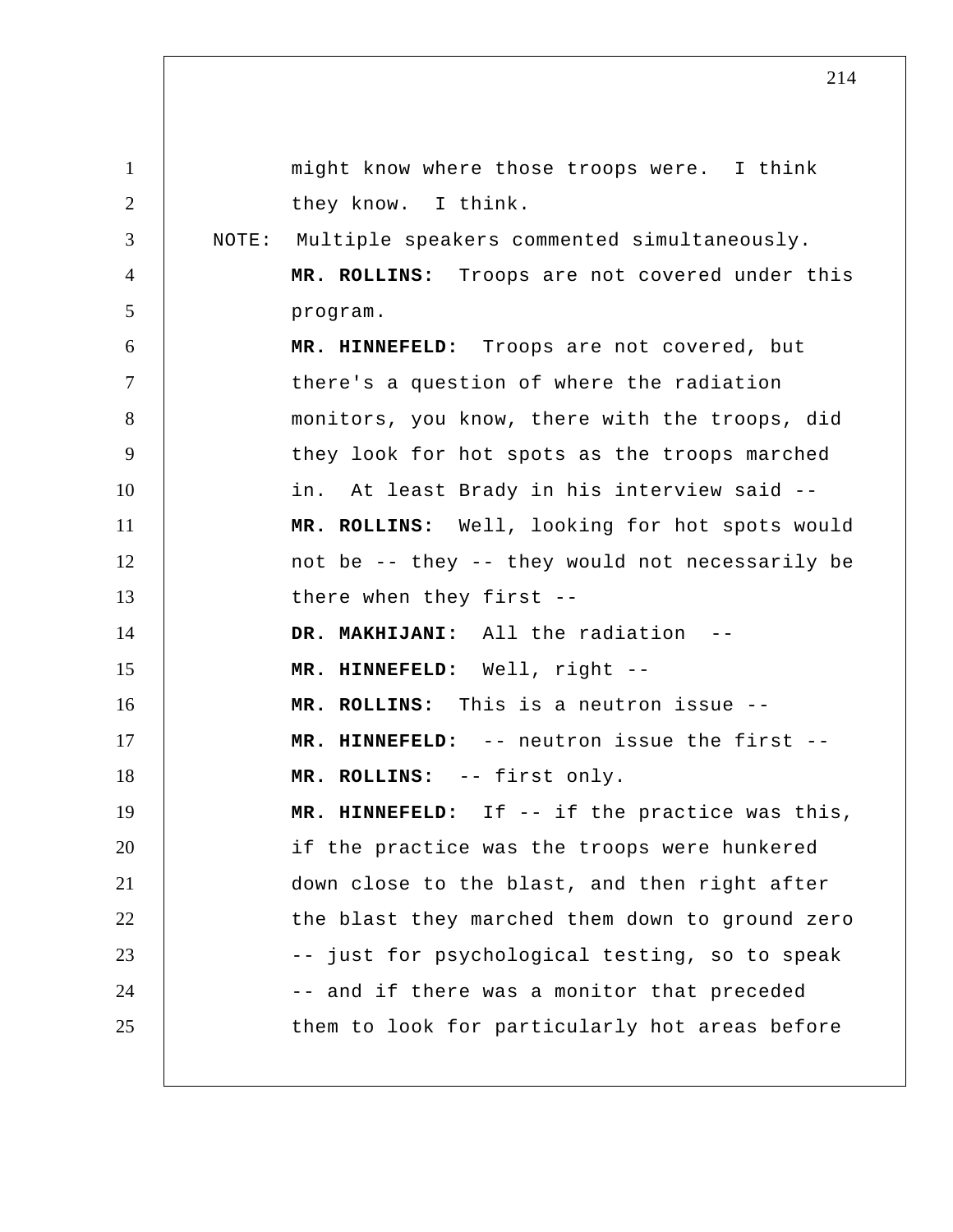1 2 3 4 5 6 7 8 9 10 11 12 13 14 15 16 17 18 19 20 21 22 23 24 25 they started out, that monitor would have to be in position relatively close to the troops at the blast. It may be one person, maybe one or two people. They may not have been AEC monitors. Maybe DoD took their monitors, but Brady did say that -- Brady's interview said that they did it, as I recall. NOTE: Multiple speakers commented simultaneously.  **DR. MAKHIJANI:** He -- he himself was in the - he himself was in the aircraft that went through the mushroom clouds -- on one occasion, at least -- and so I raise the issue only in that context because -- and I don't have a definitive answer to this. It's a question.  **MR. ROLLINS:** -- there when the burst occurred, probably throw it away in six months. It does funky things to airplanes when that blast kind of flies back.  **MS. MUNN:** -- all that electronic stuff.  **MR. ROLLINS:** It's turbulence.  **MS. MUNN:** Yeah, I know -- **MR. PRESLEY:** What are we going to do now for 22?  **MR. HINNEFELD:** We'll try to -- we'll -- we'll look for some evidence, either with Hacker,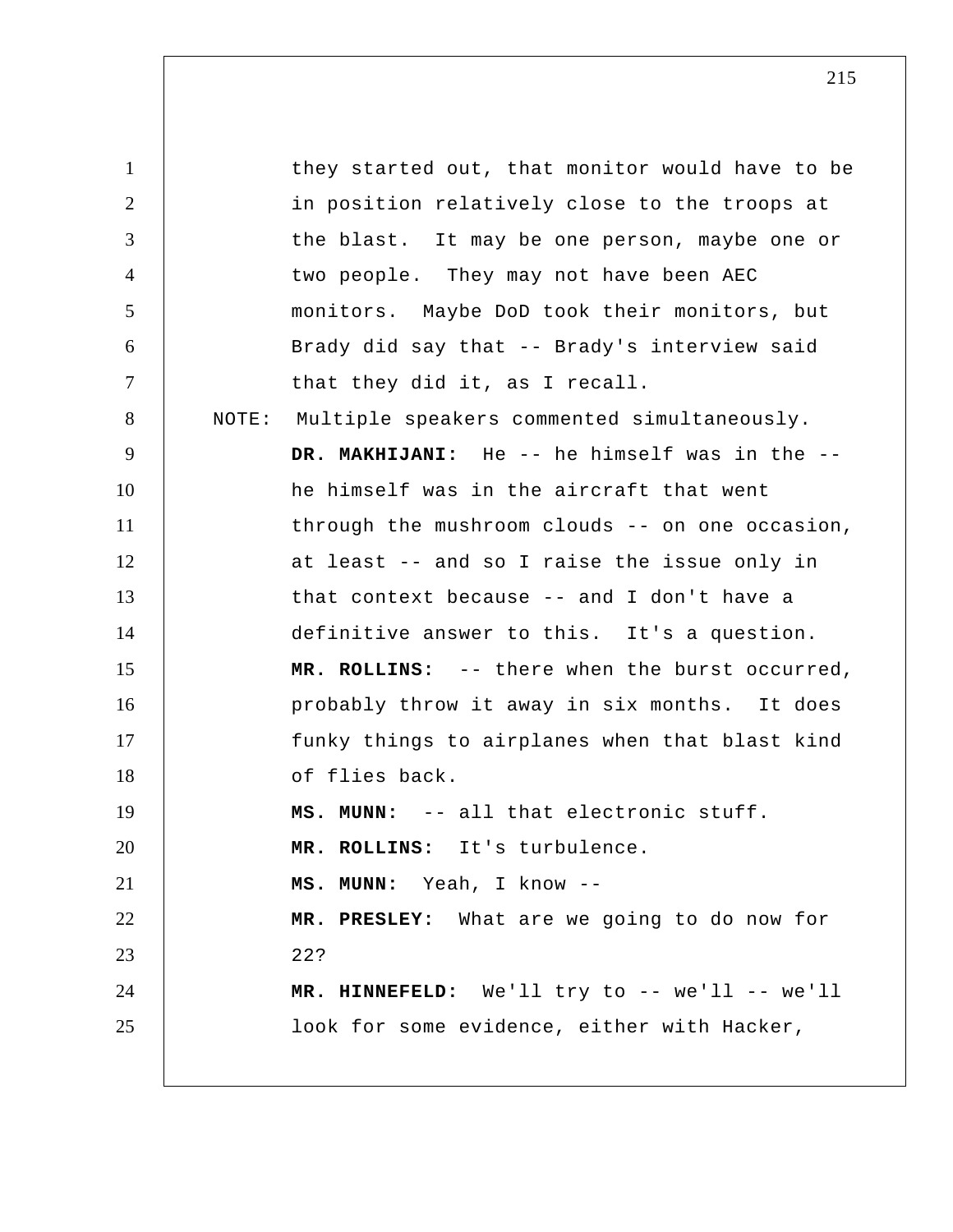| $\mathbf{1}$   | with DTRA, you know, presence close by, try to    |
|----------------|---------------------------------------------------|
| $\overline{2}$ | get some additional information about             |
| 3              | monitored, I suppose. And again -- I mean we      |
| $\overline{4}$ | said less than a millirem at six kilometers,      |
| 5              | right? Isn't that what we said? Of course         |
| 6              | there's $-$ at what point does $-$ you know, so   |
| $\tau$         | if it's less than a millirem at six kilometers,   |
| 8              | then at three kilometers it'd be four times as    |
| 9              | high as that, so how close could they have been   |
| 10             | and really is there going to be $-$ - it may be - |
| 11             | - it may just go away 'cause if they were never   |
| 12             | closer than three kilometers, and so you're at    |
| 13             | four $--$                                         |
| 14             | DR. MAKHIJANI: Maybe a sample calc--              |
| 15             | MR. HINNEFELD: -- four millirem .                 |
| 16             | DR. MAKHIJANI: That might be a good approach      |
| 17             | if, you know, there's no easily-available         |
| 18             | information, then the issue can be rendered       |
| 19             | kind of moot.                                     |
|                |                                                   |
| 20             | MR. PRESLEY: Going to look for new information    |
| 21             | on neutron dose. Right?                           |
|                | MR. HINNEFELD: Yeah.                              |
| 22<br>23       | DR. MAURO: Then do a -- demonstrate that the      |
| 24             | issue is moot, based on dose -- dose -- scoping   |
| 25             | calculations.                                     |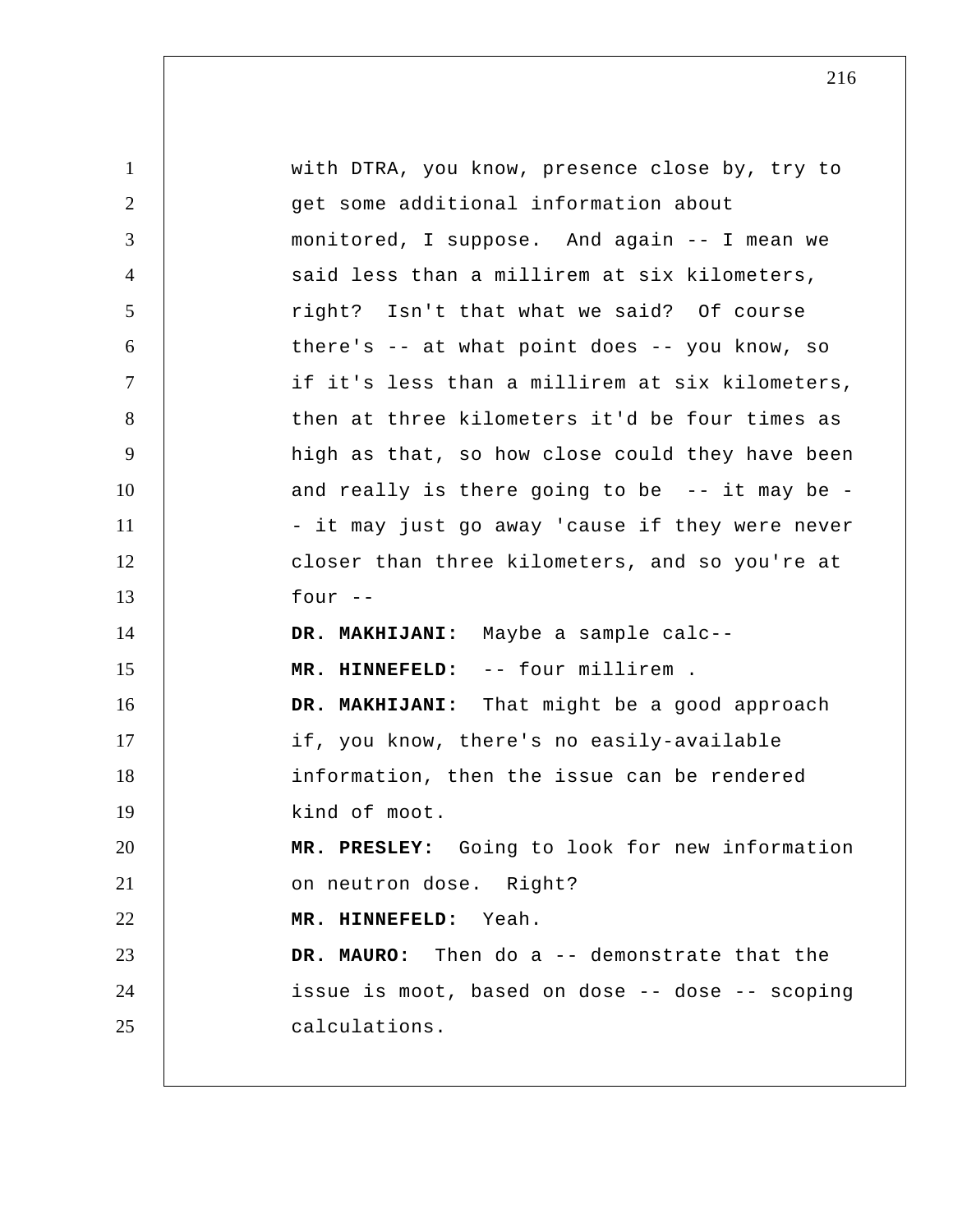1 2 3 4 5 6 7 8 9 10 11 12 13 14 15 16 17 18 19 20 21 22 23 24 25  **MR. PRESLEY:** That the info is what did you say? **DR. MAURO:** That the issue is moot, based on scoping dose calculations, 'cause one way or the other you could put this to bed.  **MR. PRESLEY:** Okay. Item -- anybody anything else on 22? (No responses) Okay, comment 23? **SOIL DATA DR. MAKHIJANI:** Here we're back at -- on resuspension. (Reading) Adequacy of soil data for estimating resuspension doses needs to be evaluated, for instance in relation to hot spot detection and plutonium soil data.  **MR. PRESLEY:** We've beat that to death.  **DR. MAKHIJANI:** I think we've covered - covered this already. **DR. MAURO:** It's subsumed in the previous ones.  **MR. PRESLEY:** That's the first time I've heard that. (Pause) Okay, covered previously. Okay, 23, anybody else got anything on 23?  **MS. MUNN:** No, it's been subsumed.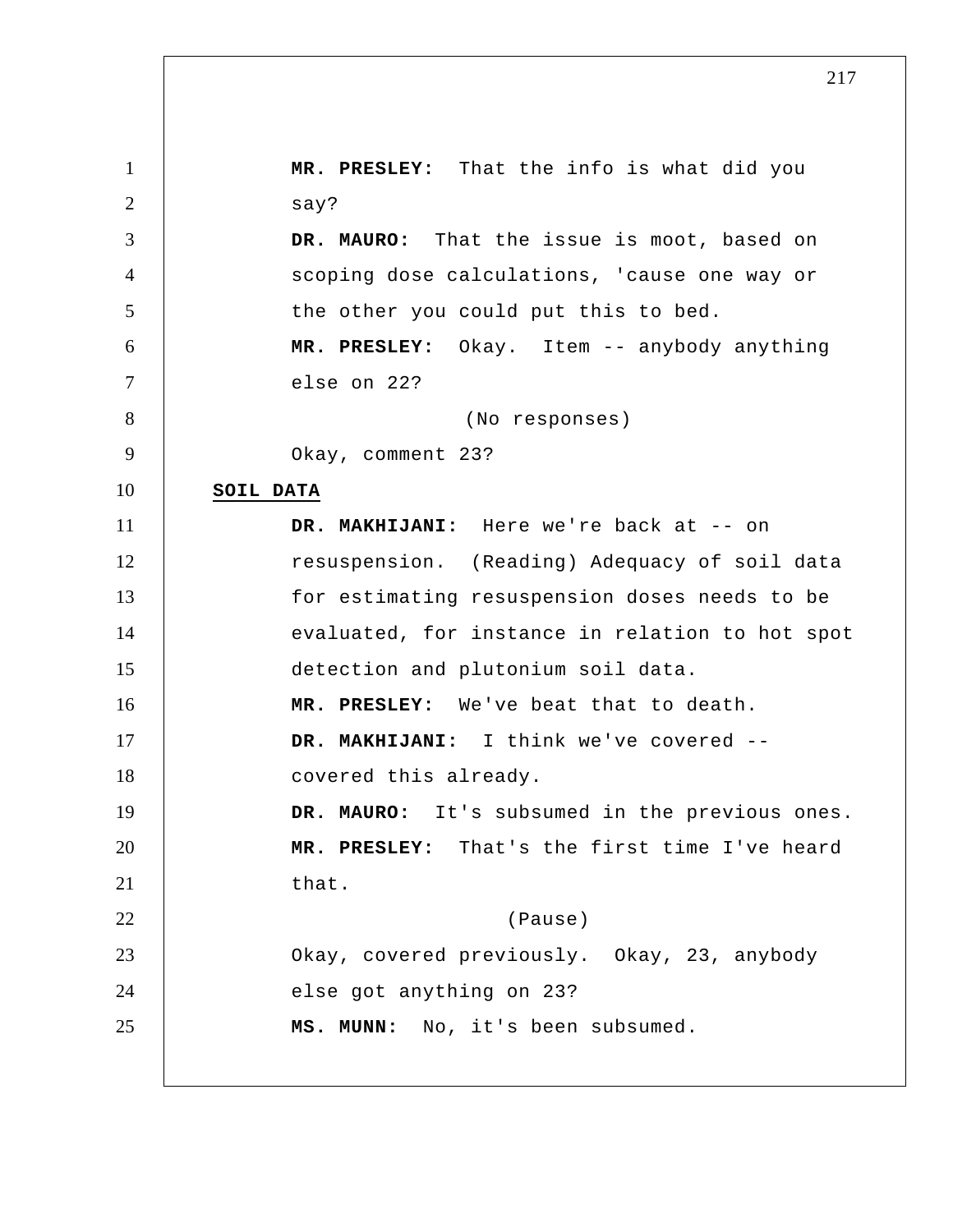1 2 3 4 5 6 7 8 9 10 11 12 13 14 15 16 17 18 19 20 21 22 23 24 25  **MR. PRESLEY:** There's two parts, we've got 23a, 23b, which most of the area (inaudible).  **MS. MUNN:** Uh-huh.  **MR. PRESLEY:** 23b, same thing?  **MS. MUNN:** Uh-huh.  **MR. PRESLEY:** Okay.  **MS. MUNN:** It's even more likely that they were nowhere near the hot spots.  **DR. MAKHIJANI:** This is your issue of spatial coverage, John. **DR. MAURO:** It's -- yeah, this -- I mean we're getting a little bit more into the granularity of the issue where we're talking about the way in which measurements are made -- it looks like in situ measurements made, and the coverage that you get out of putting in a jelly -- you know, and start to try to characterize and - and is that level adequate. And so -- it is very much in keeping with everything else we've talked about about the level of resolution really needed in order to do a good job in reconstructing doses to wor-- to workers at the site. So I would say it -- it also is part and parcel to the previous, but it probably worth - when -- when it's developed and discussed,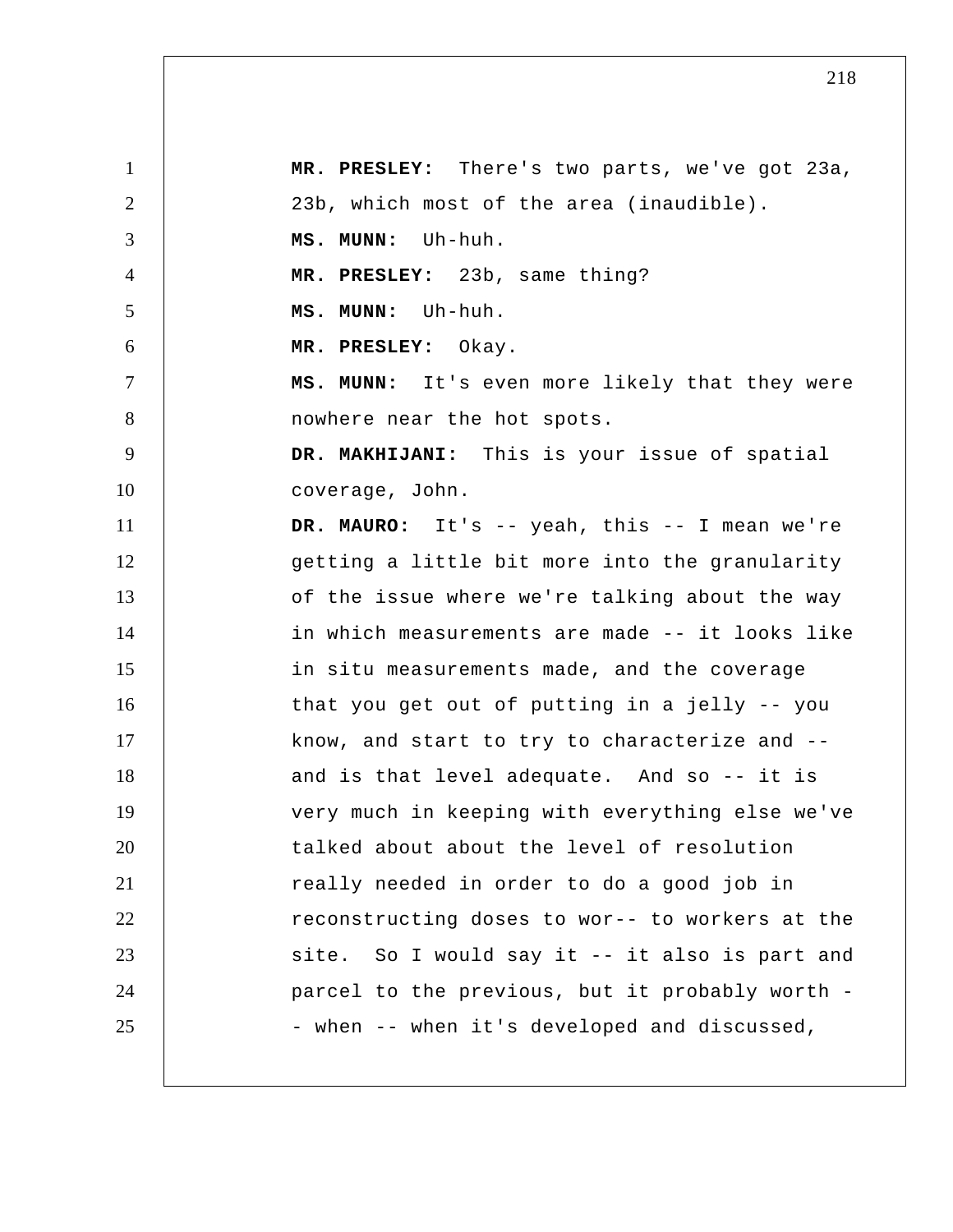1 2 3 4 5 6 7 8 9 10 11 12 13 14 15 16 17 18 19 20 21 22 23 24 25 within the context of this particular mode of measurement, you know, it's relevant. Namely these  $-$ - the reference we made to is about a  $-$ each reading would be about a ten meter by ten meter square. I'm not -- no, no, I'm sorry. Each -- you only pick up 3.5 percent of the area -- I mean that's the issue -- by making these kinds of measurements. Is that good enough for you -- for a person to -- to use as the basis for doing a dose calculation.  **MR. HINNEFELD:** Well, certainly, you know, with respect to this, I -- I guess I kind of have mixed feelings on this. I mean there are - there are other data besides these intermittent sampling that would kind of describe the distribution, you know, fly-overs and things like that --**DR. MAURO:** And that might be -- and that might be the answer.  **MR. HINNEFELD:** -- which kind of showed a pattern of, you know, isopleths and -- and so there's sort of other characterization besides these bit by bit samples. **DR. MAURO:** Yeah, so collectively all the information may actually create the picture you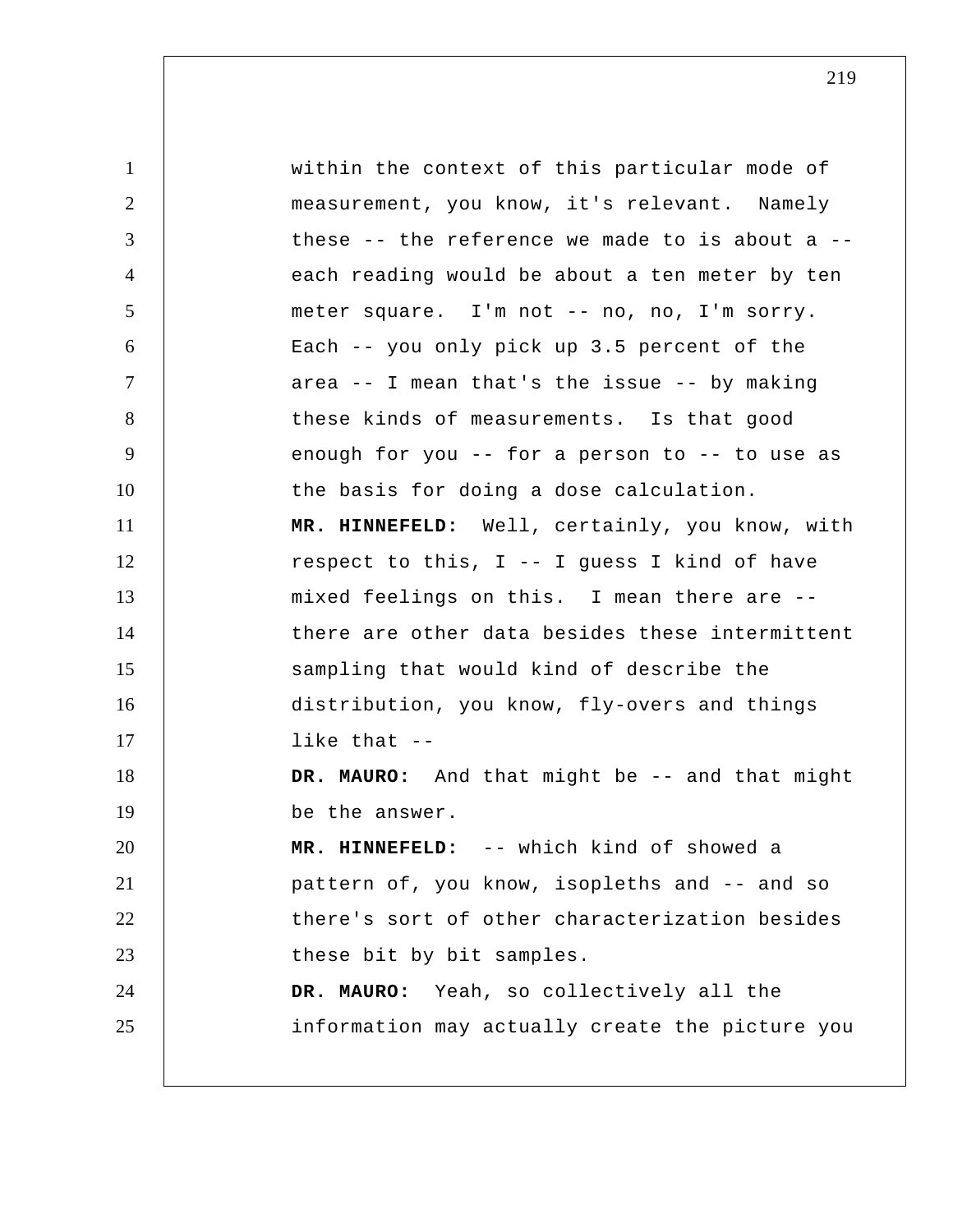need.

1

| $\overline{2}$ | MR. HINNEFELD: It -- it may -- and it may work  |
|----------------|-------------------------------------------------|
| 3              | out, and -- and again, resuspension of areas    |
| $\overline{4}$ | and -- areas that sound pretty big probably     |
| 5              | don't become very -- you know, probably don't   |
| 6              | have a lot of really granularity to the outcome |
| $\overline{7}$ | when you're talking about resuspension. You     |
| 8              | think about a six mile per hour wind that's     |
| 9              | blowing at about nine feet per second, so it'll |
| 10             | cross a 500-foot grid in about a minute.        |
| 11             | DR. MAURO: So it's an integrator.               |
| 12             | MR. HINNEFELD: Yeah. So you're essentially      |
| 13             | integrating all the -- you know, the            |
| 14             | contamination as you resuspend and distribute   |
| 15             | it on the wind --                               |
| 16             | DR. MAURO: In principle, I think that I would   |
| 17             | agree.                                          |
| 18             | MR. HINNEFELD: -- you're essentially averaging  |
| 19             |                                                 |
| 20             | DR. MAURO: You're averaging over a large area,  |
| 21             | SO.                                             |
| 22             | MR. HINNEFELD: -- once it gets airborne, yeah.  |
| 23             | DR. MAKHIJANI: Good point.                      |
| 24             | MR. PRESLEY: 23b then?                          |
| 25             | DR. MAKHIJANI: I think 23b is covered under     |
|                |                                                 |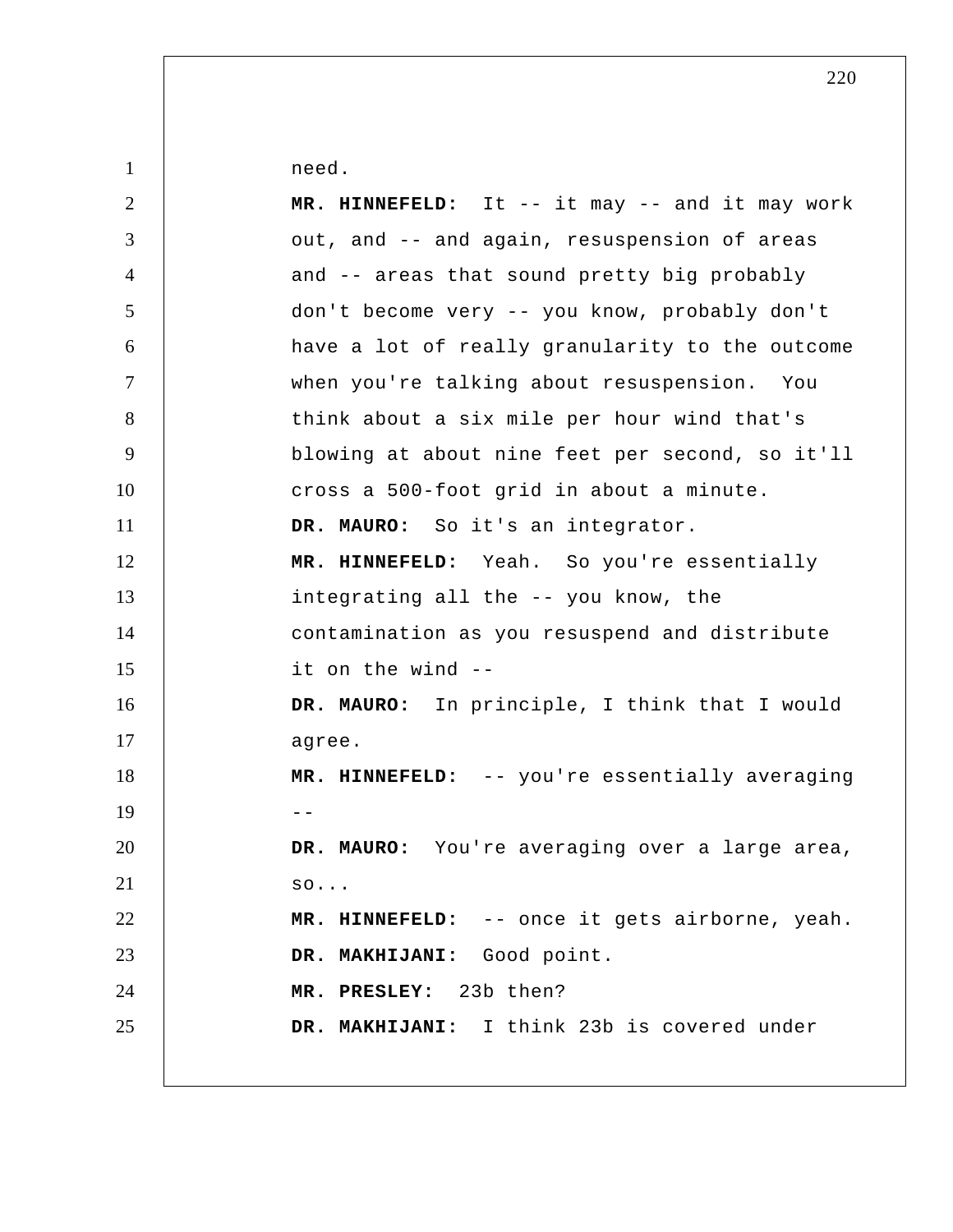1 2 3 4 5 6 7 8 9 10 11 12 13 14 15 16 17 18 19 20 21 22 23 24 25 the previous. **DR. MAURO:** Yeah.  **MR. PRESLEY:** So you want to skip 24? **HIGH-FIRED OXIDES DR. MAKHIJANI:** (Reading) Presence of highfired oxides resulting from atmospheric weapons testing and reactor testing needs to be investigated. And NIOSH is developing guidance, and we're okay with that. **DR. MAURO:** It's a done deal. **UNIDENTIFIED:** (inaudible) **DR. MAURO:** That's for tomorrow.  **MR. PRESLEY:** That's exactly -- I'm going to put down here -- **DR. MAKHIJANI:** This issue has been dealt with in the context of Rocky Flats and NIOSH is going to reflect that in its NTS (inaudible) and we're okay with that. **MS. BRACKETT:** Well, I -- is this two separate issues? I mean there's the issue of how to assess an intake of super S or high-fired oxide, but then I believe part of this question is are there high-fired oxides present that need to be addressed, so that --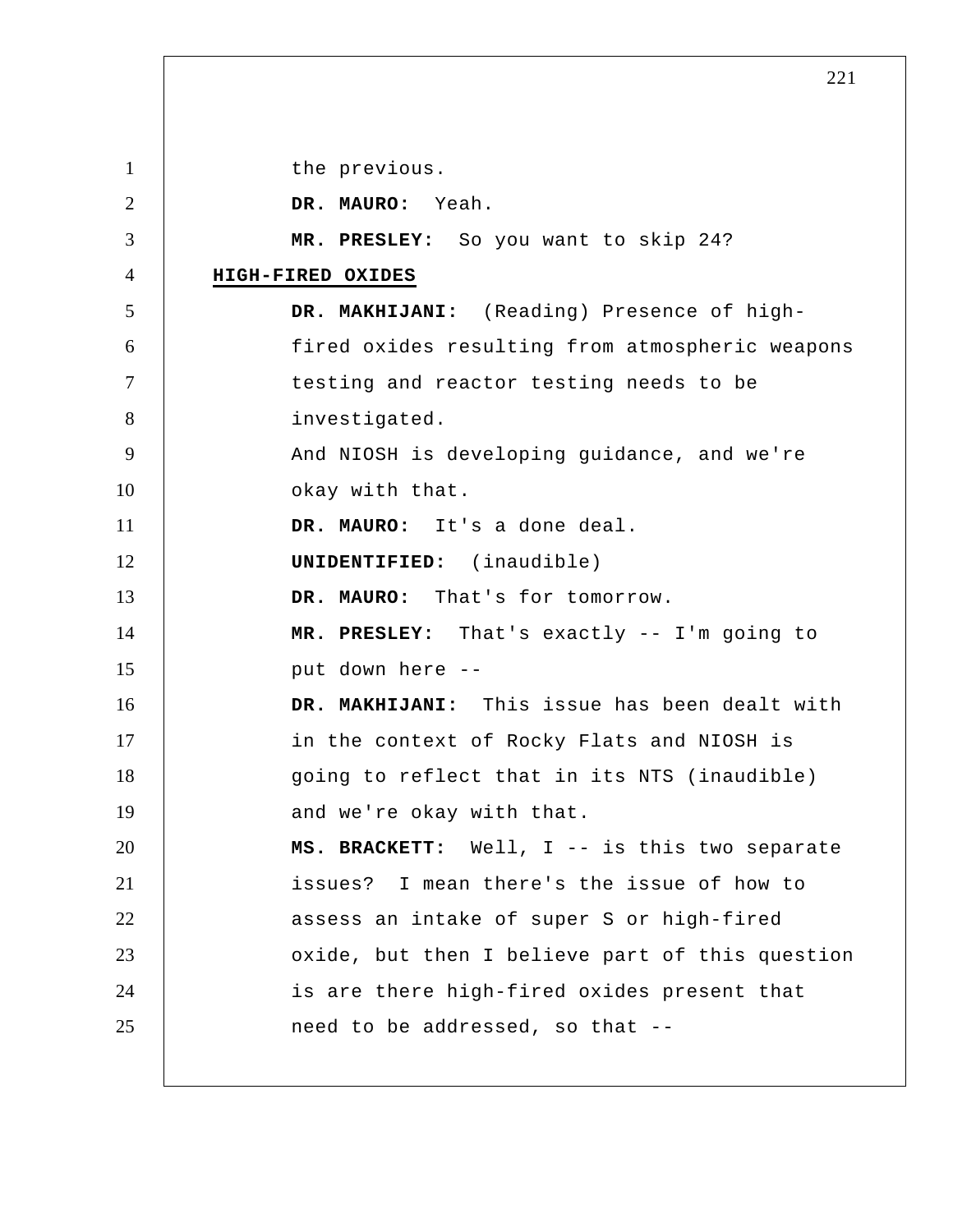1 2 3 4 5 6 7 8 9 10 11 12 13 14 15 16 17 18 19 20 21 22 23 24 25 **DR. MAURO:** I think -- I think the an-- in dealing with this, the issue might very well be here also, and how it plays out -- in other words, we very much have developed how it plays out at Rocky, and its implications and how to deal with it so they can do dose reconstructions. The degree to which this issue is at play here and how to deal with it in light of the protocols that are laid before us, probably needs to be addressed -- and - and -- and to the extent to which the precedent established by Rocky is helpful here, great. It may turn out the issue is not very significant here at all. **MS. BRACKETT:** Is that -- I just meant that, you know, addressing it tomorrow doesn't cover it here, because --**DR. MAURO:** No. **MS. BRACKETT:** -- the concern is --**DR. MAURO:** No. **MS. BRACKETT:** -- was it present and do we actually have to do something -- **DR. MAURO:** No, the -- yeah, I -- the only point being is that you will stand on the shoulders of the work that has tomorrow --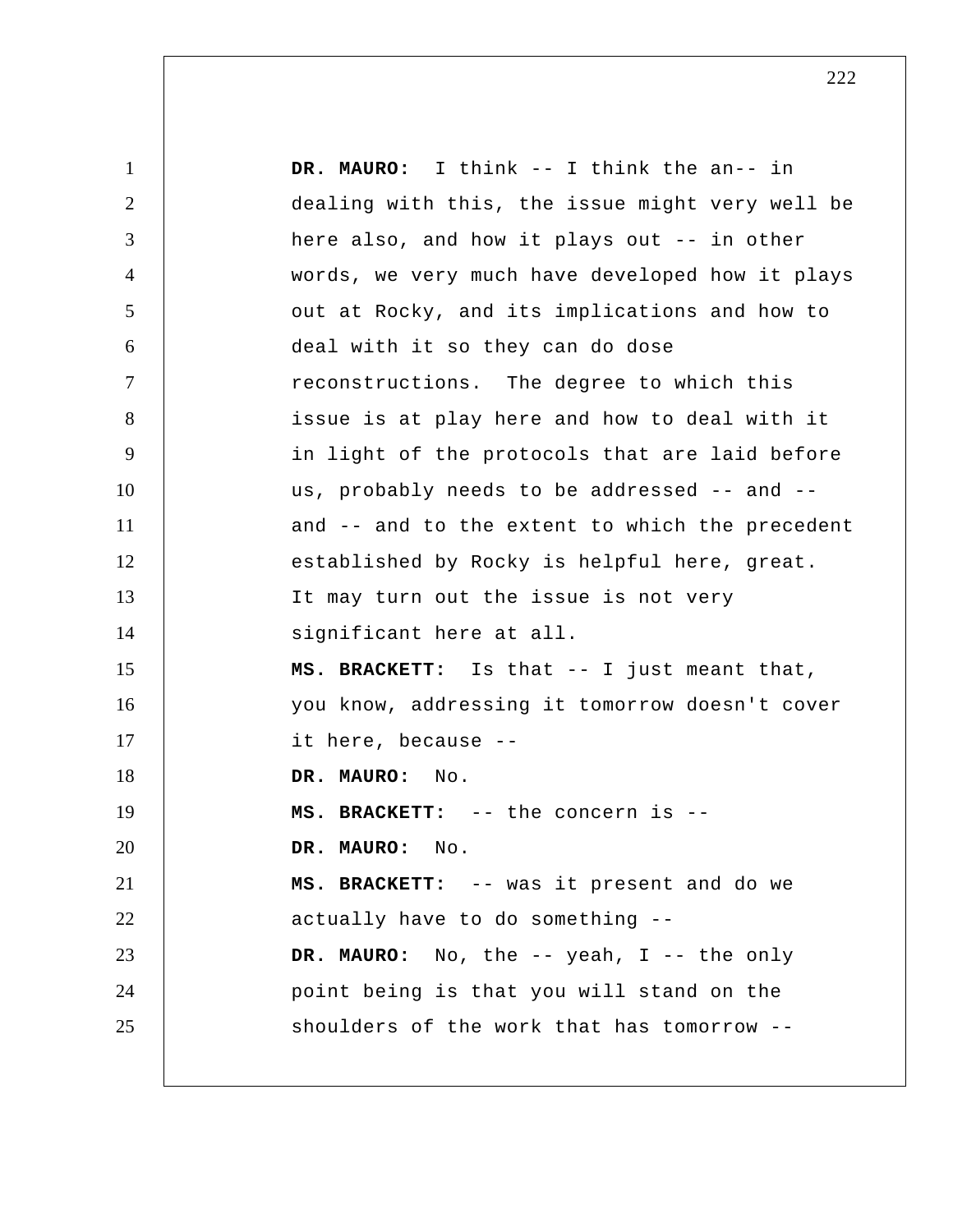1 2 3 4 5 6 7 8 9 10 11 12 13 14 15 16 17 18 19 20 21 22 23 24 25 **MS. BRACKETT:** Right. **DR. MAURO:** to be -- be held to be responsive to this.  **MR. HINNEFELD:** Yeah.  **DR. MAKHIJANI:** I -- I agree with Liz that there is a piece that needs to be done regarding reactor testing and atmospheric tests. Atmospheric tests, in a way, only - the only way that it enters in is in the resuspension because --  **MR. HINNEFELD:** In later years.  **DR. MAKHIJANI:** In later years.  **MR. HINNEFELD:** Yeah, because you want to be doing the internals for the atmospheric testing period anyway, so resuspension of that material and is it high-fired -- yeah, okay. DR. MAKHIJANI: And then you have the reactor -- **MS. MUNN:** Do we know that -- **MR. HINNEFELD:** (inaudible)  **MS. MUNN:** Do we know that -- **MR. HINNEFELD:** (inaudible)  **MS. MUNN:** Do we know that?  **MR. HINNEFELD:** Well, today I don't know.  **DR. MAKHIJANI:** (inaudible) reactor.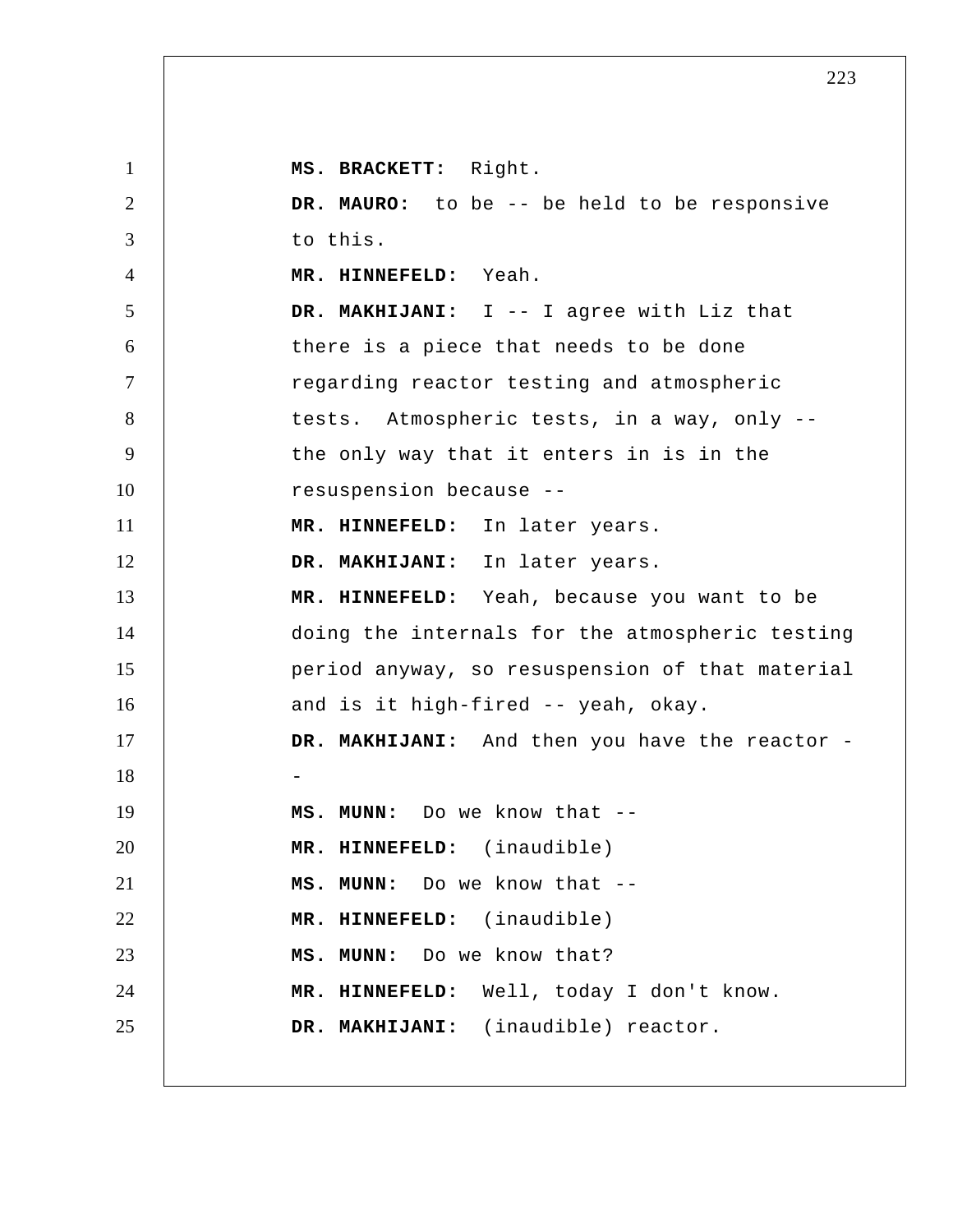1 2 3 4 5 6 7 8 9 10 11 12 13 14 15 16 17 18 19 20 21 22 23 24 25  **MR. HINNEFELD:** There's been a lot of studying out there and somebody (inaudible) attention to it.  **MS. MUNN:** Well, yeah, you'd think somebody would know. I would never have thought. I wouldn't have thought --  **MR. HINNEFELD:** You get it high enough fired, it's glass.  **MS. MUNN:** So surely somebody's done something that would tell us, but who where.  **MR. HINNEFELD:** That's the problem, you've got a lot of studies -- **MR. PRESLEY:** Going to revise the Technical Basis Document down the road sometime to identify this question about high-fired plutonium.  **DR. MAKHIJANI:** Whether high-fired oxides were generated.  **MR. PRESLEY:** Okay.  **MS. MUNN:** Yeah.  **MR. PRESLEY:** Okay. **DR. MAURO:** And -- and it does have a ripple effect. I mean the degree to which it's determined that yes, they were, then it bears on the -- let's say the validation of the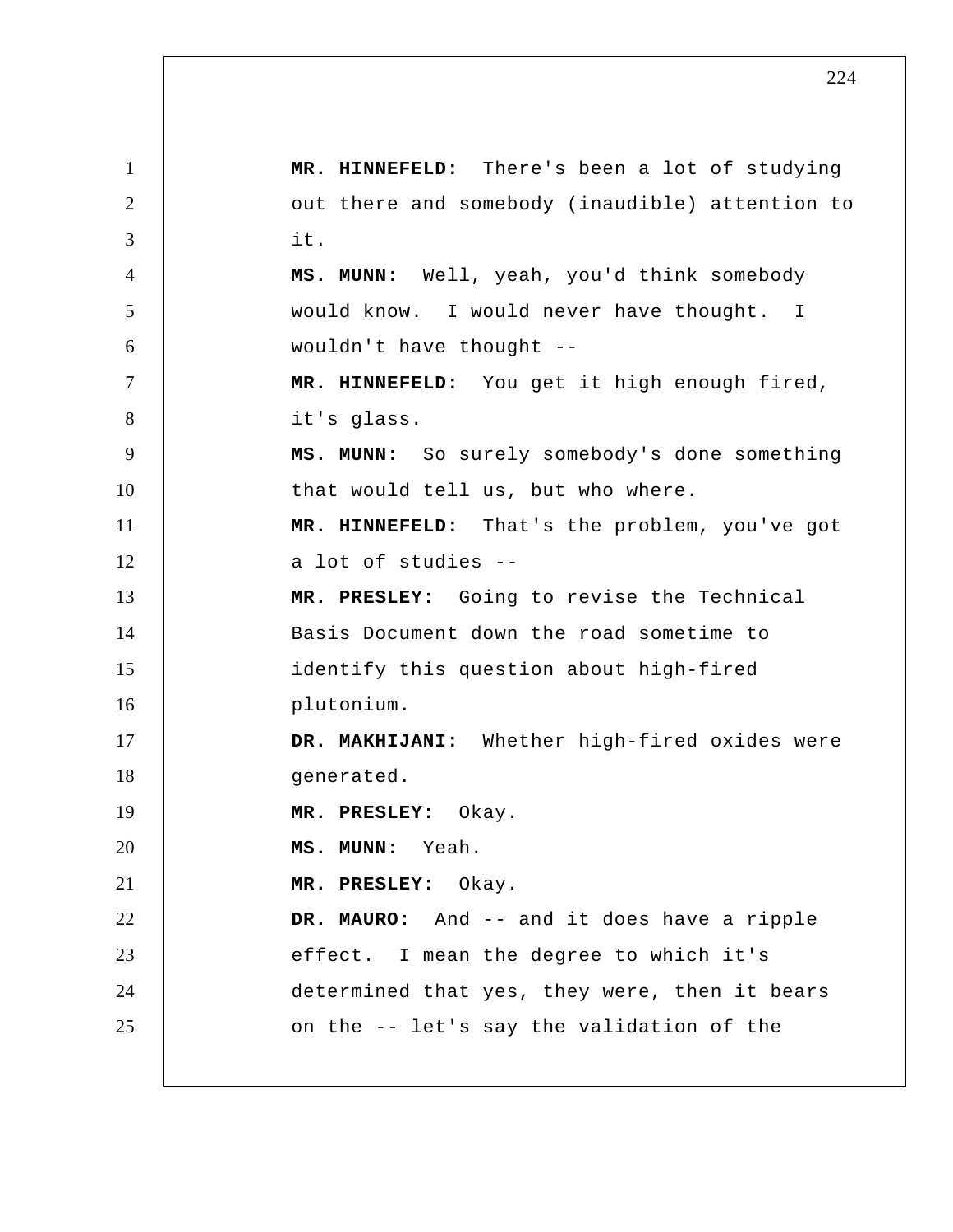1 2 3 4 5 6 7 8 9 10 11 12 13 14 15 16 17 18 19 20 21 22 23 24 25 resuspension model, as you had mentioned earlier, regarding the bioassay for plutonium because it does affect how that -- other words, I think that once it's determined that yes, we are dealing with high-fired with the plutonium or uranium or whatever, transuranics, and its implications regarding post-'62 dose reconstruction, including the use of the data as validation for some of the resuspension models -- you know, it needs to be embraced.  **MR. HINNEFELD:** Okay. **DR. MAURO:** But there -- the science upon which these -- the -- these -- the answers lie will emerge -- has emerged from the work that was done on Rocky. In other words, understand the kinetics and what a kin-- what assumptions or adjustment factors need to be applied. And then if you do have that problem here, apply them and see what the implications might be.  **MR. HINNEFELD:** Right.  **MR. PRESLEY:** It's going to apply to plutonium oxides. Right? Okay. Number 25. **SITE EXPERT INTERVIEWS DR. MAKHIJANI:** (Reading) NIOSH documentation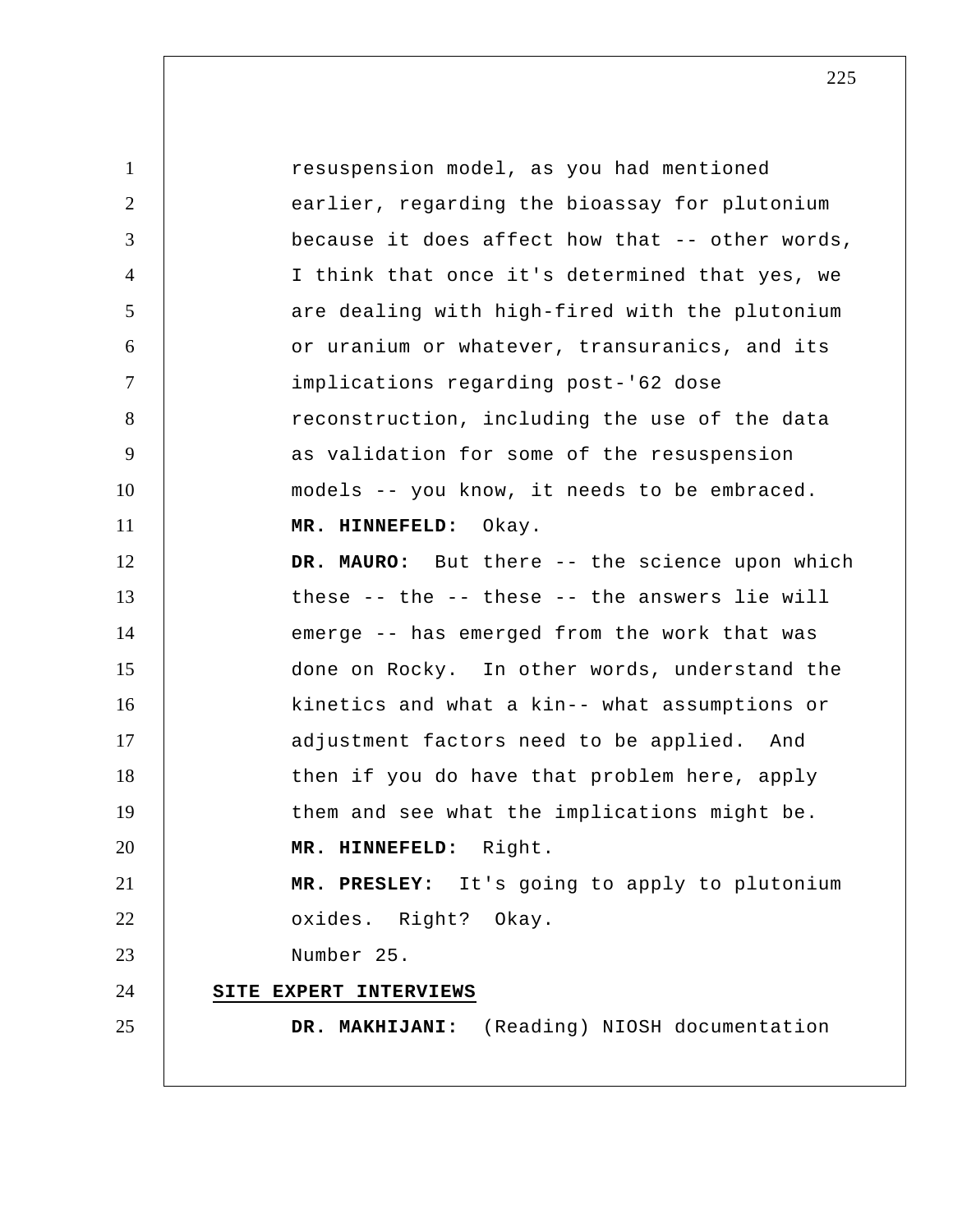1 2 3 4 5 6 7 8 9 10 11 12 13 14 15 16 17 18 19 20 21 22 23 24 25 of site expert interviews is inadequate, and crucial site expert interviews have not been performed or performed in an incomplete manner, notably Barton Hacker and William J. Brady. Potentially critical archives and documents have not been reviewed, including the Naval Radiological Defense Laboratory and Barton Hacker primary reference materials. So there was a little bit of a surprise for me in the response here in that NIOSH says they documented almost five hours of discussion with Mr. Brady in early 2004. We were aware of a contact between NIOSH and Mr. Brady and thought we had the full information about the one question that was put to him, and we published that. But we have seen nothing on this five hours of interview or its documentation, and he certainly didn't remember it when I talked to him -- asked him about it, I believe more than once.  **MR. ROLLINS:** We have that -- we have that documented.  **MR. HINNEFELD:** Yeah.  **MR. ROLLINS:** It wasn't me, it was some of the people on our team.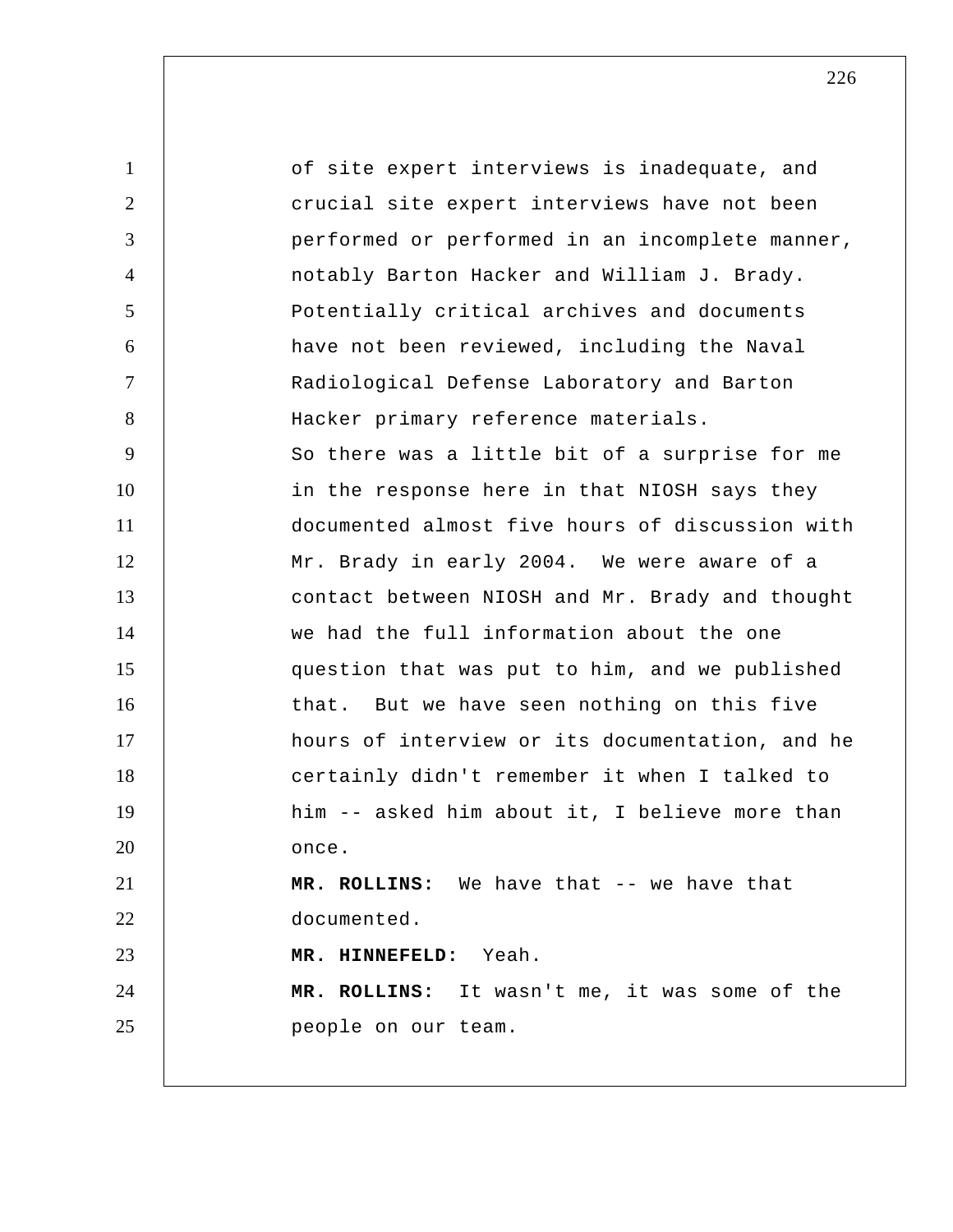| $\mathbf{1}$   | MR. HINNEFELD: Yeah.                            |
|----------------|-------------------------------------------------|
| $\overline{2}$ | MR. ROLLINS: And they've -- they've documented  |
| 3              | that.                                           |
| 4              | DR. MAKHIJANI: Could we request --              |
| 5              | MR. PRESLEY: Is it --                           |
| 6              | MR. HINNEFELD: Can you pull it up?              |
| $\overline{7}$ | MR. PRESLEY: Has it been redacted or -- or      |
| 8              | checked for classification where it might be -- |
| 9              | MR. ROLLINS: I don't -- I don't -- I'm not --   |
| 10             | I'm not certain exactly what records were kept  |
| 11             | there as far as those conversations are         |
| 12             | concerned except -- except private              |
| 13             | communication records were -- were kept that    |
| 14             | yes, we went and talked to Mr. Brady and we     |
| 15             | talked about these issues. Probably --          |
| 16             | probably did not take as good notes, looking    |
| 17             | back on it now, as they should have. But I      |
| 18             | wasn't involved in those discussions, but these |
| 19             | -- there were several people on our team that   |
| 20             | had a personal relationship with him and they - |
| 21             | - they asked to speak with him basically not as |
| 22             | a -- you know, just as a personal relationship  |
| 23             | sort of thing and they -- and they talked about |
| 24             | these sorts of things while they were there, so |
| 25             | -- you know, probably couldn't have gotten to   |
|                |                                                 |

<sup>227</sup>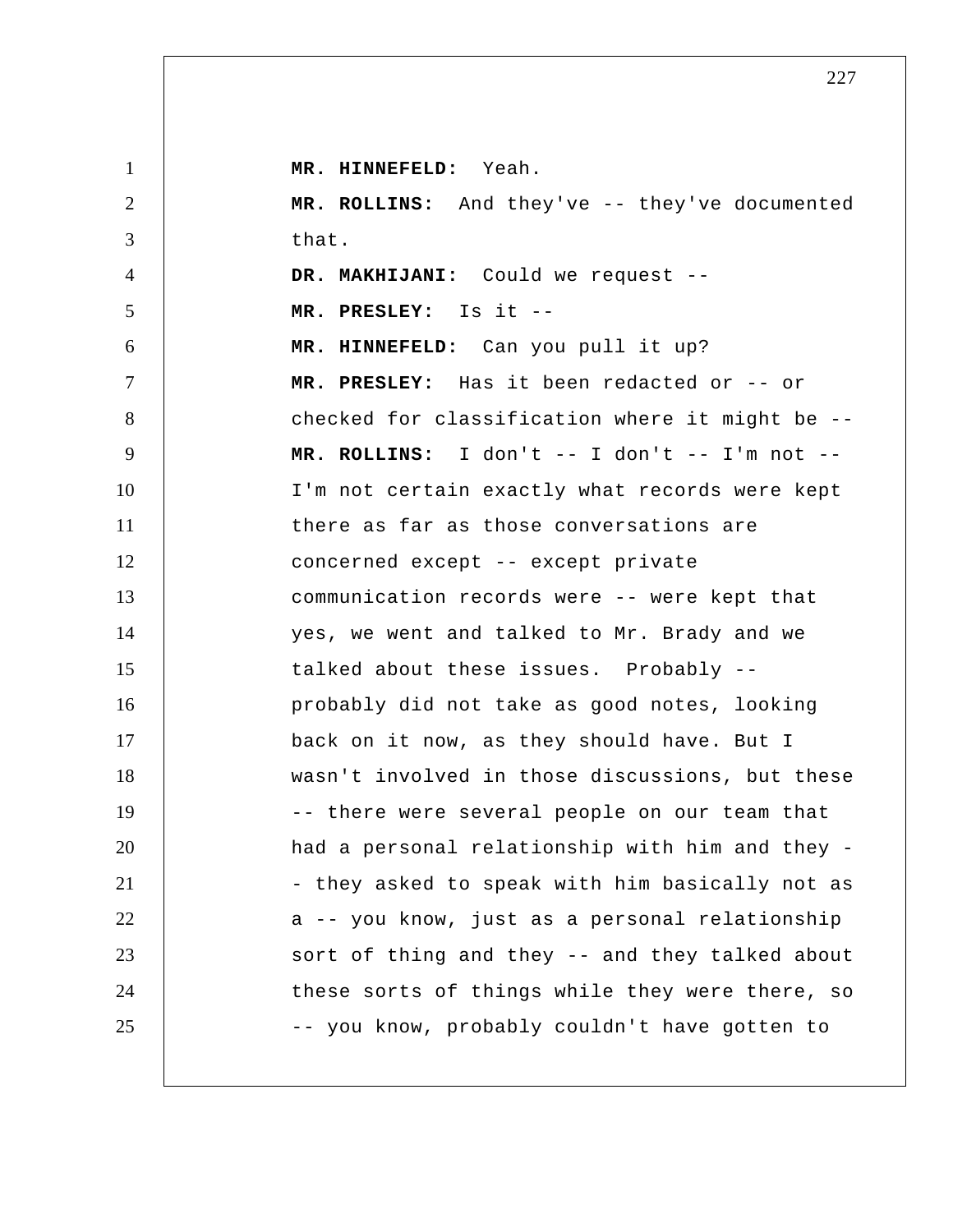1 2 3 4 5 6 7 8 9 10 11 12 13 14 15 16 17 18 19 20 21 22 23 24 25 talk to him under -- under other circumstances. My understanding his health was not very well - very good and he wasn't going to talk to just anybody, but he knew these people from way back so he agreed to speak with them.  **MS. MUNN:** They may have a good memory that can provide some additional notes that might - might be -- might make --  **MR. ROLLINS:** Well, there's more -- there's more in there as here --  **MS. MUNN:** Right.  **MR. ROLLINS:** -- it's just not here. Okay?  **DR. MAKHIJANI:** Okay.  **MR. PRESLEY:** Make sure -- can we ask that that be provided to SC&A? Before something like that (inaudible) go out (inaudible) be checked for classification, please?  **MR. HINNEFELD:** Classified?  **DR. MAKHIJANI:** Certainly, I --  **MR. HINNEFELD:** When does the conversation occur.  **MR. ROLLINS:** If we -- if we -- if we -- if we formalize the notes of the discussion -- if I understand the question correctly, if we formalize the notes of the discussion with the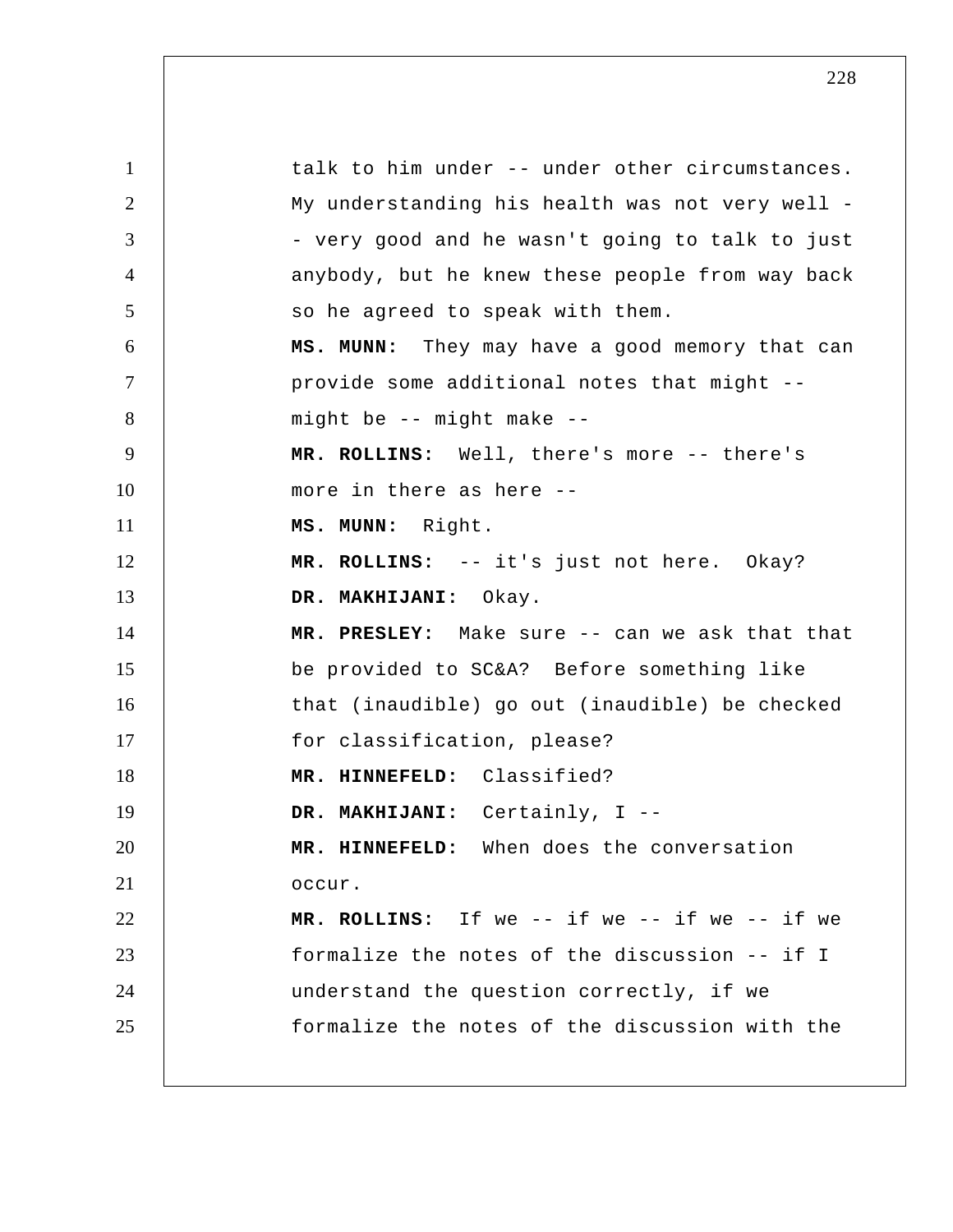1 2 3 4 5 6 7 8 9 10 11 12 13 14 15 16 17 18 19 20 21 22 23 24 25 various principals at the NTS that that -- that piece of information must go through a derivative classifier before it's given to the Board, and I happen to know one at NTS that I'm sure would be more than happy to do it.  **MS. MUNN:** That's good.  **DR. MAKHIJANI:** Mr. Brady was certainly -- I don't know him, I've never met him, but he was certainly very gracious with me and -- and spent quite a lot of time with me.  $I - - y$ ou know, he -- he is unwell and has certain restrictions about how much and when he can talk and so on, but he was -- he was really - he gave a lot of his time to me in reviewing the notes and -- and in spending time with me on the phone. But the broader point that came up in this context was exactly this question of documentation of NIOSH interviews because when we talked to NIOSH during -- during the process of developing this review, one of NIOSH's comments was, you know, that they take down what's relevant. And that didn't seem to strike us -- that is, I guess -- Kathy DeMers and I are the main ones that are doing the review. There are -- or interviews, and there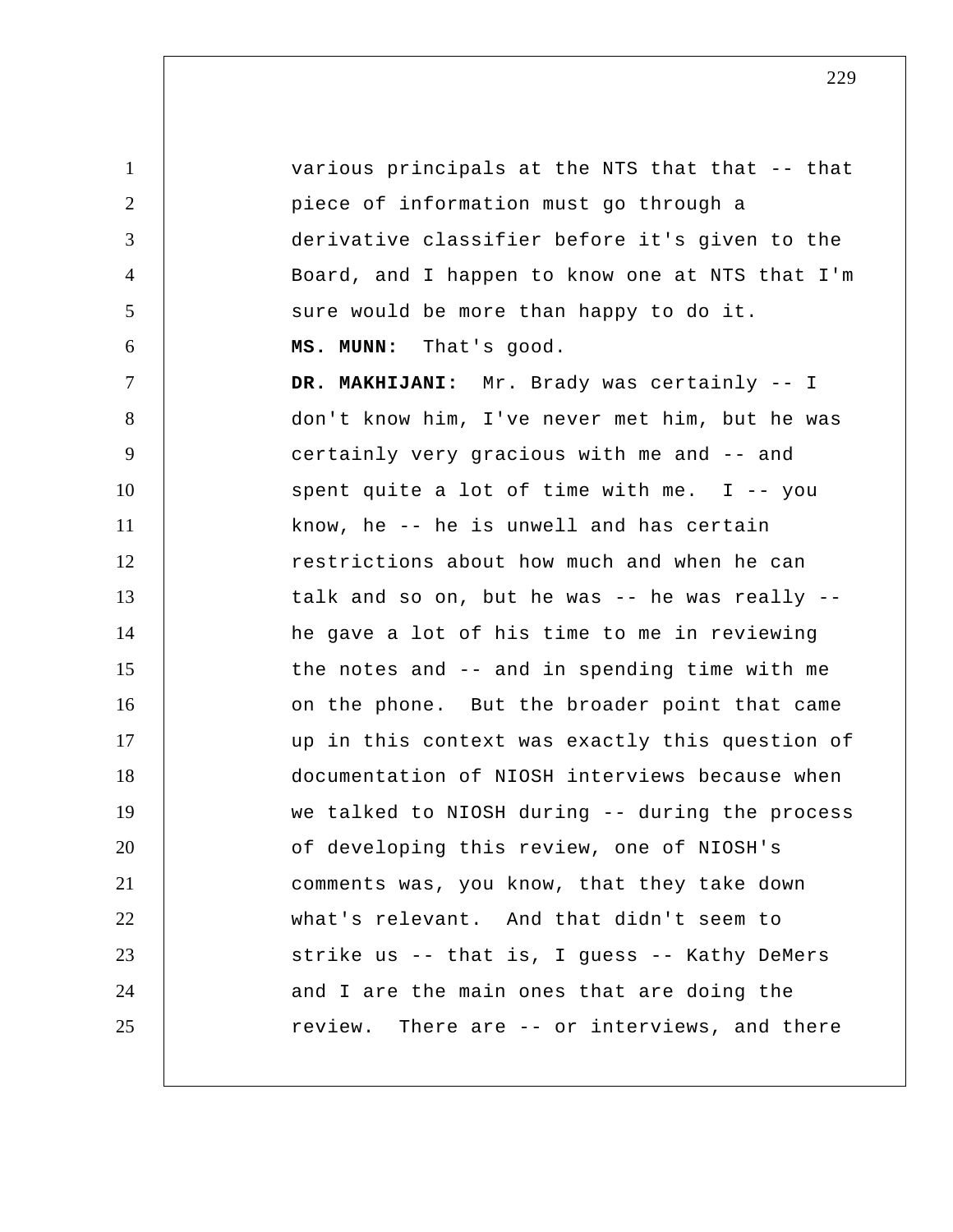1 2 3 4 5 6 7 8 9 10 11 12 13 14 15 16 17 18 19 20 21 22 23 24 25 are others who were involved, but we normally try to write down the highlights of whatever the person is saying and decide on its, you know, relevance in terms of what we think is relevant independently of that and let the interview stand on its own because sometimes you can't tell the relevance of something until you've finished your research. And it doesn't -- it doesn't seem -- somehow -- the larger comment here in regard -- aside from the specific person involved, seemed to be that the interview should be taken for what it is. I mean if you respect the person enough to interview them, then you have to -- you have to represent what they said and not what -- what you want to write down for what they said. And it's a more generic question, but it came up very sharply during -- during this particular review.  **MR. PRESLEY:** I'm going to mark this as an open issue with a notation on it that NIOSH will provide interview data to SC&A, and then we'll be looking for your comments back.  **MS. MUNN:** Do you find the other interviews that were done as being applicable or adequate?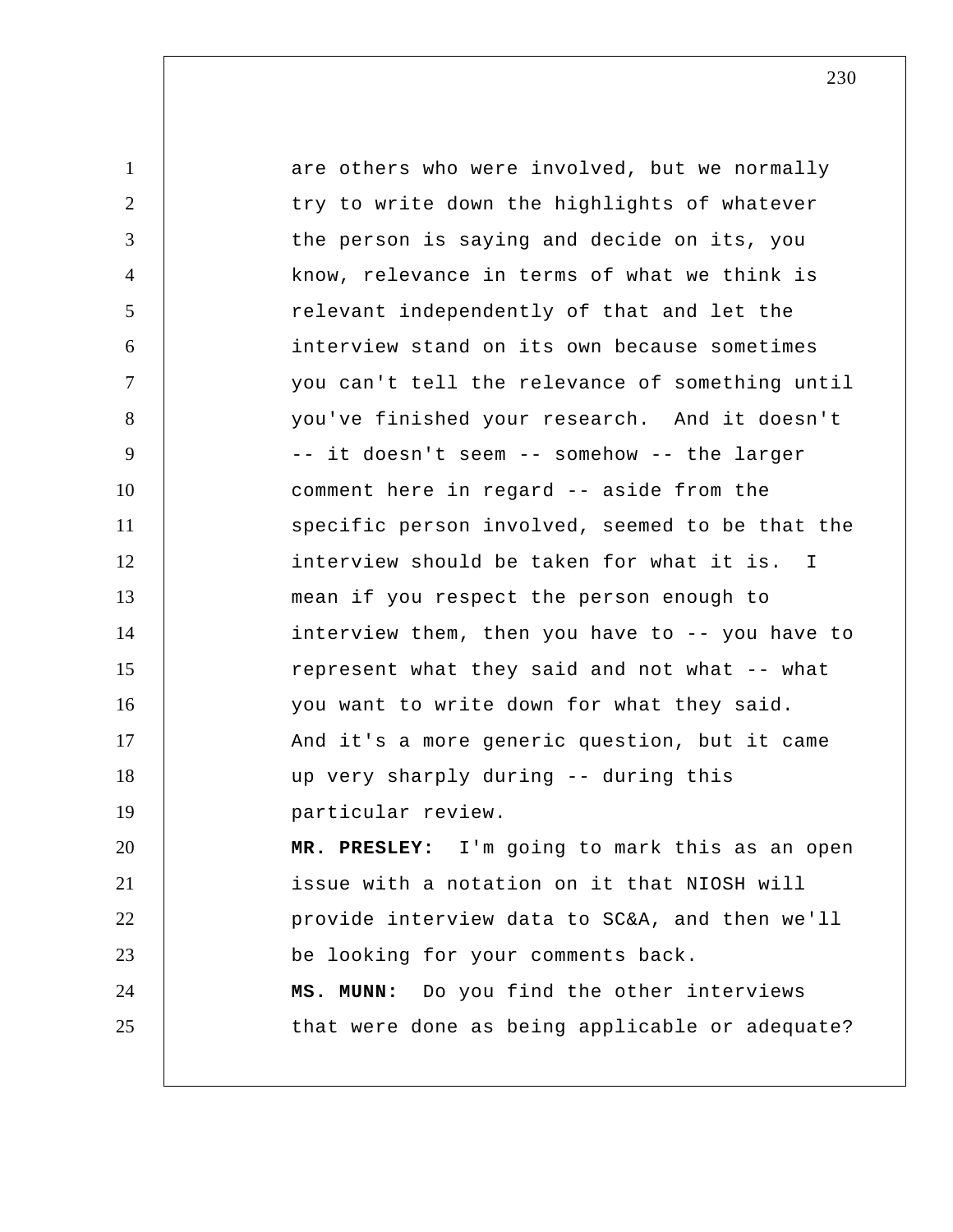1 2 3 4 5 6 7 8 9 10 11 12 13 14 15 16 17 18 19 20 21 22 23 24 25  **DR. MAKHIJANI:** We -- we did look -- we did look at some of the other interviews, like the ones that were done with Martha DeMarre, and some of it was very useful --  **MS. MUNN:** It would appear to be very extensive.  **DR. MAKHIJANI:** Yes, and some of it was useful. The one -- the one thing that kind of stood out was this -- this problem with the badges that was -- was missing from the NIOSH record, which came up in our interview -- in independent interviews that we did, and it came up despite the fact that we didn't have any particular personal relationships or history with the site or any reason for people to have or not have confidence in us. It was just -- it just came up, and it was documented by us at face value. But it didn't seem to be recorded anywhere in the NI-- although NIOSH did really do an extensive amount of work in relation to drawing out NTS site experts, and I believe the TBD did benefit from that. We did look over it and I think NIOSH did a lot of good work. I just think -- maybe it came up and it wasn't documented, maybe it didn't come up, I don't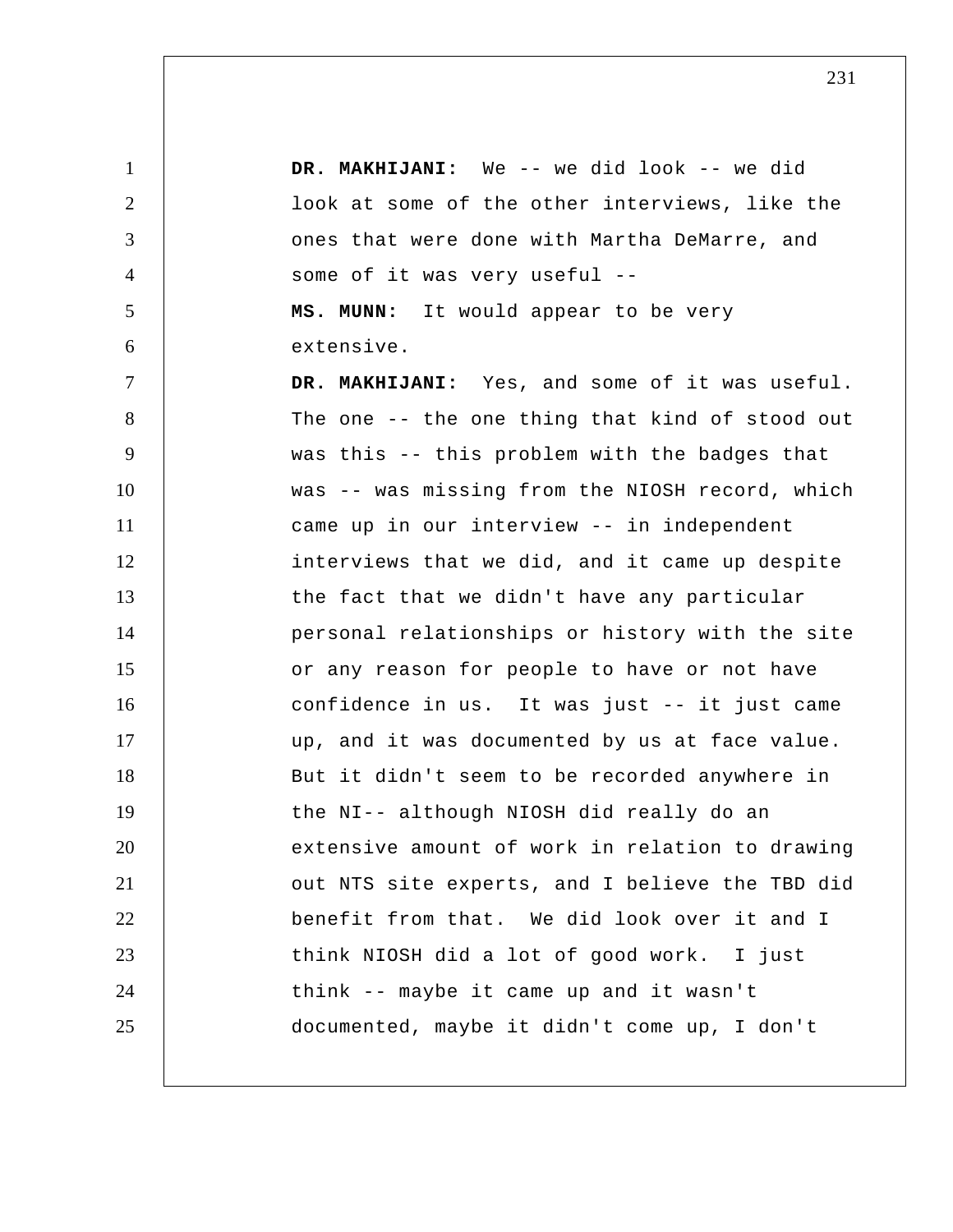1 2 3 4 5 6 7 8 9 10 11 12 13 14 15 16 17 18 19 20 21 22 23 24 25 know what happened. That was a very big and important gap. It should have come up. But I personally wasn't aware of this issue. It just -- it came up in the course of the interview from Mr. Brady, and similarly I believe it came up when Kathy and Tom Bell were interviewing Martha DeMarre and her colleagues independently. I -- I don't believe they were aware of the issue.  **MS. MUNN:** Well, I -- I thought everyone was aware that every site that existed had people who maintain that they did that, or were told to do that. That's a -- that's -- I mean that -- it's -- it's no --  **DR. MAKHIJANI:** I will look over my notes, but I don't believe, for NTS anyway, that I -- it was a surprise to me that the principal health physicist himself said that he did this thing.  **MS. MUNN:** Yeah, that -- that surprise -- it surprises me, too, because -- but it's indicative of some -- some other experiences that you hear these kinds of reports from almost all sources. So we shouldn't be -- I guess what I'm saying is it shouldn't be surprising that you hear the report. Whether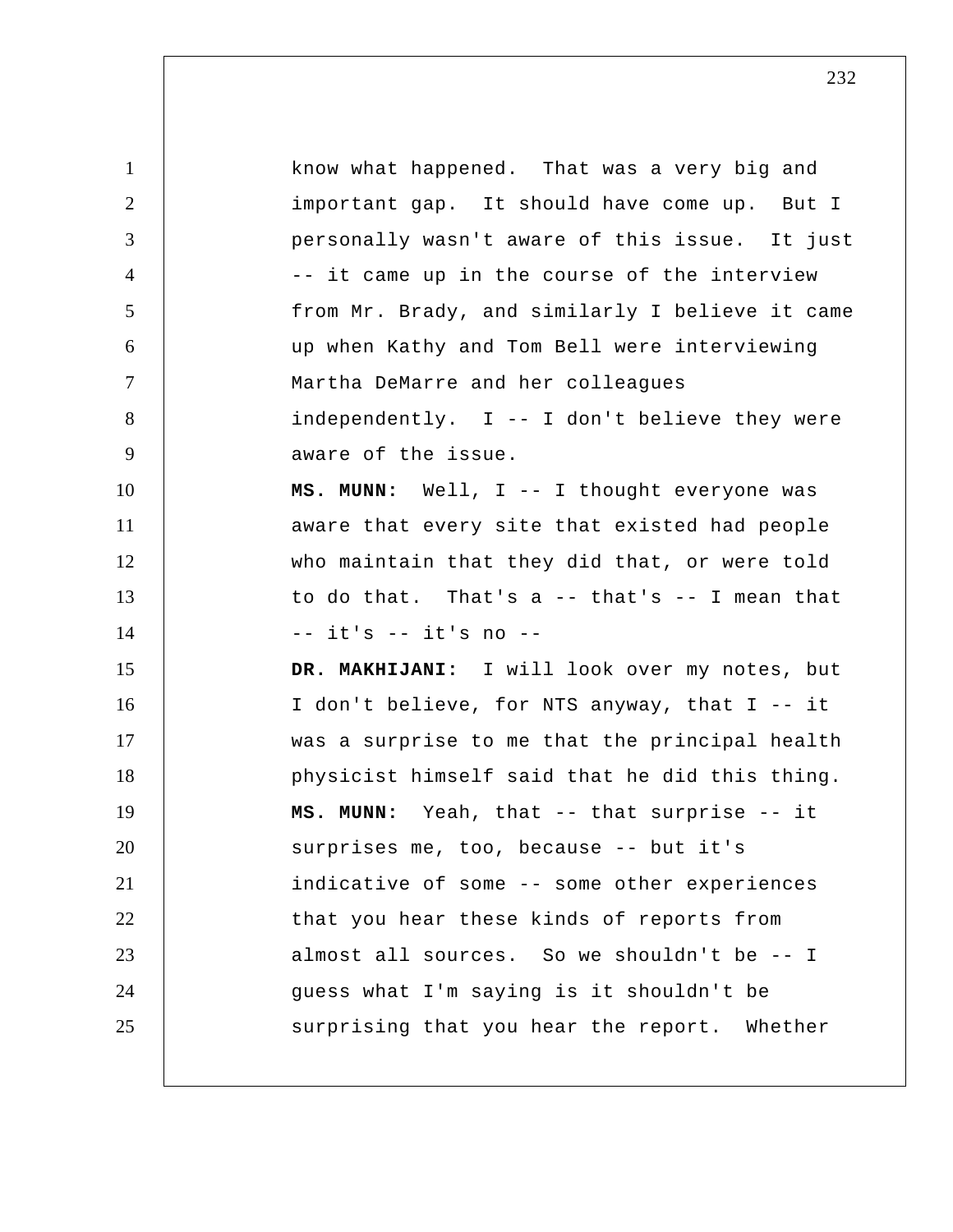1 2 3 4 5 6 7 8 9 10 11 12 13 14 15 16 17 18 19 20 21 22 23 24 25 or not the -- the practice is something that can be confirmed or not is a different thing, but to hear the report is no surprise.  **MR. PRESLEY:** Well, we're down to -- according to my computer, this thing says 39 of 39. Anybody have any more comments on any of the - on the comments that we have, concerns or issues that they want to address, any of these -- Mark, do you want to add anything?  **MR. ROLFES:** No, not at this time. Thanks, Bob.  **MR. HINNEFELD:** Now Bob, you took a note -- did you take a note with each finding in terms of a resolution pathway, is that what --  **MR. PRESLEY:** Yeah, what I did is I did comment -- just going by each and then -- and then took a short thing of what we need to do.  **MR. HINNEFELD:** So you're going to share that with all of us --  **MR. PRESLEY:** Yeah.  **MR. HINNEFELD:** -- then so we all work from that same list, or at least have us --  **MR. PRESLEY:** Now what I --  **MR. HINNEFELD:** -- take a look at it.  **MR. PRESLEY:** -- plan on doing is -- is doing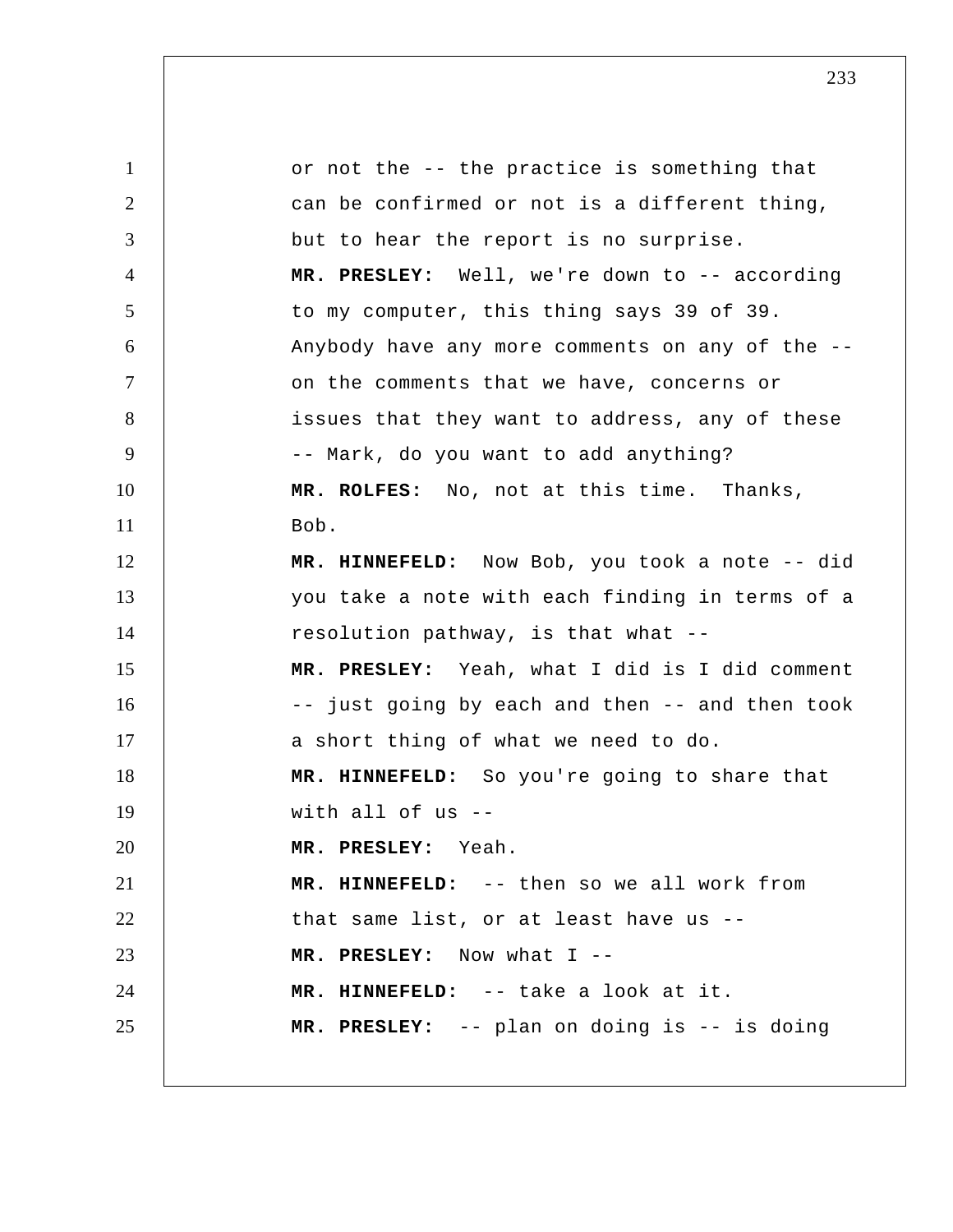1 2 3 4 5 6 7 8 9 10 11 12 13 14 15 16 17 18 19 20 21 22 23 24 25 my comments and sending it around and let everybody add theirs to it.  **MR. HINNEFELD:** Okay.  **MR. CLAWSON:** I have -- I have one question. We kept talking about the reactors down there. We only dealt with the rocket motor reactors. You know, there were others down there and they -- they blew off -- **MR. ROLLINS:** The propulsion -- **MR. CLAWSON:** -- the -- **MR. ROLLINS:** The propulsion motors were mentioned in here, too.  **MR. CLAWSON:** Yeah, the propulsion motors. Did -- did they mention the rover reactor that they blew up?  **MR. HINNEFELD:** Is that in the site profile?  **MR. CLAWSON:** Did that change anything with the graphite? I know they spent over four to five months cleaning up the desert after that, so everything -- I just -- **MR. ROLLINS:** That's where -- that's where a lot of people got the doses that were pushing the limits.  **MR. CLAWSON:** Okay. Well, I just -- 'cause I worked on the other end of that so knowing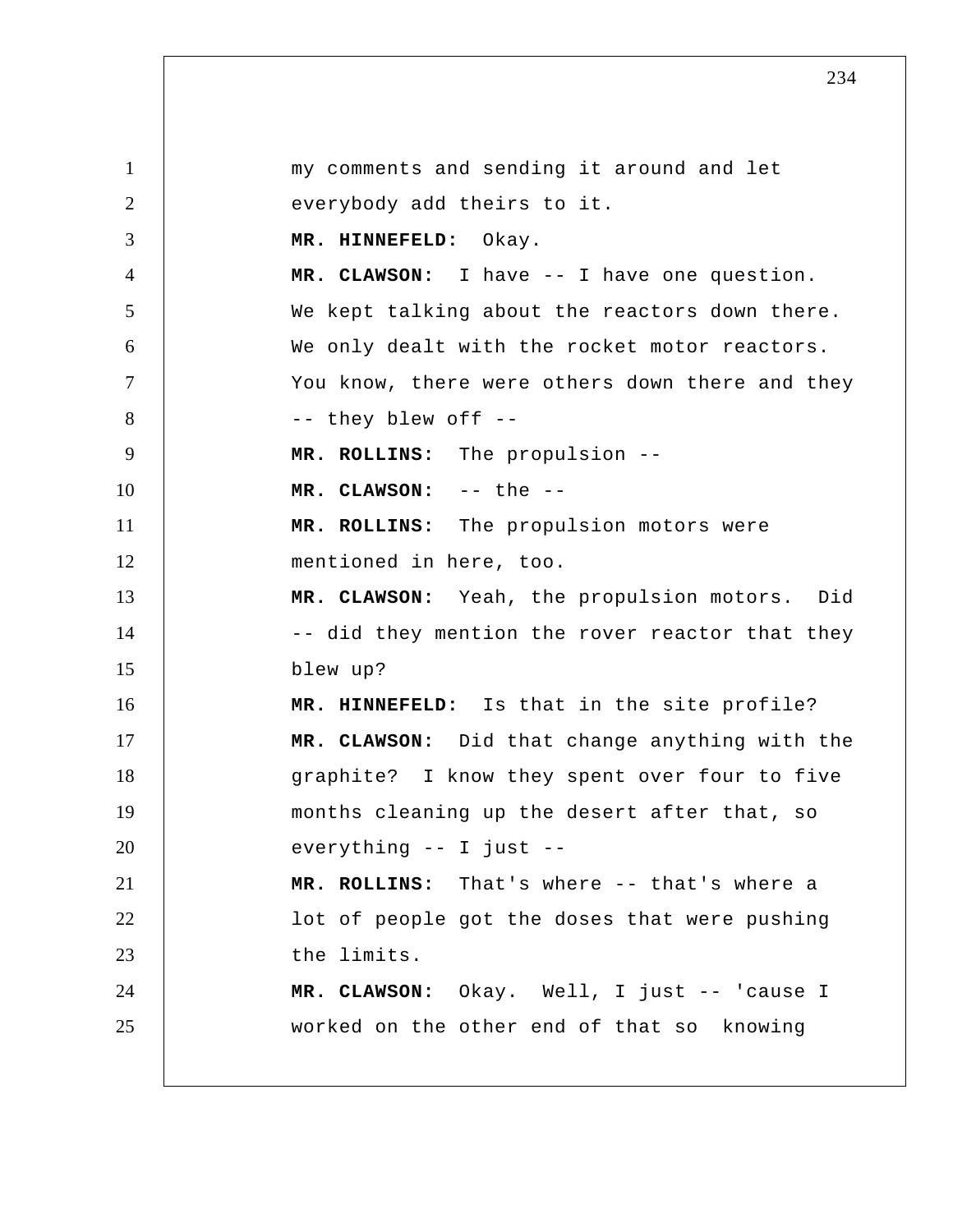1 2 3 4 5 6 7 8 9 10 11 12 13 14 15 16 17 18 19 20 21 22 23 24 25 what came through with that and I understood there was quite a bit, but I just kind of kept hearing the propulsion and I just wanted to make sure the rover -- **MR. PRESLEY:** The rover was a propulsion.  **MR. CLAWSON:** Yeah.  **MR. PRESLEY:** You -- I mean that's -- I presume that that's what they -- they called propulsion, which would encompass -- to me it would encompass the -- the mishap or whatever you want to call it when -- when we blew rover sky high out there.  **MR. HINNEFELD:** They might call that a mishap.  **MR. PRESLEY:** It was.  **DR. MAKHIJANI:** I think -- I think Gene mentioned cleanup workers in relation to the hot particles when -- when we talked about it, which was a new one for me, and I have it in my notes.  **MR. PRESLEY:** I'm glad that happened out there and not in Oak Ridge. I don't know whether you all are aware or not, but we did have something similar to that that they ran on Sundays in Oak Ridge for a few years at the tower/tire\* shielding reactor. You could hear it. I -- we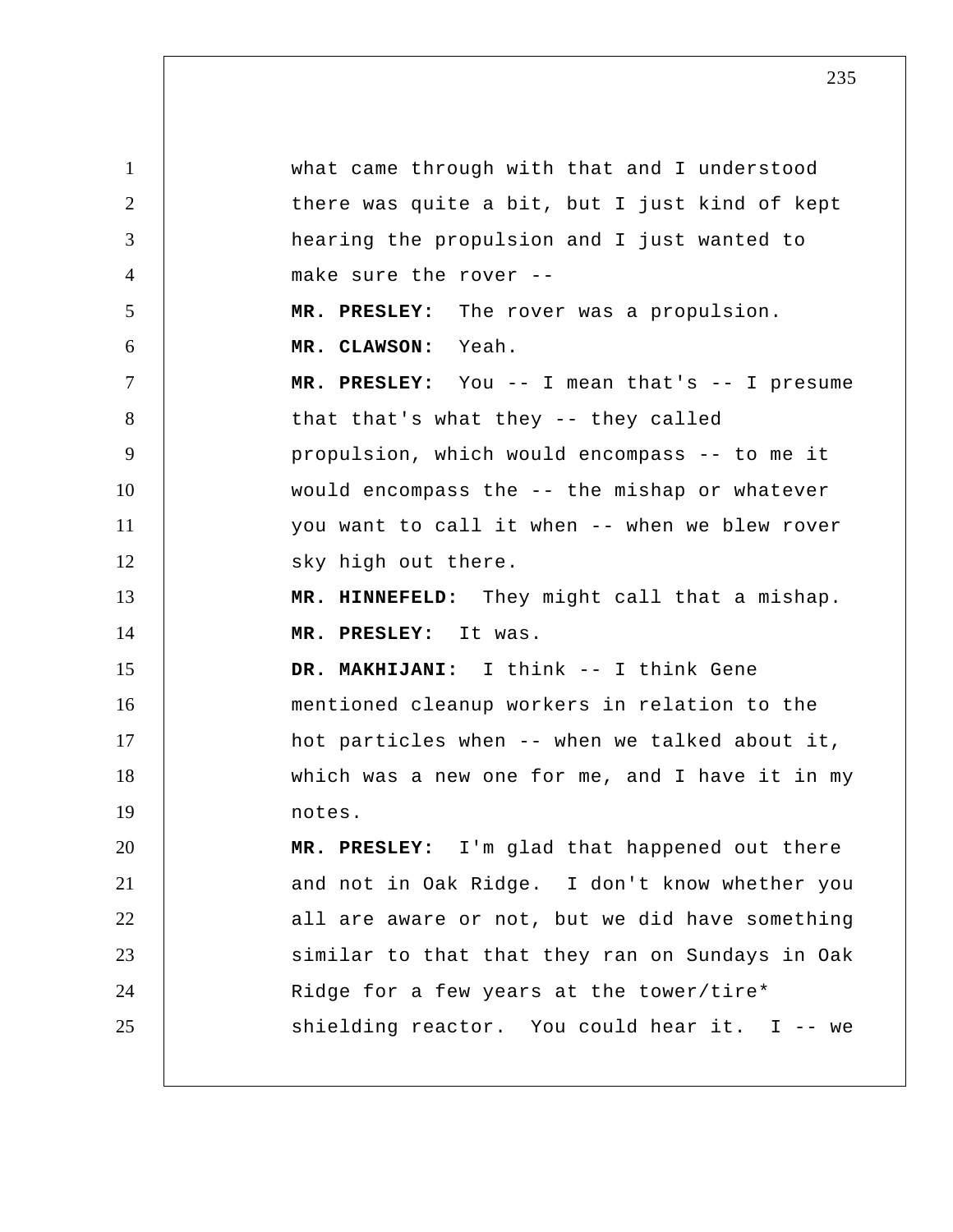1 2 3 4 5 6 7 8 9 10 11 12 13 14 15 16 17 18 19 20 21 22 23 24 25 lived within about 12 miles so we could hear that thing fire up. They would fire it up on Sundays. Everybody would be away from ORNL X-10 facility. They'd fire that thing up and you could hear it roaring in Oak Ridge. Nobody knew what it was for years.  **MS. MUNN:** It was an adequate propulsion system was what it was.  **MR. PRESLEY:** Inadequate propulsion system, is that what you said? That's right -- a huge one, at that. Lew, have any comments?  **DR. WADE:** Well, not technically, but procedurally I think we need to look at sort of a path forward. If you look at sort of milestones, there are a number of sort of - there's lots of small issues and some major issues were collected. I mean I tried to keep a running list of what I thought the major issues were. You had the hot particle issue. We have an issue on oro-nasal breathing. There are many issues surrounding resuspension. You have this issue of the covered badges and a mechanism for dealing with that. You have issues of internal dose from '63 to '67. You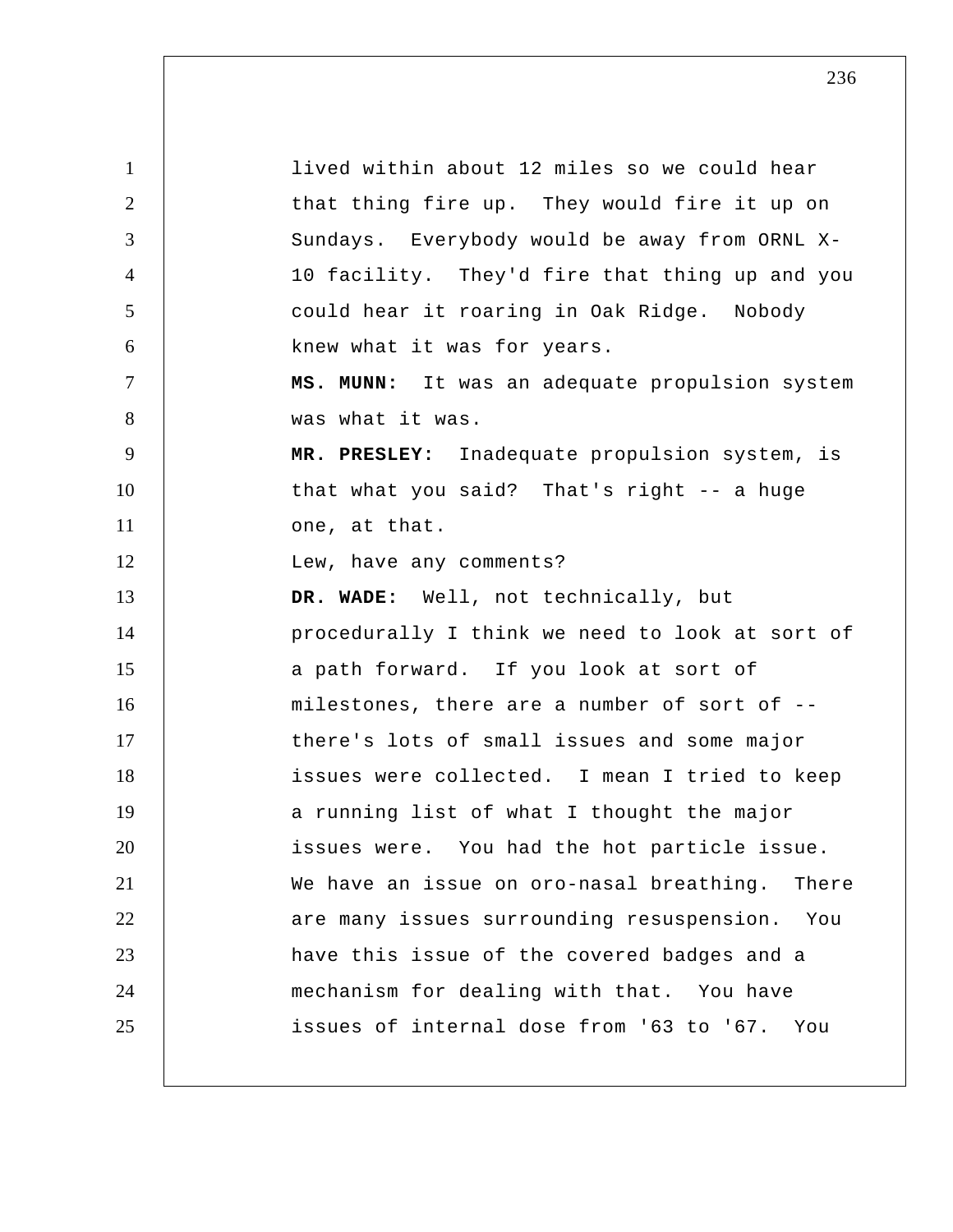1 2 3 4 5 6 7 8 9 10 11 12 13 14 15 16 17 18 19 20 21 22 23 24 25 have the need of a coworker model or some mechanism for dealing with external dose prior to '57. You have the post-1966 beta dose that we have to deal with. We have issues about the presence of high-fired oxides.  **MR. HINNEFELD:** I believe it's pre-'66.  **MR. PRESLEY:** Pre-'66.  **DR. WADE:** Pre-'66?  **MR. HINNEFELD:** Pre-'66 beta dose, as opposed to (inaudible).  **DR. WADE:** Ah, pre-- I'm sorry, pre-'66 beta dose. So those are issues. The only reason I run down that litany is as we look at a path forward, the Board will have a call on August the 8th, and certainly the Chair of the working group can report out, you know, status and significant issues. There's a Board meeting in Nevada in the middle of September, so I think the working group needs to get a sense from NIOSH and ORAU and SC&A as to the pace of the work here, and then the working group needs to decide when it wants to engage again. And I think those are issues for you to talk about now as we look at sort of the path forward. I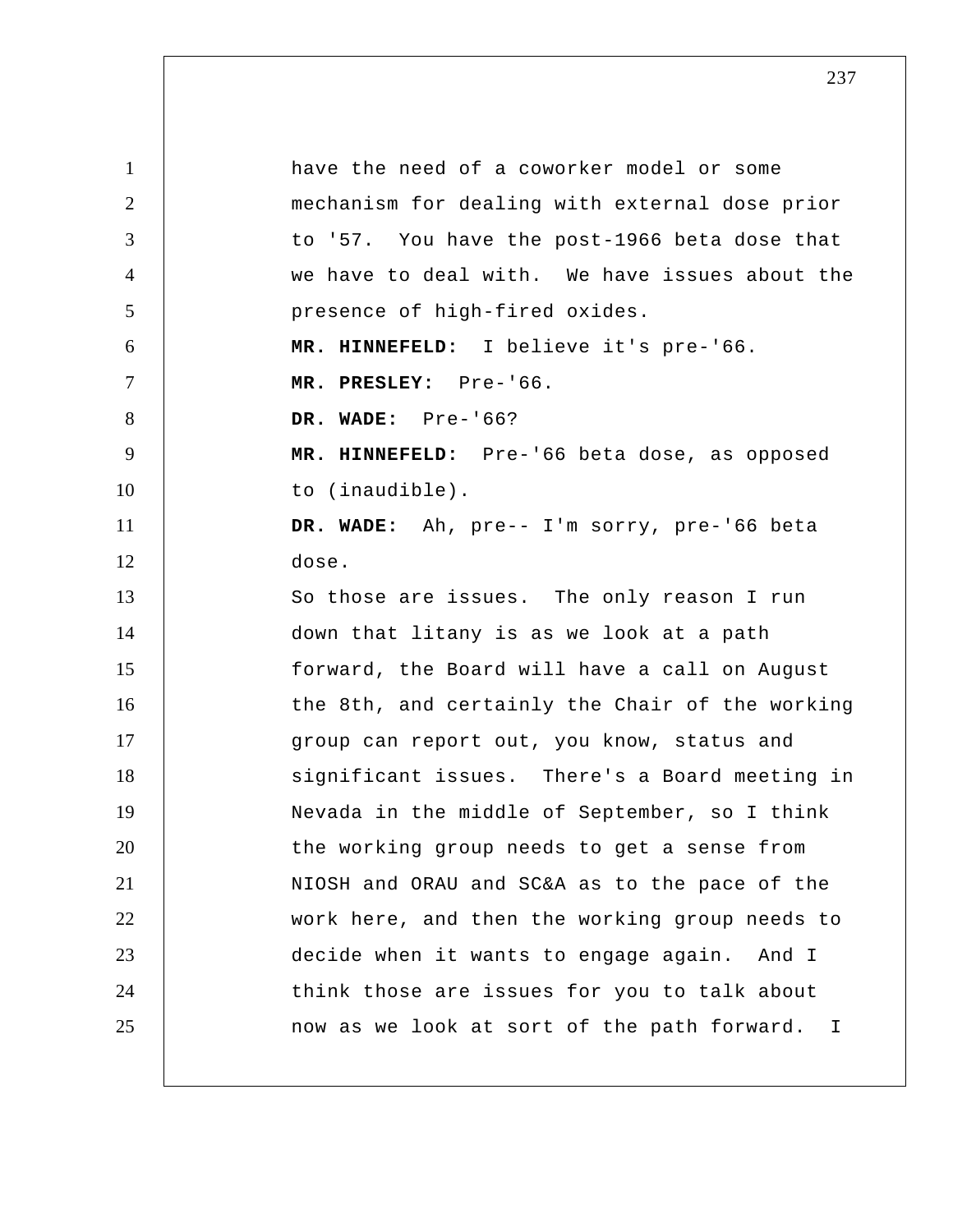1 2 3 4 5 6 7 8 9 10 11 12 13 14 15 16 17 18 19 20 21 22 23 24 25 guess it would start with NIOSH, who I think has the biggest list of, you know, when are you going to be ready to -- to share in a significant -- in a significant enough volume that would warrant the working group coming back together.  **MR. HINNEFELD:** Well, given the number of issues and if we're -- and the -- well, let me think about this for a minute. We have a number of items where we said we will amend the site profile, we agree we're going to amend --  **DR. WADE:** Right.  **MR. HINNEFELD:** -- so those are -- are those ones we're pursuing in general but we're --  **DR. WADE:** Right.  **MR. HINNEFELD:** -- you know, some of the ones you've mentioned, we've said that.  **DR. WADE:** Right. I think really it's where there's intellectual lifting to do. I think that's when the working group needs to engage.  **MR. HINNEFELD:** Okay, there's the resuspension issue that we talked about that we have some issue to deal with. It's not clear -- it's not clear to me that we will have substantial - substantial progress toward all the things we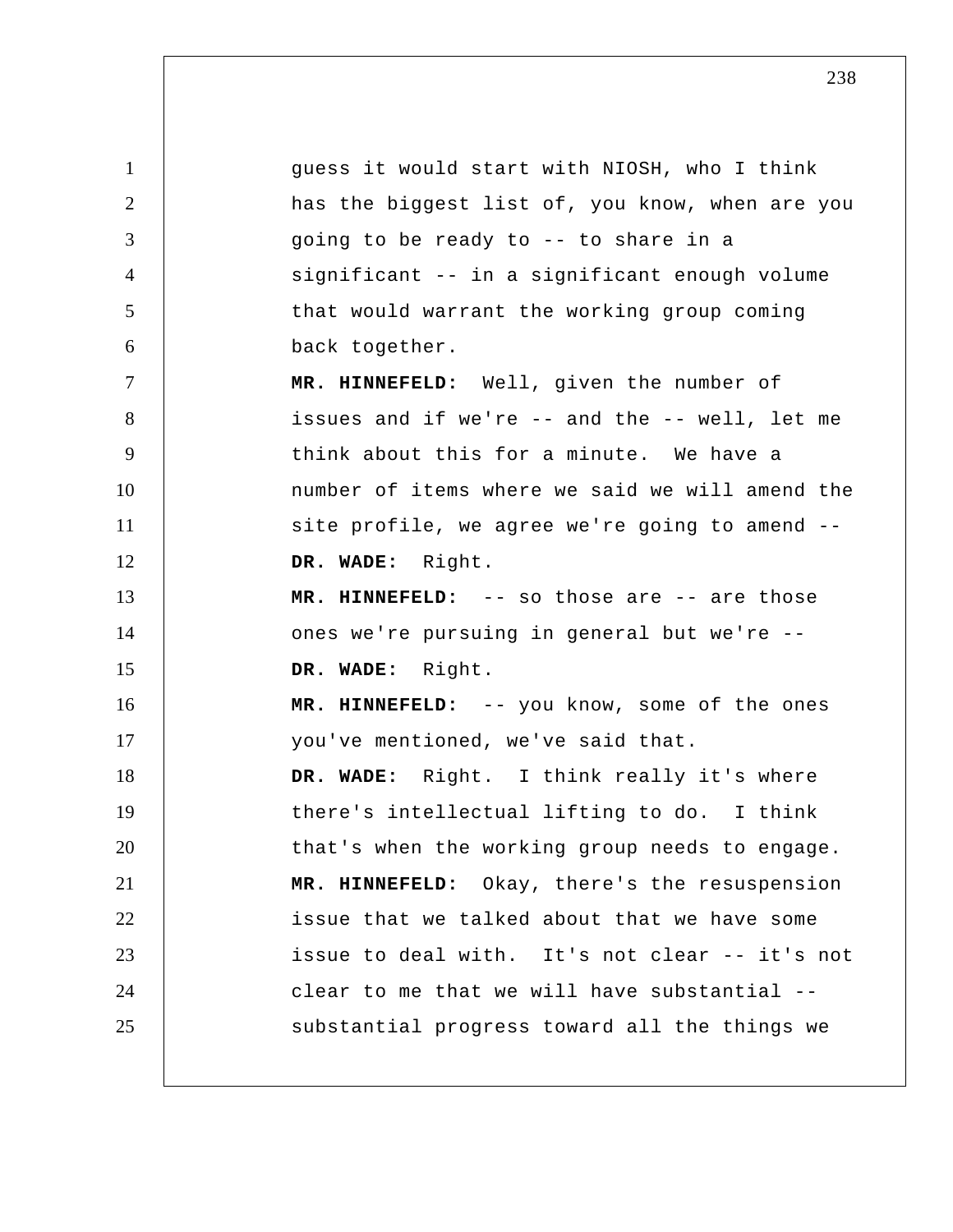| $\mathbf{1}$   | have to be -- have to be done by the September  |
|----------------|-------------------------------------------------|
| $\overline{2}$ | Board meeting. I think that would be too        |
| 3              | optimistic. In order to make substantial        |
| $\overline{4}$ | progress, we'd -- on all the things, including  |
| 5              | the things we -- where there's agreement, you   |
| 6              | know, the TBD to write. I guess I'd like to     |
| $\tau$         | get a better sense of outlining and -- with --  |
| 8              | with the ORAU team in terms of the task, and    |
| 9              | maybe provide some feedback and proposed        |
| 10             | schedule when we think some of these issues     |
| 11             | where we're still in discussion, we didn't      |
| 12             | necessarily agree right off, where we think --  |
| 13             | you know, when we think we can come back. I     |
| 14             | hate to predict sitting here and, you know, I   |
| 15             | don't know how free Gene is to commit his own   |
| 16             | time. He has a management structure that I'm    |
| 17             | not a part of that essentially gives him his    |
| 18             | priorities, so it's a little difficult for us   |
| 19             | to do that in this meeting, but we should be    |
| 20             | able to gather relatively quickly and provide   |
| 21             | information to the working group before --      |
| 22             | maybe before the August 8th phone call, but     |
| 23             | that's pretty close, with some ideas about when |
| 24             | -- some issues we might be able to deal with    |
| 25             | forthwith for a few things, for the -- the ones |
|                |                                                 |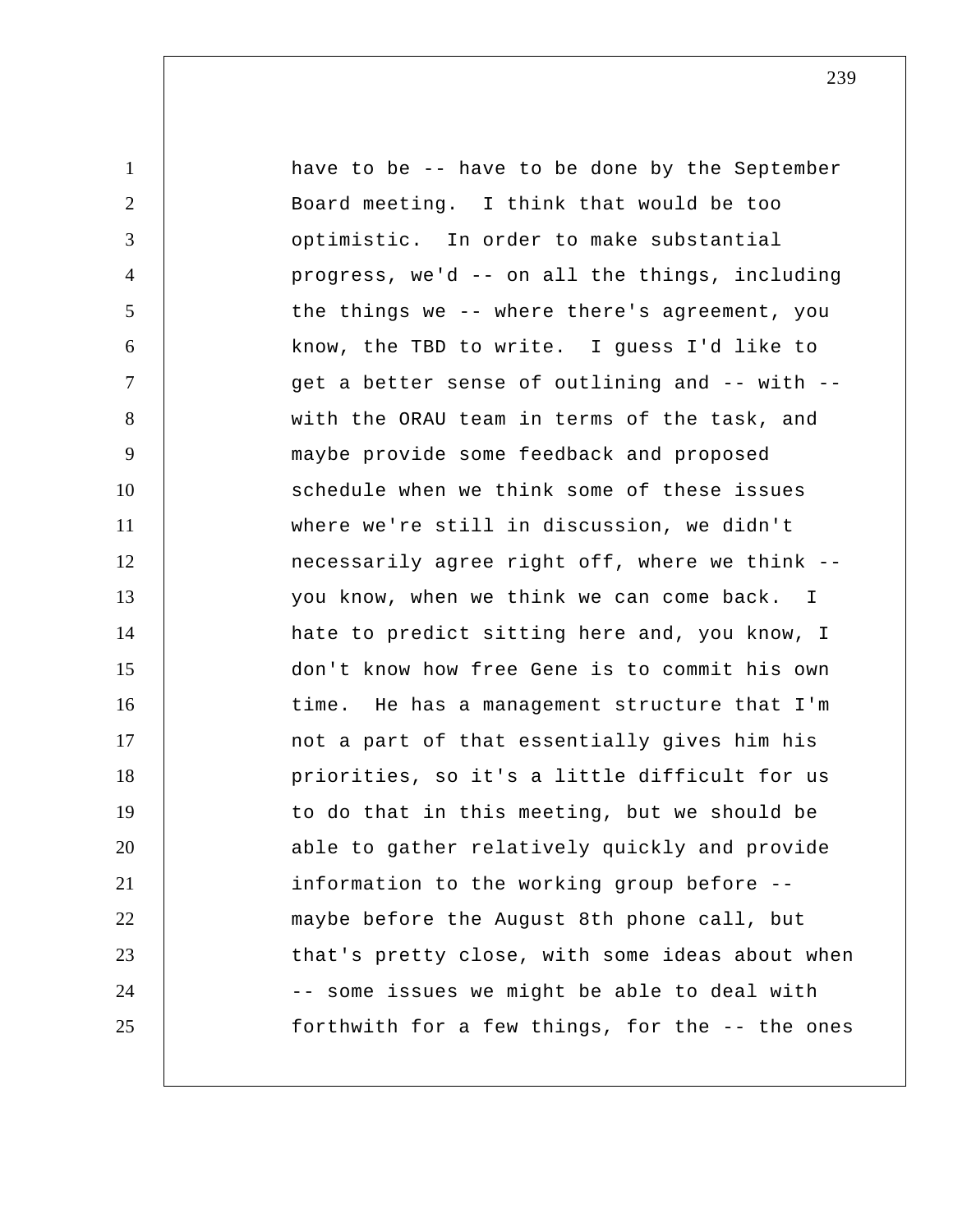1 2 3 4 5 6 7 8 9 10 11 12 13 14 15 16 17 18 19 20 21 22 23 24 25 where we're still -- where we didn't necessarily line up and agree today. So you know, maybe a time in --  **MR. PRESLEY:** I can see us having our -- our comments ready possibly by August 8th.  **MR. HINNEFELD:** Right.  **MR. PRESLEY:** On the -- you know, or the issue comments. But as far as what you all have to do between August the 8th and September the - week of September 18th --  **MR. HINNEFELD:** I don't know that we'll be able to make much progress before the next Board meeting. August -- **MR. PRESLEY:** I hate to say it, but all I can see maybe is a -- is a report at the --  **MR. HINNEFELD:** 'Cause August 8th is less than two weeks away.  **MR. PRESLEY:** Right, and I'm -- I'm busy as I can be, too, and I know you all are, 'cause I - I'm going to try to sit down tonight and push these things together and maybe if y'all are going to be here tomorrow or something --  **MR. HINNEFELD:** I'll be here Thursday.  **MR. PRESLEY:** Okay.  **MR. HINNEFELD:** Are you going to be here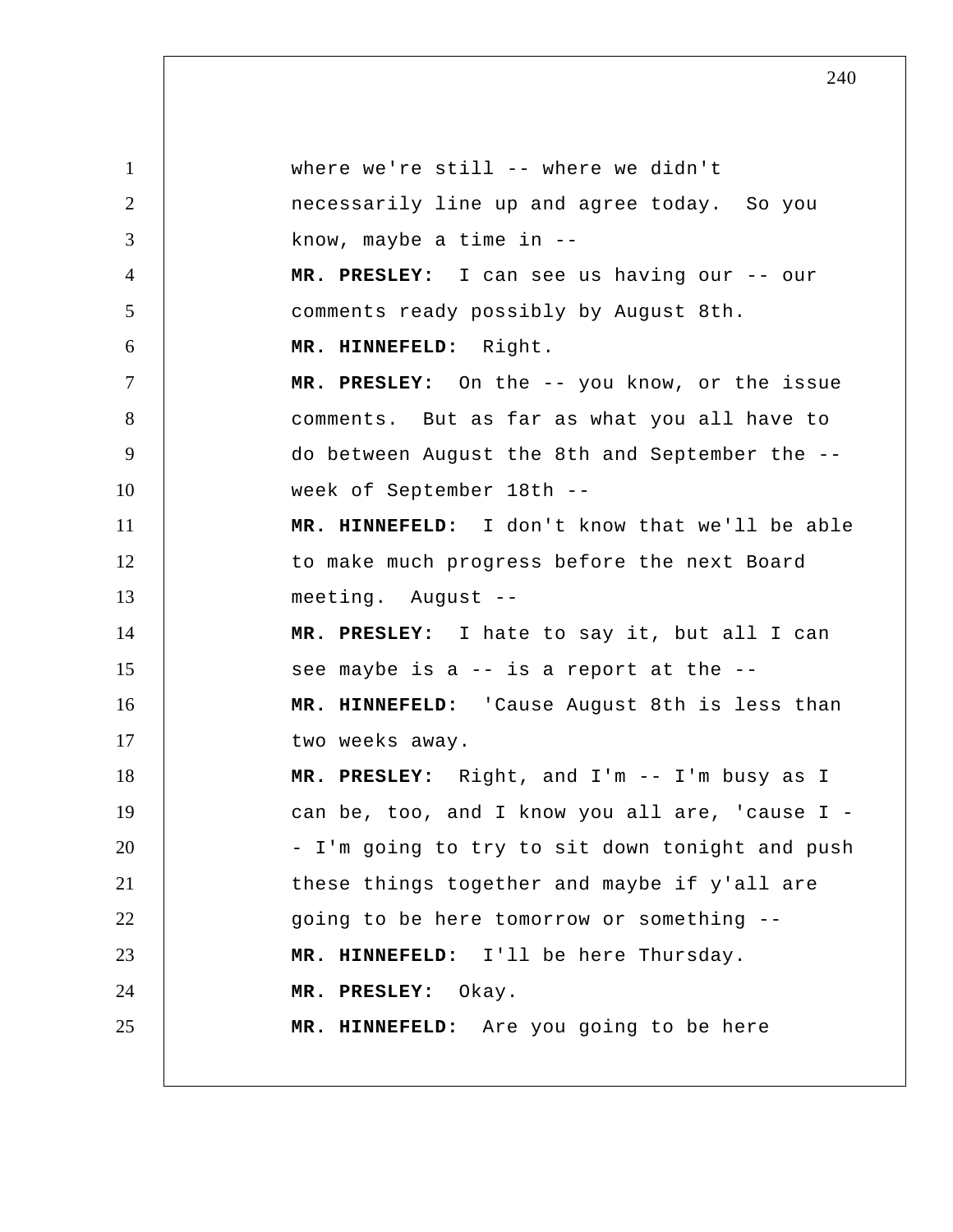Thursday?

1

2 3 4 5 6 7 8 9 10 11 12 13 14 15 16 17 18 19 20 21 22 23 24 25  **MR. PRESLEY:** Yeah.  **MR. HINNEFELD:** Okay.  **MR. PRESLEY:** If nothing breaks I'll give them to you and we -- **MR. HINNEFELD:** Okay.  **MR. PRESLEY:** -- cuss them and discuss them.  **MR. HINNEFELD:** And then probably between the August 8th phone call and the September 21st meeting, we may be able to come out with a schedule for when we can deliver our product that we committed to on some of these issues that are in -- where we're still in discussion, where we haven't converged.  **DR. WADE:** There I think -- **MR. HINNEFELD:** Somewhere in that -- **DR. WADE:** -- I think it's a reasonable path forward.  **MR. HINNEFELD:** -- time frame we could maybe --  **MR. HINNEFELD:** So the -- a summary of what happened here will be shared with all. You'll go back and caucus and look at when you will be able to produce intellectual product that will be worthy of bringing the working group back together. Once you share that information,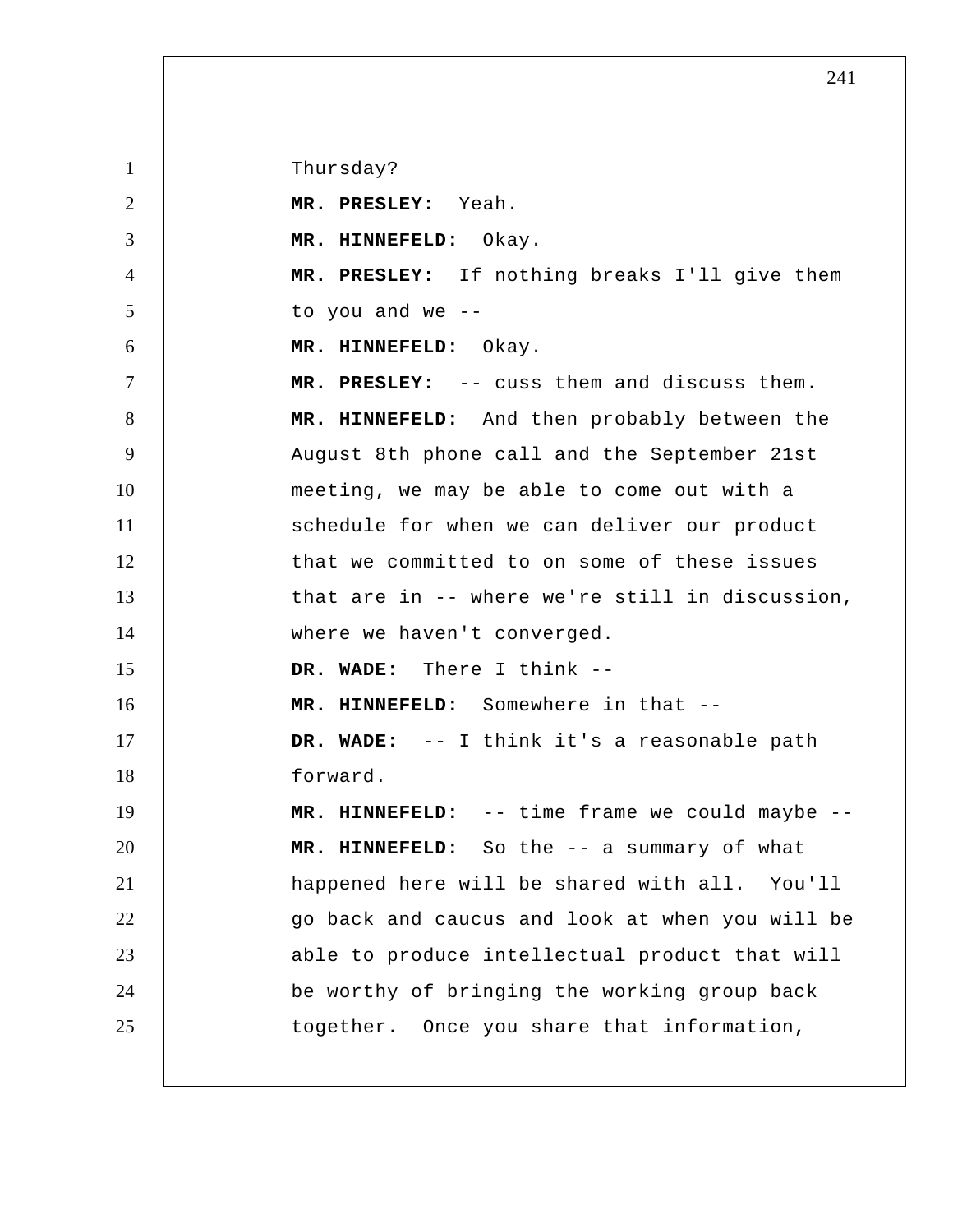1 2 3 4 5 6 7 8 9 10 11 12 13 14 15 16 17 18 19 20 21 22 23 24 25 John will have to look at how long it will take his people to get their mind around that. So all of this should be aiming at setting a time for the working group to come back together with sufficient new information to justify that happening. And while we can't set that date today, I think we need to be reali-- we need to realize that we need to be pushing for that because, again, we all know what happens if we don't keep our focus; then it's easy to -- to get distracted and -- so I -- I would think that would be a reasonable course of action. And then Robert, you can set the time for the next working group meeting when this sort of comes together.  **MR. PRESLEY:** Yeah, I would -- you know, I'm going to be honest with you. I'd love for us to vote on this thing while we're at the Test Site -- I mean we're -- we're at NTS. But with what we did today,  $I$  -- **MR. HINNEFELD:** We have enough action that we've agreed to do, you know, just not even counting the things where we're still -- we have enough stuff that we've agreed to do that require research that I don't see us having a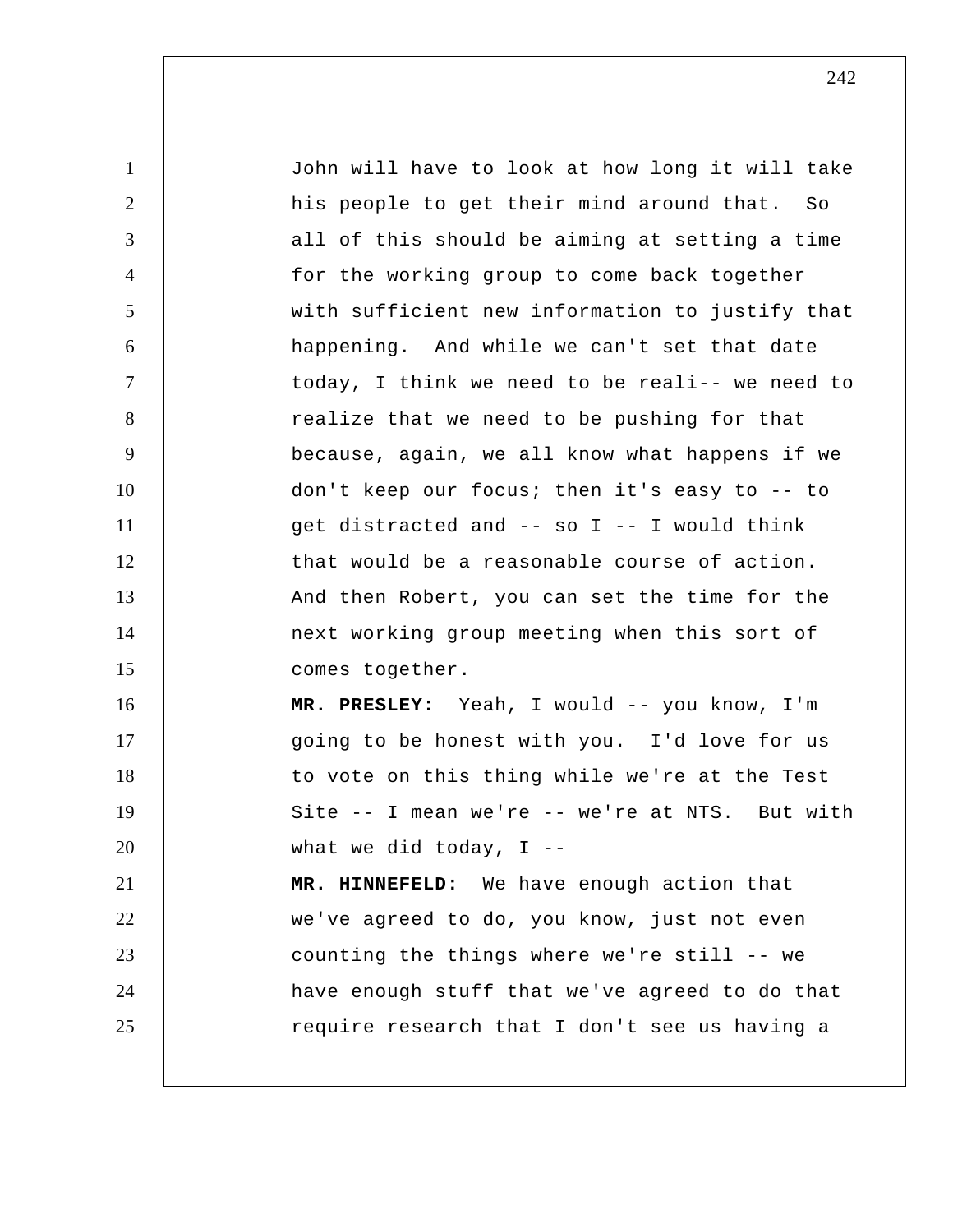1 2 3 4 5 6 7 8 9 10 11 12 13 14 15 16 17 18 19 20 21 22 23 24 25 resolution -- **MR. PRESLEY:** Right, this last item --  **MR. HINNEFELD:** -- in front of the working group at the time --  **MR. PRESLEY:** -- on here I think is going to be -- that's going to be one of your long-wait items is trying to pull all that stuff together.  **DR. WADE:** There again, this is a site profile review, so there doesn't have to be a formal vote. I mean I -- **MR. HINNEFELD:** Right.  **DR. WADE:** -- but I think we need to continue to make progress to -- to see that these issues are -- are raised, debated, resolved, closed, and then we work our way down to the tail of the curve. We made great progress today. I just think we want to keep some sense of urgency to it.  **MS. MUNN:** Maybe we could consider at least a working group phone call toward the end of August, try to --  **MR. HINNEFELD:** Well, we can aim for that. Again, I -- I really -- I need to caucus with management on the ORAU side to make sure that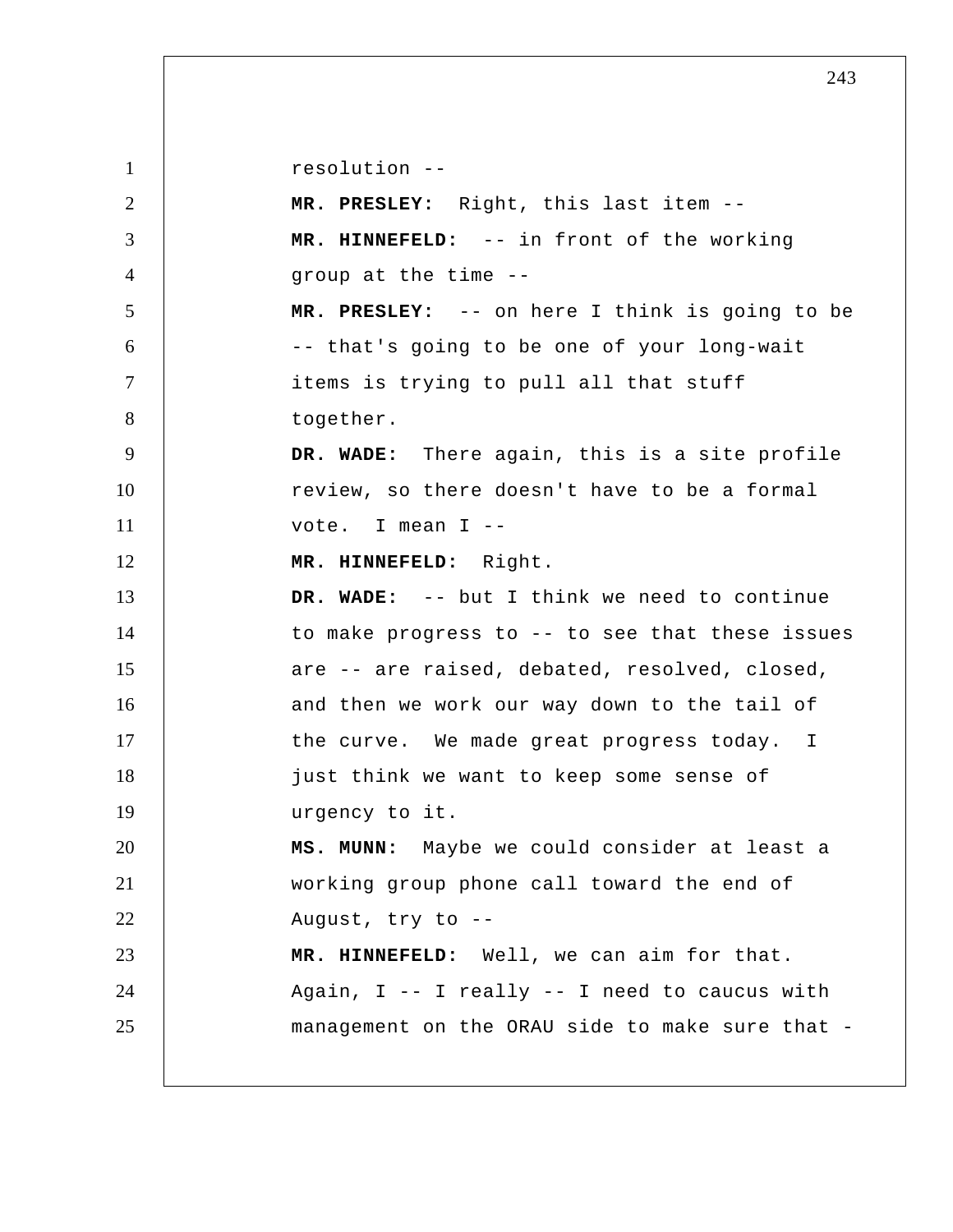1 2 3 4 5 6 7 8 9 10 11 12 13 14 15 16 17 18 19 20 21 22 23 24 25 - **MR. PRESLEY:** It doesn't take long to get a working group phone conversation going. We can -- you know, if they get enough done, I don't see a problem with that.  **MR. HINNEFELD:** And we can share -- I would assume if we have a product we can share with the working group and SC&A at any time --  **MS. MUNN:** Oh, yeah.  **MR. HINNEFELD:** -- we'll share it. You know, when we have a product together, we'll share at that time.  **MR. PRESLEY:** We could always meet in Vegas the Friday before the 18th.  **MS. MUNN:** Oh, yeah, right. **DR. ROESSLER:** Government rate, no less, over the weekend.  **MS. MUNN:** And we could fix ourselves over the weekend, couldn't we?  **DR. WADE:** But I think great progress has - you -- you did extremely well today. I think the discipline of the discussion was fine. I mean I think you've made great progress on a number of issues. We just want to stay with it.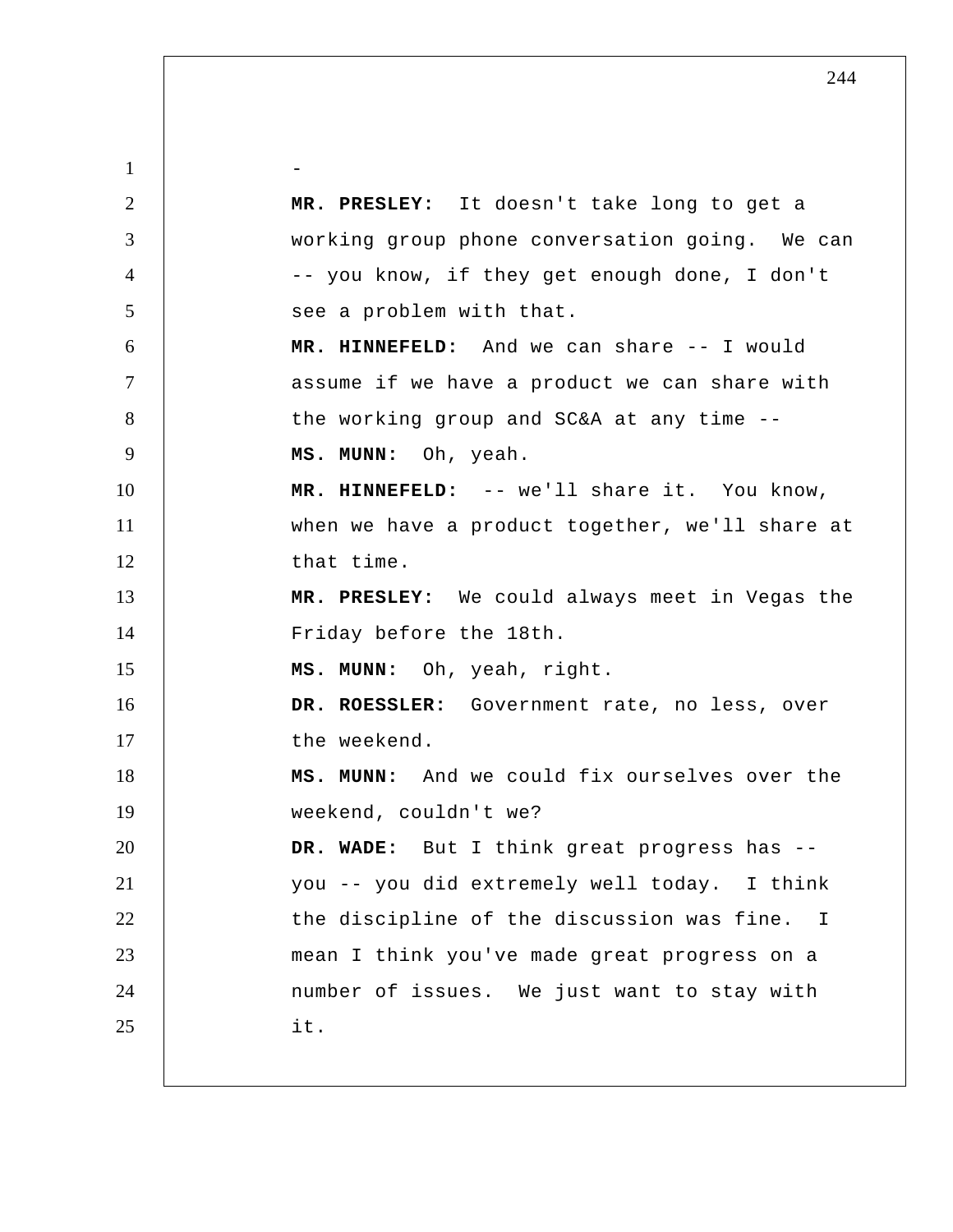| 1      | MS. MUNN: Yeah, if we could -- if we could aim  |
|--------|-------------------------------------------------|
| 2      | for a phone call, say the week of August 21st   |
| 3      | sometime, then we'd at least have something on  |
| 4      | our schedule for --                             |
| 5      | MR. PRESLEY: August what did you say?           |
| 6      | $MS. MUNN: Oh, I --$                            |
| $\tau$ | MR. HINNEFELD: What do you want to accomplish   |
| 8      | on the phone call?                              |
| 9      | MS. MUNN: Well, accomplish on -- hopefully on   |
| 10     | the phone call, if there are any additional     |
| 11     | issues that you -- that have been encountered   |
| 12     | or that -- that still are -- are really thorns  |
| 13     | in the side for SC&A --                         |
| 14     | MR. HINNEFELD: Okay.                            |
| 15     | MS. MUNN: -- that we can at least get a sense   |
| 16     | of how things are moving along, and if there's  |
| 17     | any -- any major item that is going to take     |
| 18     | more than the kind of discussion that's gone on |
| 19     | here today, in order for everyone to be aware   |
| 20     | of where we're going.                           |
| 21     | MR. PRESLEY: August 21st, is that what you      |
| 22     | said, that week?                                |
| 23     | MS. MUNN: That -- sometime that week seems to   |
| 24     | be $--$                                         |
| 25     | MR. PRESLEY: Okay, it'll have to be the first   |
|        |                                                 |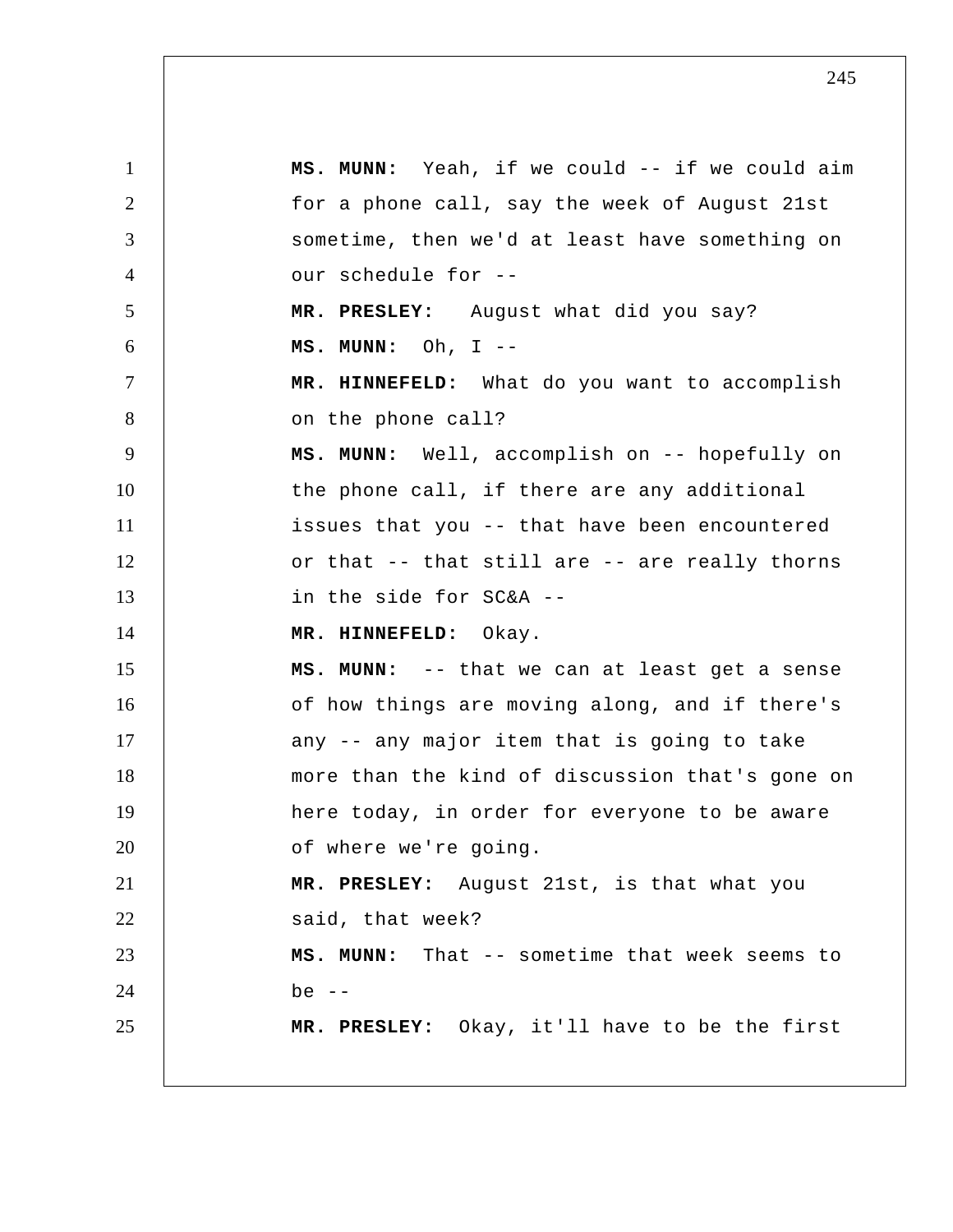1 2 3 4 5 6 7 8 9 10 11 12 13 14 15 16 17 18 19 20 21 22 23 24 25 part of the week.  **DR. WADE:** Well, we have a -- there is another working group meeting on the 22nd -- August -- the week of August 21st. Yeah, the Savannah River Site's meeting on the 22nd. You know, we could try -- would the 23rd work for you, Wednesday?  **MR. PRESLEY:** Yeah.  **DR. WADE:** How would the 23rd be?  **MS. MUNN:** Phone call, tentatively.  **DR. WADE:** Pick a time that's convenient for westerners as well as easterners.  **MS. MUNN:** Thank you so much.  **MR. PRESLEY:** How about 9:00 o'clock?  **MS. MUNN:** Yeah, right -- again.  **DR. WADE:** What do we say, 11:00 or 1:00 -- 11:00 a.m. or 1:00 p.m.?  **MR. PRESLEY:** Why don't we do it at 1:00? That gives everybody time. What do you think about that, 1:00 in the afternoon?  **MS. MUNN:** Perfect for me.  **MR. CLAWSON:** 1:00 our time or yours?  **MR. PRESLEY:** No, 1:00 -- 1:00 eastern standard time, which would be --  **MS. MUNN:** 10:00 my time --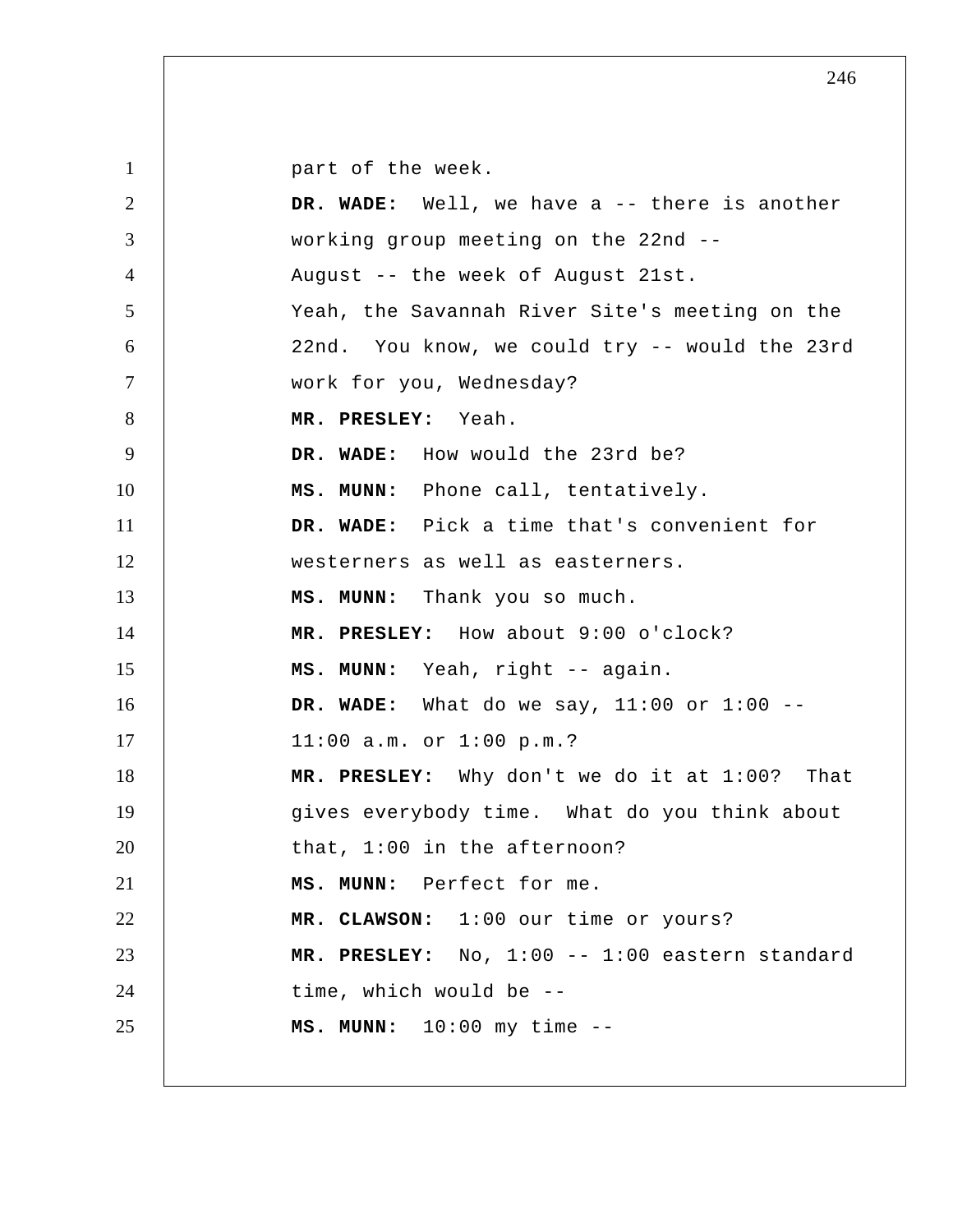1 2 3 4 5 6 7 8 9 10 11 12 13 14 15 16 17 18 19 20 21 22 23 24 25  **MR. PRESLEY:** -- which would be 10:00 you-all's time.  **MS. MUNN:** -- 11:00 your time.  **MR. PRESLEY:** That way we get lunch out of the way. The majority of the people in this part of the -- are in this part of the country and that gets your lunch and stuff like that out of the way. **DR. ROESSLER:** August 23rd?  **MR. PRESLEY:** Yes, August 23rd, 1:00 o'clock p.m. eastern standard time.  **DR. WADE:** Eastern daylight time.  **MR. HINNEFELD:** Eastern -- eastern daylight time.  **MR. PRESLEY:** There you go. **DR. ROESSLER:** It's okay, I can eat on -- while I'm on the phone.  **MR. PRESLEY:** We'll shoot for that.  **DR. WADE:** With an understanding that call will be a -- sort of an update, and maybe just to get a status as to, you know, whether or not there are significant issues that warrant, you know, the working group getting together to work or whether it appears to be as we imagined it was today.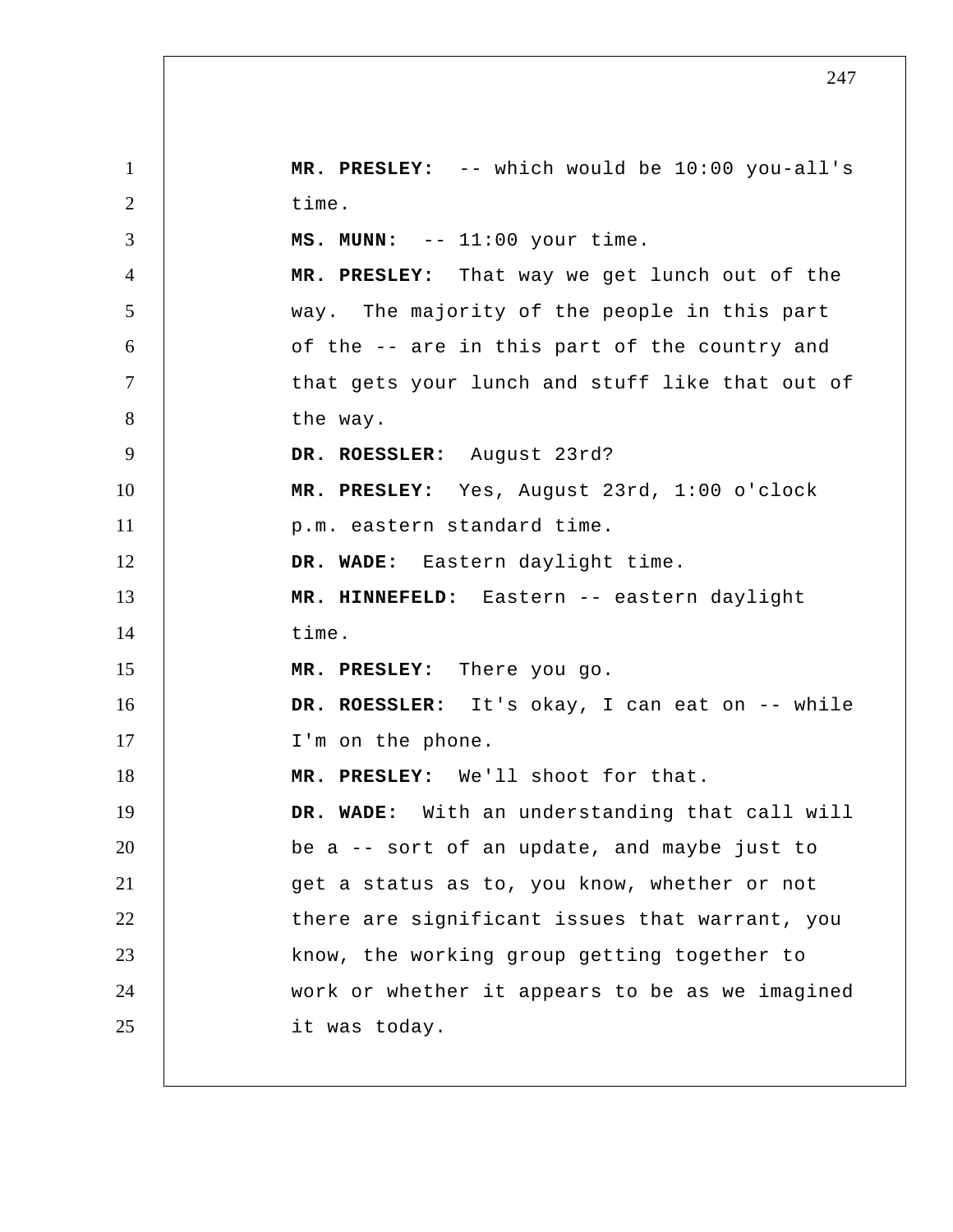1 2 3 4 5 6 7 8 9 10 11 12 13 14  **MS. MUNN:** As we hope it will be.  **DR. WADE:** It's quite reasonable.  **MR. PRESLEY:** I think I need a new Blackberry.  **DR. WADE:** Is there anybody on the telephone line who'd like to make a comment, ask a question, an observation? (No responses) Okay.  **MR. PRESLEY:** That you all very much.  **DR. WADE:** Thank you, sir, for your leadership.  **MR. PRESLEY:** A great day. (Whereupon, the meeting was adjourned at 3:25 p.m.)